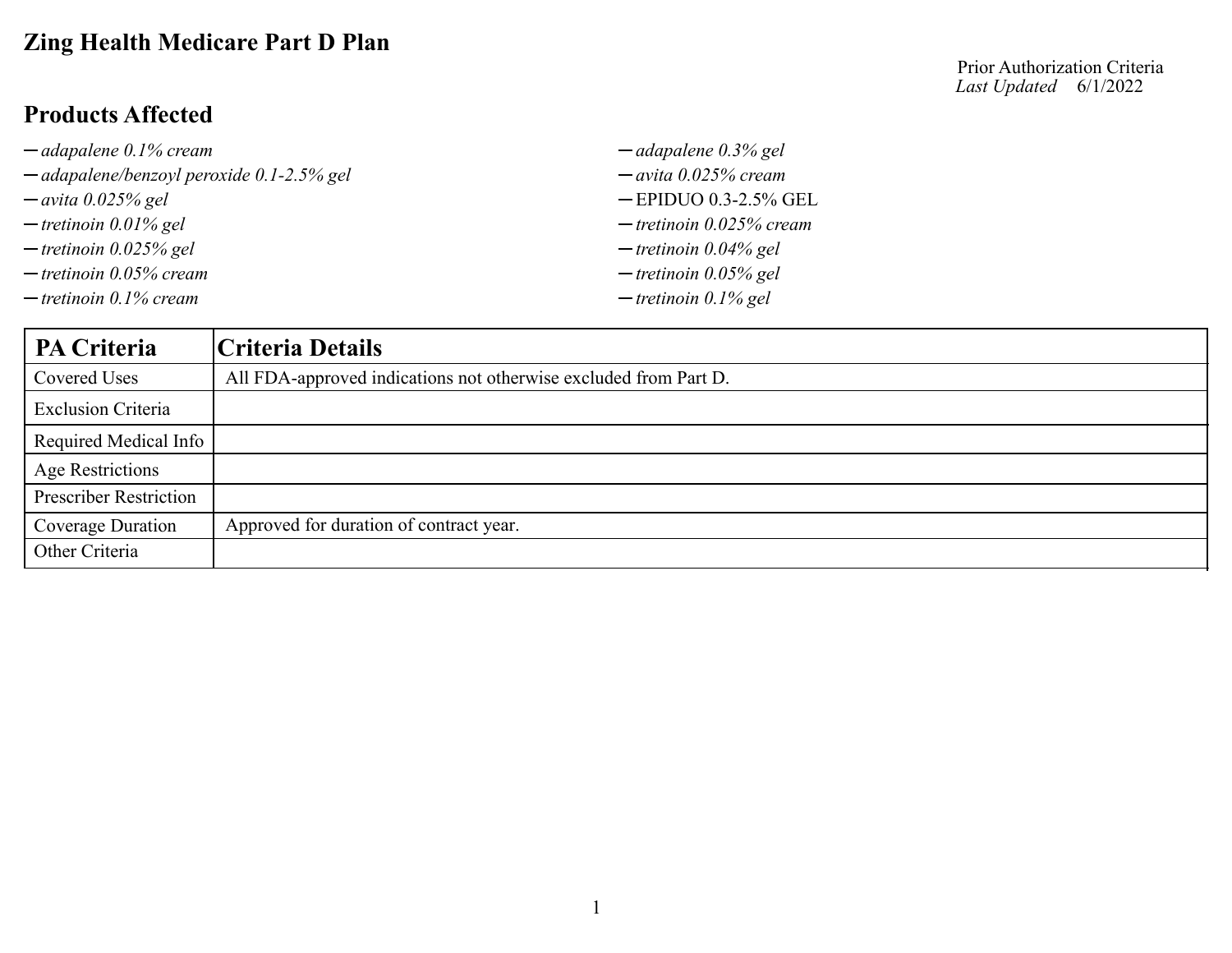ACTEMRA 162MG/0.9ML AUTO-INJECTOR ACTEMRA 162MG/0.9ML SYRINGE

| <b>PA Criteria</b>            | <b>Criteria Details</b>                                                                                                                                                                                                                                                                                                                                                                                                                                                                                                                                                                                                               |
|-------------------------------|---------------------------------------------------------------------------------------------------------------------------------------------------------------------------------------------------------------------------------------------------------------------------------------------------------------------------------------------------------------------------------------------------------------------------------------------------------------------------------------------------------------------------------------------------------------------------------------------------------------------------------------|
| <b>Covered Uses</b>           | All FDA-approved indications not otherwise excluded from Part D.                                                                                                                                                                                                                                                                                                                                                                                                                                                                                                                                                                      |
| <b>Exclusion Criteria</b>     |                                                                                                                                                                                                                                                                                                                                                                                                                                                                                                                                                                                                                                       |
| Required Medical Info         | A) For rheumatoid arthritis: Intolerance to or failure of therapy with 2 of the following: a) Enbrel, b) Humira c) Rinvoq OR<br>d) Xeljanz. B) For polyarticular juvenile idiopathic arthritis: Intolerance to or failure of therapy with 2 of the following: a)<br>Humira b) Enbrel OR c) Xeljanz. C) For Giant Cell Arteritis: trial and failure of corticosteroids required. D) For systemic<br>sclerosis-associated interstitial lung disease: a) Diagnosis is confirmed with documentation provided of both of the<br>following: i) HRCT scan AND ii) pulmonary function tests AND b) Member has trial and failed mycophenolate. |
| Age Restrictions              |                                                                                                                                                                                                                                                                                                                                                                                                                                                                                                                                                                                                                                       |
| <b>Prescriber Restriction</b> | Prescribed by, or in consultation with, a rheumatology specialist or pulmonologist.                                                                                                                                                                                                                                                                                                                                                                                                                                                                                                                                                   |
| Coverage Duration             | Approved for duration of contract year.                                                                                                                                                                                                                                                                                                                                                                                                                                                                                                                                                                                               |
| Other Criteria                |                                                                                                                                                                                                                                                                                                                                                                                                                                                                                                                                                                                                                                       |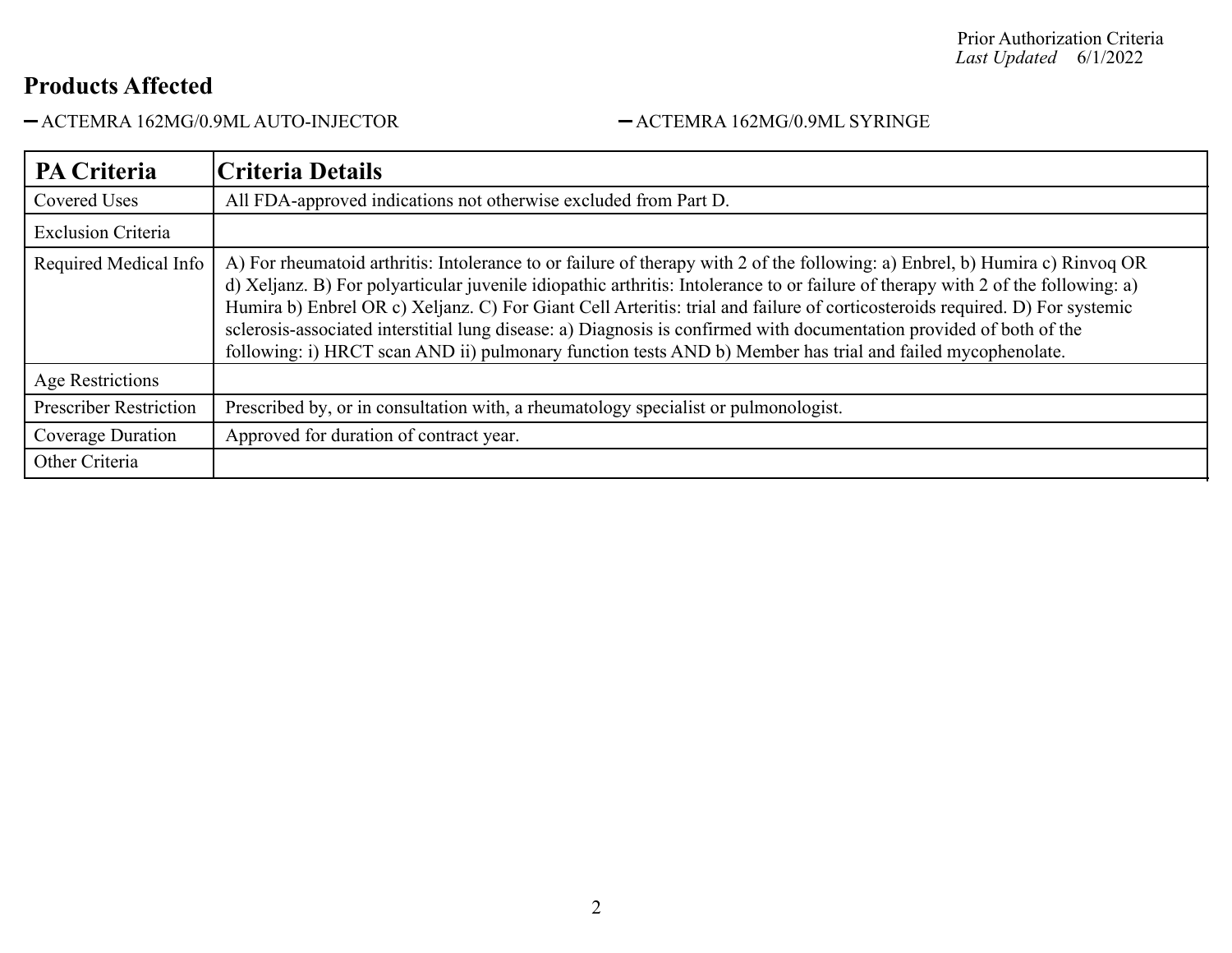ACTIMMUNE 2000000UNIT/0.5ML INJ (New Starts Only)

| <b>PA Criteria</b>            | Criteria Details                                                                                                                               |
|-------------------------------|------------------------------------------------------------------------------------------------------------------------------------------------|
| Covered Uses                  | All FDA-approved indications not otherwise excluded from Part D.                                                                               |
| <b>Exclusion Criteria</b>     |                                                                                                                                                |
| Required Medical Info         |                                                                                                                                                |
| Age Restrictions              |                                                                                                                                                |
| <b>Prescriber Restriction</b> | Prescribed by, or in consultation with, a hematologist, immunologist, endocrinologist, infectious disease specialist or genetic<br>specialist. |
| Coverage Duration             | Approved for duration of contract year.                                                                                                        |
| Other Criteria                |                                                                                                                                                |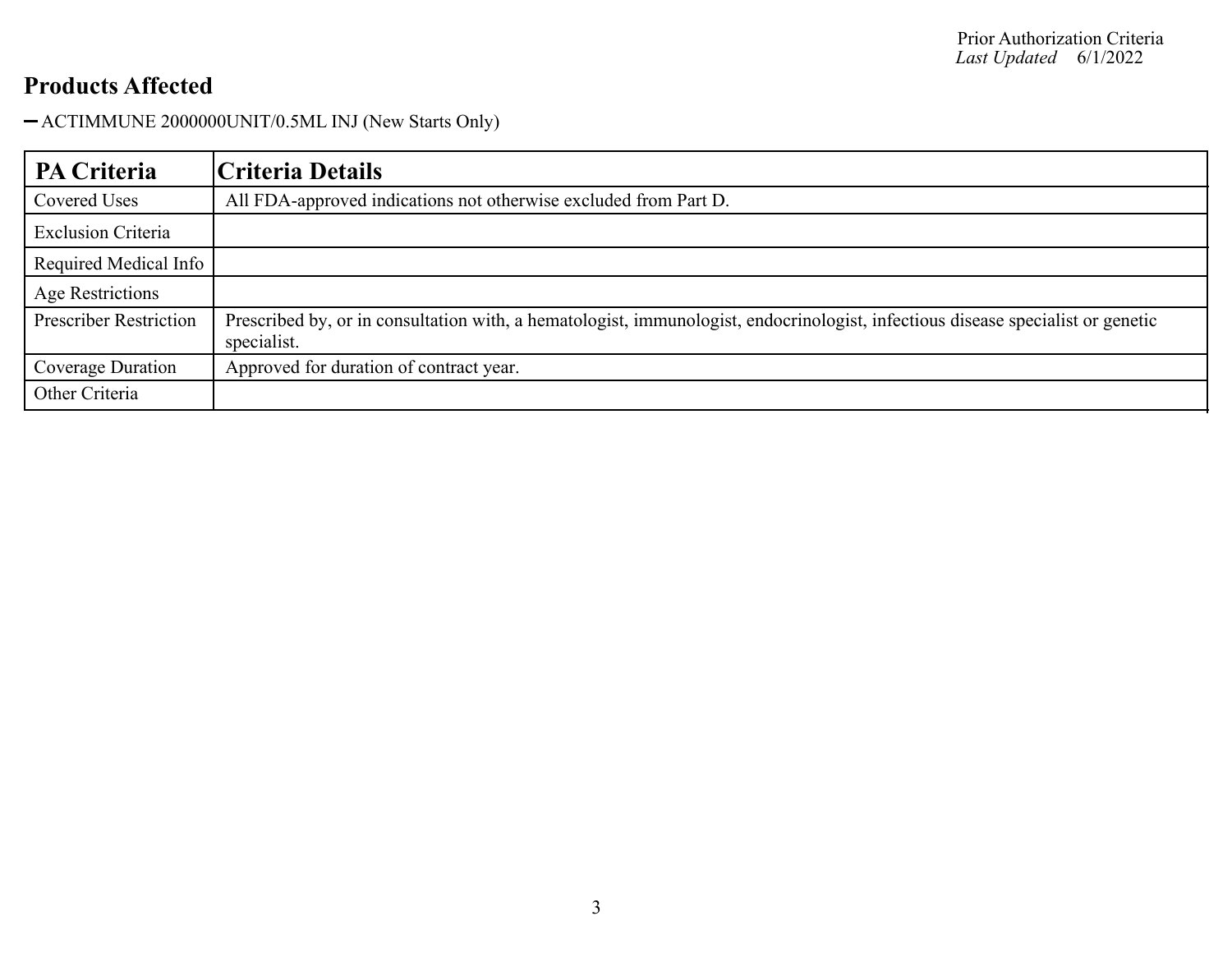*alyq 20mg tab tadalafil 20mg tab*

| <b>PA Criteria</b>            | Criteria Details                                                         |
|-------------------------------|--------------------------------------------------------------------------|
| Covered Uses                  | All FDA-approved indications not otherwise excluded from Part D.         |
| <b>Exclusion Criteria</b>     |                                                                          |
| Required Medical Info         | Diagnosis confirmed by right heart catheterization.                      |
| <b>Age Restrictions</b>       |                                                                          |
| <b>Prescriber Restriction</b> | Prescribed by, or in consultation with, a pulmonologist or cardiologist. |
| Coverage Duration             | Approved for duration of contract year.                                  |
| Other Criteria                |                                                                          |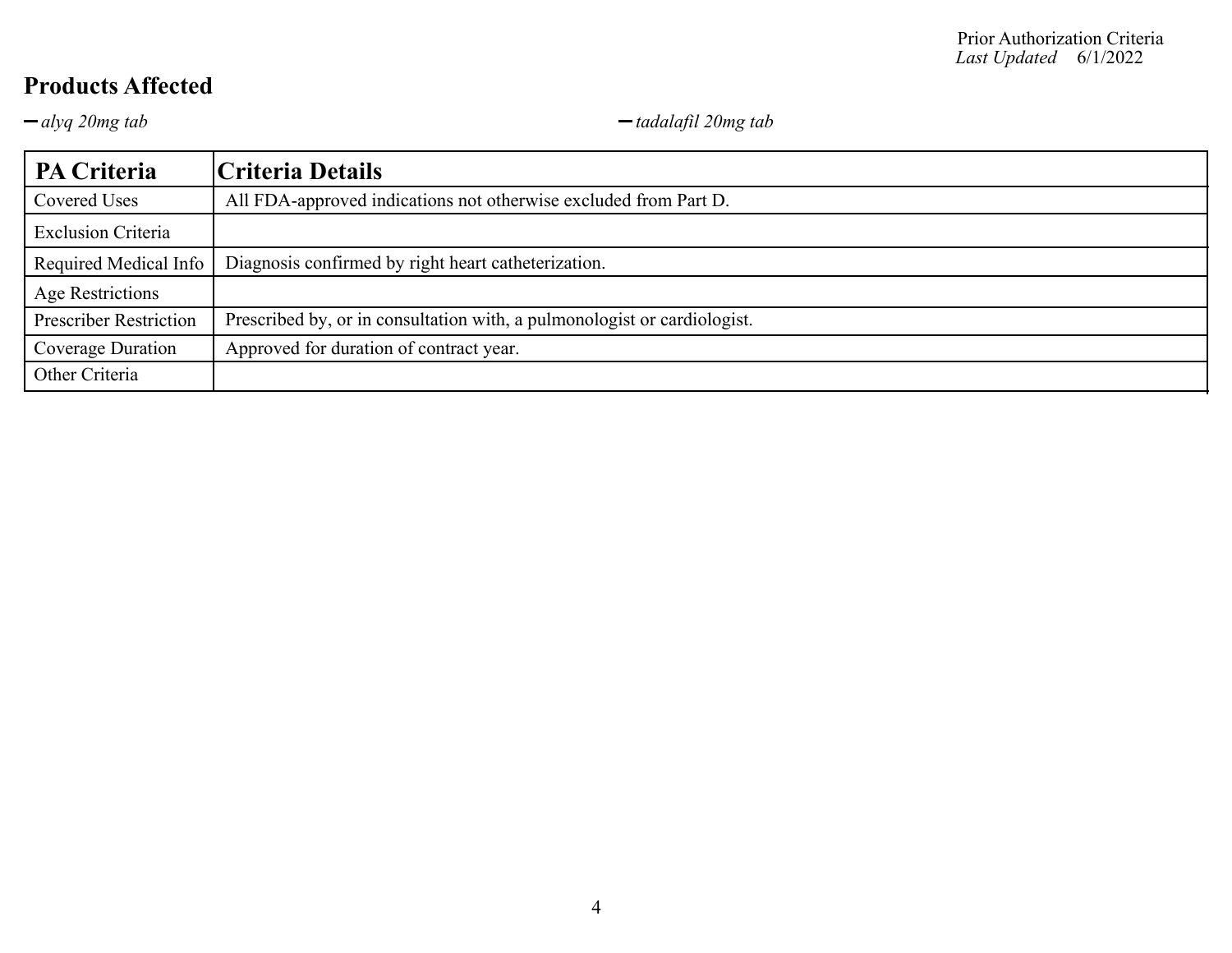- 
- 
- ADEMPAS 2MG TAB

#### -ADEMPAS 0.5MG TAB - ADEMPAS 1.5MG TAB -ADEMPAS 1MG TAB - ADEMPAS 2.5MG TAB

| PA Criteria                   | <b>Criteria Details</b>                                                                                                                                                                                                                                                                                                                                                                                          |
|-------------------------------|------------------------------------------------------------------------------------------------------------------------------------------------------------------------------------------------------------------------------------------------------------------------------------------------------------------------------------------------------------------------------------------------------------------|
| Covered Uses                  | All FDA-approved indications not otherwise excluded from Part D.                                                                                                                                                                                                                                                                                                                                                 |
| <b>Exclusion Criteria</b>     |                                                                                                                                                                                                                                                                                                                                                                                                                  |
| Required Medical Info         | A) Diagnosis confirmed by right heart catheterization. B) For pulmonary arterial hypertension: Intolerance to, or failure of,<br>therapy with both of the following: one ERA (ambrisentan, bosentan or macitentan (Opsumit)) AND one PDE5-inhibitor<br>(sildenafil or tadalafil). C) For persistent/recurrent chronic thromboembolic pulmonary hypertension (CTEPH) (WHO<br>Group 4), no prior therapy required. |
| Age Restrictions              |                                                                                                                                                                                                                                                                                                                                                                                                                  |
| <b>Prescriber Restriction</b> | Prescribed by, or in consultation with, a pulmonologist or cardiologist.                                                                                                                                                                                                                                                                                                                                         |
| Coverage Duration             | Approved for duration of contract year.                                                                                                                                                                                                                                                                                                                                                                          |
| Other Criteria                |                                                                                                                                                                                                                                                                                                                                                                                                                  |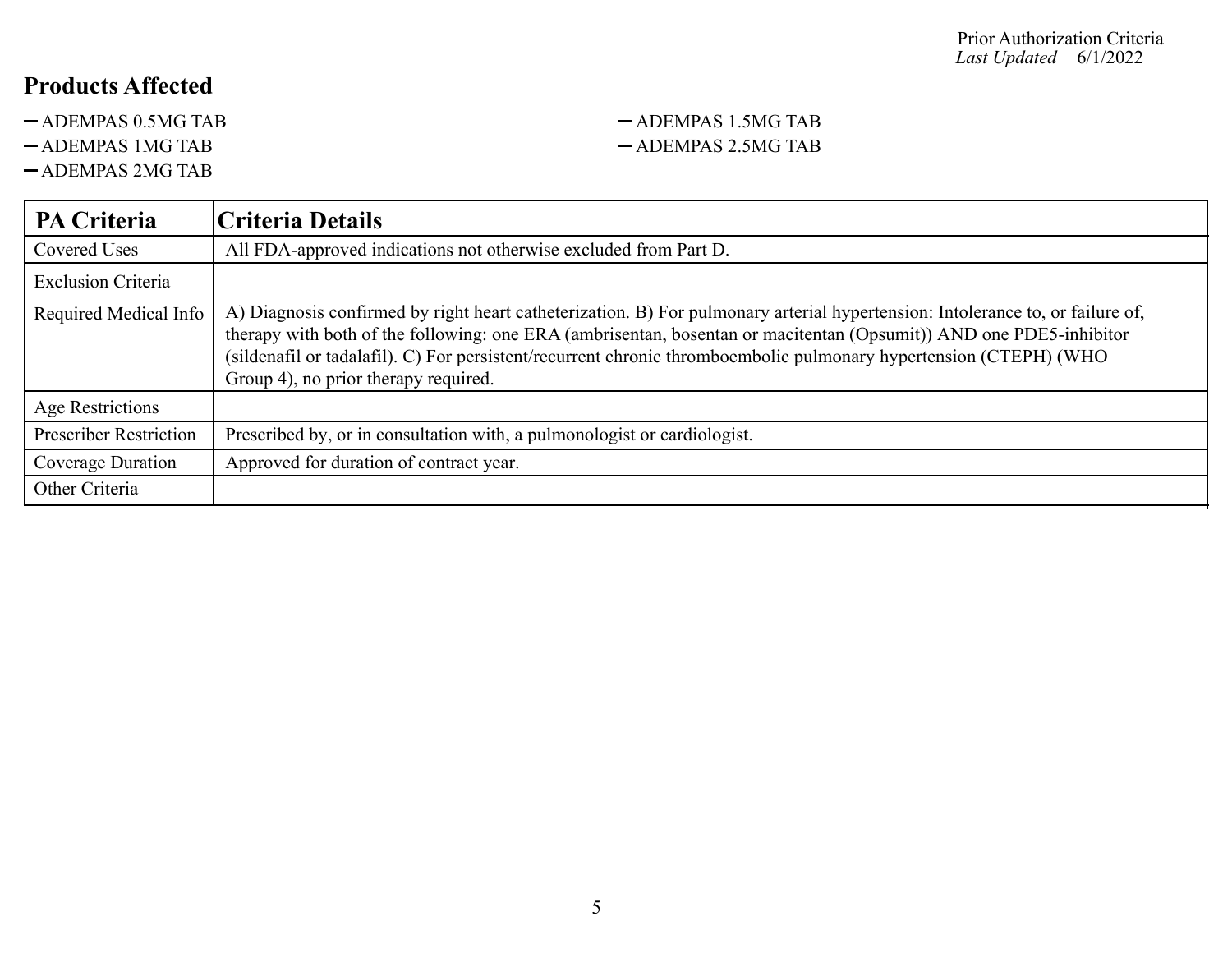- 
- *everolimus 2mg tab for oral susp (New Starts Only) everolimus 3mg tab for oral susp (New Starts Only)*
- 
- *everolimus 7.5mg tab (New Starts Only)*
- *everolimus 10mg tab (New Starts Only) everolimus 2.5mg tab (New Starts Only)*
	-
- *everolimus 5mg tab (New Starts Only) everolimus 5mg tab for oral susp (New Starts Only)*

| <b>PA Criteria</b>            | Criteria Details                                                     |
|-------------------------------|----------------------------------------------------------------------|
| Covered Uses                  | All FDA-approved indications not otherwise excluded from Part D.     |
| <b>Exclusion Criteria</b>     |                                                                      |
| Required Medical Info         |                                                                      |
| <b>Age Restrictions</b>       |                                                                      |
| <b>Prescriber Restriction</b> | Prescribed by, or in consultation with, a neurologist or oncologist. |
| Coverage Duration             | Approved for duration of contract year.                              |
| Other Criteria                |                                                                      |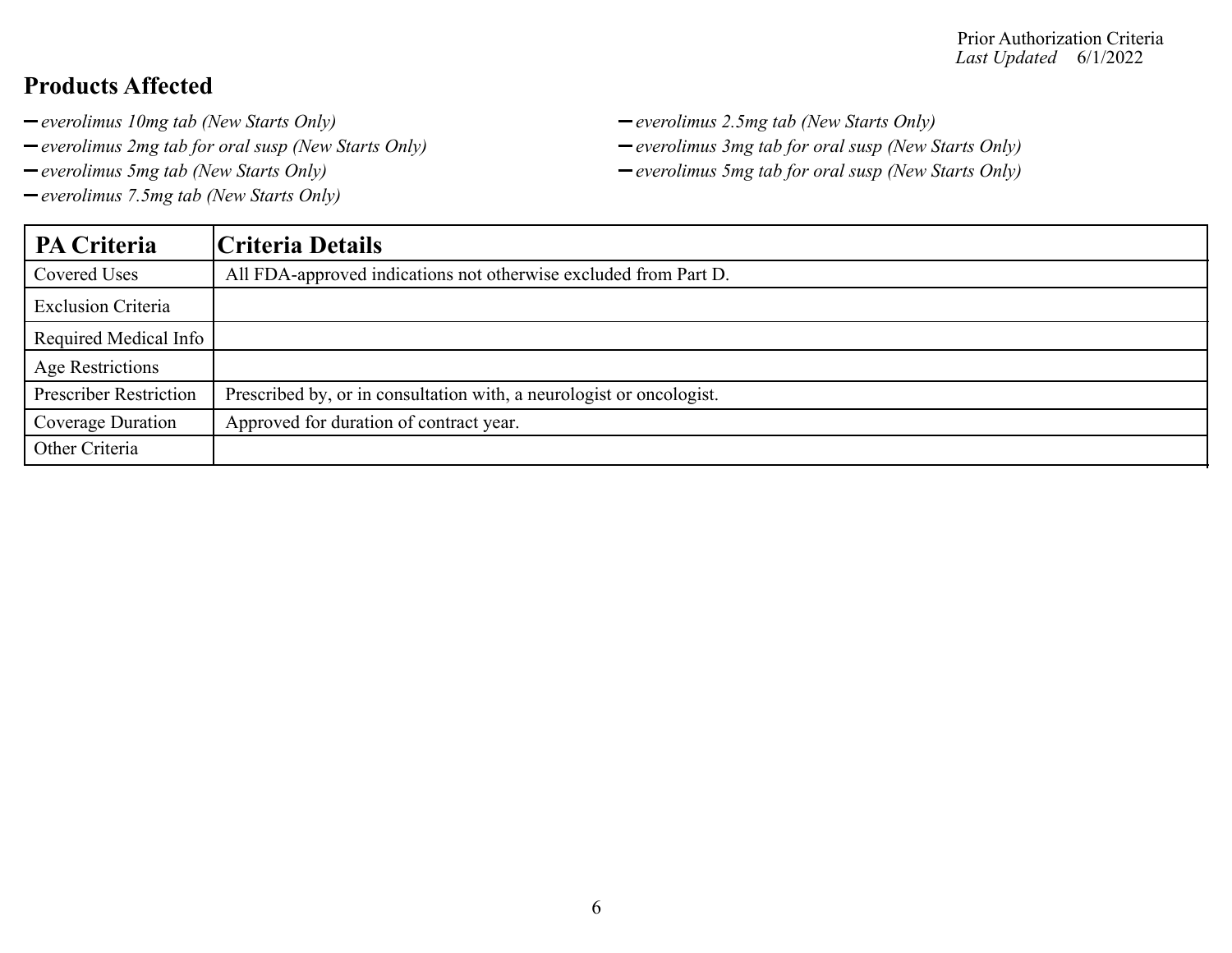AIMOVIG 140MG/ML AUTO-INJECTOR AIMOVIG 70MG/ML AUTO-INJECTOR

| <b>PA Criteria</b>            | Criteria Details                                                                                                                                                                                                                                                                                                                                                                                                           |
|-------------------------------|----------------------------------------------------------------------------------------------------------------------------------------------------------------------------------------------------------------------------------------------------------------------------------------------------------------------------------------------------------------------------------------------------------------------------|
| <b>Covered Uses</b>           | All FDA-approved indications not otherwise excluded from Part D.                                                                                                                                                                                                                                                                                                                                                           |
| <b>Exclusion Criteria</b>     |                                                                                                                                                                                                                                                                                                                                                                                                                            |
| Required Medical Info         | For initial requests: Both of the following: A) Member has 4 or more migraine days per month for the previous 3 months or<br>longer AND B) Member has tried and failed an 8-week or greater trial of 2 of the 3 following drug classes: a)<br>anticonvulsants, b) vasoactive agents, OR c) antidepressants. For continuation requests: Prescriber attests to improvement in<br>the member's condition with use of Aimovig. |
| Age Restrictions              |                                                                                                                                                                                                                                                                                                                                                                                                                            |
| <b>Prescriber Restriction</b> |                                                                                                                                                                                                                                                                                                                                                                                                                            |
| Coverage Duration             | Approved for duration of contract year.                                                                                                                                                                                                                                                                                                                                                                                    |
| Other Criteria                |                                                                                                                                                                                                                                                                                                                                                                                                                            |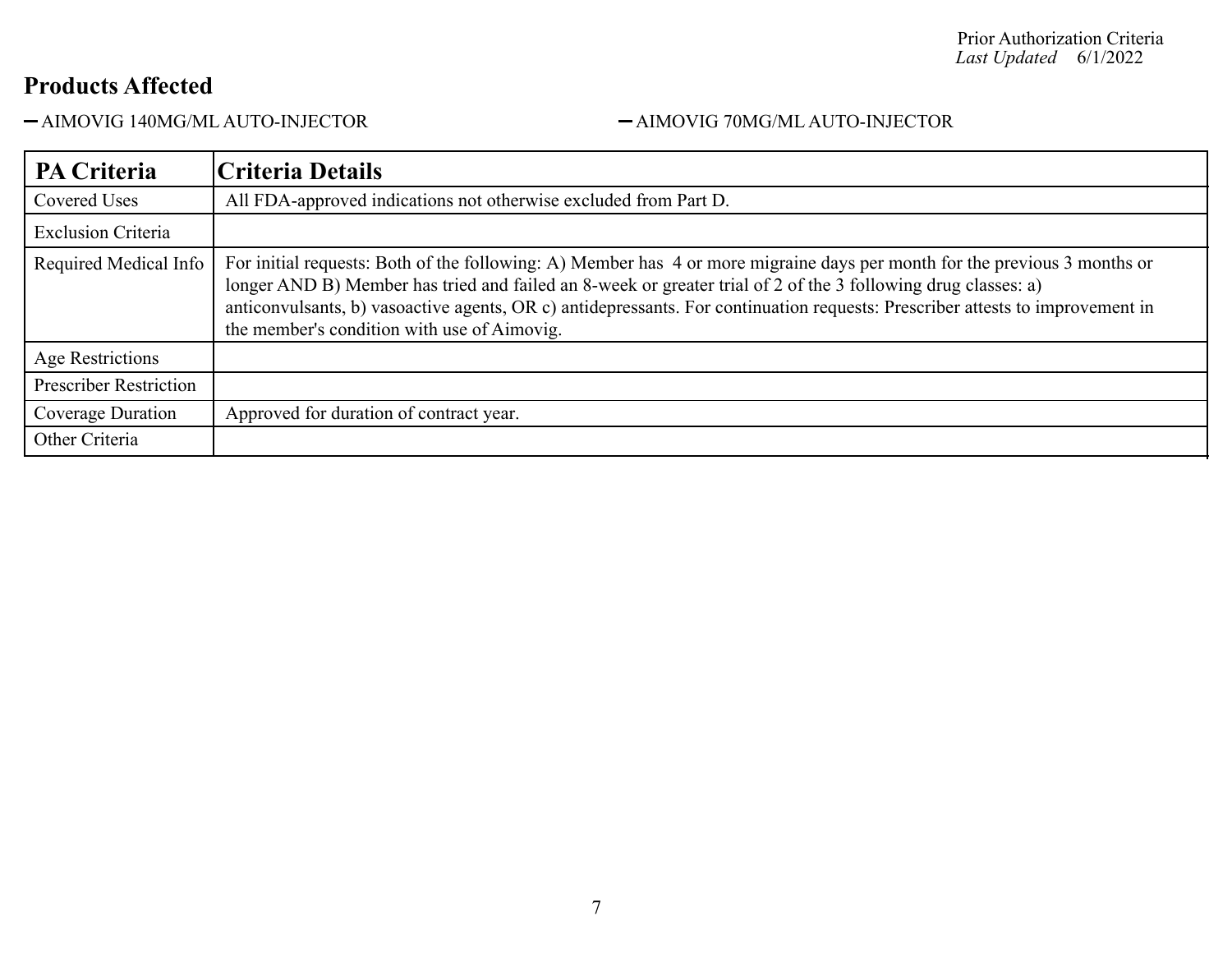ALECENSA 150MG CAP (New Starts Only)

| <b>PA Criteria</b>            | Criteria Details                                                 |
|-------------------------------|------------------------------------------------------------------|
| Covered Uses                  | All FDA-approved indications not otherwise excluded from Part D. |
| <b>Exclusion Criteria</b>     |                                                                  |
| Required Medical Info         | Documentation is provided of ALK-positive disease.               |
| <b>Age Restrictions</b>       |                                                                  |
| <b>Prescriber Restriction</b> | Prescribed by, or in consultation with, an oncologist.           |
| Coverage Duration             | Approved for duration of contract year.                          |
| Other Criteria                |                                                                  |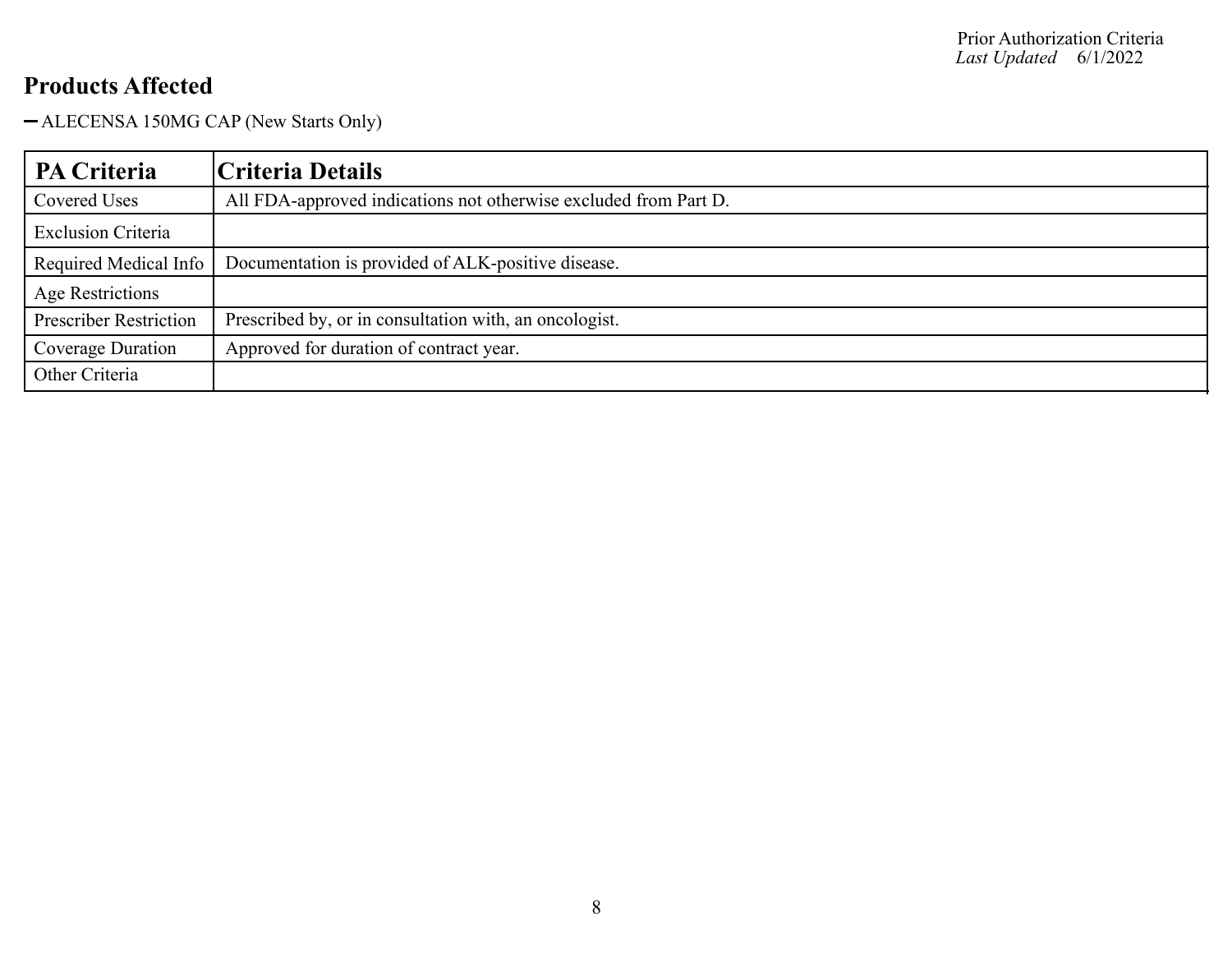*nitazoxanide 500mg tab*

| <b>PA Criteria</b>            | Criteria Details                                                                                                                                                               |
|-------------------------------|--------------------------------------------------------------------------------------------------------------------------------------------------------------------------------|
| Covered Uses                  | All FDA-approved indications not otherwise excluded from Part D.                                                                                                               |
| <b>Exclusion Criteria</b>     |                                                                                                                                                                                |
| Required Medical Info         | For diarrhea due to giardiasis: trial of metronidazole or tinidizole is required. For diarrhea due to cryptosporidiosis, trial of<br>metronidazole or tinidizole NOT required. |
| Age Restrictions              |                                                                                                                                                                                |
| <b>Prescriber Restriction</b> |                                                                                                                                                                                |
| Coverage Duration             | Approved for duration of contract year.                                                                                                                                        |
| Other Criteria                |                                                                                                                                                                                |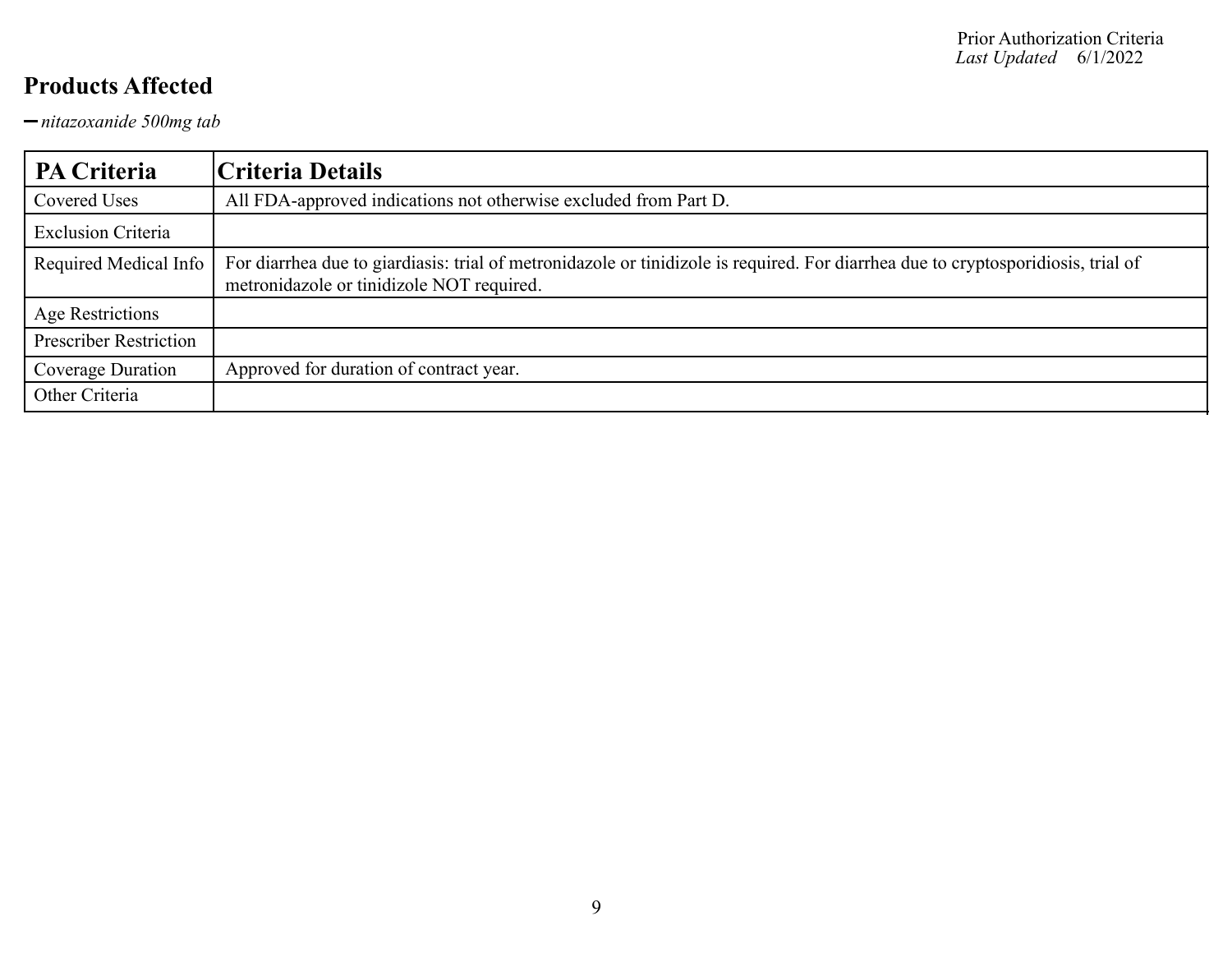#### -ARALAST 1000MG INJ <br/>-GLASSIA 1000MG/50ML INJ -PROLASTIN 1000MG INJ 2EMAIRA 1000MG INJ

| PA Criteria                   | Criteria Details                                                                                                                                                                                                                                                                                                                                            |
|-------------------------------|-------------------------------------------------------------------------------------------------------------------------------------------------------------------------------------------------------------------------------------------------------------------------------------------------------------------------------------------------------------|
| Covered Uses                  | All FDA-approved indications not otherwise excluded from Part D.                                                                                                                                                                                                                                                                                            |
| <b>Exclusion Criteria</b>     | IgA deficiency with known anti-IgA antibody.                                                                                                                                                                                                                                                                                                                |
| Required Medical Info         | Diagnosis of congenital alpha1-antitrypsin deficiency is confirmed by both of the following: a) circulating baseline<br>alpha1-antitrysin level is below the standard protective threshold (less than 11 micromol/L OR less than 50 mg per deciliter<br>by nephelometry) AND b) high risk alpha1-antitrypsin deficiency genotype (SS, SZ, ZZ, or null/null) |
| Age Restrictions              |                                                                                                                                                                                                                                                                                                                                                             |
| <b>Prescriber Restriction</b> | Prescribed by, or in consultation with, a pulmonologist                                                                                                                                                                                                                                                                                                     |
| Coverage Duration             | Approved for duration of contract year.                                                                                                                                                                                                                                                                                                                     |
| Other Criteria                |                                                                                                                                                                                                                                                                                                                                                             |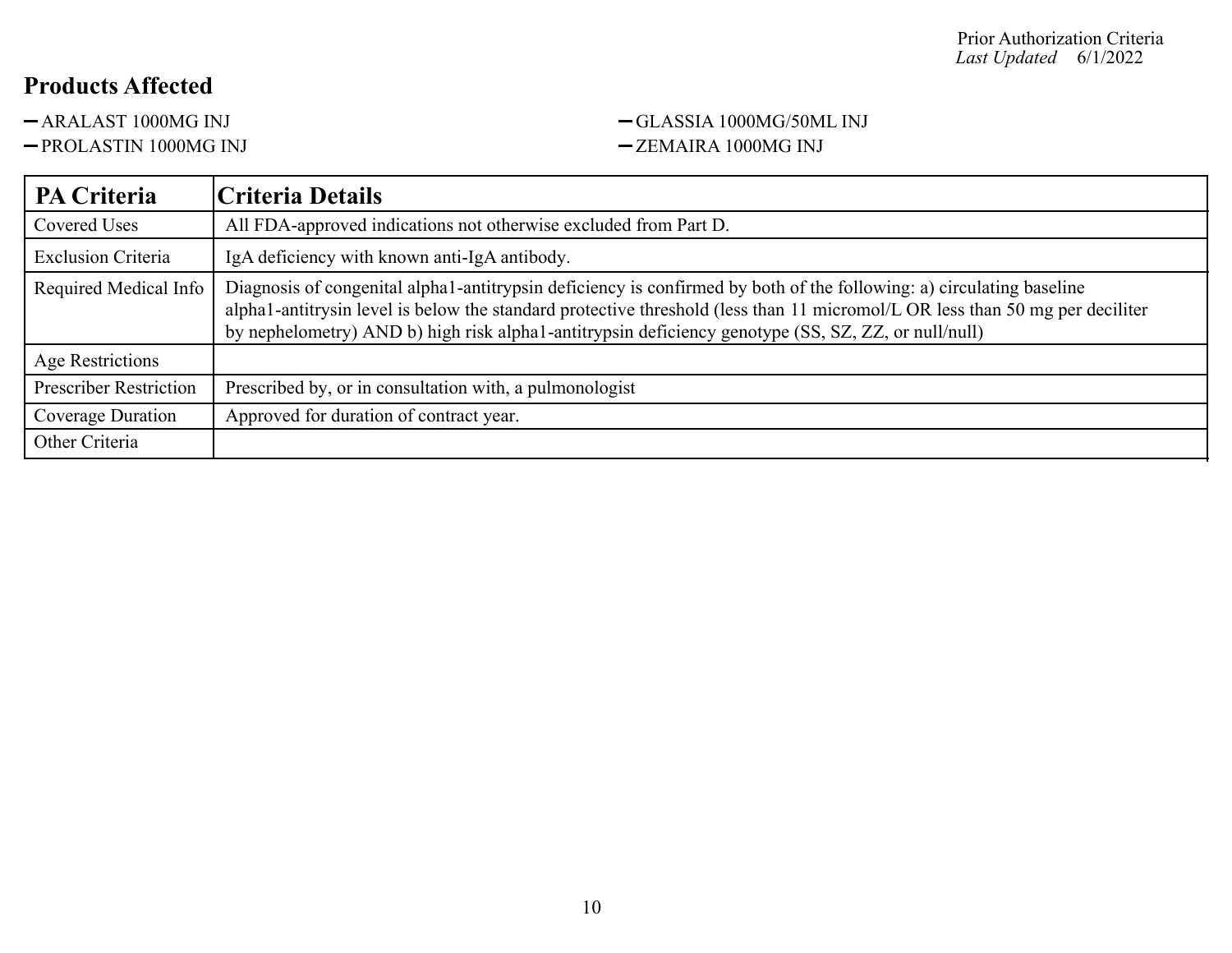- 
- 

#### -ALUNBRIG 180MG TAB (New Starts Only) - ALUNBRIG 30MG TAB (New Starts Only) -ALUNBRIG 90MG TAB (New Starts Only) - ALUNBRIG INITIATION PACK (New Starts Only)

| <b>PA Criteria</b>            | <b>Criteria Details</b>                                          |
|-------------------------------|------------------------------------------------------------------|
| Covered Uses                  | All FDA-approved indications not otherwise excluded from Part D. |
| <b>Exclusion Criteria</b>     |                                                                  |
| Required Medical Info         | Documentation is provided of ALK-positive disease.               |
| Age Restrictions              |                                                                  |
| <b>Prescriber Restriction</b> | Prescribed by, or in consultation with, an oncologist.           |
| Coverage Duration             | Approved for duration of contract year.                          |
| Other Criteria                |                                                                  |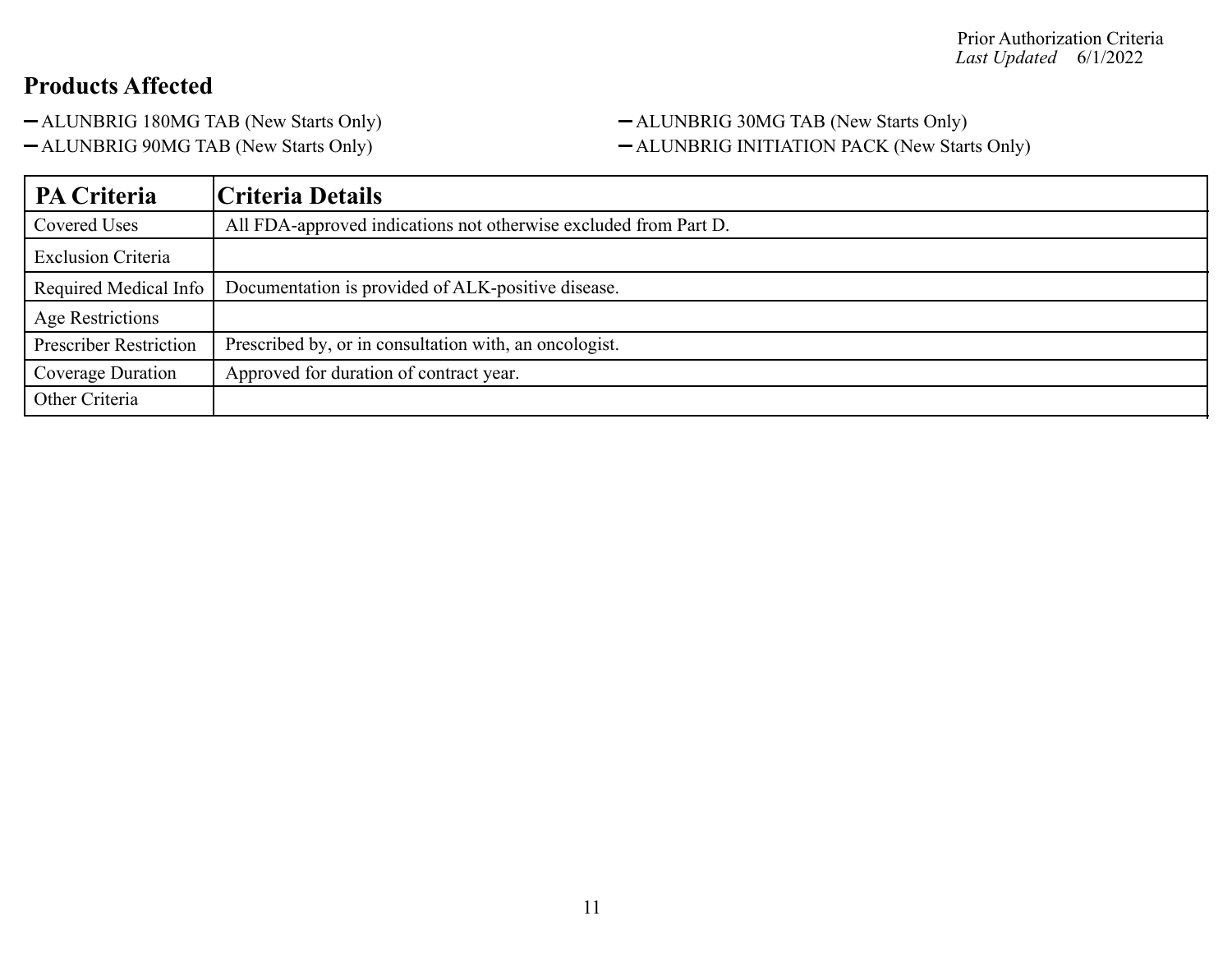#### - APTIOM 200MG TAB (New Starts Only) - APTIOM 400MG TAB (New Starts Only) - APTIOM 600MG TAB (New Starts Only) - APTIOM 800MG TAB (New Starts Only)

| PA Criteria                   | Criteria Details                                                 |
|-------------------------------|------------------------------------------------------------------|
| Covered Uses                  | All FDA-approved indications not otherwise excluded from Part D. |
| <b>Exclusion Criteria</b>     |                                                                  |
| Required Medical Info         |                                                                  |
| <b>Age Restrictions</b>       |                                                                  |
| <b>Prescriber Restriction</b> |                                                                  |
| Coverage Duration             | Approved for duration of contract year.                          |
| Other Criteria                |                                                                  |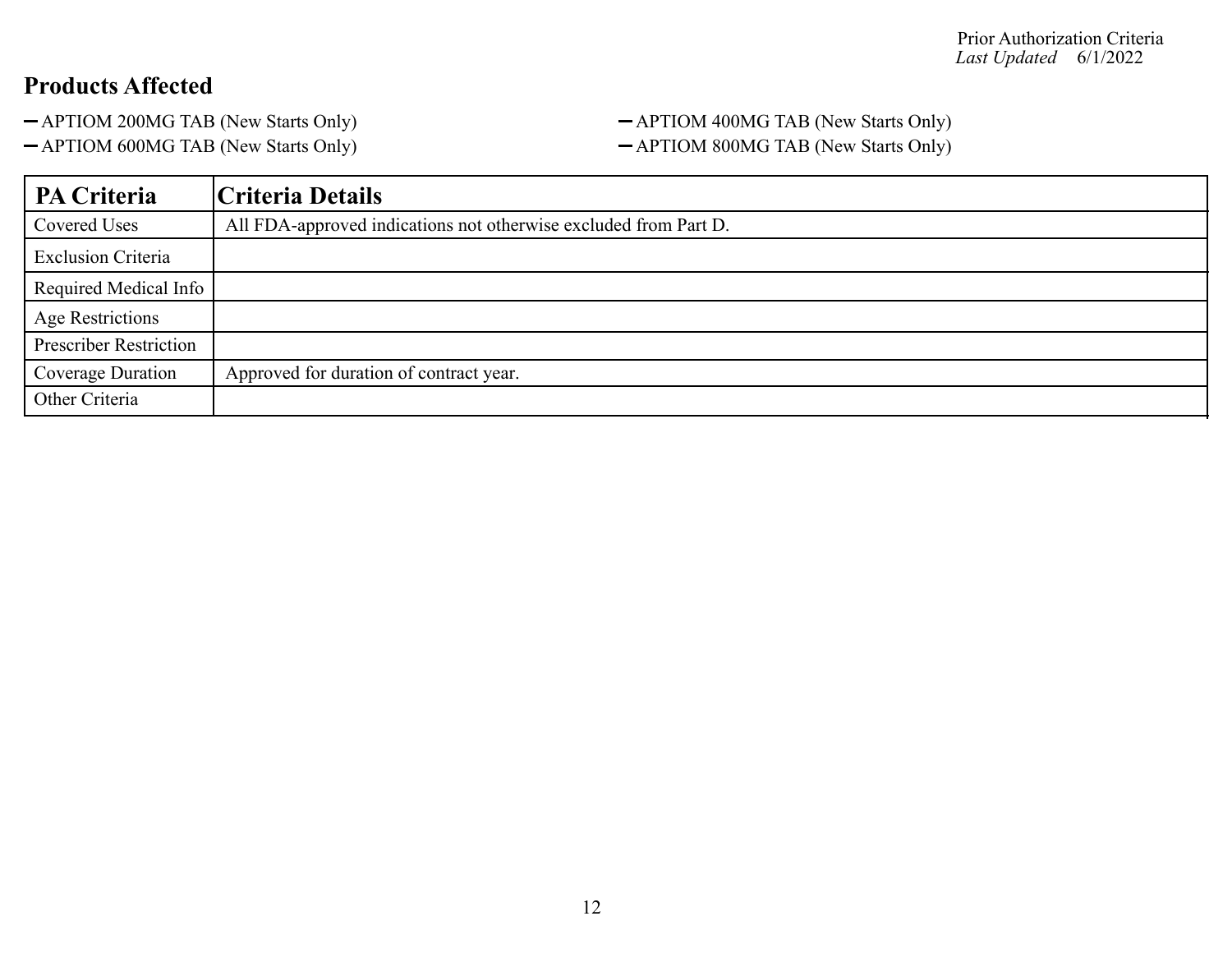- -ARANESP 100MCG/0.5ML SYRINGE ARANESP 100MCG/ML INJ
- -ARANESP 10MCG/0.4ML SYRINGE ARANESP 150MCG/0.3ML SYRINGE
- $-$ ARANESP 200MCG/0.4ML SYRINGE  $-$ ARANESP 200MCG/ML INJ
- -ARANESP 25MCG/0.42ML SYRINGE ARANESP 25MCG/ML INJ
- -ARANESP 300MCG/0.6ML SYRINGE ARANESP 40MCG/0.4ML SYRINGE
- 
- ARANESP 60MCG/0.3ML SYRINGE ARANESP 60MCG/ML INJ
- 
- 
- 
- 
- 
- -ARANESP 40MCG/ML INJ ARANESP 500MCG/ML SYRINGE
	-

| PA Criteria                   | Criteria Details                                                 |
|-------------------------------|------------------------------------------------------------------|
| Covered Uses                  | All FDA-approved indications not otherwise excluded from Part D. |
| <b>Exclusion Criteria</b>     |                                                                  |
| Required Medical Info         | Trial of Retacrit or Epogen was ineffective or not tolerated.    |
| <b>Age Restrictions</b>       |                                                                  |
| <b>Prescriber Restriction</b> |                                                                  |
| Coverage Duration             | Approved for duration of contract year.                          |
| Other Criteria                |                                                                  |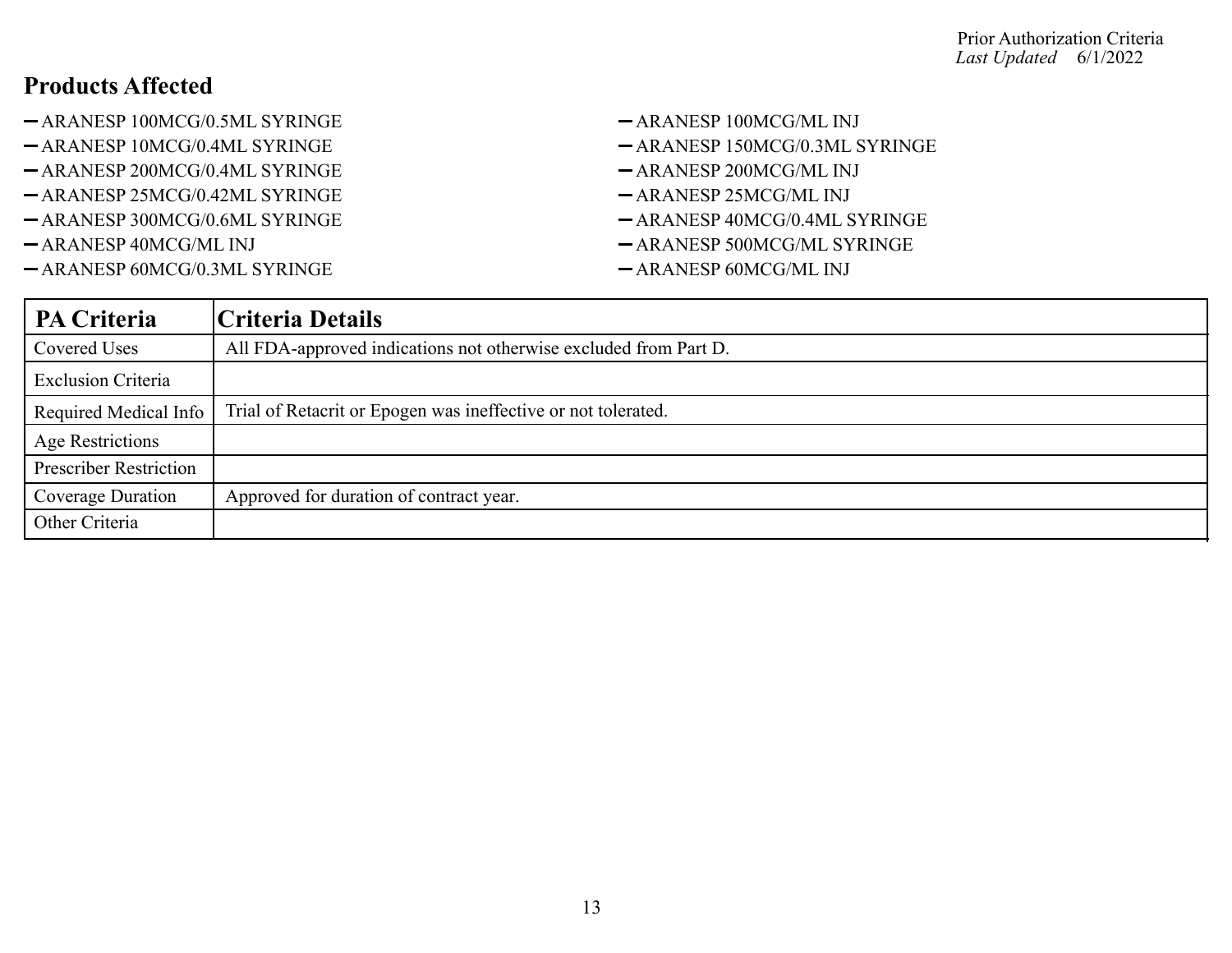ARCALYST 220MG INJ

| <b>PA Criteria</b>            | Criteria Details                                                                                                                                                                                                                                                                                                                                                                                                                                                                                                 |
|-------------------------------|------------------------------------------------------------------------------------------------------------------------------------------------------------------------------------------------------------------------------------------------------------------------------------------------------------------------------------------------------------------------------------------------------------------------------------------------------------------------------------------------------------------|
| <b>Covered Uses</b>           | All FDA-approved indications not otherwise excluded from Part D.                                                                                                                                                                                                                                                                                                                                                                                                                                                 |
| <b>Exclusion Criteria</b>     |                                                                                                                                                                                                                                                                                                                                                                                                                                                                                                                  |
| Required Medical Info         |                                                                                                                                                                                                                                                                                                                                                                                                                                                                                                                  |
| <b>Age Restrictions</b>       |                                                                                                                                                                                                                                                                                                                                                                                                                                                                                                                  |
| <b>Prescriber Restriction</b> | For Cryopyrin-Associated Periodic Syndromes (CAPS) (including Familial Cold Auto-inflammatory Syndrome [FCAS], and<br>Muckle-Wells Syndrome [MWS]): Prescribed by, or in consultation with, a dermatologist, immunologist, rheumatologist, or<br>pediatrician. For deficiency of interleukin-1 receptor antagonist (DIRA): Prescribed by, or in consultation with, a provider<br>specializing in the treatment of DIRA. For Recurrent Pericarditis (RP): Prescribed by, or in consultation with, a cardiologist. |
| Coverage Duration             | Approved for duration of contract year.                                                                                                                                                                                                                                                                                                                                                                                                                                                                          |
| Other Criteria                |                                                                                                                                                                                                                                                                                                                                                                                                                                                                                                                  |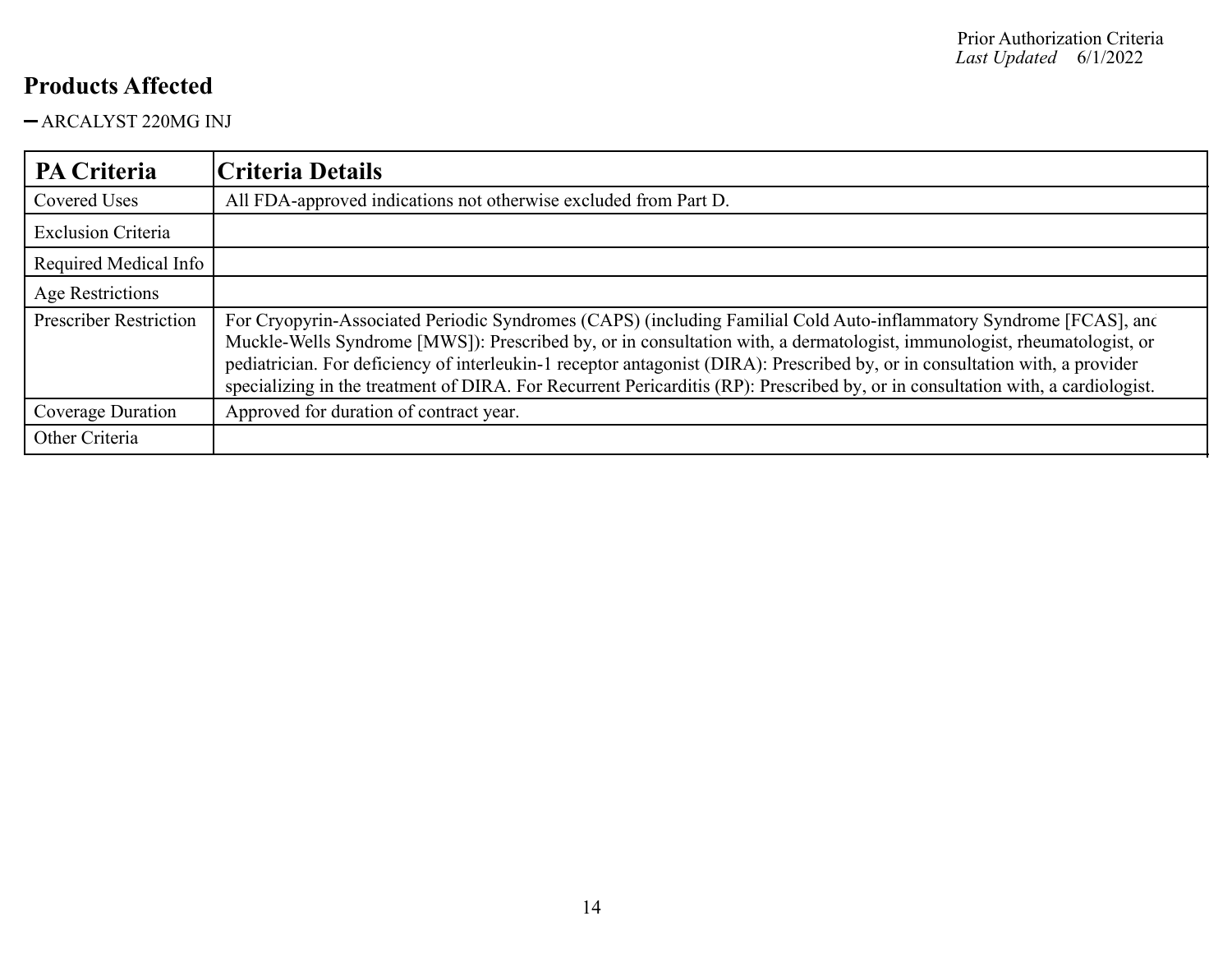ARIKAYCE 590MG/8.4ML INH SUSP

| PA Criteria                   | Criteria Details                                                                                                                    |
|-------------------------------|-------------------------------------------------------------------------------------------------------------------------------------|
| Covered Uses                  | All FDA-approved indications not otherwise excluded from Part D.                                                                    |
| <b>Exclusion Criteria</b>     |                                                                                                                                     |
| Required Medical Info         | Member has failed to achieve negative sputum cultures after at least 6 months of multidrug regimen therapy for MAC lung<br>disease. |
| Age Restrictions              |                                                                                                                                     |
| <b>Prescriber Restriction</b> | Prescribed by, or in consultation with, an infectious disease specialist or pulmonologist.                                          |
| Coverage Duration             | Approved for duration of contract year.                                                                                             |
| Other Criteria                |                                                                                                                                     |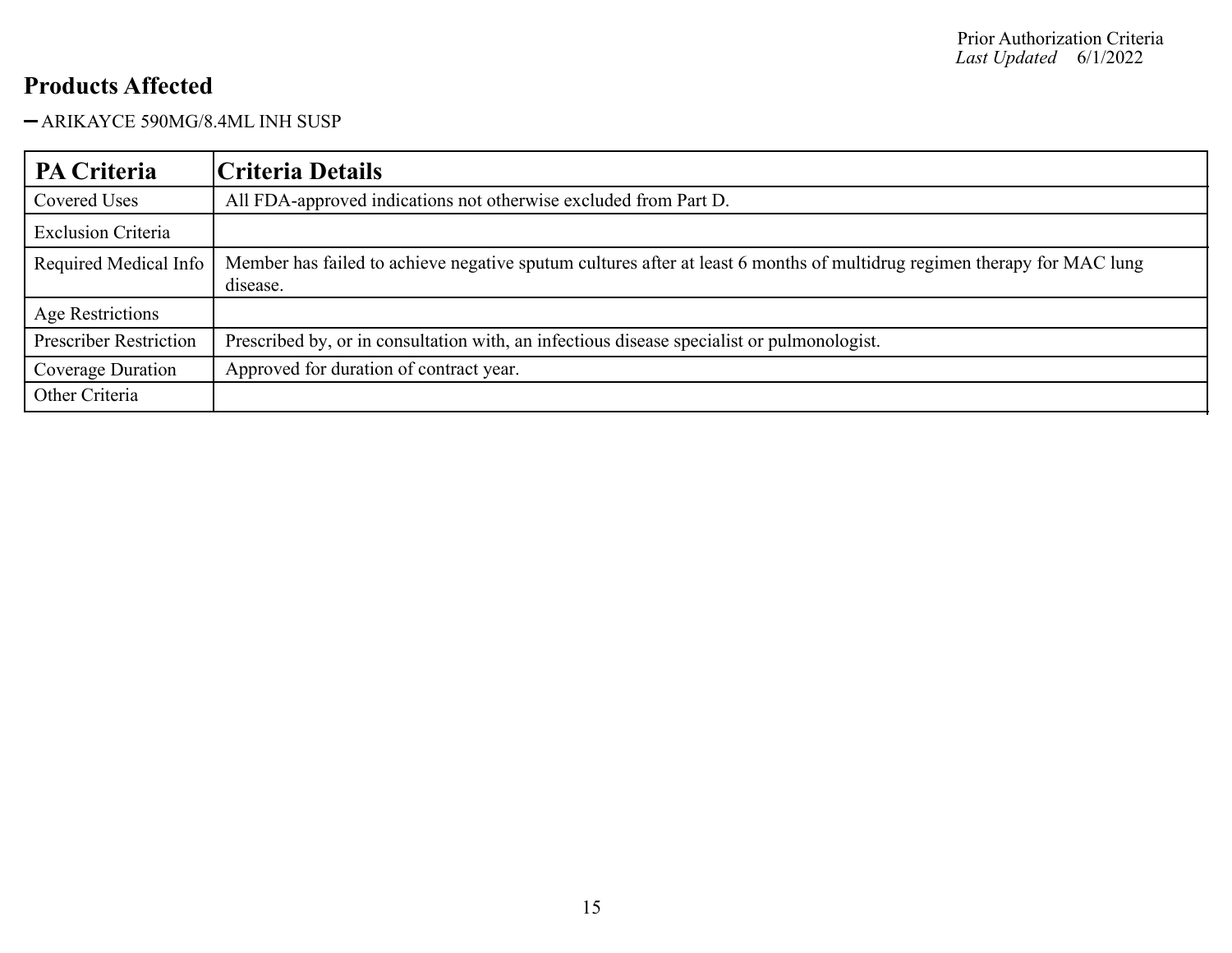AURYXIA 210MG TAB

| PA Criteria                   | Criteria Details                                                 |
|-------------------------------|------------------------------------------------------------------|
| Covered Uses                  | All FDA-approved indications not otherwise excluded from Part D. |
| <b>Exclusion Criteria</b>     |                                                                  |
| Required Medical Info         |                                                                  |
| <b>Age Restrictions</b>       |                                                                  |
| <b>Prescriber Restriction</b> |                                                                  |
| Coverage Duration             | Approved for duration of contract year.                          |
| Other Criteria                |                                                                  |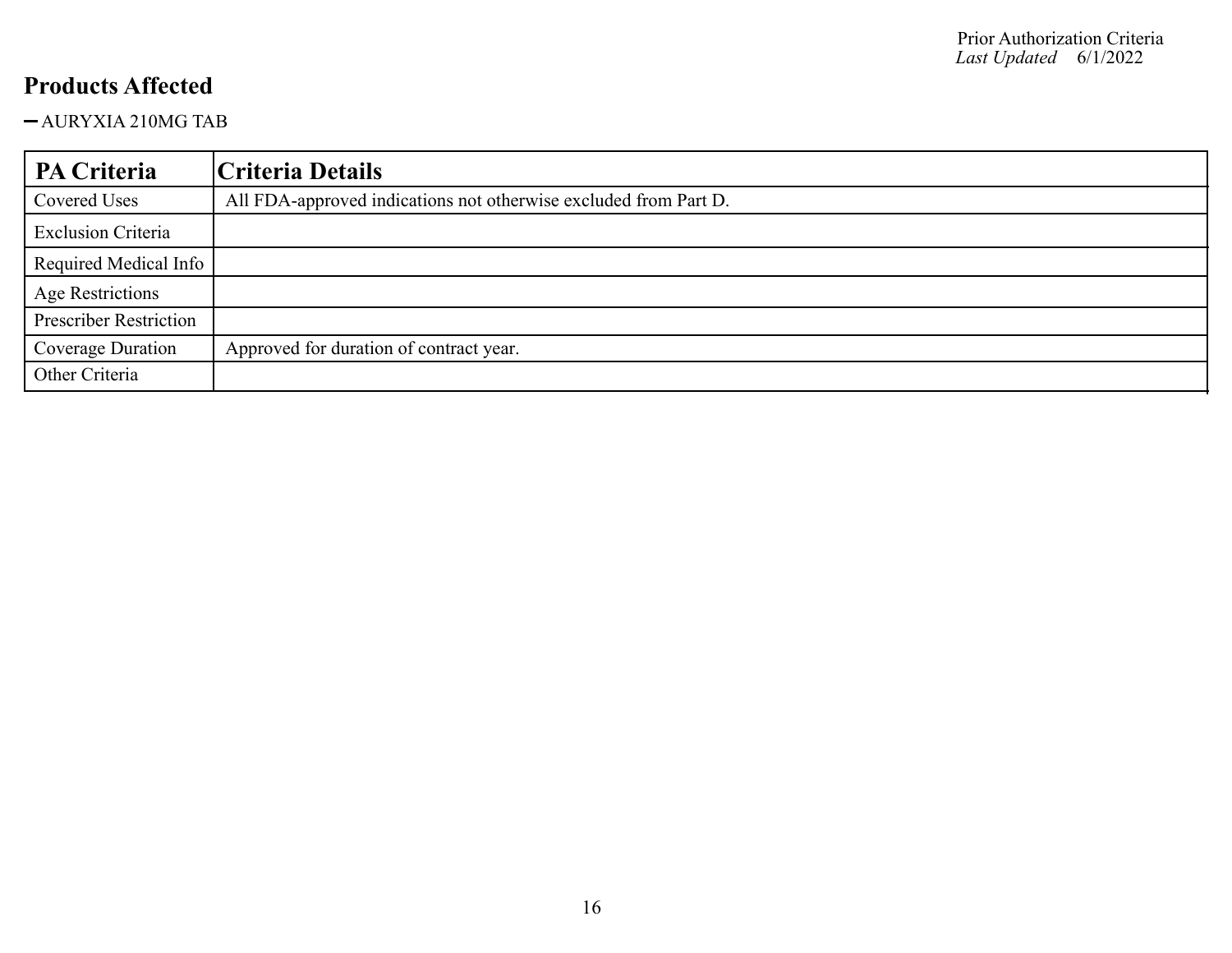$-AUSTEDO 12MG TAB$   $-AUSTEDO 6MG TAB$ 

AUSTEDO 9MG TAB

#### **PA Criteria Criteria Details** Covered Uses All FDA-approved indications not otherwise excluded from Part D. Exclusion Criteria Required Medical Info  $|A|$  For tardive dyskinesia: i) Member has failed to respond to a change, or is unable to switch current antidopaminergic therapy. B) For chorea associated with Huntington's disease: Member has intolerance to, or failure of therapy with, tetrabenazine. Age Restrictions Prescriber Restriction | Prescribed by, or in consultation with, a neurologist or psychiatrist. Coverage Duration | Approved for duration of contract year. Other Criteria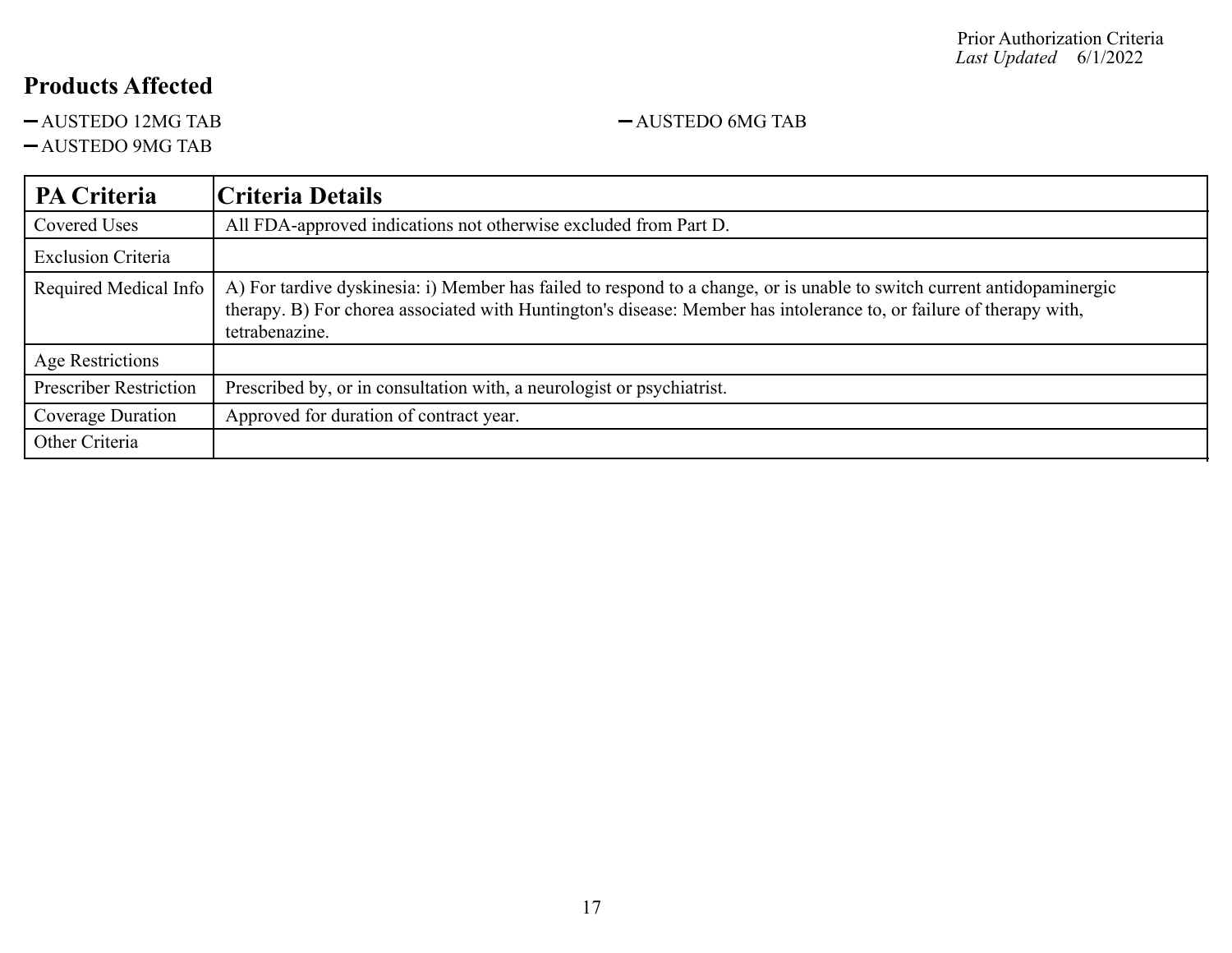- AYVAKIT 100MG TAB (New Starts Only) AYVAKIT 200MG TAB (New Starts Only)
- 
- AYVAKIT 50MG TAB (New Starts Only)

# -AYVAKIT 25MG TAB (New Starts Only) - AYVAKIT 300MG TAB (New Starts Only)

| <b>PA Criteria</b>            | Criteria Details                                                                                                     |
|-------------------------------|----------------------------------------------------------------------------------------------------------------------|
| Covered Uses                  | All FDA-approved indications not otherwise excluded from Part D.                                                     |
| <b>Exclusion Criteria</b>     |                                                                                                                      |
| Required Medical Info         | For unresectable or metastatic gastrointestinal stromal tumor: Documentation is provided of PDGFRA exon 18 mutation. |
| Age Restrictions              |                                                                                                                      |
| <b>Prescriber Restriction</b> | Prescribed by, or in consultation with, an oncologist, allergist, or immunologist.                                   |
| Coverage Duration             | Approved for duration of contract year.                                                                              |
| Other Criteria                |                                                                                                                      |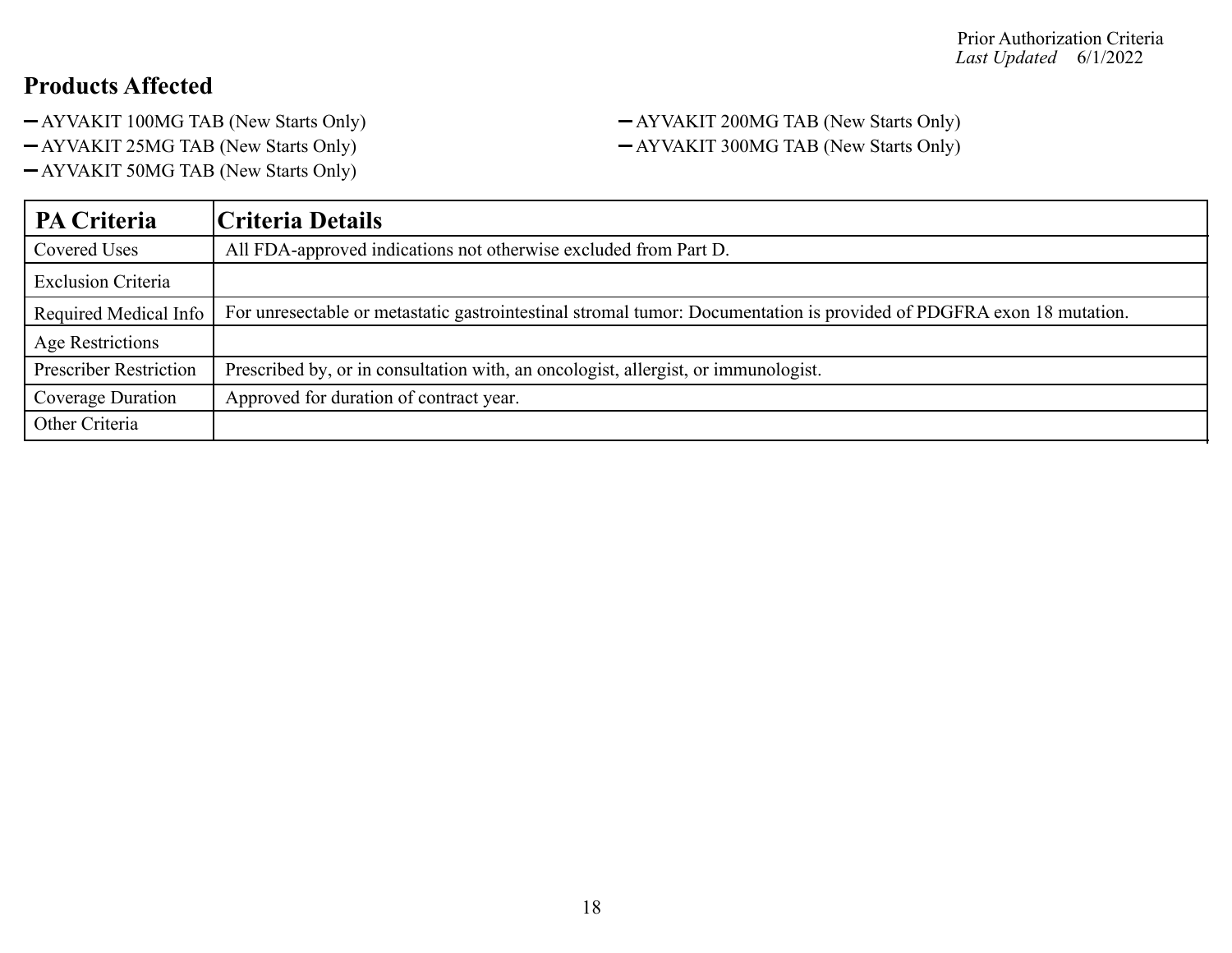-BALVERSA 3MG TAB (New Starts Only) - BALVERSA 4MG TAB (New Starts Only)

-BALVERSA 5MG TAB (New Starts Only)

| <b>PA Criteria</b>            | Criteria Details                                                            |
|-------------------------------|-----------------------------------------------------------------------------|
| <b>Covered Uses</b>           | All FDA-approved indications not otherwise excluded from Part D.            |
| <b>Exclusion Criteria</b>     |                                                                             |
| Required Medical Info         | Documentation is provided of susceptible FGFR2 or FGFR3 genetic alteration. |
| Age Restrictions              |                                                                             |
| <b>Prescriber Restriction</b> | Prescribed by, or in consultation with, an oncologist.                      |
| Coverage Duration             | Approved for duration of contract year.                                     |
| Other Criteria                |                                                                             |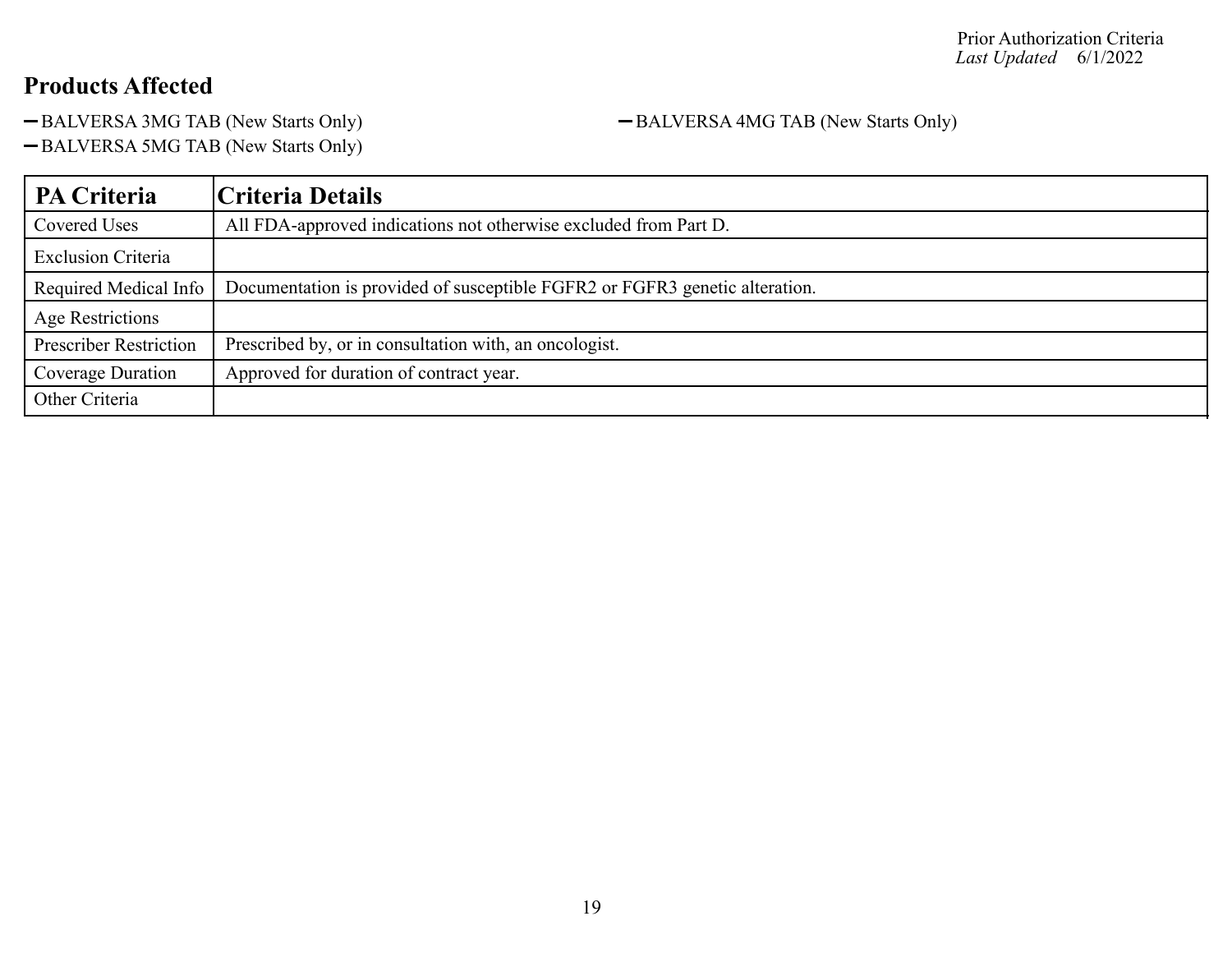*rufinamide 200mg tab (New Starts Only) rufinamide 400mg tab (New Starts Only)*

*rufinamide 40mg/ml susp (New Starts Only)*

**PA Criteria Criteria Details** Covered Uses All FDA-approved indications not otherwise excluded from Part D. Exclusion Criteria Required Medical Info Trial of at least one anti-epileptic medication was ineffective or not tolerated. Age Restrictions Prescriber Restriction | Prescribed by a neurologist. Coverage Duration Approved for duration of contract year. Other Criteria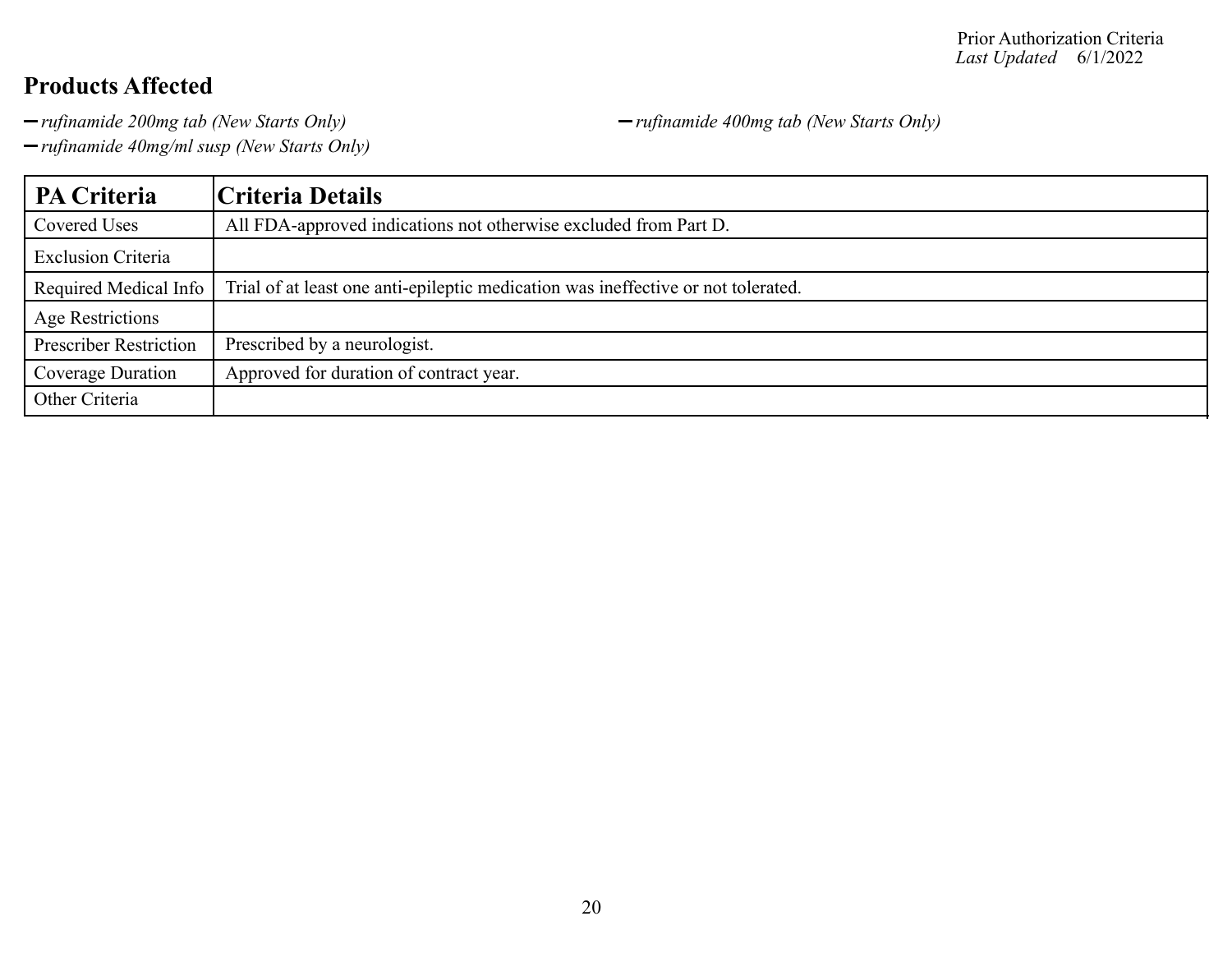BAXDELA 450MG TAB

| PA Criteria                   | Criteria Details                                                          |
|-------------------------------|---------------------------------------------------------------------------|
| Covered Uses                  | All FDA-approved indications not otherwise excluded from Part D.          |
| <b>Exclusion Criteria</b>     |                                                                           |
| Required Medical Info         |                                                                           |
| <b>Age Restrictions</b>       |                                                                           |
| <b>Prescriber Restriction</b> | Prescribed by, or in consultation with, an infectious disease specialist. |
| Coverage Duration             | Approved for 6 months.                                                    |
| Other Criteria                |                                                                           |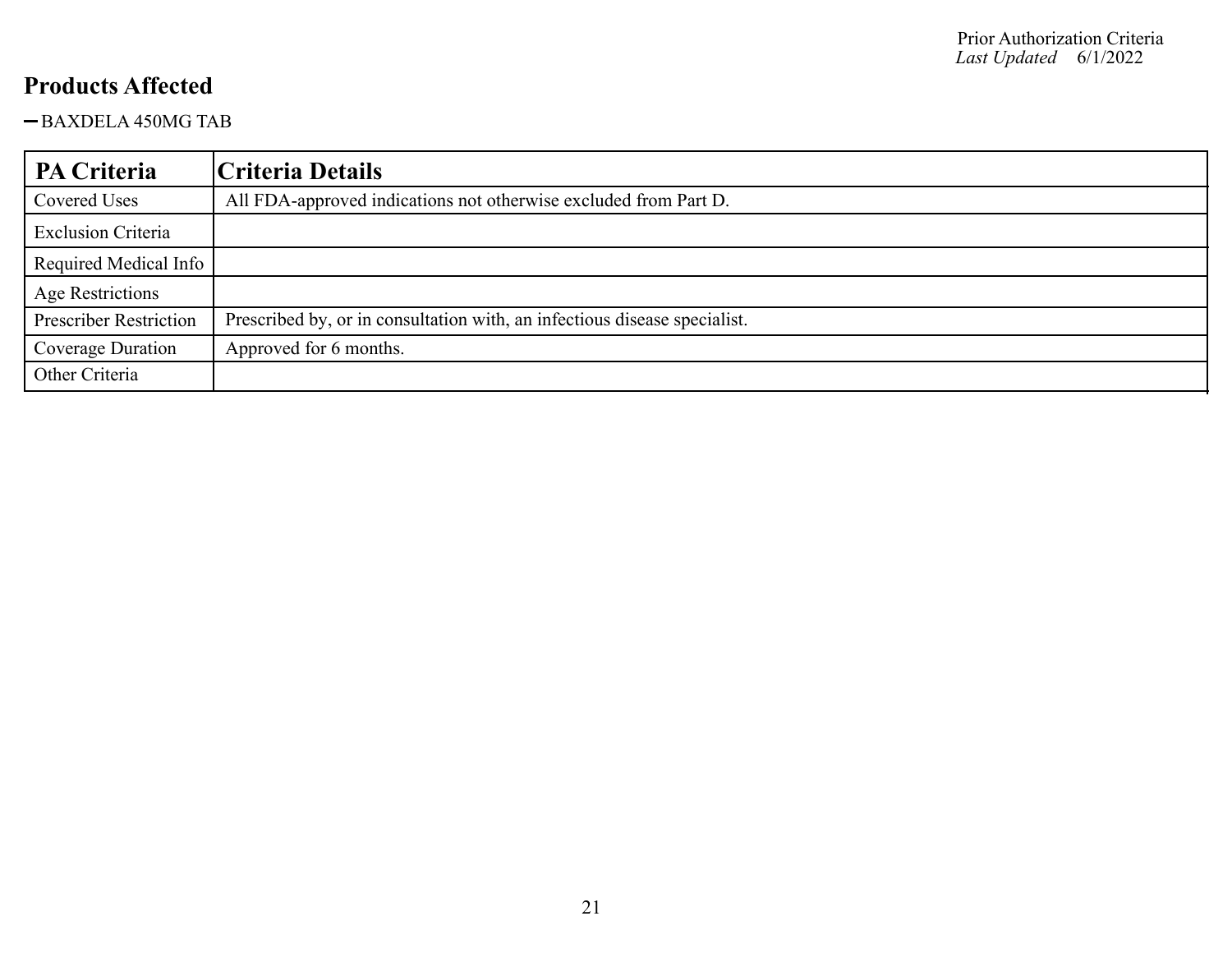BENLYSTA 200MG/ML AUTO-INJECTOR BENLYSTA 200MG/ML SYRINGE

| <b>PA Criteria</b>            | Criteria Details                                                                                                                                                                                                                                                                                                                                                                                                        |
|-------------------------------|-------------------------------------------------------------------------------------------------------------------------------------------------------------------------------------------------------------------------------------------------------------------------------------------------------------------------------------------------------------------------------------------------------------------------|
| <b>Covered Uses</b>           | All FDA-approved indications not otherwise excluded from Part D.                                                                                                                                                                                                                                                                                                                                                        |
| <b>Exclusion Criteria</b>     | Member has severe active CNS lupus OR member is taking other biologics.                                                                                                                                                                                                                                                                                                                                                 |
| Required Medical Info         | For systemic lupus erythematosus initial therapy: A) Member is required to be taking a concurrent corticosteroid unless<br>contraindicated AND B) Trial and failure of one of the following: a) hydroxychloroquine, b) methotrexate, c) azathioprine<br>OR d) mycophenolate. For continuation therapy (all diagnoses): Documentation is provided of disease improvement.                                                |
| Age Restrictions              |                                                                                                                                                                                                                                                                                                                                                                                                                         |
| <b>Prescriber Restriction</b> | Prescribed by, or in consultation with, a rheumatologist, nephrologist, or dermatologist.                                                                                                                                                                                                                                                                                                                               |
| Coverage Duration             | Approved for duration of contract year.                                                                                                                                                                                                                                                                                                                                                                                 |
| Other Criteria                | Will not be used in combination with voclosporin (Lupkynis). For lupus erythematosus initial therapy: Diagnosis of active<br>systemic lupus erythematosus is confirmed by one of the following: A) anti-double stranded DNA value greater than 30<br>IU/mL OR B) low complement (C3/C4). For lupus erythematosus continuation therapy: lab values not required. For active<br>lupus nephritis: Lab values not required. |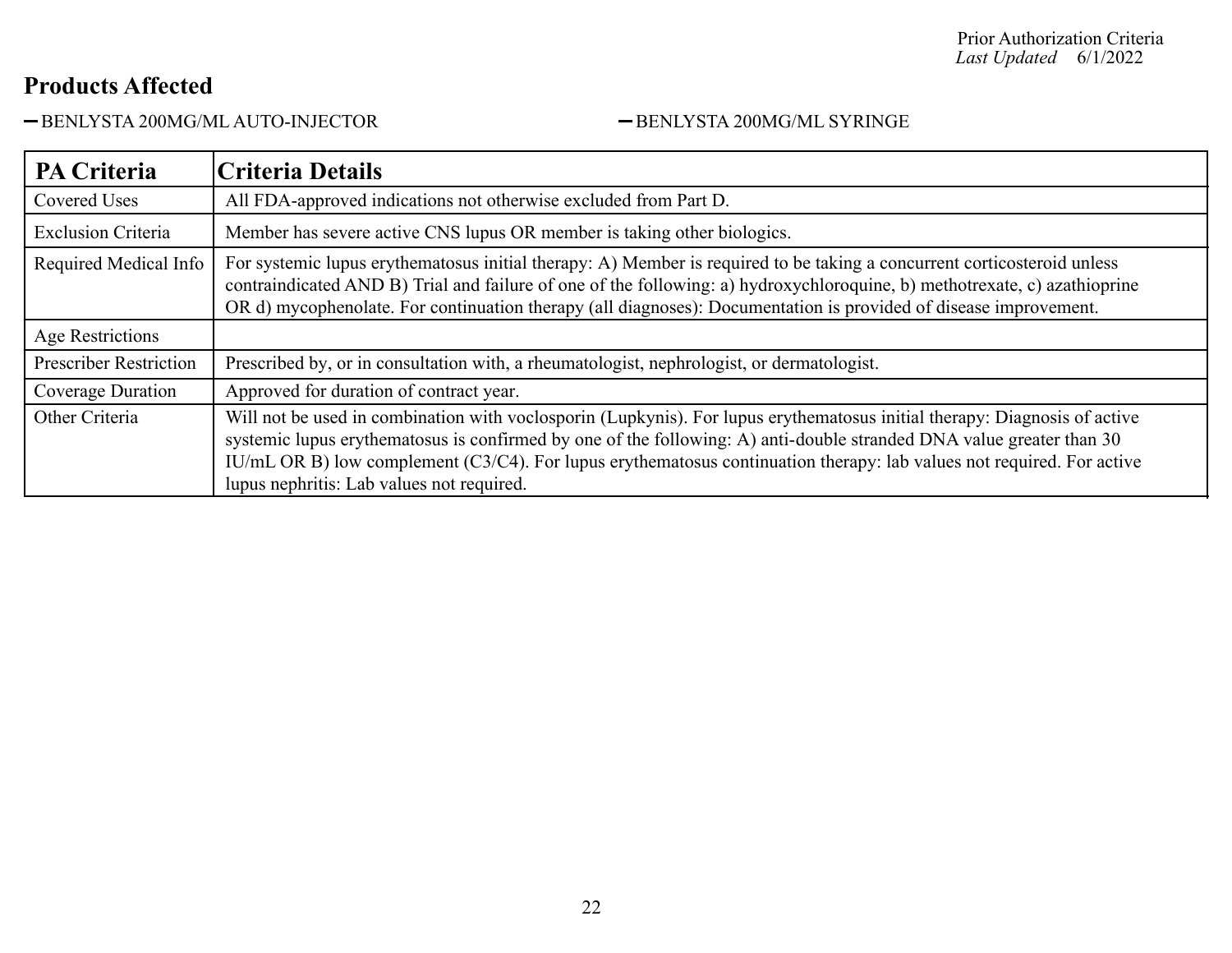-BENZNIDAZOLE 100MG TAB - BENZNIDAZOLE 12.5MG TAB

| <b>PA Criteria</b>            | Criteria Details                                                          |
|-------------------------------|---------------------------------------------------------------------------|
| Covered Uses                  | All FDA-approved indications not otherwise excluded from Part D.          |
| <b>Exclusion Criteria</b>     |                                                                           |
| Required Medical Info         |                                                                           |
| <b>Age Restrictions</b>       |                                                                           |
| <b>Prescriber Restriction</b> | Prescribed by, or in consultation with, an infectious disease specialist. |
| Coverage Duration             | Approved for 3 months.                                                    |
| Other Criteria                |                                                                           |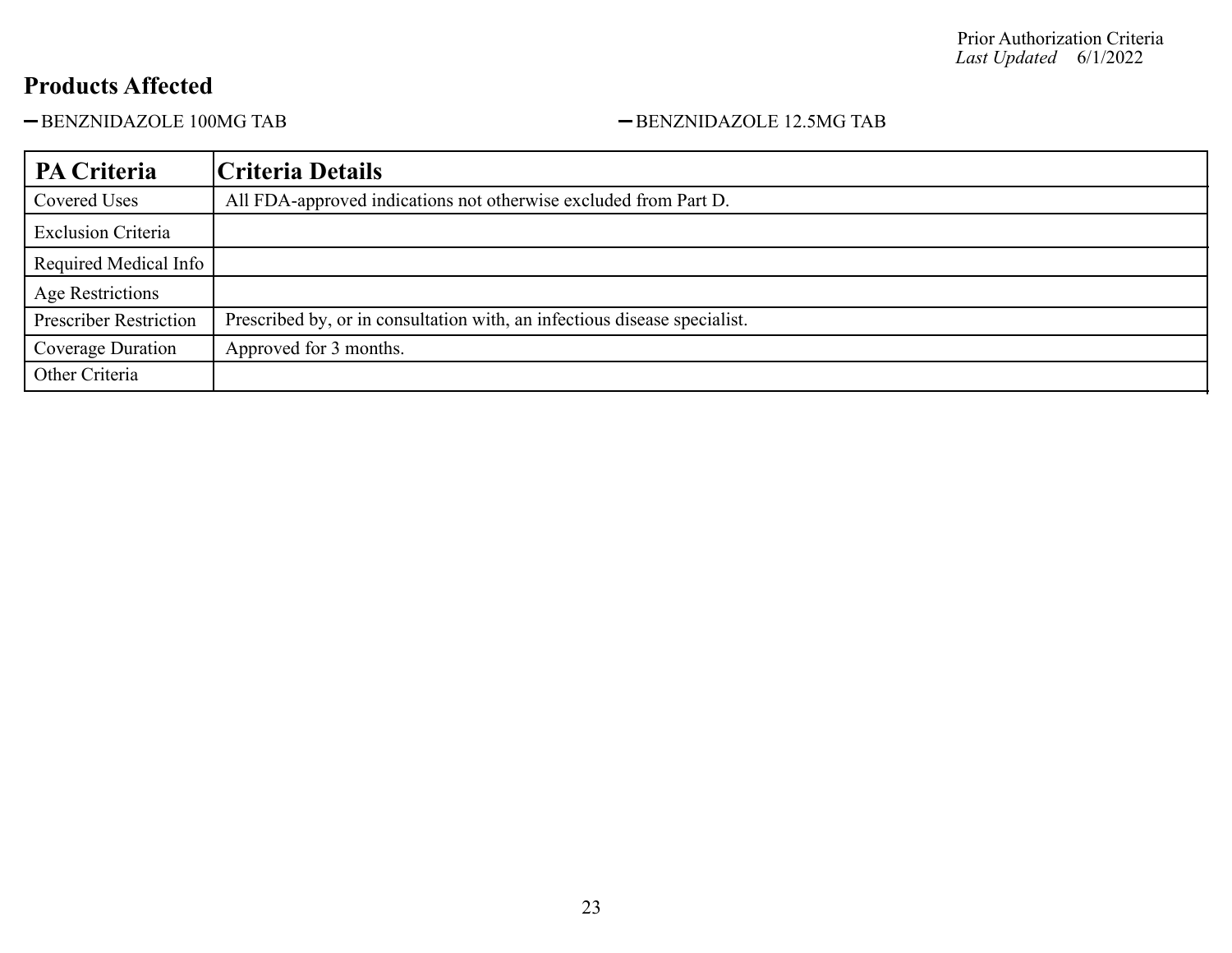-BESREMI 500MCG/ML SYRINGE (New Starts Only)

| <b>PA Criteria</b>            | Criteria Details                                                       |
|-------------------------------|------------------------------------------------------------------------|
| Covered Uses                  | All FDA-approved indications not otherwise excluded from Part D.       |
| <b>Exclusion Criteria</b>     |                                                                        |
| Required Medical Info         |                                                                        |
| <b>Age Restrictions</b>       |                                                                        |
| <b>Prescriber Restriction</b> | Prescribed by, or in consultation with, an oncologist or hematologist. |
| Coverage Duration             | Approved for duration of contract year.                                |
| Other Criteria                |                                                                        |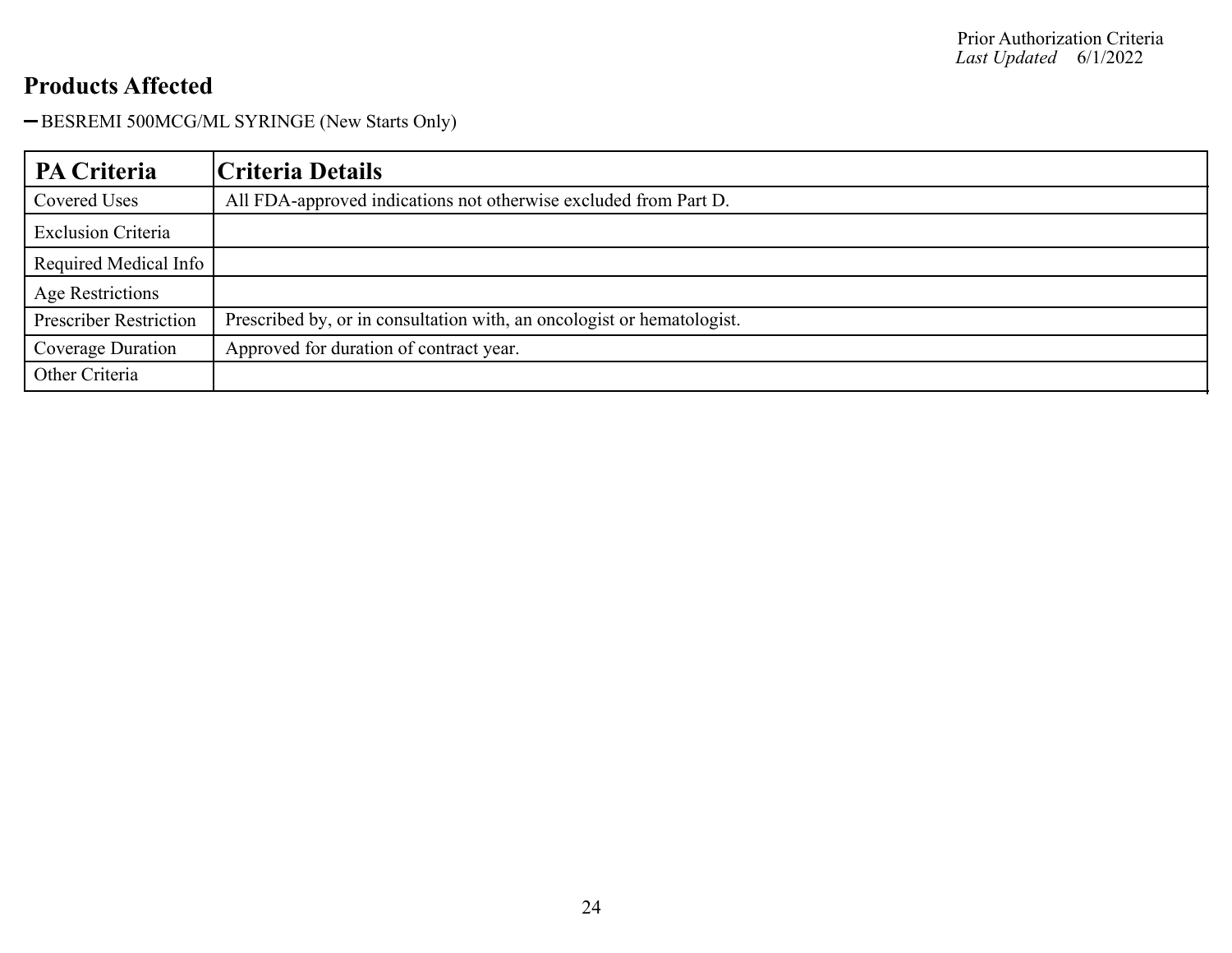-BOSULIF 100MG TAB (New Starts Only) -BOSULIF 400MG TAB (New Starts Only)

-BOSULIF 500MG TAB (New Starts Only)

| PA Criteria                   | Criteria Details                                                 |
|-------------------------------|------------------------------------------------------------------|
| Covered Uses                  | All FDA-approved indications not otherwise excluded from Part D. |
| <b>Exclusion Criteria</b>     |                                                                  |
| Required Medical Info         |                                                                  |
| <b>Age Restrictions</b>       |                                                                  |
| <b>Prescriber Restriction</b> | Prescribed by, or in consultation with, an oncologist.           |
| Coverage Duration             | Approved for duration of contract year.                          |
| Other Criteria                |                                                                  |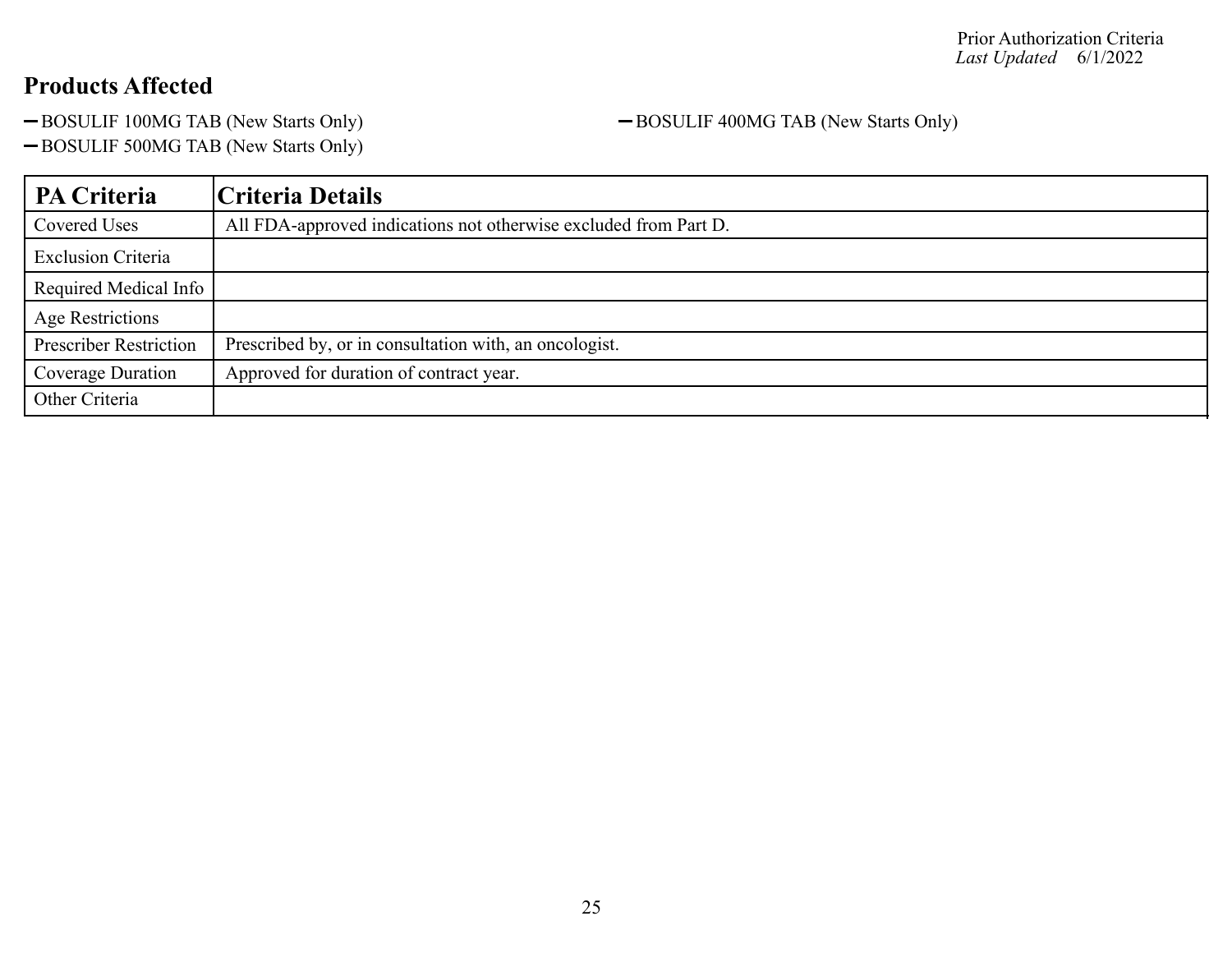-BRAFTOVI 75MG CAP (New Starts Only)

| PA Criteria                   | Criteria Details                                                       |
|-------------------------------|------------------------------------------------------------------------|
| Covered Uses                  | All FDA-approved indications not otherwise excluded from Part D.       |
| <b>Exclusion Criteria</b>     |                                                                        |
| Required Medical Info         | Documentation is provided of appropriate BRAF V600E or V600K mutation. |
| <b>Age Restrictions</b>       |                                                                        |
| <b>Prescriber Restriction</b> | Prescribed by, or in consultation with, an oncologist.                 |
| Coverage Duration             | Approved for duration of contract year.                                |
| Other Criteria                |                                                                        |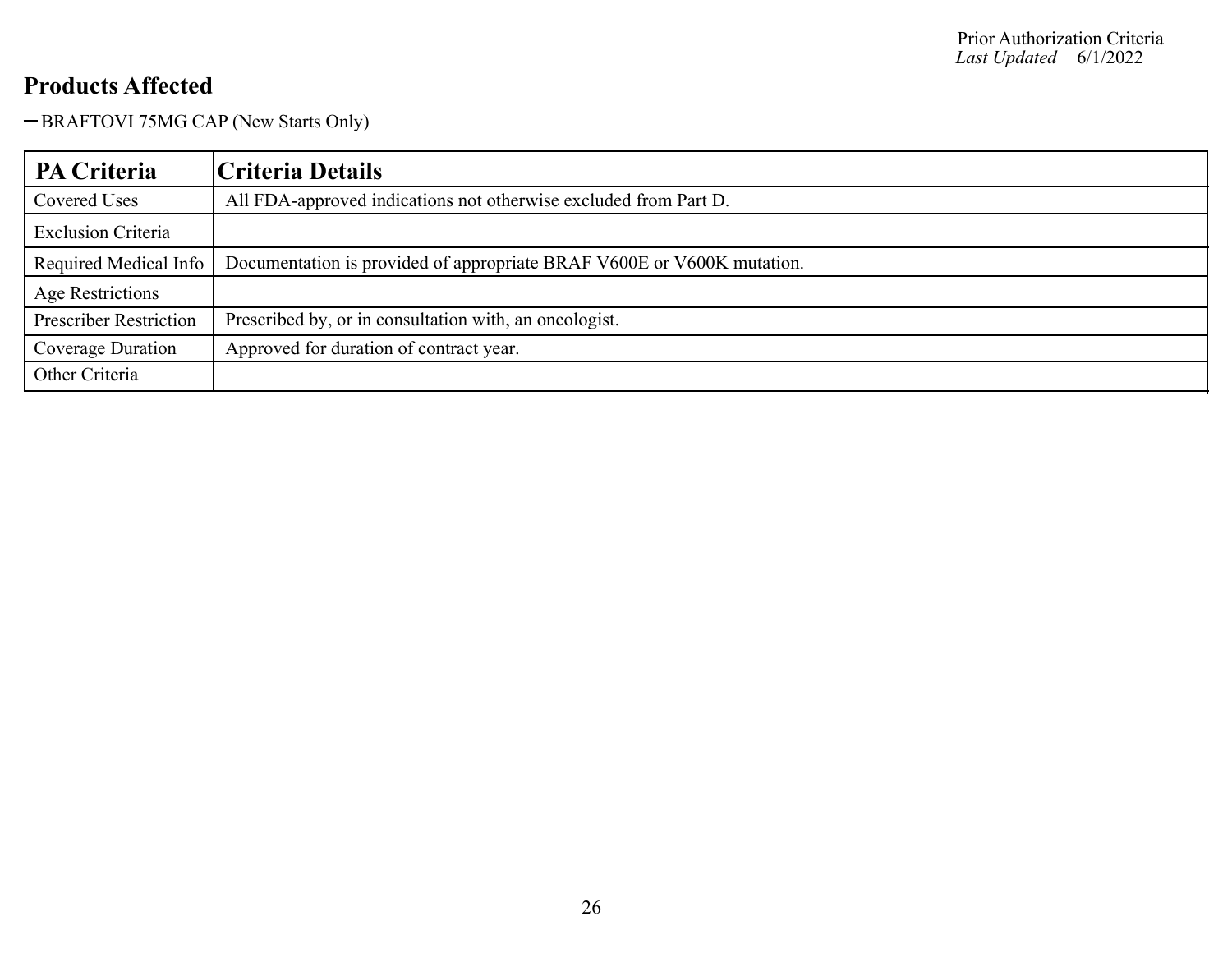- 
- -BRIVIACT 10MG/ML ORAL SOLN (New Starts Only) BRIVIACT 25MG TAB (New Starts Only)
- 

-BRIVIACT 100MG TAB (New Starts Only) - BRIVIACT 10MG TAB (New Starts Only) -BRIVIACT 50MG TAB (New Starts Only) - BRIVIACT 75MG TAB (New Starts Only)

| <b>PA Criteria</b>            | Criteria Details                                                 |
|-------------------------------|------------------------------------------------------------------|
| Covered Uses                  | All FDA-approved indications not otherwise excluded from Part D. |
| <b>Exclusion Criteria</b>     |                                                                  |
| Required Medical Info         |                                                                  |
| <b>Age Restrictions</b>       |                                                                  |
| <b>Prescriber Restriction</b> |                                                                  |
| Coverage Duration             | Approved for duration of contract year.                          |
| Other Criteria                |                                                                  |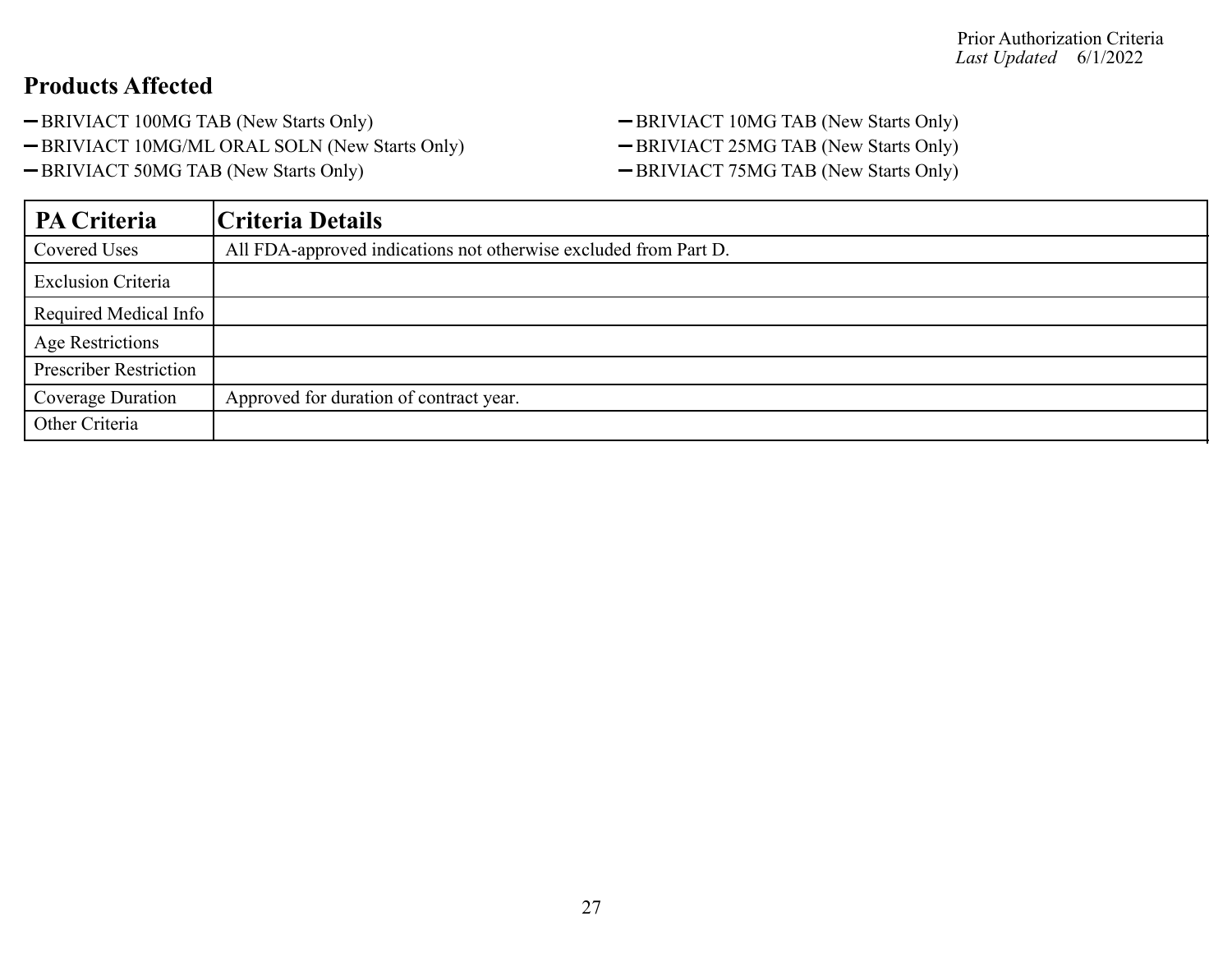-BRUKINSA 80MG CAP (New Starts Only)

| <b>PA Criteria</b>            | Criteria Details                                                       |
|-------------------------------|------------------------------------------------------------------------|
| Covered Uses                  | All FDA-approved indications not otherwise excluded from Part D.       |
| <b>Exclusion Criteria</b>     |                                                                        |
| Required Medical Info         |                                                                        |
| <b>Age Restrictions</b>       |                                                                        |
| <b>Prescriber Restriction</b> | Prescribed by, or in consultation with, an oncologist or hematologist. |
| Coverage Duration             | Approved for duration of contract year.                                |
| Other Criteria                |                                                                        |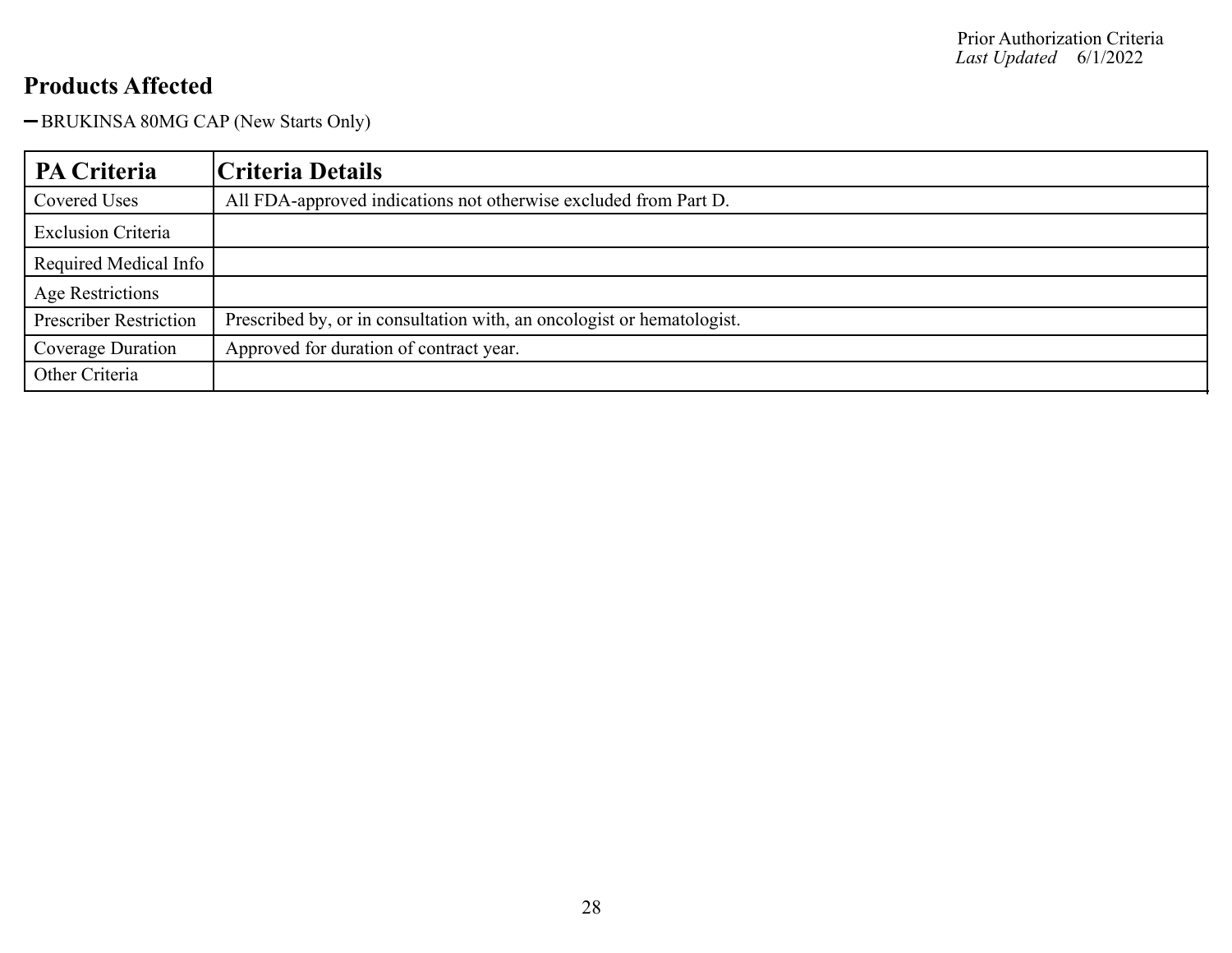#### $-BYL VAY$  400MCG CAP

#### **PA Criteria Criteria Details** Covered Uses All FDA-approved indications not otherwise excluded from Part D. Exclusion Criteria Required Medical Info | a)Diagnosis of progressive familial intrahepatic cholestasis confirmed by genetic testing (documentation is provided) AND b)Genetic testing does not indicate presence of ABCB11 variants that result in non-functional or complete absence of the BSEP-3 protein. Age Restrictions Prescriber Restriction | Prescribed by, or in consultation with, a hepatologist, gastroenterologist, or provider that specializes in progressive familial intrahepatic cholestasis. Coverage Duration | Approved for duration of contract year. Other Criteria

#### -BYLVAY 1200MCG CAP -BYLVAY 200MCG ORAL PELLET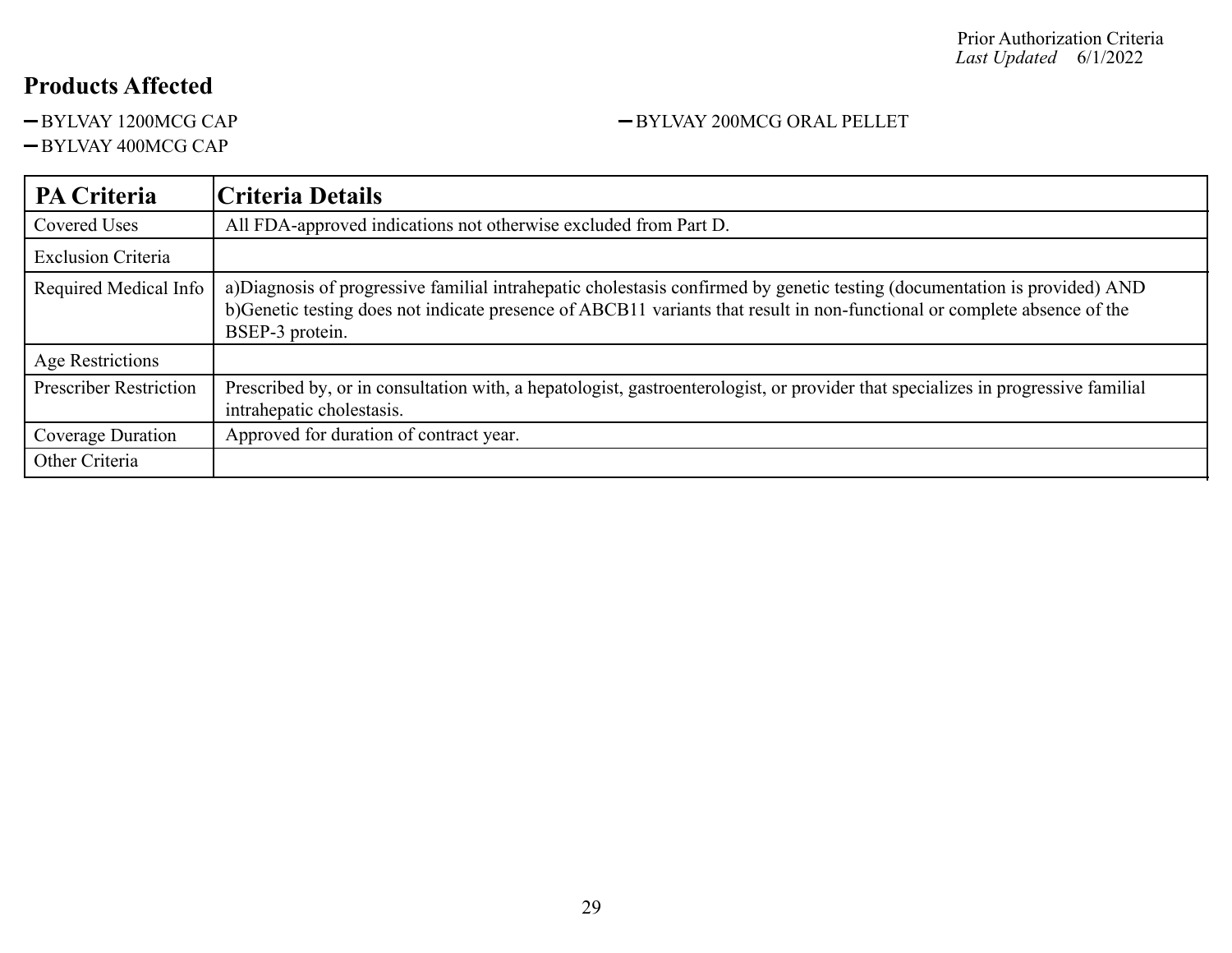CABLIVI 11MG INJ

| PA Criteria                   | Criteria Details                                                                                                                                                                                                                                                                                                            |
|-------------------------------|-----------------------------------------------------------------------------------------------------------------------------------------------------------------------------------------------------------------------------------------------------------------------------------------------------------------------------|
| Covered Uses                  | All FDA-approved indications not otherwise excluded from Part D.                                                                                                                                                                                                                                                            |
| <b>Exclusion Criteria</b>     |                                                                                                                                                                                                                                                                                                                             |
| Required Medical Info         | A) Member has received or will receive the first dose of caplacizumab while undergoing plasma exchange for acquired<br>thrombotic thrombocytopenic purpura. B) Prescriber attests that patient will be monitored and therapy continued beyond 30<br>days post-plasma exchange only if ADAMTS23 levels remain less than 10%. |
| Age Restrictions              |                                                                                                                                                                                                                                                                                                                             |
| <b>Prescriber Restriction</b> | Prescribed by, or in consultation with, a hematologist.                                                                                                                                                                                                                                                                     |
| Coverage Duration             | Approved for 4 months.                                                                                                                                                                                                                                                                                                      |
| Other Criteria                |                                                                                                                                                                                                                                                                                                                             |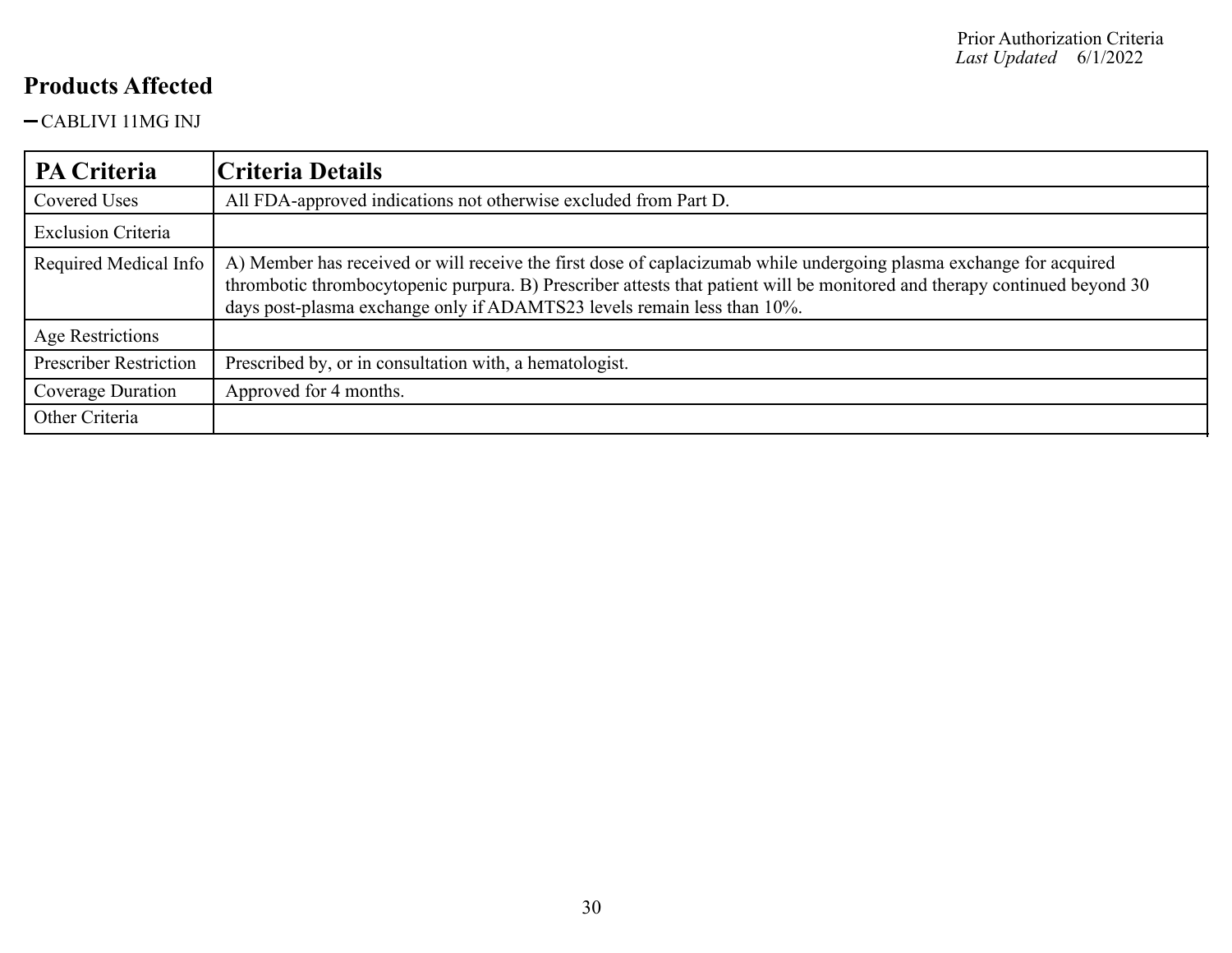-CABOMETYX 20MG TAB (New Starts Only) - CABOMETYX 40MG TAB (New Starts Only)

CABOMETYX 60MG TAB (New Starts Only)

| PA Criteria                   | Criteria Details                                                 |
|-------------------------------|------------------------------------------------------------------|
| Covered Uses                  | All FDA-approved indications not otherwise excluded from Part D. |
| <b>Exclusion Criteria</b>     |                                                                  |
| Required Medical Info         |                                                                  |
| Age Restrictions              |                                                                  |
| <b>Prescriber Restriction</b> | Prescribed by, or in consultation, with an oncologist.           |
| Coverage Duration             | Approved for duration of contract year.                          |
| Other Criteria                |                                                                  |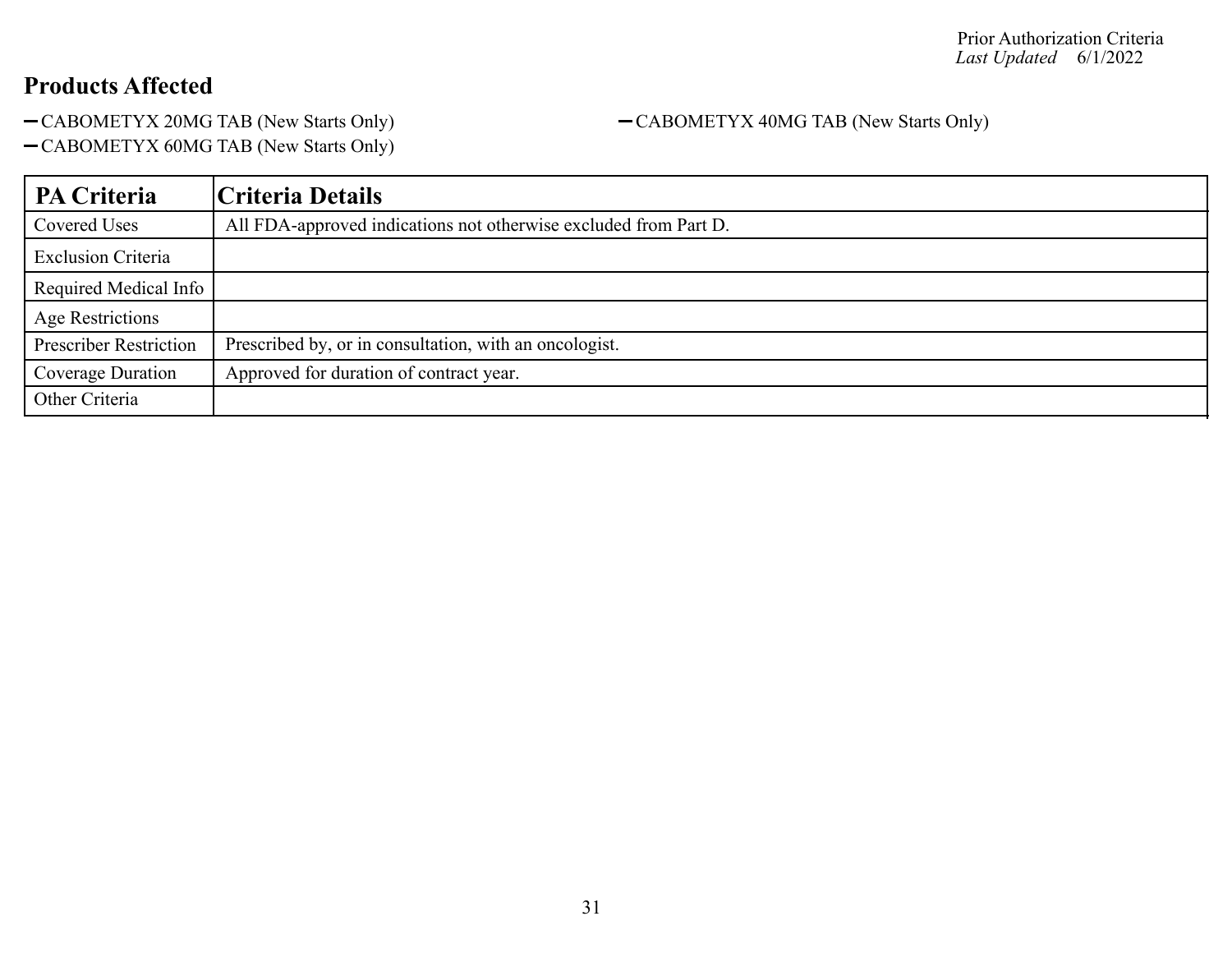*calcipotriene 0.005% topical soln*

**PA Criteria Criteria Details** Covered Uses All FDA-approved indications not otherwise excluded from Part D. Exclusion Criteria Required Medical Info Age Restrictions Prescriber Restriction Coverage Duration | Approved for duration of contract year. Other Criteria

*calcipotriene 0.005% cream calcipotriene 0.005% ointment*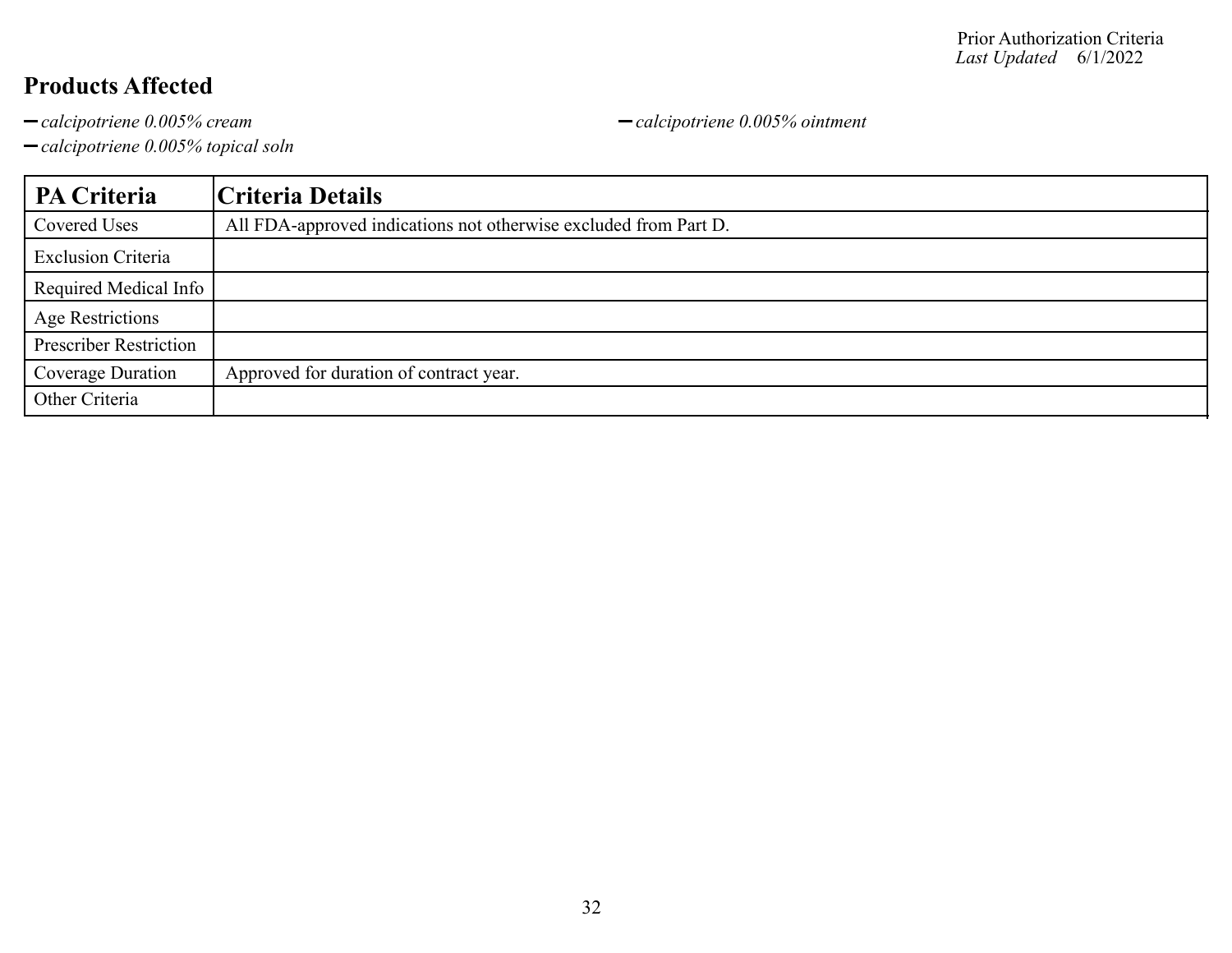CALQUENCE 100MG CAP (New Starts Only)

| <b>PA Criteria</b>            | Criteria Details                                                       |
|-------------------------------|------------------------------------------------------------------------|
| Covered Uses                  | All FDA-approved indications not otherwise excluded from Part D.       |
| <b>Exclusion Criteria</b>     |                                                                        |
| Required Medical Info         |                                                                        |
| Age Restrictions              |                                                                        |
| <b>Prescriber Restriction</b> | Prescribed by, or in consultation with, an oncologist or hematologist. |
| Coverage Duration             | Approved for duration of contract year.                                |
| Other Criteria                |                                                                        |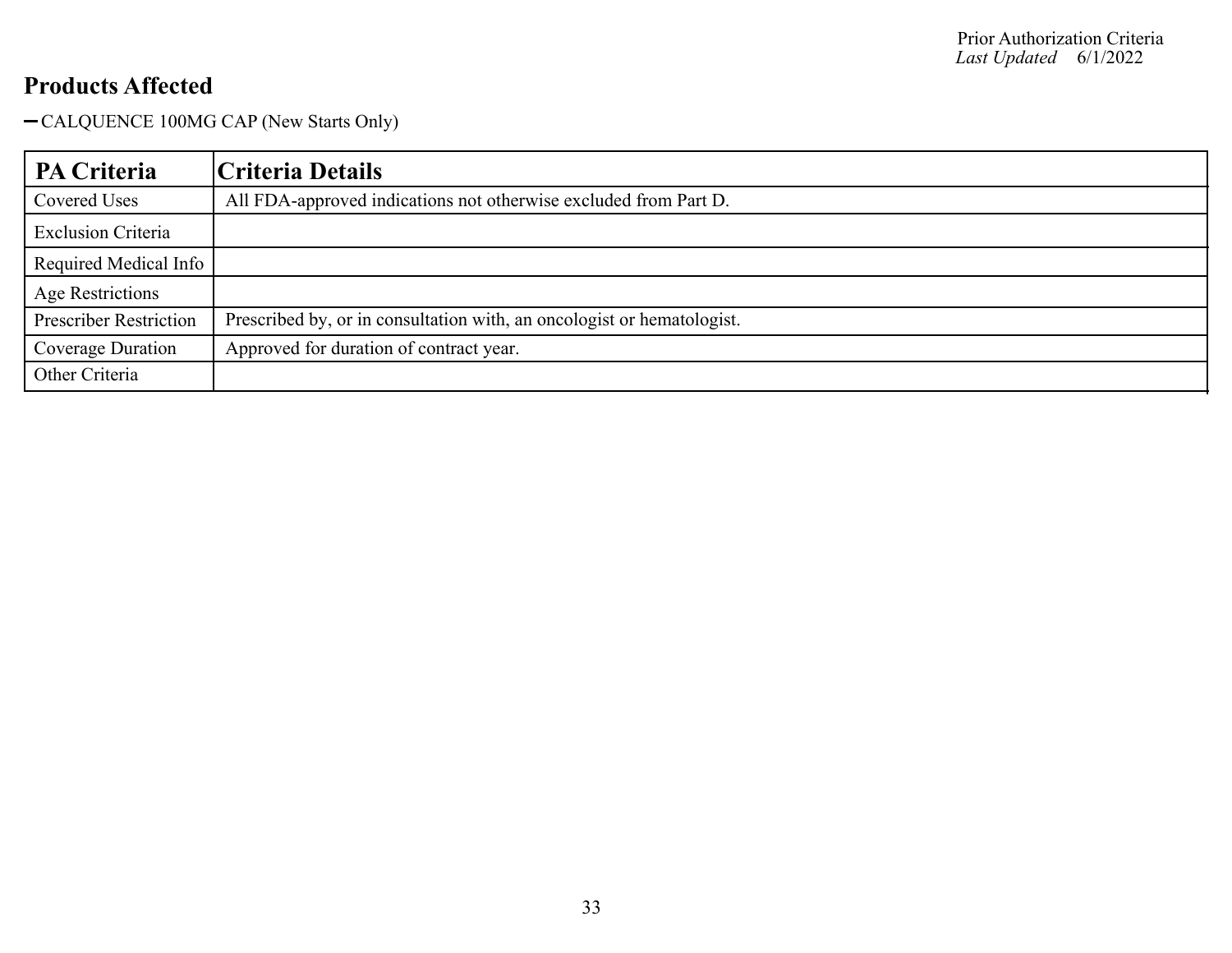CAPLYTA 42MG CAP (New Starts Only)

| <b>PA Criteria</b>            | Criteria Details                                                                                                                  |
|-------------------------------|-----------------------------------------------------------------------------------------------------------------------------------|
| Covered Uses                  | All FDA-approved indications not otherwise excluded from Part D.                                                                  |
| <b>Exclusion Criteria</b>     |                                                                                                                                   |
| Required Medical Info         | Patient has tried and failed 2 of the following: a) aripiprazole, b) olanzapine, c) quetiapine, d) risperidone OR e) ziprasidone. |
| Age Restrictions              |                                                                                                                                   |
| <b>Prescriber Restriction</b> |                                                                                                                                   |
| Coverage Duration             | Approved for duration of contract year.                                                                                           |
| Other Criteria                |                                                                                                                                   |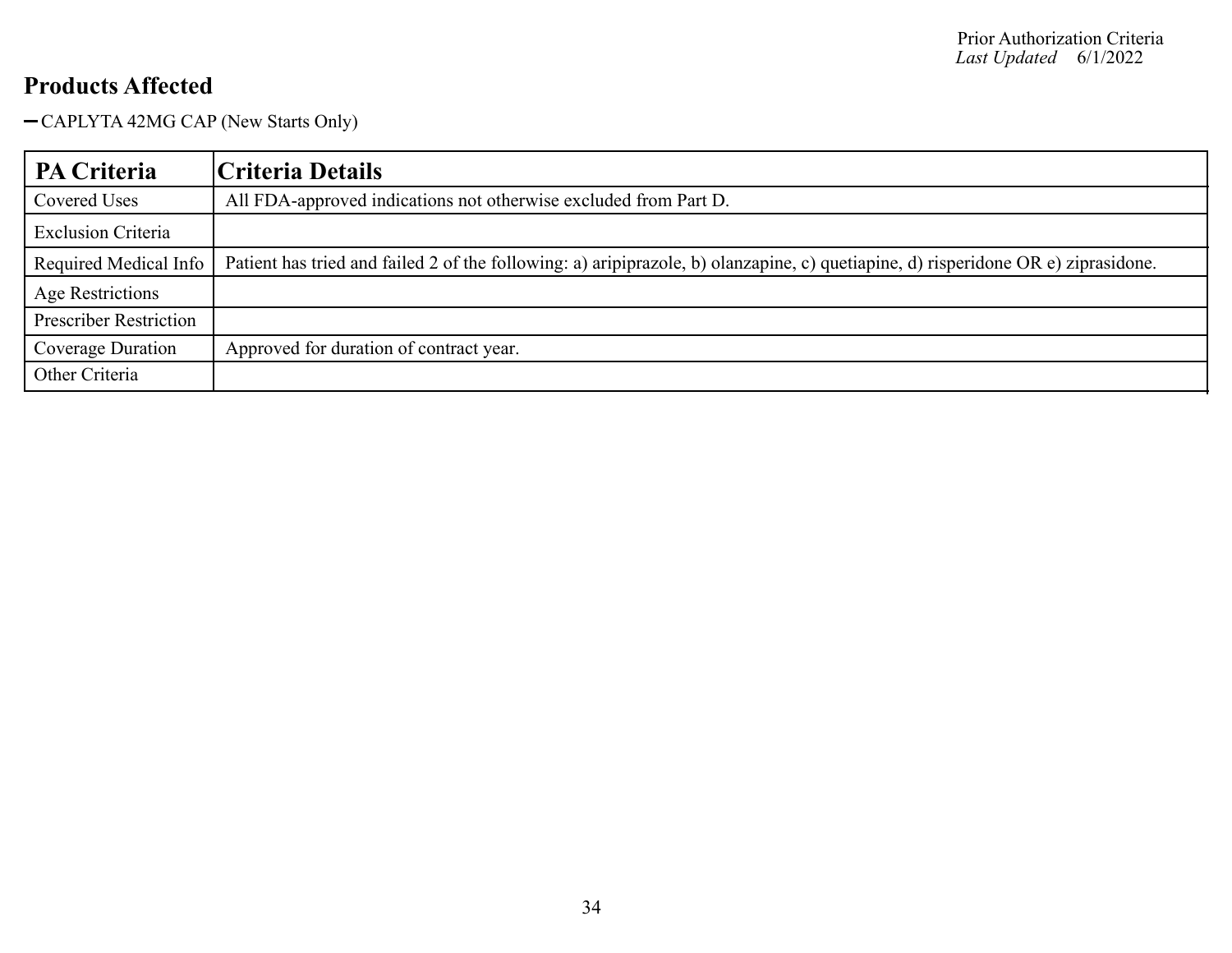-CAPRELSA 100MG TAB (New Starts Only) - CAPRELSA 300MG TAB (New Starts Only)

| PA Criteria                   | Criteria Details                                                          |
|-------------------------------|---------------------------------------------------------------------------|
| Covered Uses                  | All FDA-approved indications not otherwise excluded from Part D.          |
| <b>Exclusion Criteria</b>     |                                                                           |
| Required Medical Info         |                                                                           |
| Age Restrictions              |                                                                           |
| <b>Prescriber Restriction</b> | Prescribed by, or in consultation with, an endocrinologist or oncologist. |
| Coverage Duration             | Approved for duration of contract year.                                   |
| Other Criteria                |                                                                           |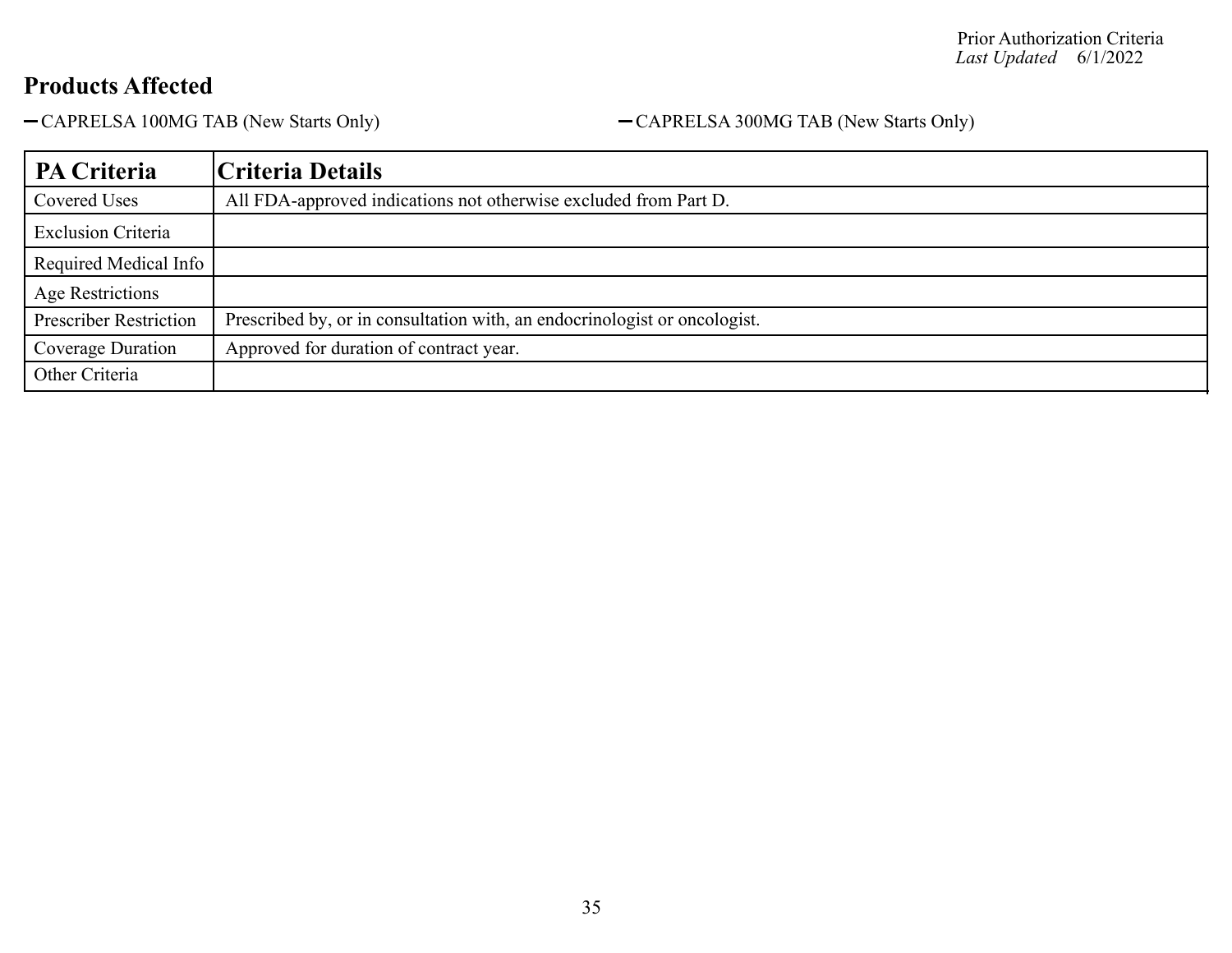CARBAGLU 200MG TAB FOR ORAL SUSP *carglumic acid 200mg tab for oral susp*

| PA Criteria                   | Criteria Details                                                 |
|-------------------------------|------------------------------------------------------------------|
| Covered Uses                  | All FDA-approved indications not otherwise excluded from Part D. |
| <b>Exclusion Criteria</b>     |                                                                  |
| Required Medical Info         |                                                                  |
| <b>Age Restrictions</b>       |                                                                  |
| <b>Prescriber Restriction</b> |                                                                  |
| Coverage Duration             | Approved for duration of contract year.                          |
| Other Criteria                |                                                                  |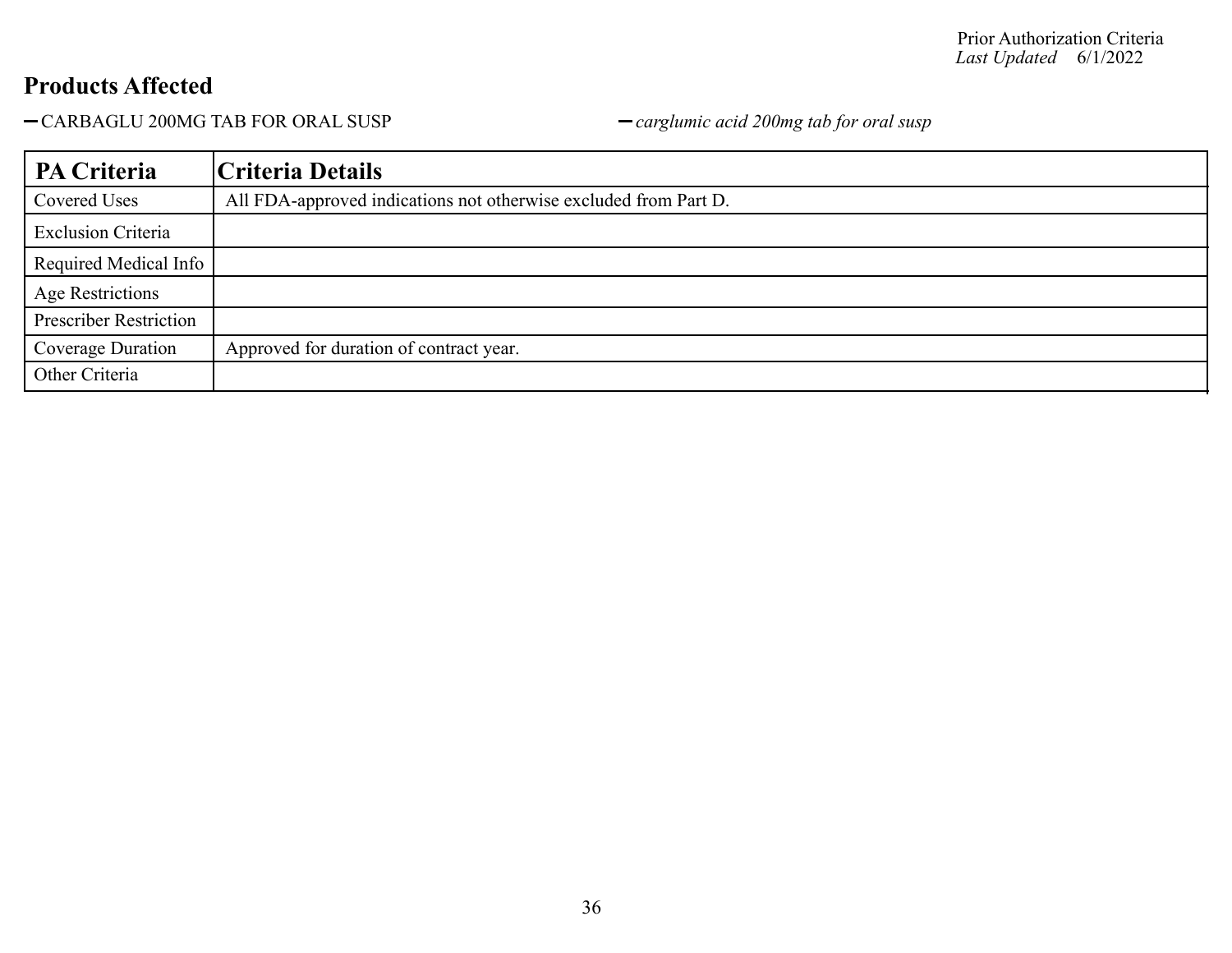### CAYSTON 75MG INH SOLN

| PA Criteria                   | Criteria Details                                                                                    |
|-------------------------------|-----------------------------------------------------------------------------------------------------|
| Covered Uses                  | All FDA-approved indications not otherwise excluded from Part D.                                    |
| <b>Exclusion Criteria</b>     |                                                                                                     |
| Required Medical Info         |                                                                                                     |
| Age Restrictions              |                                                                                                     |
| <b>Prescriber Restriction</b> | Prescribed by, or in consultation with, an infectious disease specialist or pulmonology specialist. |
| Coverage Duration             | Approved for duration of contract year.                                                             |
| Other Criteria                |                                                                                                     |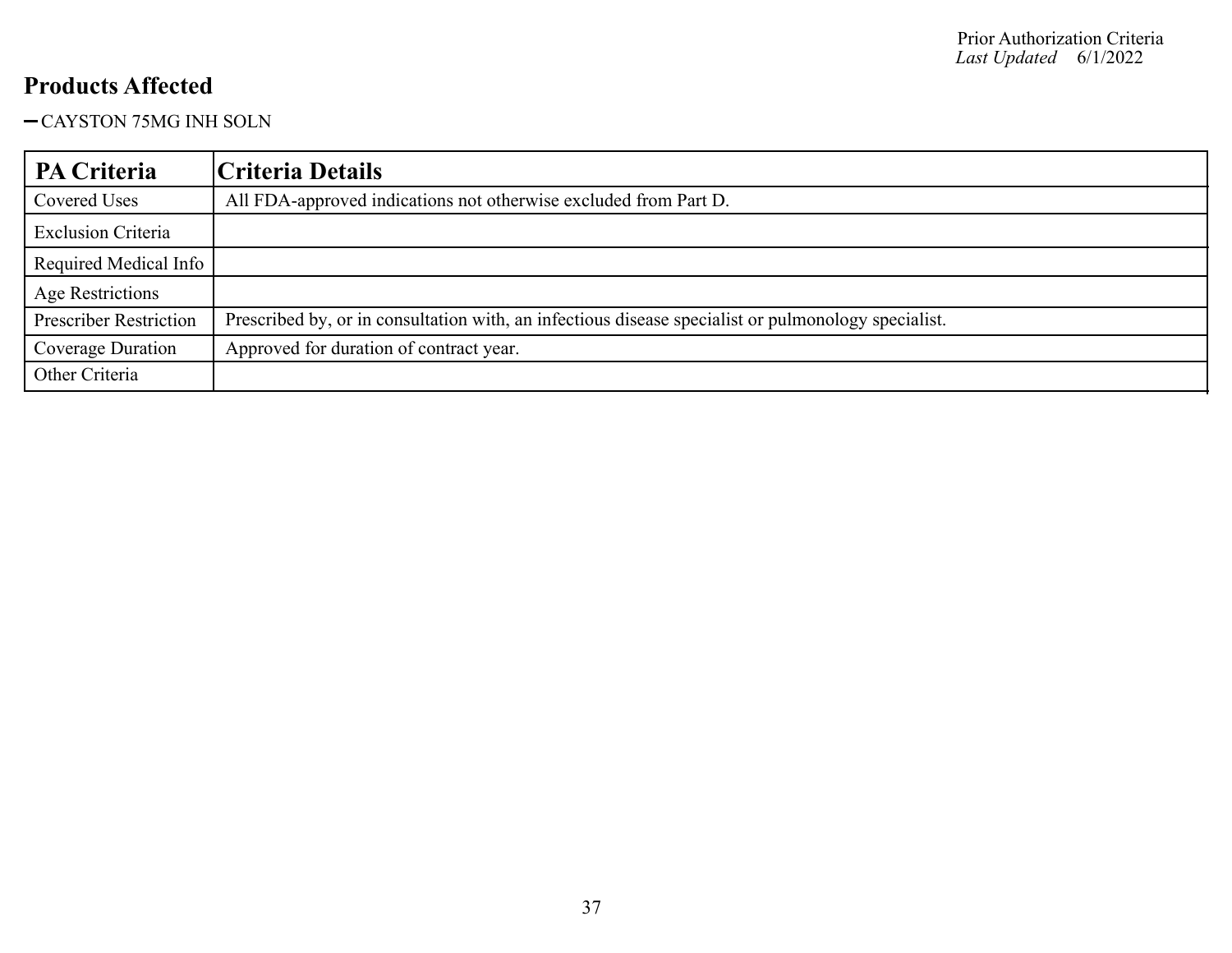CERDELGA 84MG CAP

| PA Criteria                   | Criteria Details                                                                     |
|-------------------------------|--------------------------------------------------------------------------------------|
| Covered Uses                  | All FDA-approved indications not otherwise excluded from Part D.                     |
| <b>Exclusion Criteria</b>     |                                                                                      |
| Required Medical Info         |                                                                                      |
| <b>Age Restrictions</b>       |                                                                                      |
| <b>Prescriber Restriction</b> | Prescribed by, or in consultation with, a medical geneticist or metabolic physician. |
| Coverage Duration             | Approved for duration of contract year.                                              |
| Other Criteria                |                                                                                      |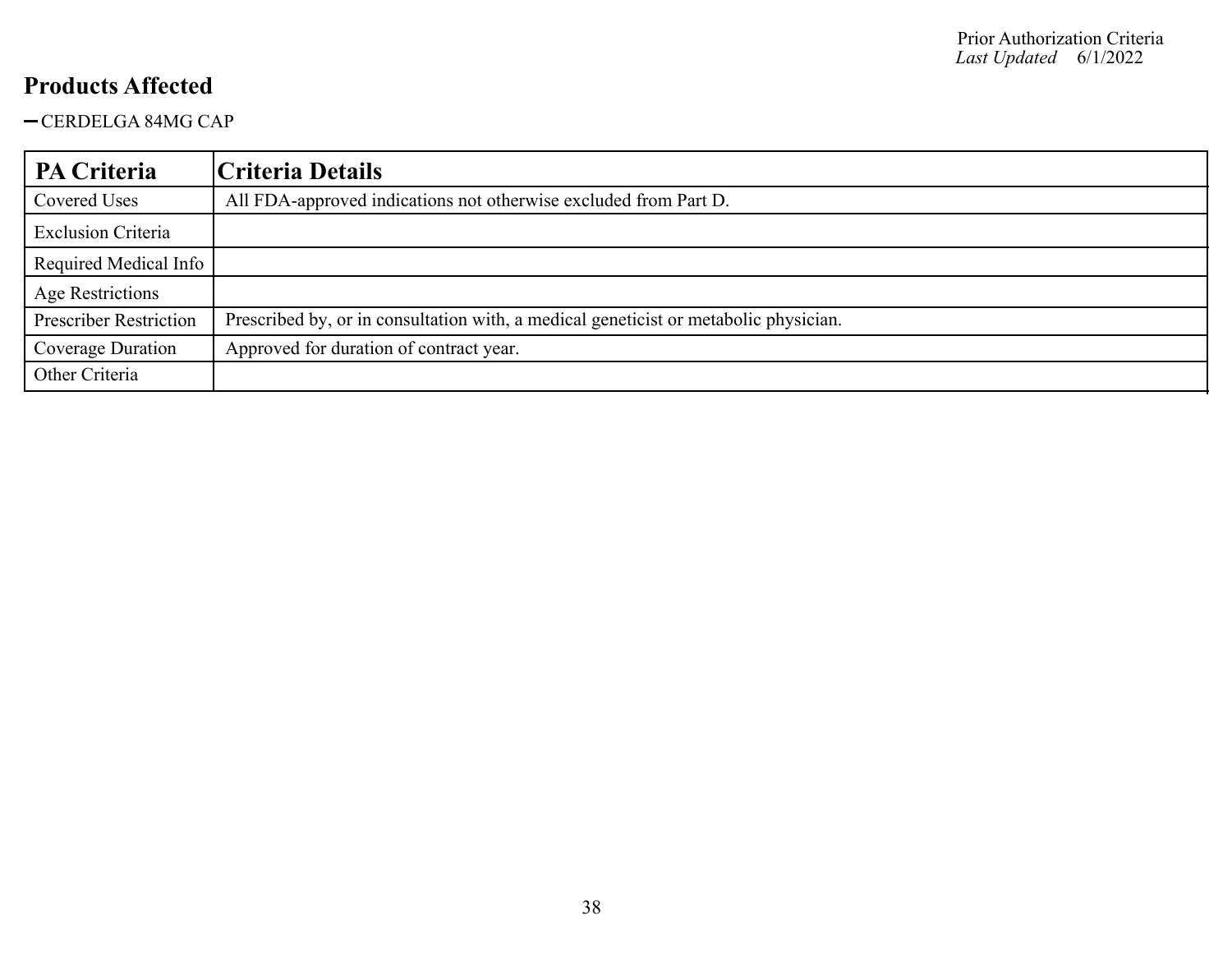-CHOLBAM 250MG CAP - CHOLBAM 50MG CAP

| PA Criteria                   | Criteria Details                                                                          |
|-------------------------------|-------------------------------------------------------------------------------------------|
| Covered Uses                  | All FDA-approved indications not otherwise excluded from Part D.                          |
| <b>Exclusion Criteria</b>     |                                                                                           |
| Required Medical Info         |                                                                                           |
| <b>Age Restrictions</b>       |                                                                                           |
| <b>Prescriber Restriction</b> | Prescribed by, or in consultation with, a hepatologist or pediatric gastroenterologist.   |
| Coverage Duration             | Initial will be 3 months, then if criteria is met approved for the rest of the plan year. |
| Other Criteria                | Renewal requires documentation is provided of stable or improved liver function.          |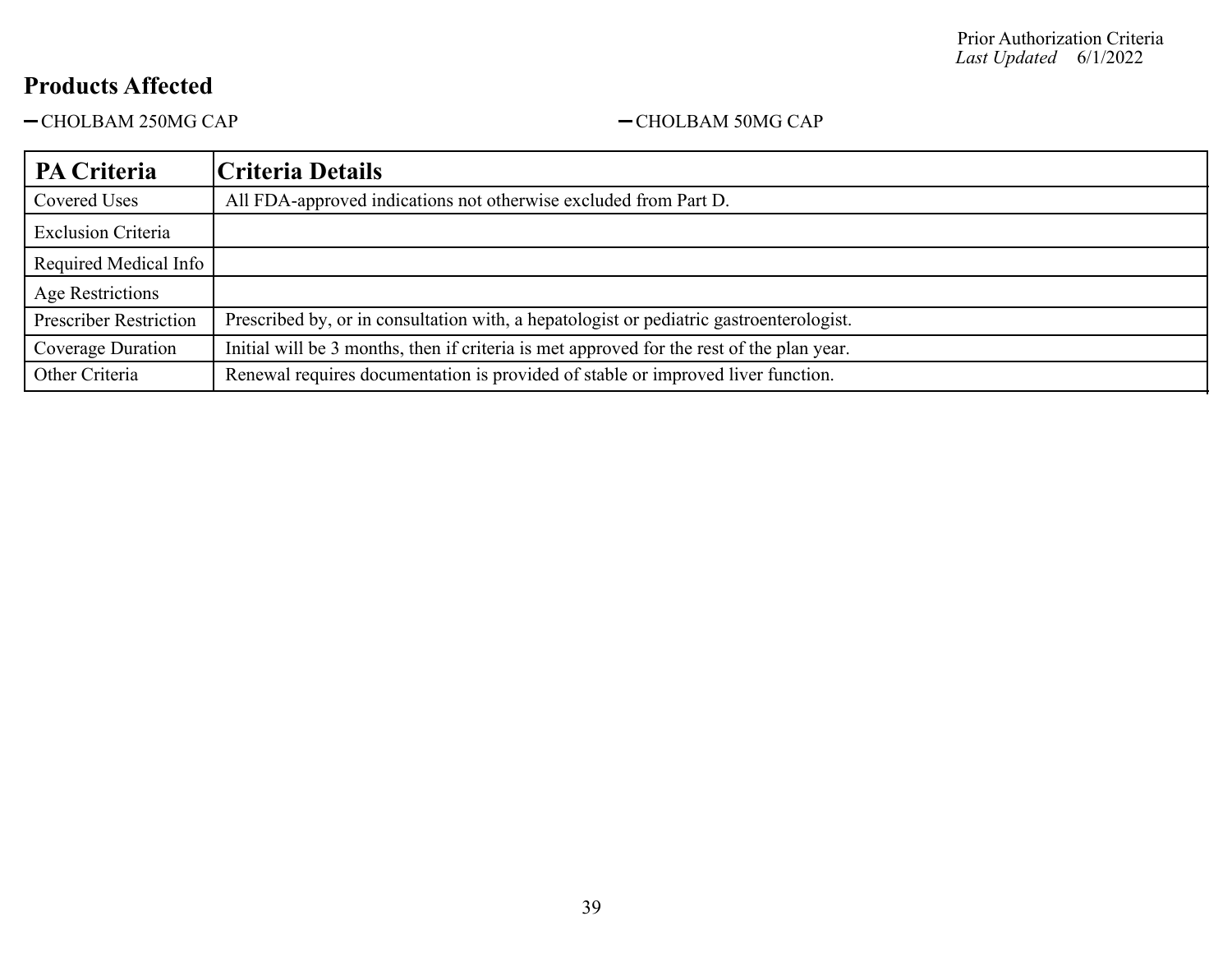#### Prior Authorization Criteria *Last Updated* 6/1/2022

# **Products Affected**

-CIMZIA 200MG INJ <br/>-CIMZIA 200MG/ML SYRINGE

| PA Criteria                   | Criteria Details                                                                                                                                                                                                                                                                                                                                                                                                                                                                                                                                                                                                                                                                                                                                                                                                                                                                        |
|-------------------------------|-----------------------------------------------------------------------------------------------------------------------------------------------------------------------------------------------------------------------------------------------------------------------------------------------------------------------------------------------------------------------------------------------------------------------------------------------------------------------------------------------------------------------------------------------------------------------------------------------------------------------------------------------------------------------------------------------------------------------------------------------------------------------------------------------------------------------------------------------------------------------------------------|
| Covered Uses                  | All FDA-approved indications not otherwise excluded from Part D.                                                                                                                                                                                                                                                                                                                                                                                                                                                                                                                                                                                                                                                                                                                                                                                                                        |
| <b>Exclusion Criteria</b>     |                                                                                                                                                                                                                                                                                                                                                                                                                                                                                                                                                                                                                                                                                                                                                                                                                                                                                         |
| Required Medical Info         | For Rheumatoid Arthritis (RA): Intolerance to or failure of therapy with 2 of the following: a) Humira, b) Enbrel c) Rinvoq<br>OR d) Xeljanz. For Ankylosing Spondylitis (AS): Intolerance to or failure of therapy with 2 of the following: a) Humira, b)<br>Enbrel OR c) Taltz. For Psoriatic Arthritis: Intolerance to or failure of therapy with 2 of the following: a) Humira, b) Enbrel,<br>c) Taltz, d) Stelara, e) Otezla, f) Skyrizi OR g) Xeljanz. For Plaque Psoriasis: Intolerance to or failure of therapy with 2 of<br>the following: a) Humira, b) Enbrel, c) Taltz, d) Skyrizi, e) Stelara OR f) Otezla. For Crohn's Disease: Intolerance to or<br>failure of therapy with both of the following: a) Humira AND b) Stelara. For Non-radiographic axial spondyloarthritis:<br>Intolerance or failure of therapy with two non-steroidal anti-inflammatory drugs (NSAIDs). |
| <b>Age Restrictions</b>       |                                                                                                                                                                                                                                                                                                                                                                                                                                                                                                                                                                                                                                                                                                                                                                                                                                                                                         |
| <b>Prescriber Restriction</b> | For Rheumatoid Arthritis, Psoriatic Arthritis, Non-radiographic axial spondyloarthritis or Ankylosing Spondylitis:<br>Prescribed by, or in consultation, with a rheumatology specialist. For Crohn's Disease: Prescribed by, or in consultation<br>with, a gastroenterology specialist. For Plaque Psoriasis: Prescribed by, or in consultation with, a dermatology specialist.                                                                                                                                                                                                                                                                                                                                                                                                                                                                                                         |
| Coverage Duration             | Approved for duration of contract year.                                                                                                                                                                                                                                                                                                                                                                                                                                                                                                                                                                                                                                                                                                                                                                                                                                                 |
| Other Criteria                |                                                                                                                                                                                                                                                                                                                                                                                                                                                                                                                                                                                                                                                                                                                                                                                                                                                                                         |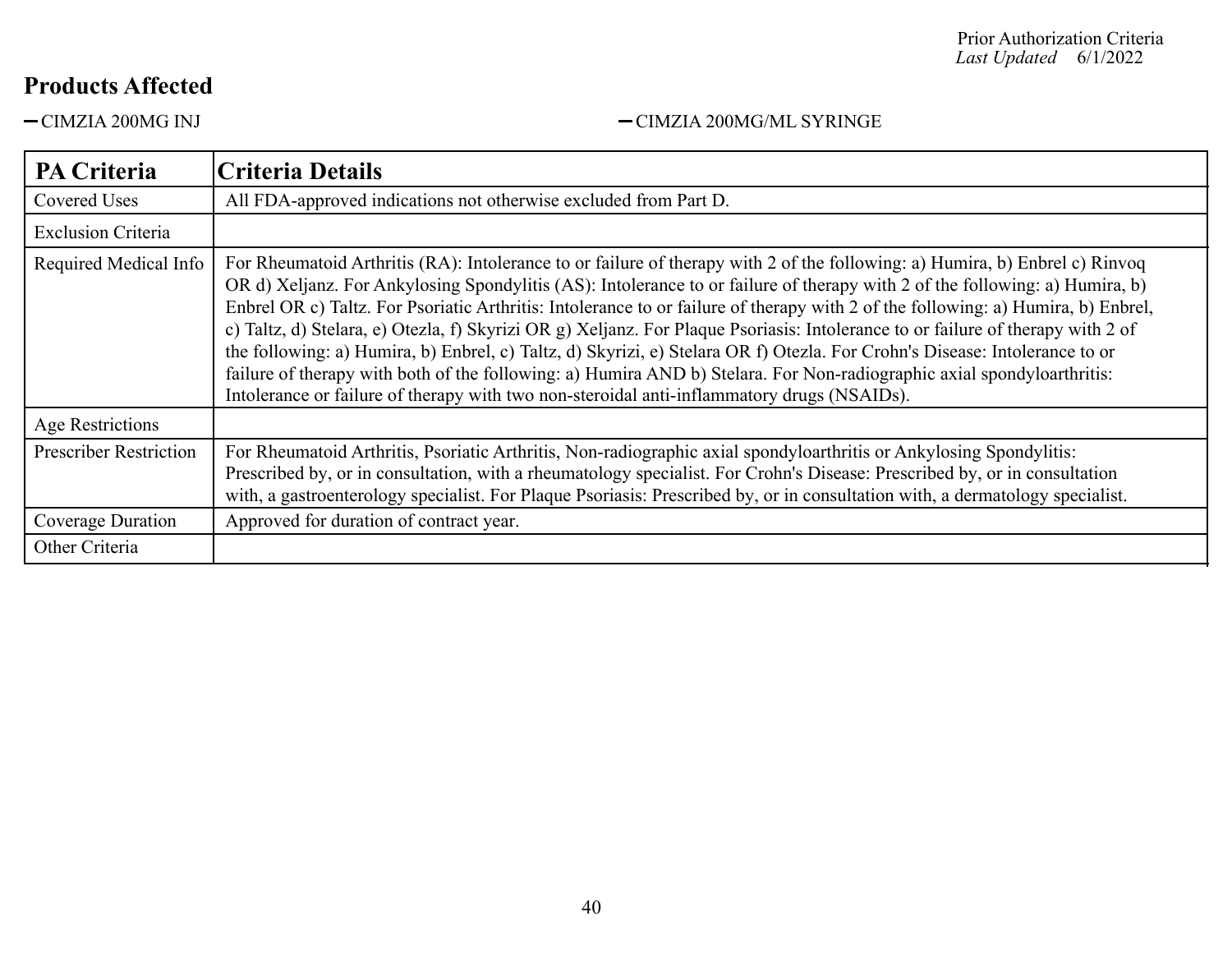-COMETRIQ CAP 100MG DAILY DOSE CARTON PACK (New Starts O -COMETRIQ CAP 140MG DAILY DOSE CARTON PACK (New Starts O -COMETRIQ CAP 60MG DAILY DOSE CARTON PACK (New Starts On

| <b>PA Criteria</b>            | Criteria Details                                                 |
|-------------------------------|------------------------------------------------------------------|
| Covered Uses                  | All FDA-approved indications not otherwise excluded from Part D. |
| <b>Exclusion Criteria</b>     |                                                                  |
| Required Medical Info         |                                                                  |
| <b>Age Restrictions</b>       |                                                                  |
| <b>Prescriber Restriction</b> | Prescribed by, or in consultation with, an oncologist.           |
| Coverage Duration             | Approved for duration of contract year.                          |
| Other Criteria                |                                                                  |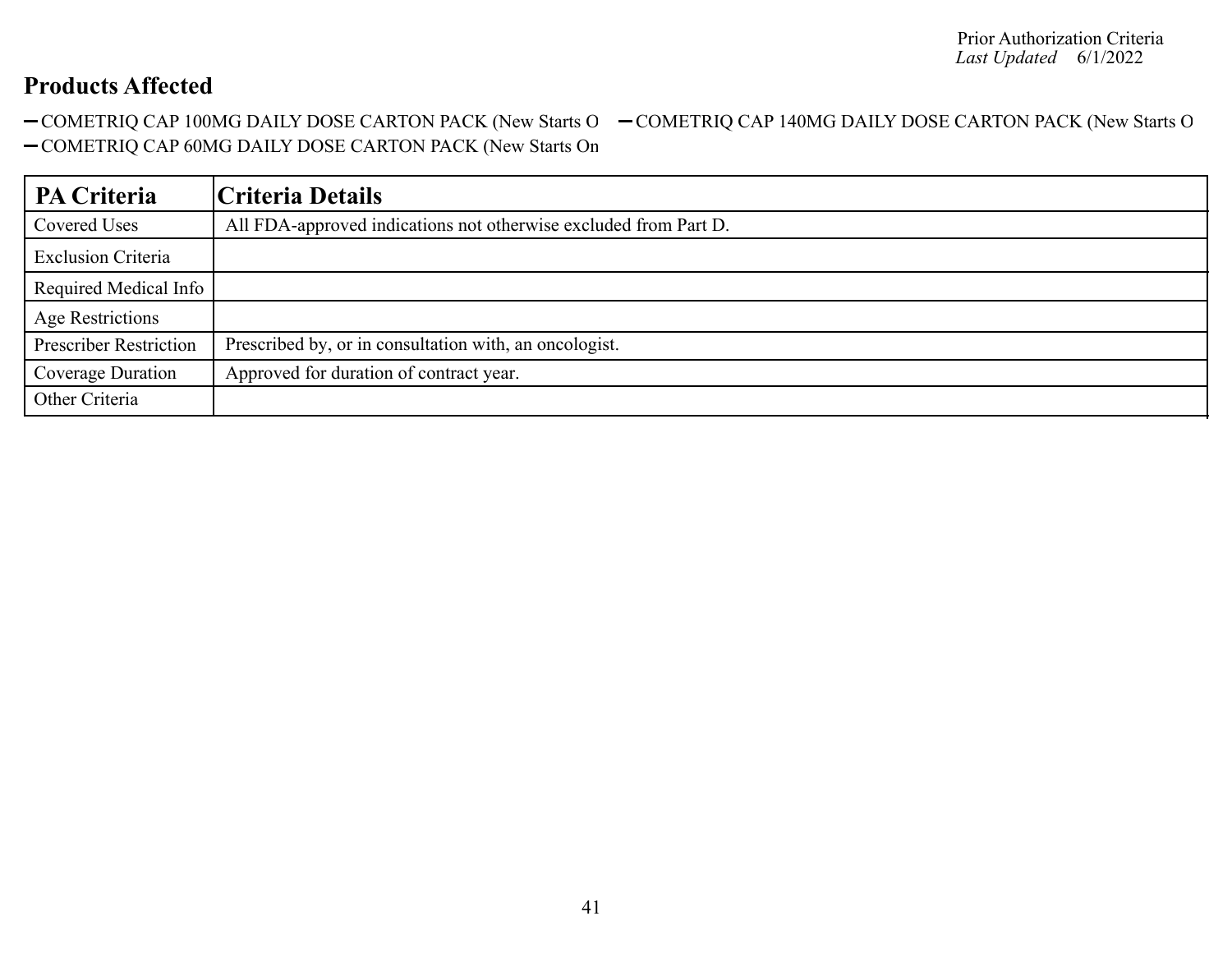-COPIKTRA 15MG CAP (New Starts Only) - COPIKTRA 25MG CAP (New Starts Only)

| PA Criteria                   | Criteria Details                                                       |
|-------------------------------|------------------------------------------------------------------------|
| Covered Uses                  | All FDA-approved indications not otherwise excluded from Part D.       |
| <b>Exclusion Criteria</b>     |                                                                        |
| Required Medical Info         |                                                                        |
| Age Restrictions              |                                                                        |
| <b>Prescriber Restriction</b> | Prescribed by, or in consultation with, an oncologist or hematologist. |
| Coverage Duration             | Approved for duration of contract year.                                |
| Other Criteria                |                                                                        |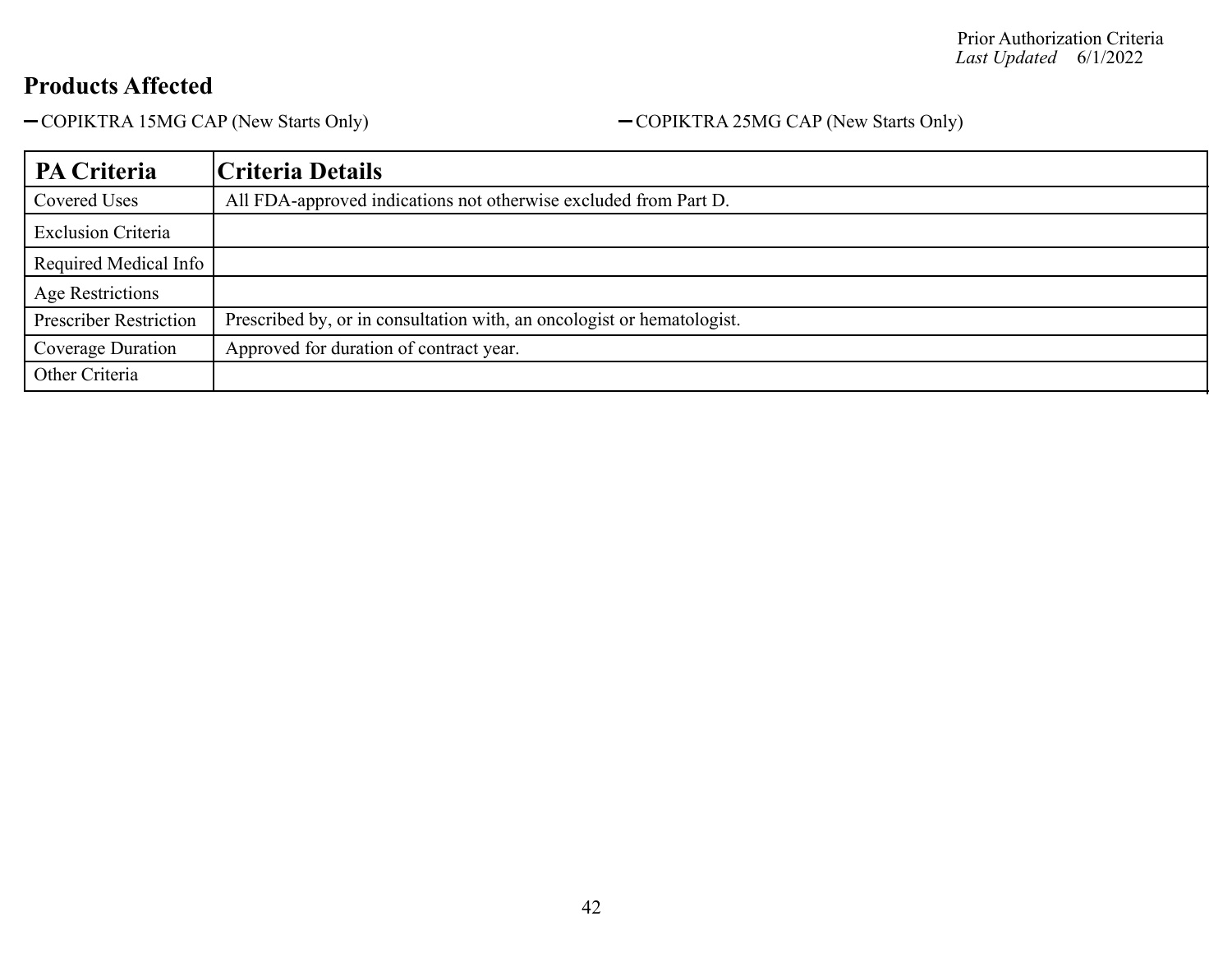CORLANOR 7.5MG TAB

## **PA Criteria Criteria Details** Covered Uses All FDA-approved indications not otherwise excluded from Part D. Exclusion Criteria Required Medical Info  $\vert$  For adults (18 years and older), one of the following: A) Member is on a maximally tolerated dose of beta blocker OR B) Member has a history of intolerance, contraindication, or a hypersensitivity to beta blocker. Age Restrictions Prescriber Restriction | Prescribed by, or in consultation with, a cardiology specialist. Coverage Duration | Approved for duration of contract year. Other Criteria

-CORLANOR 5MG TAB - CORLANOR 5MG/5ML ORAL SOLN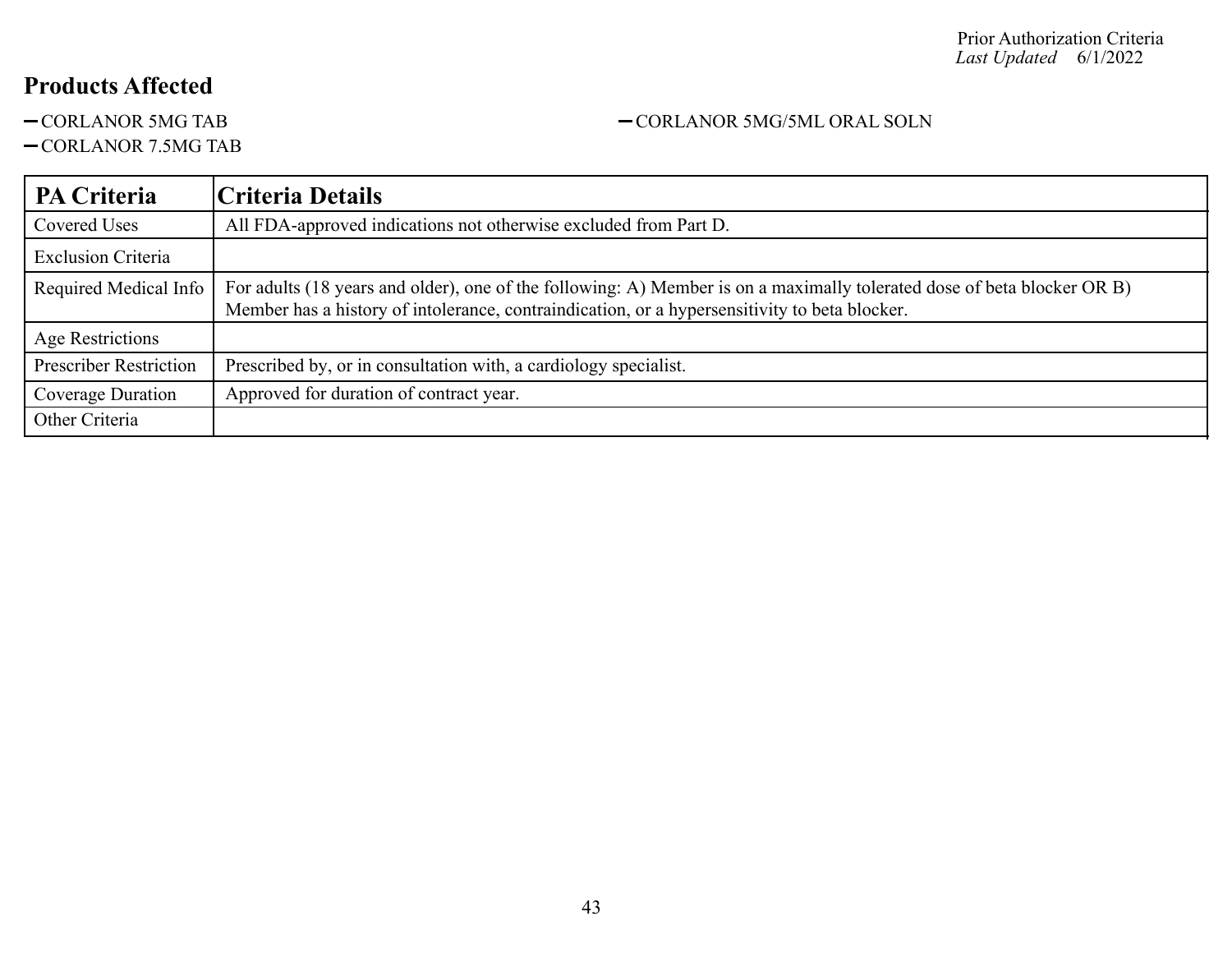- COTELLIC 20MG TAB (New Starts Only)

| PA Criteria                   | Criteria Details                                                       |
|-------------------------------|------------------------------------------------------------------------|
| Covered Uses                  | All FDA-approved indications not otherwise excluded from Part D.       |
| <b>Exclusion Criteria</b>     |                                                                        |
| Required Medical Info         | Documentation is provided of appropriate BRAF V600E or V600K mutation. |
| Age Restrictions              |                                                                        |
| <b>Prescriber Restriction</b> | Prescribed by, or in consultation with, an oncologist.                 |
| Coverage Duration             | Approved for duration of contract year.                                |
| Other Criteria                |                                                                        |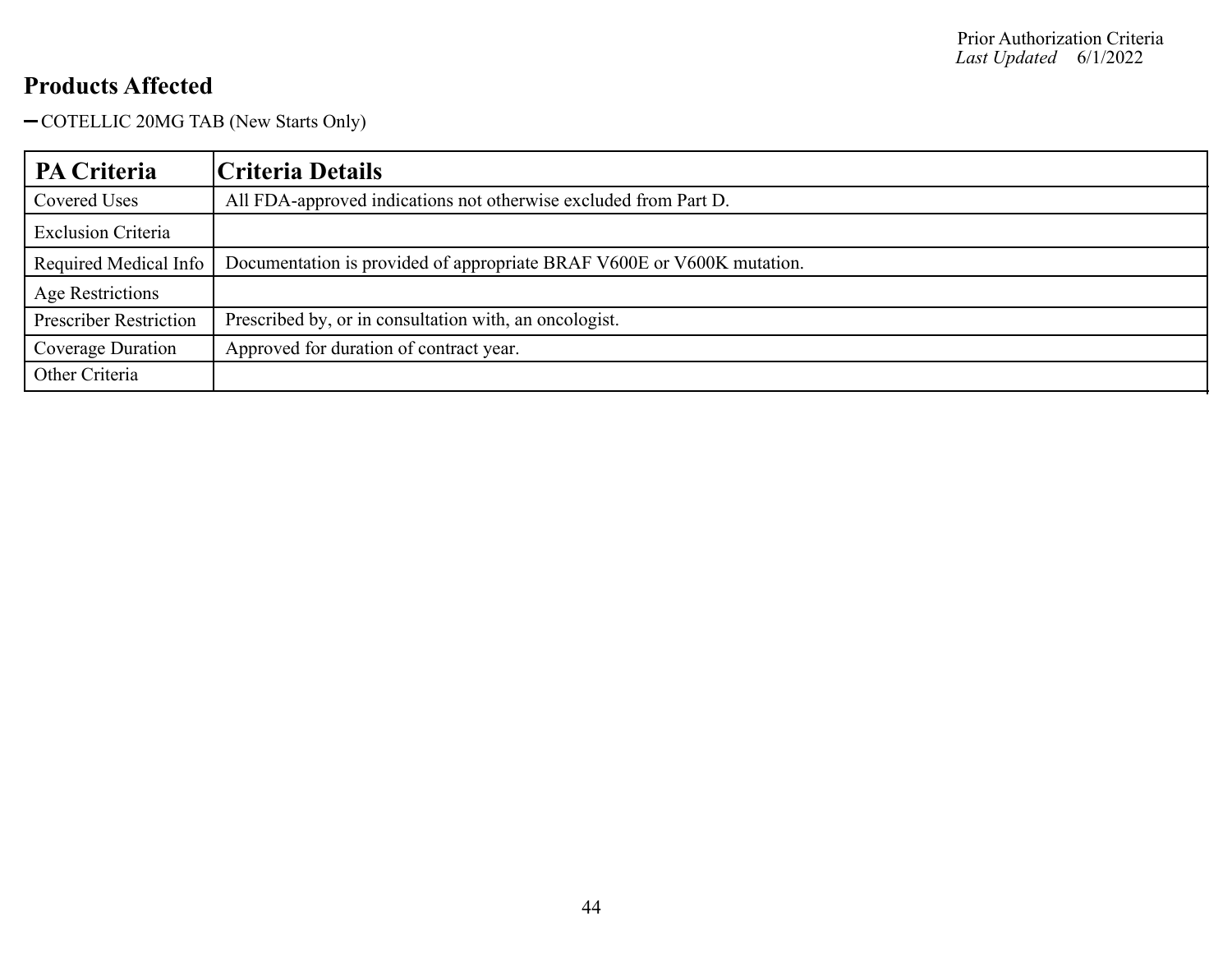CYSTADROPS 0.37% OPHTH SOLN

| PA Criteria                   | Criteria Details                                                 |
|-------------------------------|------------------------------------------------------------------|
| Covered Uses                  | All FDA-approved indications not otherwise excluded from Part D. |
| <b>Exclusion Criteria</b>     |                                                                  |
| Required Medical Info         |                                                                  |
| Age Restrictions              |                                                                  |
| <b>Prescriber Restriction</b> | Prescribed by, or in consultation with, an ophthalmologist.      |
| Coverage Duration             | Approved for duration of contract year.                          |
| Other Criteria                |                                                                  |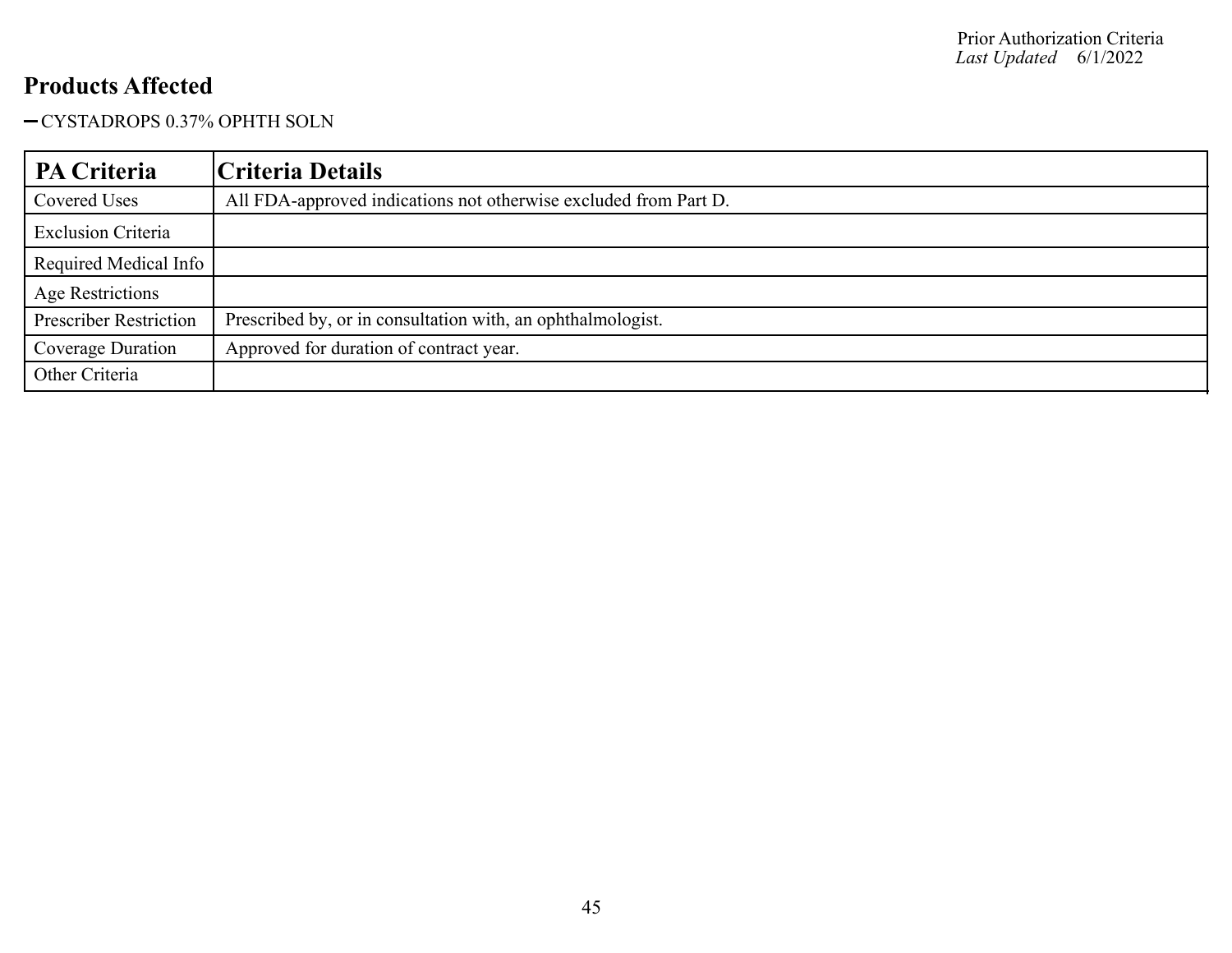### CYSTARAN 0.44% OPHTH SOLN

| PA Criteria                   | Criteria Details                                                                  |
|-------------------------------|-----------------------------------------------------------------------------------|
| Covered Uses                  | All FDA-approved indications not otherwise excluded from Part D.                  |
| <b>Exclusion Criteria</b>     |                                                                                   |
| Required Medical Info         |                                                                                   |
| Age Restrictions              |                                                                                   |
| <b>Prescriber Restriction</b> | Prescribed by, or in consultation with, an ophthalmologist or medical geneticist. |
| Coverage Duration             | Approved for duration of contract year.                                           |
| Other Criteria                |                                                                                   |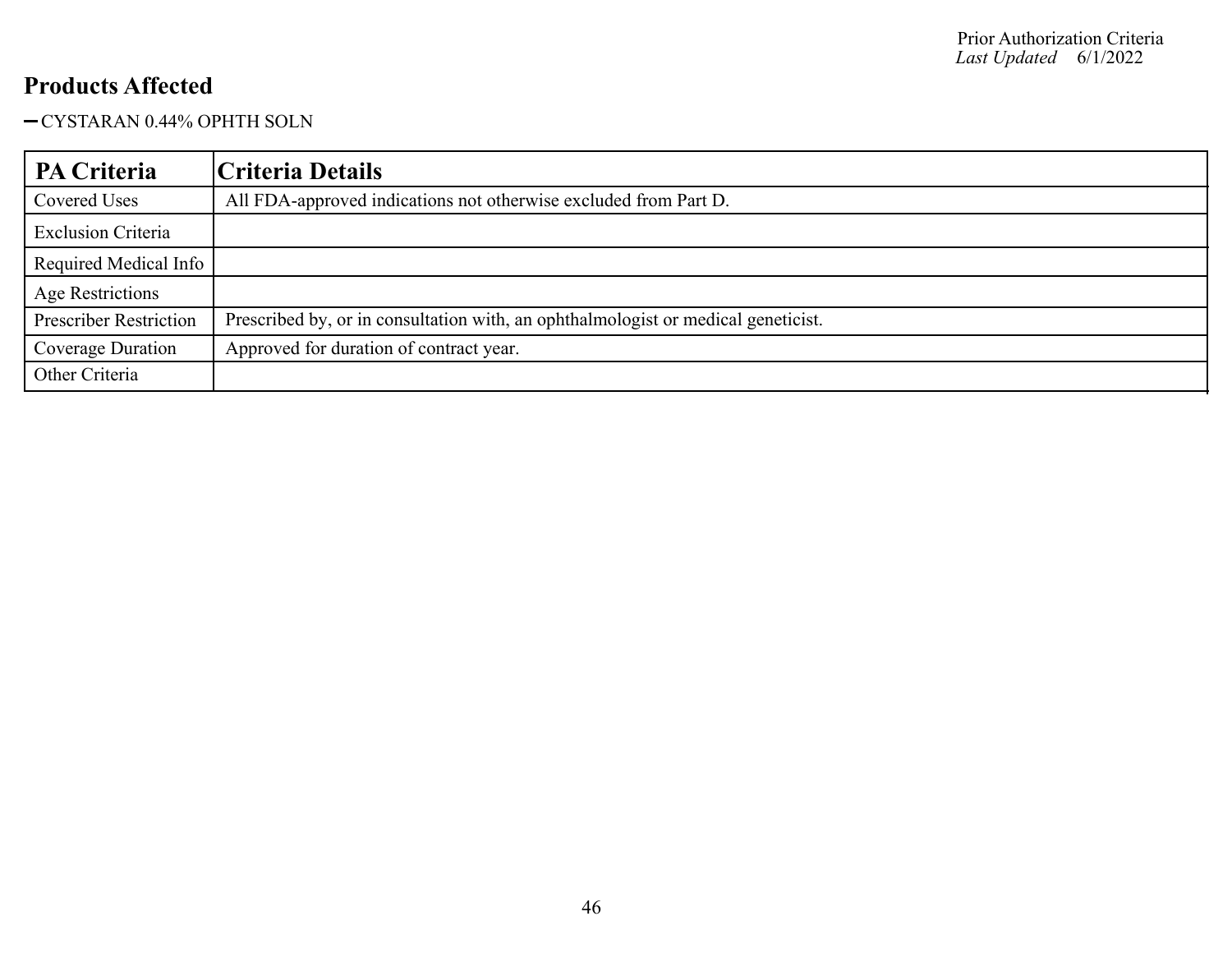-DAURISMO 100MG TAB (New Starts Only) - -DAURISMO 25MG TAB (New Starts Only)

| PA Criteria                   | Criteria Details                                                       |
|-------------------------------|------------------------------------------------------------------------|
| Covered Uses                  | All FDA-approved indications not otherwise excluded from Part D.       |
| <b>Exclusion Criteria</b>     |                                                                        |
| Required Medical Info         |                                                                        |
| Age Restrictions              |                                                                        |
| <b>Prescriber Restriction</b> | Prescribed by, or in consultation with, an oncologist or hematologist. |
| Coverage Duration             | Approved for duration of contract year.                                |
| Other Criteria                |                                                                        |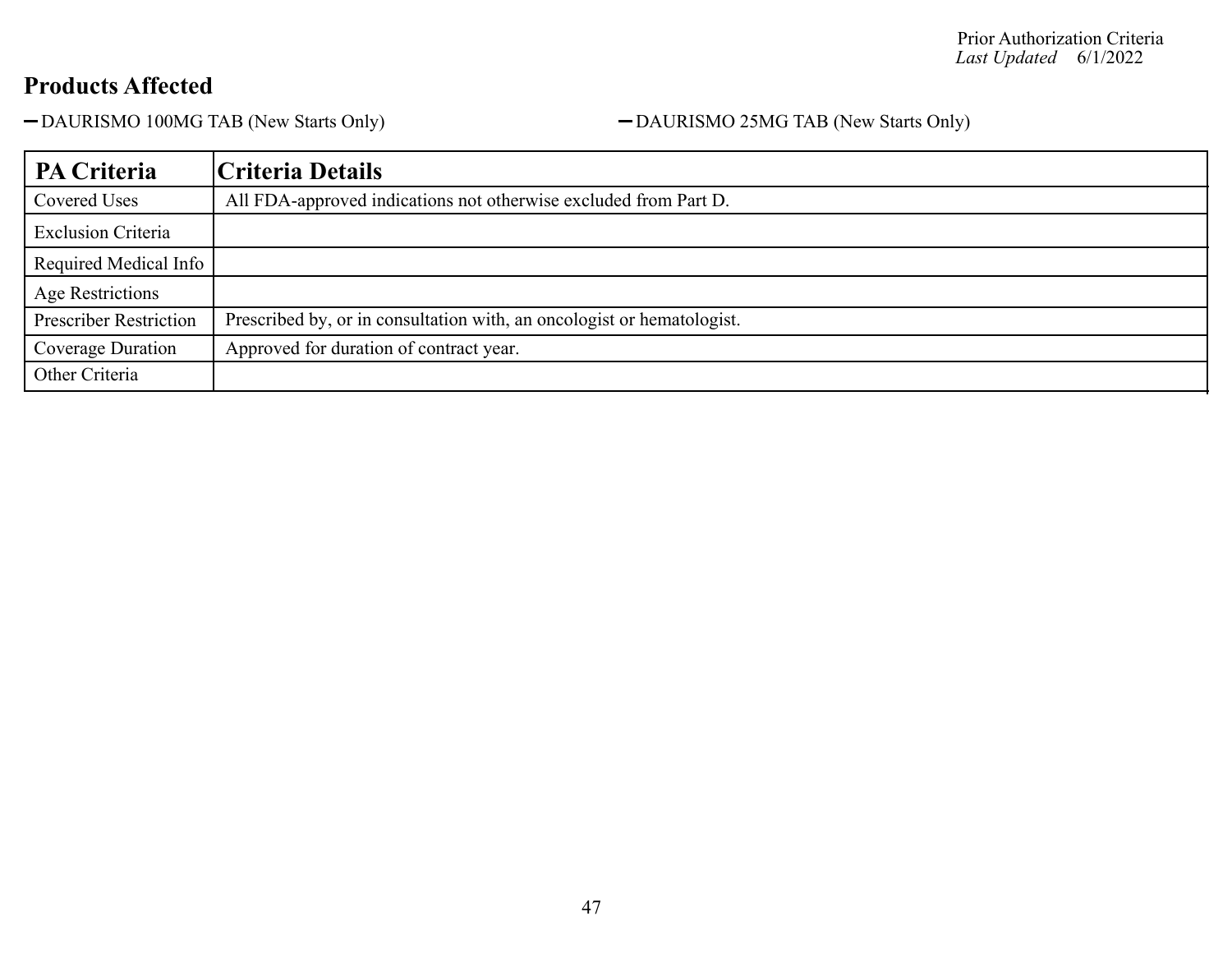## -DIACOMIT 250MG CAP (New Starts Only) - DIACOMIT 250MG POWDER FOR ORAL SUSP (New Starts Only) -DIACOMIT 500MG CAP (New Starts Only) - DIACOMIT 500MG POWDER FOR ORAL SUSP (New Starts Only)

| <b>PA Criteria</b>            | Criteria Details                                                                |
|-------------------------------|---------------------------------------------------------------------------------|
| Covered Uses                  | All FDA-approved indications not otherwise excluded from Part D.                |
| <b>Exclusion Criteria</b>     |                                                                                 |
| Required Medical Info         | Trial of at least 1 anti-epileptic medication was ineffective or not tolerated. |
| Age Restrictions              |                                                                                 |
| <b>Prescriber Restriction</b> | Prescribed by, or in consultation with, a neurologist.                          |
| Coverage Duration             | Approved for duration of contract year.                                         |
| Other Criteria                |                                                                                 |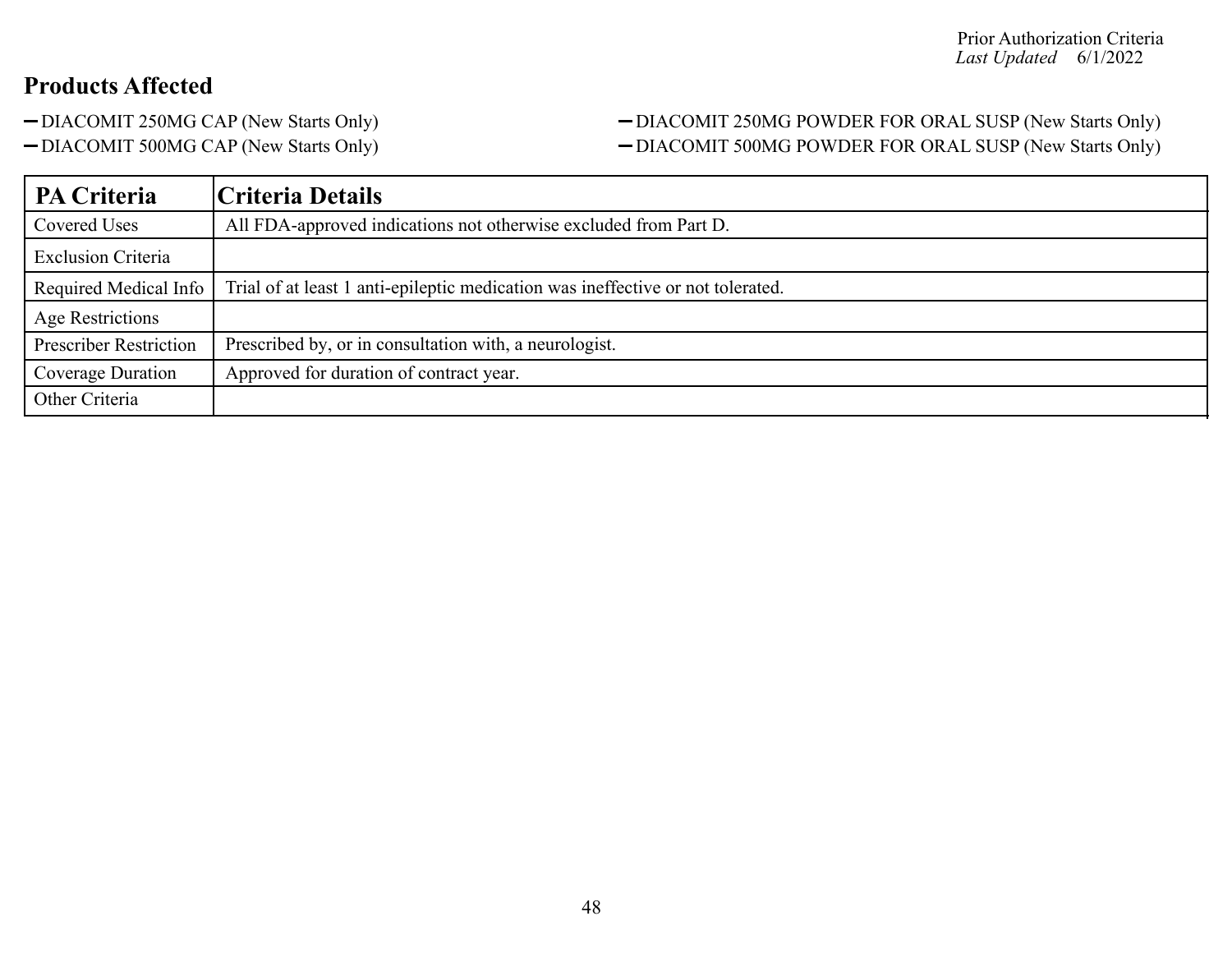-DIFICID 200MG TAB - DIFICID 40MG/ML SUSP

| PA Criteria                   | Criteria Details                                                           |
|-------------------------------|----------------------------------------------------------------------------|
| Covered Uses                  | All FDA-approved indications not otherwise excluded from Part D.           |
| <b>Exclusion Criteria</b>     |                                                                            |
| Required Medical Info         | Trial of, intolerance, or contraindication to generic vancomycin capsules. |
| <b>Age Restrictions</b>       |                                                                            |
| <b>Prescriber Restriction</b> |                                                                            |
| Coverage Duration             | Approved for 1 month.                                                      |
| Other Criteria                |                                                                            |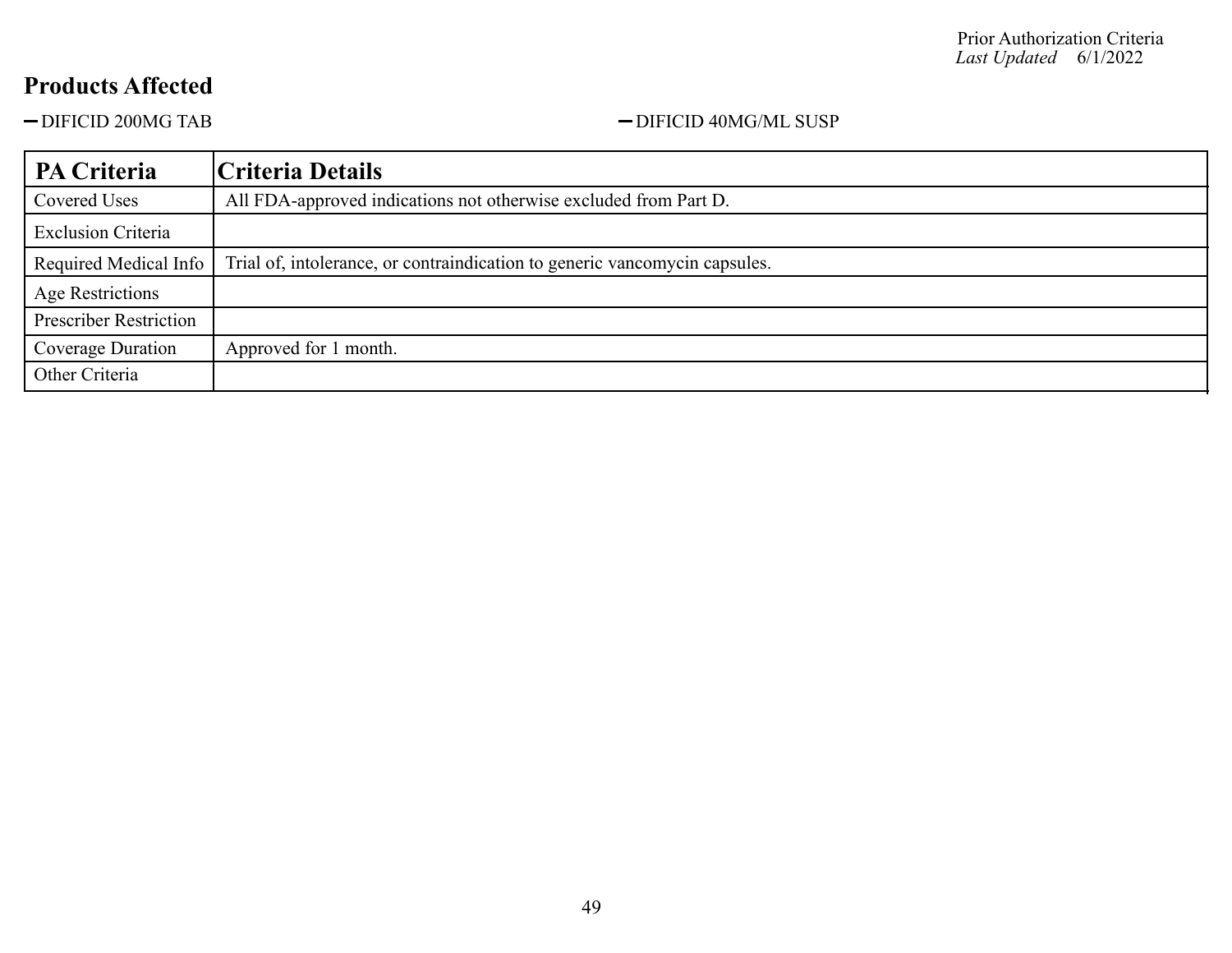### -DOPTELET 20MG TAB  $-$ DOPTELET TAB 40MG DAILY DOSE PACK

- DOPTELET TAB 60MG DAILY DOSE PACK

| PA Criteria                   | Criteria Details                                                                                                                                                                                    |
|-------------------------------|-----------------------------------------------------------------------------------------------------------------------------------------------------------------------------------------------------|
| Covered Uses                  | All FDA-approved indications not otherwise excluded from Part D.                                                                                                                                    |
| <b>Exclusion Criteria</b>     |                                                                                                                                                                                                     |
| Required Medical Info         | For thrombocytopenia with chronic liver disease and scheduled to undergo a procedure: Member has a platelet count from<br>the prior two weeks that shows less than 50,000 platelets per microliter. |
| Age Restrictions              |                                                                                                                                                                                                     |
| <b>Prescriber Restriction</b> | For chronic immune thrombocytopenia: Prescribed by, or in consultation with, a hematologist.                                                                                                        |
| Coverage Duration             | Approved for duration of contract year.                                                                                                                                                             |
| Other Criteria                |                                                                                                                                                                                                     |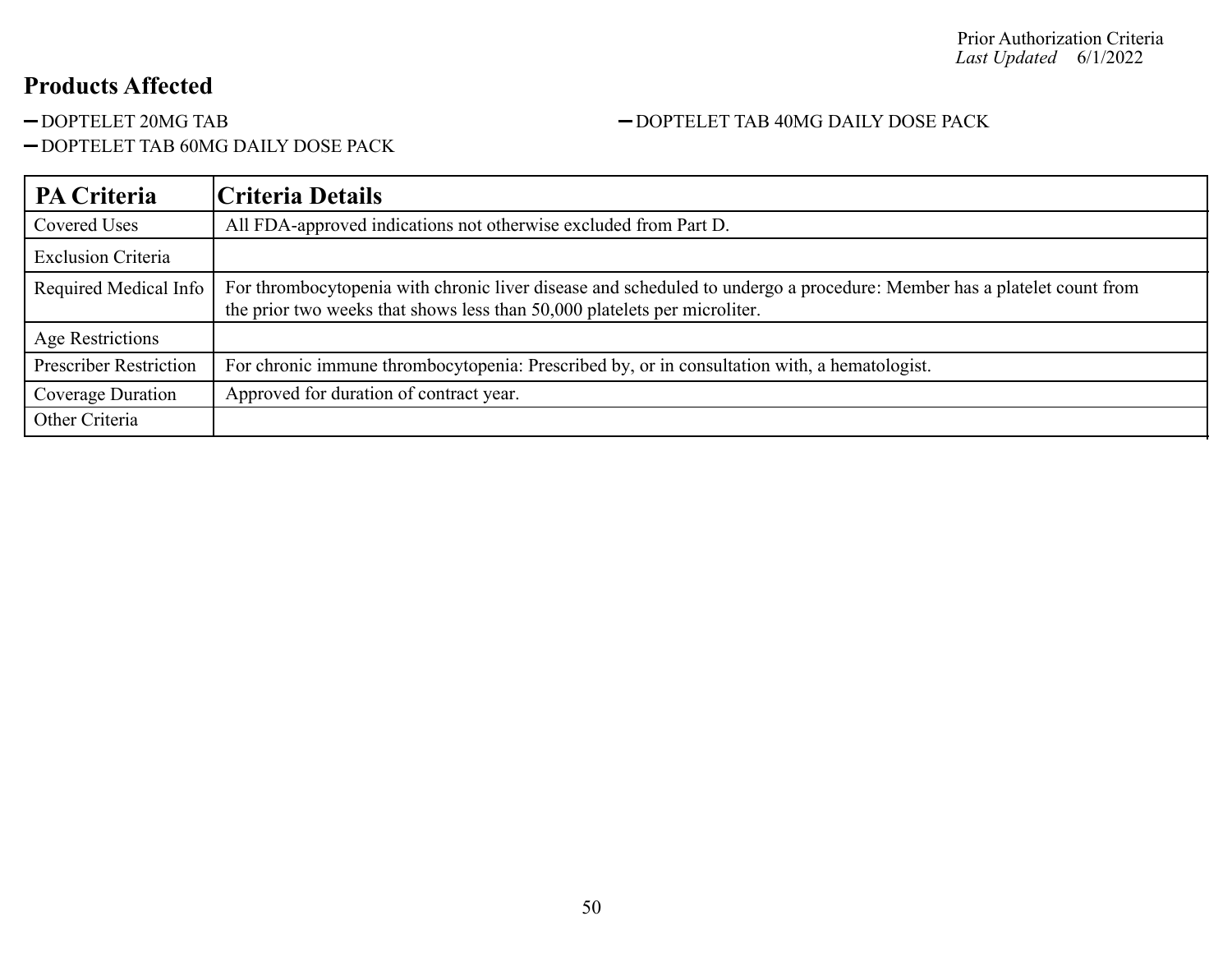*dronabinol 10mg cap dronabinol 2.5mg cap*

*dronabinol 5mg cap*

**PA Criteria Criteria Details** Covered Uses All FDA-approved indications not otherwise excluded from Part D. Exclusion Criteria Required Medical Info Age Restrictions Prescriber Restriction Coverage Duration | Approved for duration of contract year. Other Criteria This drug may be covered under Medicare Part B or D depending upon the circumstances. Information may need to be submitted describing the use and setting of the drug to make the determination.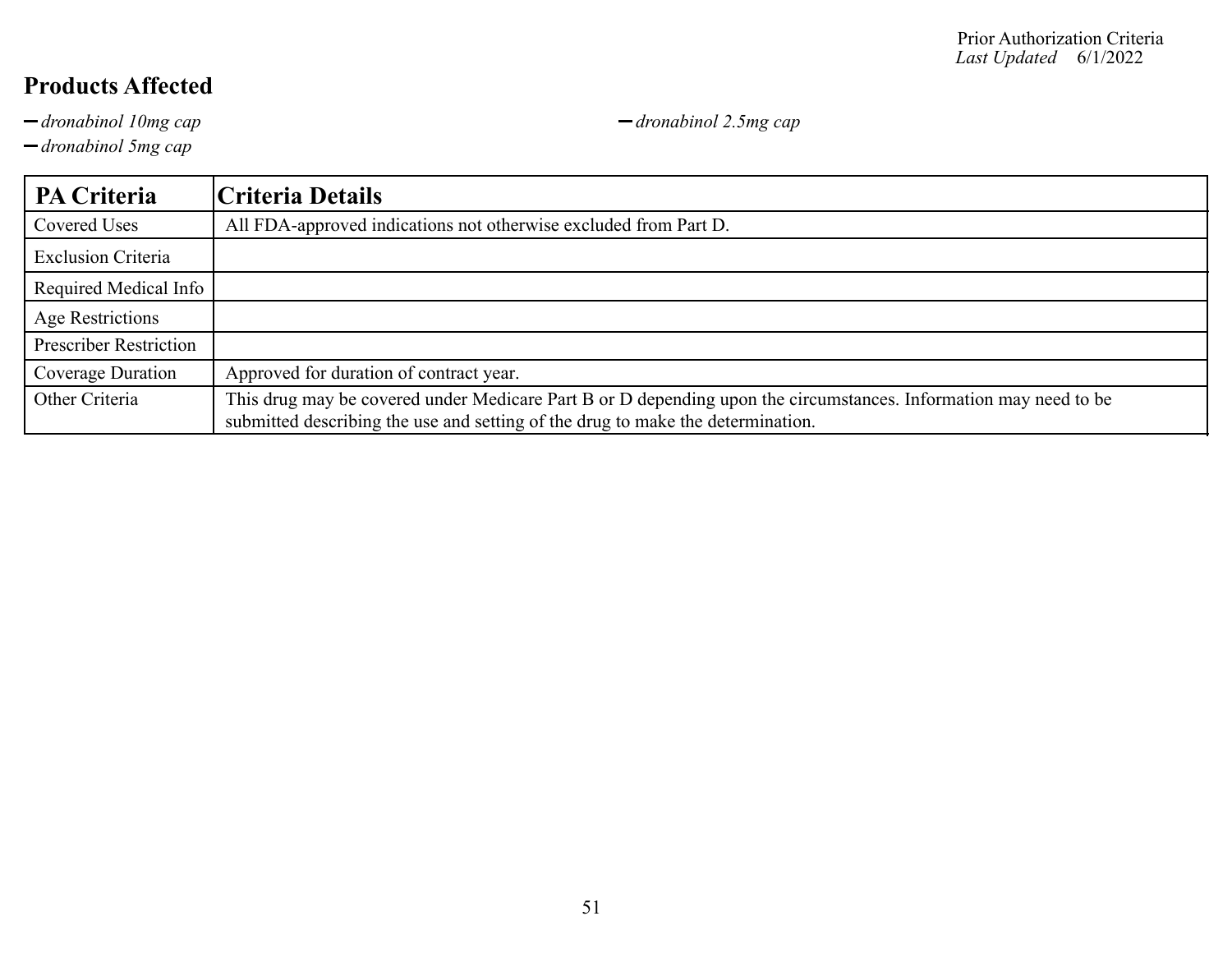- 
- 
- DUPIXENT 300MG/2ML SYRINGE

#### DUPIXENT 100MG/0.67ML SYRINGE DUPIXENT 200MG/1.14ML AUTO-INJECTOR DUPIXENT 200MG/1.14ML SYRINGE DUPIXENT 300MG/2ML AUTO-INJECTOR

| <b>PA Criteria</b>            | <b>Criteria Details</b>                                                                                                                                                                                                                                                                                                                                                                                                                                                                                                                                                                                                                                                                                                                                                                                                                                                                                                                                                                                                                                     |
|-------------------------------|-------------------------------------------------------------------------------------------------------------------------------------------------------------------------------------------------------------------------------------------------------------------------------------------------------------------------------------------------------------------------------------------------------------------------------------------------------------------------------------------------------------------------------------------------------------------------------------------------------------------------------------------------------------------------------------------------------------------------------------------------------------------------------------------------------------------------------------------------------------------------------------------------------------------------------------------------------------------------------------------------------------------------------------------------------------|
| <b>Covered Uses</b>           | All FDA-approved indications not otherwise excluded from Part D.                                                                                                                                                                                                                                                                                                                                                                                                                                                                                                                                                                                                                                                                                                                                                                                                                                                                                                                                                                                            |
| <b>Exclusion Criteria</b>     |                                                                                                                                                                                                                                                                                                                                                                                                                                                                                                                                                                                                                                                                                                                                                                                                                                                                                                                                                                                                                                                             |
| Required Medical Info         | For initial requests: For Atopic Dermatitis: Intolerance to, or failure of therapy of two (2) of the following: a) a medium to<br>very high potency topical steroid, b) a topical calcineurin inhibitor OR c) an oral immunosuppressant. For Asthma:<br>Prescriber attests that member has a history, within the last year, of at least 1 asthma exacerbation requiring one of the<br>following: a) treatment with systemic corticosteroids, b) emergency department visit OR c) hospitalization. For nasal polyps:<br>Intolerance to, or failure of therapy of both of the following: a) an oral corticosteroid AND b) a nasal corticosteroid. For<br>continuation requests (all diagnoses): Prescriber attests to improvement in the member's condition with use of Dupixent.                                                                                                                                                                                                                                                                             |
| Age Restrictions              | For Atopic Dermatitis: Member must be 6 years of age or older. For Asthma: Member must be 6 years of age or older. For<br>Nasal polyps: Member must be 18 years of age or older.                                                                                                                                                                                                                                                                                                                                                                                                                                                                                                                                                                                                                                                                                                                                                                                                                                                                            |
| <b>Prescriber Restriction</b> | Prescribed by, or in consultation with, an allergist, immunologist, pulmonologist, dermatologist or ENT specialist.                                                                                                                                                                                                                                                                                                                                                                                                                                                                                                                                                                                                                                                                                                                                                                                                                                                                                                                                         |
| Coverage Duration             | Approved for duration of contract year.                                                                                                                                                                                                                                                                                                                                                                                                                                                                                                                                                                                                                                                                                                                                                                                                                                                                                                                                                                                                                     |
| Other Criteria                | For initial requests: For atopic dermatitis: Member has moderate to severe atopic dermatitis defined as: 1) One of the<br>following: a) body surface area involvement of 10 percent or more OR b) Chart documentation is provided of severity with<br>involvement of the face, head, neck, hands, feet, groin, or intertriginous areas. AND 2) At least two (2) of the following: a)<br>intractable pruritus (itching), b) cracking and oozing/bleeding of skin OR c) impaired activities of daily living. For asthma:<br>Member has one of the following: 1) moderate to severe asthma with an eosinophilic phenotype (baseline blood eosinophil<br>concentration is provided and is greater than or equal to 150 cells/mL) OR 2) member has oral corticosteroid-dependent<br>asthma. For nasal polyps, both of the following: A) Bilateral nasal polyposis confirmed with sinus CT scan AND B)<br>Prescriber attests to moderate to severe symptoms of nasal congestion, blockage, or obstruction (such as loss of smell,<br>rhinorrhea, or facial pain). |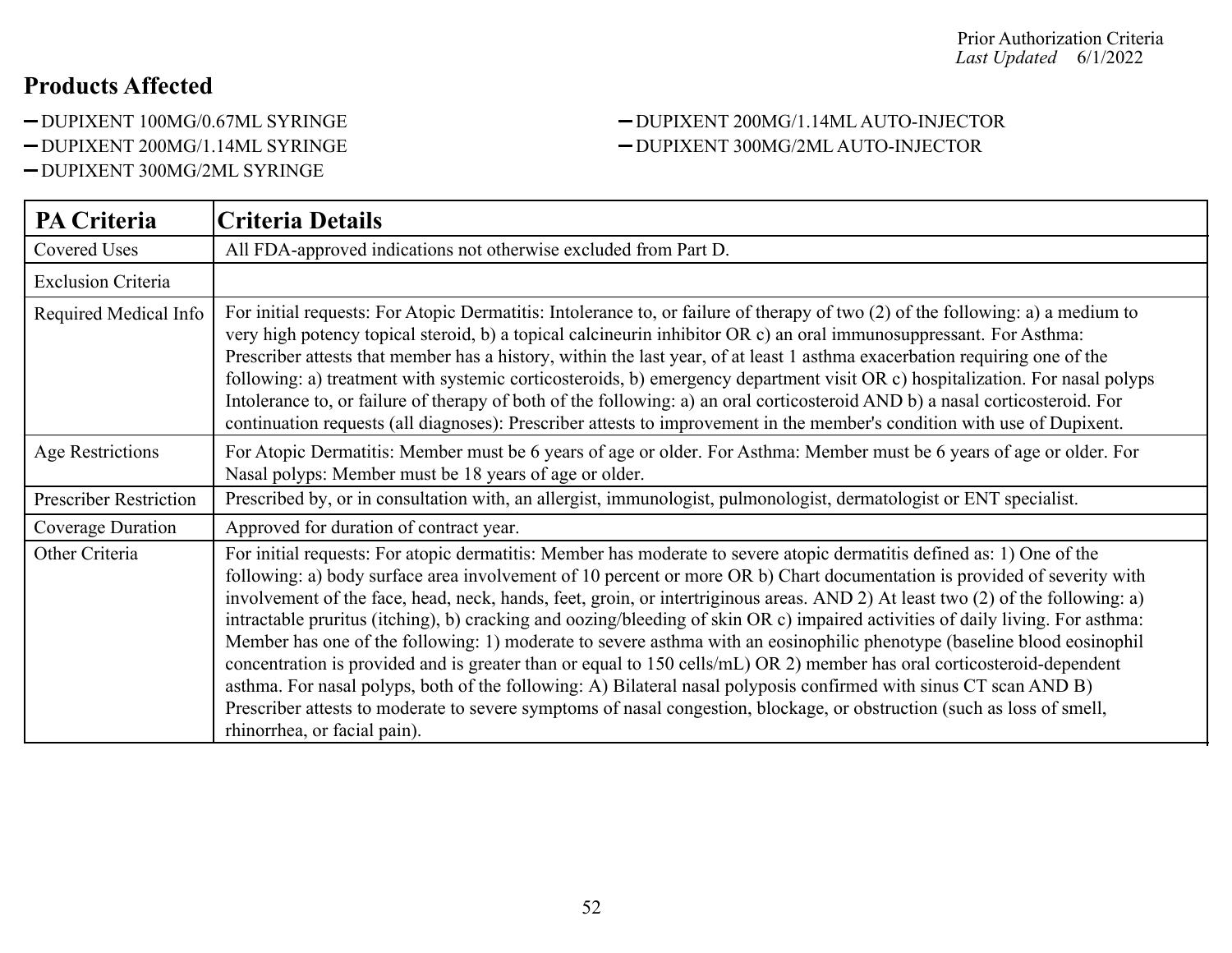-EMGALITY 100MG/ML SYRINGE <br>-EMGALITY 120MG/ML AUTO-INJECTOR

EMGALITY 120MG/ML SYRINGE

| <b>PA Criteria</b>            | Criteria Details                                                                                                                                                                                                                                                                                                                                                                                                                                                                                                                 |
|-------------------------------|----------------------------------------------------------------------------------------------------------------------------------------------------------------------------------------------------------------------------------------------------------------------------------------------------------------------------------------------------------------------------------------------------------------------------------------------------------------------------------------------------------------------------------|
| <b>Covered Uses</b>           | All FDA-approved indications not otherwise excluded from Part D.                                                                                                                                                                                                                                                                                                                                                                                                                                                                 |
| <b>Exclusion Criteria</b>     |                                                                                                                                                                                                                                                                                                                                                                                                                                                                                                                                  |
| Required Medical Info         | For initial requests: Both of the following: A) Member has 4 or more migraine days per month for the previous 3 months or<br>longer AND B) Member has tried and failed an 8-week or greater trial of 2 of the 3 following drug classes: a)<br>anticonvulsants, b) vasoactive agents, OR c) antidepressants. For episodic cluster headache prophylaxis: Member has tried<br>and failed verapamil. For continuation requests (all diagnoses): Prescriber attests to improvement in the member's condition<br>with use of Emgality. |
| Age Restrictions              |                                                                                                                                                                                                                                                                                                                                                                                                                                                                                                                                  |
| <b>Prescriber Restriction</b> |                                                                                                                                                                                                                                                                                                                                                                                                                                                                                                                                  |
| Coverage Duration             | Approved for duration of contract year.                                                                                                                                                                                                                                                                                                                                                                                                                                                                                          |
| Other Criteria                |                                                                                                                                                                                                                                                                                                                                                                                                                                                                                                                                  |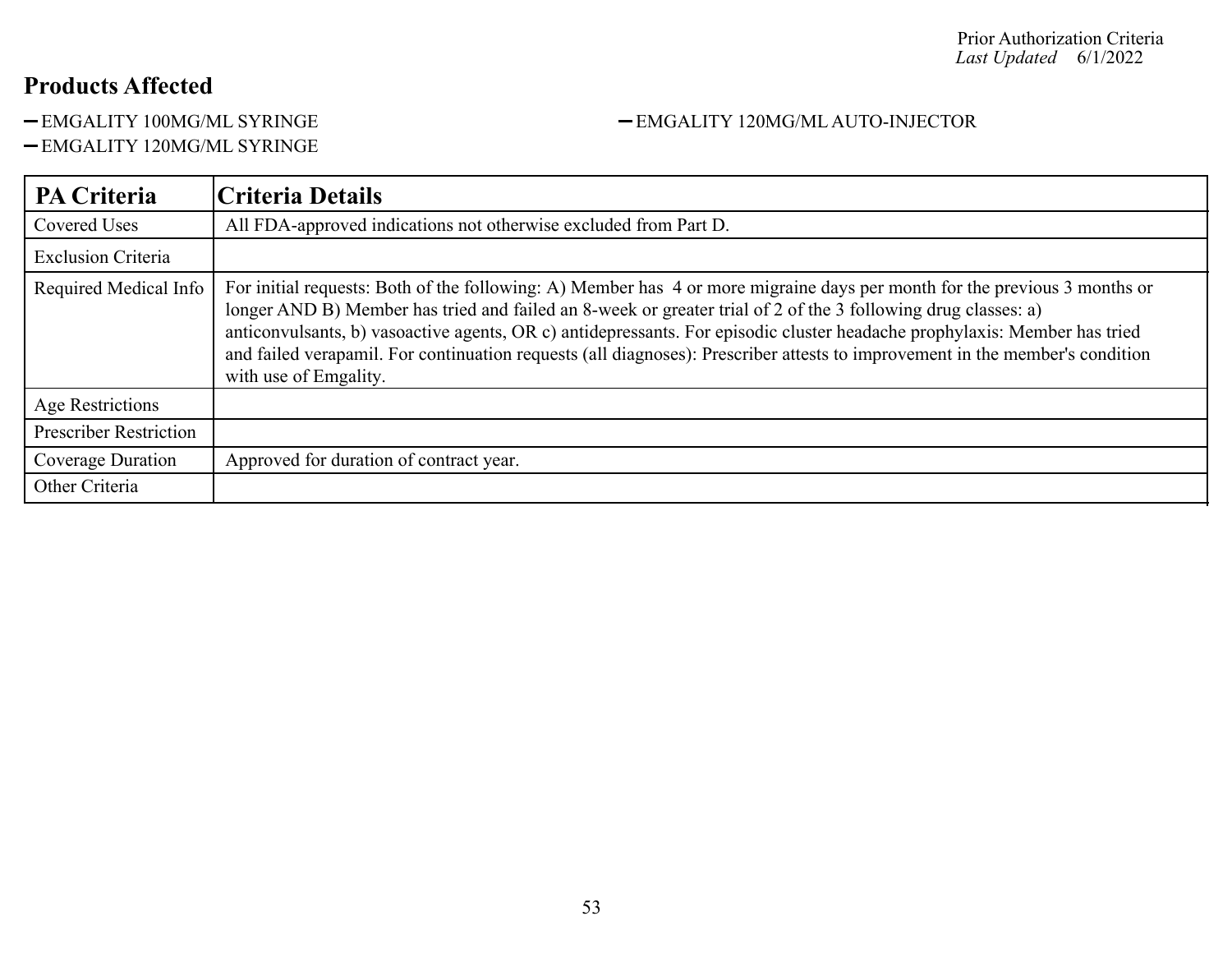- 
- 
- -ENBREL 50MG/ML CARTRIDGE ENBREL 50MG/ML SYRINGE

# -ENBREL 25MG INJ - ENBREL 25MG/0.5ML INJ -ENBREL 25MG/0.5ML SYRINGE - ENBREL 50MG/ML AUTO-INJECTOR

| PA Criteria                   | <b>Criteria Details</b>                                                                                                                                                                                                                                                                                                                                                                                                                                                                                                                                                                                                                                                                                                                                                                                                                     |
|-------------------------------|---------------------------------------------------------------------------------------------------------------------------------------------------------------------------------------------------------------------------------------------------------------------------------------------------------------------------------------------------------------------------------------------------------------------------------------------------------------------------------------------------------------------------------------------------------------------------------------------------------------------------------------------------------------------------------------------------------------------------------------------------------------------------------------------------------------------------------------------|
| Covered Uses                  | All FDA-approved indications not otherwise excluded from Part D.                                                                                                                                                                                                                                                                                                                                                                                                                                                                                                                                                                                                                                                                                                                                                                            |
| <b>Exclusion Criteria</b>     |                                                                                                                                                                                                                                                                                                                                                                                                                                                                                                                                                                                                                                                                                                                                                                                                                                             |
| Required Medical Info         | For moderate to severe Rheumatoid Arthritis: Failure of, or intolerance to therapy with, methotrexate at a dose of at least<br>20mg/week required (or maximally tolerated dose). For Juvenile Idiopathic Arthritis: Failure of, or intolerance to therapy<br>with, methotrexate at a dose of at least 15 mg/week required (or maximally tolerated dose). For Plaque Psoriasis: Failure of,<br>or intolerance to therapy with one of the following: a) methotrexate at a dose of at least 15mg/week (or maximally tolerated<br>dose) OR b) soriatane. For Ankylosing Spondylitis (AS): Failure of, or intolerance to sulfasalazine (Trial of sulfasalazine not<br>required for AS with predominant axial involvement). For Psoriatic Arthritis: Failure of, or intolerance to one of the<br>following: a) methothrexate OR b) sulfasalazine. |
| <b>Age Restrictions</b>       |                                                                                                                                                                                                                                                                                                                                                                                                                                                                                                                                                                                                                                                                                                                                                                                                                                             |
| <b>Prescriber Restriction</b> | For Rheumatoid Arthritis, Psoriatic Arthritis, Juvenile Idiopathic Arthritis or Ankylosing Spondylitis: Prescribed by, or in<br>consultation with, a rheumatology specialist. For plaque psoriasis: Prescribed by, or in consultation with, a Dermatology<br>Specialist.                                                                                                                                                                                                                                                                                                                                                                                                                                                                                                                                                                    |
| Coverage Duration             | Approved for duration of contract year.                                                                                                                                                                                                                                                                                                                                                                                                                                                                                                                                                                                                                                                                                                                                                                                                     |
| Other Criteria                |                                                                                                                                                                                                                                                                                                                                                                                                                                                                                                                                                                                                                                                                                                                                                                                                                                             |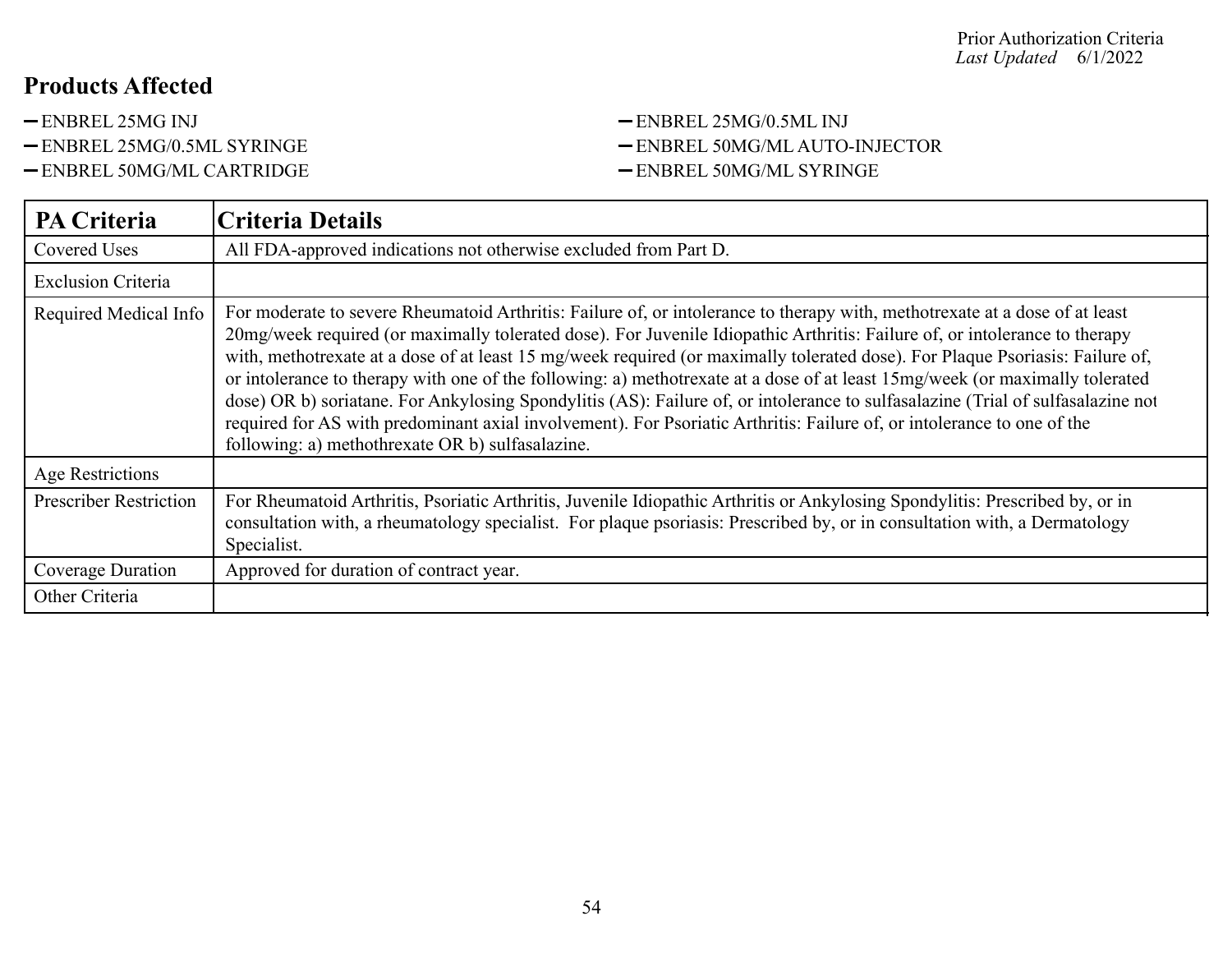### ENDARI 5GM POWDER FOR ORAL SOLN

| <b>PA Criteria</b>            | Criteria Details                                                                                                                                                                                                                                                                                                                                                                                             |
|-------------------------------|--------------------------------------------------------------------------------------------------------------------------------------------------------------------------------------------------------------------------------------------------------------------------------------------------------------------------------------------------------------------------------------------------------------|
| <b>Covered Uses</b>           | All FDA-approved indications not otherwise excluded from Part D.                                                                                                                                                                                                                                                                                                                                             |
| <b>Exclusion Criteria</b>     |                                                                                                                                                                                                                                                                                                                                                                                                              |
| Required Medical Info         | 1. Trial of maximally tolerated hydroxyurea dose was ineffective, not tolerated or contraindicated. 2. Member has had at<br>least 1 vaso-occlusive crises in the prior 12 months, while on hydroxyurea (if applicable). 3. If prescriber is a hematologist at<br>a Sickle Cell Center of Excellence, criteria 1 and 2 may be bypassed (Documentation is provided of the name of the center<br>of excellence) |
| Age Restrictions              |                                                                                                                                                                                                                                                                                                                                                                                                              |
| <b>Prescriber Restriction</b> | Prescribed by, or in consultation with, a hematologist.                                                                                                                                                                                                                                                                                                                                                      |
| Coverage Duration             | Approved for duration of contract year.                                                                                                                                                                                                                                                                                                                                                                      |
| Other Criteria                |                                                                                                                                                                                                                                                                                                                                                                                                              |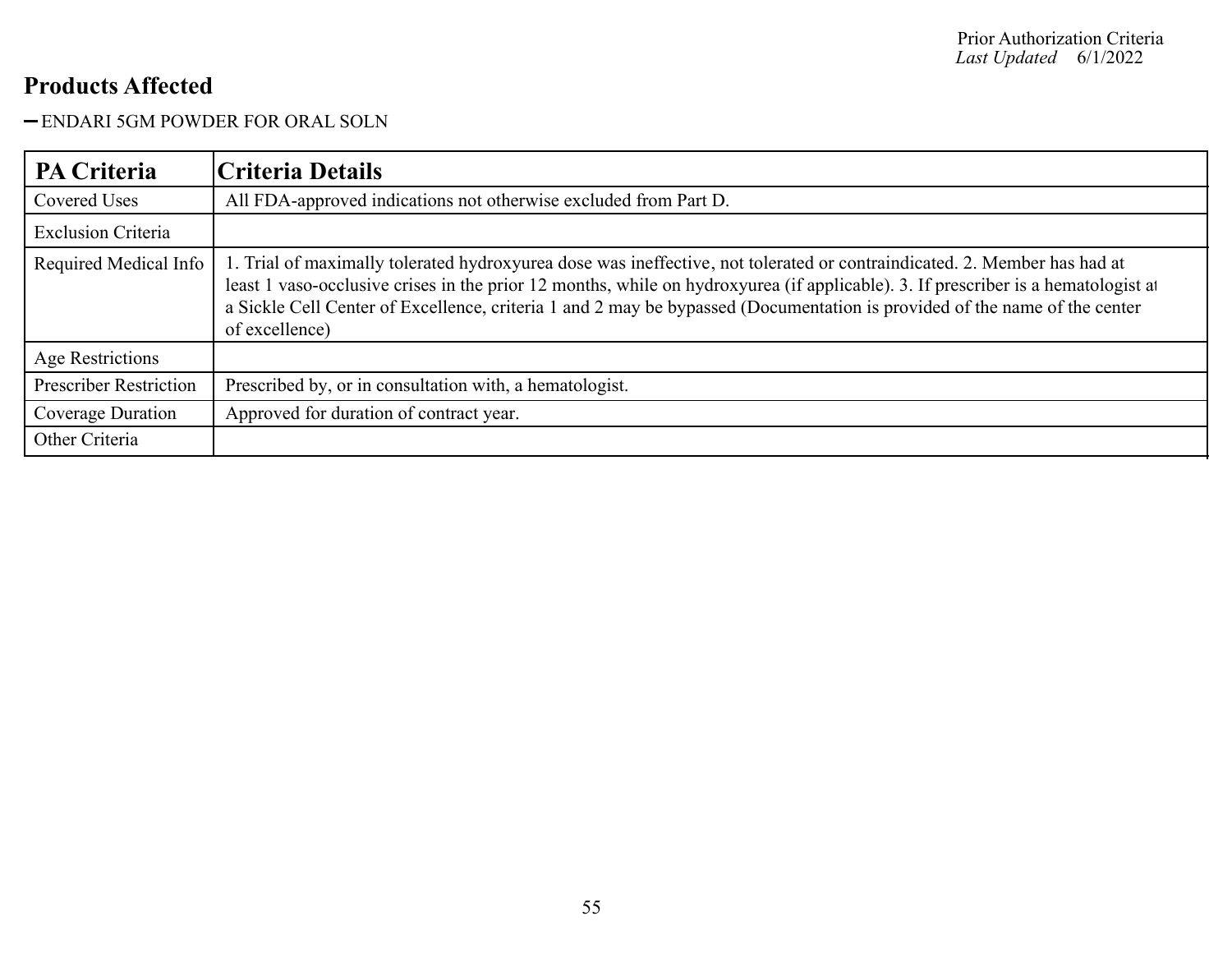ENSPRYNG 120MG/ML SYRINGE

| PA Criteria                   | Criteria Details                                                                                  |
|-------------------------------|---------------------------------------------------------------------------------------------------|
| Covered Uses                  | All FDA-approved indications not otherwise excluded from Part D.                                  |
| <b>Exclusion Criteria</b>     |                                                                                                   |
| Required Medical Info         | Documentation is provided of a positive test for anti-aquaporin-4 antibodies.                     |
| <b>Age Restrictions</b>       |                                                                                                   |
| <b>Prescriber Restriction</b> | Prescribed by, or in consultation with, a neurologist, ophthalmologist, or neuro-ophthalmologist. |
| Coverage Duration             | Approved for duration of contract year.                                                           |
| Other Criteria                | Will not be used in combination with eculizumab (Soliris) or inebilizumab (Uplinza).              |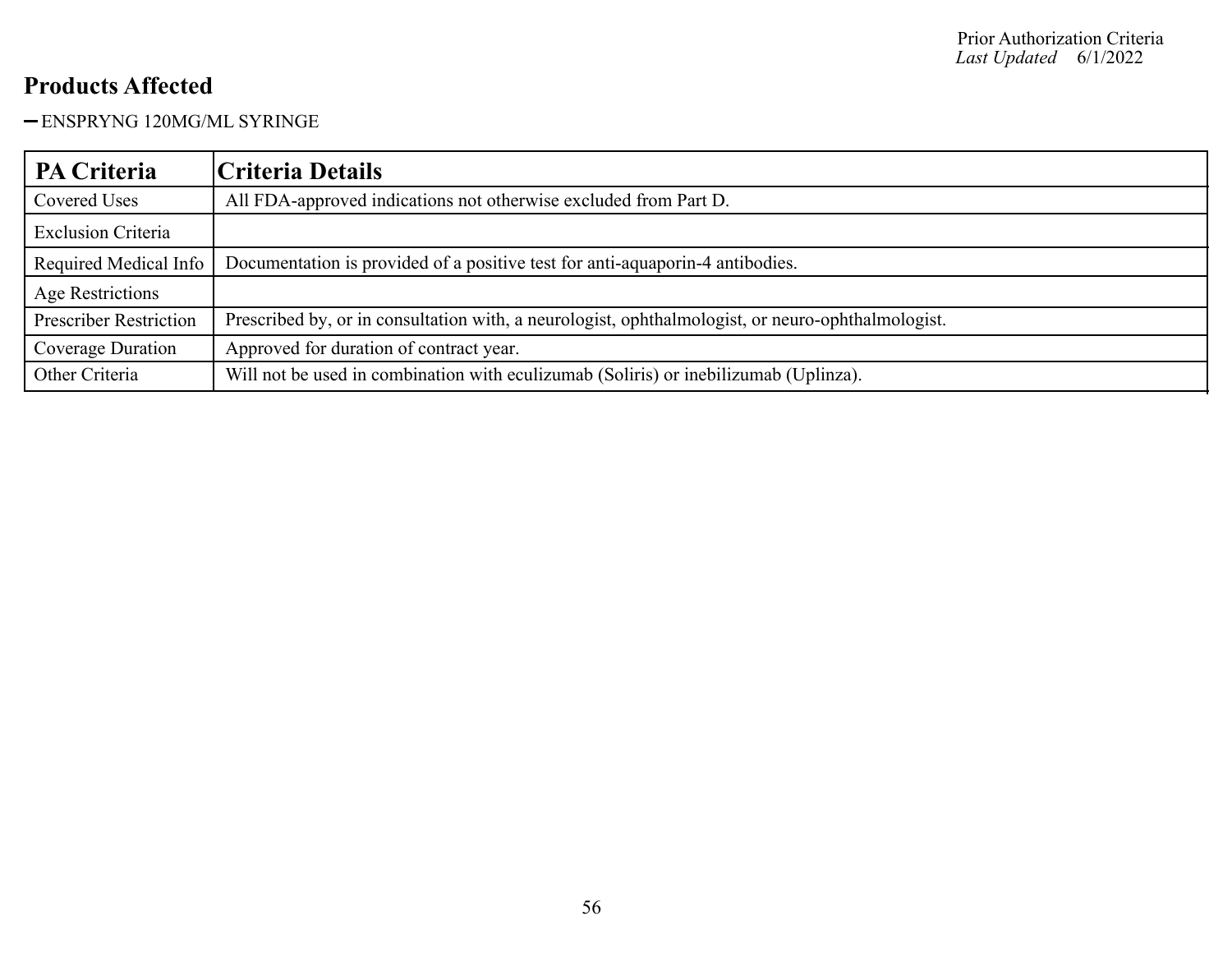-SOFOSBUVIR 400MG/VELPATASVIR 100MG TAB

| <b>PA Criteria</b>            | Criteria Details                                                                                                                                                                                                                                               |
|-------------------------------|----------------------------------------------------------------------------------------------------------------------------------------------------------------------------------------------------------------------------------------------------------------|
| <b>Covered Uses</b>           | All FDA-approved indications not otherwise excluded from Part D.                                                                                                                                                                                               |
| <b>Exclusion Criteria</b>     |                                                                                                                                                                                                                                                                |
| Required Medical Info         | 1) Patient is diagnosed with chronic HCV (greater than 6 months) with genotype indicated 2) Current HCV-RNA titer is<br>provided 3) Documentation is provided that member does or does not have cirrhosis 4) Previous Hepatitis C Treatment(s) is<br>provided. |
| Age Restrictions              | Member must be 3 years of age or older                                                                                                                                                                                                                         |
| <b>Prescriber Restriction</b> | Prescribed by, or in consultation with, a gastroenterologist, hepatologist, infectious disease or transplant specialist.                                                                                                                                       |
| Coverage Duration             | Coverage duration of 12 weeks.                                                                                                                                                                                                                                 |
| Other Criteria                | Treatment regimen will be approved based on genotype and previous treatment experience as defined by current AASLD<br>guidelines.                                                                                                                              |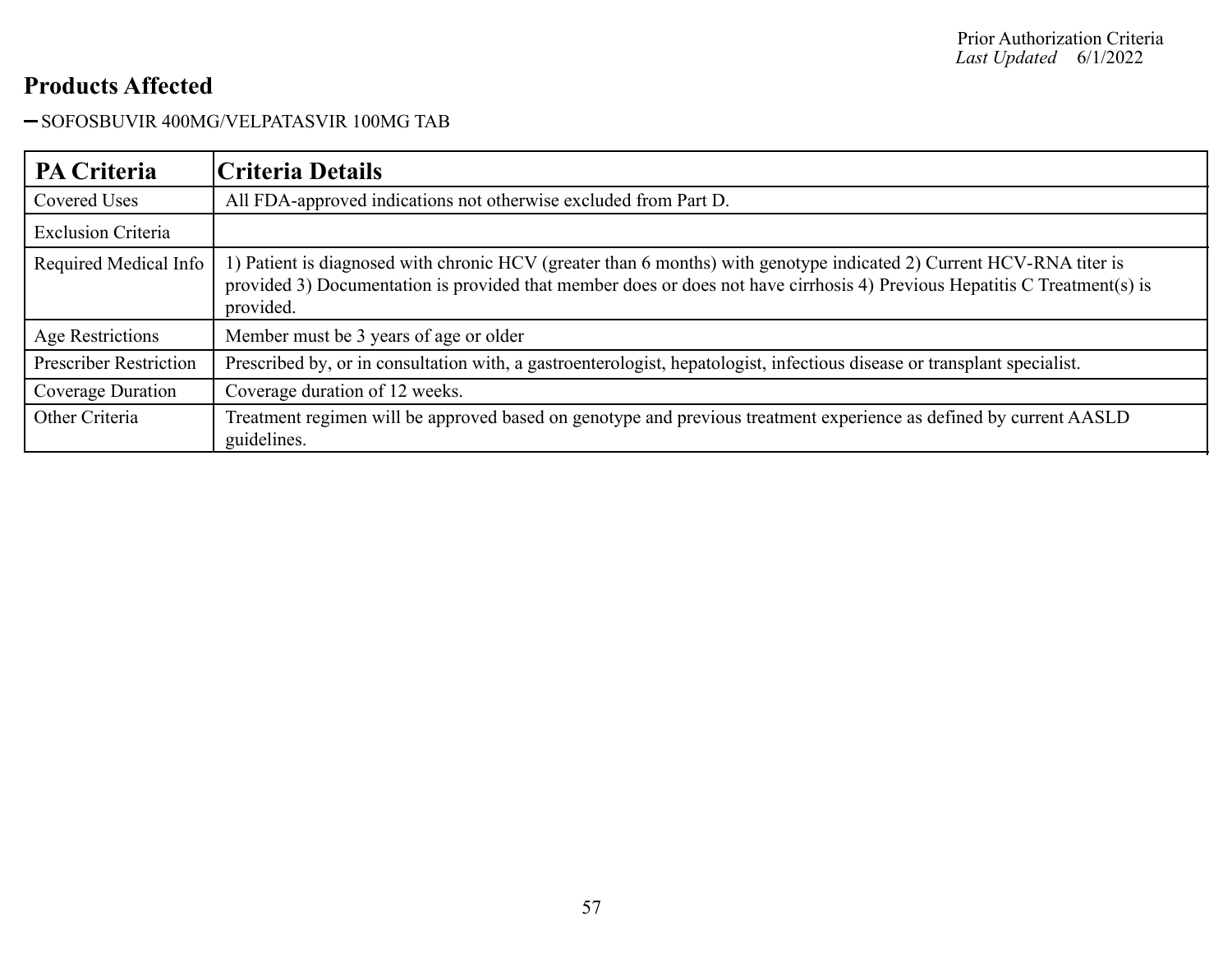EPIDIOLEX 100MG/ML ORAL SOLN (New Starts Only)

| <b>PA Criteria</b>            | Criteria Details                                                                |
|-------------------------------|---------------------------------------------------------------------------------|
| Covered Uses                  | All FDA-approved indications not otherwise excluded from Part D.                |
| <b>Exclusion Criteria</b>     |                                                                                 |
| Required Medical Info         | Trial of at least 1 anti-epileptic medication was ineffective or not tolerated. |
| Age Restrictions              |                                                                                 |
| <b>Prescriber Restriction</b> | Prescribed by a neurologist.                                                    |
| Coverage Duration             | Approved for duration of contract year.                                         |
| Other Criteria                |                                                                                 |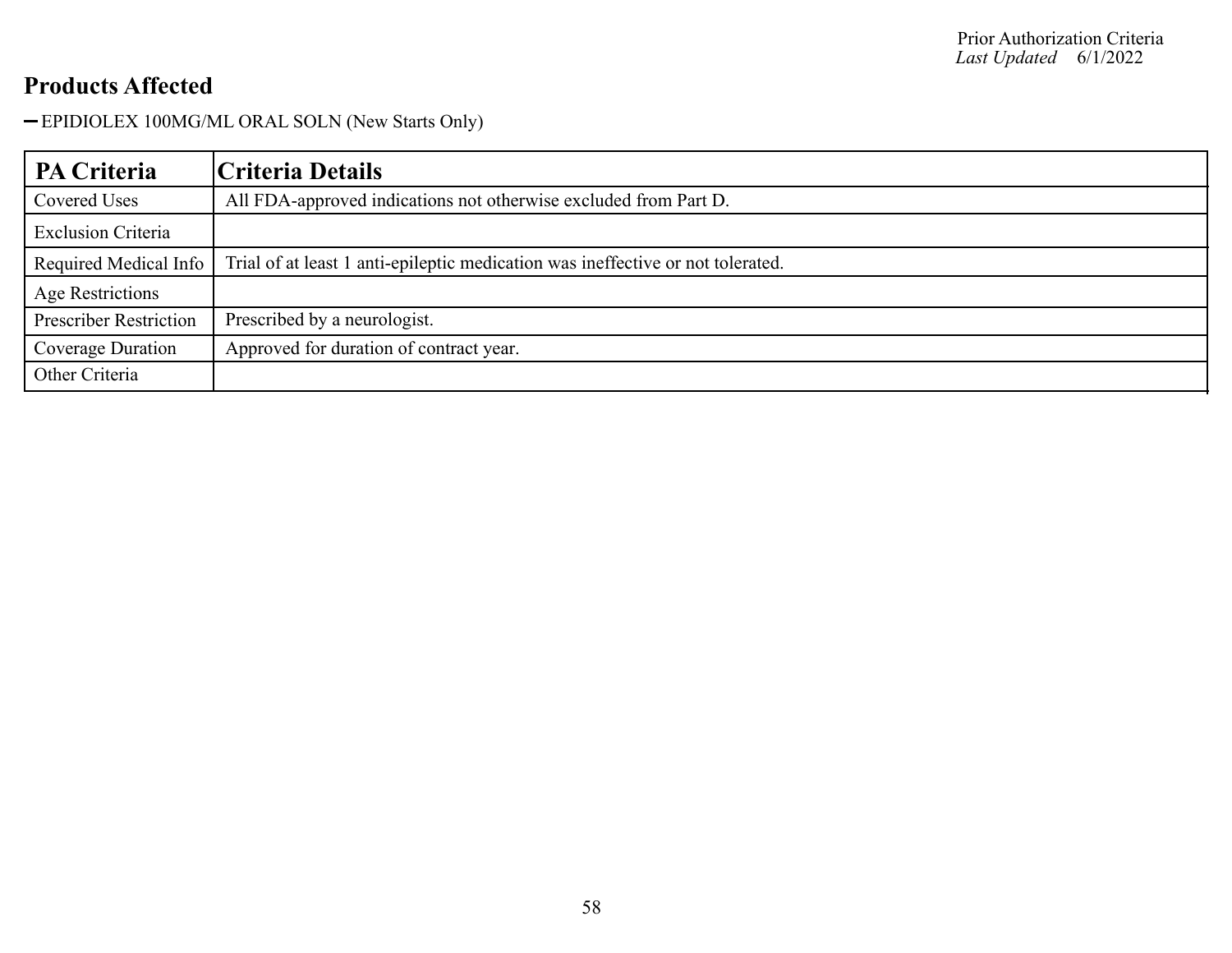- 
- 
- EPOGEN 4000UNIT/ML INJ

### -EPOGEN 10000UNIT/ML INJ -EPOGEN 20000UNIT/ML INJ -EPOGEN 2000UNIT/ML INJ - EPOGEN 3000UNIT/ML INJ

| <b>PA Criteria</b>            | Criteria Details                                                 |
|-------------------------------|------------------------------------------------------------------|
| Covered Uses                  | All FDA-approved indications not otherwise excluded from Part D. |
| <b>Exclusion Criteria</b>     |                                                                  |
| Required Medical Info         |                                                                  |
| <b>Age Restrictions</b>       |                                                                  |
| <b>Prescriber Restriction</b> |                                                                  |
| Coverage Duration             | Approved for duration of contract year.                          |
| Other Criteria                |                                                                  |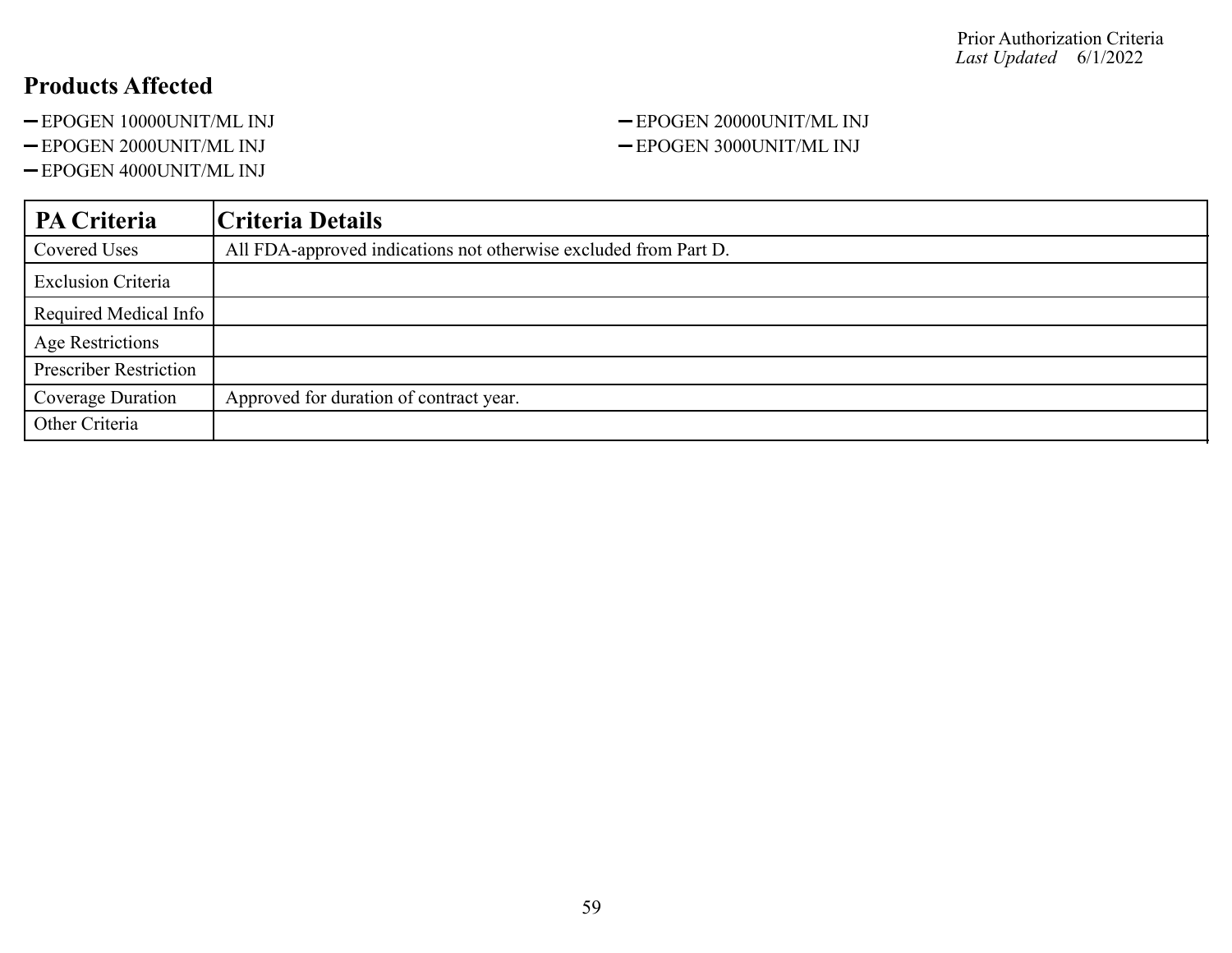ERIVEDGE 150MG CAP (New Starts Only)

| PA Criteria                   | Criteria Details                                                                             |
|-------------------------------|----------------------------------------------------------------------------------------------|
| Covered Uses                  | All FDA-approved indications not otherwise excluded from Part D.                             |
| <b>Exclusion Criteria</b>     |                                                                                              |
| Required Medical Info         | For locally advanced basal cell carcinoma: Trial of Odomzo was ineffective or not tolerated. |
| Age Restrictions              |                                                                                              |
| <b>Prescriber Restriction</b> | Prescribed by, or in consultation with, an oncologist or dermatologist.                      |
| Coverage Duration             | Approved for duration of contract year.                                                      |
| Other Criteria                |                                                                                              |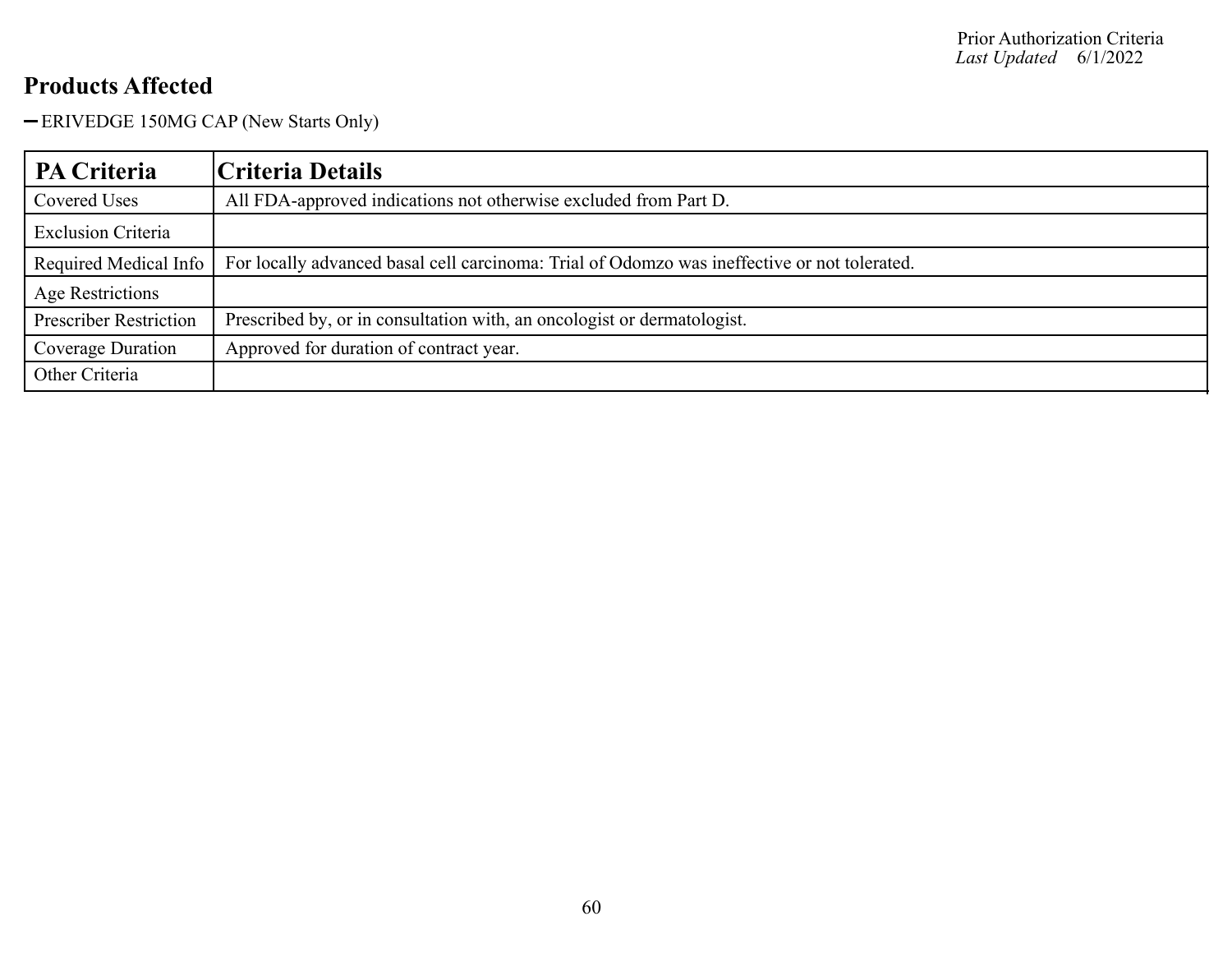ERLEADA 60MG TAB (New Starts Only)

| <b>PA Criteria</b>            | Criteria Details                                                                                                                                                                                                                       |
|-------------------------------|----------------------------------------------------------------------------------------------------------------------------------------------------------------------------------------------------------------------------------------|
| Covered Uses                  | All FDA-approved indications not otherwise excluded from Part D.                                                                                                                                                                       |
| <b>Exclusion Criteria</b>     |                                                                                                                                                                                                                                        |
| Required Medical Info         | For metastatic castration-sensitive prostate cancer (mCSPC): failure of or intolerance to abiraterone (Zytiga equivalent)<br>required. For nonmetastatic castration-resistant prostate cancer (nmCRPC): no prior agent trial required. |
| Age Restrictions              |                                                                                                                                                                                                                                        |
| <b>Prescriber Restriction</b> | Prescribed by, or in consultation with, an oncologist or urologist.                                                                                                                                                                    |
| Coverage Duration             | Approved for duration of contract year.                                                                                                                                                                                                |
| Other Criteria                |                                                                                                                                                                                                                                        |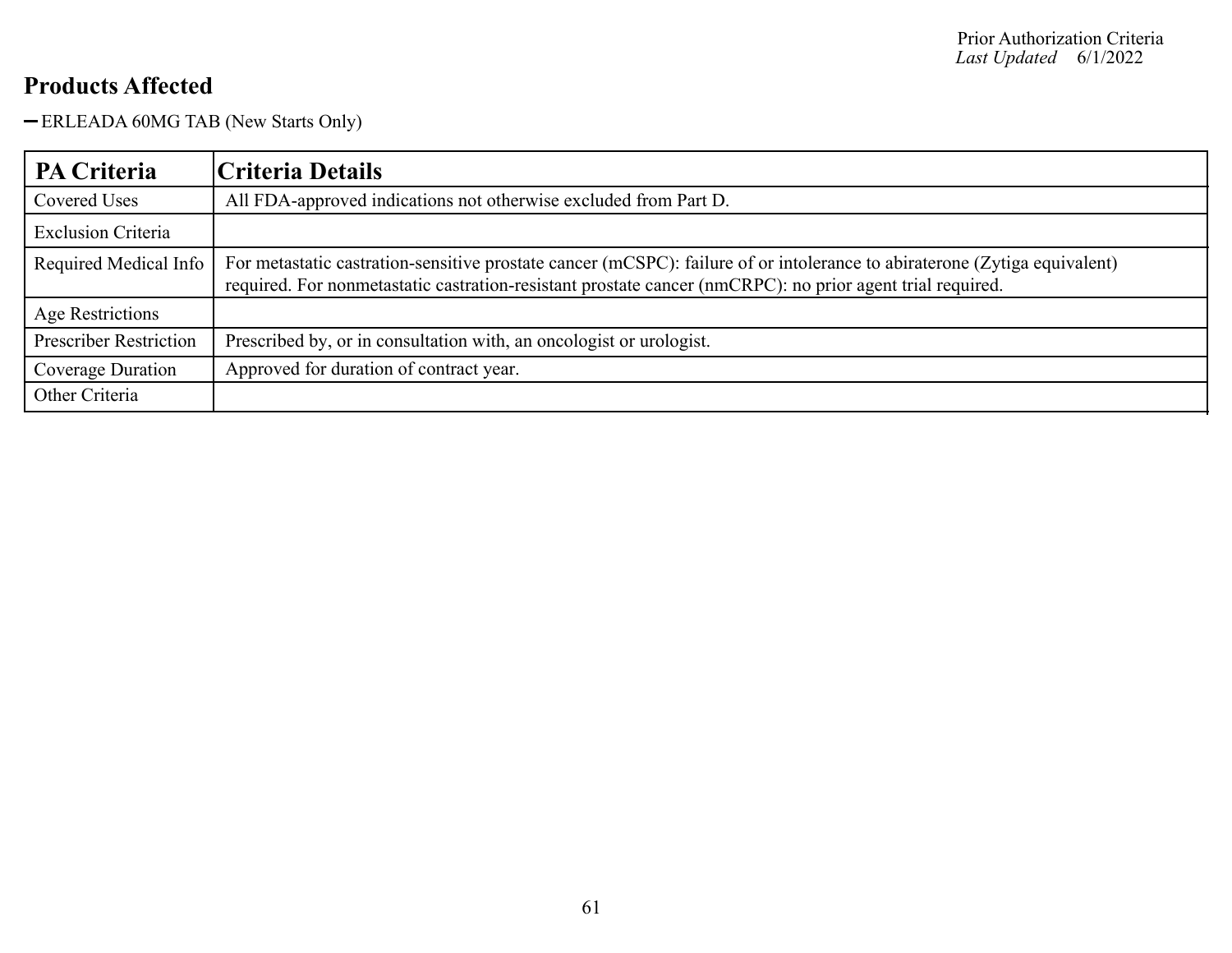-ESBRIET 267MG CAP - ESBRIET 267MG TAB

ESBRIET 801MG TAB

| PA Criteria                   | Criteria Details                                                                                                                                                                                                                                                                                                                                                                                                                                                                                 |
|-------------------------------|--------------------------------------------------------------------------------------------------------------------------------------------------------------------------------------------------------------------------------------------------------------------------------------------------------------------------------------------------------------------------------------------------------------------------------------------------------------------------------------------------|
| Covered Uses                  | All FDA-approved indications not otherwise excluded from Part D.                                                                                                                                                                                                                                                                                                                                                                                                                                 |
| <b>Exclusion Criteria</b>     |                                                                                                                                                                                                                                                                                                                                                                                                                                                                                                  |
| Required Medical Info         | For idiopathic pulmonary fibrosis: Diagnosis confirmed by both of the following: A) No known cause of lung fibrosis AND<br>B) One of the following: 1) Surgical lung biopsy revealing histopathological pattern of unspecified interstitial pneumonia<br>(UIP) 2) High-resolution computed tomography indicates definite UIP pattern 3) Both High-resolution computed<br>tomography indicates possible UIP pattern AND surgical lung biopsy reveals a histopathological pattern of probable UIP. |
| Age Restrictions              |                                                                                                                                                                                                                                                                                                                                                                                                                                                                                                  |
| <b>Prescriber Restriction</b> | Prescribed by, or in consultation with, an oncologist or pulmonologist.                                                                                                                                                                                                                                                                                                                                                                                                                          |
| Coverage Duration             | Approved for duration of contract year.                                                                                                                                                                                                                                                                                                                                                                                                                                                          |
| Other Criteria                |                                                                                                                                                                                                                                                                                                                                                                                                                                                                                                  |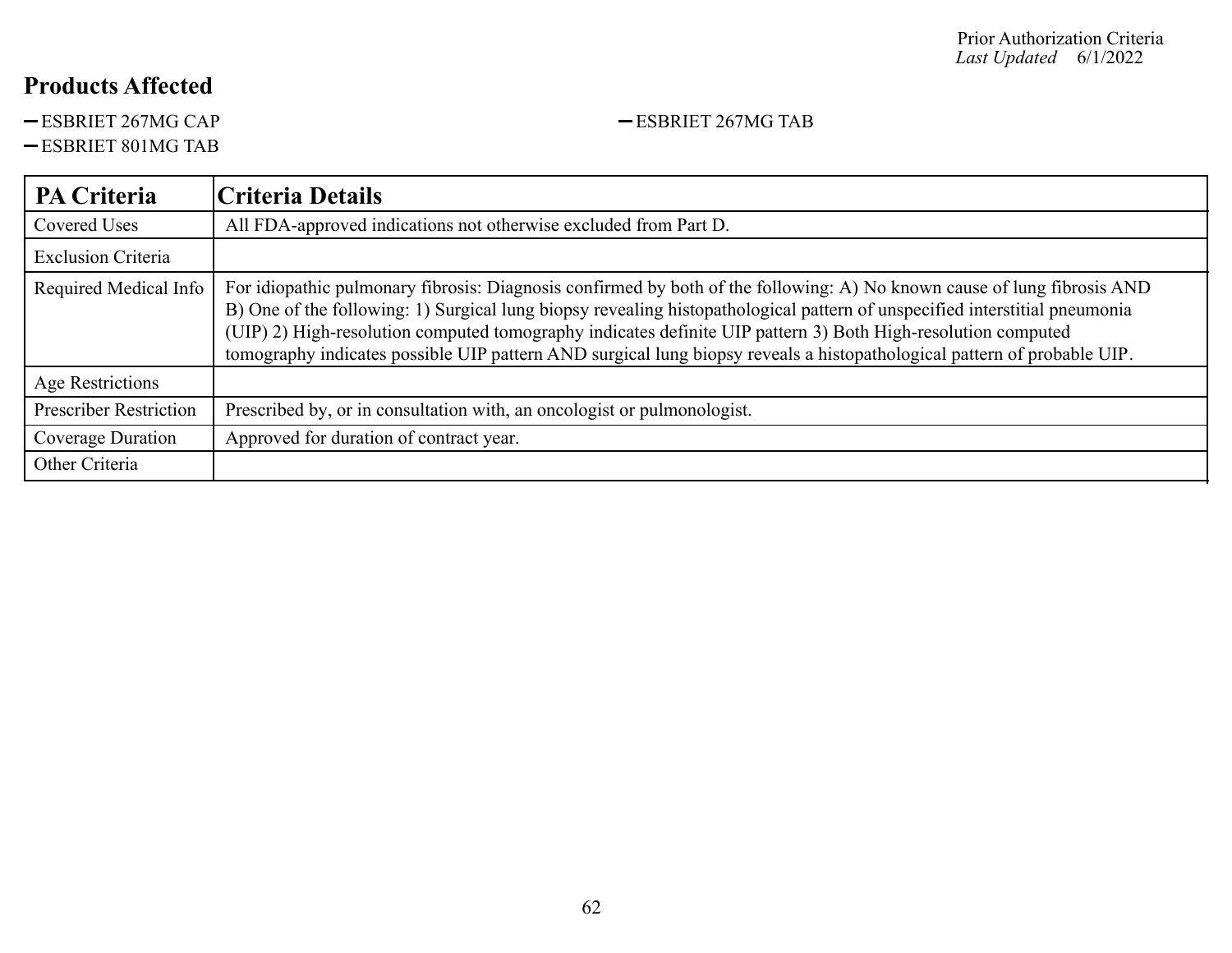EVRYSDI 0.75MG/ML ORAL SOLN

| <b>PA Criteria</b>            | Criteria Details                                                                             |
|-------------------------------|----------------------------------------------------------------------------------------------|
| Covered Uses                  | All FDA-approved indications not otherwise excluded from Part D.                             |
| <b>Exclusion Criteria</b>     |                                                                                              |
| Required Medical Info         | Documentation is provided of a genetic test confirming diagnosis of spinal muscular atrophy. |
| <b>Age Restrictions</b>       |                                                                                              |
| <b>Prescriber Restriction</b> | Prescribed by a neurologist.                                                                 |
| Coverage Duration             | Approved for duration of contract year.                                                      |
| Other Criteria                | Will not be used in combination with nusinersen (Spinraza).                                  |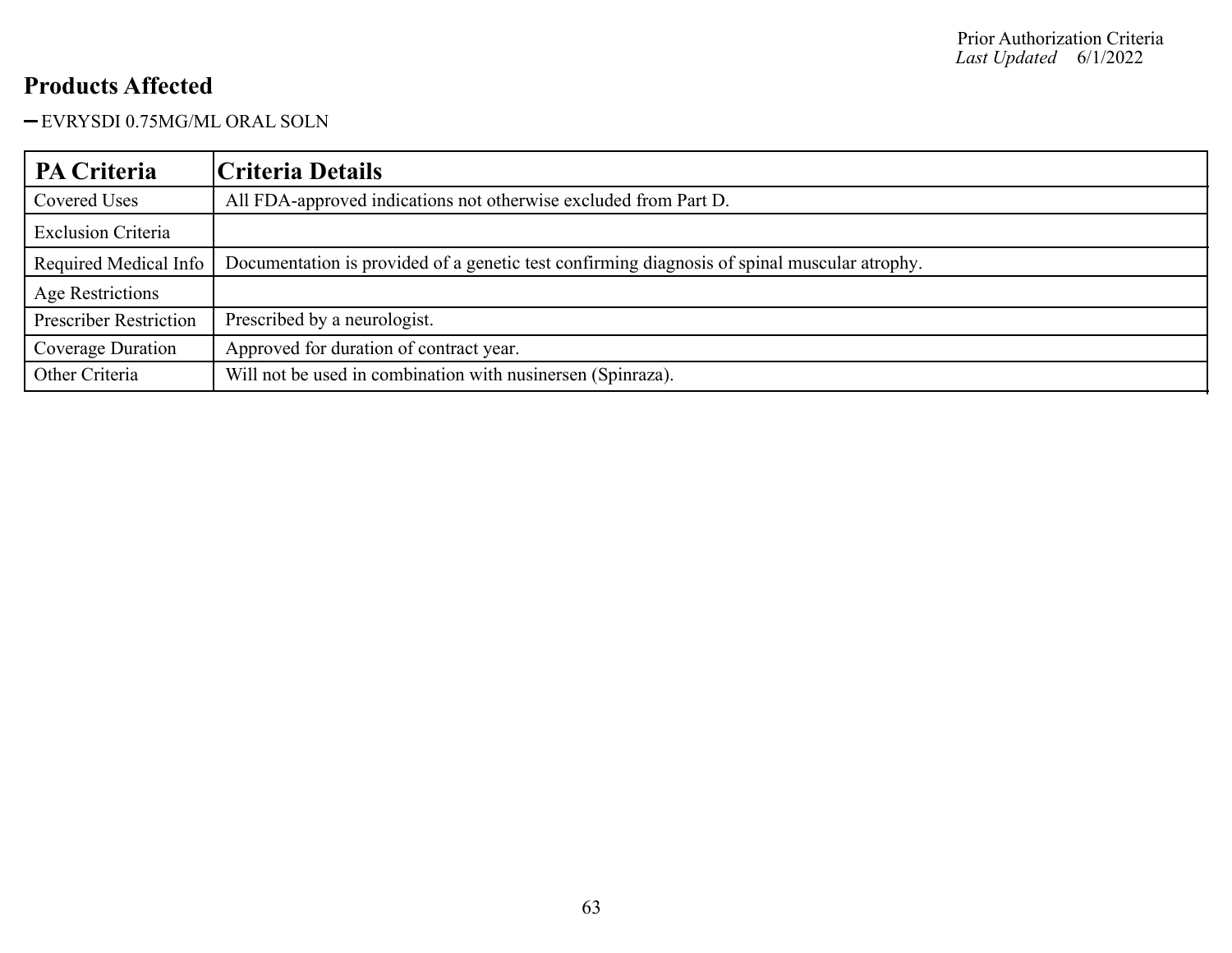EXKIVITY 40MG CAP (New Starts Only)

| PA Criteria                   | Criteria Details                                                 |
|-------------------------------|------------------------------------------------------------------|
| <b>Covered Uses</b>           | All FDA-approved indications not otherwise excluded from Part D. |
| <b>Exclusion Criteria</b>     |                                                                  |
| Required Medical Info         | Documentation is provided of EGFR exon 20 insertion mutation.    |
| <b>Age Restrictions</b>       |                                                                  |
| <b>Prescriber Restriction</b> | Prescribed by, or in consultation with, an oncologist.           |
| Coverage Duration             | Approved for duration of contract year.                          |
| Other Criteria                |                                                                  |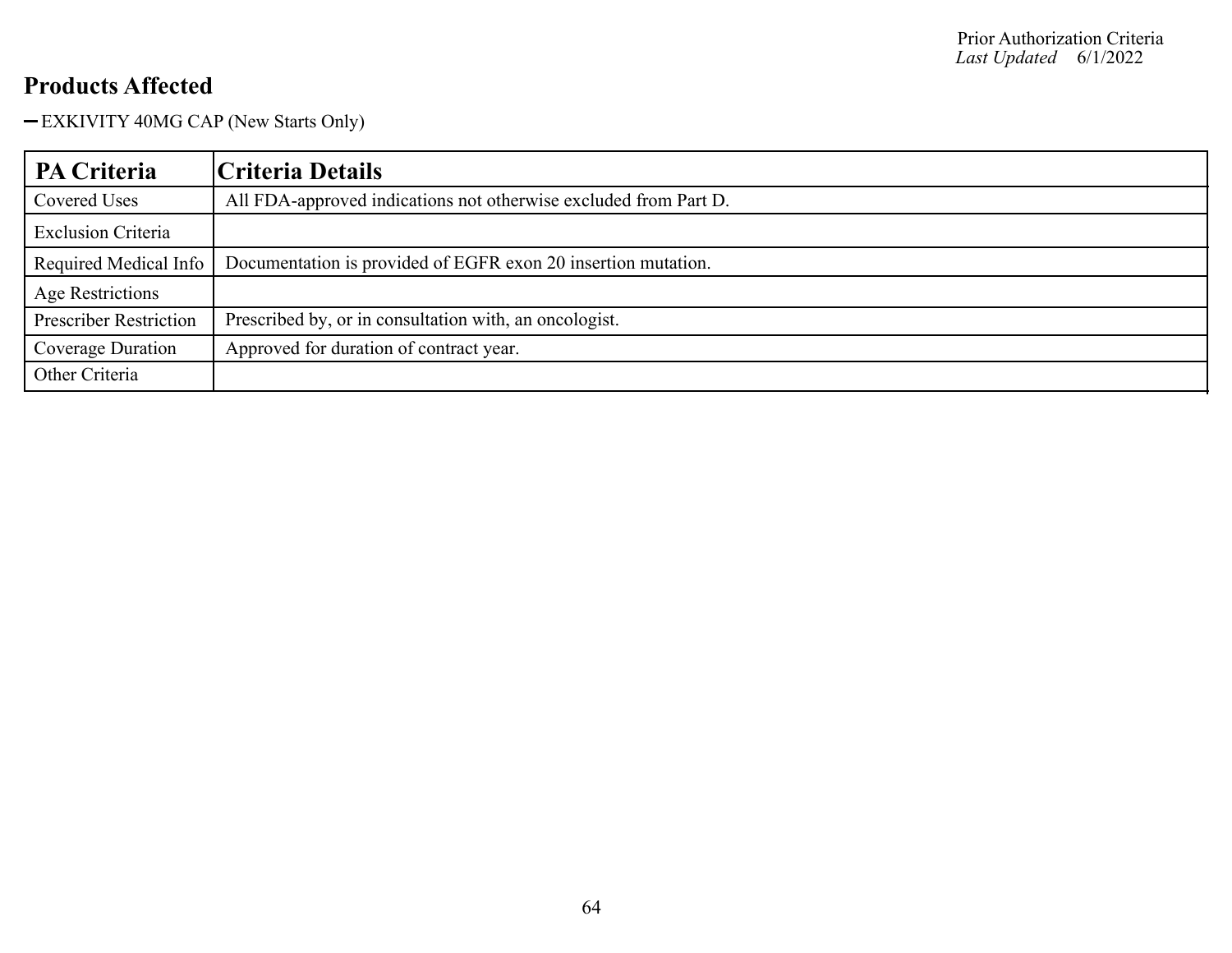- -FANAPT 10MG TAB (New Starts Only) FANAPT 12MG TAB (New Starts Only)
- FANAPT 1MG TAB (New Starts Only) FANAPT 2MG TAB (New Starts Only)
- FANAPT 4MG TAB (New Starts Only) FANAPT 6MG TAB (New Starts Only)
- 
- 
- 
- 
- -FANAPT 8MG TAB (New Starts Only) FANAPT TITRATION PACK (New Starts Only)

| <b>PA Criteria</b>            | Criteria Details                                                                                                                  |
|-------------------------------|-----------------------------------------------------------------------------------------------------------------------------------|
| Covered Uses                  | All FDA-approved indications not otherwise excluded from Part D.                                                                  |
| <b>Exclusion Criteria</b>     |                                                                                                                                   |
| Required Medical Info         | Patient has tried and failed 2 of the following: a) aripiprazole, b) olanzapine, c) quetiapine, d) risperidone OR e) ziprasidone. |
| <b>Age Restrictions</b>       |                                                                                                                                   |
| <b>Prescriber Restriction</b> |                                                                                                                                   |
| Coverage Duration             | Approved for duration of contract year.                                                                                           |
| Other Criteria                |                                                                                                                                   |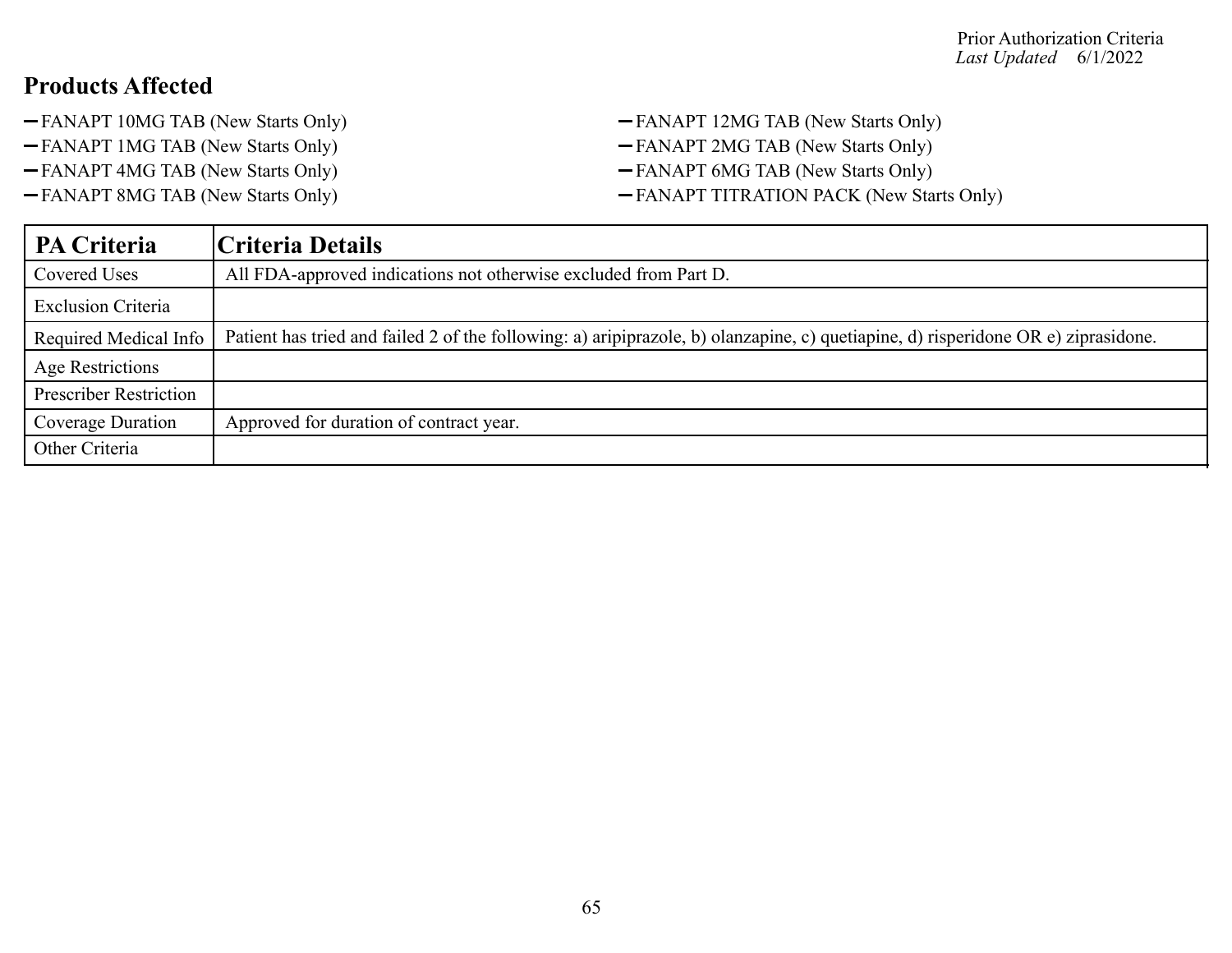-FASENRA 30MG/ML AUTO-INJECTOR - FASENRA 30MG/ML SYRINGE

| <b>PA Criteria</b>            | Criteria Details                                                                                                                                                                                                                                                                                                                                                                                                                                                                                                                    |
|-------------------------------|-------------------------------------------------------------------------------------------------------------------------------------------------------------------------------------------------------------------------------------------------------------------------------------------------------------------------------------------------------------------------------------------------------------------------------------------------------------------------------------------------------------------------------------|
| Covered Uses                  | All FDA-approved indications not otherwise excluded from Part D.                                                                                                                                                                                                                                                                                                                                                                                                                                                                    |
| <b>Exclusion Criteria</b>     |                                                                                                                                                                                                                                                                                                                                                                                                                                                                                                                                     |
| Required Medical Info         | For initial requests: A) Peripheral blood eosinophil count is provided and greater than or equal to 150 cells per microliter.<br>B) History of one (1) or more exacerbations in the previous year despite regular use of high-dose inhaled corticosteroids plus<br>an additional controller(s). An exception is made for patients with intolerance or contraindication to high-dose inhaled<br>corticosteroids and additional controller(s). For continuation requests: Documentation is provided of positive clinical<br>response. |
| Age Restrictions              | Member must be 12 years of age or older.                                                                                                                                                                                                                                                                                                                                                                                                                                                                                            |
| <b>Prescriber Restriction</b> | Prescribed by, or in consultation with, an allergy specialist, immunologist, or pulmonary specialist.                                                                                                                                                                                                                                                                                                                                                                                                                               |
| Coverage Duration             | Approved for duration of contract year.                                                                                                                                                                                                                                                                                                                                                                                                                                                                                             |
| Other Criteria                |                                                                                                                                                                                                                                                                                                                                                                                                                                                                                                                                     |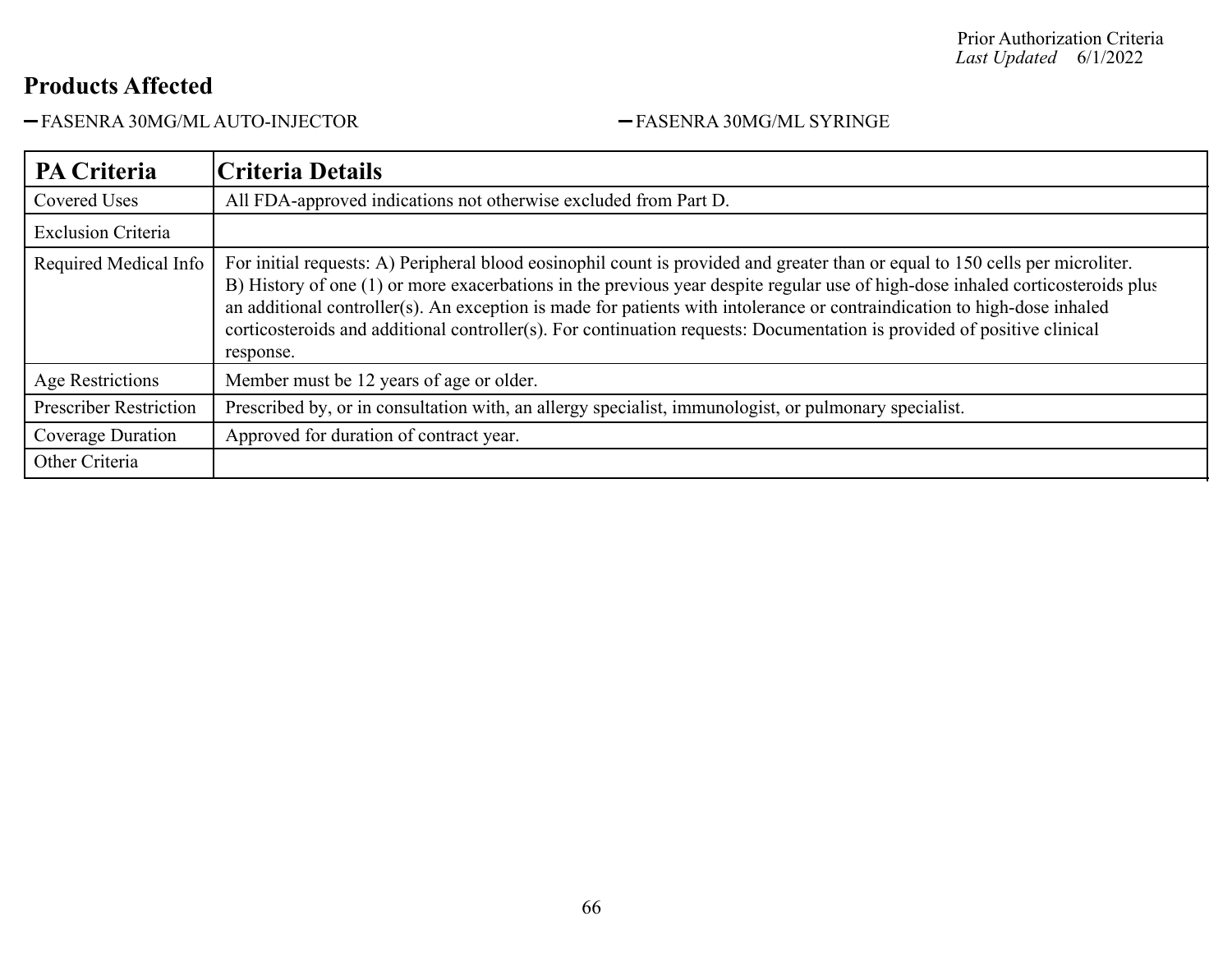<sup>deferiprone 500mg tab</sup> **FERRIPROX** 1000MG TAB

FERRIPROX 100MG/ML ORAL SOLN

| PA Criteria                   | Criteria Details                                                 |
|-------------------------------|------------------------------------------------------------------|
| <b>Covered Uses</b>           | All FDA-approved indications not otherwise excluded from Part D. |
| <b>Exclusion Criteria</b>     |                                                                  |
| Required Medical Info         |                                                                  |
| <b>Age Restrictions</b>       |                                                                  |
| <b>Prescriber Restriction</b> | Prescribed by, or in consultation with, a hematologist.          |
| <b>Coverage Duration</b>      | Approved for duration of contract year.                          |
| Other Criteria                |                                                                  |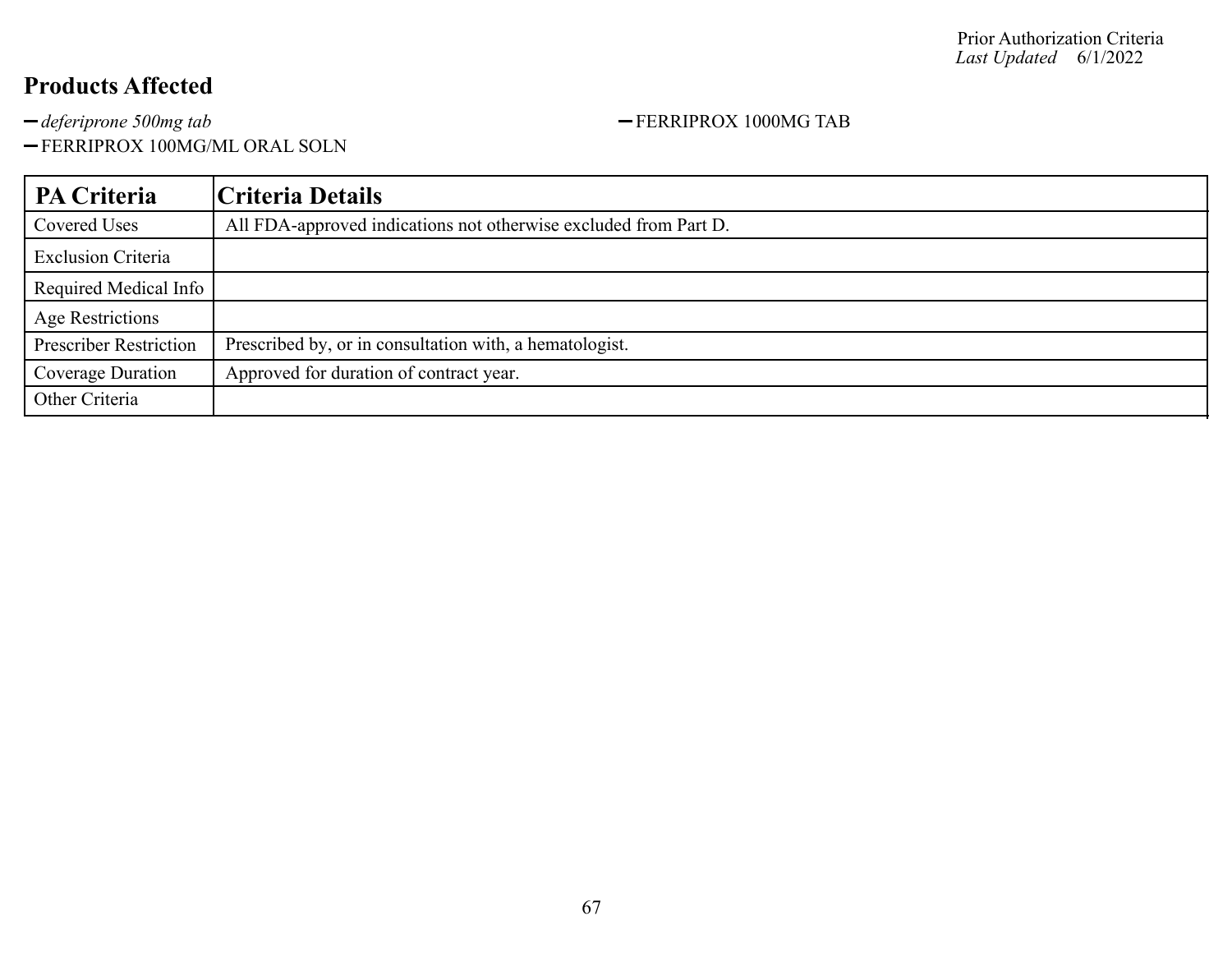FINTEPLA 2.2MG/ML ORAL SOLN (New Starts Only)

| <b>PA Criteria</b>            | <b>Criteria Details</b>                                                         |
|-------------------------------|---------------------------------------------------------------------------------|
| Covered Uses                  | All FDA-approved indications not otherwise excluded from Part D.                |
| <b>Exclusion Criteria</b>     |                                                                                 |
| Required Medical Info         | Trial of at least 1 anti-epileptic medication was ineffective or not tolerated. |
| Age Restrictions              |                                                                                 |
| <b>Prescriber Restriction</b> | Prescribed by a neurologist.                                                    |
| Coverage Duration             | Approved for duration of contract year.                                         |
| Other Criteria                |                                                                                 |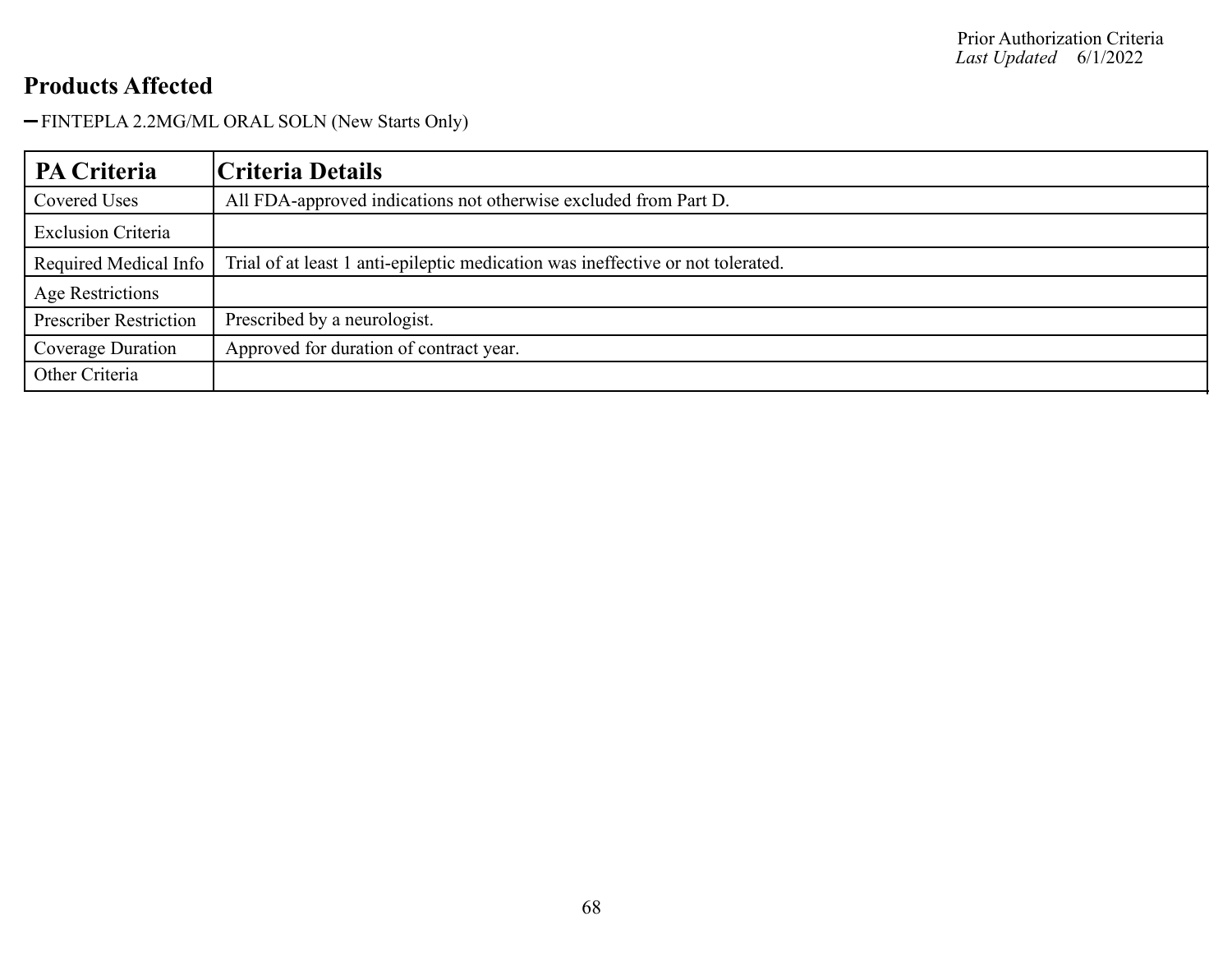FIRDAPSE 10MG TAB

| PA Criteria                   | Criteria Details                                                                                                                                                                                                                                         |
|-------------------------------|----------------------------------------------------------------------------------------------------------------------------------------------------------------------------------------------------------------------------------------------------------|
| Covered Uses                  | All FDA-approved indications not otherwise excluded from Part D.                                                                                                                                                                                         |
| <b>Exclusion Criteria</b>     |                                                                                                                                                                                                                                                          |
| Required Medical Info         |                                                                                                                                                                                                                                                          |
| <b>Age Restrictions</b>       |                                                                                                                                                                                                                                                          |
| <b>Prescriber Restriction</b> | Prescribed by a neurologist.                                                                                                                                                                                                                             |
| Coverage Duration             | Approved for duration of contract year.                                                                                                                                                                                                                  |
| Other Criteria                | Diagnosis of Lambert-Eaton myasthenic syndrome (LEMS) confirmed by one of the following: a) Presence of voltage-gated<br>calcium channel antibodies OR b) electrophysiologic compound muscle action potential test findings are consistent with<br>LEMS. |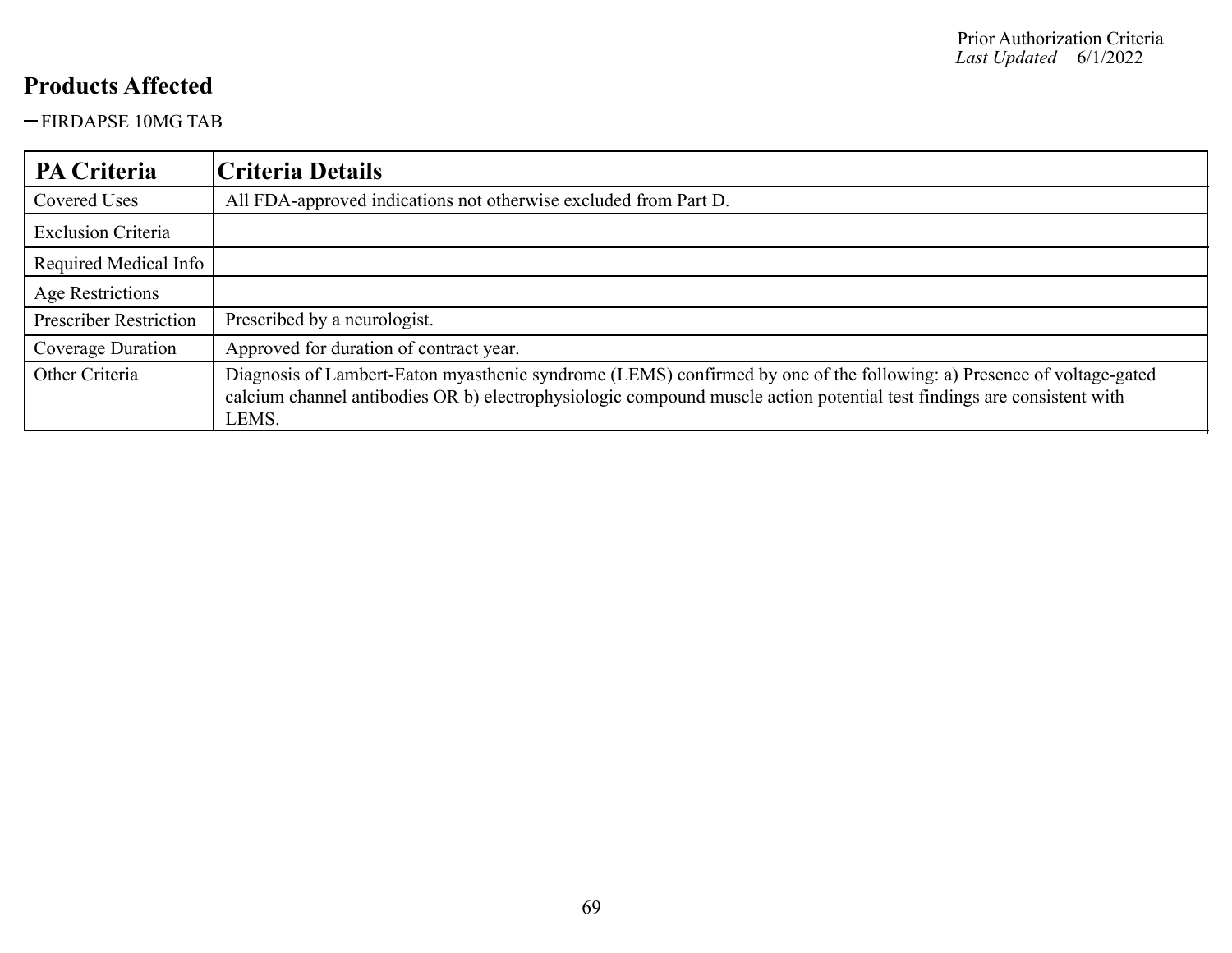-FIRMAGON 120MG/VIAL INJ (New Starts Only) - FIRMAGON 80MG INJ (New Starts Only)

| PA Criteria                   | Criteria Details                                                    |
|-------------------------------|---------------------------------------------------------------------|
| Covered Uses                  | All FDA-approved indications not otherwise excluded from Part D.    |
| <b>Exclusion Criteria</b>     |                                                                     |
| Required Medical Info         |                                                                     |
| Age Restrictions              |                                                                     |
| <b>Prescriber Restriction</b> | Prescribed by, or in consultation with, an oncologist or urologist. |
| Coverage Duration             | Approved for duration of contract year.                             |
| Other Criteria                |                                                                     |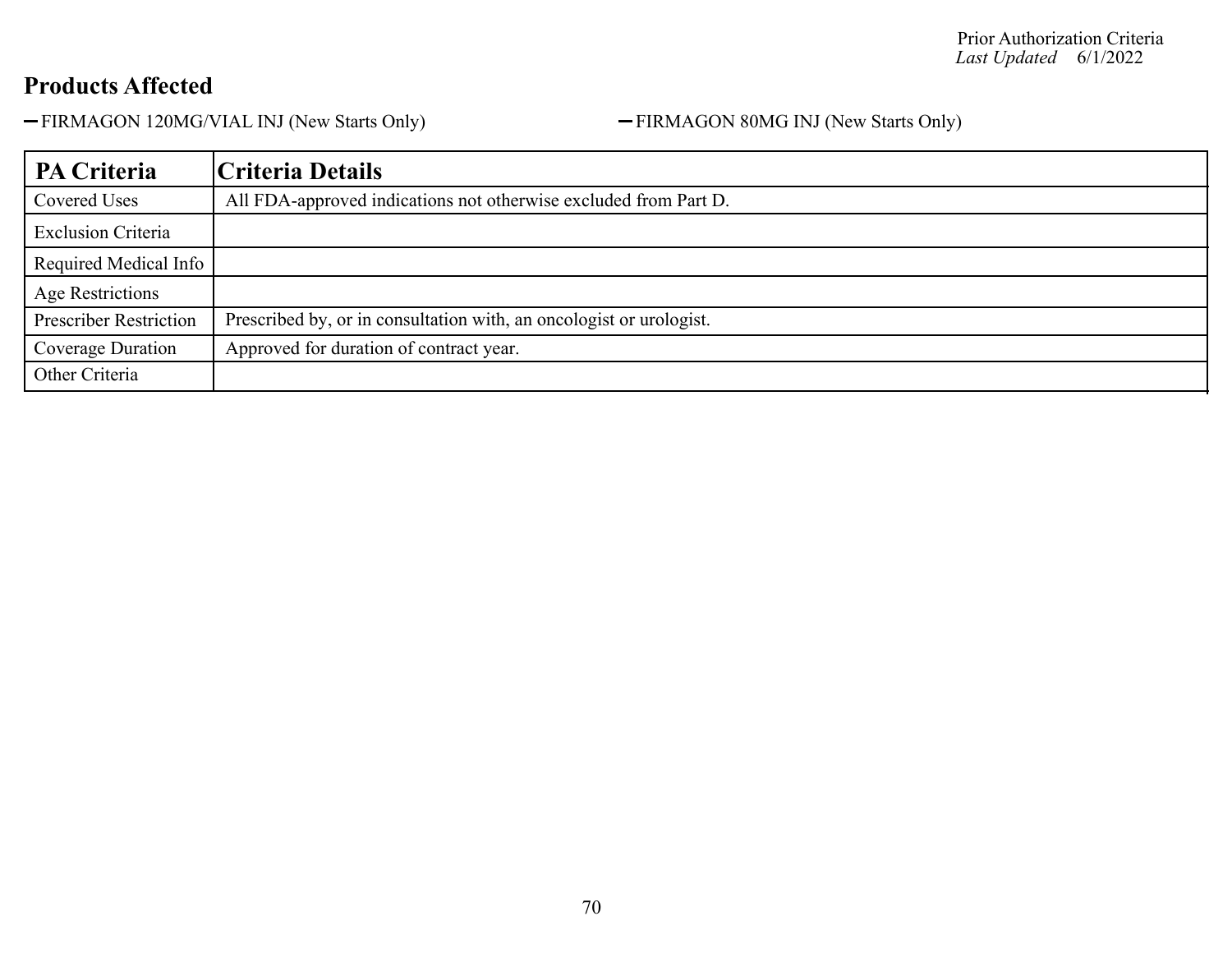-DICLOFENAC EPOLAMINE 1.3% PATCH - FLECTOR 1.3% PATCH

| <b>PA Criteria</b>            | Criteria Details                                                 |
|-------------------------------|------------------------------------------------------------------|
| Covered Uses                  | All FDA-approved indications not otherwise excluded from Part D. |
| <b>Exclusion Criteria</b>     |                                                                  |
| Required Medical Info         |                                                                  |
| <b>Age Restrictions</b>       |                                                                  |
| <b>Prescriber Restriction</b> |                                                                  |
| Coverage Duration             | Approved for duration of contract year.                          |
| Other Criteria                |                                                                  |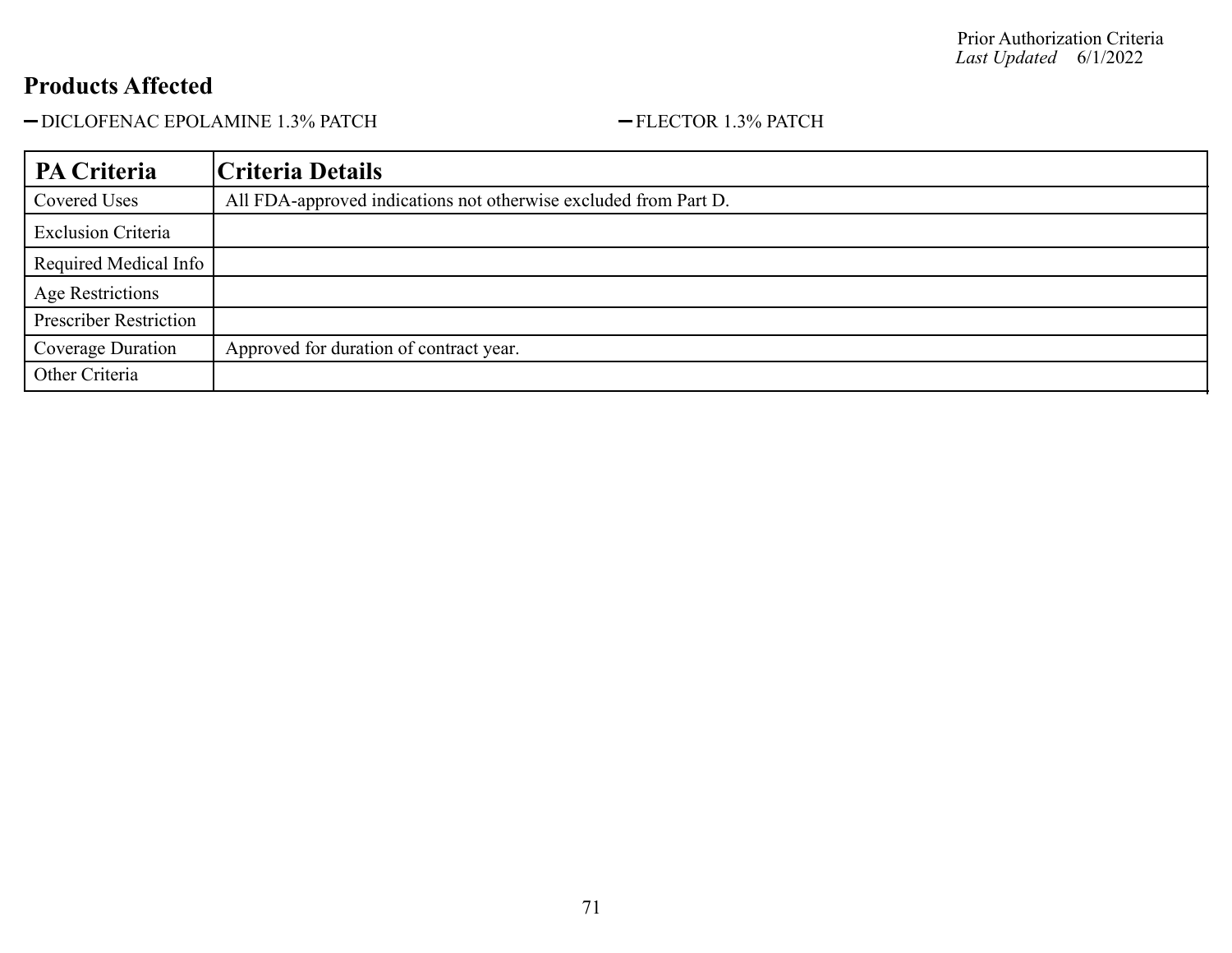-FOTIVDA 0.89MG CAP (New Starts Only) - FOTIVDA 1.34MG CAP (New Starts Only)

| PA Criteria                   | Criteria Details                                                 |
|-------------------------------|------------------------------------------------------------------|
| Covered Uses                  | All FDA-approved indications not otherwise excluded from Part D. |
| <b>Exclusion Criteria</b>     |                                                                  |
| Required Medical Info         |                                                                  |
| <b>Age Restrictions</b>       |                                                                  |
| <b>Prescriber Restriction</b> | Prescribed by, or in consultation with, an oncologist.           |
| Coverage Duration             | Approved for duration of contract year.                          |
| Other Criteria                |                                                                  |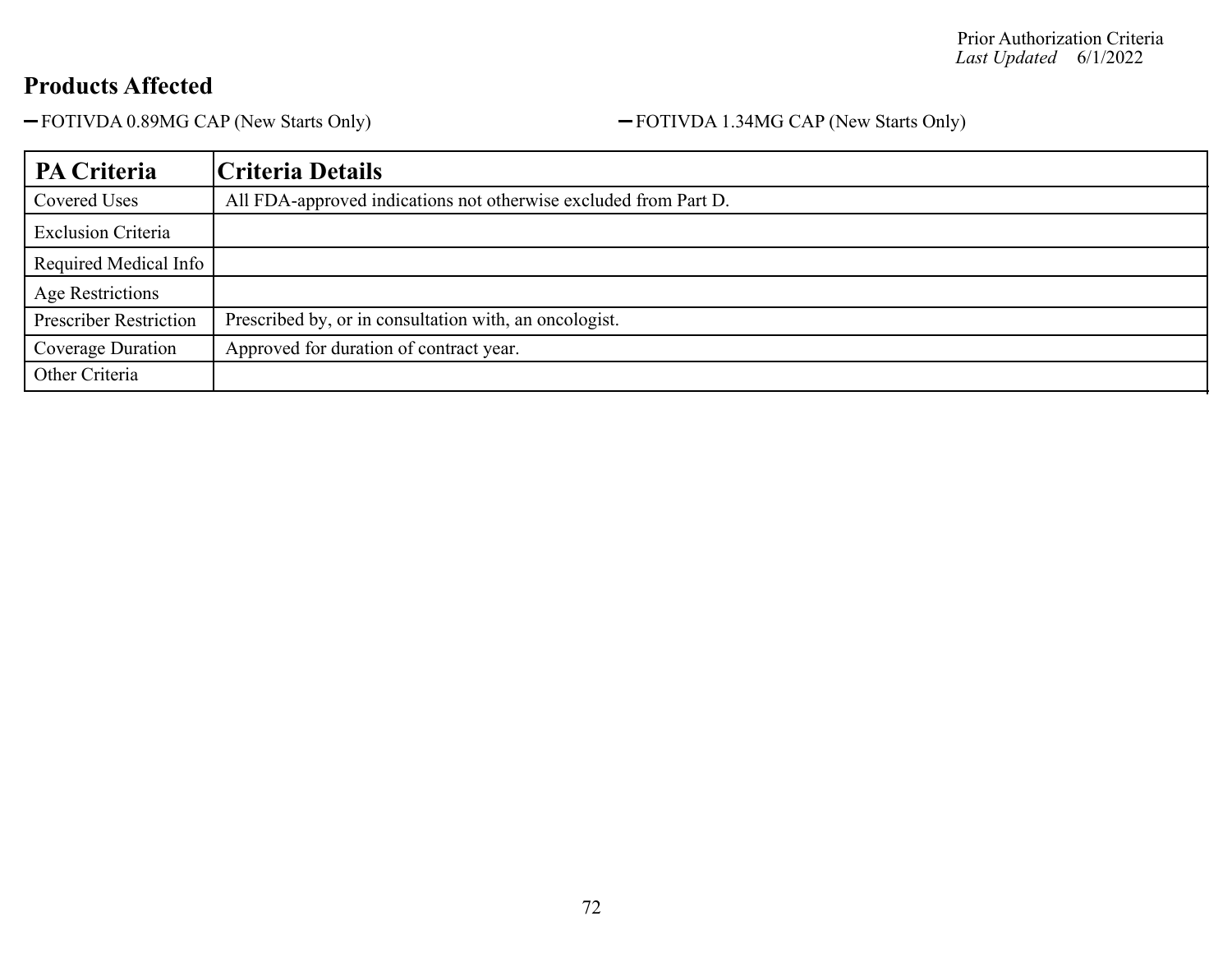- -FYCOMPA 0.5MG/ML SUSP (New Starts Only) FYCOMPA 10MG TAB (New Starts Only)
- 
- -FYCOMPA 4MG TAB (New Starts Only) FYCOMPA 6MG TAB (New Starts Only)
- FYCOMPA 8MG TAB (New Starts Only)
- -FYCOMPA 12MG TAB (New Starts Only) FYCOMPA 2MG TAB (New Starts Only)
	-

| <b>PA Criteria</b>            | Criteria Details                                                                                                                                                                                                                                                                         |
|-------------------------------|------------------------------------------------------------------------------------------------------------------------------------------------------------------------------------------------------------------------------------------------------------------------------------------|
| Covered Uses                  | All FDA-approved indications not otherwise excluded from Part D.                                                                                                                                                                                                                         |
| <b>Exclusion Criteria</b>     |                                                                                                                                                                                                                                                                                          |
| Required Medical Info         | For partial-onset seizures: Member tried and failed both of the following: a) topiramate AND b) Vimpat (lacosamide). For<br>primary generalized tonic-clonic seizures: Member tried and failed two of the following: a) lamotrigine, b) levetiracetam, c)<br>primidone OR d) topiramate. |
| Age Restrictions              |                                                                                                                                                                                                                                                                                          |
| <b>Prescriber Restriction</b> | Prescribed by, or in consultation with, a neurologist or epilepsy specialist.                                                                                                                                                                                                            |
| <b>Coverage Duration</b>      | Approved for duration of contract year.                                                                                                                                                                                                                                                  |
| Other Criteria                |                                                                                                                                                                                                                                                                                          |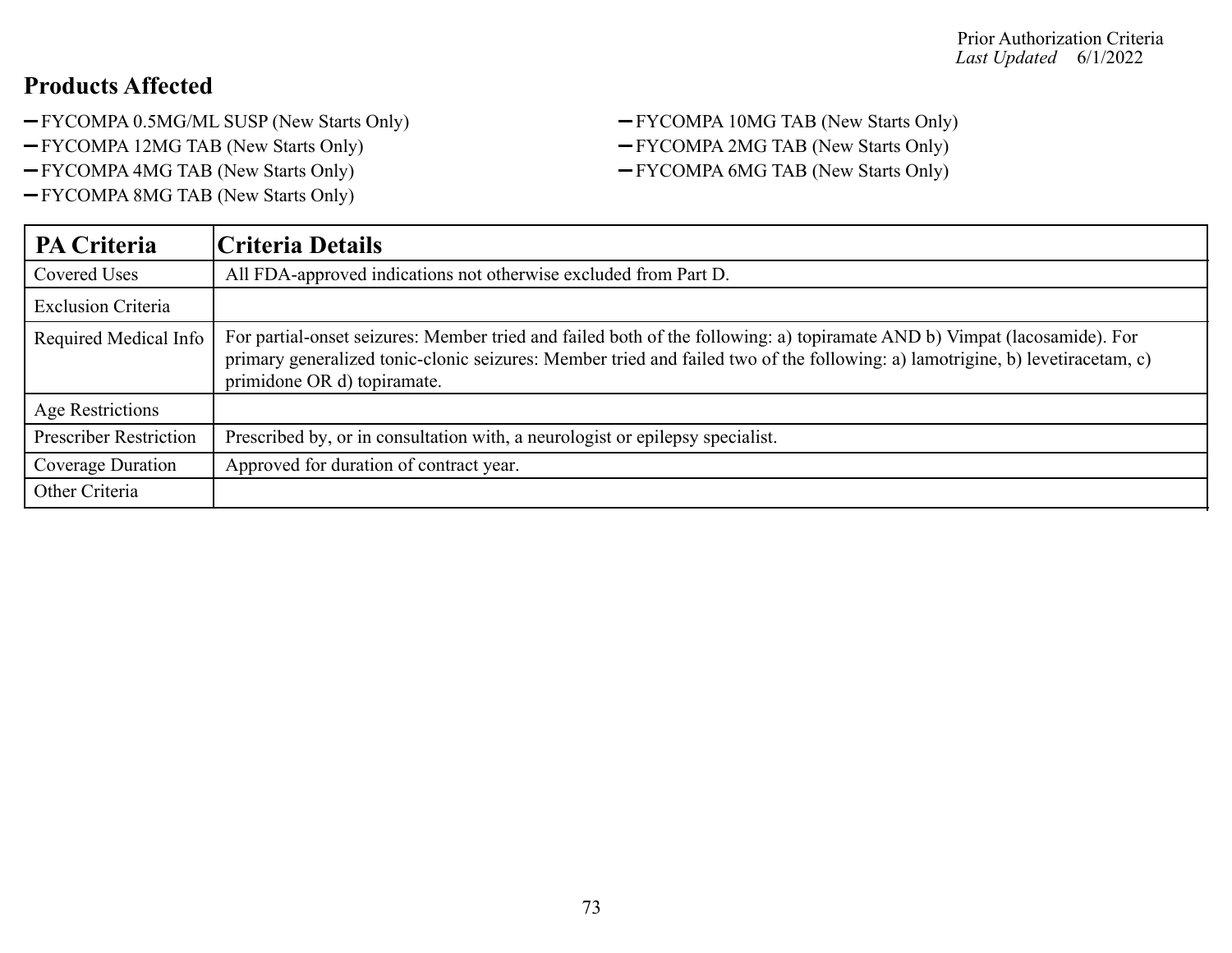#### GALAFOLD 28 DAY WALLET 123MG PACK

| <b>PA Criteria</b>            | Criteria Details                                                                                                                             |
|-------------------------------|----------------------------------------------------------------------------------------------------------------------------------------------|
| Covered Uses                  | All FDA-approved indications not otherwise excluded from Part D.                                                                             |
| <b>Exclusion Criteria</b>     |                                                                                                                                              |
| Required Medical Info         | Documentation is provided that member has an amenable glactosidase alpha gene (GLA) variant.                                                 |
| Age Restrictions              | Member must be 16 years of age or older.                                                                                                     |
| <b>Prescriber Restriction</b> | Prescribed by, or in consultation with, a medical geneticist, nephrologist or a prescriber specialized in the treatment of Fabry<br>disease. |
| Coverage Duration             | Approved for duration of contract year.                                                                                                      |
| Other Criteria                |                                                                                                                                              |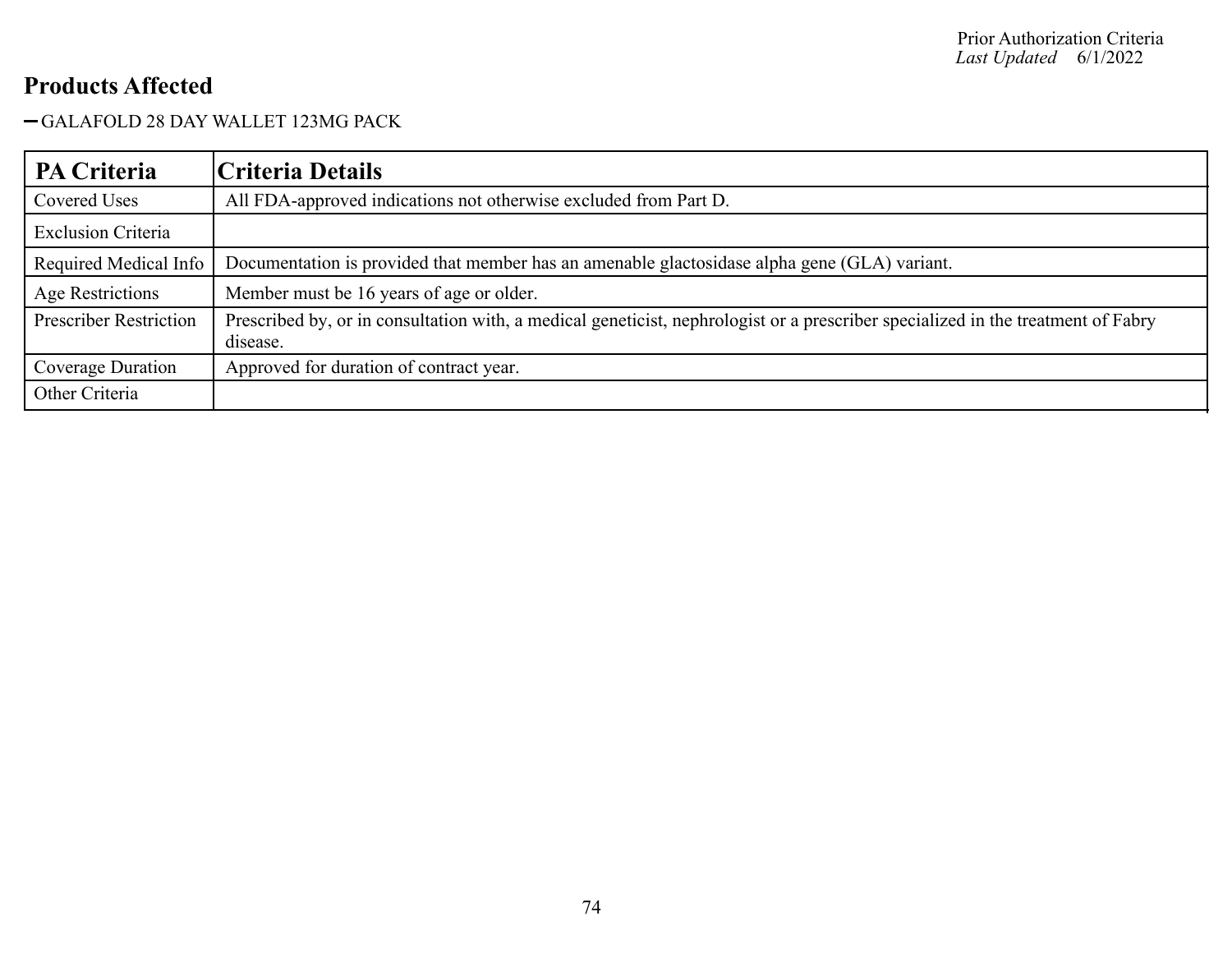GATTEX 5MG INJ

| PA Criteria                   | Criteria Details                                                                               |
|-------------------------------|------------------------------------------------------------------------------------------------|
| Covered Uses                  | All FDA-approved indications not otherwise excluded from Part D.                               |
| <b>Exclusion Criteria</b>     |                                                                                                |
| Required Medical Info         | Member is dependent on parenteral support for at least 12 months and at least 3 days per week. |
| Age Restrictions              |                                                                                                |
| <b>Prescriber Restriction</b> |                                                                                                |
| Coverage Duration             | Approved for duration of contract year.                                                        |
| Other Criteria                |                                                                                                |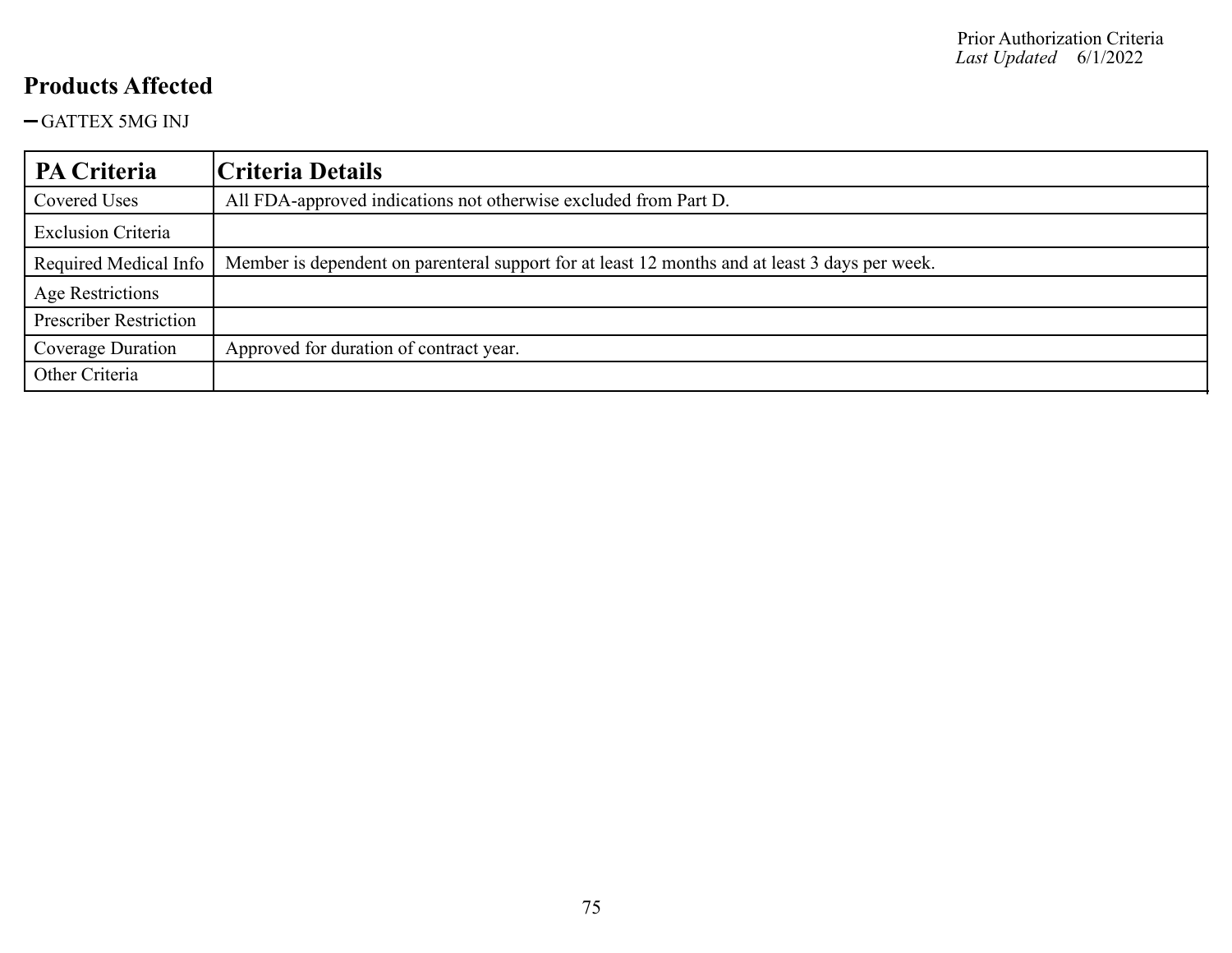GAVRETO 100MG CAP (New Starts Only)

| PA Criteria                   | Criteria Details                                                 |
|-------------------------------|------------------------------------------------------------------|
| Covered Uses                  | All FDA-approved indications not otherwise excluded from Part D. |
| <b>Exclusion Criteria</b>     |                                                                  |
| Required Medical Info         | Documentation is provided of RET gene fusion.                    |
| Age Restrictions              |                                                                  |
| <b>Prescriber Restriction</b> | Prescribed by, or in consultation with, an oncologist.           |
| Coverage Duration             | Approved for duration of contract year.                          |
| Other Criteria                |                                                                  |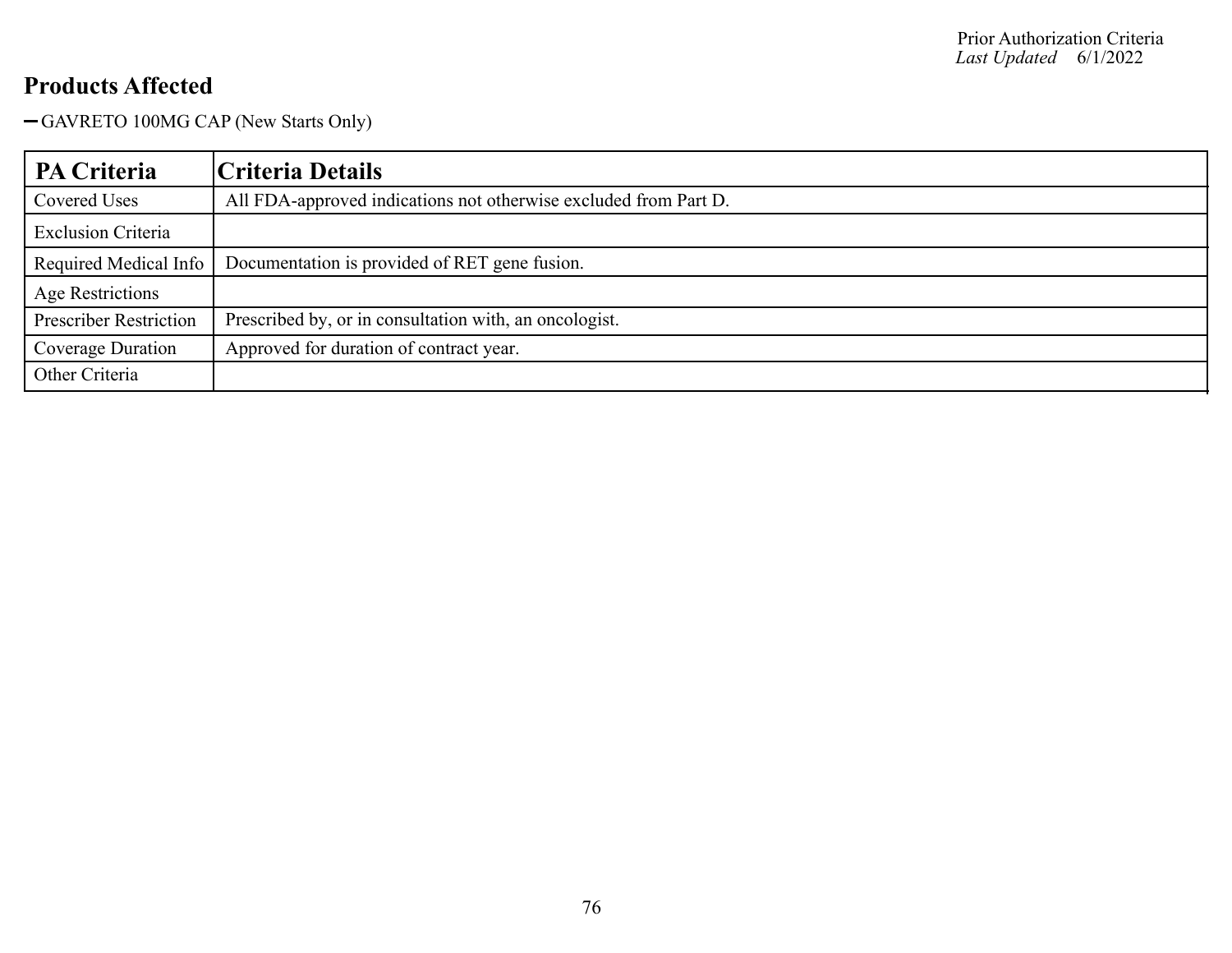-GILOTRIF 20MG TAB (New Starts Only) - GILOTRIF 30MG TAB (New Starts Only)

GILOTRIF 40MG TAB (New Starts Only)

**PA Criteria Criteria Details** Covered Uses All FDA-approved indications not otherwise excluded from Part D. Exclusion Criteria Required Medical Info | Documentation is provided of appropriate EGFR mutation. For squamous non-small cell lung cancer, documentation of EGFR mutation not required. Age Restrictions Prescriber Restriction | Prescribed by, or in consultation with, an oncologist. Coverage Duration | Approved for duration of contract year. Other Criteria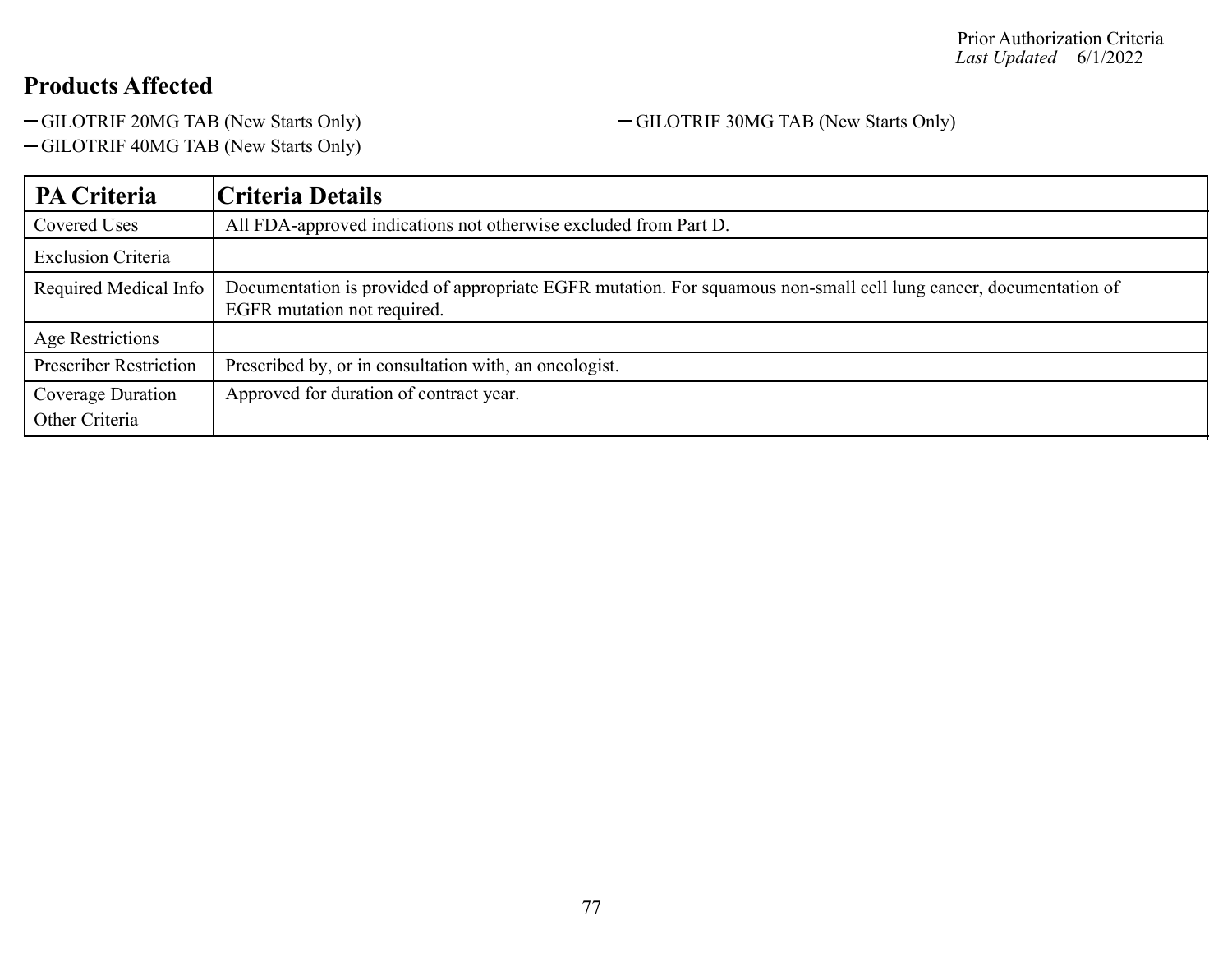- -GENOTROPIN 0.2MG SYRINGE  $-$ GENOTROPIN 0.4MG SYRINGE
- 
- 
- 
- GENOTROPIN 12MG CARTRIDGE GENOTROPIN 1MG SYRINGE
- -GENOTROPIN 2MG SYRINGE <br/>  $-$ GENOTROPIN 5MG CARTRIDGE
- 
- -GENOTROPIN 0.6MG SYRINGE CHENOTROPIN 0.8MG SYRINGE
- -GENOTROPIN 1.2MG SYRINGE CHENOTROPIN 1.4MG SYRINGE
- GENOTROPIN 1.6MG SYRINGE GENOTROPIN 1.8MG SYRINGE
	-
	-

| <b>PA Criteria</b>            | Criteria Details                                                                                                                                                                                                                                                                                                                                                               |
|-------------------------------|--------------------------------------------------------------------------------------------------------------------------------------------------------------------------------------------------------------------------------------------------------------------------------------------------------------------------------------------------------------------------------|
| Covered Uses                  | All FDA-approved indications not otherwise excluded from Part D.                                                                                                                                                                                                                                                                                                               |
| <b>Exclusion Criteria</b>     |                                                                                                                                                                                                                                                                                                                                                                                |
| Required Medical Info         | The criteria for approval of growth hormones in adults require the diagnosis of Somatropin Deficiency Syndrome (defined<br>by failure to stimulate Growth Hormone secretion (peak GH level of 10mcg/L or less) by one of the acceptable provocative<br>tests). This may include adults who, as children, had Growth Hormone deficiency or adults with known pituitary disease. |
| Age Restrictions              |                                                                                                                                                                                                                                                                                                                                                                                |
| <b>Prescriber Restriction</b> |                                                                                                                                                                                                                                                                                                                                                                                |
| Coverage Duration             | Approved for duration of contract year.                                                                                                                                                                                                                                                                                                                                        |
| Other Criteria                |                                                                                                                                                                                                                                                                                                                                                                                |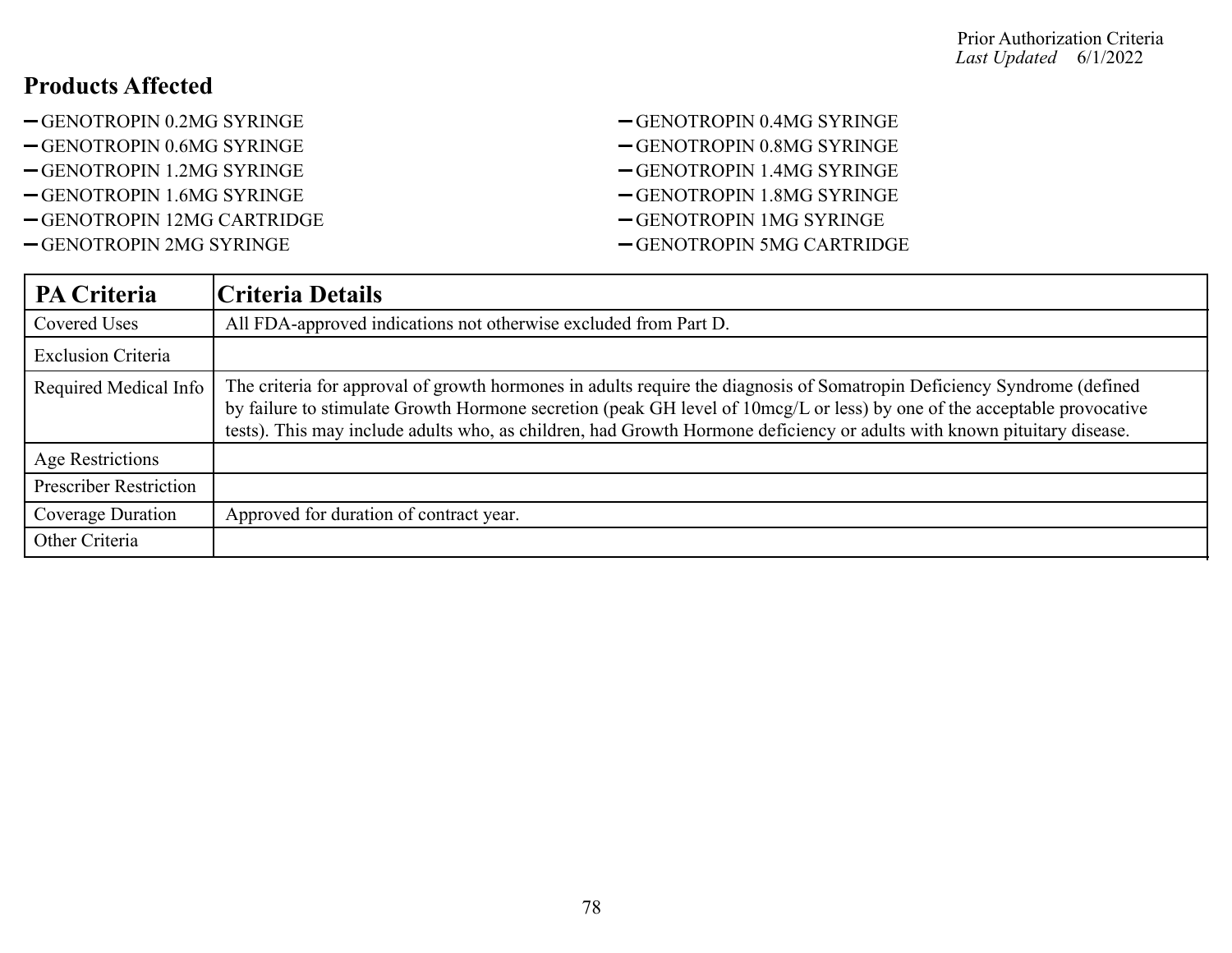- -BERINERT 500UNIT INJ <br/>-CINRYZE 500UNIT INJ
- -HAEGARDA 2000UNIT INJ <br/>-HAEGARDA 3000UNIT INJ
- 
- 
- 
- $-$ *icatibant 10mg/ml syringe*  $-$  RUCONEST 2100UNIT INJ
- *sajazir 30mg/3ml syringe* TAKHZYRO 300MG/2ML INJ

| PA Criteria                   | Criteria Details                                                 |
|-------------------------------|------------------------------------------------------------------|
| Covered Uses                  | All FDA-approved indications not otherwise excluded from Part D. |
| <b>Exclusion Criteria</b>     |                                                                  |
| Required Medical Info         |                                                                  |
| <b>Age Restrictions</b>       |                                                                  |
| <b>Prescriber Restriction</b> |                                                                  |
| Coverage Duration             | Approved for duration of contract year.                          |
| Other Criteria                |                                                                  |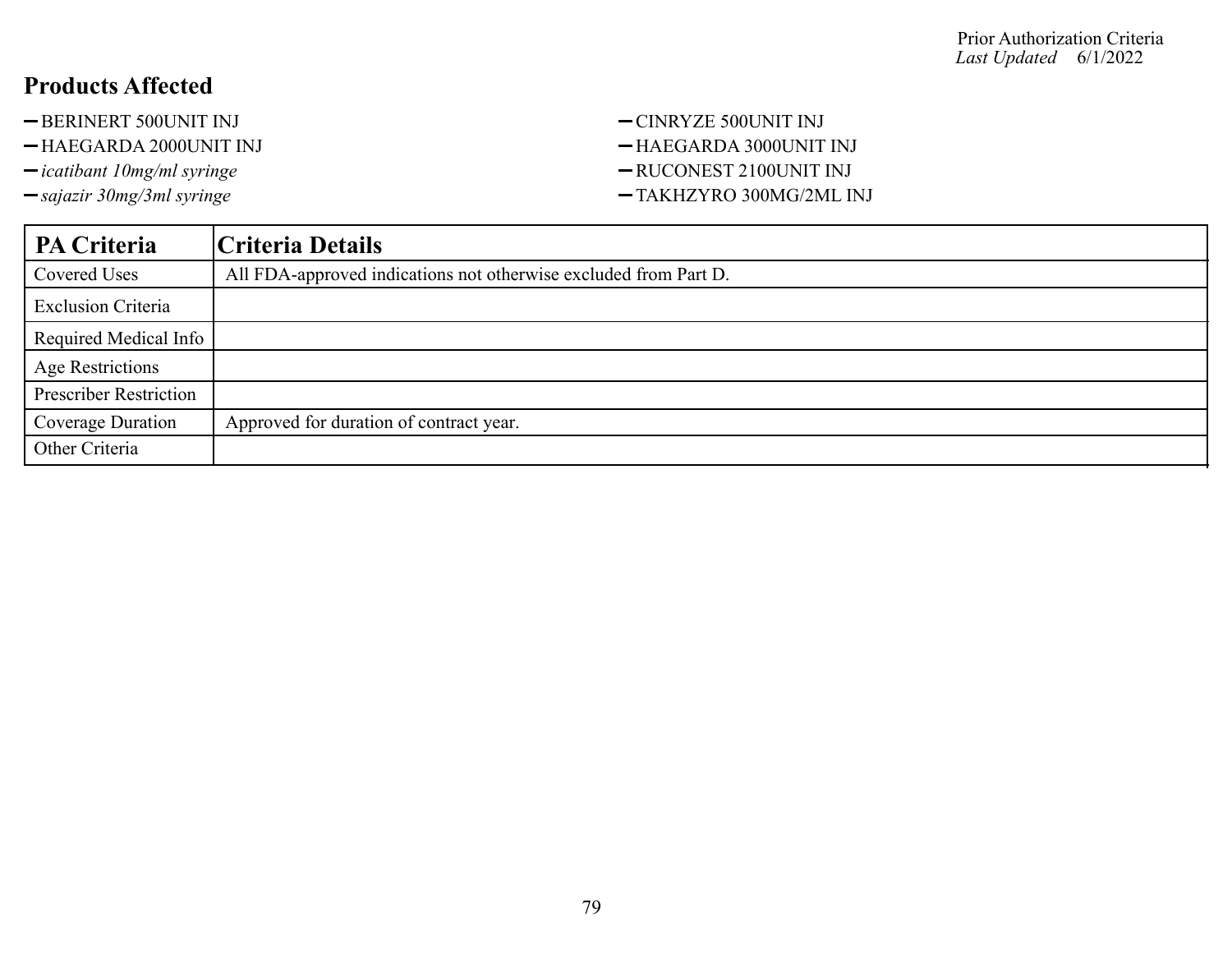-HETLIOZ 20MG CAP - HETLIOZ 4MG/ML SUSP

| <b>PA Criteria</b>            | Criteria Details                                                                                                                                                  |
|-------------------------------|-------------------------------------------------------------------------------------------------------------------------------------------------------------------|
| Covered Uses                  | All FDA-approved indications not otherwise excluded from Part D.                                                                                                  |
| <b>Exclusion Criteria</b>     |                                                                                                                                                                   |
| Required Medical Info         | For non-24-hour sleep-wake disorder: Member is totally blind. For Smith-Magenis syndrome: Diagnosis of nighttime sleep<br>disturbances in Smith-Magenis syndrome. |
| Age Restrictions              |                                                                                                                                                                   |
| <b>Prescriber Restriction</b> | Prescribed by, or in consultation with, a neurologist or sleep specialist.                                                                                        |
| Coverage Duration             | Approved for duration of contract year.                                                                                                                           |
| Other Criteria                |                                                                                                                                                                   |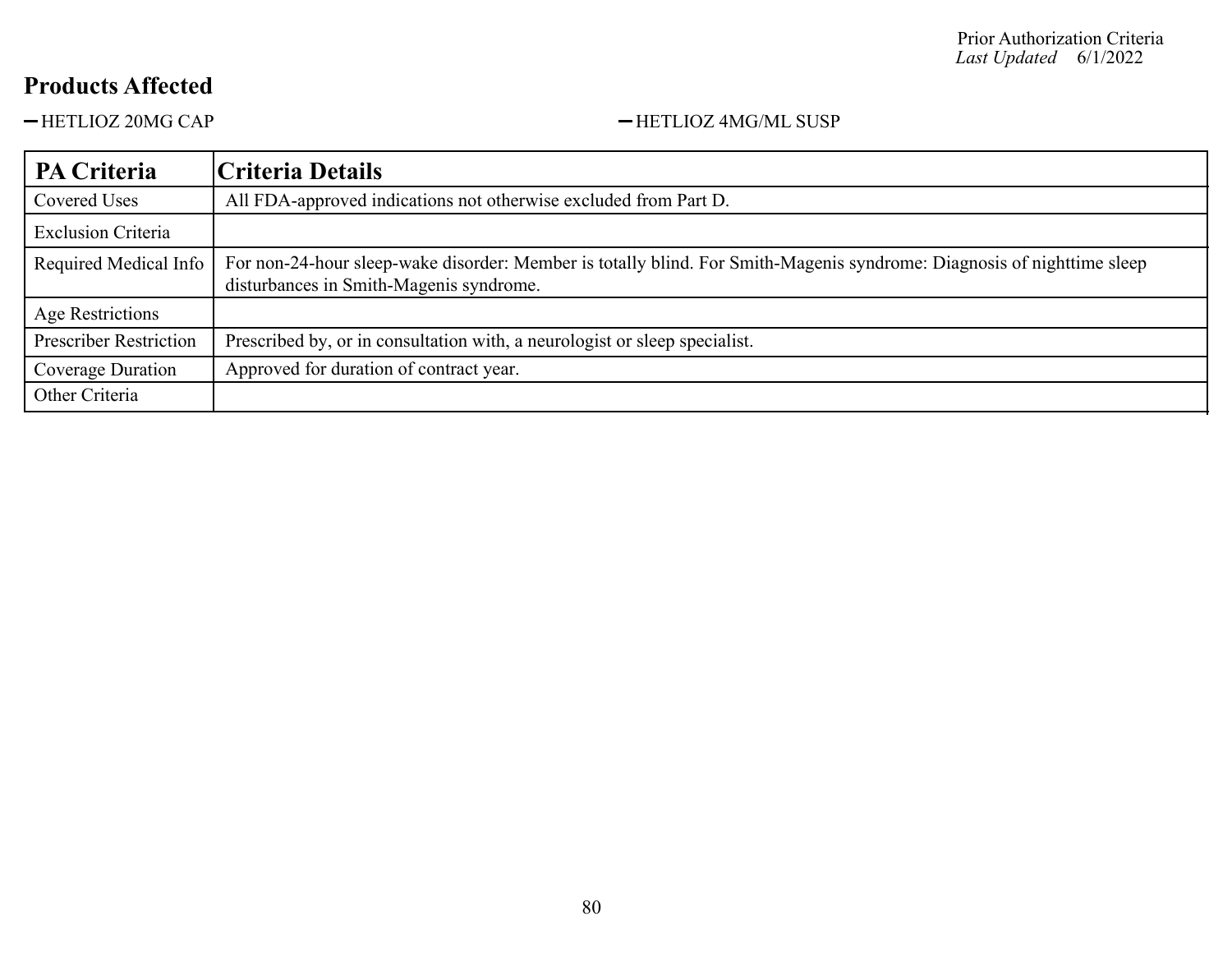JUXTAPID 10MG CAP JUXTAPID 20MG CAP

## JUXTAPID 30MG CAP JUXTAPID 5MG CAP

| <b>PA Criteria</b>            | Criteria Details                                                                                                                                                                                                                                                                                                                                                                                                                                                                                                       |
|-------------------------------|------------------------------------------------------------------------------------------------------------------------------------------------------------------------------------------------------------------------------------------------------------------------------------------------------------------------------------------------------------------------------------------------------------------------------------------------------------------------------------------------------------------------|
| Covered Uses                  | All FDA-approved indications not otherwise excluded from Part D.                                                                                                                                                                                                                                                                                                                                                                                                                                                       |
| <b>Exclusion Criteria</b>     |                                                                                                                                                                                                                                                                                                                                                                                                                                                                                                                        |
| Required Medical Info         | A) One of the following: i) Untreated LDL greater than 500 mg/dL OR ii) treated LDL greater than or equal to 300 mg/dL.<br>B) Concurrent use of maximum statin dose (atorvastatin or rosuvastatin) and one other lipid lowering agent (dates and<br>reasons for discontinuation are provided). For patients with statin intolerance, concurrent use of maximum statin dose not<br>required. C) Documentation is provided showing the most recent full lipid panel, including Apo-B, from within the past 12<br>months. |
| Age Restrictions              |                                                                                                                                                                                                                                                                                                                                                                                                                                                                                                                        |
| <b>Prescriber Restriction</b> | Prescribed by, or in consultation with, a lipidologist, cardiologist, or an endocrinologist.                                                                                                                                                                                                                                                                                                                                                                                                                           |
| Coverage Duration             | Approved for duration of contract year.                                                                                                                                                                                                                                                                                                                                                                                                                                                                                |
| Other Criteria                |                                                                                                                                                                                                                                                                                                                                                                                                                                                                                                                        |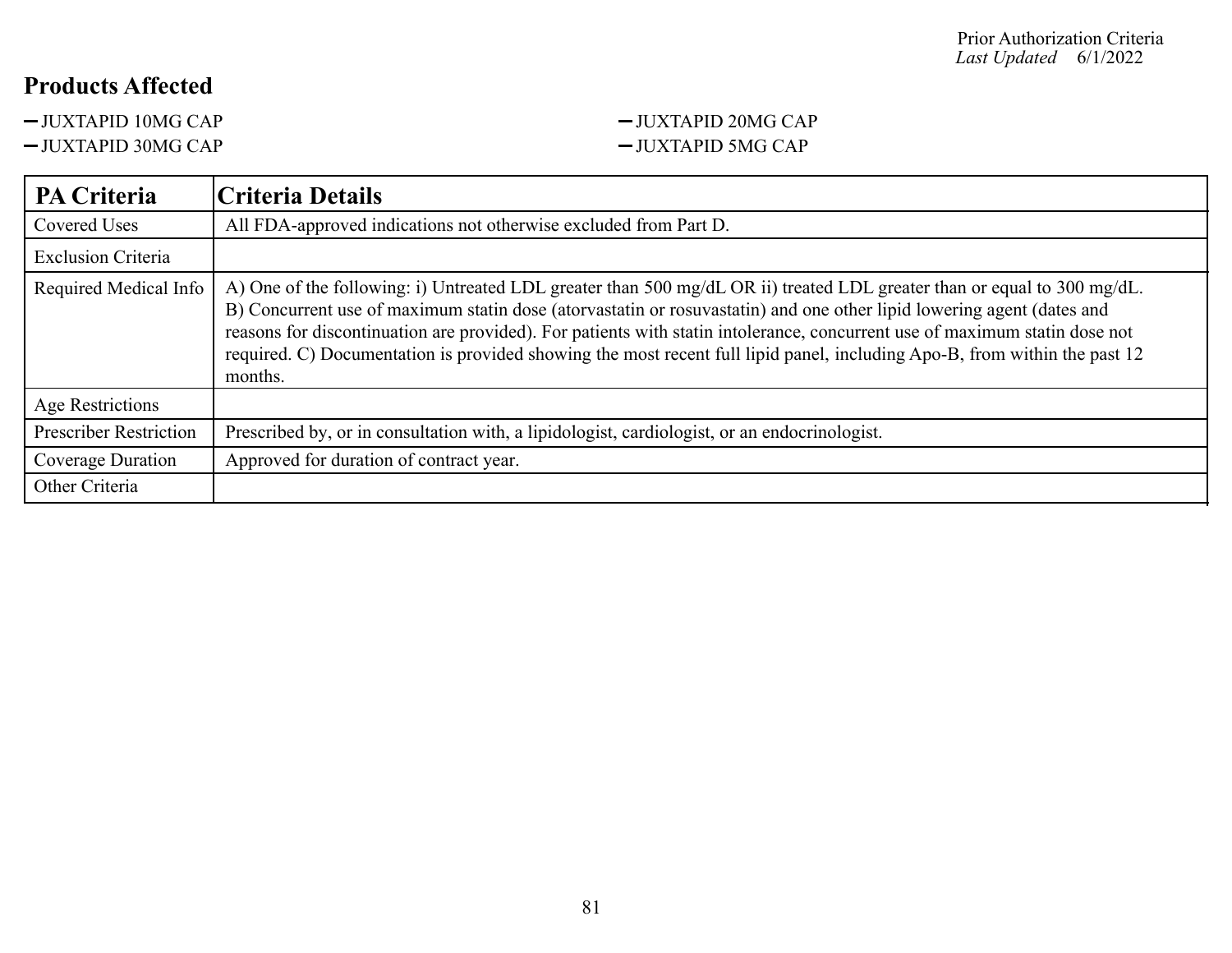- 
- $-HUMIRA 40MG/0.4ML AUTO-INIECTOR$   $-HUMIRA 40MG/0.4ML SYRINGE$
- -HUMIRA 40MG/0.8ML AUTO-INJECTOR HUMIRA 40MG/0.8ML SYRINGE
- 
- -HUMIRA PEN CROHN'S STARTER PACK 40MG/0.8ML INJ HUMIRA PEN CROHN'S STARTER PACK 80MG/0.8ML INJ
- -HUMIRA PEN PEDIATRIC UC STARTER PACK 80MG/0.8ML INJ HUMIRA PEN PSORIASIS STARTER PACK 40MG/0.8ML
- 
- HUMIRA 10MG/0.1ML SYRINGE HUMIRA 20MG/0.2ML SYRINGE
	-
	-
- -HUMIRA 80MG/0.8ML AUTO-INJECTOR HUMIRA PEDIATRIC CROHN'S STARTER PACK SYRINGE (2) 40MC
	-
	-
- $-HUMIRA$  PEN 80MG/0.8ML AND 40MG/0.4ML PSORIASIS/UVEITIS  $-HUMIRA$  PREFILLED SYRINGE 80MG/0.8ML STARTER PACK PED

| <b>PA Criteria</b>            | <b>Criteria Details</b>                                                                                                                                                                                                                                                                                                                                                                                                                                                                                                                                                                                                                                                                                                                                                                                                                                                                                                                                                                                                                                                                                                                                                                                                                                                                                                                                            |
|-------------------------------|--------------------------------------------------------------------------------------------------------------------------------------------------------------------------------------------------------------------------------------------------------------------------------------------------------------------------------------------------------------------------------------------------------------------------------------------------------------------------------------------------------------------------------------------------------------------------------------------------------------------------------------------------------------------------------------------------------------------------------------------------------------------------------------------------------------------------------------------------------------------------------------------------------------------------------------------------------------------------------------------------------------------------------------------------------------------------------------------------------------------------------------------------------------------------------------------------------------------------------------------------------------------------------------------------------------------------------------------------------------------|
| Covered Uses                  | All FDA-approved indications not otherwise excluded from Part D.                                                                                                                                                                                                                                                                                                                                                                                                                                                                                                                                                                                                                                                                                                                                                                                                                                                                                                                                                                                                                                                                                                                                                                                                                                                                                                   |
| <b>Exclusion Criteria</b>     |                                                                                                                                                                                                                                                                                                                                                                                                                                                                                                                                                                                                                                                                                                                                                                                                                                                                                                                                                                                                                                                                                                                                                                                                                                                                                                                                                                    |
| Required Medical Info         | For moderate to severe Rheumatoid Arthritis: Failure of, or intolerance to therapy with, methotrexate at a dose of at least<br>20mg/week required (or maximally tolerated dose). For Juvenile Idiopathic Arthritis: Failure of, or intolerance to therapy<br>with, methotrexate at a dose of at least 15 mg/week required (or maximally tolerated dose). For Plaque Psoriasis: Failure of,<br>or intolerance to therapy with one of the following: a) methotrexate at a dose of at least 15mg/week (or maximally tolerated<br>dose) OR b) soriatane. For Ankylosing Spondylitis (AS): Failure of, or intolerance to sulfasalazine (Trial of sulfasalazine not<br>required for AS with predominant axial involvement). For Psoriatic Arthritis: Failure of, or intolerance to one of the<br>following: a) methothrexate OR b) sulfasalazine. For Ulcerative Colitis or Crohn's Disease: Failure of, or intolerance to one<br>of the following: a) corticosteroid, b) azathioprine, c) methotrexate OR d) 6-mercaptopurine. For Hidradenitis Suppurativa<br>(HS): Member must have both of the following: a) At least 3 cysts AND b) failure of therapy with at least one (1) oral<br>antibiotic. For Uveitis: Failure of, or intolerance to, therapy with both of the following: a) a corticosteroid AND b) an<br>immunosuppressant (methotrexate or cyclosporine). |
| Age Restrictions              |                                                                                                                                                                                                                                                                                                                                                                                                                                                                                                                                                                                                                                                                                                                                                                                                                                                                                                                                                                                                                                                                                                                                                                                                                                                                                                                                                                    |
| <b>Prescriber Restriction</b> | For Rheumatoid Arthritis, Psoriatic Arthritis, Juvenile Idiopathic Arthritis or Ankylosing Spondylitis: Prescribed by, or in<br>consultation with, a rheumatology specialist. For Plaque Psoriasis and Hidradenitis Suppurativa(HS): Prescribed by, or in<br>consultation with, a dermatology specialist. For Crohn's Disease and Ulcerative Colitis: Prescribed by, or in consultation<br>with, a gastroenterology specialist. For Uveitis: Prescribed by, or in consult with, a rheumatology specialist OR<br>ophthalmologist.                                                                                                                                                                                                                                                                                                                                                                                                                                                                                                                                                                                                                                                                                                                                                                                                                                   |
| Coverage Duration             | Approved for duration of contract year.                                                                                                                                                                                                                                                                                                                                                                                                                                                                                                                                                                                                                                                                                                                                                                                                                                                                                                                                                                                                                                                                                                                                                                                                                                                                                                                            |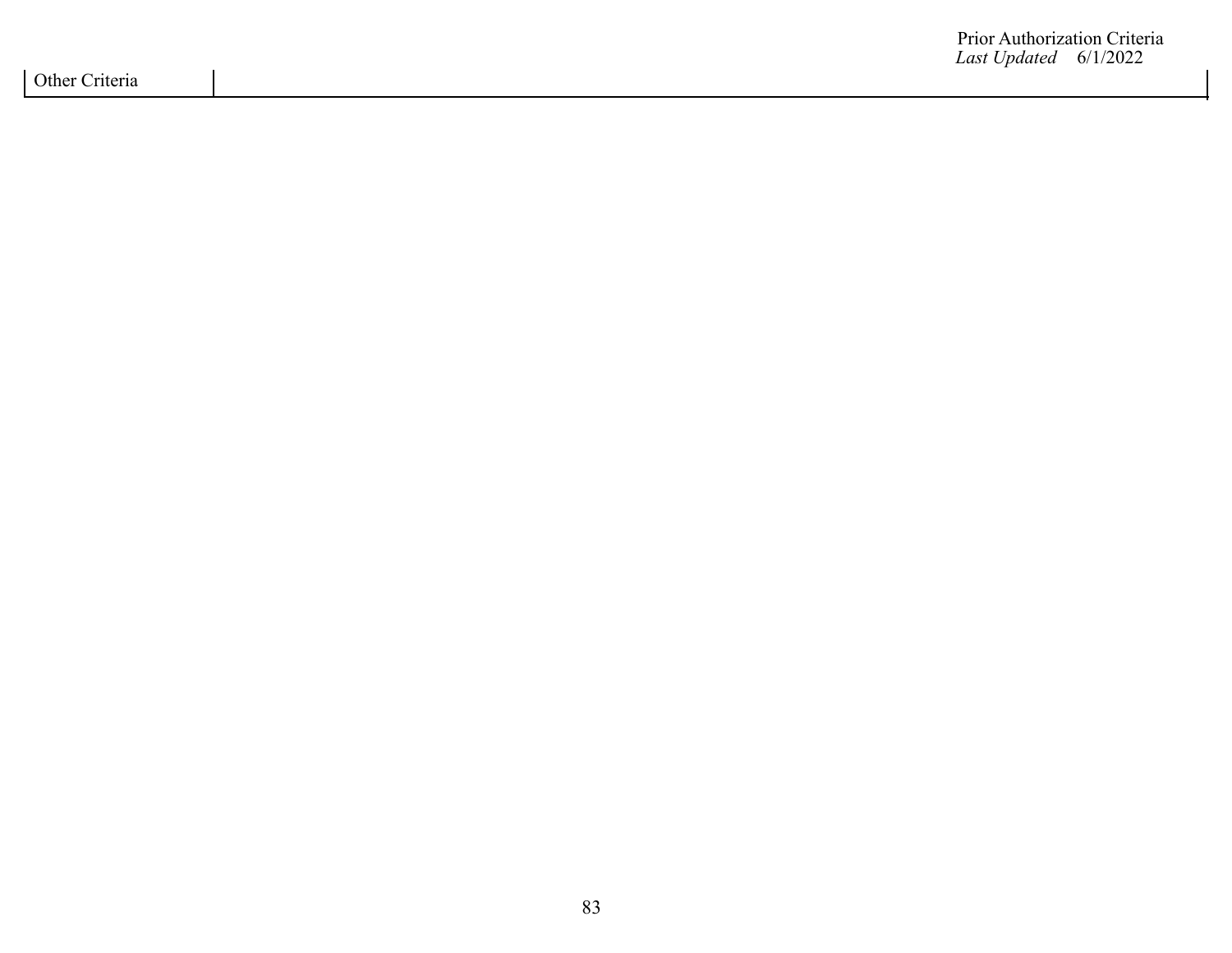- -IBRANCE 100MG CAP (New Starts Only) IBRANCE 100MG TAB (New Starts Only)
- 
- -IBRANCE 75MG CAP (New Starts Only) IBRANCE 75MG TAB (New Starts Only)
- -IBRANCE 125MG CAP (New Starts Only) IBRANCE 125MG TAB (New Starts Only)

| PA Criteria                   | Criteria Details                                                 |
|-------------------------------|------------------------------------------------------------------|
| Covered Uses                  | All FDA-approved indications not otherwise excluded from Part D. |
| <b>Exclusion Criteria</b>     |                                                                  |
| Required Medical Info         |                                                                  |
| Age Restrictions              |                                                                  |
| <b>Prescriber Restriction</b> | Prescribed by, or in consultation with, an oncologist.           |
| Coverage Duration             | Approved for duration of contract year.                          |
| Other Criteria                |                                                                  |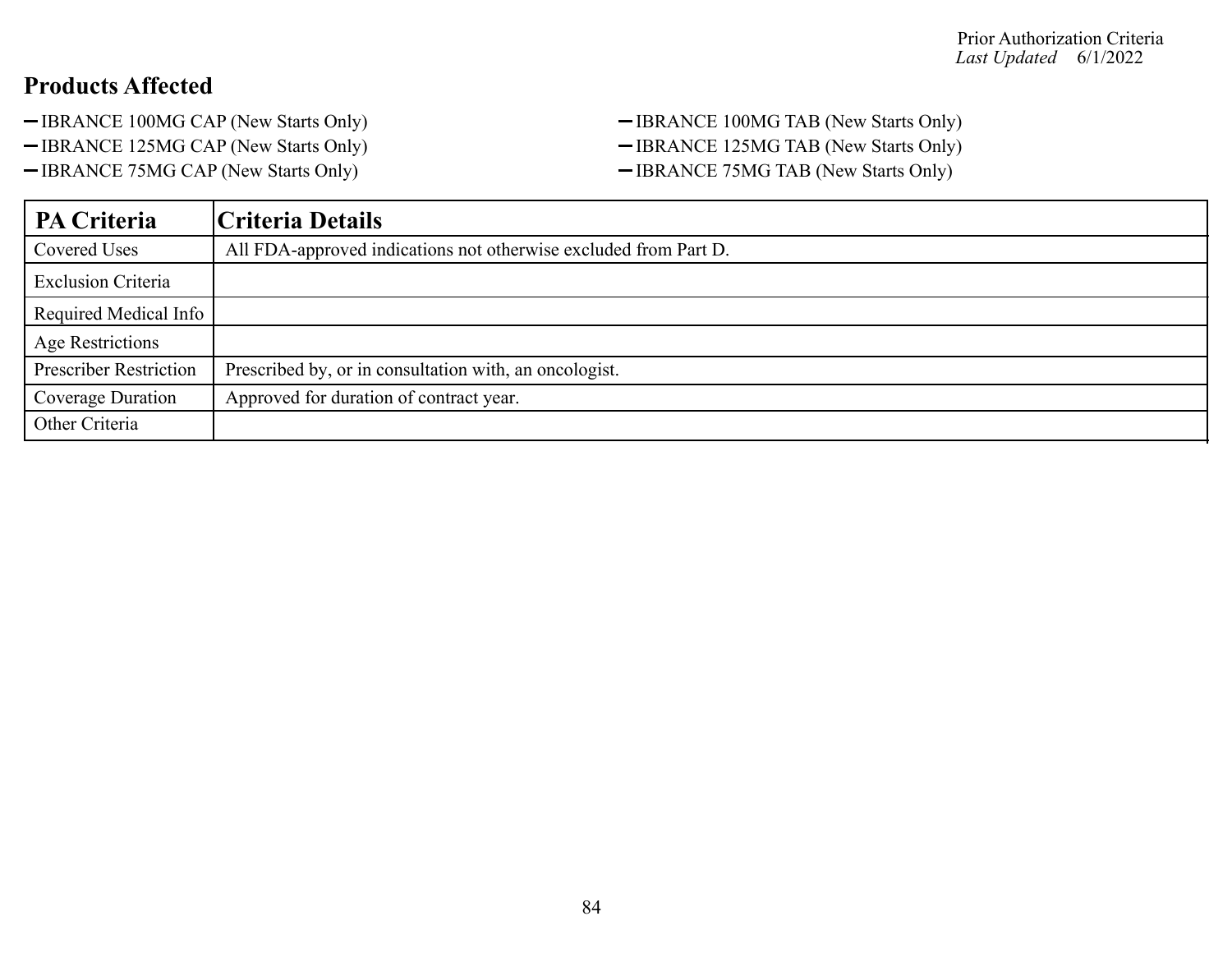- 
- 

-ICLUSIG 10MG TAB (New Starts Only) - ICLUSIG 15MG TAB (New Starts Only) -ICLUSIG 30MG TAB (New Starts Only) - ICLUSIG 45MG TAB (New Starts Only)

| PA Criteria                   | Criteria Details                                                 |
|-------------------------------|------------------------------------------------------------------|
| Covered Uses                  | All FDA-approved indications not otherwise excluded from Part D. |
| <b>Exclusion Criteria</b>     |                                                                  |
| Required Medical Info         |                                                                  |
| <b>Age Restrictions</b>       |                                                                  |
| <b>Prescriber Restriction</b> | Prescribed by, or in consultation with, an oncologist.           |
| Coverage Duration             | Approved for duration of contract year.                          |
| Other Criteria                |                                                                  |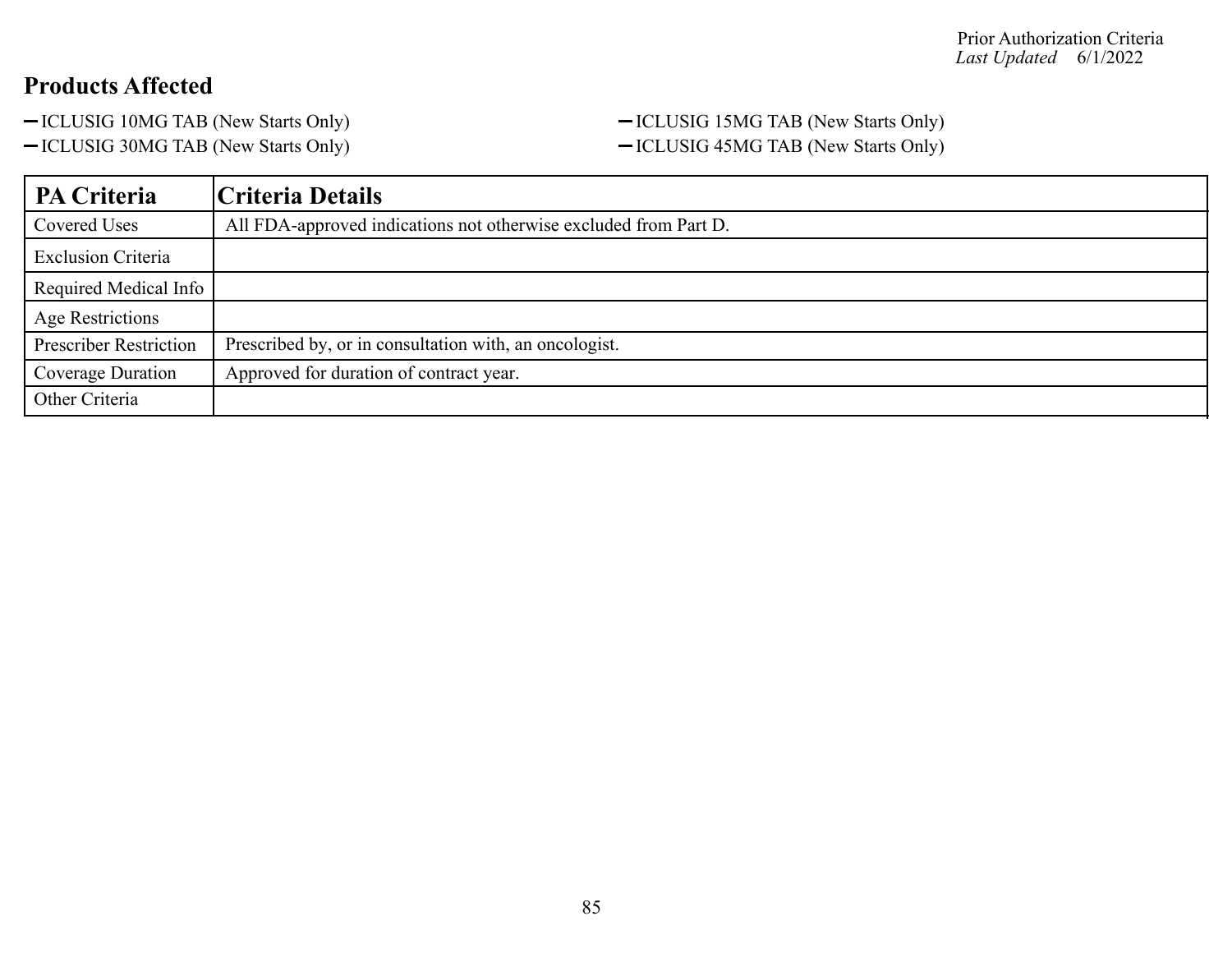-IDHIFA 100MG TAB (New Starts Only) - IDHIFA 50MG TAB (New Starts Only)

| PA Criteria                   | Criteria Details                                                       |
|-------------------------------|------------------------------------------------------------------------|
| Covered Uses                  | All FDA-approved indications not otherwise excluded from Part D.       |
| <b>Exclusion Criteria</b>     |                                                                        |
| Required Medical Info         | Documentation is provided of IDH2 mutation.                            |
| Age Restrictions              |                                                                        |
| <b>Prescriber Restriction</b> | Prescribed by, or in consultation with, an oncologist or hematologist. |
| Coverage Duration             | Approved for duration of contract year.                                |
| Other Criteria                |                                                                        |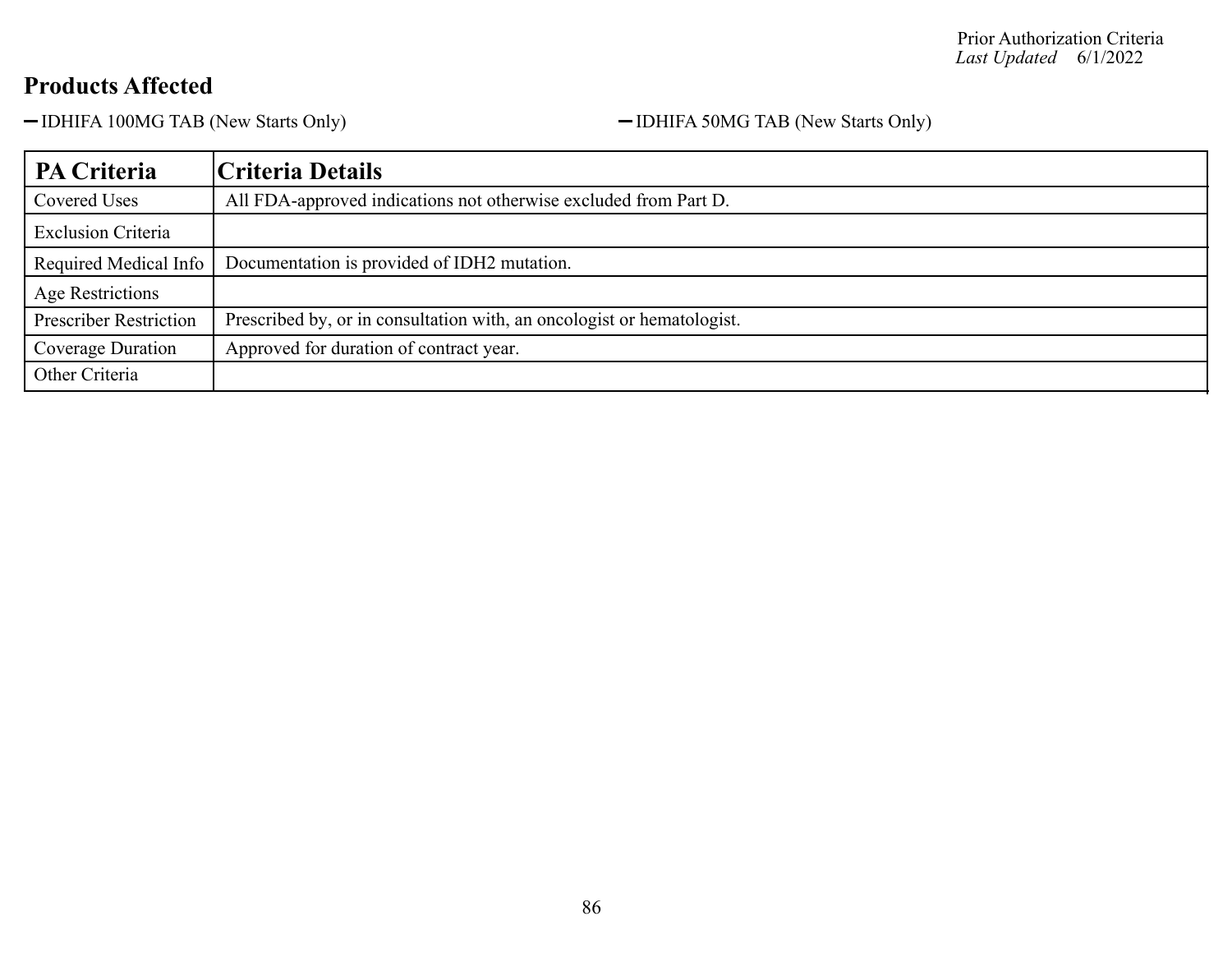- 
- 
- -IMBRUVICA 560MG TAB (New Starts Only) IMBRUVICA 70MG CAP (New Starts Only)

-IMBRUVICA 140MG CAP (New Starts Only) - IMBRUVICA 140MG TAB (New Starts Only) -IMBRUVICA 280MG TAB (New Starts Only) - IMBRUVICA 420MG TAB (New Starts Only)

| <b>PA Criteria</b>            | Criteria Details                                                                               |
|-------------------------------|------------------------------------------------------------------------------------------------|
| <b>Covered Uses</b>           | All FDA-approved indications not otherwise excluded from Part D.                               |
| <b>Exclusion Criteria</b>     |                                                                                                |
| Required Medical Info         |                                                                                                |
| Age Restrictions              |                                                                                                |
| <b>Prescriber Restriction</b> | Prescribed by, or in consultation with, an oncologist, hemotologist, or transplant specialist. |
| Coverage Duration             | Approved for duration of contract year.                                                        |
| Other Criteria                |                                                                                                |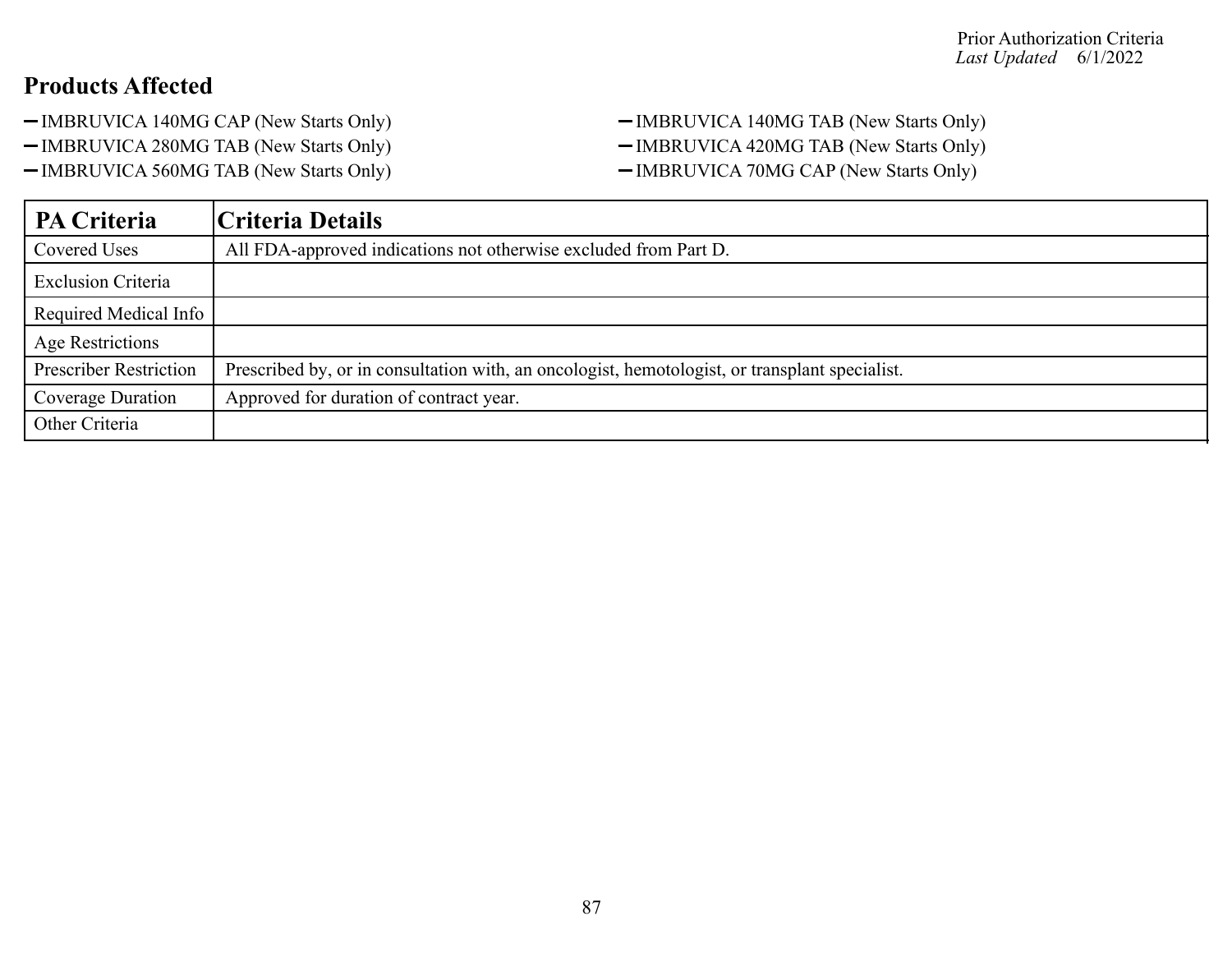-IMPAVIDO 50MG CAP

| PA Criteria                   | Criteria Details                                                          |
|-------------------------------|---------------------------------------------------------------------------|
| Covered Uses                  | All FDA-approved indications not otherwise excluded from Part D.          |
| <b>Exclusion Criteria</b>     |                                                                           |
| Required Medical Info         |                                                                           |
| <b>Age Restrictions</b>       |                                                                           |
| <b>Prescriber Restriction</b> | Prescribed by, or in consultation with, an infectious disease specialist. |
| Coverage Duration             | Approved for 1 month.                                                     |
| Other Criteria                |                                                                           |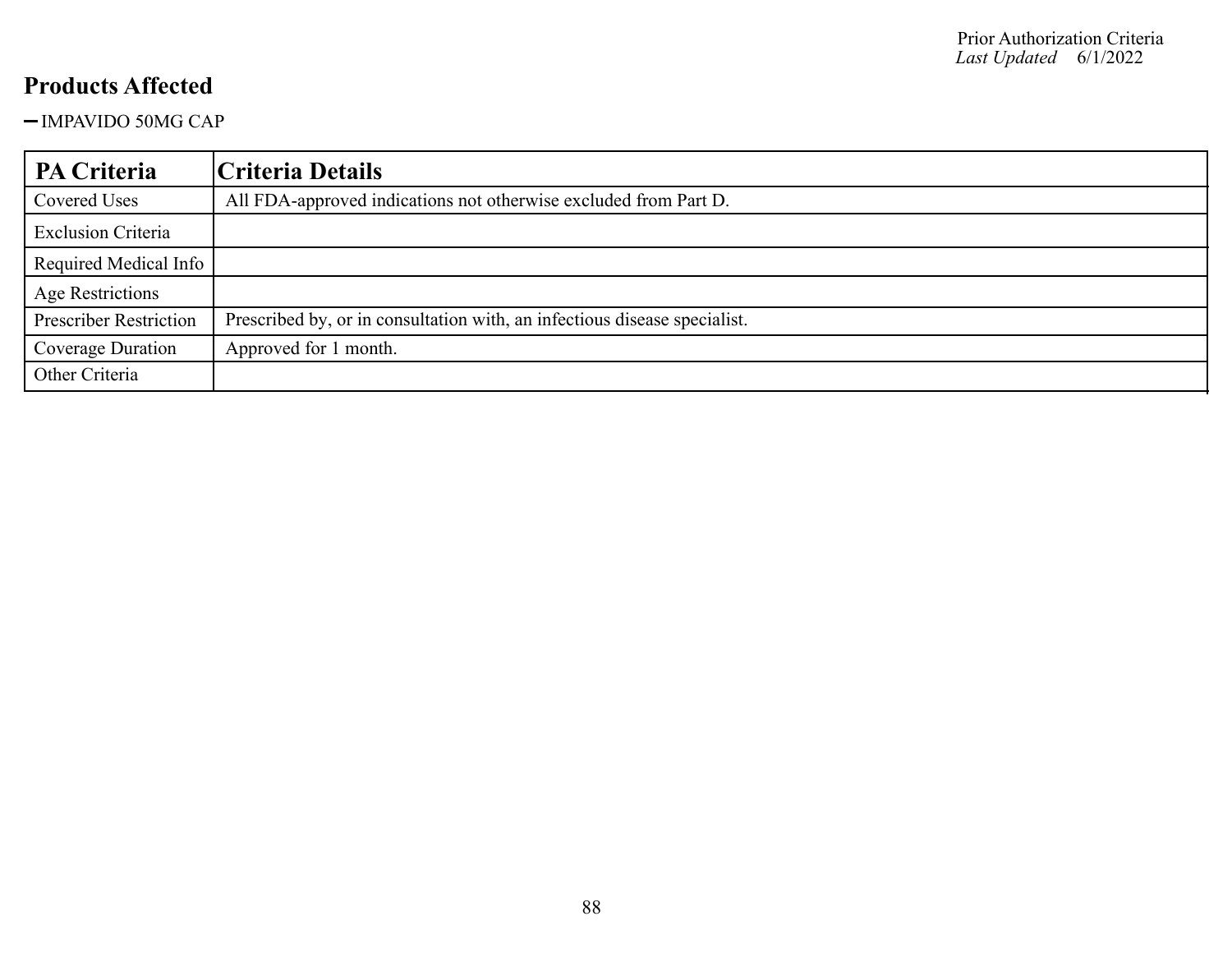- INCRELEX 40MG/4ML INJ

| PA Criteria                   | Criteria Details                                                 |
|-------------------------------|------------------------------------------------------------------|
| Covered Uses                  | All FDA-approved indications not otherwise excluded from Part D. |
| <b>Exclusion Criteria</b>     |                                                                  |
| Required Medical Info         |                                                                  |
| <b>Age Restrictions</b>       |                                                                  |
| <b>Prescriber Restriction</b> |                                                                  |
| Coverage Duration             | Approved for duration of contract year.                          |
| Other Criteria                |                                                                  |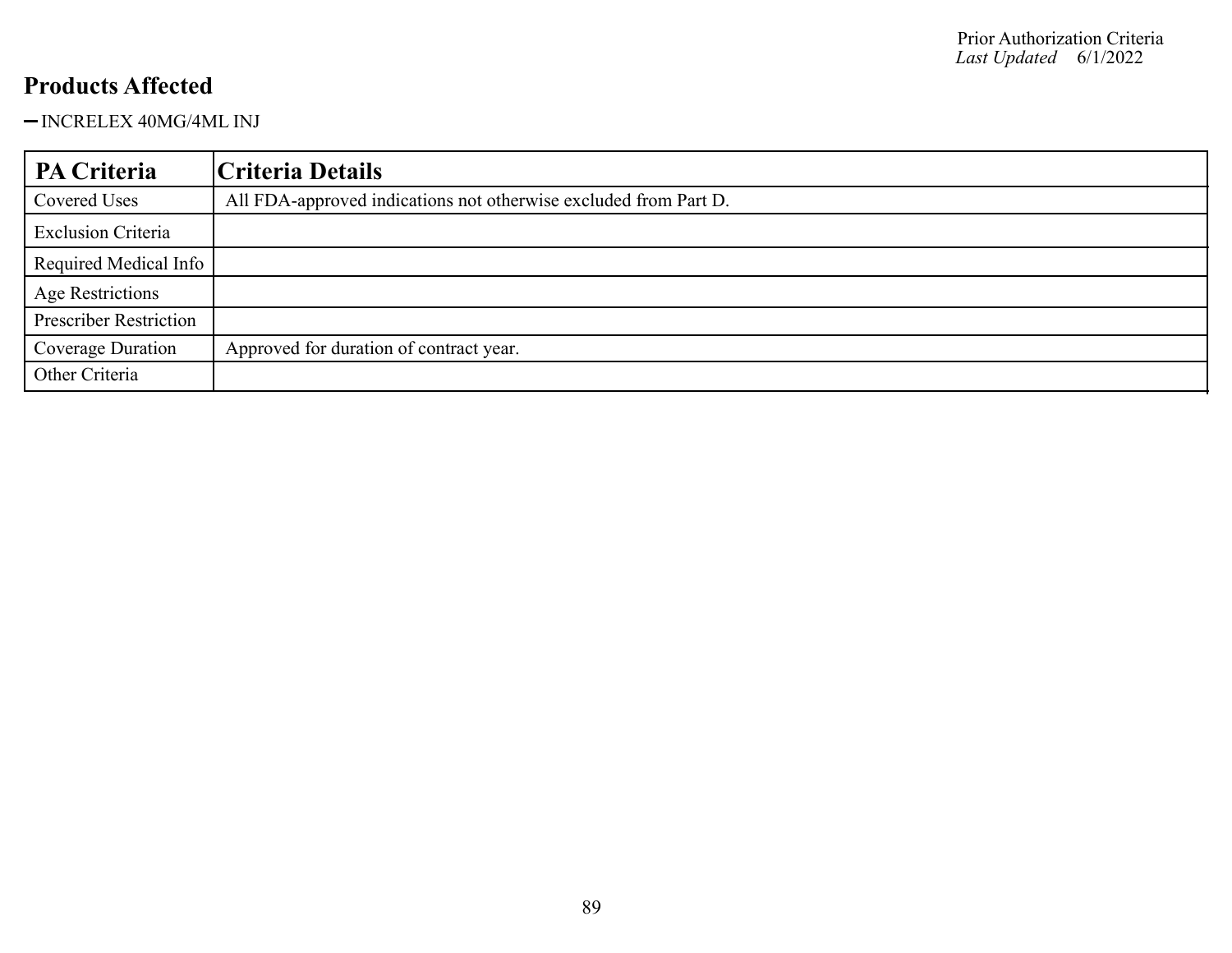-INGREZZA 40MG CAP - INGREZZA 60MG CAP

 $-$ INGREZZA 80MG CAP

| <b>PA Criteria</b>            | Criteria Details                                                                                                                                                                                                                                                                                                                               |
|-------------------------------|------------------------------------------------------------------------------------------------------------------------------------------------------------------------------------------------------------------------------------------------------------------------------------------------------------------------------------------------|
| Covered Uses                  | All FDA-approved indications not otherwise excluded from Part D.                                                                                                                                                                                                                                                                               |
| <b>Exclusion Criteria</b>     |                                                                                                                                                                                                                                                                                                                                                |
| Required Medical Info         | A) One of the following: i) Member has failed to respond to a change in current antidopaminergic therapy OR ii) Member is<br>unable to switch current antidopaminergic therapy OR iii) Member has symptoms of tardive dyskinesia and is not using<br>antidopaminergic therapy B) Member has a functional disability due to tardive dyskinesia. |
| <b>Age Restrictions</b>       |                                                                                                                                                                                                                                                                                                                                                |
| <b>Prescriber Restriction</b> | Prescribed by, or in consultation with, a neurologist or psychiatrist.                                                                                                                                                                                                                                                                         |
| Coverage Duration             | Approved for duration of contract year.                                                                                                                                                                                                                                                                                                        |
| Other Criteria                |                                                                                                                                                                                                                                                                                                                                                |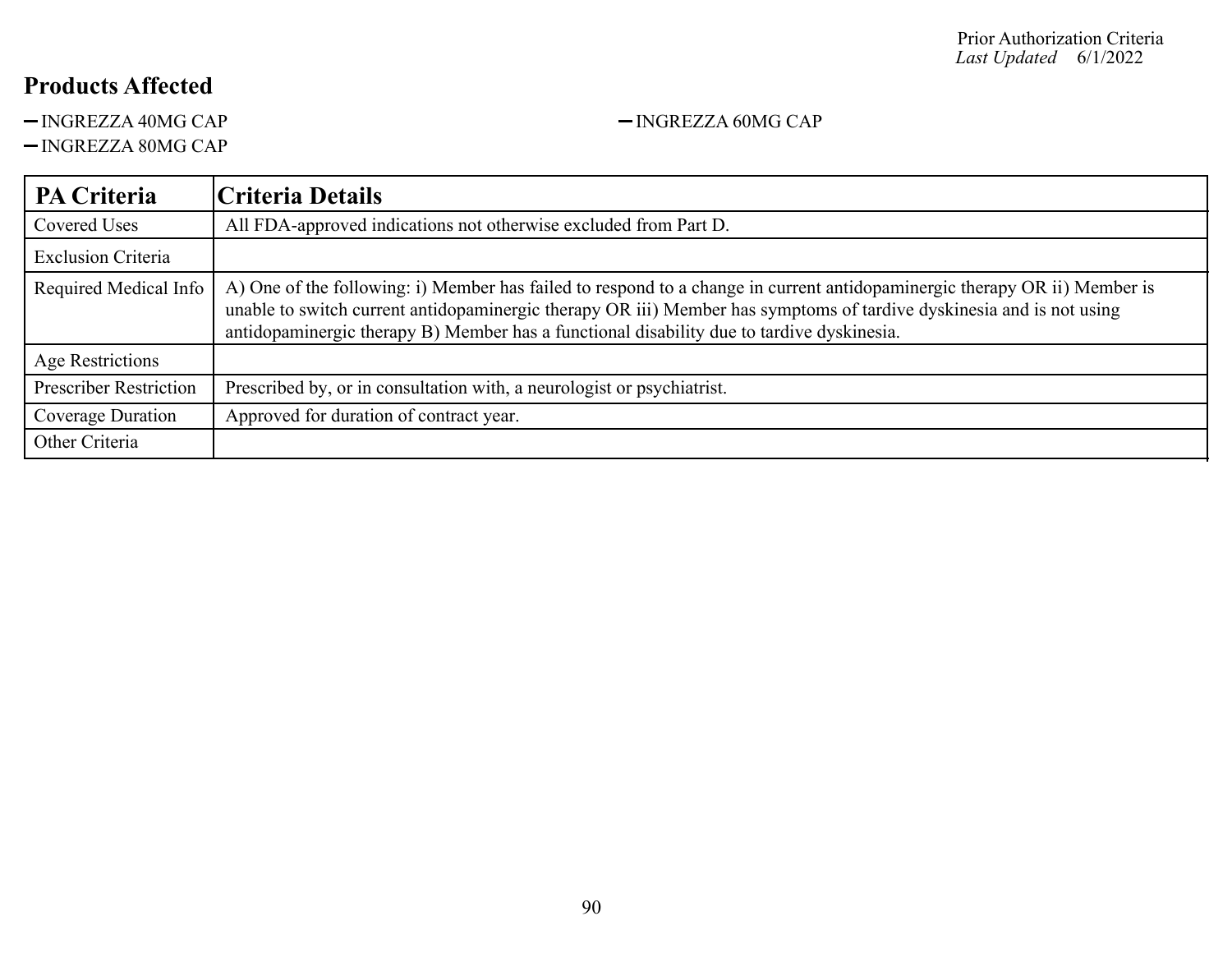-INLYTA 1MG TAB (New Starts Only) - INLYTA 5MG TAB (New Starts Only)

| PA Criteria                   | Criteria Details                                                 |
|-------------------------------|------------------------------------------------------------------|
| Covered Uses                  | All FDA-approved indications not otherwise excluded from Part D. |
| <b>Exclusion Criteria</b>     |                                                                  |
| Required Medical Info         |                                                                  |
| <b>Age Restrictions</b>       |                                                                  |
| <b>Prescriber Restriction</b> | Prescribed by, or in consultation with, an oncologist.           |
| Coverage Duration             | Approved for duration of contract year.                          |
| Other Criteria                |                                                                  |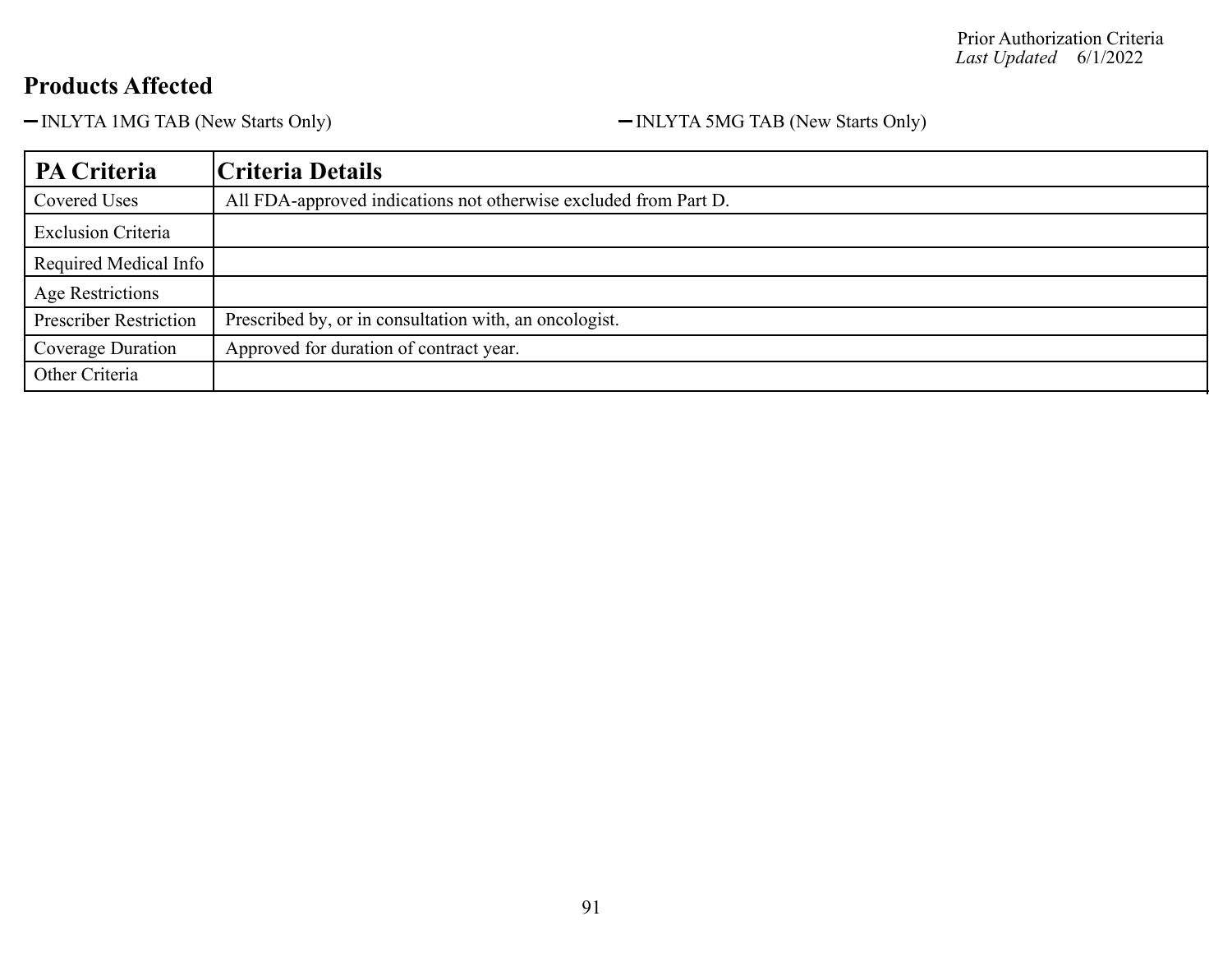- INQOVI 5 TABLET PACK (New Starts Only)

| PA Criteria                   | <b>Criteria Details</b>                                                |
|-------------------------------|------------------------------------------------------------------------|
| Covered Uses                  | All FDA-approved indications not otherwise excluded from Part D.       |
| <b>Exclusion Criteria</b>     |                                                                        |
| Required Medical Info         |                                                                        |
| <b>Age Restrictions</b>       |                                                                        |
| <b>Prescriber Restriction</b> | Prescribed by, or in consultation with, an oncologist or hematologist. |
| Coverage Duration             | Approved for duration of contract year.                                |
| Other Criteria                |                                                                        |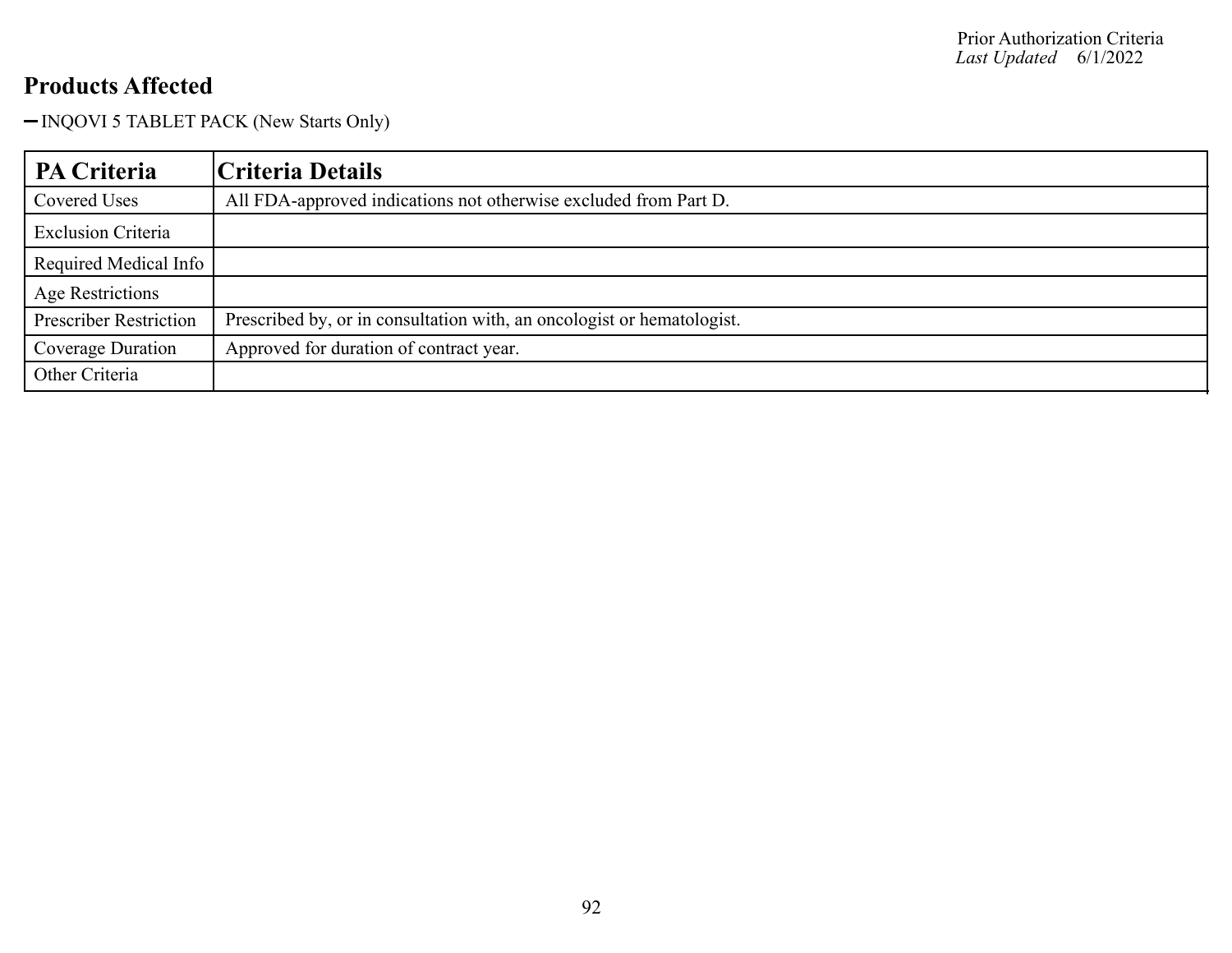- INREBIC 100MG CAP (New Starts Only)

| PA Criteria                   | Criteria Details                                                       |
|-------------------------------|------------------------------------------------------------------------|
| Covered Uses                  | All FDA-approved indications not otherwise excluded from Part D.       |
| <b>Exclusion Criteria</b>     |                                                                        |
| Required Medical Info         | Member has tried and failed Jakafi.                                    |
| Age Restrictions              |                                                                        |
| <b>Prescriber Restriction</b> | Prescribed by, or in consultation with, an oncologist or hematologist. |
| Coverage Duration             | Approved for duration of contract year.                                |
| Other Criteria                |                                                                        |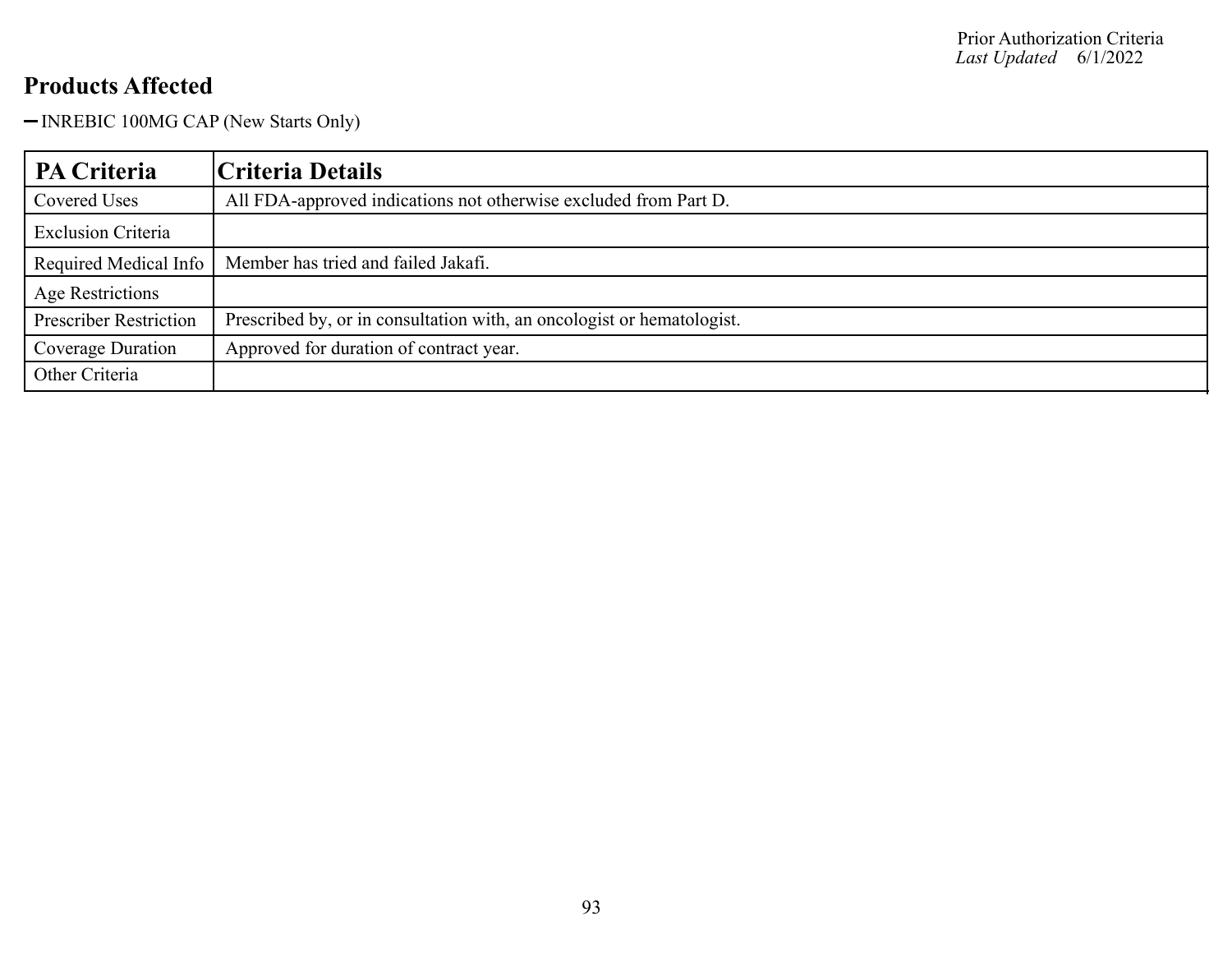- IRESSA 250MG TAB (New Starts Only)

| <b>PA Criteria</b>            | Criteria Details                                                 |
|-------------------------------|------------------------------------------------------------------|
| Covered Uses                  | All FDA-approved indications not otherwise excluded from Part D. |
| <b>Exclusion Criteria</b>     |                                                                  |
| Required Medical Info         | Documentation is provided of appropriate EGFR mutation.          |
| Age Restrictions              |                                                                  |
| <b>Prescriber Restriction</b> | Prescribed by, or in consultation with, an oncologist.           |
| Coverage Duration             | Approved for duration of contract year.                          |
| Other Criteria                |                                                                  |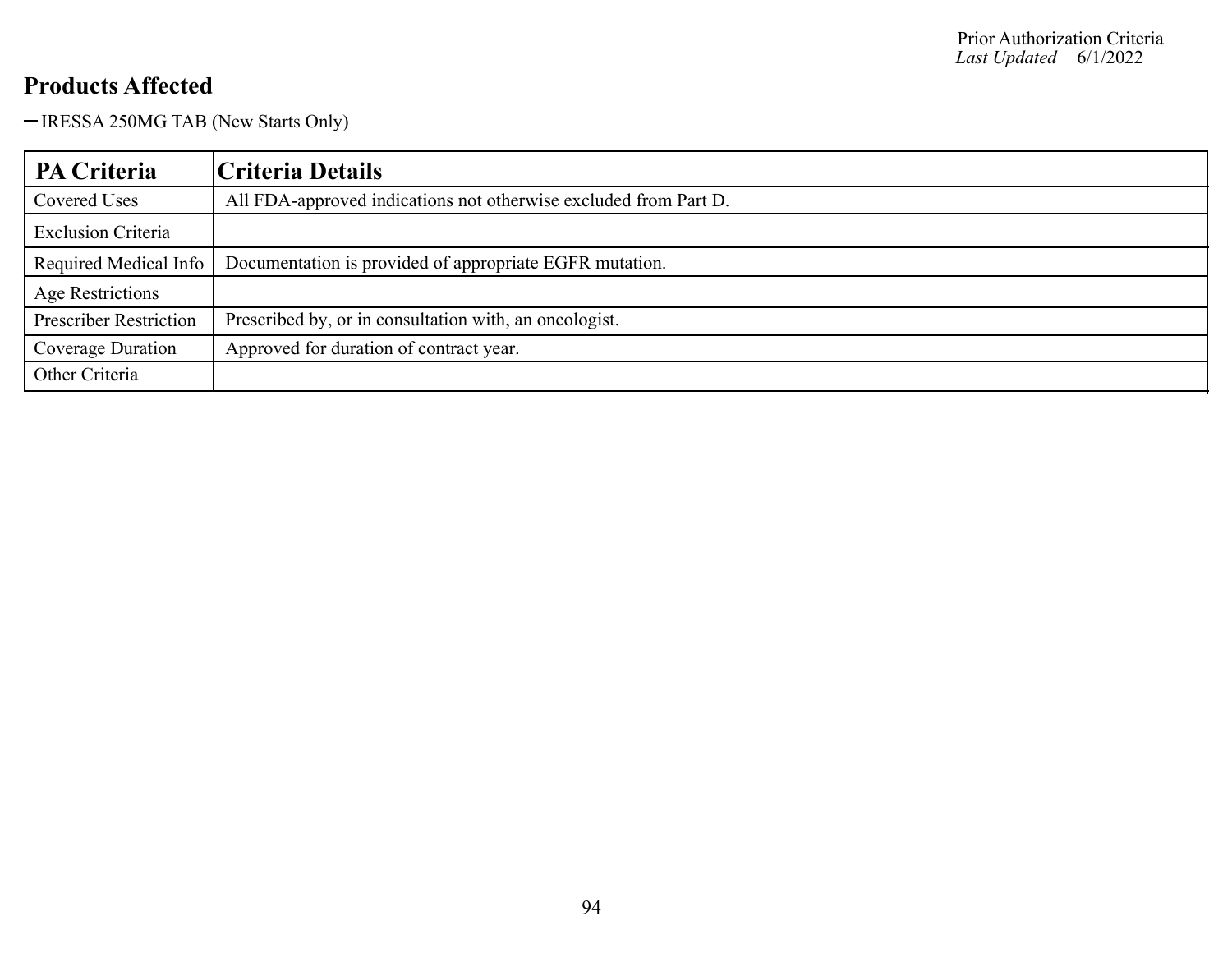-ISTURISA 10MG TAB 100 - 1STURISA 10MG TAB

-ISTURISA 5MG TAB

#### **PA Criteria Criteria Details** Covered Uses All FDA-approved indications not otherwise excluded from Part D. Exclusion Criteria Required Medical Info For continuation requests: Documentation is provided of urinary cortisol levels that show a positive clinical response. Age Restrictions Prescriber Restriction | Prescribed by, or in consultation with, an endocrinologist. Coverage Duration | Approved for duration of contract year. Other Criteria

95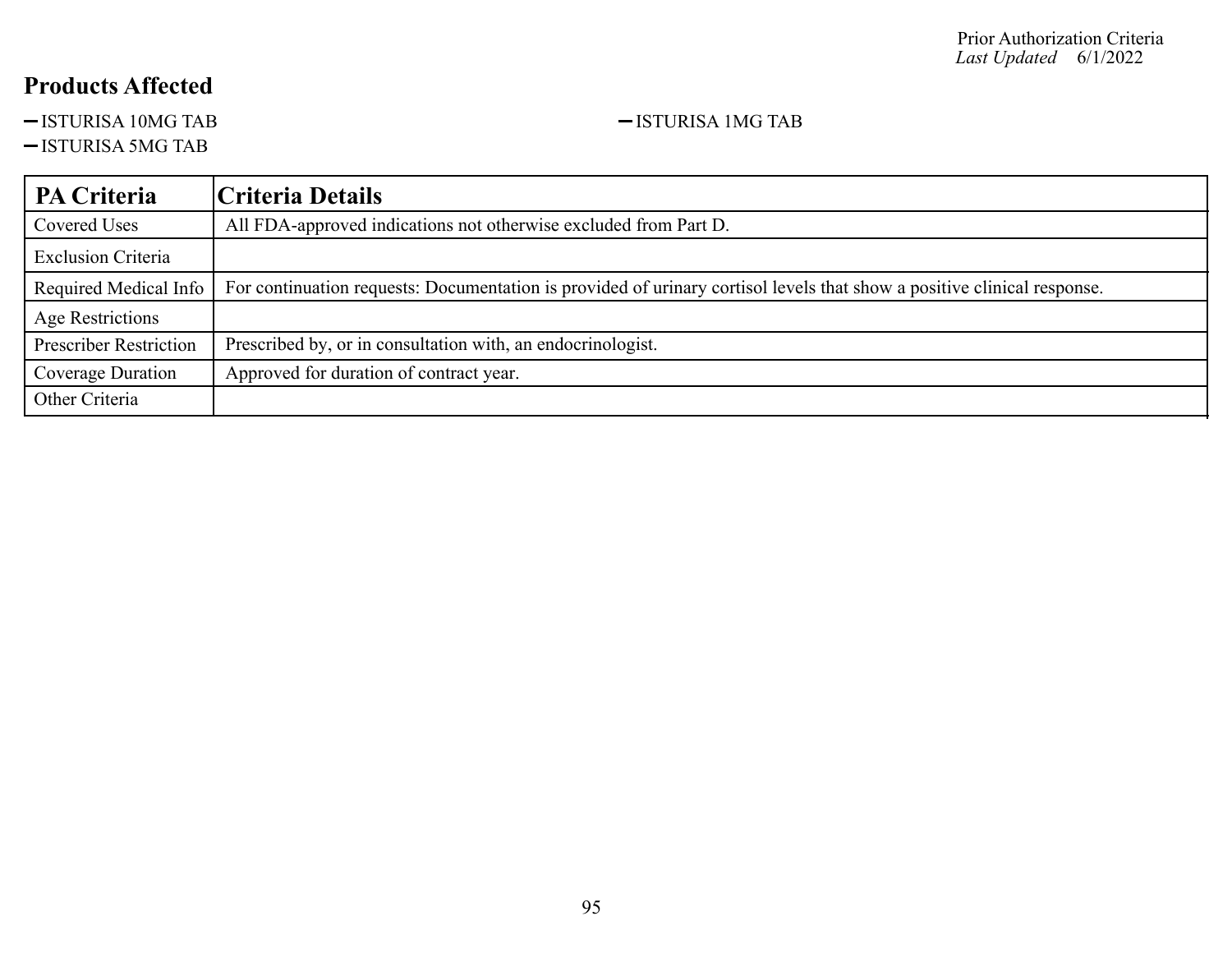*itraconazole 10mg/ml oral soln*

| <b>PA Criteria</b>            | Criteria Details                                                                                                          |
|-------------------------------|---------------------------------------------------------------------------------------------------------------------------|
| Covered Uses                  | All FDA-approved indications not otherwise excluded from Part D.                                                          |
| <b>Exclusion Criteria</b>     |                                                                                                                           |
| Required Medical Info         | For onychomycosis, member has failed terbinafine.                                                                         |
| Age Restrictions              |                                                                                                                           |
| <b>Prescriber Restriction</b> | Prescribed by, or in consultation with an Infectious Disease Specialist, Pulmonary Specialist, or Dermatology Specialist. |
| Coverage Duration             | Approved for 6 months.                                                                                                    |
| Other Criteria                |                                                                                                                           |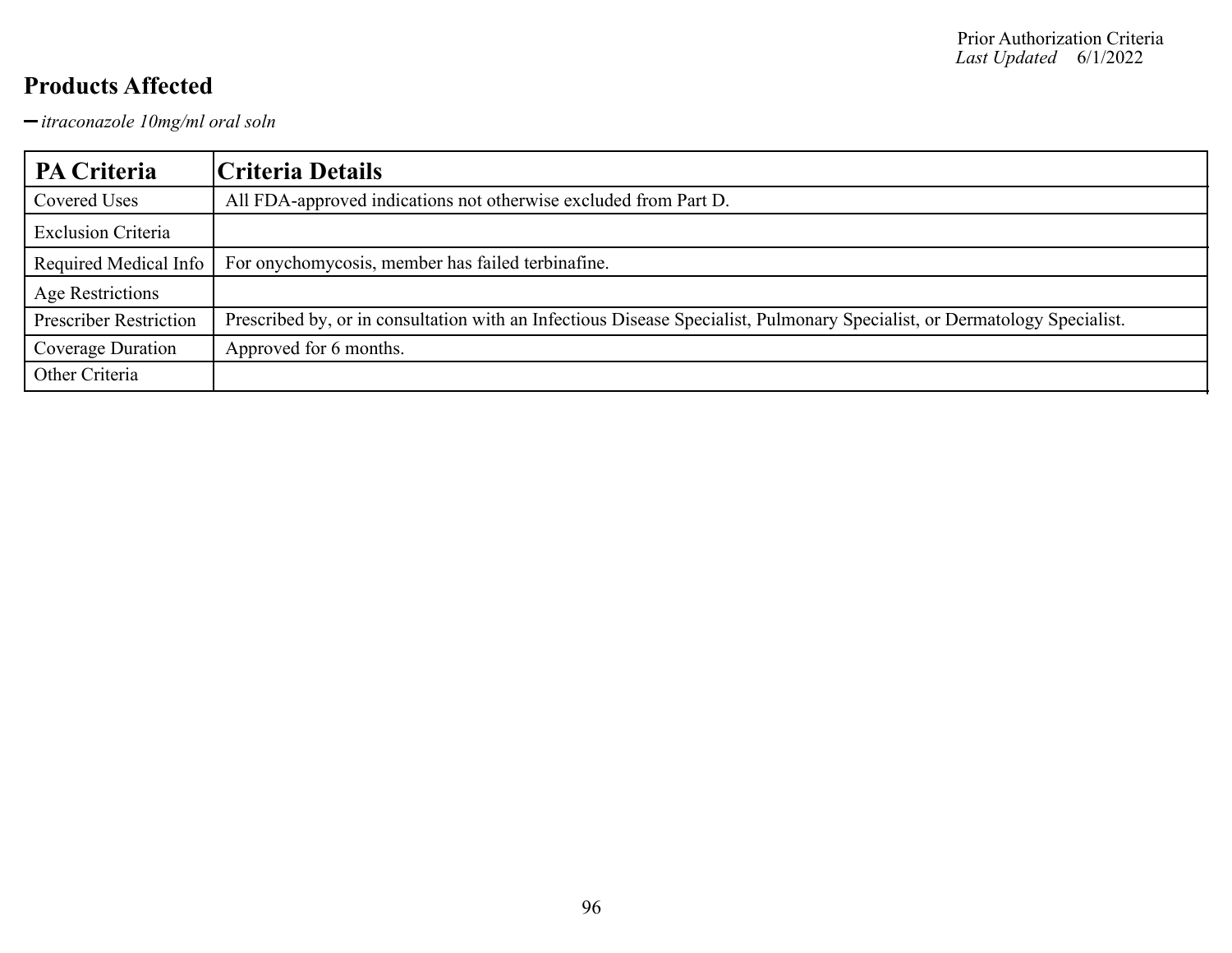- 
- 
- 
- GAMMAPLEX 10GM/100ML INJ GAMMAPLEX 10GM/200ML INJ
- GAMMAPLEX 20GM/200ML INJ GAMMAPLEX 5GM/50ML INJ
- -GAMUNEX 1GM/10ML INJ  $-$  OCTAGAM 1GM/20ML INJ
- OCTAGAM 2GM/20ML INJ PANZYGA 10GM/100ML INJ
- 
- PANZYGA 20GM/200ML INJ PANZYGA 30GM/300ML INJ
- 
- -BIVIGAM 5GM/50ML INJ FLEBOGAMMA 5GM/50ML INJ
- GAMMAGARD 10GM INJ GAMMAGARD 2.5GM/25ML INJ
- GAMMAGARD 5GM INJ GAMMAKED 1GM/10ML INJ
	-
	-
	-
	-
- PANZYGA 1GM/10ML INJ PANZYGA 2.5GM/25ML INJ
	-
- PANZYGA 5GM/50ML INJ PRIVIGEN 20GM/200ML INJ

| PA Criteria                   | Criteria Details                                                 |
|-------------------------------|------------------------------------------------------------------|
| Covered Uses                  | All FDA-approved indications not otherwise excluded from Part D. |
| <b>Exclusion Criteria</b>     |                                                                  |
| Required Medical Info         |                                                                  |
| <b>Age Restrictions</b>       |                                                                  |
| <b>Prescriber Restriction</b> |                                                                  |
| Coverage Duration             | Approved for duration of contract year.                          |
| Other Criteria                | Approval will be based off BvD coverage determination.           |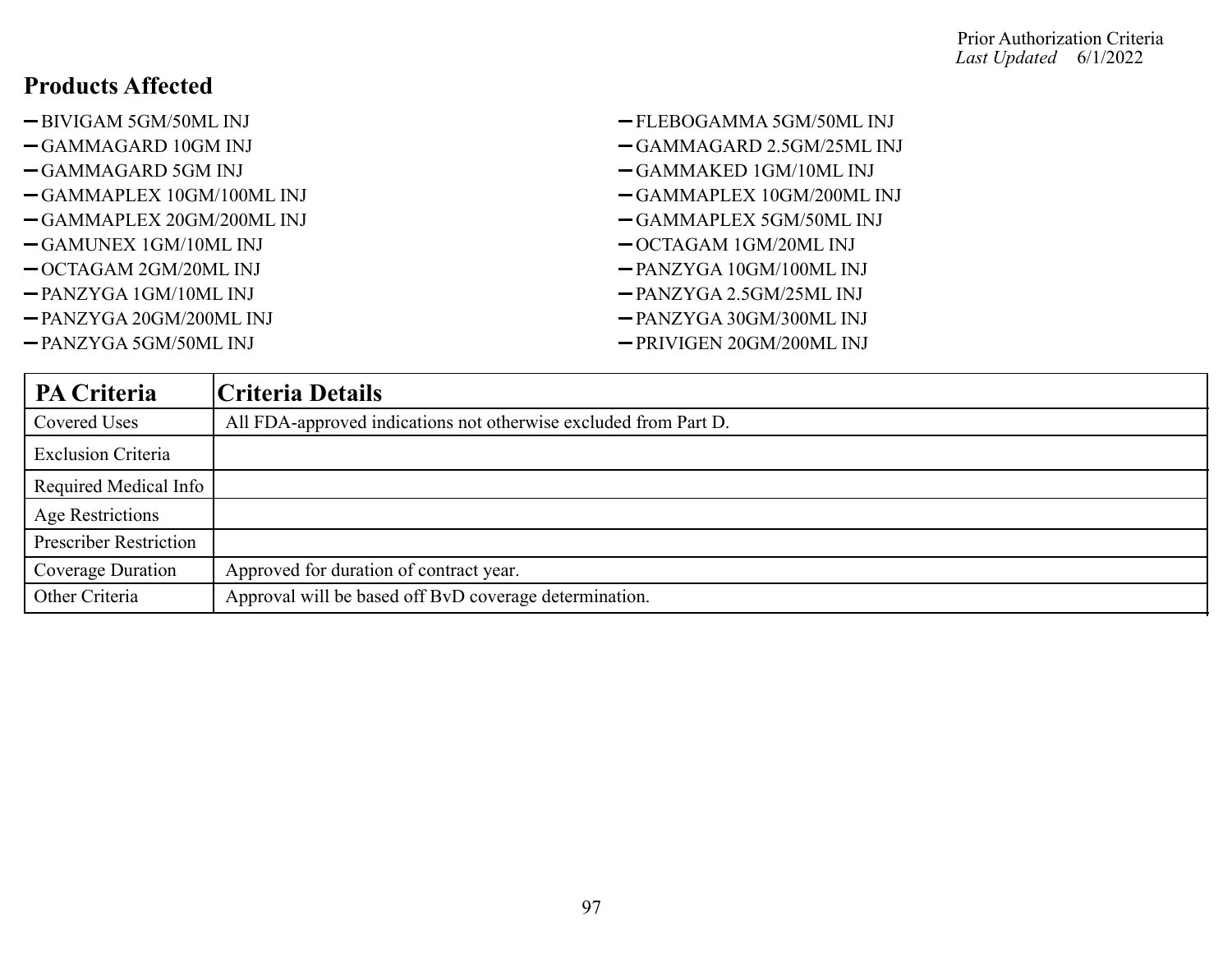- JAKAFI 10MG TAB (New Starts Only) JAKAFI 15MG TAB (New Starts Only)
- 
- JAKAFI 5MG TAB (New Starts Only)

JAKAFI 20MG TAB (New Starts Only) JAKAFI 25MG TAB (New Starts Only)

| PA Criteria                   | Criteria Details                                                                              |
|-------------------------------|-----------------------------------------------------------------------------------------------|
| Covered Uses                  | All FDA-approved indications not otherwise excluded from Part D.                              |
| <b>Exclusion Criteria</b>     |                                                                                               |
| Required Medical Info         |                                                                                               |
| Age Restrictions              |                                                                                               |
| <b>Prescriber Restriction</b> | Prescribed by, or in consultation with, a hematologist, oncologist, or transplant specialist. |
| Coverage Duration             | Approved for duration of contract year.                                                       |
| Other Criteria                |                                                                                               |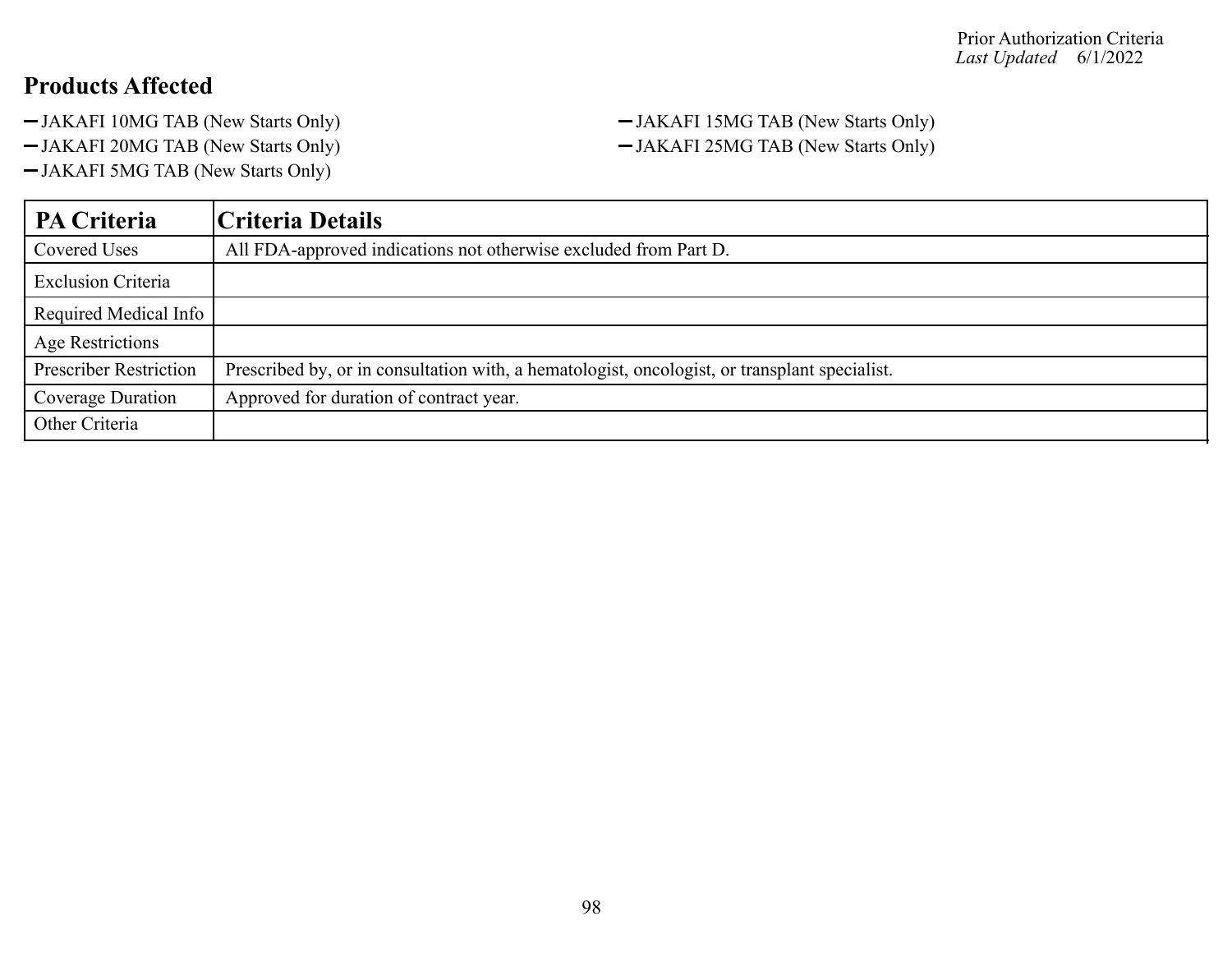-JYNARQUE 15MG TAB -JYNARQUE 30MG TAB

-JYNARQUE TAB 15/15 CARTON 15MG PACK - JYNARQUE TAB 30/15 CARTON PACK

JYNARQUE TAB 90/30 CARTON PACK

# -JYNARQUE TAB 45/15 CARTON PACK - JYNARQUE TAB 60/30 CARTON PACK

| PA Criteria                   | Criteria Details                                                 |
|-------------------------------|------------------------------------------------------------------|
| Covered Uses                  | All FDA-approved indications not otherwise excluded from Part D. |
| <b>Exclusion Criteria</b>     |                                                                  |
| Required Medical Info         | Member has an eGFR of 25 ml/min/1.73m2 or greater.               |
| Age Restrictions              |                                                                  |
| <b>Prescriber Restriction</b> | Prescribed by, or in consultation with, a nephrologist.          |
| Coverage Duration             | Approved for duration of contract year.                          |
| Other Criteria                |                                                                  |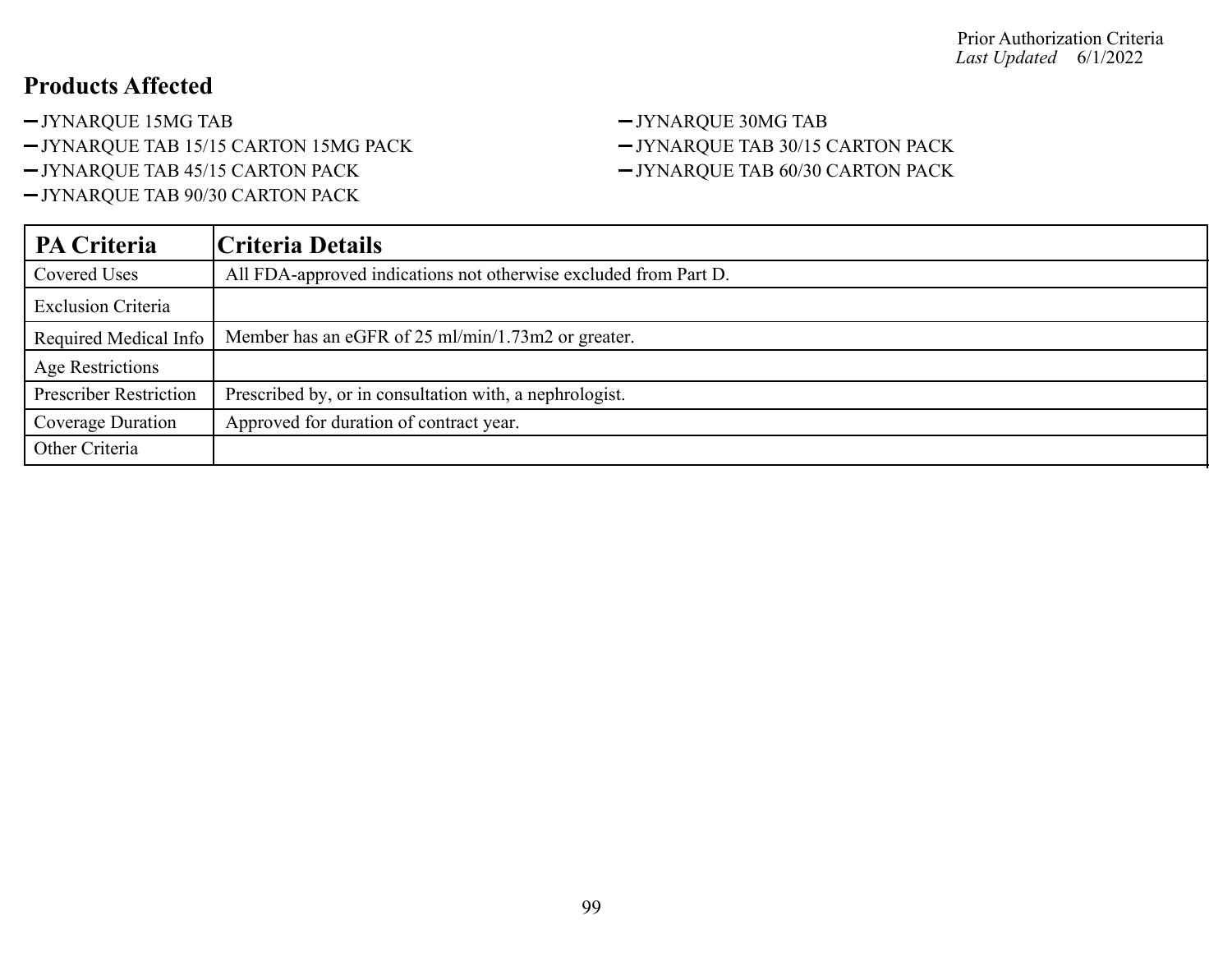#### -KALYDECO 150MG TAB - KALYDECO 25MG GRANULES -KALYDECO 50MG GRANULES - SALYDECO 75MG GRANULES

| PA Criteria                   | Criteria Details                                                 |
|-------------------------------|------------------------------------------------------------------|
| Covered Uses                  | All FDA-approved indications not otherwise excluded from Part D. |
| <b>Exclusion Criteria</b>     |                                                                  |
| Required Medical Info         |                                                                  |
| <b>Age Restrictions</b>       |                                                                  |
| <b>Prescriber Restriction</b> | Prescribed by, or in consultation with, a pulmonologist.         |
| Coverage Duration             | Approved for duration of contract year.                          |
| Other Criteria                |                                                                  |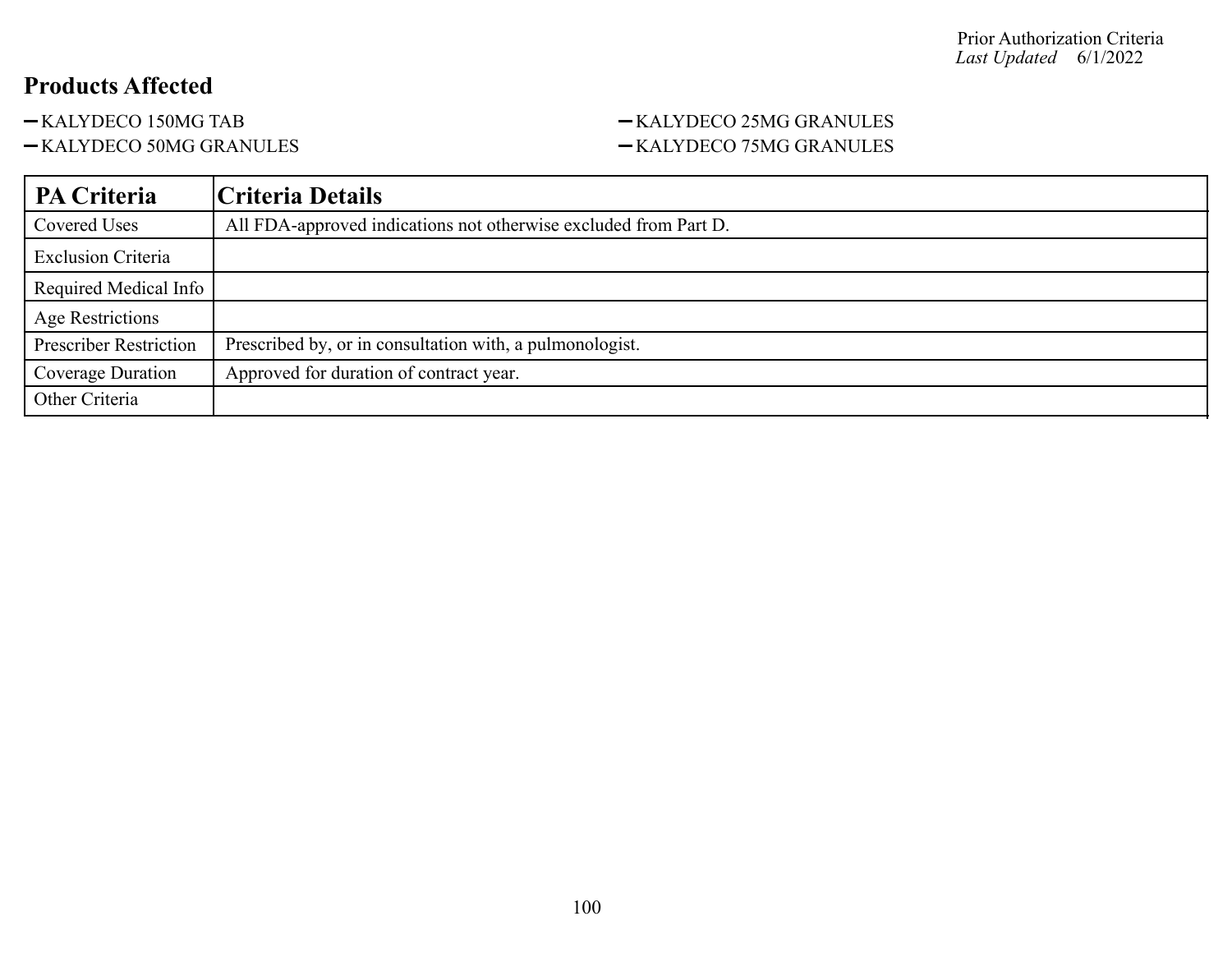-KERENDIA 10MG TAB - KERENDIA 20MG TAB

| PA Criteria                   | Criteria Details                                                 |
|-------------------------------|------------------------------------------------------------------|
| Covered Uses                  | All FDA-approved indications not otherwise excluded from Part D. |
| <b>Exclusion Criteria</b>     |                                                                  |
| Required Medical Info         | Trial of Farxiga was not tolerated or contraindicated.           |
| <b>Age Restrictions</b>       |                                                                  |
| <b>Prescriber Restriction</b> |                                                                  |
| Coverage Duration             | Approved for duration of contract year.                          |
| Other Criteria                |                                                                  |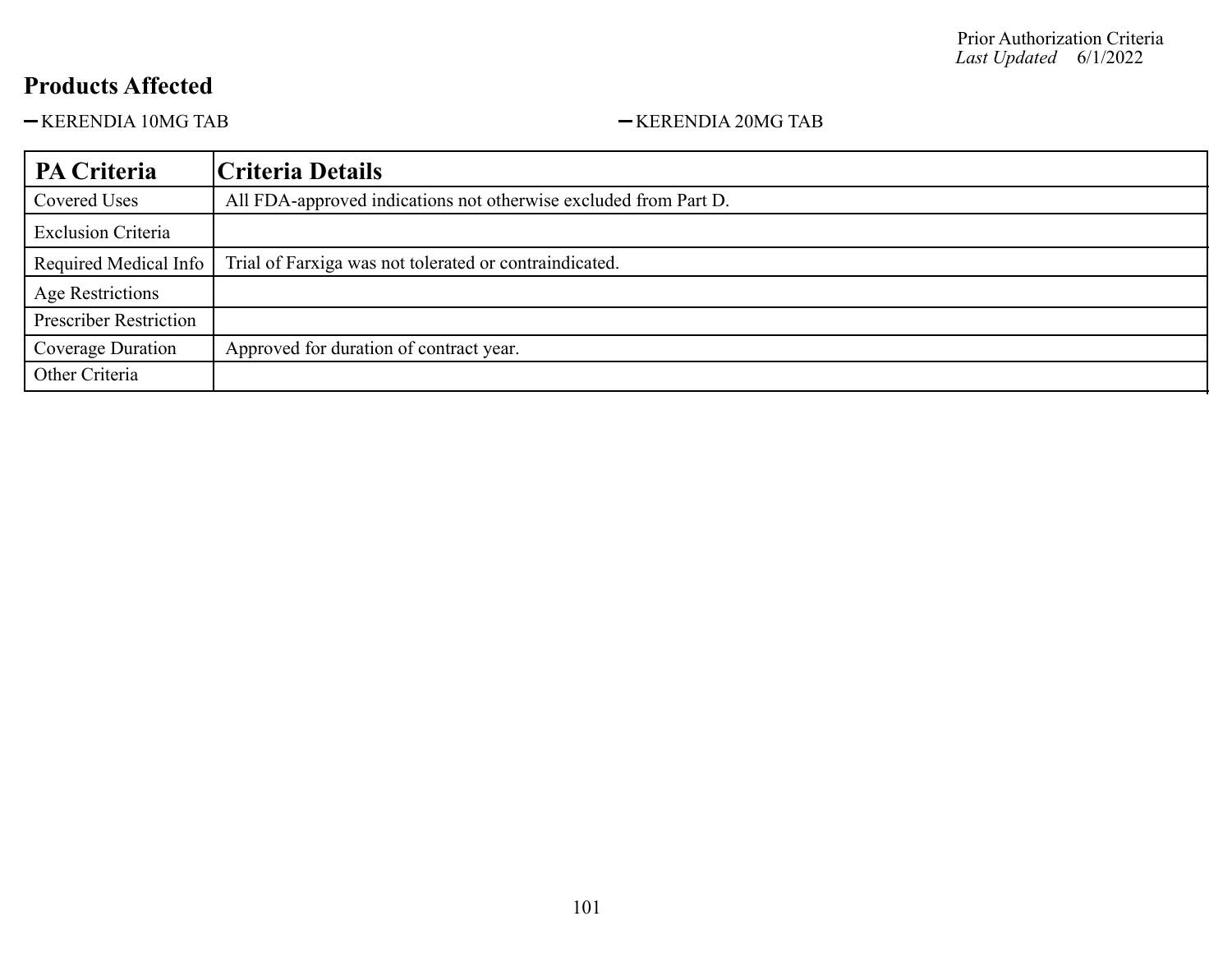-KEVZARA 150MG/1.14ML AUTO-INJECTOR - KEVZARA 150MG/1.14ML SYRINGE

-KEVZARA 200MG/1.14ML AUTO-INJECTOR - KEVZARA 200MG/1.14ML SYRINGE

| PA Criteria                   | Criteria Details                                                                                                                           |
|-------------------------------|--------------------------------------------------------------------------------------------------------------------------------------------|
| Covered Uses                  | All FDA-approved indications not otherwise excluded from Part D.                                                                           |
| <b>Exclusion Criteria</b>     |                                                                                                                                            |
| Required Medical Info         | For rheumatoid arthritis: Intolerance to, or failure of therapy with, 2 of the following: a) Humira, b) Enbrel, c) Rinvoq OR d)<br>Xeljanz |
| <b>Age Restrictions</b>       |                                                                                                                                            |
| <b>Prescriber Restriction</b> | Prescribed by, or in consultation with, a rheumatology specialist.                                                                         |
| Coverage Duration             | Approved for duration of contract year.                                                                                                    |
| Other Criteria                |                                                                                                                                            |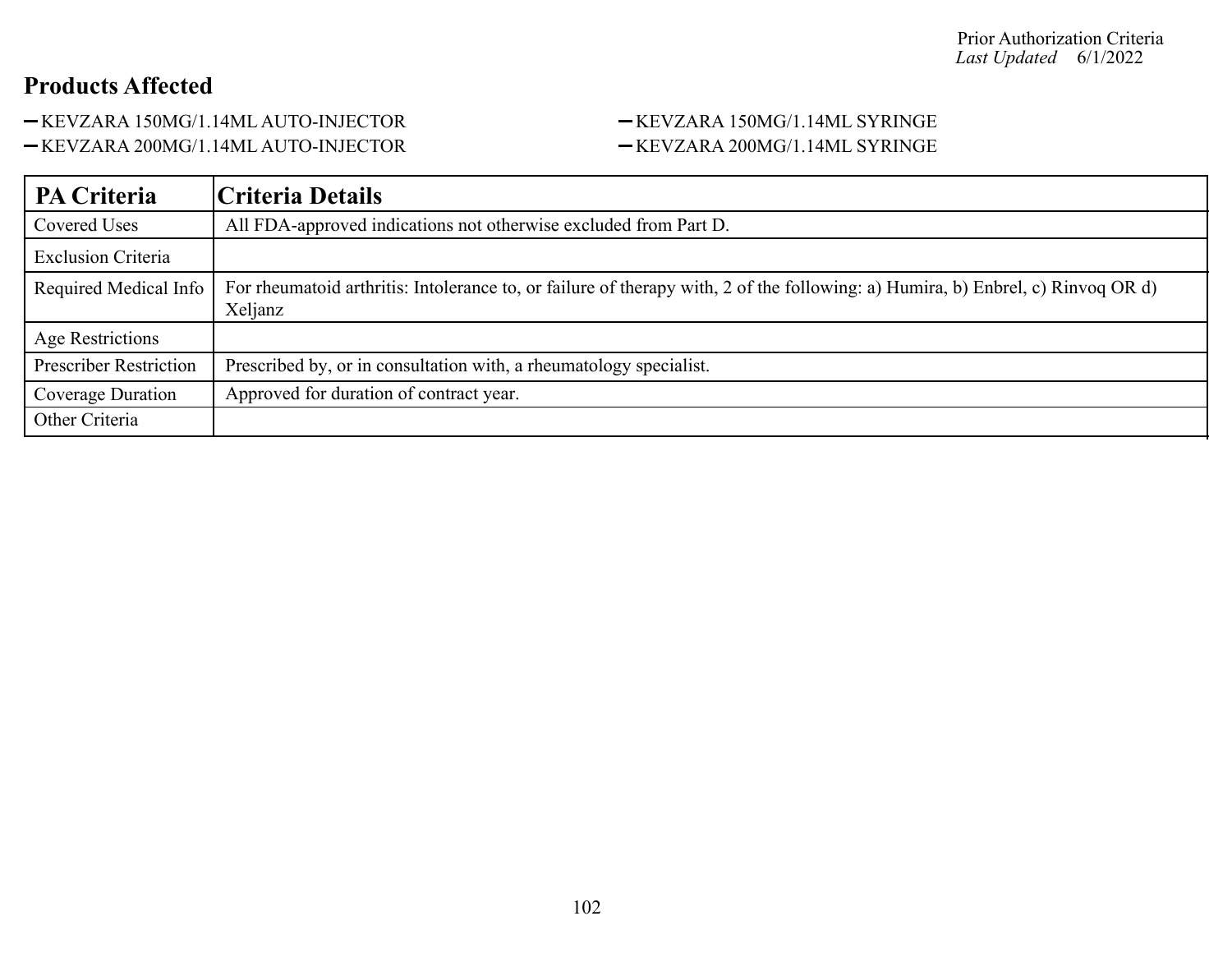- 
- 
- -KISQALI FEMARA CO-PACK 400 PACK (New Starts Only) KISQALI FEMARA CO-PACK 600 PACK (New Starts Only)

-KISQALI 200MG DAILY DOSE PACK (New Starts Only) - KISQALI 400MG DAILY DOSE PACK (New Starts Only) -KISQALI 600MG DAILY DOSE PACK (New Starts Only) - KISQALI FEMARA CO-PACK 200 PACK (New Starts Only)

| <b>PA Criteria</b>            | Criteria Details                                                                                   |
|-------------------------------|----------------------------------------------------------------------------------------------------|
| Covered Uses                  | All FDA-approved indications not otherwise excluded from Part D.                                   |
| <b>Exclusion Criteria</b>     |                                                                                                    |
| Required Medical Info         | Intolerance or contraindication to therapy with both of the following: a) Verzenio AND b) Ibrance. |
| <b>Age Restrictions</b>       |                                                                                                    |
| <b>Prescriber Restriction</b> | Prescribed by, or in consultation with, an oncologist.                                             |
| Coverage Duration             | Approved for duration of contract year.                                                            |
| Other Criteria                |                                                                                                    |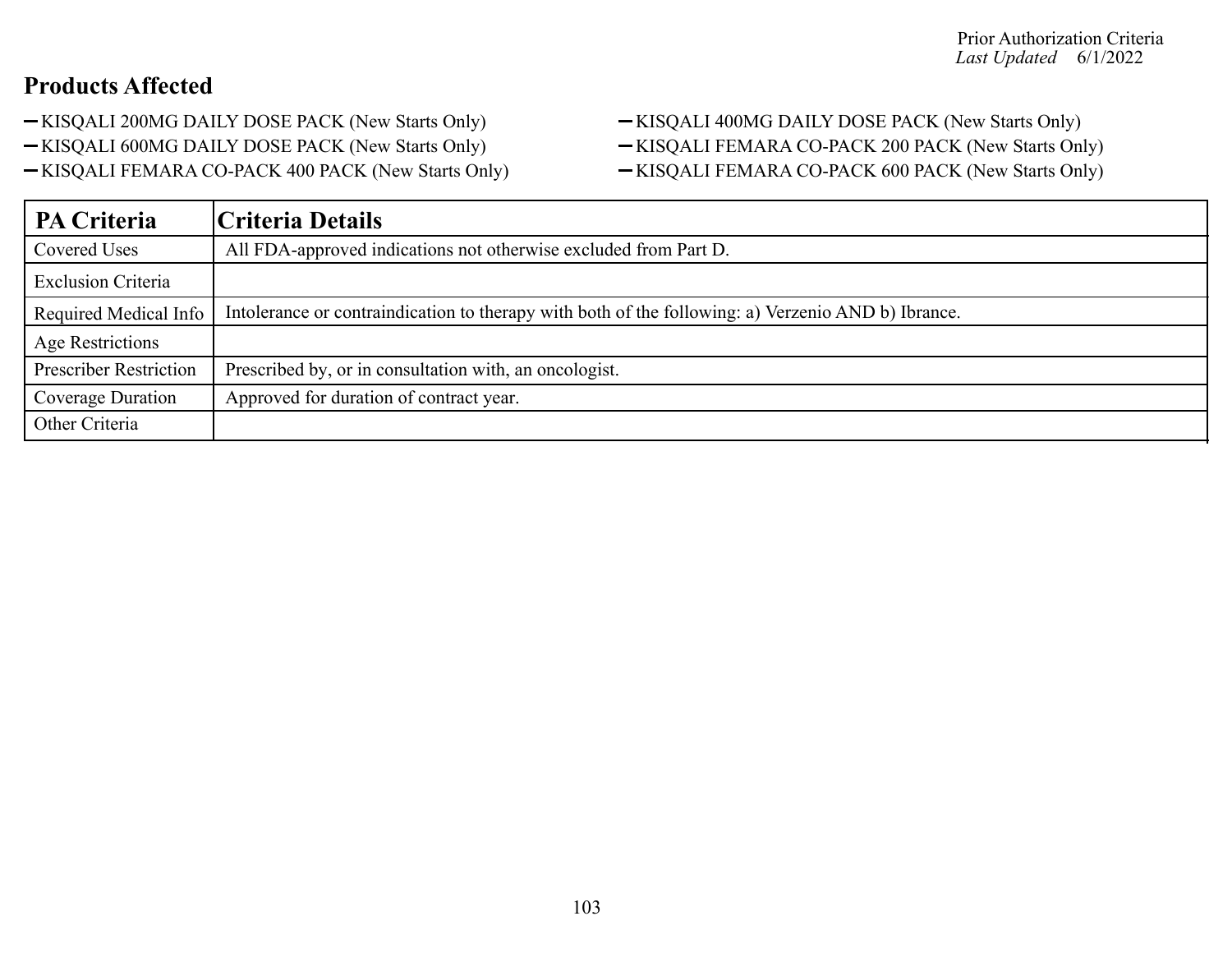-KORLYM 300MG TAB

| <b>PA Criteria</b>            | Criteria Details                                                 |
|-------------------------------|------------------------------------------------------------------|
| <b>Covered Uses</b>           | All FDA-approved indications not otherwise excluded from Part D. |
| <b>Exclusion Criteria</b>     |                                                                  |
| Required Medical Info         |                                                                  |
| Age Restrictions              |                                                                  |
| <b>Prescriber Restriction</b> | Prescribed by, or in consultation with, an endocrinologist.      |
| Coverage Duration             | Approved for duration of contract year.                          |
| Other Criteria                |                                                                  |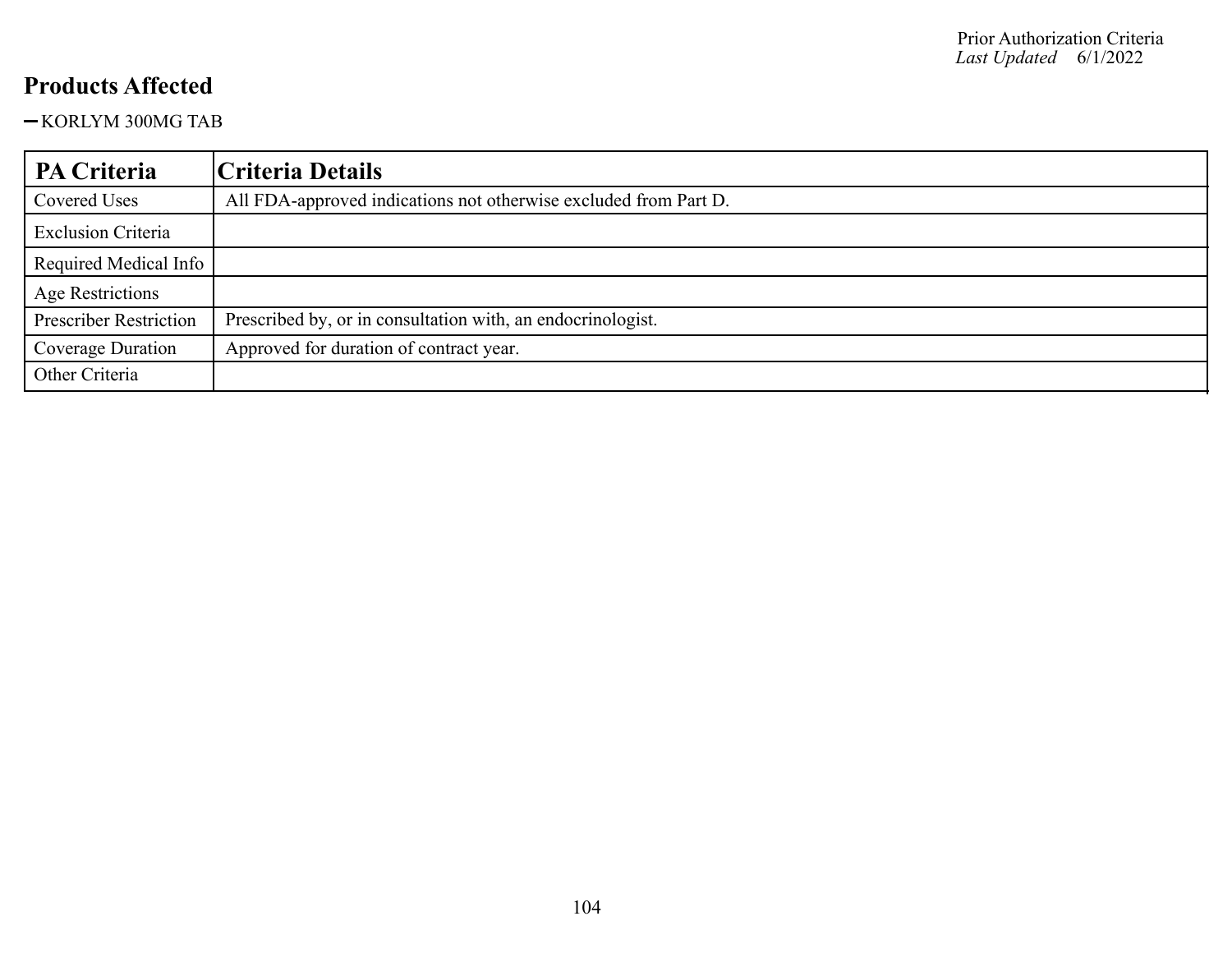-KOSELUGO 10MG CAP (New Starts Only) - KOSELUGO 25MG CAP (New Starts Only)

| <b>PA Criteria</b>            | Criteria Details                                                                        |
|-------------------------------|-----------------------------------------------------------------------------------------|
| <b>Covered Uses</b>           | All FDA-approved indications not otherwise excluded from Part D.                        |
| <b>Exclusion Criteria</b>     |                                                                                         |
| Required Medical Info         | Chart notes documentation is provided that indicates inoperable and symptomatic disease |
| Age Restrictions              |                                                                                         |
| <b>Prescriber Restriction</b> | Prescribed by, or in consultation with, a neurologist or oncologist.                    |
| Coverage Duration             | Approved for duration of contract year.                                                 |
| Other Criteria                |                                                                                         |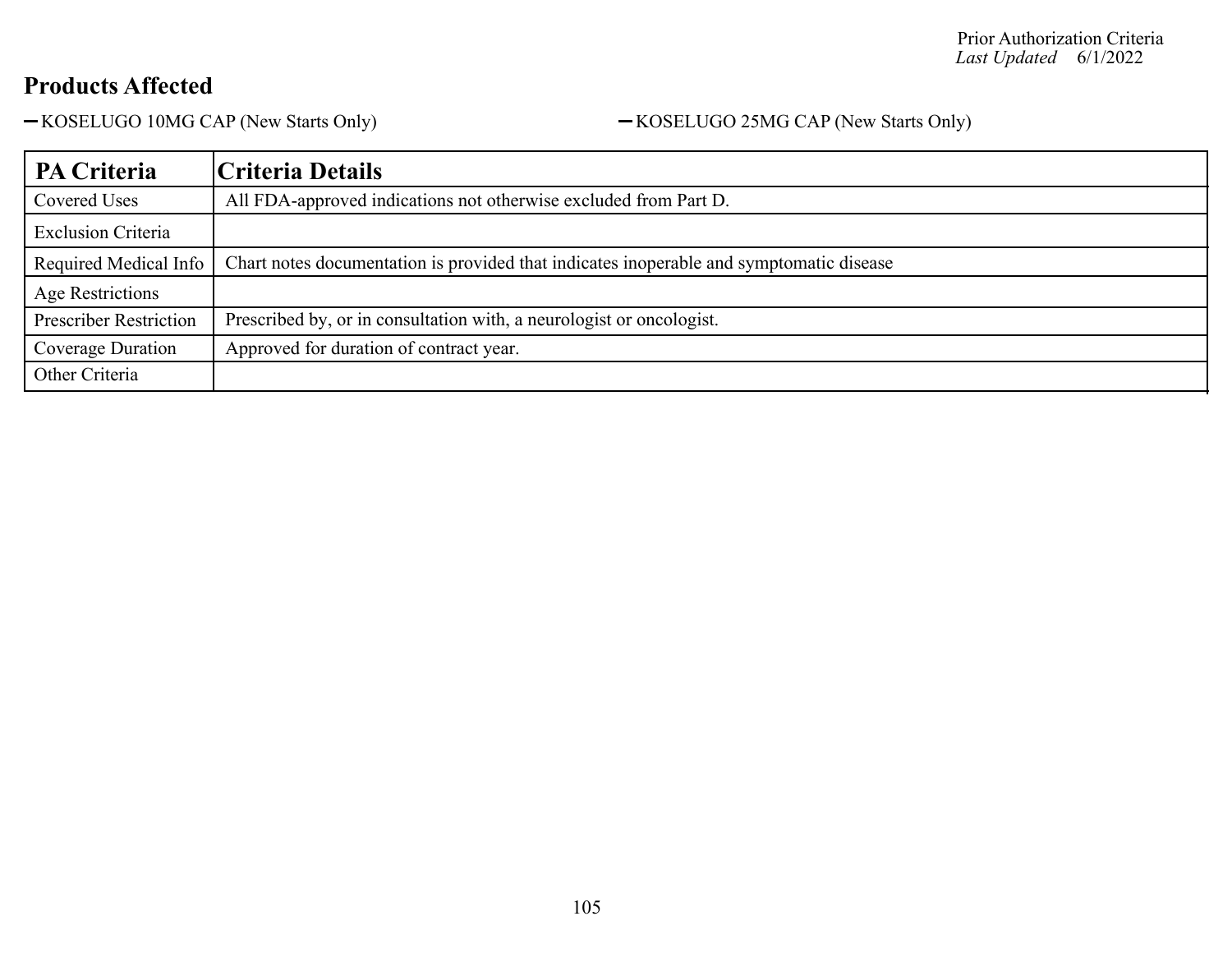-sapropterin 100mg powder for oral soln **sample 3** sapropterin 100mg tab

*sapropterin 500mg powder for oral soln*

| PA Criteria                   | Criteria Details                                                                         |
|-------------------------------|------------------------------------------------------------------------------------------|
| Covered Uses                  | All FDA-approved indications not otherwise excluded from Part D.                         |
| <b>Exclusion Criteria</b>     |                                                                                          |
| Required Medical Info         | For continuation therapy: Documentation is provided of disease improvement.              |
| Age Restrictions              |                                                                                          |
| <b>Prescriber Restriction</b> | Prescribed by, or in consultation with, a medical geneticist or metabolic physician.     |
| Coverage Duration             | Initial approval of 3 months. Continuing therapy approved for duration of contract year. |
| Other Criteria                |                                                                                          |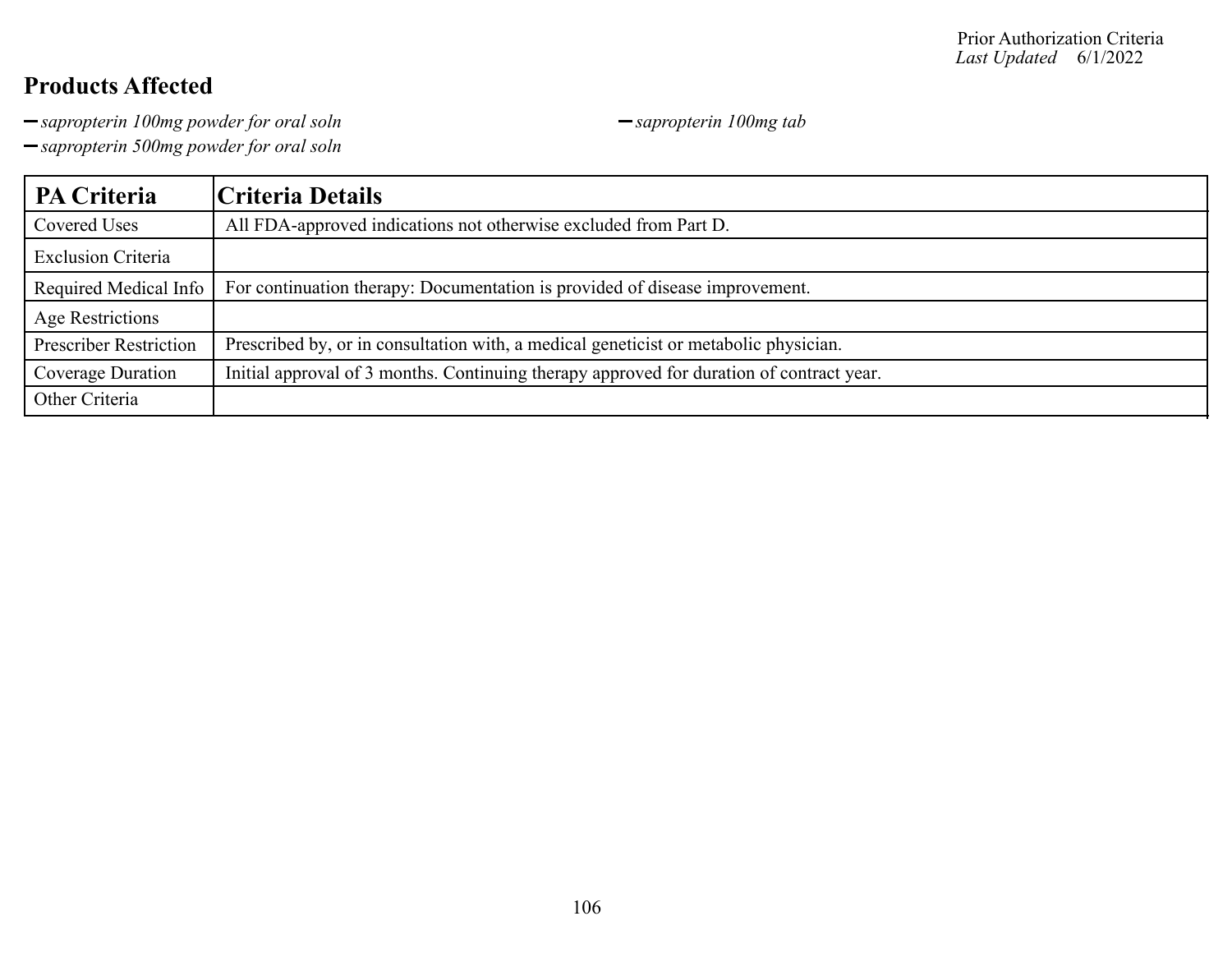- 
- 
- -KYNMOBI 30MG SUBLINGUAL FILM

#### -KYNMOBI 10MG SUBLINGUAL FILM <br/>-KYNMOBI 15MG SUBLINGUAL FILM -KYNMOBI 20MG SUBLINGUAL FILM <br/>- KYNMOBI 25MG SUBLINGUAL FILM

| <b>PA Criteria</b>            | Criteria Details                                                                                                                       |
|-------------------------------|----------------------------------------------------------------------------------------------------------------------------------------|
| Covered Uses                  | All FDA-approved indications not otherwise excluded from Part D.                                                                       |
| <b>Exclusion Criteria</b>     |                                                                                                                                        |
| Required Medical Info         | Member has failed levodopa/carbidopa adjunctive therapy in combination with both of the following: a) rasagiline AND b)<br>entacapone. |
| Age Restrictions              |                                                                                                                                        |
| <b>Prescriber Restriction</b> | Prescribed by, or in consultation with, a neurologist.                                                                                 |
| Coverage Duration             | Approved for duration of contract year.                                                                                                |
| Other Criteria                |                                                                                                                                        |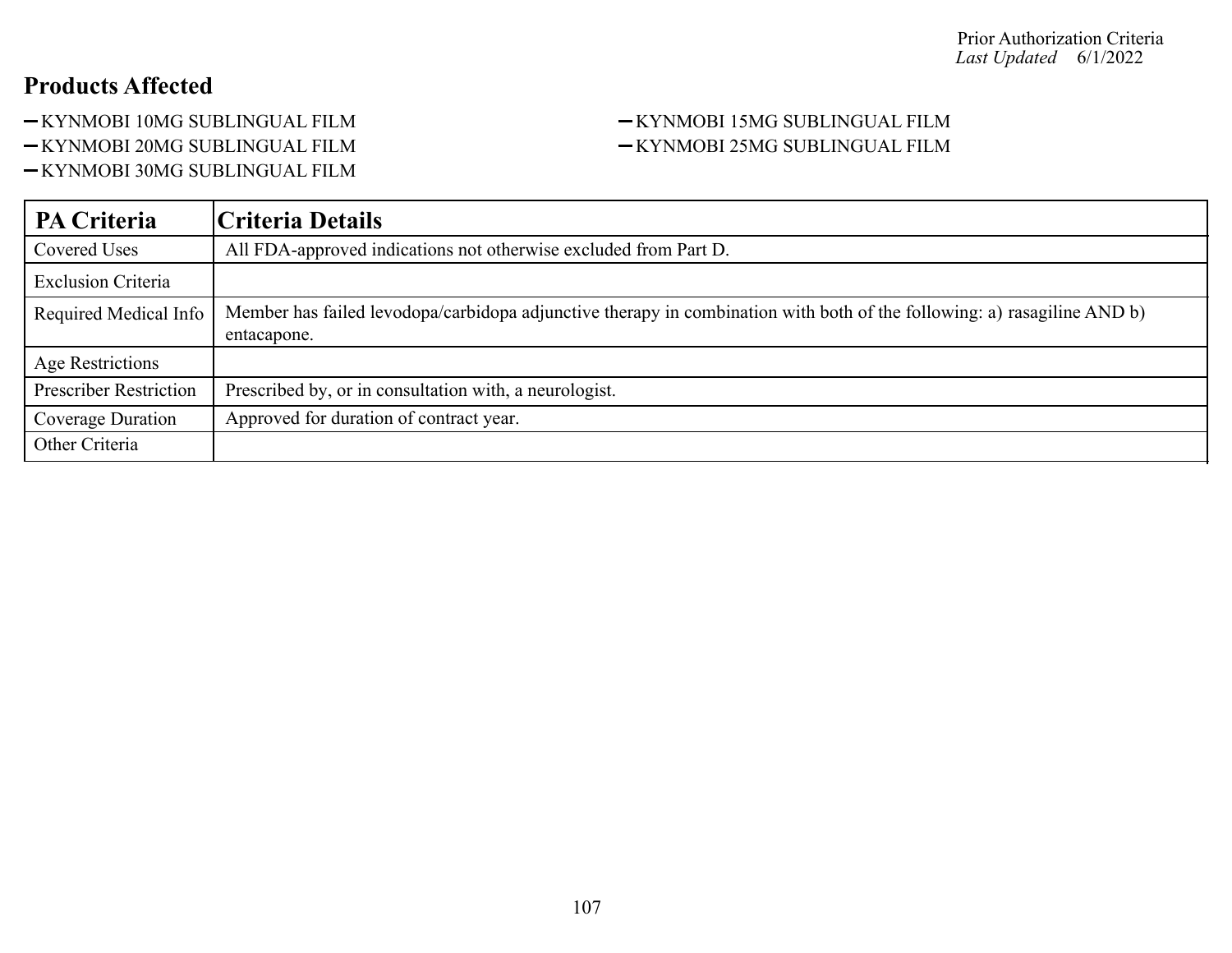- -LENVIMA 10 10MG PACK (New Starts Only) LENVIMA 12 4MG PACK (New Starts Only)
- -LENVIMA 14 PACK (New Starts Only) LENVIMA 18 PACK (New Starts Only)
- -LENVIMA 20 10MG PACK (New Starts Only) LENVIMA 24 PACK (New Starts Only)
- -LENVIMA 4 4MG PACK (New Starts Only) LENVIMA 8 4MG PACK (New Starts Only)
- 
- 
- -

| PA Criteria                   | Criteria Details                                                 |
|-------------------------------|------------------------------------------------------------------|
| Covered Uses                  | All FDA-approved indications not otherwise excluded from Part D. |
| <b>Exclusion Criteria</b>     |                                                                  |
| Required Medical Info         |                                                                  |
| Age Restrictions              |                                                                  |
| <b>Prescriber Restriction</b> | Prescribed by, or in consultation with, an oncologist.           |
| Coverage Duration             | Approved for duration of contract year.                          |
| Other Criteria                |                                                                  |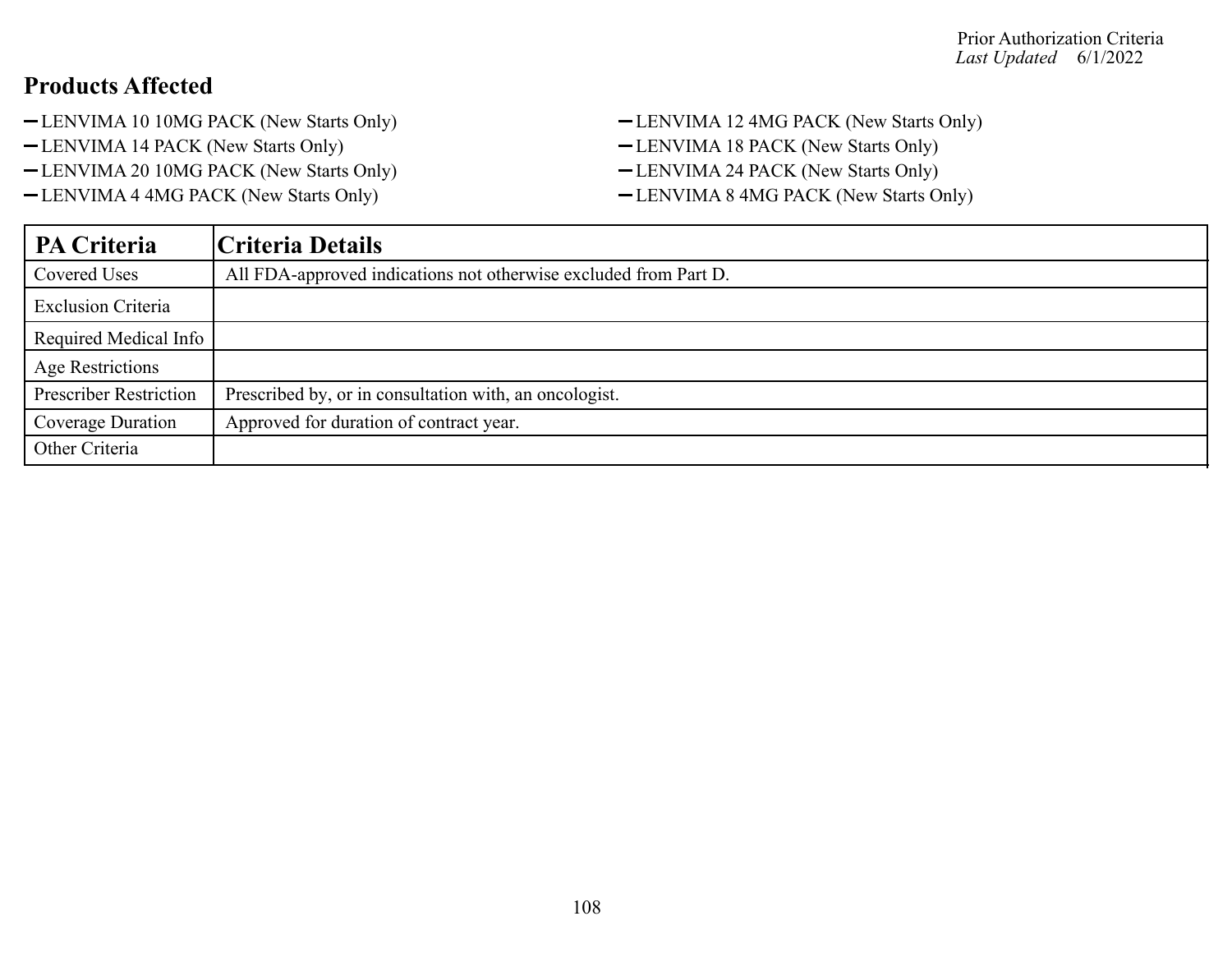*ambrisentan 10mg tab ambrisentan 5mg tab*

| PA Criteria                   | Criteria Details                                                         |
|-------------------------------|--------------------------------------------------------------------------|
| Covered Uses                  | All FDA-approved indications not otherwise excluded from Part D.         |
| <b>Exclusion Criteria</b>     |                                                                          |
| Required Medical Info         | Diagnosis confirmed by right heart catheterization.                      |
| Age Restrictions              |                                                                          |
| <b>Prescriber Restriction</b> | Prescribed by, or in consultation with, a cardiologist or pulmonologist. |
| Coverage Duration             | Approved for duration of contract year.                                  |
| Other Criteria                |                                                                          |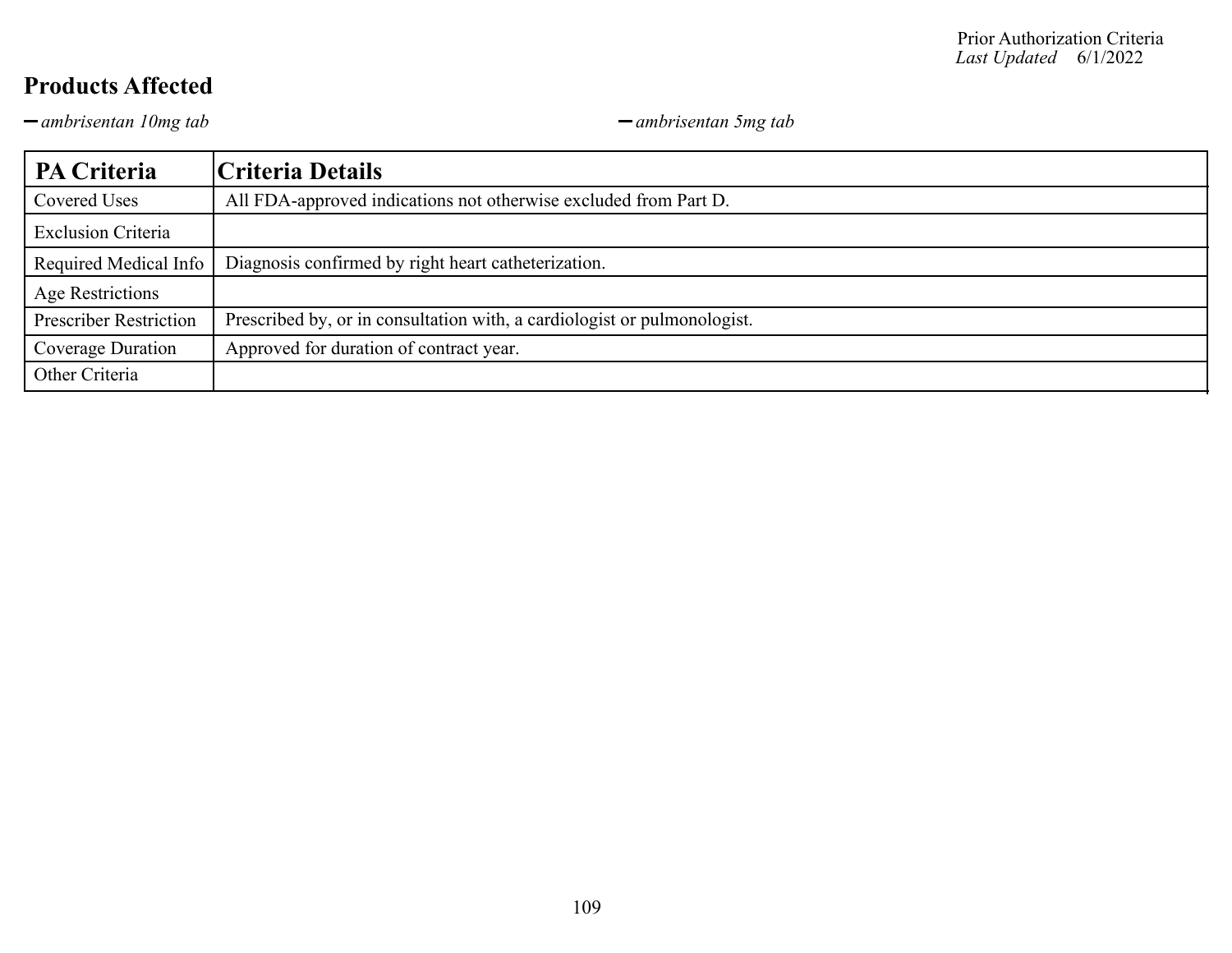*lidocaine 5% patch*

| PA Criteria                   | Criteria Details                                                                                                                                                              |
|-------------------------------|-------------------------------------------------------------------------------------------------------------------------------------------------------------------------------|
| Covered Uses                  | All FDA-approved indications not otherwise excluded from Part D. Management of neuropathic pain associated with<br>diabetic peripheral neuropathy and postherpetic neuralgia. |
| <b>Exclusion Criteria</b>     |                                                                                                                                                                               |
| Required Medical Info         |                                                                                                                                                                               |
| Age Restrictions              |                                                                                                                                                                               |
| <b>Prescriber Restriction</b> |                                                                                                                                                                               |
| Coverage Duration             | Approved for duration of contract year.                                                                                                                                       |
| Other Criteria                |                                                                                                                                                                               |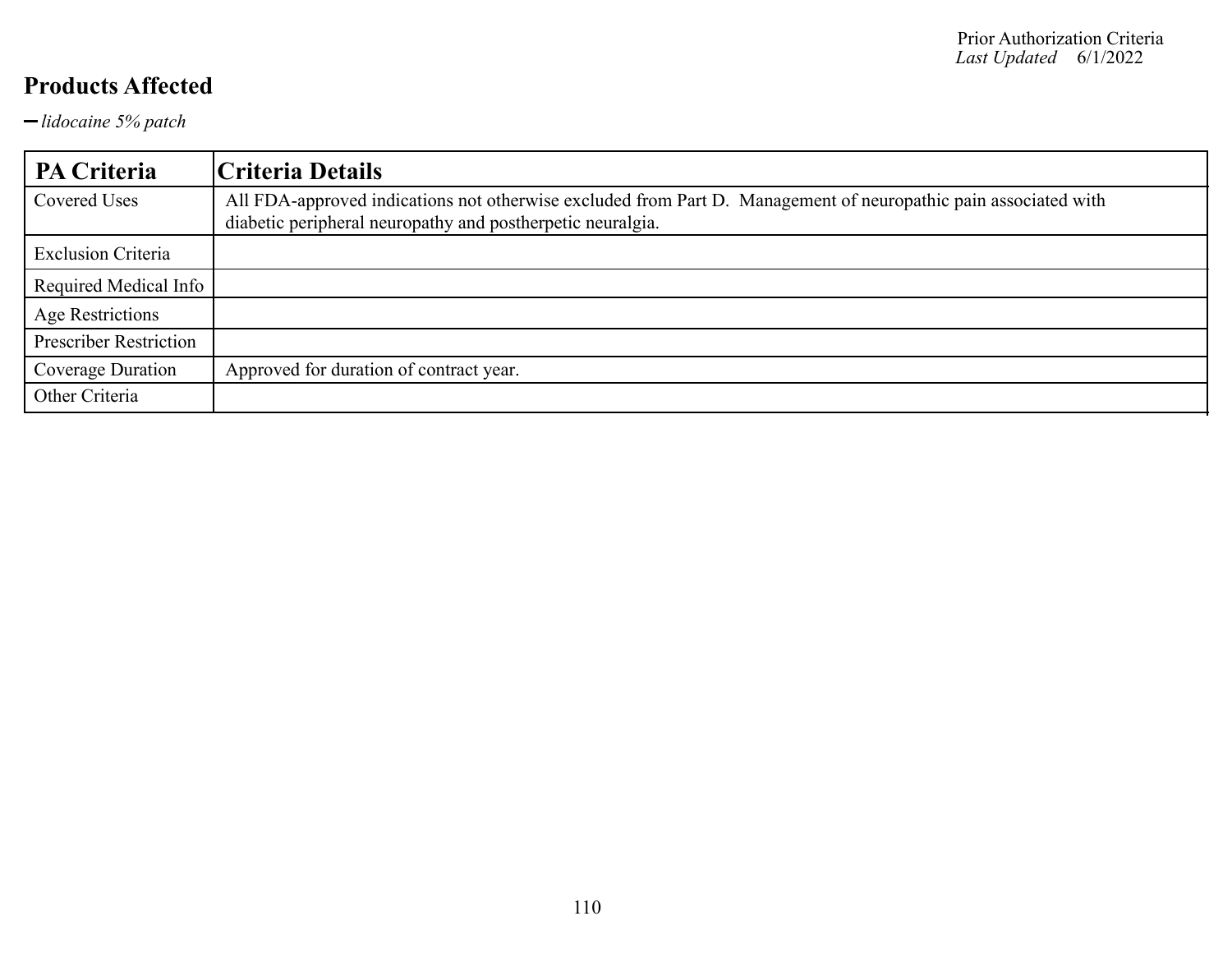*lidocaine 5% ointment*

| PA Criteria                   | Criteria Details                                                 |
|-------------------------------|------------------------------------------------------------------|
| Covered Uses                  | All FDA-approved indications not otherwise excluded from Part D. |
| <b>Exclusion Criteria</b>     |                                                                  |
| Required Medical Info         |                                                                  |
| <b>Age Restrictions</b>       |                                                                  |
| <b>Prescriber Restriction</b> |                                                                  |
| Coverage Duration             | Approved for duration of contract year.                          |
| Other Criteria                |                                                                  |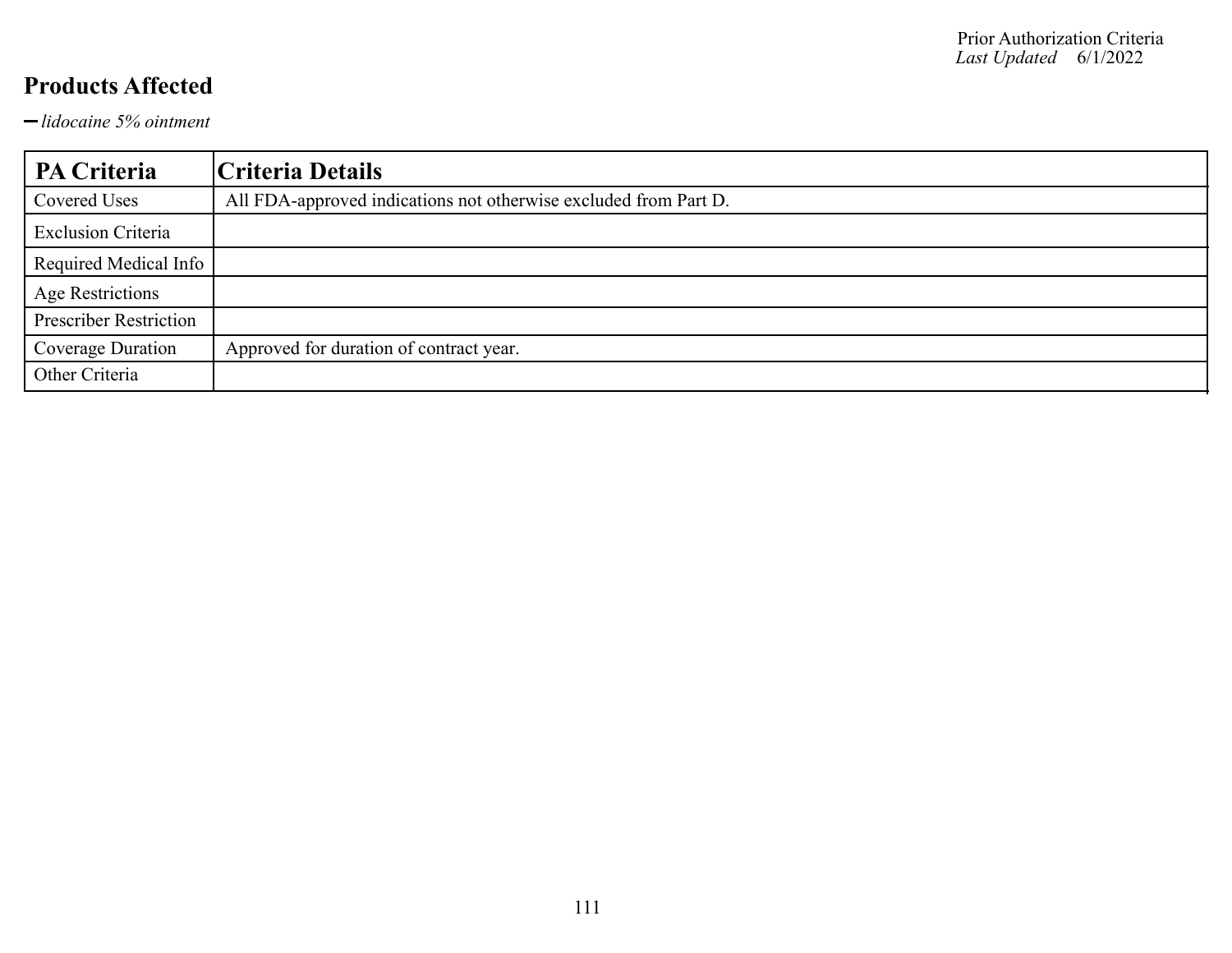#### -LOKELMA 10GM POWDER FOR ORAL SUSP - LOKELMA 5GM POWDER FOR ORAL SUSP

| PA Criteria                   | Criteria Details                                                                                       |
|-------------------------------|--------------------------------------------------------------------------------------------------------|
| Covered Uses                  | All FDA-approved indications not otherwise excluded from Part D.                                       |
| <b>Exclusion Criteria</b>     |                                                                                                        |
| Required Medical Info         | Member has baseline persistent potassium level greater than 5.0 mmol/L.                                |
| Age Restrictions              |                                                                                                        |
| <b>Prescriber Restriction</b> | Prescribed by, or in consultation with, a nephrologist, cardiologist, hematologist or endocrinologist. |
| Coverage Duration             | Approved for duration of contract year.                                                                |
| Other Criteria                |                                                                                                        |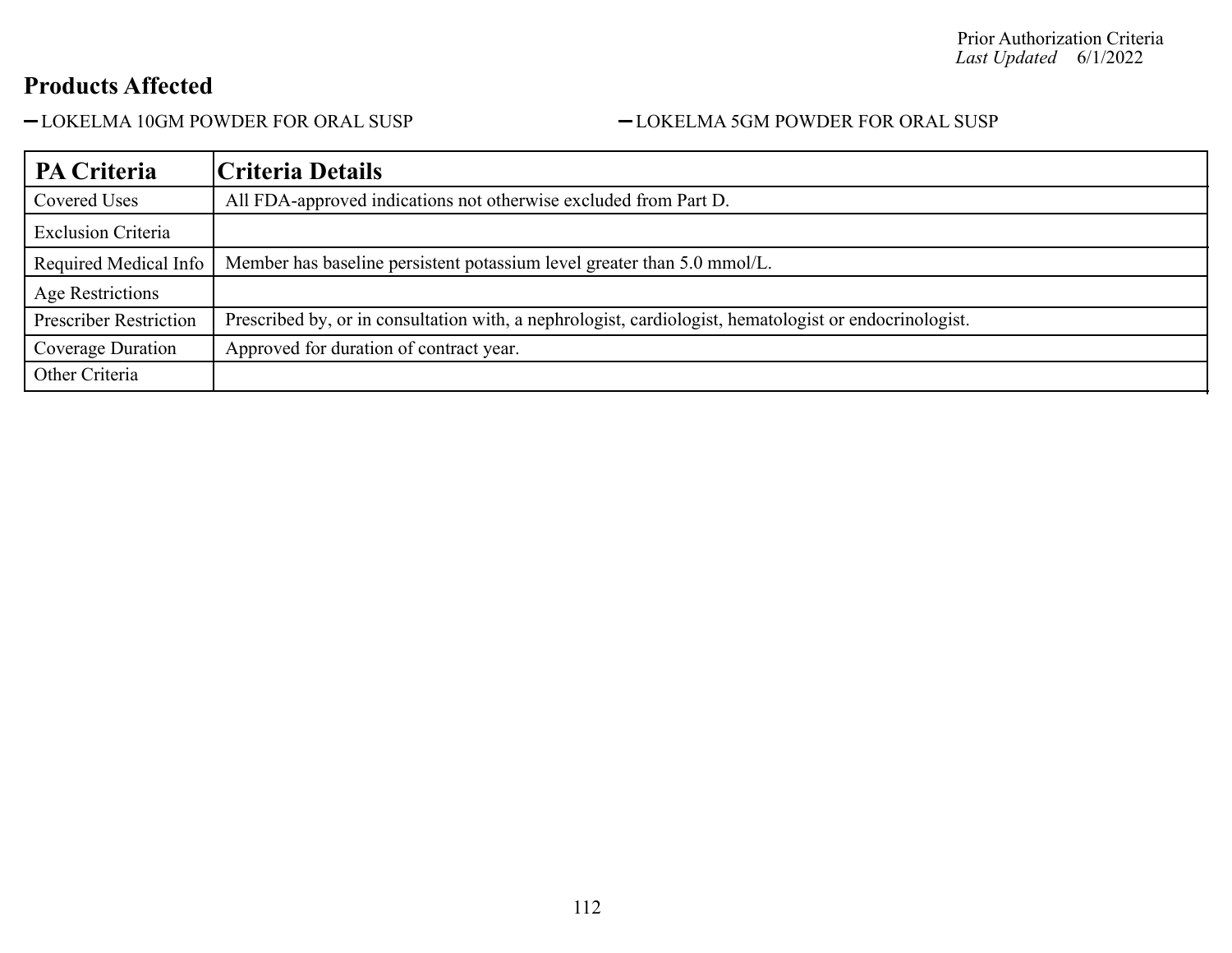-LONSURF 6.14-15MG TAB (New Starts Only) - LONSURF 8.19-20MG TAB (New Starts Only)

| <b>PA Criteria</b>            | Criteria Details                                                 |
|-------------------------------|------------------------------------------------------------------|
| Covered Uses                  | All FDA-approved indications not otherwise excluded from Part D. |
| <b>Exclusion Criteria</b>     |                                                                  |
| Required Medical Info         |                                                                  |
| <b>Age Restrictions</b>       |                                                                  |
| <b>Prescriber Restriction</b> | Prescribed by, or in consultation with, an oncologist.           |
| Coverage Duration             | Approved for duration of contract year.                          |
| Other Criteria                |                                                                  |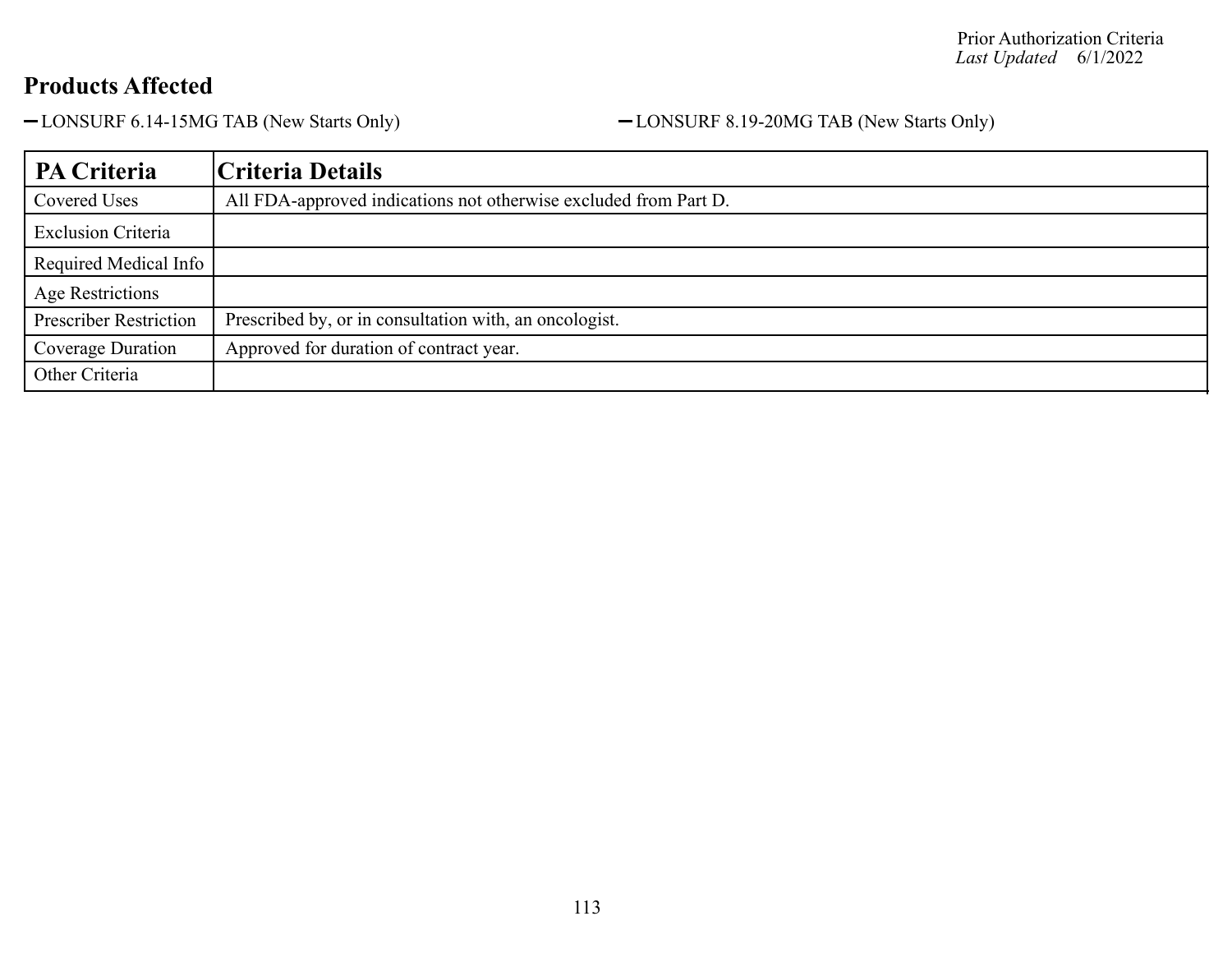-LORBRENA 100MG TAB (New Starts Only) - CORBRENA 25MG TAB (New Starts Only)

| PA Criteria                   | Criteria Details                                                 |
|-------------------------------|------------------------------------------------------------------|
| Covered Uses                  | All FDA-approved indications not otherwise excluded from Part D. |
| <b>Exclusion Criteria</b>     |                                                                  |
| Required Medical Info         | Documentation is provided of ALK-positive disease.               |
| Age Restrictions              |                                                                  |
| <b>Prescriber Restriction</b> | Prescribed by, or in consultation with, an oncologist.           |
| Coverage Duration             | Approved for duration of contract year.                          |
| Other Criteria                |                                                                  |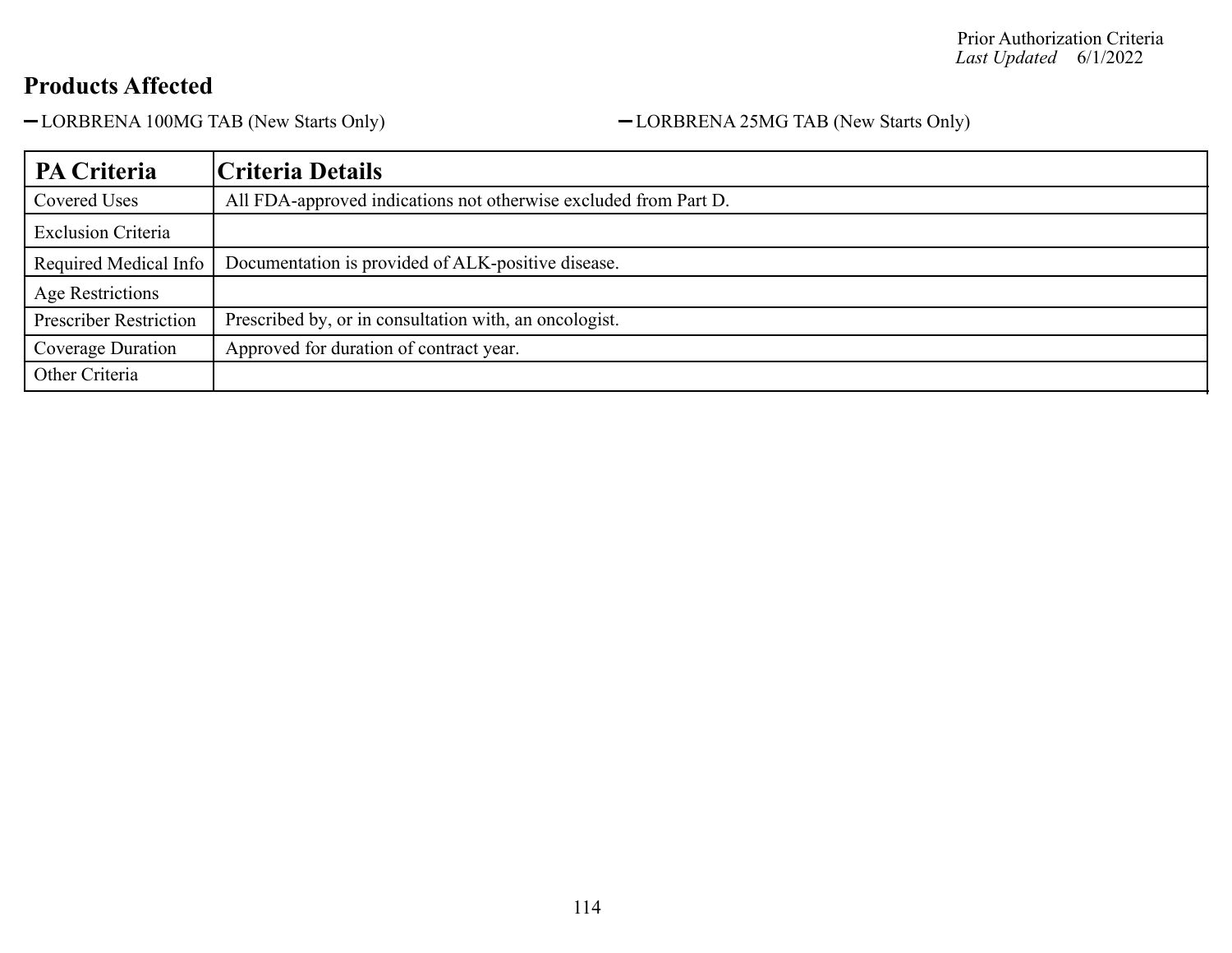#### LUCEMYRA 0.18MG TAB

| PA Criteria                   | Criteria Details                                                                                                                                                                        |
|-------------------------------|-----------------------------------------------------------------------------------------------------------------------------------------------------------------------------------------|
| Covered Uses                  | All FDA-approved indications not otherwise excluded from Part D.                                                                                                                        |
| <b>Exclusion Criteria</b>     |                                                                                                                                                                                         |
| Required Medical Info         | Member has failure of, or intolerance to, clonidine.                                                                                                                                    |
| Age Restrictions              |                                                                                                                                                                                         |
| <b>Prescriber Restriction</b> | Prescribed by, or in consultation with, a prescriber specializing in pain management or addiction treatment.                                                                            |
| Coverage Duration             | Approved for 1 month.                                                                                                                                                                   |
| Other Criteria                | If member was initiated on lofexidine at an inpatient facility and request is for continuing therapy for up to a total of 14<br>days, prescriber and medical restrictions not required. |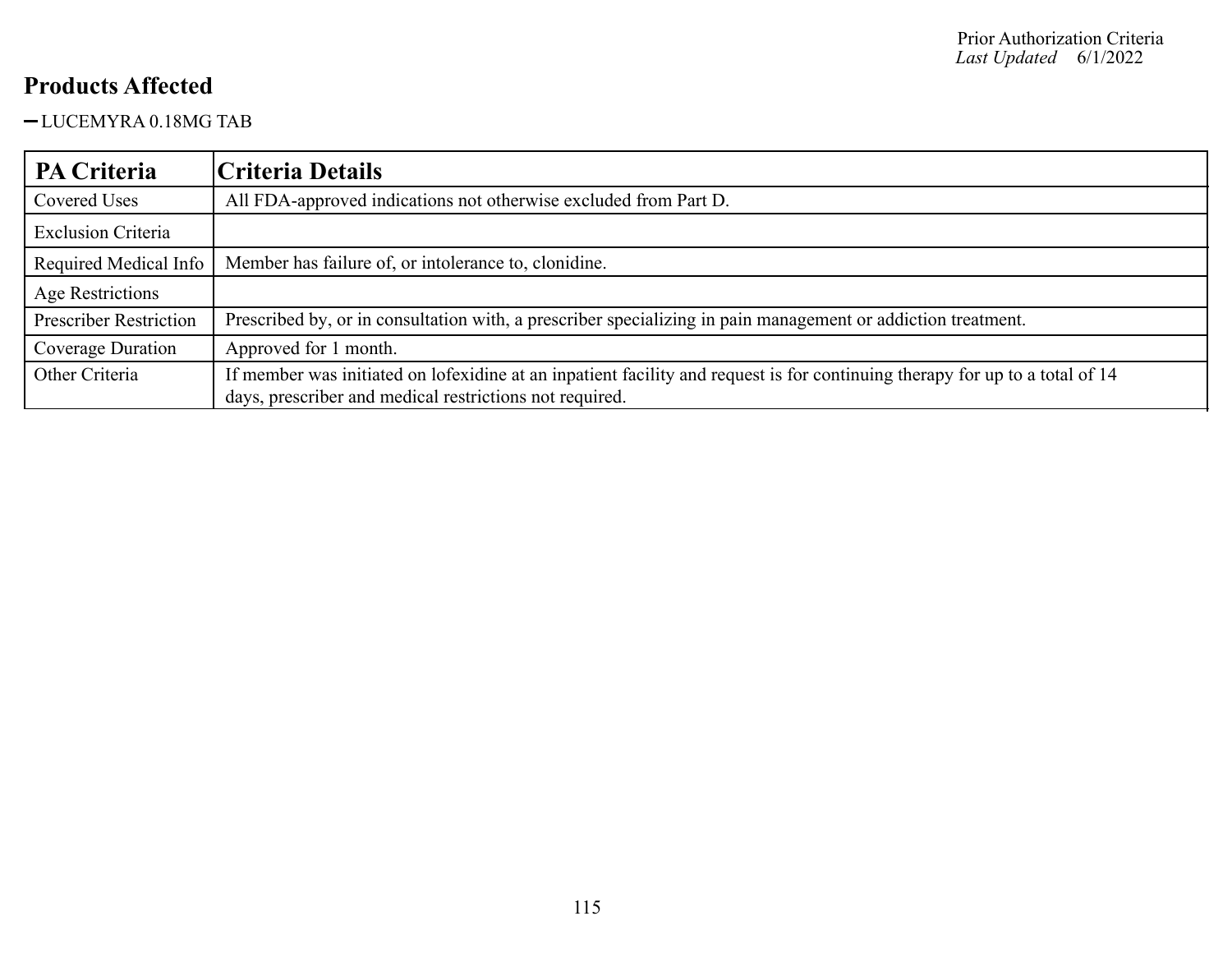LUMAKRAS 120MG TAB (New Starts Only)

| <b>PA Criteria</b>            | Criteria Details                                                 |
|-------------------------------|------------------------------------------------------------------|
| Covered Uses                  | All FDA-approved indications not otherwise excluded from Part D. |
| <b>Exclusion Criteria</b>     |                                                                  |
| Required Medical Info         | Documentation is provided of KRAS G12C mutation.                 |
| Age Restrictions              |                                                                  |
| <b>Prescriber Restriction</b> | Prescribed by, or in consultation with, an oncologist.           |
| Coverage Duration             | Approved for duration of contract year.                          |
| Other Criteria                |                                                                  |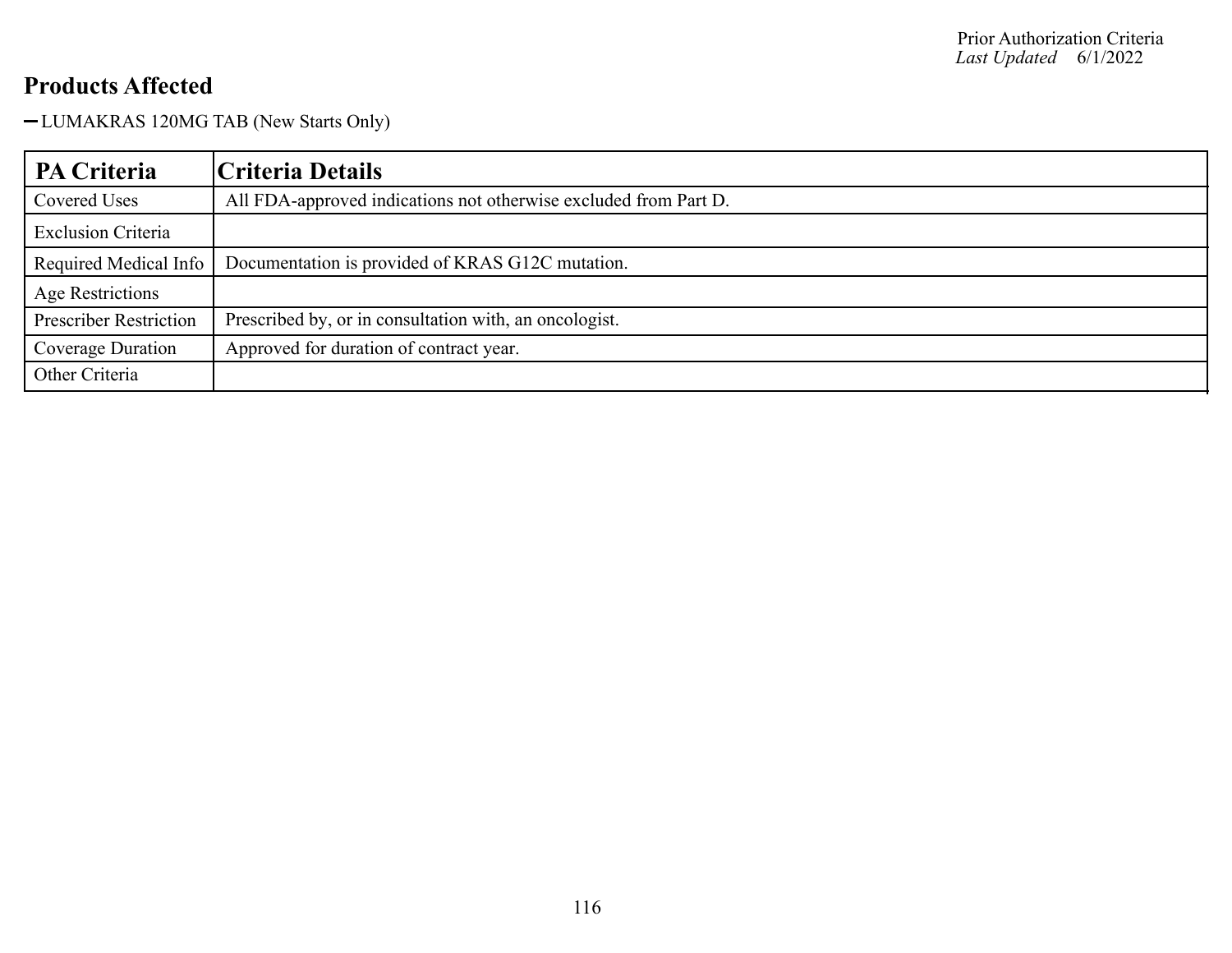-LUPKYNIS 7.9MG CAP

| <b>PA Criteria</b>            | Criteria Details                                                            |
|-------------------------------|-----------------------------------------------------------------------------|
| Covered Uses                  | All FDA-approved indications not otherwise excluded from Part D.            |
| <b>Exclusion Criteria</b>     |                                                                             |
| Required Medical Info         | For continuation therapy: Documentation is provided of disease improvement. |
| Age Restrictions              |                                                                             |
| <b>Prescriber Restriction</b> | Prescribed by, or in consultation with, a rheumatologist or nephrologist.   |
| Coverage Duration             | Approved for duration of contract year.                                     |
| Other Criteria                | Will not be used in combination with belimumab (Benlysta).                  |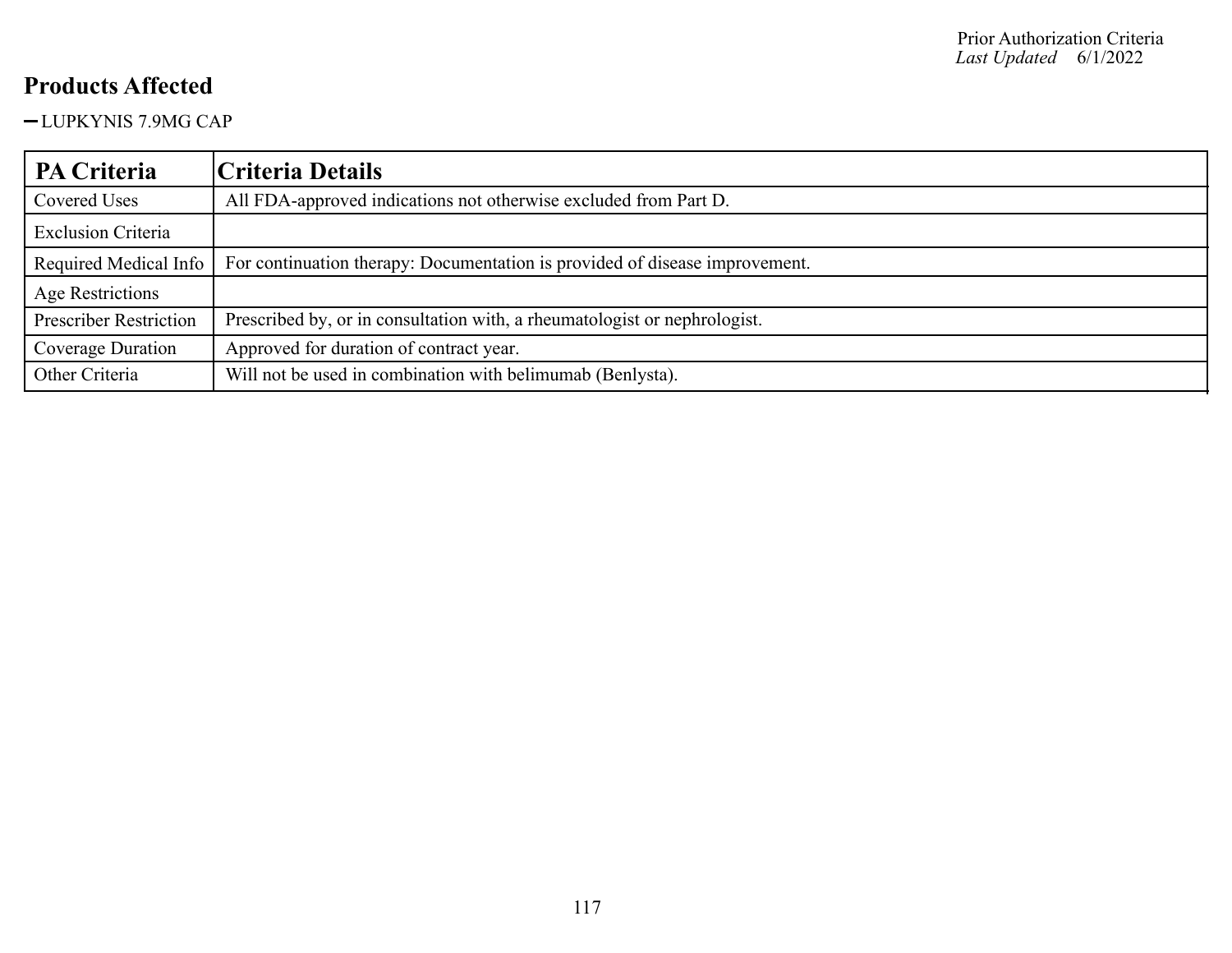-LYBALVI 20-10MG TAB (New Starts Only) - LYBALVI 5-10MG TAB (New Starts Only)

# -LYBALVI 10-10MG TAB (New Starts Only) - LYBALVI 15-10MG TAB (New Starts Only)

| <b>PA Criteria</b>            | Criteria Details                                                                                                                  |
|-------------------------------|-----------------------------------------------------------------------------------------------------------------------------------|
| Covered Uses                  | All FDA-approved indications not otherwise excluded from Part D.                                                                  |
| <b>Exclusion Criteria</b>     |                                                                                                                                   |
| Required Medical Info         | Patient has tried and failed 2 of the following: a) aripiprazole, b) olanzapine, c) quetiapine, d) risperidone OR e) ziprasidone. |
| Age Restrictions              |                                                                                                                                   |
| <b>Prescriber Restriction</b> |                                                                                                                                   |
| Coverage Duration             | Approved for duration of contract year.                                                                                           |
| Other Criteria                |                                                                                                                                   |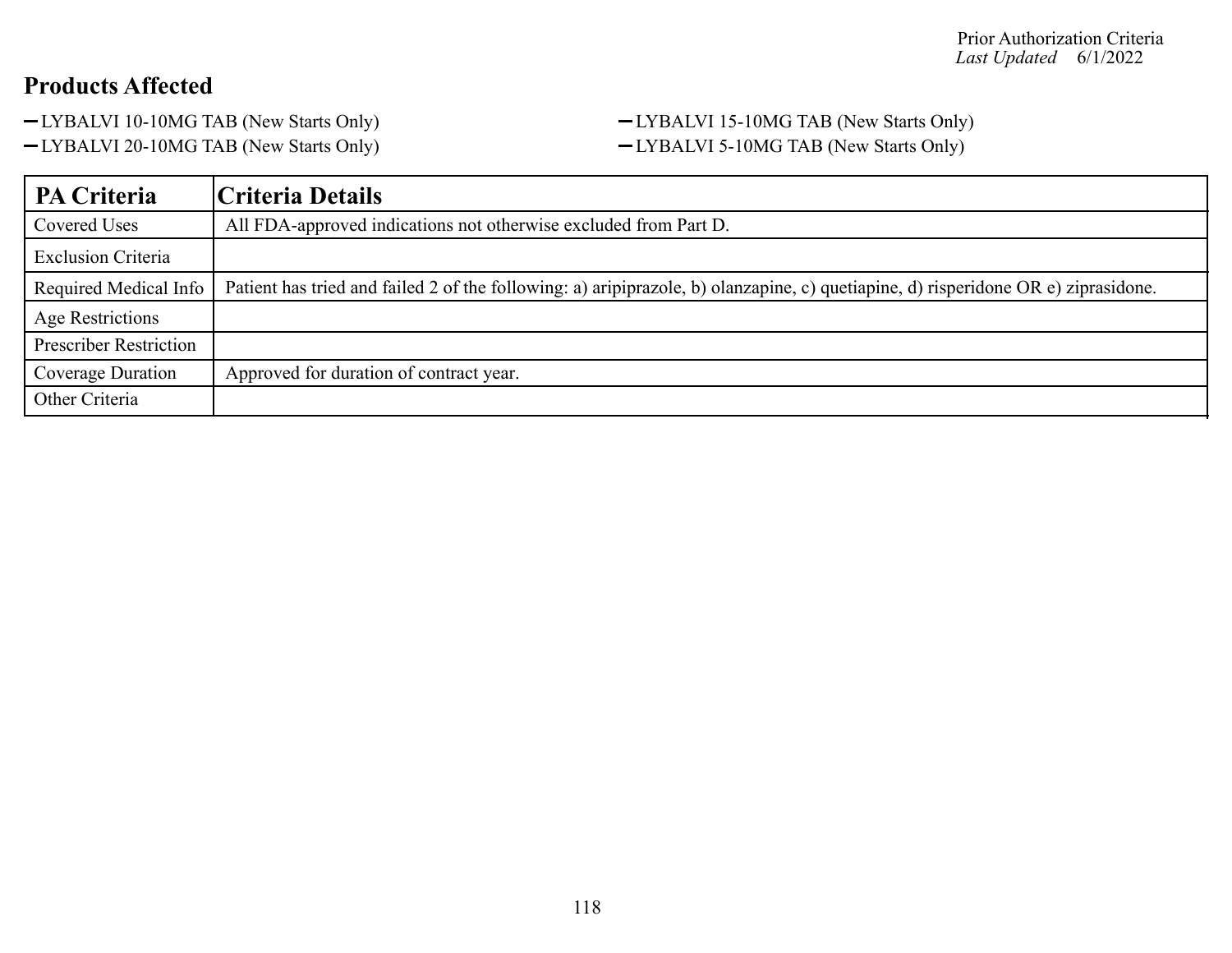LYNPARZA 100MG TAB (New Starts Only) LYNPARZA 150MG TAB (New Starts Only)

| PA Criteria                   | Criteria Details                                                 |
|-------------------------------|------------------------------------------------------------------|
| Covered Uses                  | All FDA-approved indications not otherwise excluded from Part D. |
| <b>Exclusion Criteria</b>     |                                                                  |
| Required Medical Info         |                                                                  |
| <b>Age Restrictions</b>       |                                                                  |
| <b>Prescriber Restriction</b> | Prescribed by, or in consultation with, an Oncologist.           |
| Coverage Duration             | Approved for duration of contract year.                          |
| Other Criteria                |                                                                  |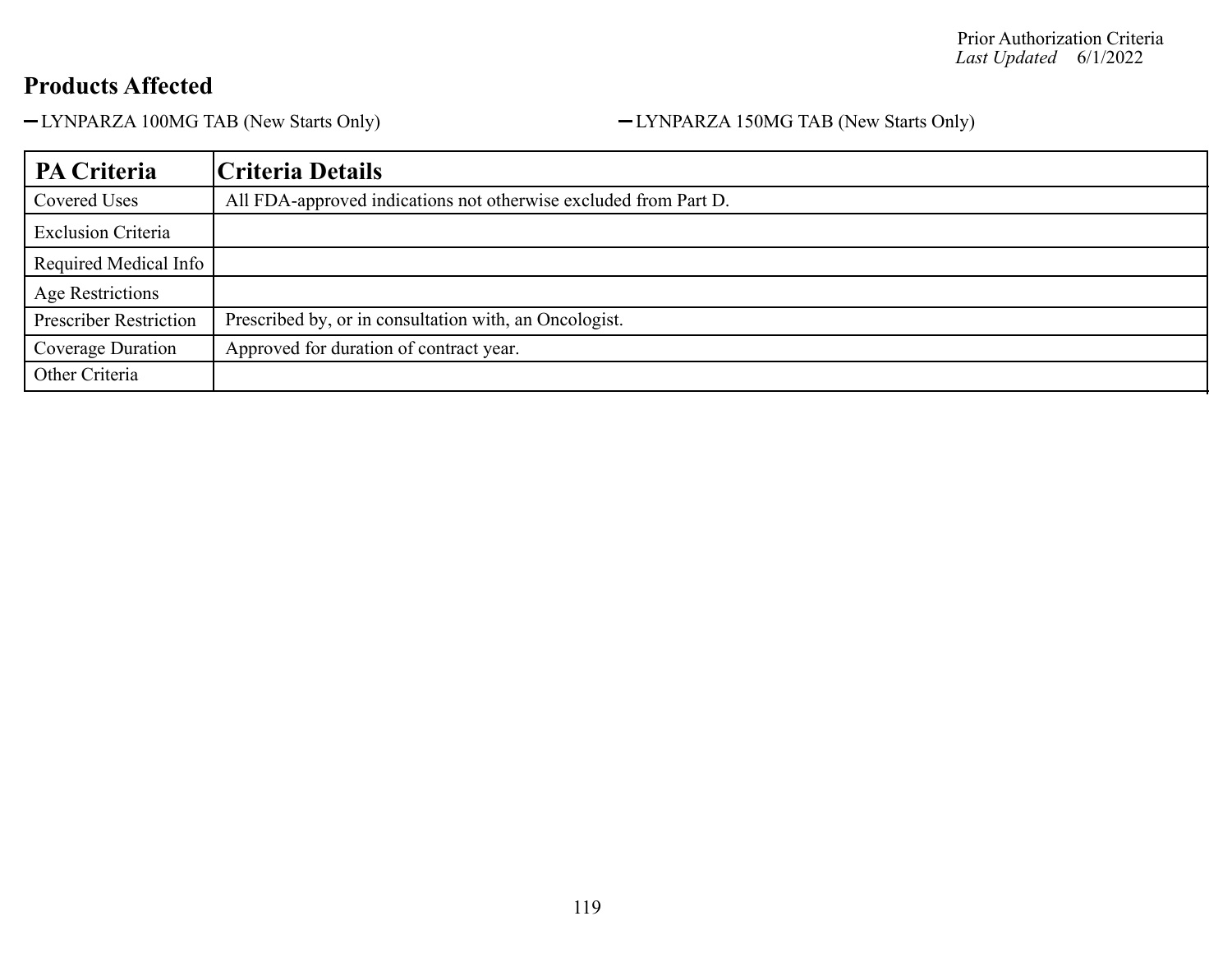#### Prior Authorization Criteria *Last Updated* 6/1/2022

#### **Products Affected**

#### -MAVYRET 100-40MG TAB - MAVYRET 50-20MG ORAL PELLET

| PA Criteria                   | Criteria Details                                                                                                                                                                                                                                               |
|-------------------------------|----------------------------------------------------------------------------------------------------------------------------------------------------------------------------------------------------------------------------------------------------------------|
| Covered Uses                  | All FDA-approved indications not otherwise excluded from Part D.                                                                                                                                                                                               |
| <b>Exclusion Criteria</b>     |                                                                                                                                                                                                                                                                |
| Required Medical Info         | 1) Patient is diagnosed with chronic HCV (greater than 6 months) with genotype indicated 2) Current HCV-RNA titer is<br>provided 3) Documentation is provided that member does or does not have cirrhosis 4) Previous Hepatitis C Treatment(s) is<br>provided. |
| Age Restrictions              | Member must be 3 years of age or older                                                                                                                                                                                                                         |
| <b>Prescriber Restriction</b> | Prescribed by, or in consultation with, a gastroenterologist, hepatologist, infectious disease or transplant specialist.                                                                                                                                       |
| Coverage Duration             | Coverage duration of 8 to 16 weeks. Applied consistent with current AASLD-IDSA guidance.                                                                                                                                                                       |
| Other Criteria                | Treatment regimen will be approved based on genotype and previous treatment experience as defined by current AASLD<br>guidelines.                                                                                                                              |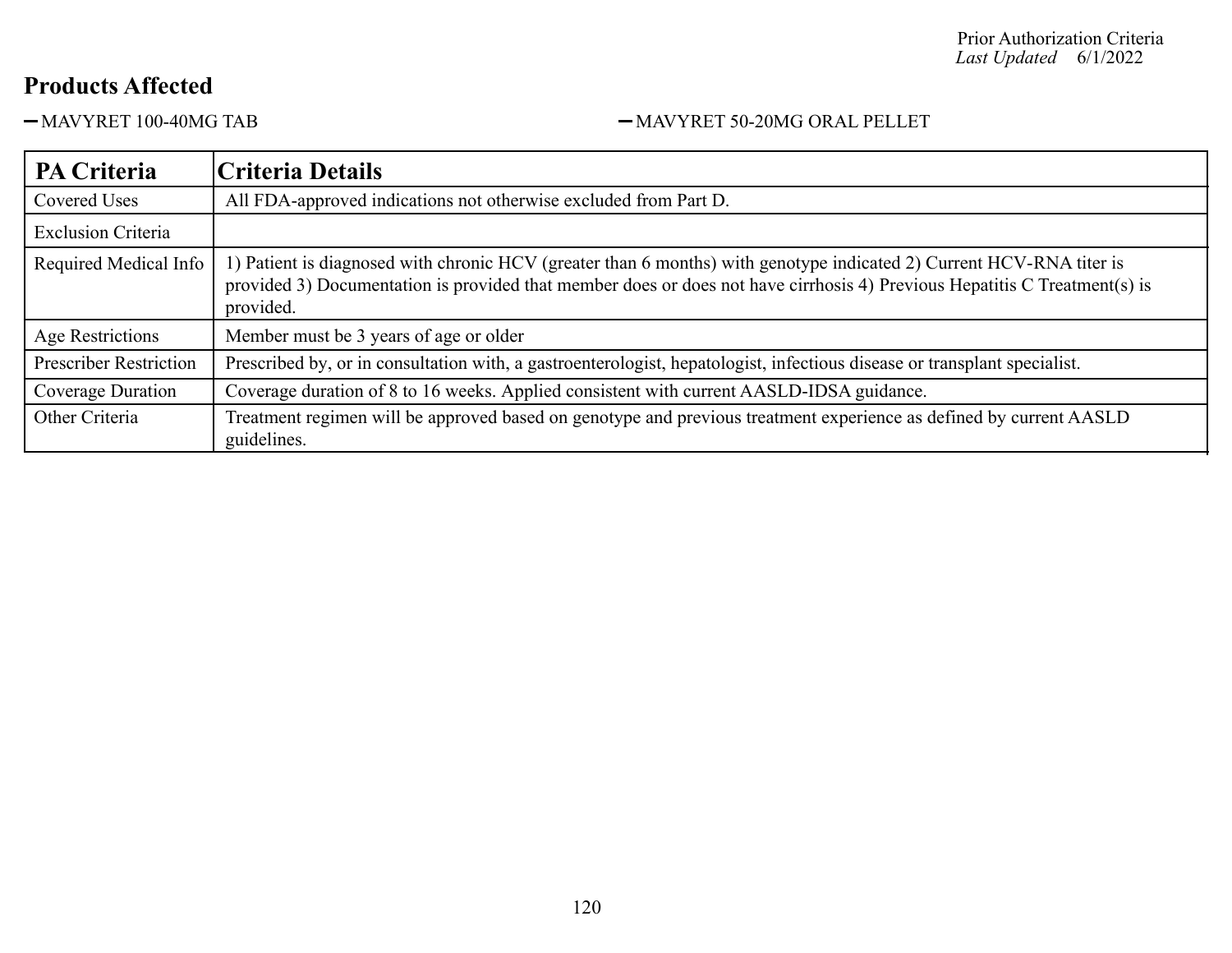*megestrol acetate 125mg/ml susp megestrol acetate 40mg/ml susp*

| PA Criteria                   | Criteria Details                                                 |
|-------------------------------|------------------------------------------------------------------|
| Covered Uses                  | All FDA-approved indications not otherwise excluded from Part D. |
| <b>Exclusion Criteria</b>     |                                                                  |
| Required Medical Info         |                                                                  |
| <b>Age Restrictions</b>       |                                                                  |
| <b>Prescriber Restriction</b> |                                                                  |
| Coverage Duration             | Approved for duration of contract year.                          |
| Other Criteria                |                                                                  |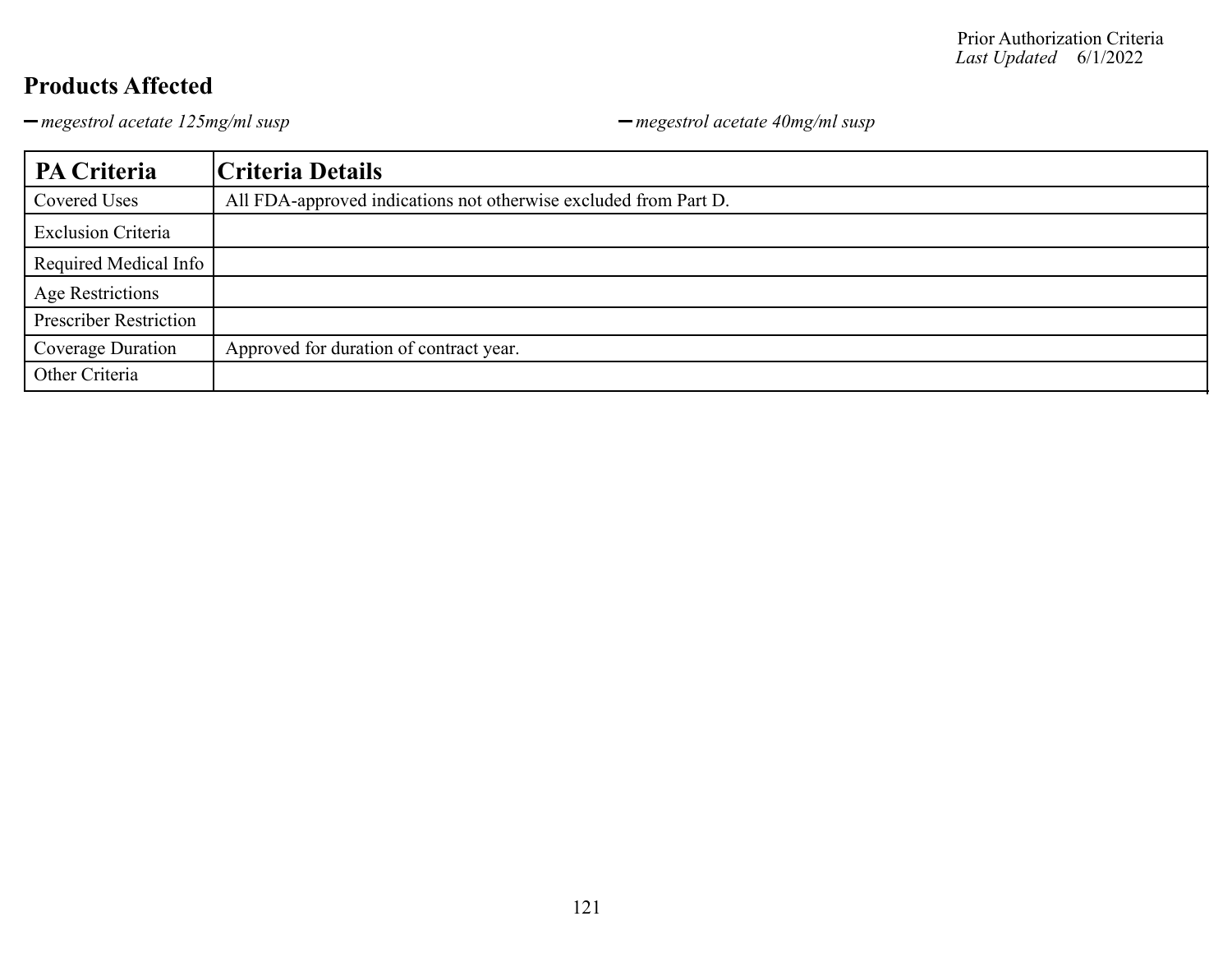*megestrol acetate 20mg tab (New Starts Only) megestrol acetate 40mg tab (New Starts Only)*

| PA Criteria                   | Criteria Details                                                 |
|-------------------------------|------------------------------------------------------------------|
| Covered Uses                  | All FDA-approved indications not otherwise excluded from Part D. |
| <b>Exclusion Criteria</b>     |                                                                  |
| Required Medical Info         |                                                                  |
| <b>Age Restrictions</b>       |                                                                  |
| <b>Prescriber Restriction</b> |                                                                  |
| Coverage Duration             | Approved for duration of contract year.                          |
| Other Criteria                |                                                                  |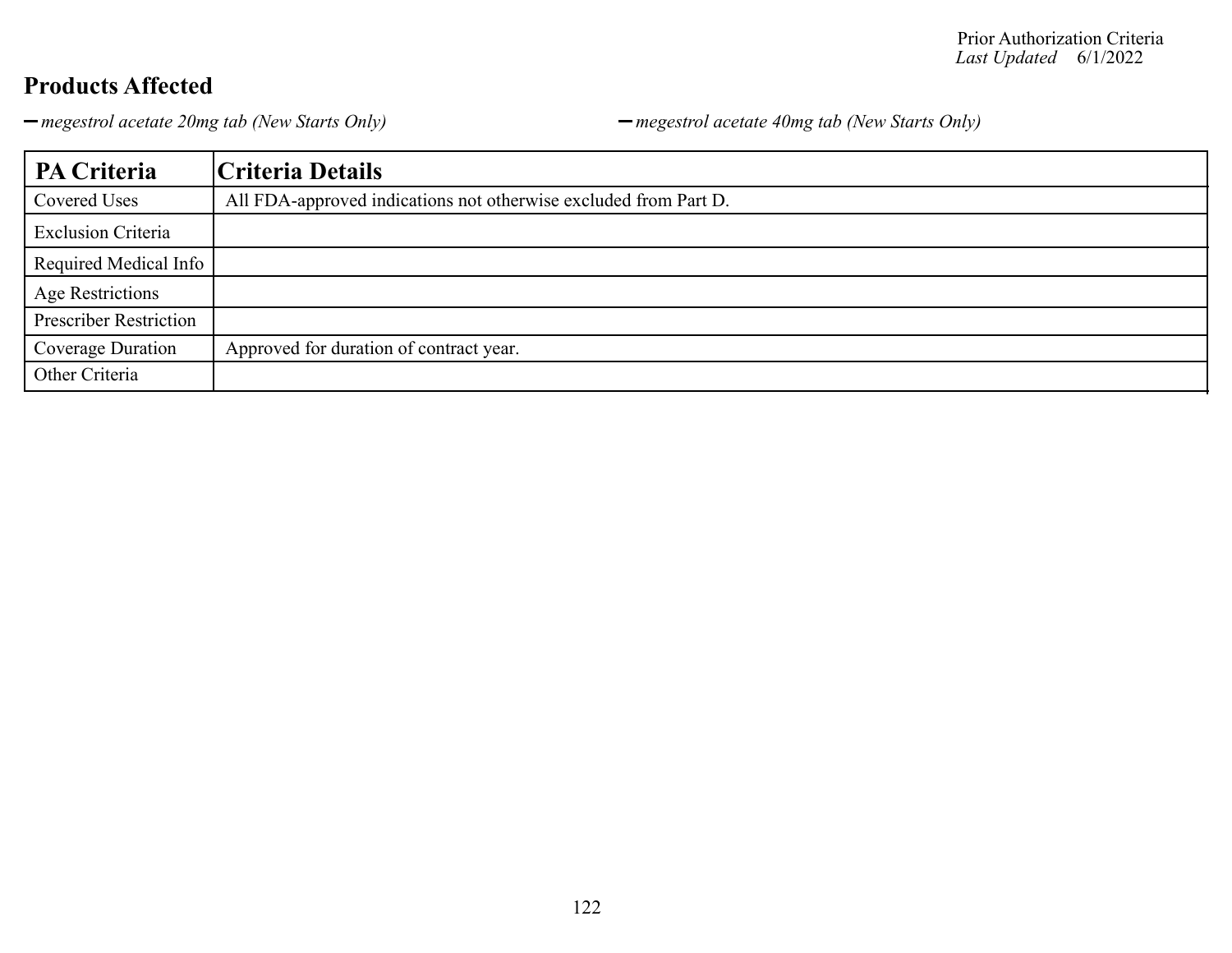-MEKINIST 0.5MG TAB (New Starts Only) - MEKINIST 2MG TAB (New Starts Only)

| <b>PA Criteria</b>            | Criteria Details                                                       |
|-------------------------------|------------------------------------------------------------------------|
| Covered Uses                  | All FDA-approved indications not otherwise excluded from Part D.       |
| <b>Exclusion Criteria</b>     |                                                                        |
| Required Medical Info         | Documentation is provided of appropriate BRAF V600E or V600K mutation. |
| Age Restrictions              |                                                                        |
| <b>Prescriber Restriction</b> | Prescribed by, or in consultation with, an oncologist.                 |
| Coverage Duration             | Approved for duration of contract year.                                |
| Other Criteria                |                                                                        |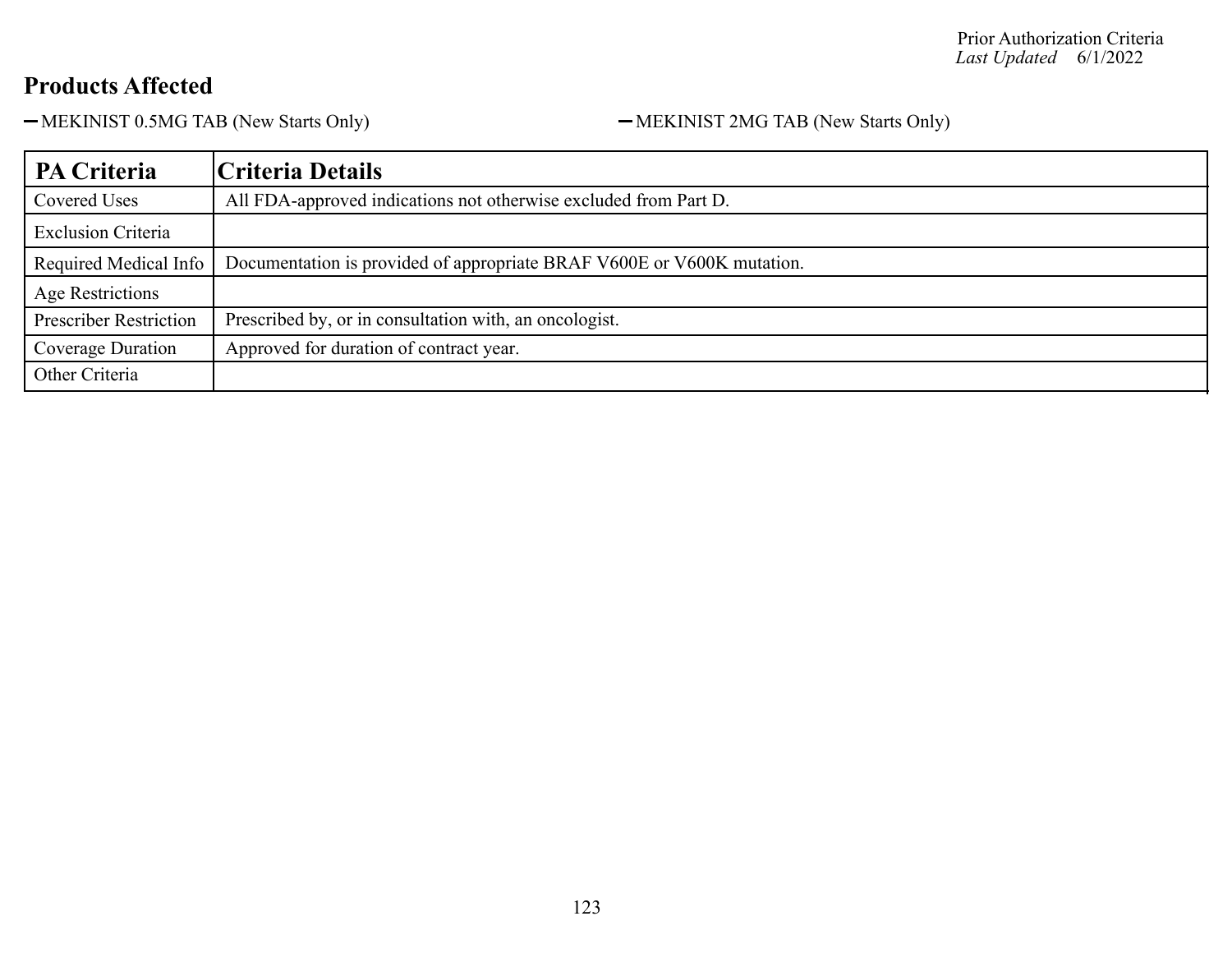-MEKTOVI 15MG TAB (New Starts Only)

| PA Criteria                   | Criteria Details                                                       |
|-------------------------------|------------------------------------------------------------------------|
| Covered Uses                  | All FDA-approved indications not otherwise excluded from Part D.       |
| <b>Exclusion Criteria</b>     |                                                                        |
| Required Medical Info         | Documentation is provided of appropriate BRAF V600E or V600K mutation. |
| Age Restrictions              |                                                                        |
| <b>Prescriber Restriction</b> | Prescribed by, or in consultation with, an oncologist.                 |
| Coverage Duration             | Approved for duration of contract year.                                |
| Other Criteria                |                                                                        |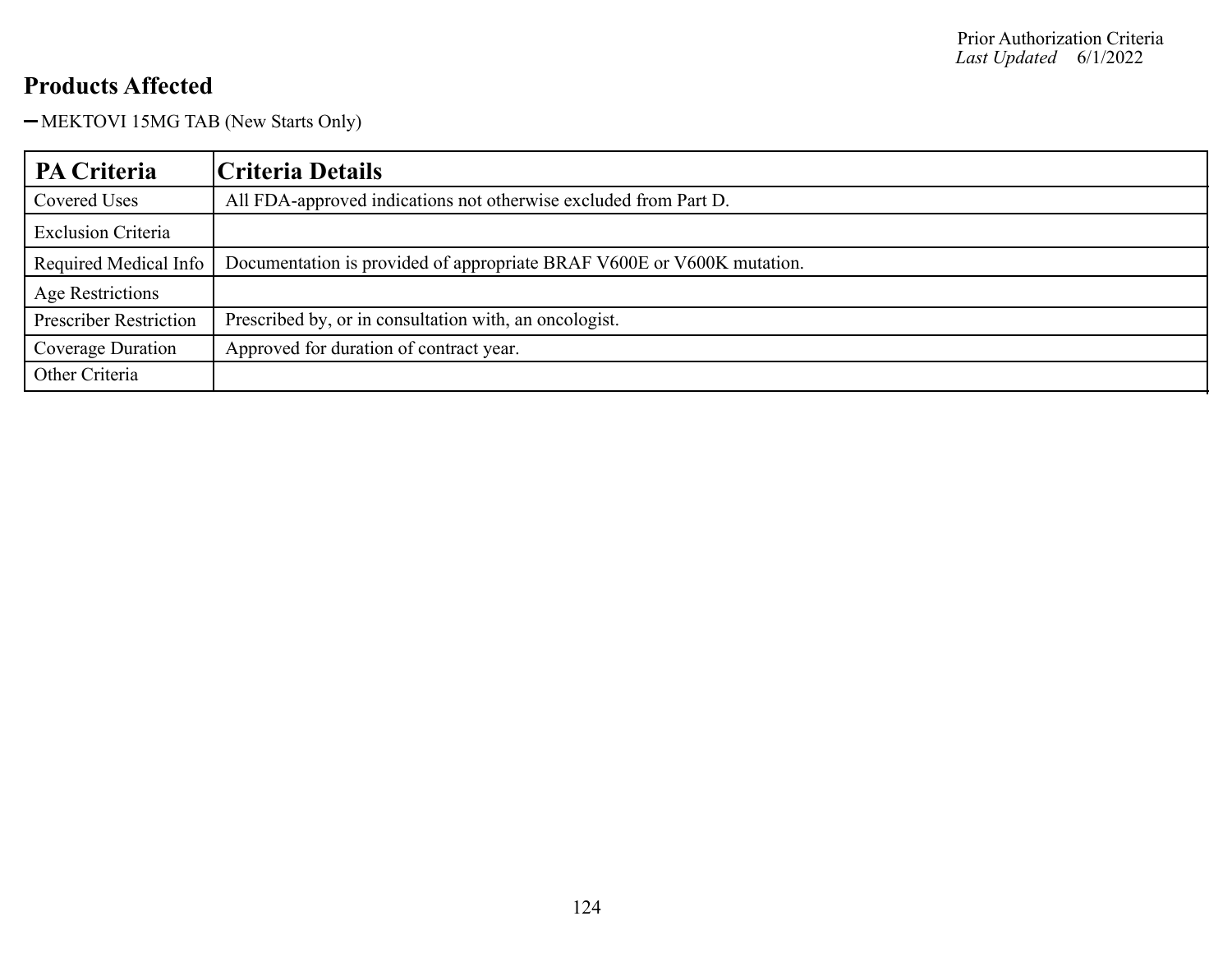#### Prior Authorization Criteria *Last Updated* 6/1/2022

#### **Products Affected**

#### $\begin{tabular}{ll} \bf -METHITEST 10MG TAB & \bf --METHYLTESTOSTERONE 10MG CAP \\ \end{tabular}$

| PA Criteria                   | <b>Criteria Details</b>                                                                                                                                                                                                                                                                                                                                                                                                                                                                                                                      |
|-------------------------------|----------------------------------------------------------------------------------------------------------------------------------------------------------------------------------------------------------------------------------------------------------------------------------------------------------------------------------------------------------------------------------------------------------------------------------------------------------------------------------------------------------------------------------------------|
| Covered Uses                  | All FDA-approved indications not otherwise excluded from Part D.                                                                                                                                                                                                                                                                                                                                                                                                                                                                             |
| <b>Exclusion Criteria</b>     |                                                                                                                                                                                                                                                                                                                                                                                                                                                                                                                                              |
| Required Medical Info         | A) For hypogonadism: Documentation is provided of morning testosterone levels, from two separate days, fall below the<br>normal range for a healthy adult male. B) For patients already on testosterone replacement therapy, documentation is<br>provided of at least one morning testosterone level from the last 12 months is required. C) For sexual development or<br>metastasis from malignant tumor of breast, inoperable metastatic disease (skeletal) in women 1 to 5 years postmenopausal:<br>testosterone levels are not required. |
| Age Restrictions              |                                                                                                                                                                                                                                                                                                                                                                                                                                                                                                                                              |
| <b>Prescriber Restriction</b> |                                                                                                                                                                                                                                                                                                                                                                                                                                                                                                                                              |
| Coverage Duration             | Approved for duration of contract year.                                                                                                                                                                                                                                                                                                                                                                                                                                                                                                      |
| Other Criteria                |                                                                                                                                                                                                                                                                                                                                                                                                                                                                                                                                              |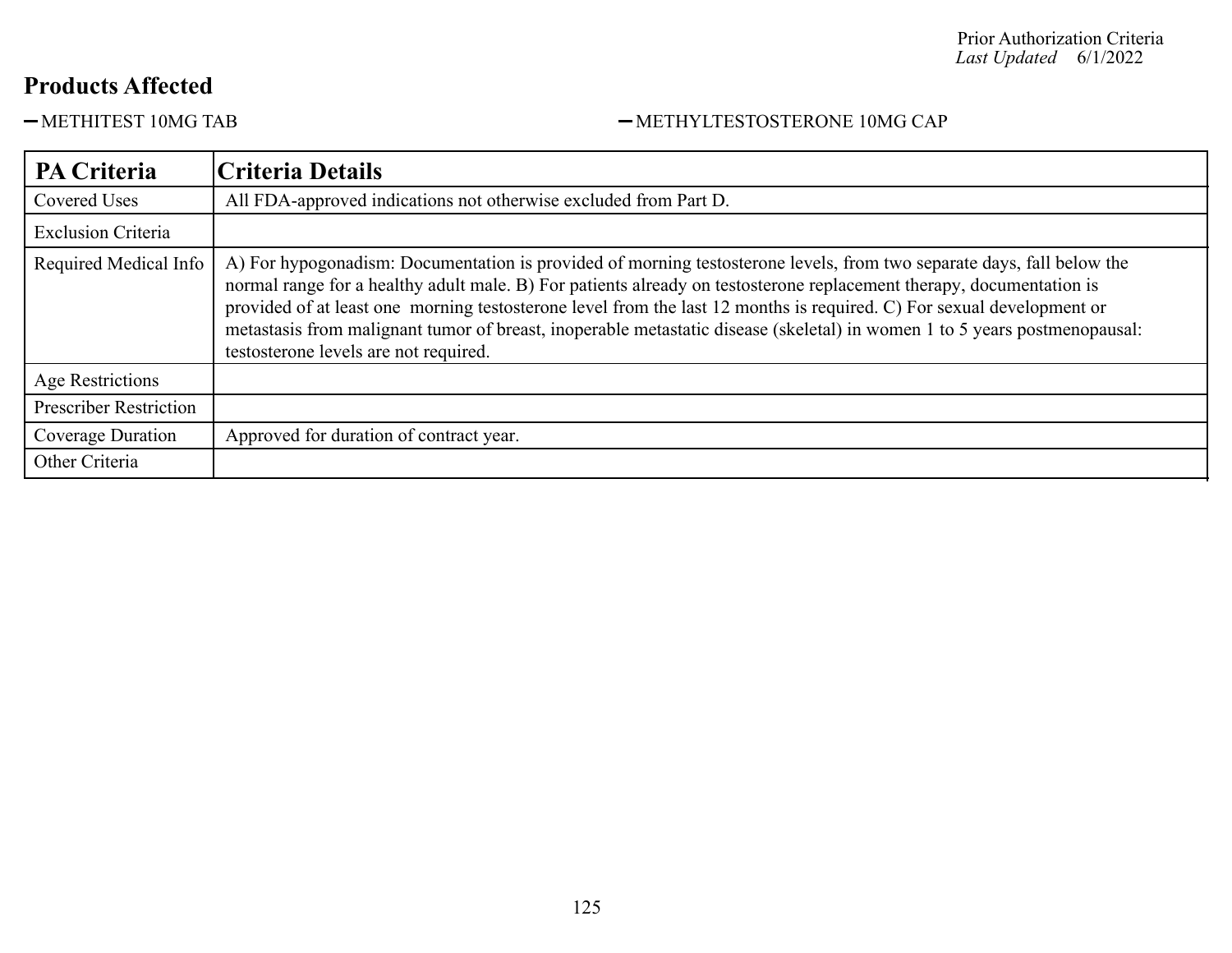*dihydroergotamine mesylate 0.5mg/act nasal inhaler*

| PA Criteria                   | Criteria Details                                                  |
|-------------------------------|-------------------------------------------------------------------|
| Covered Uses                  | All FDA-approved indications not otherwise excluded from Part D.  |
| <b>Exclusion Criteria</b>     |                                                                   |
| Required Medical Info         | Trials of 2 different triptans were ineffective or not tolerated. |
| <b>Age Restrictions</b>       |                                                                   |
| <b>Prescriber Restriction</b> |                                                                   |
| Coverage Duration             | Approved for duration of contract year.                           |
| Other Criteria                |                                                                   |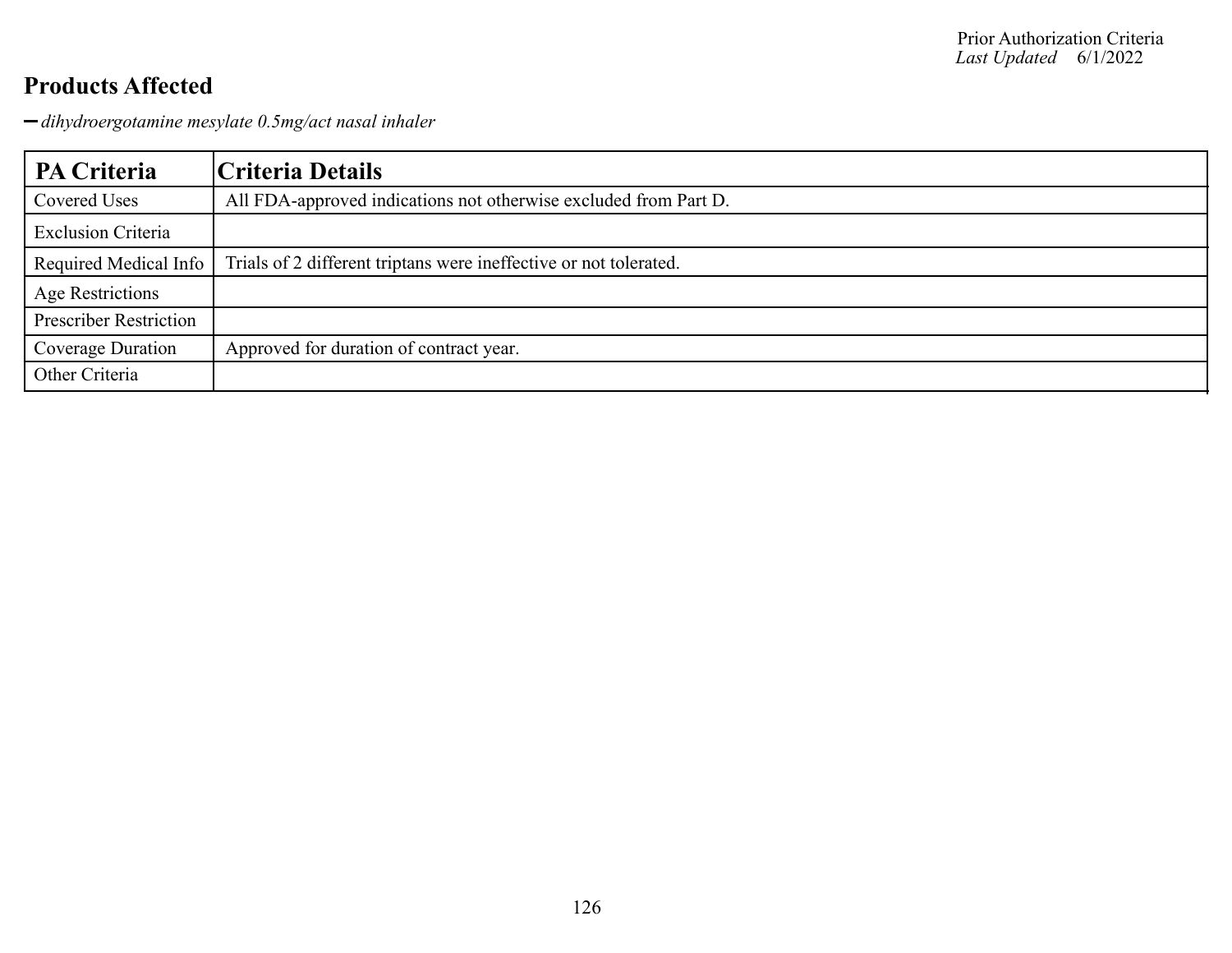$-MOTEGRITY$  1MG TAB  $-MOTEGRITY$  2MG TAB

| PA Criteria                   | Criteria Details                                                 |
|-------------------------------|------------------------------------------------------------------|
| Covered Uses                  | All FDA-approved indications not otherwise excluded from Part D. |
| <b>Exclusion Criteria</b>     |                                                                  |
| Required Medical Info         | Trial and failure of trulance.                                   |
| <b>Age Restrictions</b>       |                                                                  |
| <b>Prescriber Restriction</b> |                                                                  |
| Coverage Duration             | Approved for duration of contract year.                          |
| Other Criteria                |                                                                  |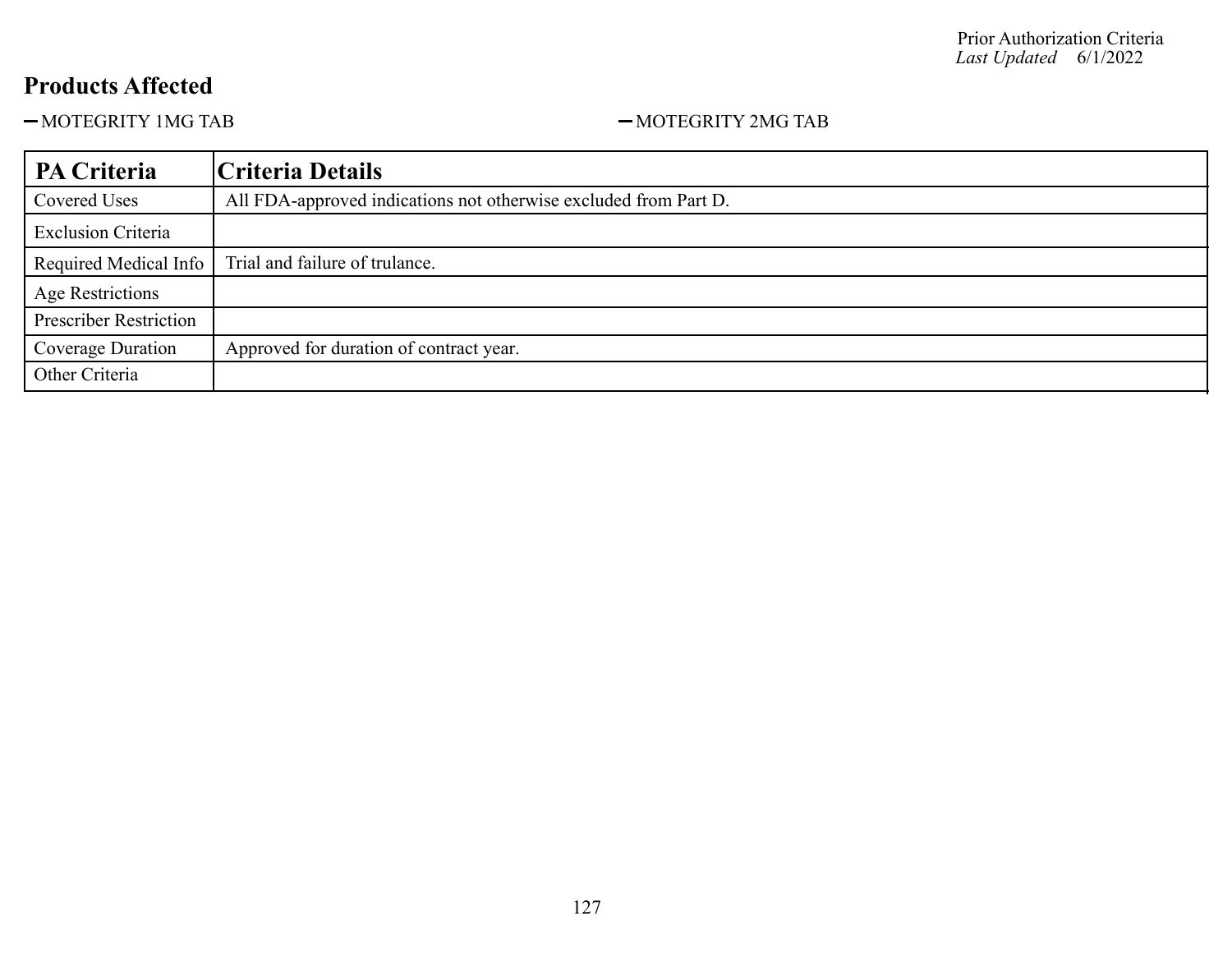-MOVANTIK 12.5MG TAB 12.5MG TAB 12.5MG TAB

| PA Criteria                   | Criteria Details                                                 |
|-------------------------------|------------------------------------------------------------------|
| Covered Uses                  | All FDA-approved indications not otherwise excluded from Part D. |
| <b>Exclusion Criteria</b>     |                                                                  |
| Required Medical Info         |                                                                  |
| <b>Age Restrictions</b>       |                                                                  |
| <b>Prescriber Restriction</b> |                                                                  |
| Coverage Duration             | Approved for duration of contract year.                          |
| Other Criteria                |                                                                  |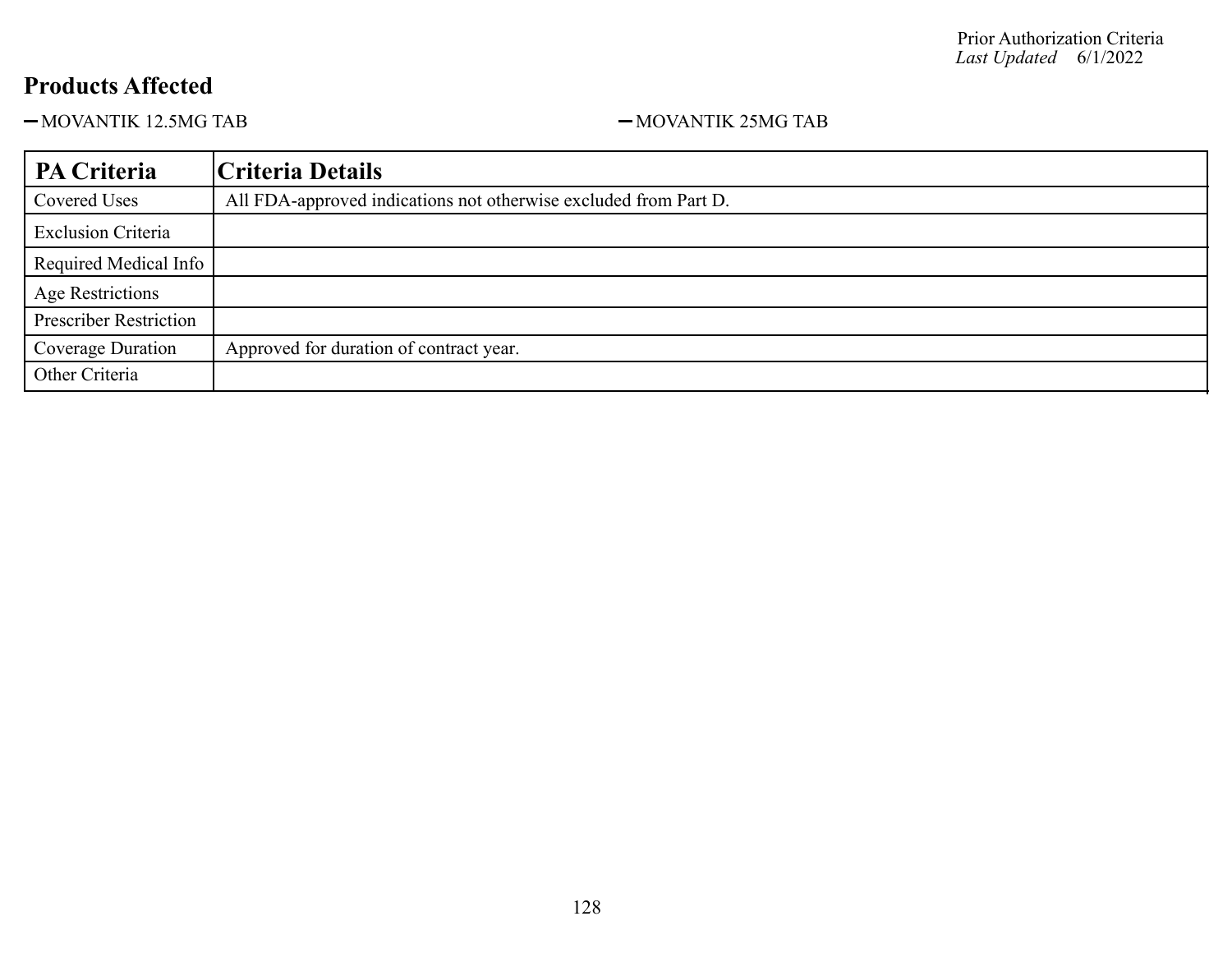MYFEMBREE 1-0.5-40MG TAB

| PA Criteria                   | Criteria Details                                                                                                |
|-------------------------------|-----------------------------------------------------------------------------------------------------------------|
| Covered Uses                  | All FDA-approved indications not otherwise excluded from Part D.                                                |
| <b>Exclusion Criteria</b>     |                                                                                                                 |
| Required Medical Info         | Member has failure of, or intolerance to, one hormonal contraceptive.                                           |
| <b>Age Restrictions</b>       |                                                                                                                 |
| <b>Prescriber Restriction</b> | Prescribed by, or in consultation with, an obstetrician/gynecologist or women's health/reproductive specialist. |
| Coverage Duration             | Approved for duration of contract year.                                                                         |
| Other Criteria                | Member does not have known osteoporosis.                                                                        |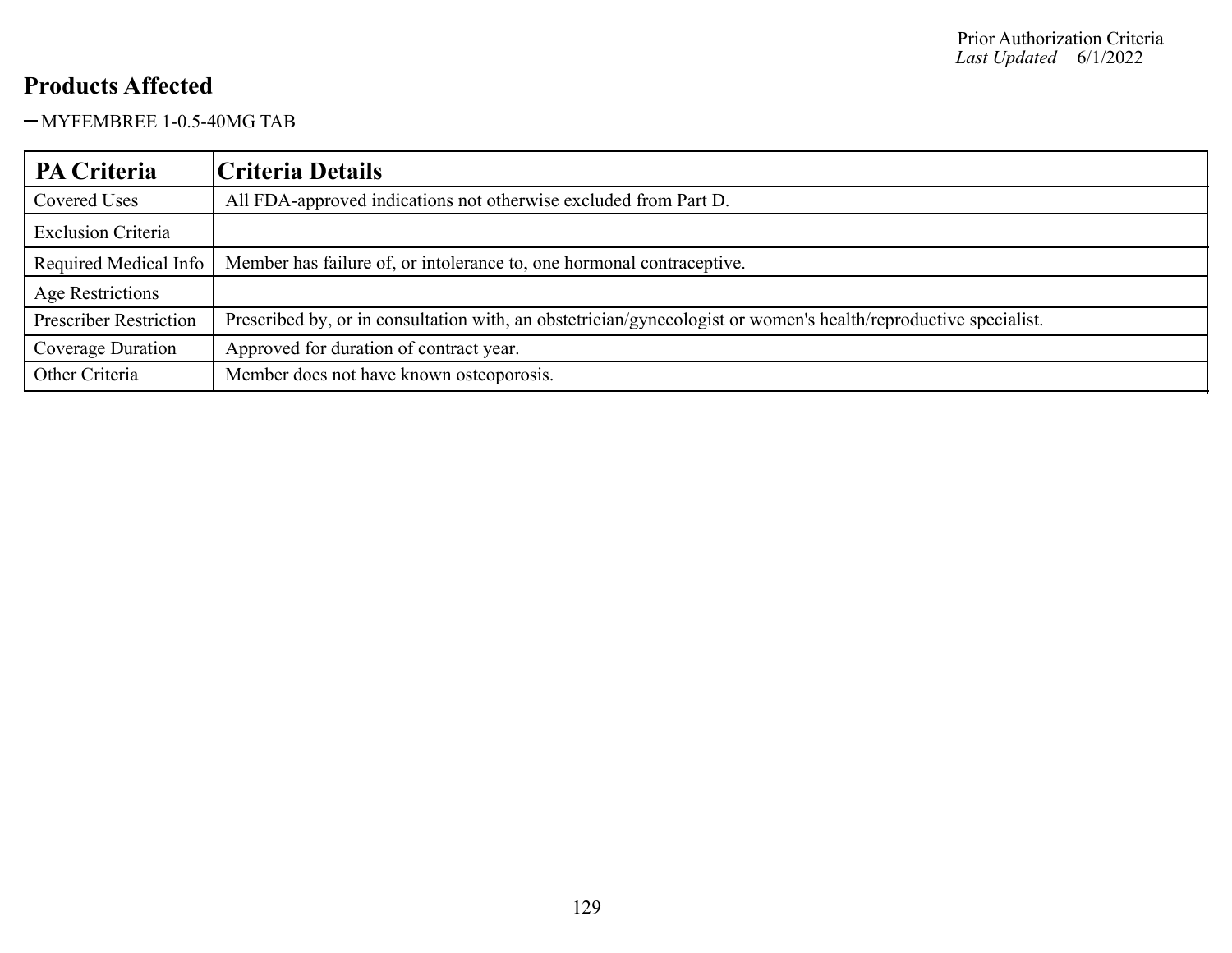#### Prior Authorization Criteria *Last Updated* 6/1/2022

#### **Products Affected**

- 
- *acetylcysteine 200mg/ml inh soln acyclovir 50mg/ml inj*
- *albuterol 0.21mg/ml (0.63mg/3ml) inh soln albuterol 0.83mg/ml (0.083%) inh soln*
- 
- 
- 
- *aprepitant 40mg cap aprepitant 80mg cap*
- $-$ arformoterol tartrate 15mcg/2ml neb soln  $-$ ASTAGRAF 0.5MG ER CAP
- $-$ ASTAGRAF 1MG ER CAP  $-$ ASTAGRAF 5MG ER CAP
- *azathioprine 100mg tab azathioprine 50mg tab*
- 
- *budesonide 0.25mg/ml inh susp budesonide 0.5mg/ml inh susp*
- -CELLCEPT 200MG/ML SUSP CELLCEPT 250MG CAP
- -CELLCEPT 500MG TAB  $-CLINIMIX 4.25/10 INJ$
- CLINIMIX 4.25/5 INJ CLINIMIX 5/15 INJ
- 
- CLINIMIX E 4.25/10 INJ CLINIMIX E 4.25/5 INJ
- CLINIMIX E 5/15 INJ CLINIMIX E 5/20 INJ
- 
- $-CYCLOPHOSPHAMIDE 25MG TAB$   $-CYCLOPHOSPHAMIDE 50MG CAP$
- CYCLOPHOSPHAMIDE 50MG TAB *cyclosporine 100mg cap*
- 
- *cyclosporine modified 100mg/ml oral soln cyclosporine modified 25mg cap*
- 
- ENGERIX-B 10MCG/0.5ML SYRINGE ENGERIX-B 20MCG/ML SYRINGE
- ENVARSUS 0.75MG ER TAB ENVARSUS 1MG ER TAB
- ENVARSUS 4MG ER TAB *everolimus 0.25mg tab*
- 
- 
- ABELCET 5MG/ML INJ *acetylcysteine 100mg/ml inh soln*
	-
	-
- *albuterol 5mg/ml inh soln albuterol neb soln 1.25mg/3ml*
- AMBISOME 50MG INJ  $-$  AMPHOTERICIN B 50MG INJ
- *aprepitant 125mg cap aprepitant 125mg/aprepitant 80mg pack*
	-
	-
	-
	-
- *azathioprine 75mg tab budesonide 0.125mg/ml inh susp*
	-
	-
	-
	-
- CLINIMIX 5/20 INJ CLINIMIX E 2.75/5 INJ
	-
	-
- *clinisol 15 inj* CYCLOPHOSPHAMIDE 25MG CAP
	-
	-
- *cyclosporine 25mg cap cyclosporine modified 100mg cap*
	-
- <sup>-</sup> *cyclosporine modified 50mg cap*  $-$  *DIPHTHERIA/TETANUS TOXOID INJ* 
	-
	-
	-
- *everolimus 0.5mg tab everolimus 0.75mg tab*
- *everolimus 1mg tab*  $-$  FIASP 100UNIT/ML INJ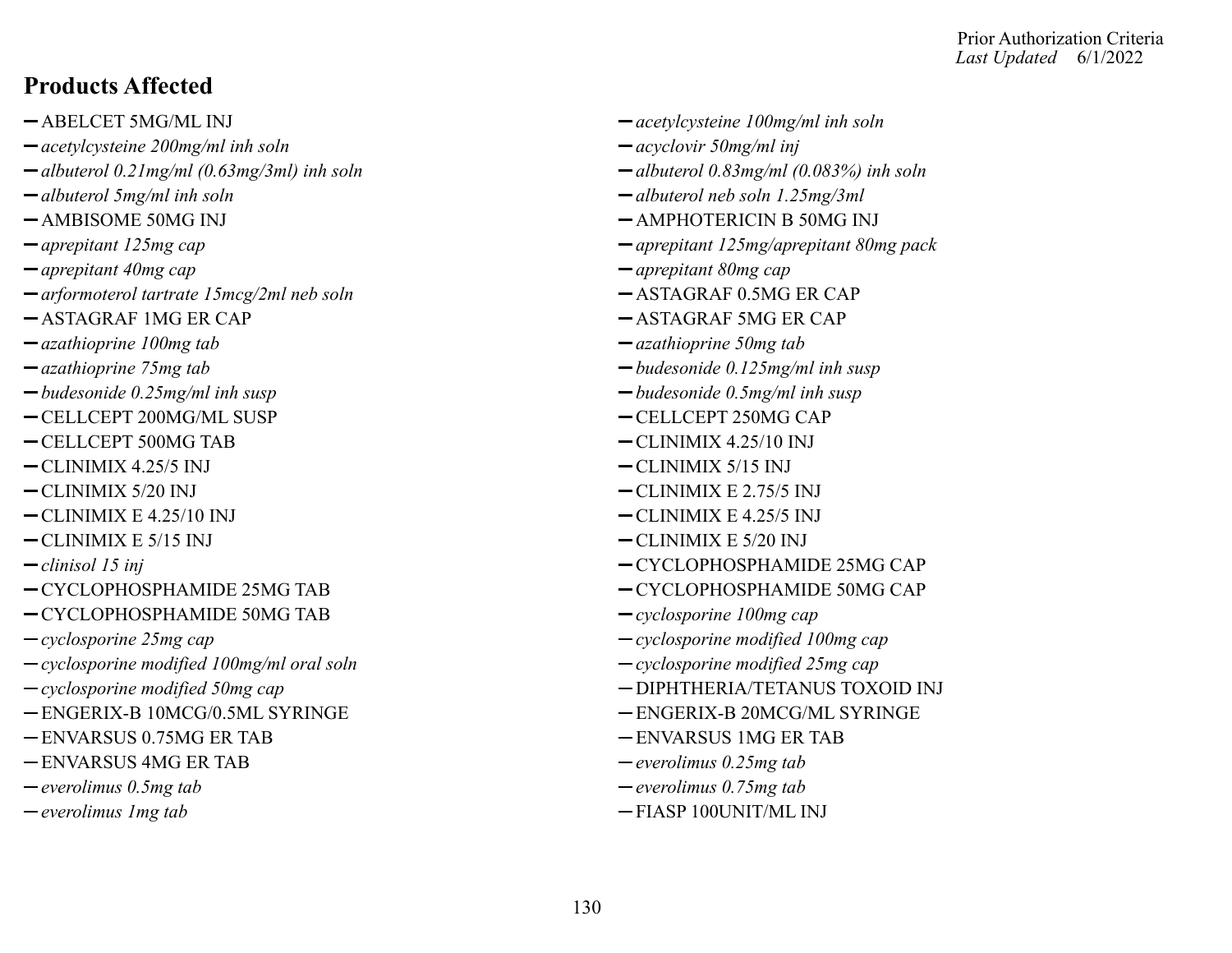- *formoterol fumarate neb soln 20mcg/2ml gengraf 100mg cap*
- *gengraf 100mg/ml oral soln gengraf 25mg cap*
- 
- GLUCOSE 100MG/ML/SODIUM CHLORIDE 4.5MG/ML INJ *granisetron 1mg tab*
- HUMULIN R 500UNIT/ML INJ IMOVAX 2.5UNIT/ML INJ
- INSULIN ASPART HUMAN 100UNIT/ML INJ INTRALIPID 20GM/100ML INJ
- 
- *ipratropium/albuterol 0.5-2.5mg/3ml inh soln levalbuterol 0.21mg/ml inh soln*
- 
- $-\text{level}$  *levalbuterol neb soln 1.25mg/3ml* MEDROL 2MG TAB
- *methylprednisolone 16mg tab methylprednisolone 32mg tab*
- *methylprednisolone 4mg tab methylprednisolone 8mg tab*
- 
- *mycophenolate mofetil 250mg cap mycophenolate mofetil 500mg tab*
- 
- 
- 
- 
- NUTRILIPID 20GM/100ML INJ *ondansetron 0.8mg/ml oral soln*
- ONDANSETRON 24MG TAB *ondansetron 4mg odt*
- *ondansetron 4mg tab ondansetron 8mg odt*
- 
- 
- 
- *prednisolone 2mg/ml oral soln prednisolone 30mg odt*
- PREDNISOLONE 3MG/ML ORAL SOLN *prednisolone 4mg/ml oral soln*
- PREDNISOLONE 5MG/ML ORAL SOLN *prednisone 10mg tab*
- 
- *prednisone 2.5mg tab prednisone 20mg tab*
- *prednisone 50mg tab prednisone 5mg tab*
- 
- 
- *glucose 100mg/ml inj* GLUCOSE 100MG/ML/SODIUM CHLORIDE 2MG/ML INJ
	-
	-
	-
- INTRALIPID 30GM/100ML INJ *ipratropium bromide 0.2mg/ml inh soln*
	-
- *levalbuterol neb soln 0.31mg/3ml levalbuterol neb soln 1.25mg/0.5ml*
	-
	-
	-
- MILLIPRED 5MG TAB *mycophenolate mofetil 200mg/ml susp*
	-
- *mycophenolic acid 180mg dr tab mycophenolic acid 360mg dr tab*
- $-MYFORTIC 180MG DR TAB$   $-MYFORTIC 360MG DR TAB$
- $-$ NEORAL 100MG CAP  $-$ NEORAL 100MG/ML ORAL SOLN
- $-$ NEORAL 25MG CAP  $-$ NOVOLOG 100UNIT/ML INJ
	-
	-
	-
- *ondansetron 8mg tab pentamidine isethionate 50mg/ml inh soln*
- *plenamine 15% inj prednisolone 10mg odt*
- *prednisolone 15mg odt prednisolone 1mg/ml oral soln*
	-
	-
	-
- *prednisone 1mg tab* PREDNISONE 1MG/ML ORAL SOLN
	-
	-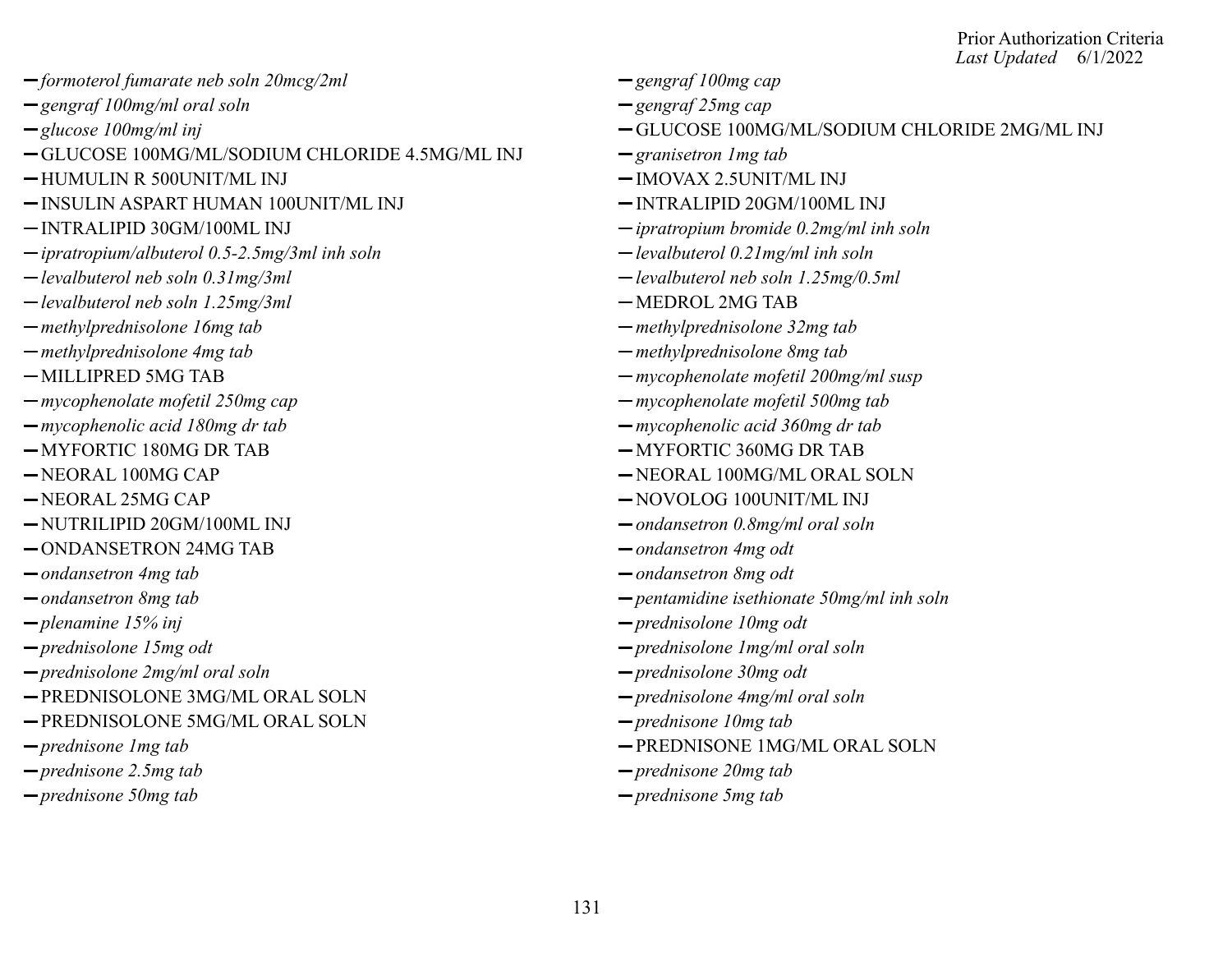| - PREDNISONE 5MG/ML ORAL SOLN       | $-$ PREMASOL 10% INJ                  |
|-------------------------------------|---------------------------------------|
| $-$ PROCALAMINE 3% INJ              | -PROGRAF 0.2MG GRANULES FOR ORAL SUSP |
| $-$ PROGRAF 0.5MG CAP               | -PROGRAF 1MG CAP                      |
| -PROGRAF 1MG GRANULES FOR ORAL SUSP | $-$ PROGRAF 5MG CAP                   |
| $-$ PROSOL 20% INJ                  | -PULMOZYME 1MG/ML INH SOLN            |
| $-RABAVERT 2.5UNIT/ML INJ$          | $-RAPAMUNE 0.5MG TAB$                 |
| $-RAPAMUNE$ 1MG TAB                 | -RAPAMUNE 1MG/ML ORAL SOLN            |
| $-RAPAMUNE 2MG TAB$                 | -RECOMBIVAX 10MCG/ML INJ              |
| -RECOMBIVAX 10MCG/ML SYRINGE        | -RECOMBIVAX 40MCG/ML INJ              |
| -RECOMBIVAX 5MCG/0.5ML SYRINGE      | -SANDIMMUNE 100MG CAP                 |
| -SANDIMMUNE 100MG/ML ORAL SOLN      | $-$ SANDIMMUNE 25MG CAP               |
| $-sirolimus 0.5mg tab$              | $\rightarrow$ sirolimus 1 mg tab      |
| $-$ sirolimus 1 mg/ml oral soln     | $-sirolimus 2mg tab$                  |
| $-$ tacrolimus 0.5mg cap            | $-$ tacrolimus 1 mg cap               |
| $-$ tacrolimus 5mg cap              | $-$ TDVAX 4-4UNIT/ML INJ              |
| -TENIVAC 4-10UNIT/ML SYRINGE        | -TPN ELECTROLYTES INJ                 |
| $-$ TRAVASOL 10% INJ                | $-$ TROPHAMINE 10% INJ                |
| -VARUBI 90MG TAB                    | -ZORTRESS 1MG TAB                     |

| PA Criteria                   | Criteria Details                                                                                                                                                                                    |
|-------------------------------|-----------------------------------------------------------------------------------------------------------------------------------------------------------------------------------------------------|
| Covered Uses                  | This drug may be covered under Medicare Part B or D depending upon the circumstances. Information may need to be<br>submitted describing the use and setting of the drug to make the determination. |
| <b>Exclusion Criteria</b>     |                                                                                                                                                                                                     |
| Required Medical Info         |                                                                                                                                                                                                     |
| Age Restrictions              |                                                                                                                                                                                                     |
| <b>Prescriber Restriction</b> |                                                                                                                                                                                                     |
| Coverage Duration             |                                                                                                                                                                                                     |
| Other Criteria                |                                                                                                                                                                                                     |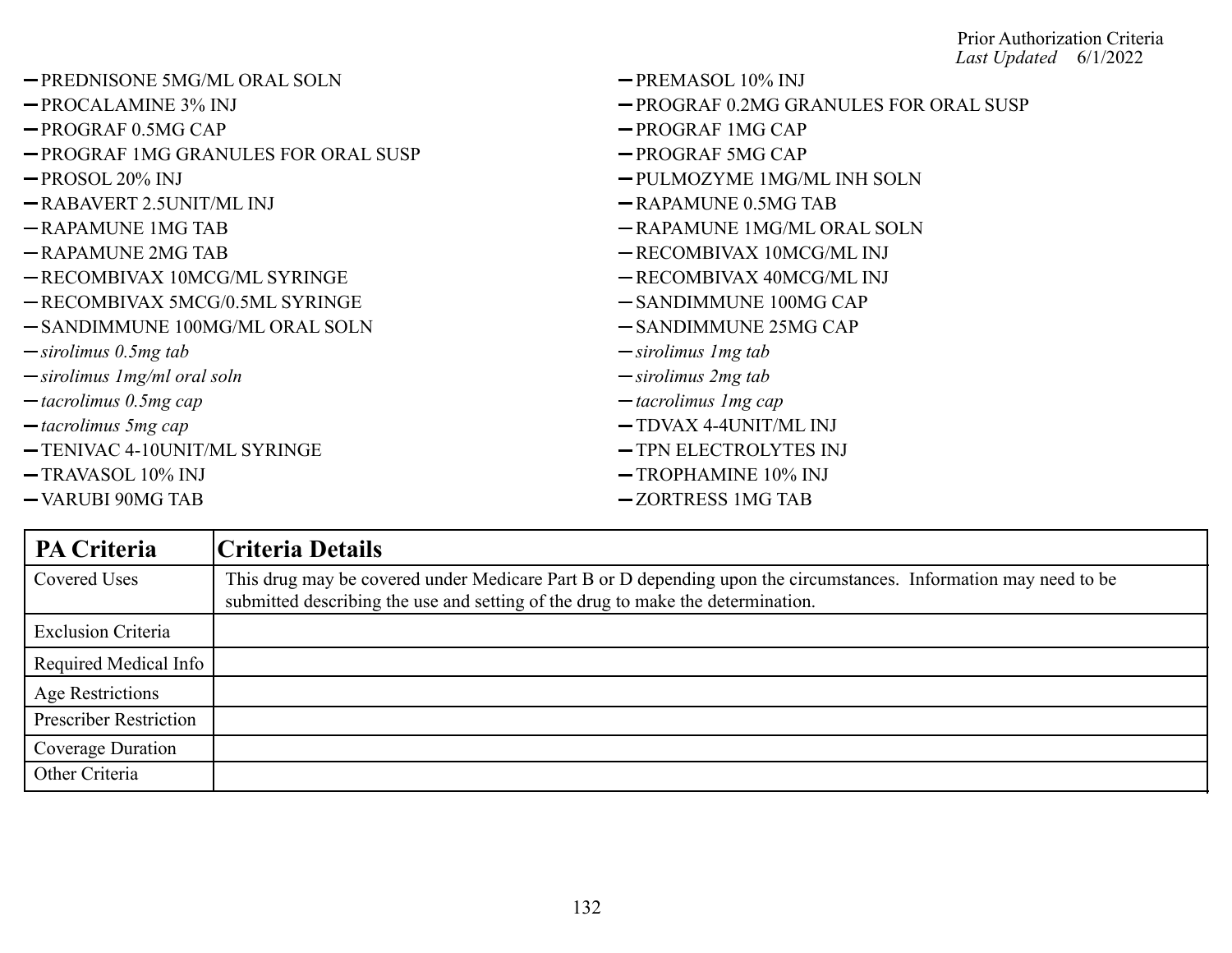-NATPARA 100MCG CARTRIDGE - NATPARA 25MCG CARTRIDGE

## -NATPARA 50MCG CARTRIDGE - NATPARA 75MCG CARTRIDGE

| <b>PA Criteria</b>            | Criteria Details                                                 |
|-------------------------------|------------------------------------------------------------------|
| Covered Uses                  | All FDA-approved indications not otherwise excluded from Part D. |
| <b>Exclusion Criteria</b>     |                                                                  |
| Required Medical Info         |                                                                  |
| Age Restrictions              |                                                                  |
| <b>Prescriber Restriction</b> | Prescribed by, or in consultation with, an endocrinologist.      |
| Coverage Duration             | Approved for duration of contract year.                          |
| Other Criteria                |                                                                  |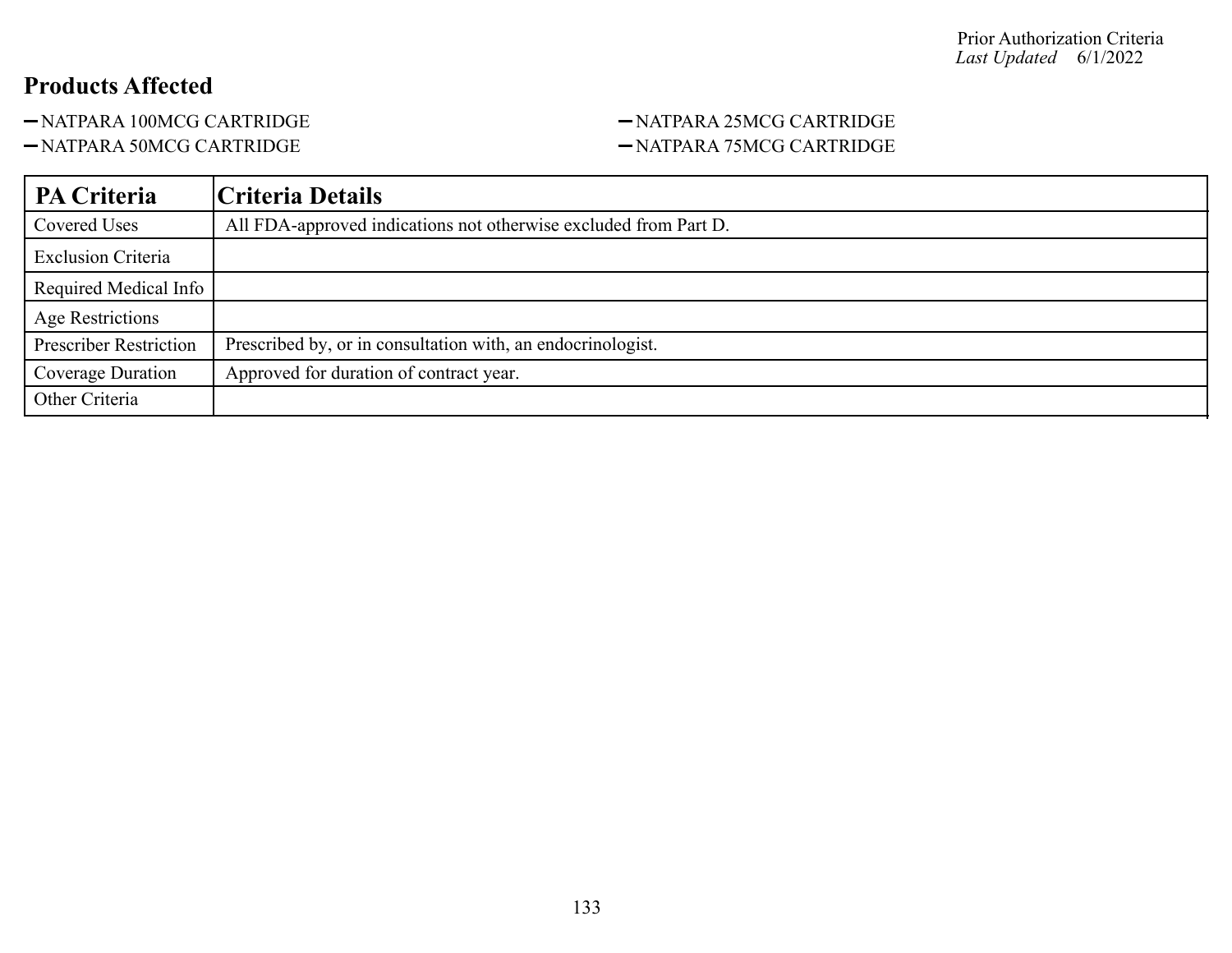-NERLYNX 40MG TAB (New Starts Only)

| <b>PA Criteria</b>            | Criteria Details                                                 |
|-------------------------------|------------------------------------------------------------------|
| Covered Uses                  | All FDA-approved indications not otherwise excluded from Part D. |
| <b>Exclusion Criteria</b>     |                                                                  |
| Required Medical Info         |                                                                  |
| <b>Age Restrictions</b>       |                                                                  |
| <b>Prescriber Restriction</b> | Prescribed by, or in consultation with, an oncologist.           |
| Coverage Duration             | Approved for duration of contract year.                          |
| Other Criteria                |                                                                  |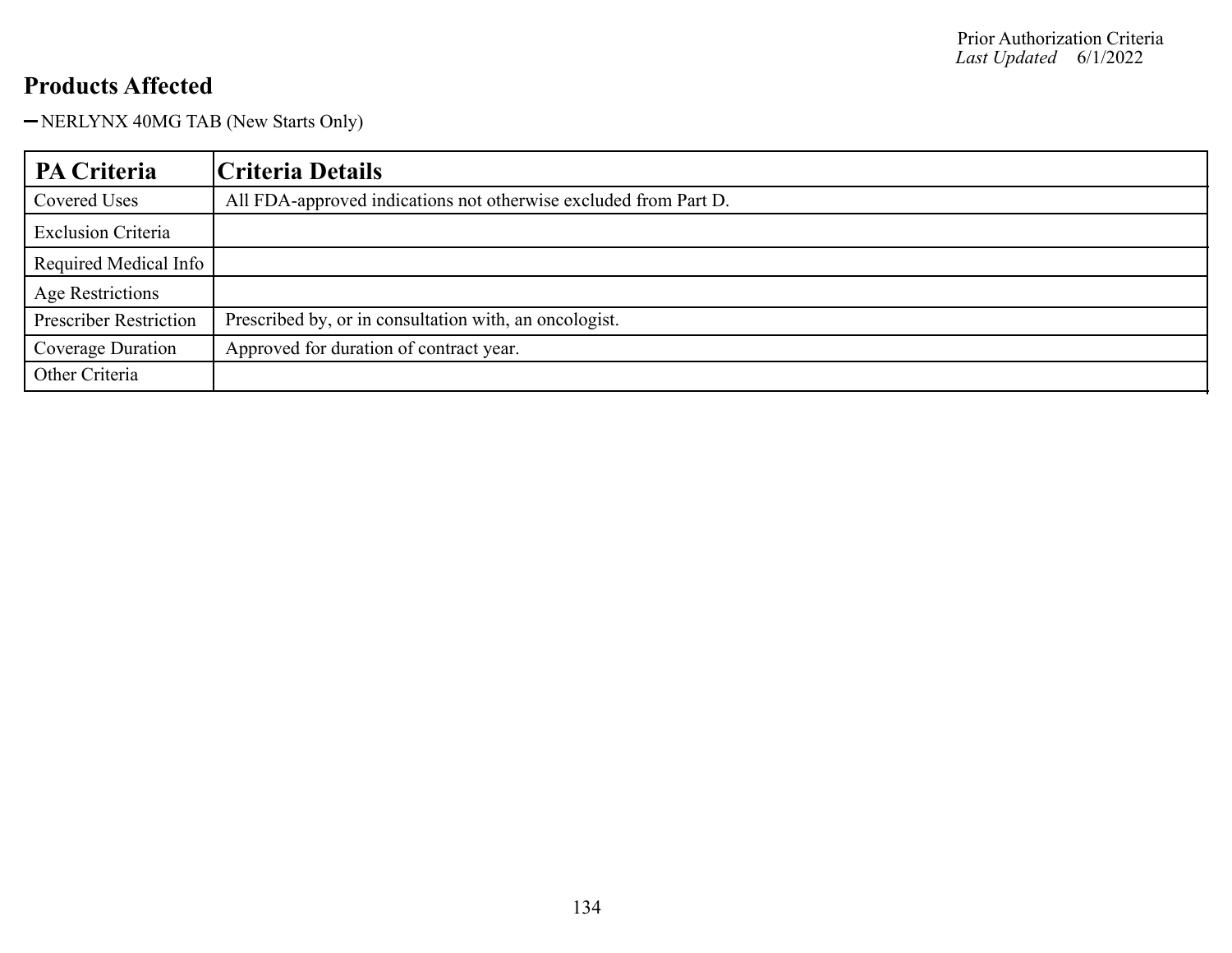-NEXAVAR 200MG TAB (New Starts Only)

| <b>PA Criteria</b>            | Criteria Details                                                 |
|-------------------------------|------------------------------------------------------------------|
| Covered Uses                  | All FDA-approved indications not otherwise excluded from Part D. |
| <b>Exclusion Criteria</b>     |                                                                  |
| Required Medical Info         |                                                                  |
| Age Restrictions              |                                                                  |
| <b>Prescriber Restriction</b> | Prescribed by, or in consultation with, an oncologist.           |
| Coverage Duration             | Approved for duration of contract year.                          |
| Other Criteria                |                                                                  |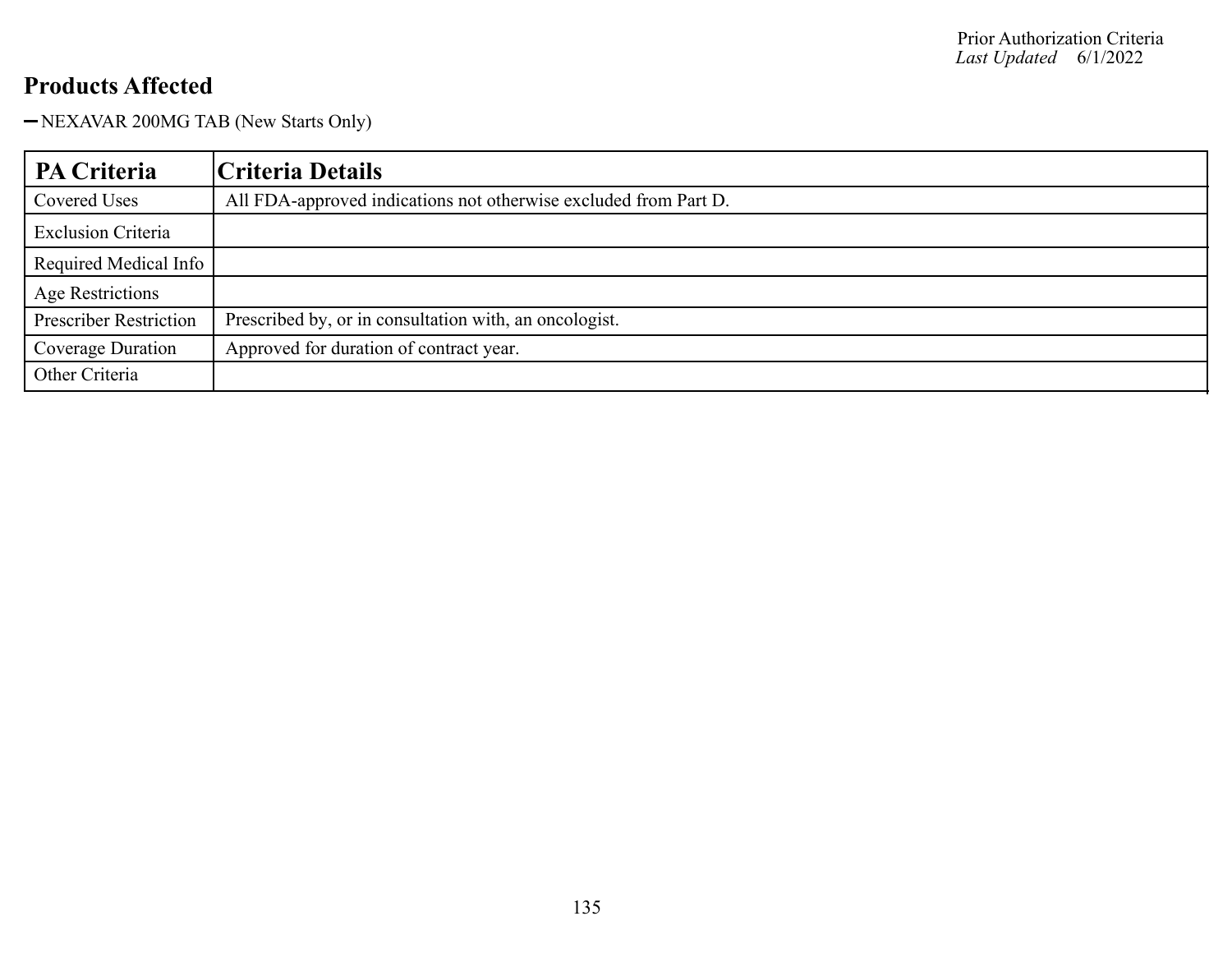-NINLARO 2.3MG CAP (New Starts Only) - NINLARO 3MG CAP (New Starts Only)

-NINLARO 4MG CAP (New Starts Only)

| PA Criteria                   | Criteria Details                                                       |
|-------------------------------|------------------------------------------------------------------------|
| Covered Uses                  | All FDA-approved indications not otherwise excluded from Part D.       |
| <b>Exclusion Criteria</b>     |                                                                        |
| Required Medical Info         |                                                                        |
| <b>Age Restrictions</b>       |                                                                        |
| <b>Prescriber Restriction</b> | Prescribed by, or in consultation with, an oncologist or hematologist. |
| Coverage Duration             | Approved for duration of contract year.                                |
| Other Criteria                |                                                                        |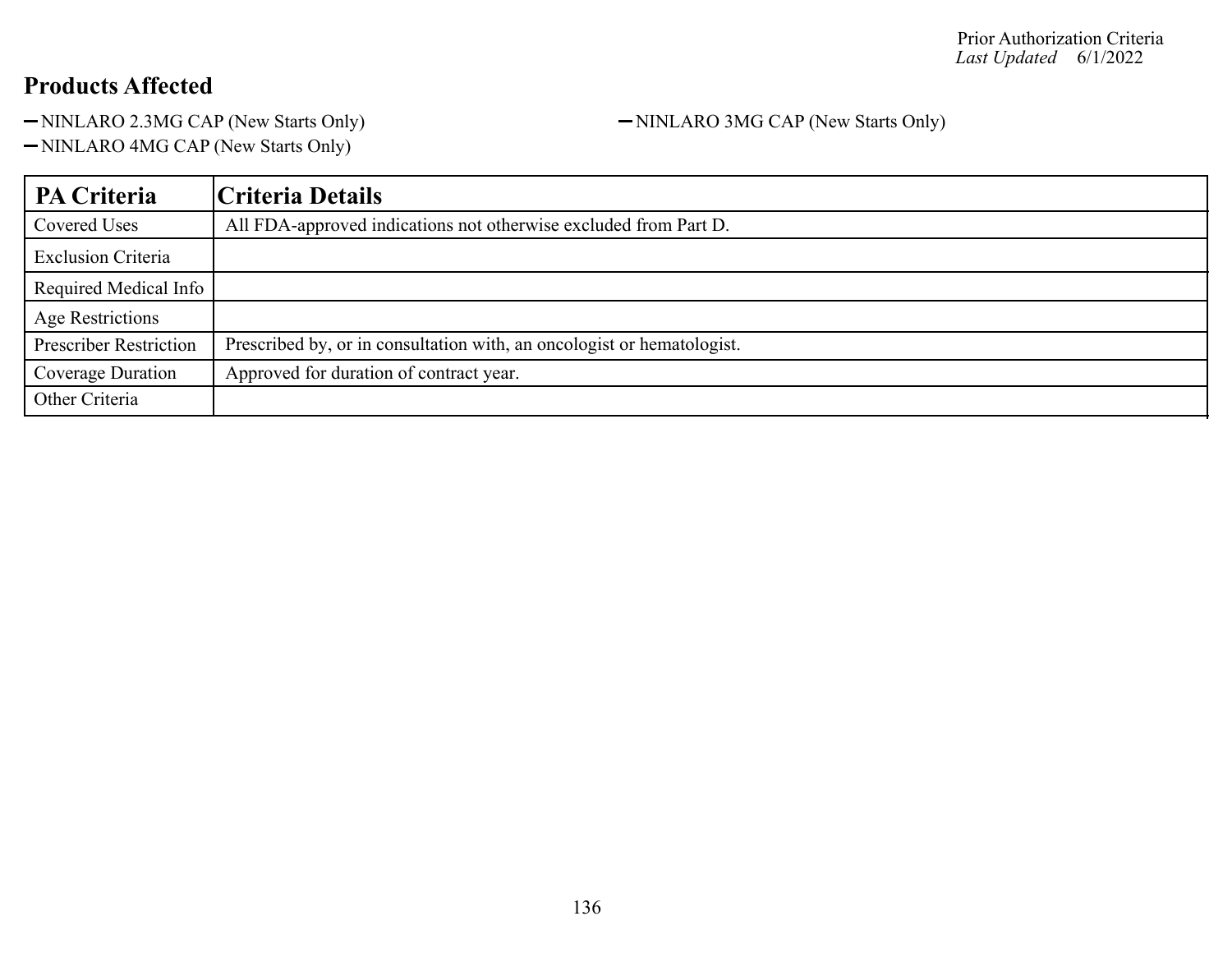*droxidopa 100mg cap droxidopa 200mg cap*

*droxidopa 300mg cap*

| <b>PA Criteria</b>            | Criteria Details                                                       |
|-------------------------------|------------------------------------------------------------------------|
| Covered Uses                  | All FDA-approved indications not otherwise excluded from Part D.       |
| <b>Exclusion Criteria</b>     |                                                                        |
| Required Medical Info         |                                                                        |
| <b>Age Restrictions</b>       |                                                                        |
| <b>Prescriber Restriction</b> | Prescribed by, or in consultation with, a neurologist or cardiologist. |
| Coverage Duration             | Approved for duration of contract year.                                |
| Other Criteria                |                                                                        |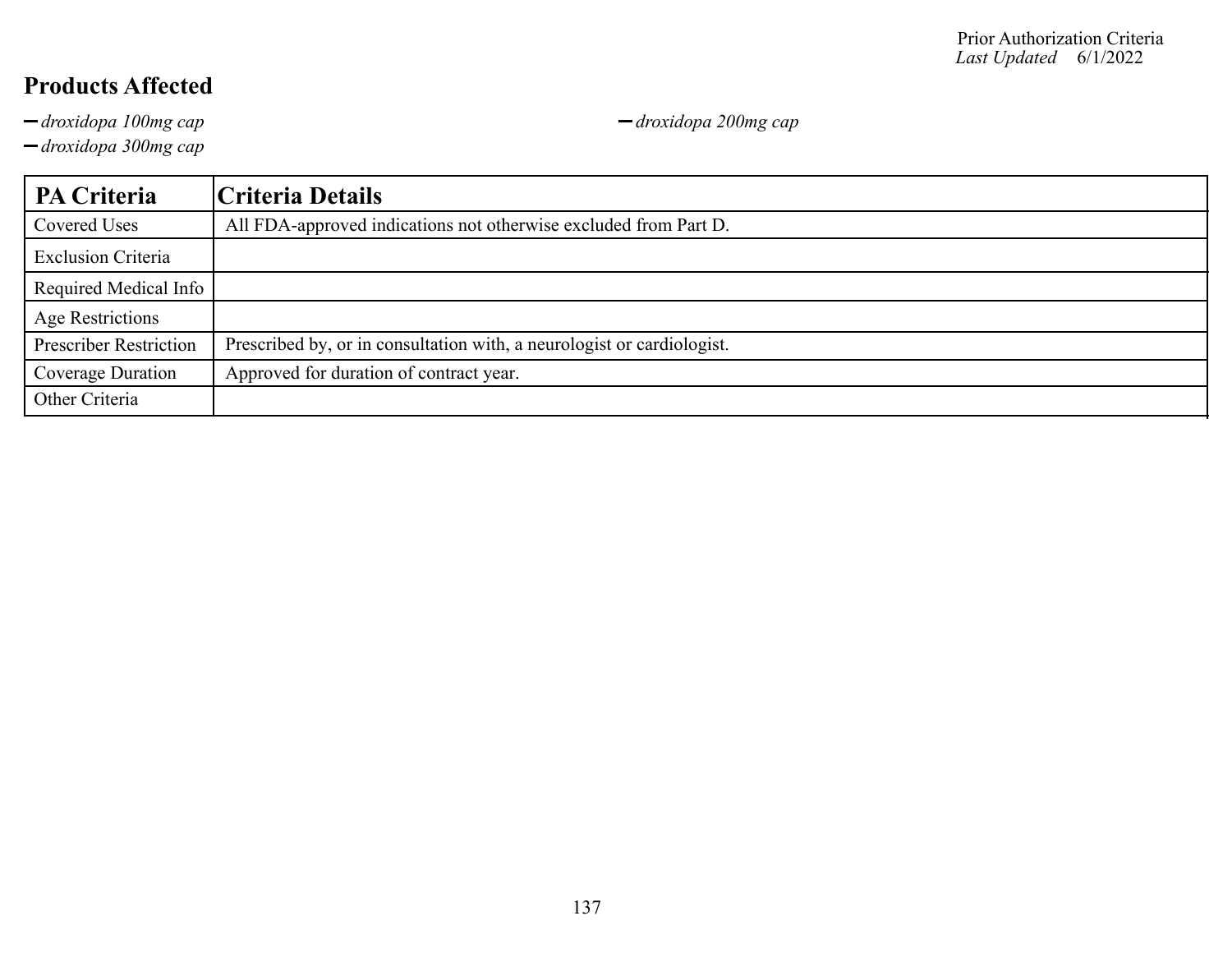-NOURIANZ 20MG TAB - NOURIANZ 40MG TAB

| PA Criteria                   | Criteria Details                                                                                                                                                        |
|-------------------------------|-------------------------------------------------------------------------------------------------------------------------------------------------------------------------|
| Covered Uses                  | All FDA-approved indications not otherwise excluded from Part D.                                                                                                        |
| <b>Exclusion Criteria</b>     |                                                                                                                                                                         |
| Required Medical Info         | Member has tried and failed one agent from both of the following classes when used in combination with<br>carbidopa/levodopa: 1) COMT inhibitor AND 2) MAO-B inhibitor. |
| Age Restrictions              |                                                                                                                                                                         |
| <b>Prescriber Restriction</b> |                                                                                                                                                                         |
| Coverage Duration             | Approved for duration of contract year.                                                                                                                                 |
| Other Criteria                |                                                                                                                                                                         |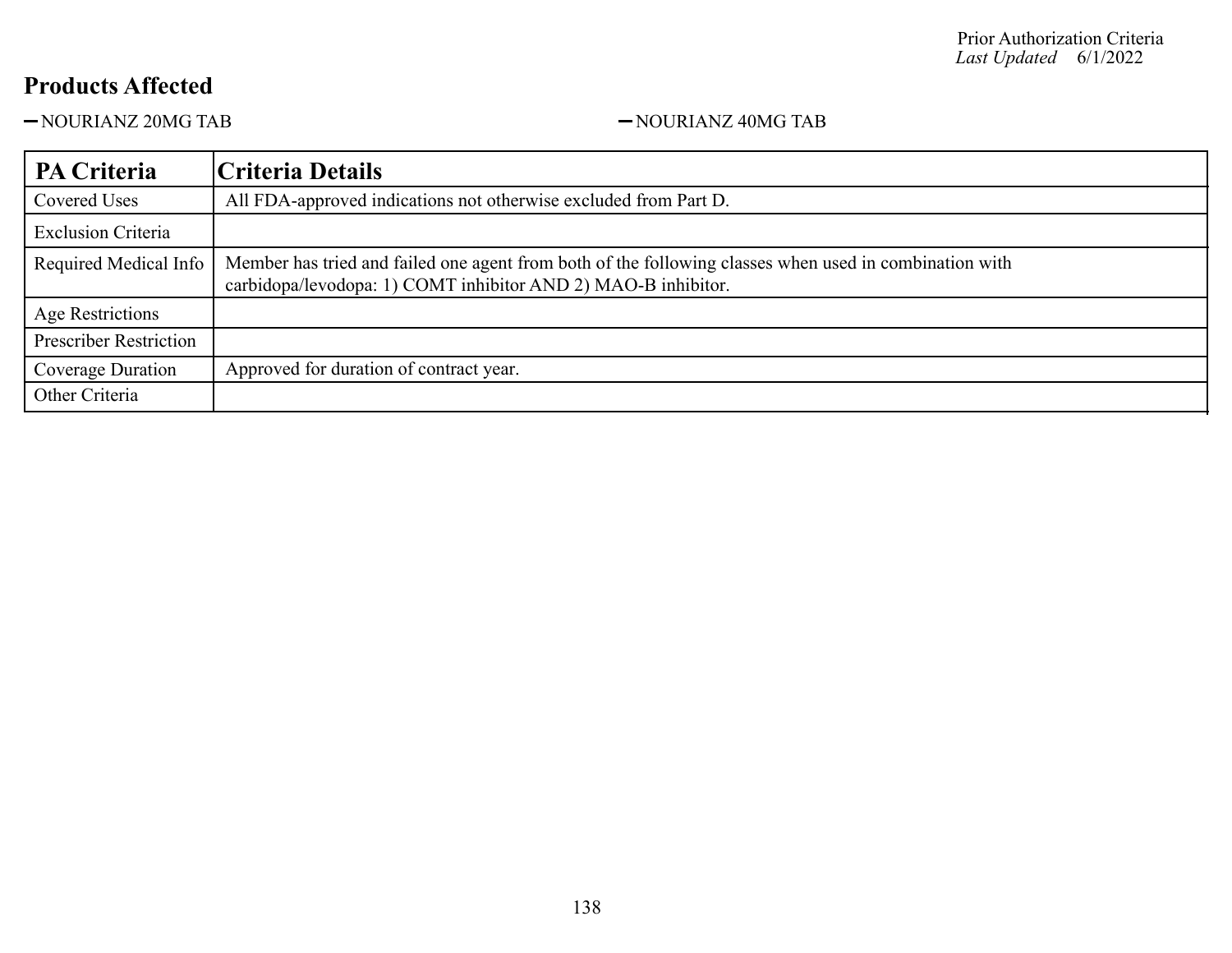NOXAFIL 40MG/ML SUSP *posaconazole 100mg dr tab*

| PA Criteria                   | Criteria Details                                                                                   |
|-------------------------------|----------------------------------------------------------------------------------------------------|
| Covered Uses                  | All FDA-approved indications not otherwise excluded from Part D.                                   |
| <b>Exclusion Criteria</b>     |                                                                                                    |
| Required Medical Info         |                                                                                                    |
| Age Restrictions              |                                                                                                    |
| <b>Prescriber Restriction</b> | Prescribed by, or in consultation with, an infectious disease physician or pulmonology specialist. |
| Coverage Duration             | Approved for duration of contract year.                                                            |
| Other Criteria                |                                                                                                    |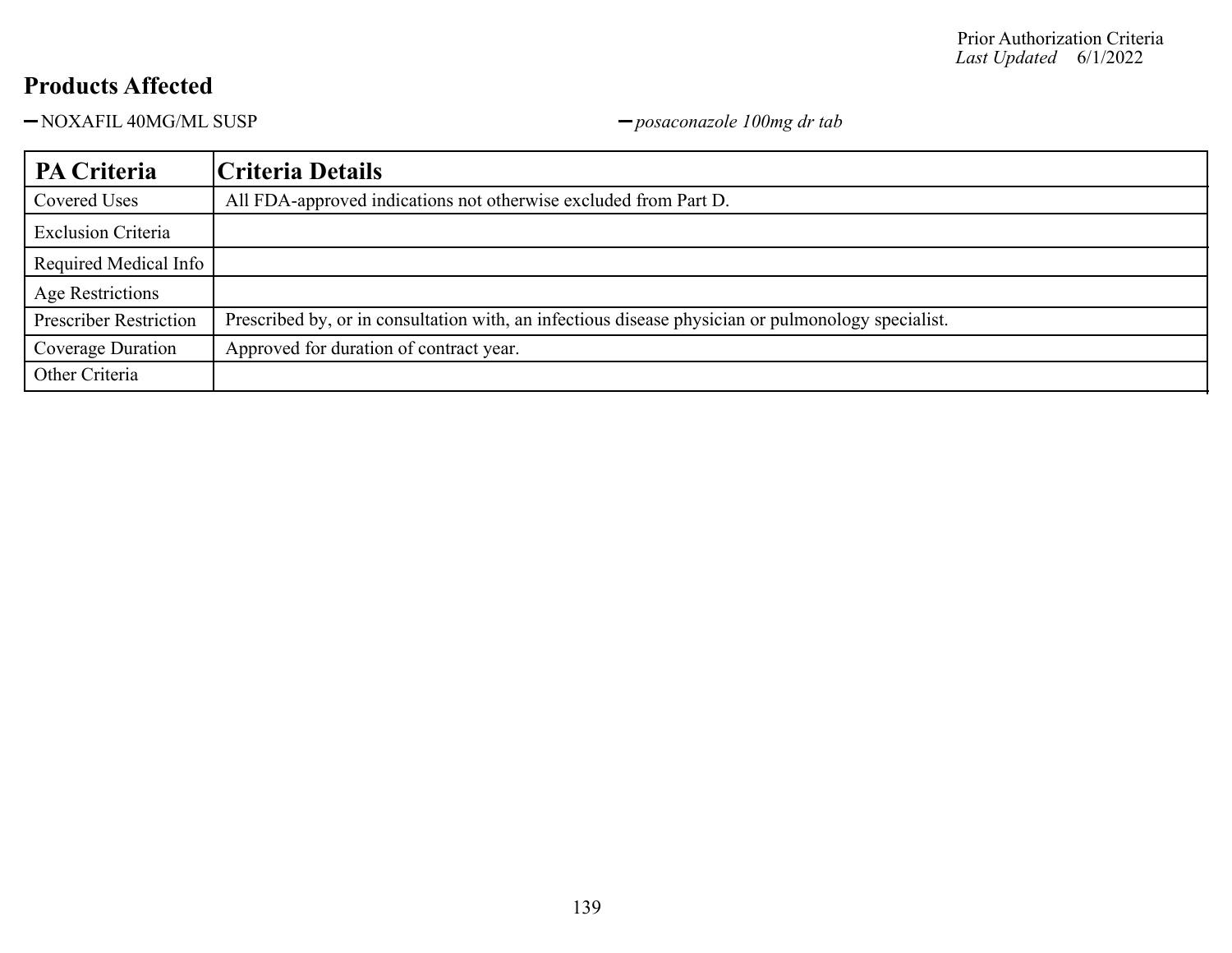-NUBEQA 300MG TAB (New Starts Only)

| PA Criteria                   | Criteria Details                                                    |
|-------------------------------|---------------------------------------------------------------------|
| Covered Uses                  | All FDA-approved indications not otherwise excluded from Part D.    |
| <b>Exclusion Criteria</b>     |                                                                     |
| Required Medical Info         |                                                                     |
| Age Restrictions              |                                                                     |
| <b>Prescriber Restriction</b> | Prescribed by, or in consultation with, an oncologist or urologist. |
| Coverage Duration             | Approved for duration of contract year.                             |
| Other Criteria                |                                                                     |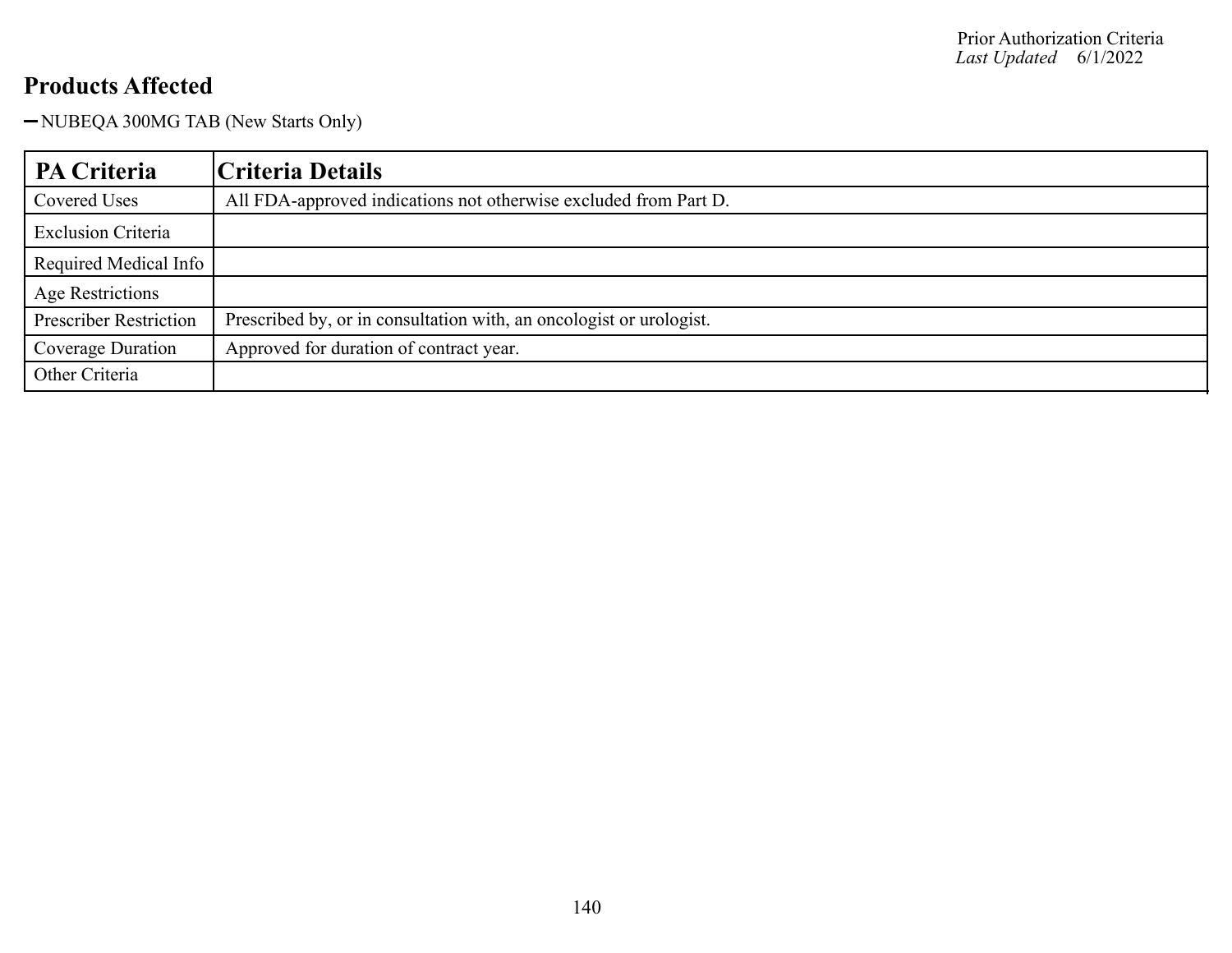-NUCALA 100MG/ML SYRINGE

#### -NUCALA 100MG INJ - NUCALA 100MG/ML AUTO-INJECTOR

| <b>PA Criteria</b>            | <b>Criteria Details</b>                                                                                                                                                                                                                                                                                                                                                                                                                                                                                                                                                                                                                                                                                                                                                                                                                                                                                                                                                                                                                              |
|-------------------------------|------------------------------------------------------------------------------------------------------------------------------------------------------------------------------------------------------------------------------------------------------------------------------------------------------------------------------------------------------------------------------------------------------------------------------------------------------------------------------------------------------------------------------------------------------------------------------------------------------------------------------------------------------------------------------------------------------------------------------------------------------------------------------------------------------------------------------------------------------------------------------------------------------------------------------------------------------------------------------------------------------------------------------------------------------|
| <b>Covered Uses</b>           | All FDA-approved indications not otherwise excluded from Part D.                                                                                                                                                                                                                                                                                                                                                                                                                                                                                                                                                                                                                                                                                                                                                                                                                                                                                                                                                                                     |
| <b>Exclusion Criteria</b>     |                                                                                                                                                                                                                                                                                                                                                                                                                                                                                                                                                                                                                                                                                                                                                                                                                                                                                                                                                                                                                                                      |
| Required Medical Info         | For Asthma diagnosis: Both of the following: A) Peripheral blood eosinophil count is provided and is greater than or equal<br>to 150 cells per microliter. B) History of 1 or more exacerbations in the previous year despite regular use of high-dose<br>inhaled corticosteroids plus an additional controller(s). An exception is made for patients with intolerance or<br>contraindication to high-dose inhaled corticosteroids and additional controller(s). For eosinophilic granulomatosis with<br>polyangiitis (EGPA): confirmation of diagnosis required. For hypereosinophilic syndrome: Both of the following: A)<br>Diagnosis confirmed by blood eosinophil count greater than 1000 cells per microliter AND B) Hypereosinophilic syndrome<br>has persisted for at least six months. For nasal polyps: Intolerance to, or failure of therapy of both of the following: a) an oral<br>corticosteroid AND b) a nasal corticosteroid. For continuation requests (all diagnoses): Documentation is provided of<br>positive clinical response. |
| <b>Age Restrictions</b>       | For Severe Asthma diagnosis: Member must be 6 years of age or older. For eosinophilic granulomatosis with polyangiitis<br>(EGPA) diagnosis: Member must be 18 years of age or older. For hypereosinophilic syndrome diagnosis: Member must be<br>12 years of age or older.                                                                                                                                                                                                                                                                                                                                                                                                                                                                                                                                                                                                                                                                                                                                                                           |
| <b>Prescriber Restriction</b> | Prescribed by, or in consultation with, an allergy specialist, immunologist, otolaryngologist, pulmonary specialist,<br>gastroenterologist, hematologist, or rheumatologist.                                                                                                                                                                                                                                                                                                                                                                                                                                                                                                                                                                                                                                                                                                                                                                                                                                                                         |
| Coverage Duration             | Approved for duration of contract year.                                                                                                                                                                                                                                                                                                                                                                                                                                                                                                                                                                                                                                                                                                                                                                                                                                                                                                                                                                                                              |
| Other Criteria                |                                                                                                                                                                                                                                                                                                                                                                                                                                                                                                                                                                                                                                                                                                                                                                                                                                                                                                                                                                                                                                                      |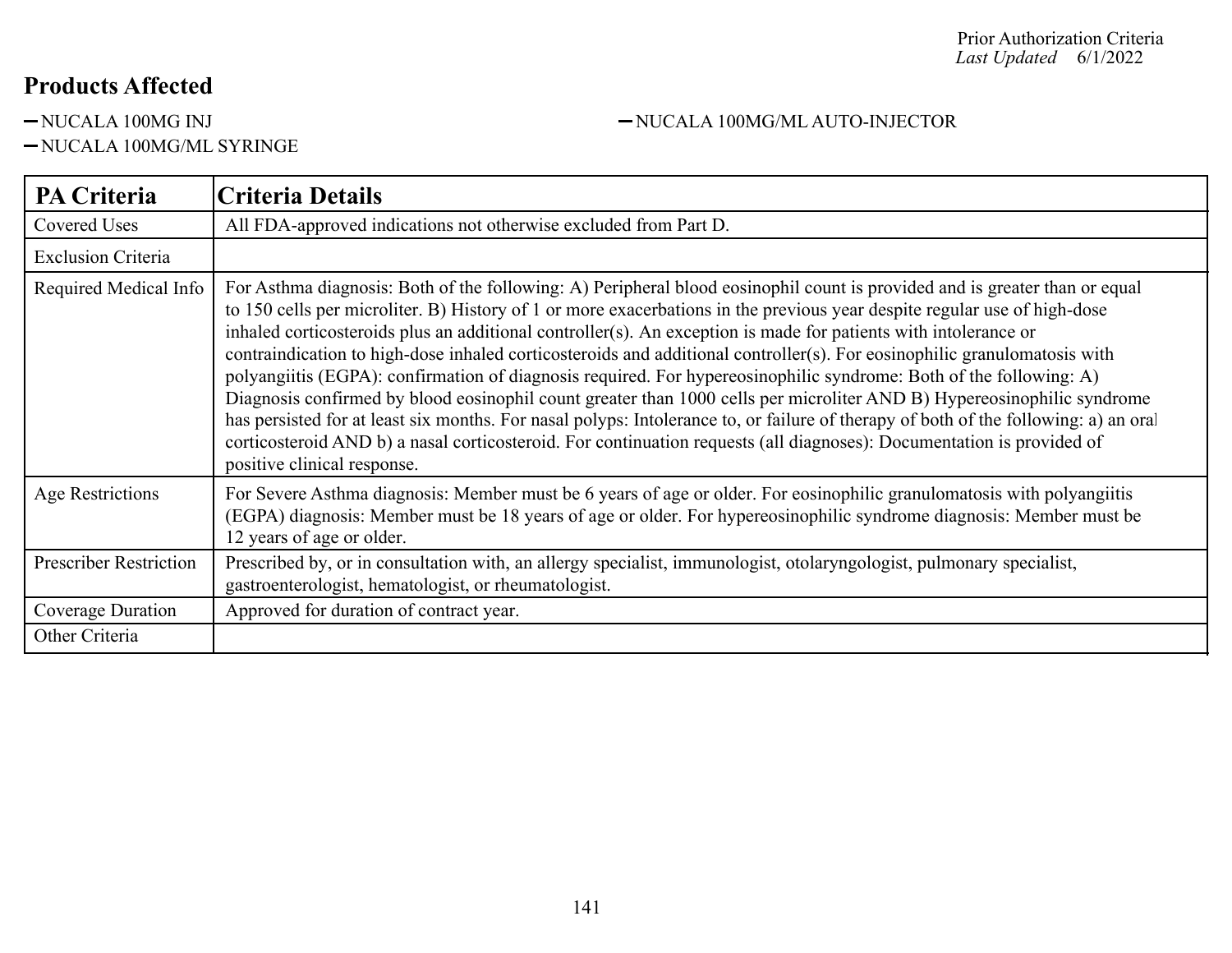-NUEDEXTA 20-10MG CAP

| <b>PA Criteria</b>            | Criteria Details                                                                                                                                                                                                                                                                                                                                                                                                                            |
|-------------------------------|---------------------------------------------------------------------------------------------------------------------------------------------------------------------------------------------------------------------------------------------------------------------------------------------------------------------------------------------------------------------------------------------------------------------------------------------|
| <b>Covered Uses</b>           | All FDA-approved indications not otherwise excluded from Part D.                                                                                                                                                                                                                                                                                                                                                                            |
| <b>Exclusion Criteria</b>     |                                                                                                                                                                                                                                                                                                                                                                                                                                             |
| Required Medical Info         | For initial requests: A) Documentation is provided (in the form of chart notes or imaging) of structural neurological<br>condition as the cause of pseudobulbar affect. For continuation requests, both of the following: A) Documentation is<br>provided (in the form of chart notes or imaging) of structural neurological condition as the cause of pseudobulbar affect<br>AND B) Member has demonstrated improvement while on Nuedexta. |
| Age Restrictions              |                                                                                                                                                                                                                                                                                                                                                                                                                                             |
| <b>Prescriber Restriction</b> | Prescribed by, or in consultation with, a neurologist.                                                                                                                                                                                                                                                                                                                                                                                      |
| Coverage Duration             | Approved for duration of contract year.                                                                                                                                                                                                                                                                                                                                                                                                     |
| Other Criteria                |                                                                                                                                                                                                                                                                                                                                                                                                                                             |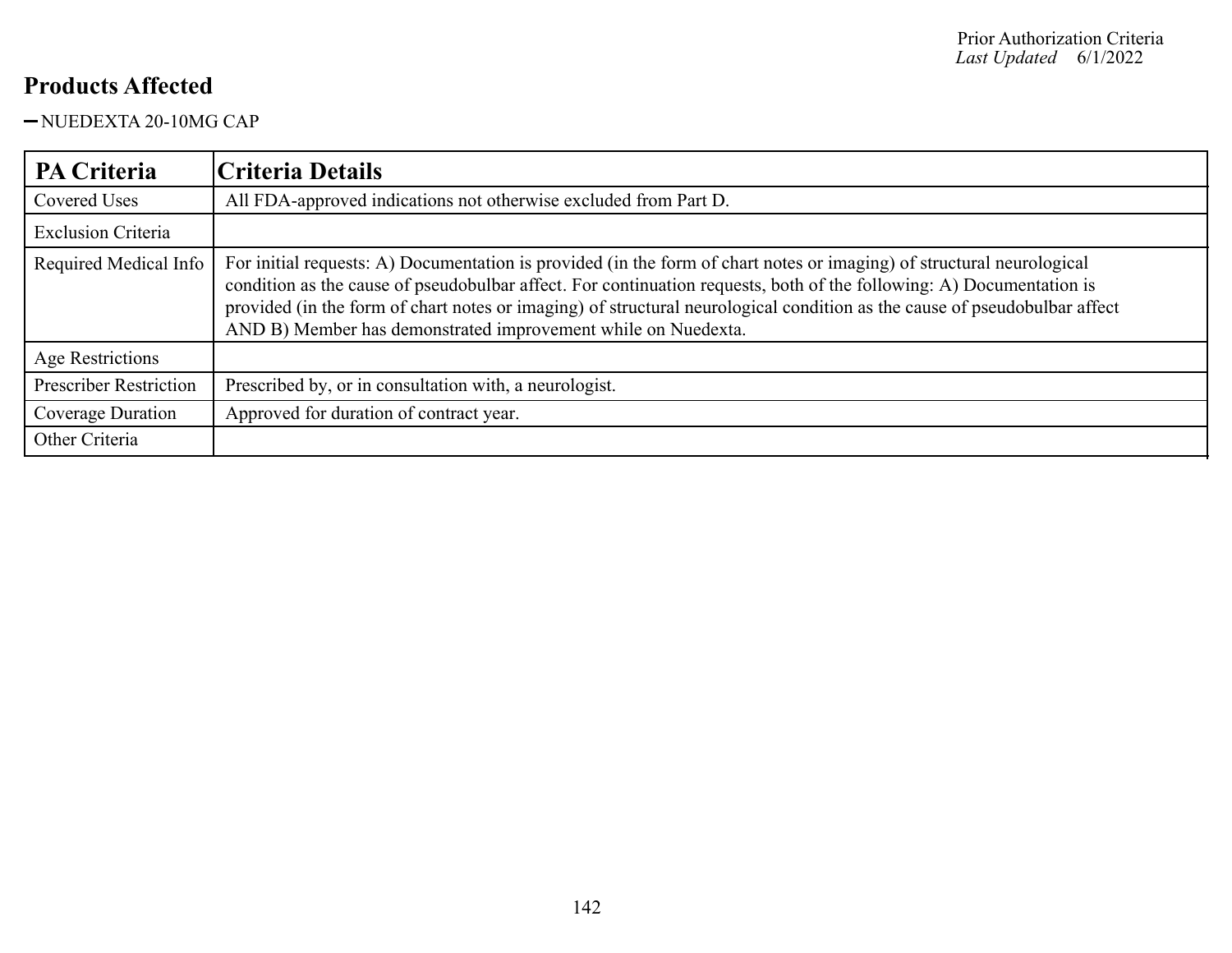-NUPLAZID 10MG TAB (New Starts Only) - NUPLAZID 34MG CAP (New Starts Only)

| PA Criteria                   | Criteria Details                                                 |
|-------------------------------|------------------------------------------------------------------|
| Covered Uses                  | All FDA-approved indications not otherwise excluded from Part D. |
| <b>Exclusion Criteria</b>     |                                                                  |
| Required Medical Info         |                                                                  |
| <b>Age Restrictions</b>       |                                                                  |
| <b>Prescriber Restriction</b> |                                                                  |
| Coverage Duration             | Approved for duration of contract year.                          |
| Other Criteria                |                                                                  |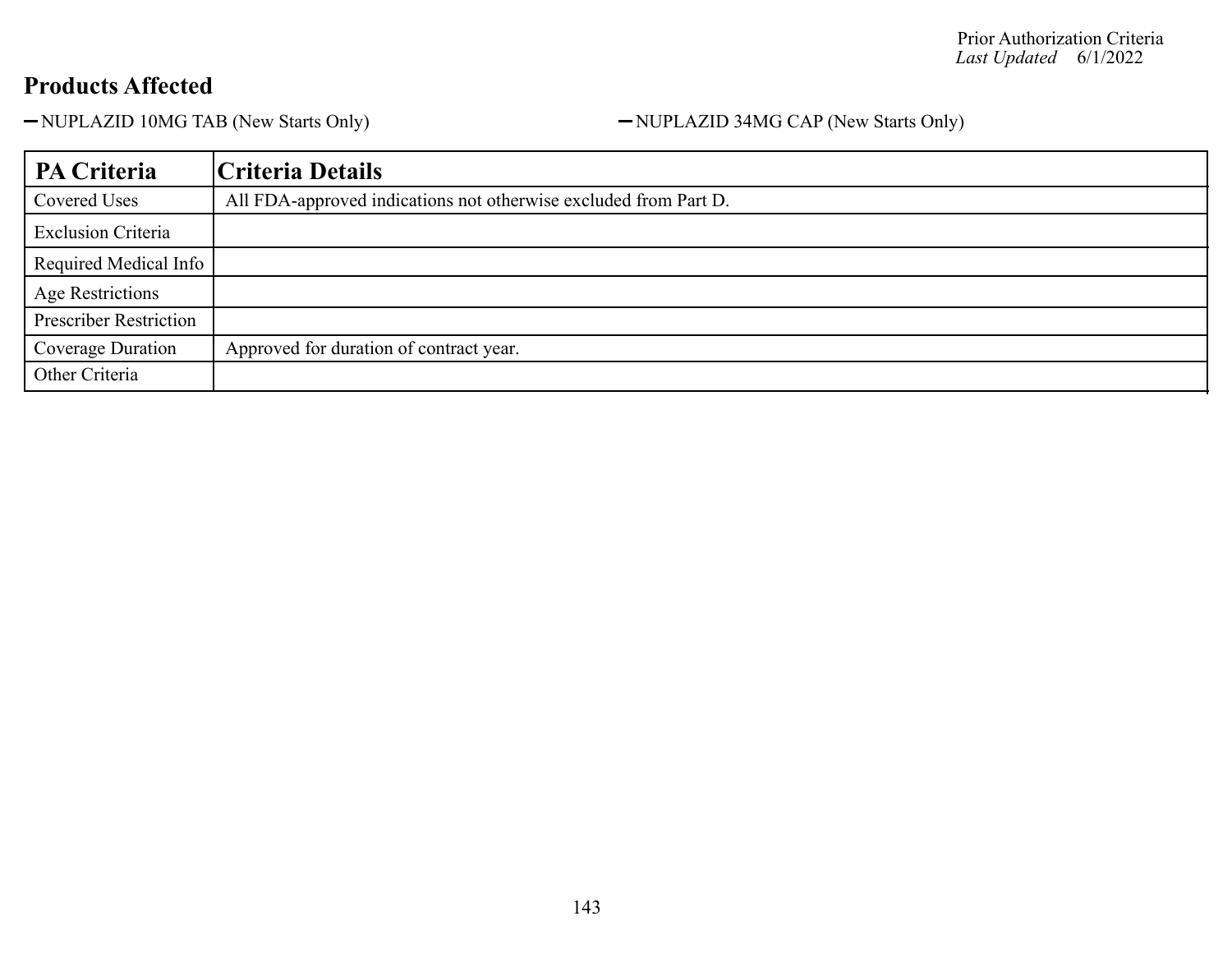NURTEC 75MG ODT

| <b>PA Criteria</b>            | Criteria Details                                                                                                                                                                                                 |
|-------------------------------|------------------------------------------------------------------------------------------------------------------------------------------------------------------------------------------------------------------|
| Covered Uses                  | All FDA-approved indications not otherwise excluded from Part D.                                                                                                                                                 |
| <b>Exclusion Criteria</b>     |                                                                                                                                                                                                                  |
| Required Medical Info         | For acute treatment of migraine: Trials of 2 different triptans were ineffective or not tolerated. For migraine prevention:<br>Failure of, or intolerance to, both of the following: A) Emgality AND B) Aimovig. |
| Age Restrictions              |                                                                                                                                                                                                                  |
| <b>Prescriber Restriction</b> |                                                                                                                                                                                                                  |
| Coverage Duration             | Approved for duration of contract year.                                                                                                                                                                          |
| Other Criteria                |                                                                                                                                                                                                                  |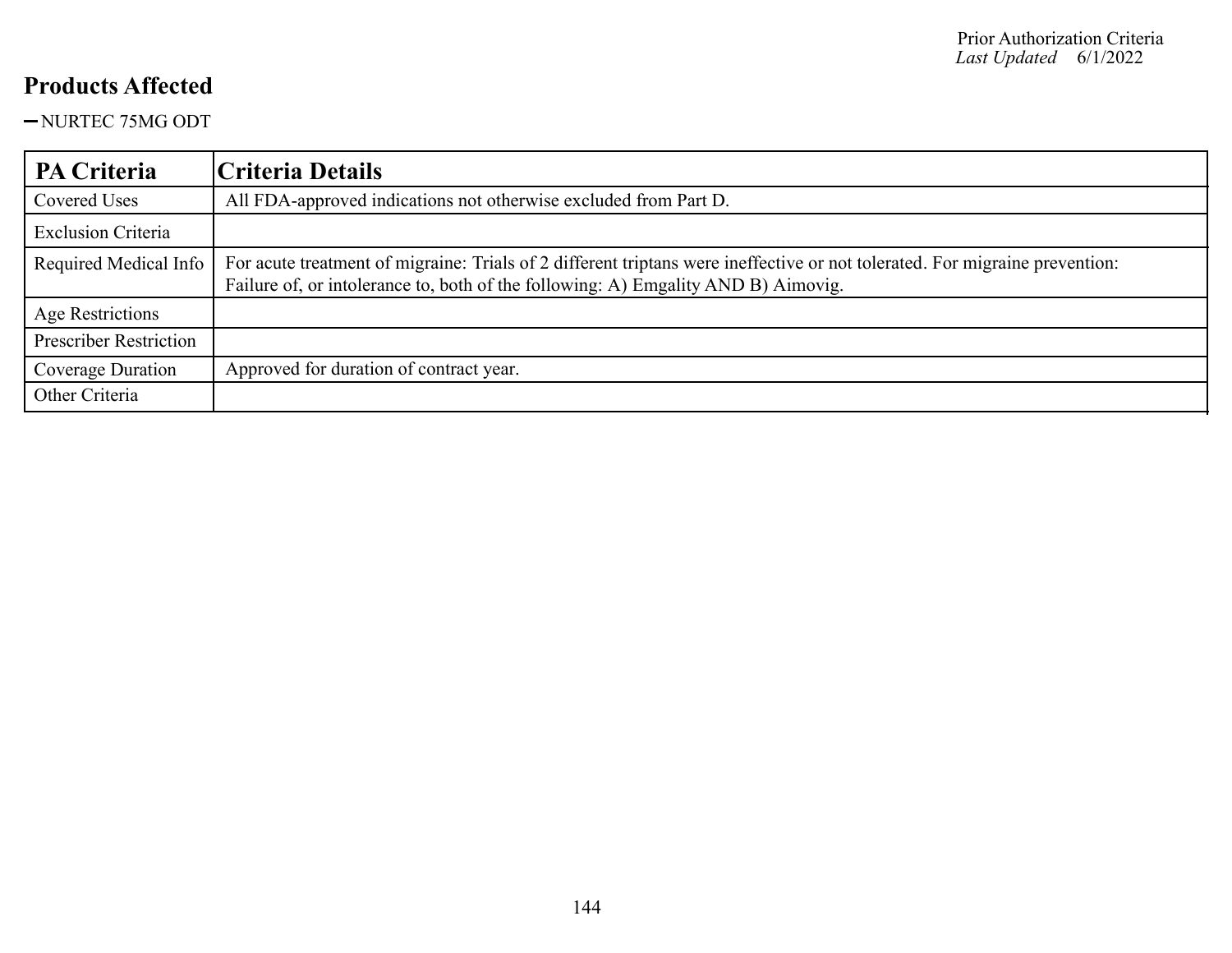- 
- 
- *modafinil 100mg tab modafinil 200mg tab*

*armodafinil 150mg tab armodafinil 200mg tab armodafinil 250mg tab armodafinil 50mg tab*

| PA Criteria                   | Criteria Details                                                 |
|-------------------------------|------------------------------------------------------------------|
| <b>Covered Uses</b>           | All FDA-approved indications not otherwise excluded from Part D. |
| <b>Exclusion Criteria</b>     |                                                                  |
| Required Medical Info         |                                                                  |
| <b>Age Restrictions</b>       |                                                                  |
| <b>Prescriber Restriction</b> |                                                                  |
| Coverage Duration             | Approved for duration of contract year.                          |
| Other Criteria                |                                                                  |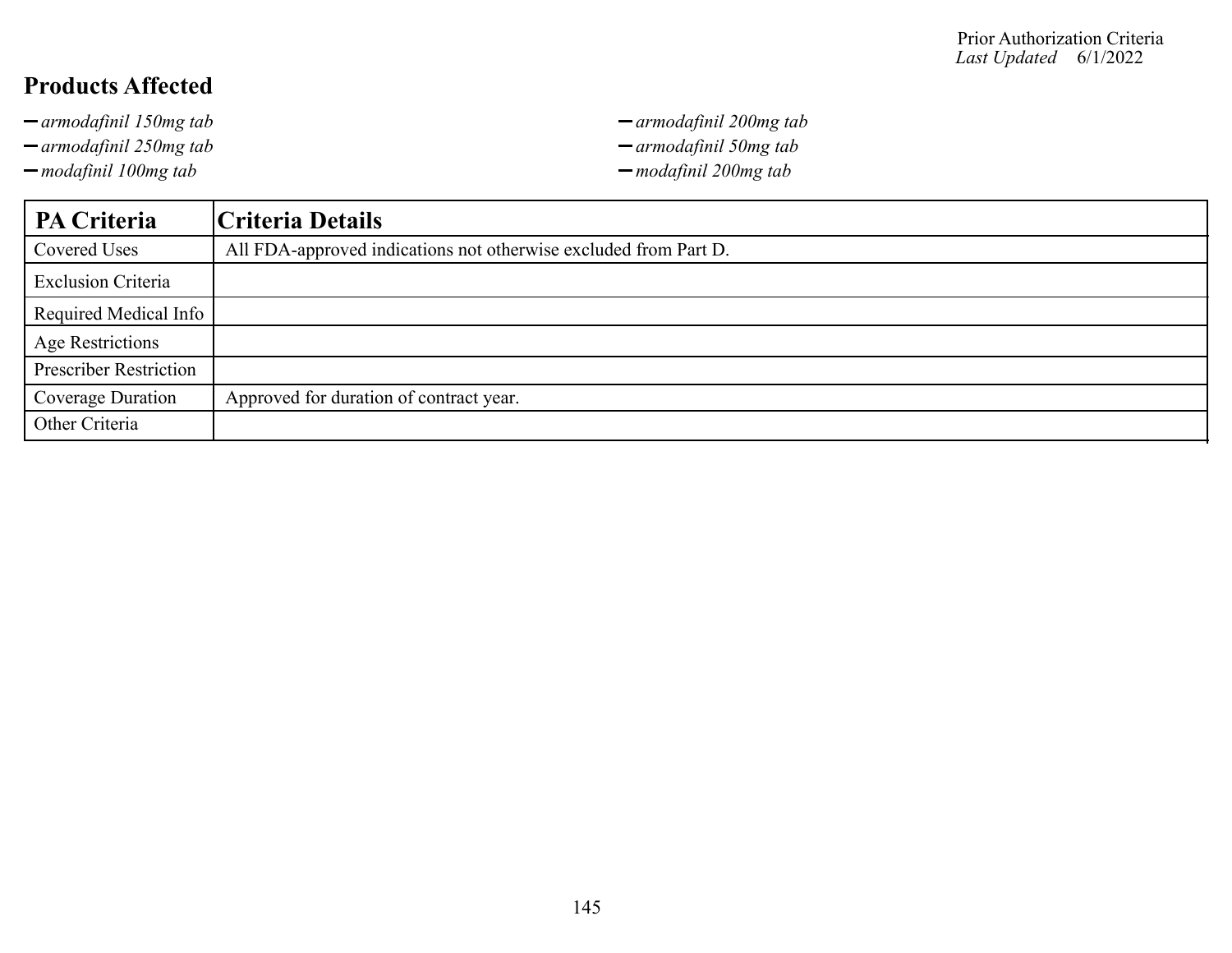NUZYRA 150MG TAB

| PA Criteria                   | Criteria Details                                                          |
|-------------------------------|---------------------------------------------------------------------------|
| Covered Uses                  | All FDA-approved indications not otherwise excluded from Part D.          |
| <b>Exclusion Criteria</b>     |                                                                           |
| Required Medical Info         |                                                                           |
| <b>Age Restrictions</b>       |                                                                           |
| <b>Prescriber Restriction</b> | Prescribed by, or in consultation with, an infectious disease specialist. |
| Coverage Duration             | Approved for 1 month.                                                     |
| Other Criteria                |                                                                           |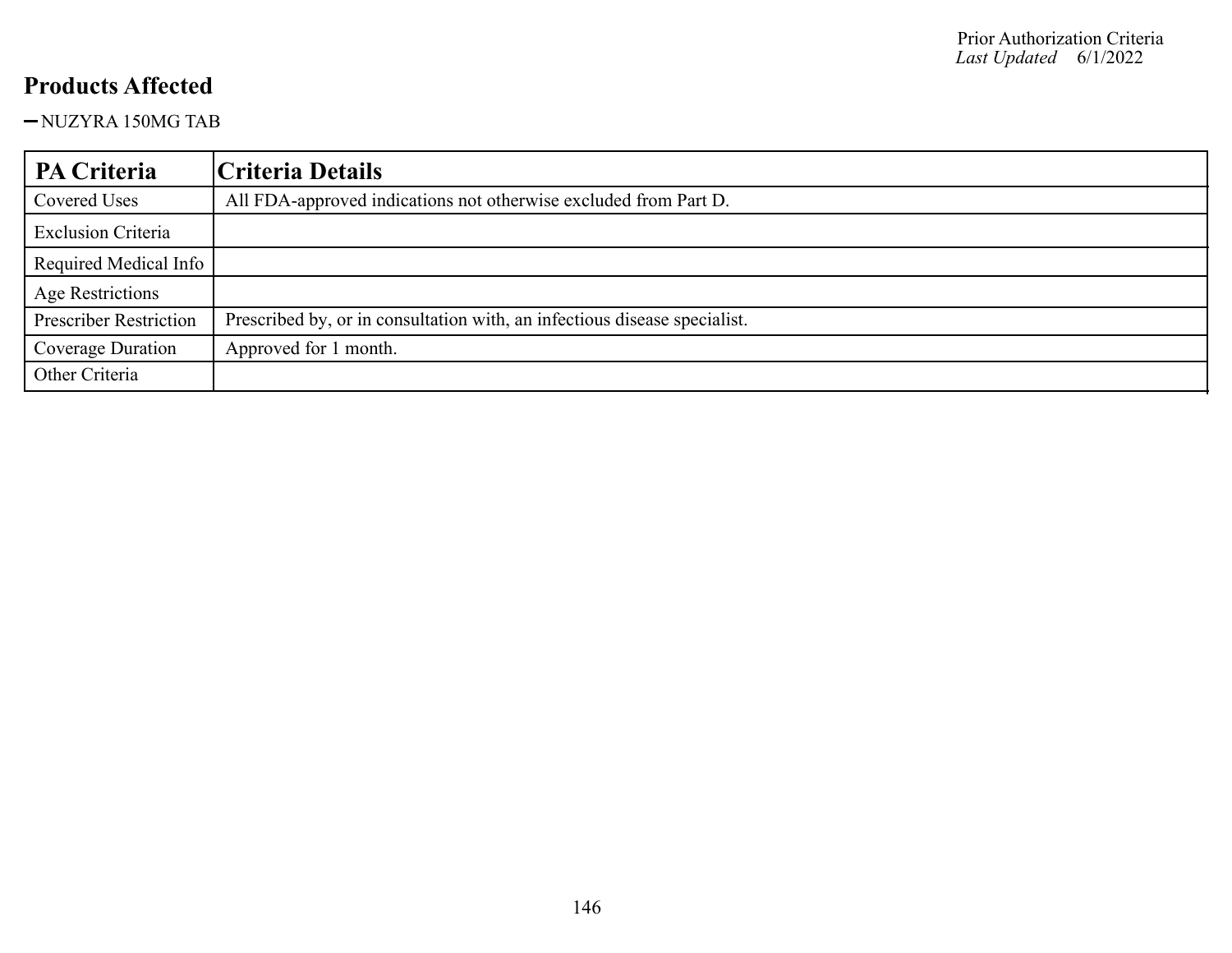$\begin{tabular}{ll} - \text{OCALIVA} & 10MG TAB \\ \end{tabular} \begin{tabular}{ll} - \text{OCALIVA} & 5MG TAB \\ \end{tabular}$ 

| <b>PA Criteria</b>            | Criteria Details                                                                                                                         |
|-------------------------------|------------------------------------------------------------------------------------------------------------------------------------------|
| Covered Uses                  | All FDA-approved indications not otherwise excluded from Part D.                                                                         |
| <b>Exclusion Criteria</b>     |                                                                                                                                          |
| Required Medical Info         | Member has one of the following: a) inadequate response to a year of therapy with ursodiol OR b) experienced intolerance<br>to ursodiol. |
| Age Restrictions              |                                                                                                                                          |
| <b>Prescriber Restriction</b> | Prescribed by, or in consultation with, a hepatologist or gastroenterologist.                                                            |
| Coverage Duration             | Approved for duration of contract year.                                                                                                  |
| Other Criteria                |                                                                                                                                          |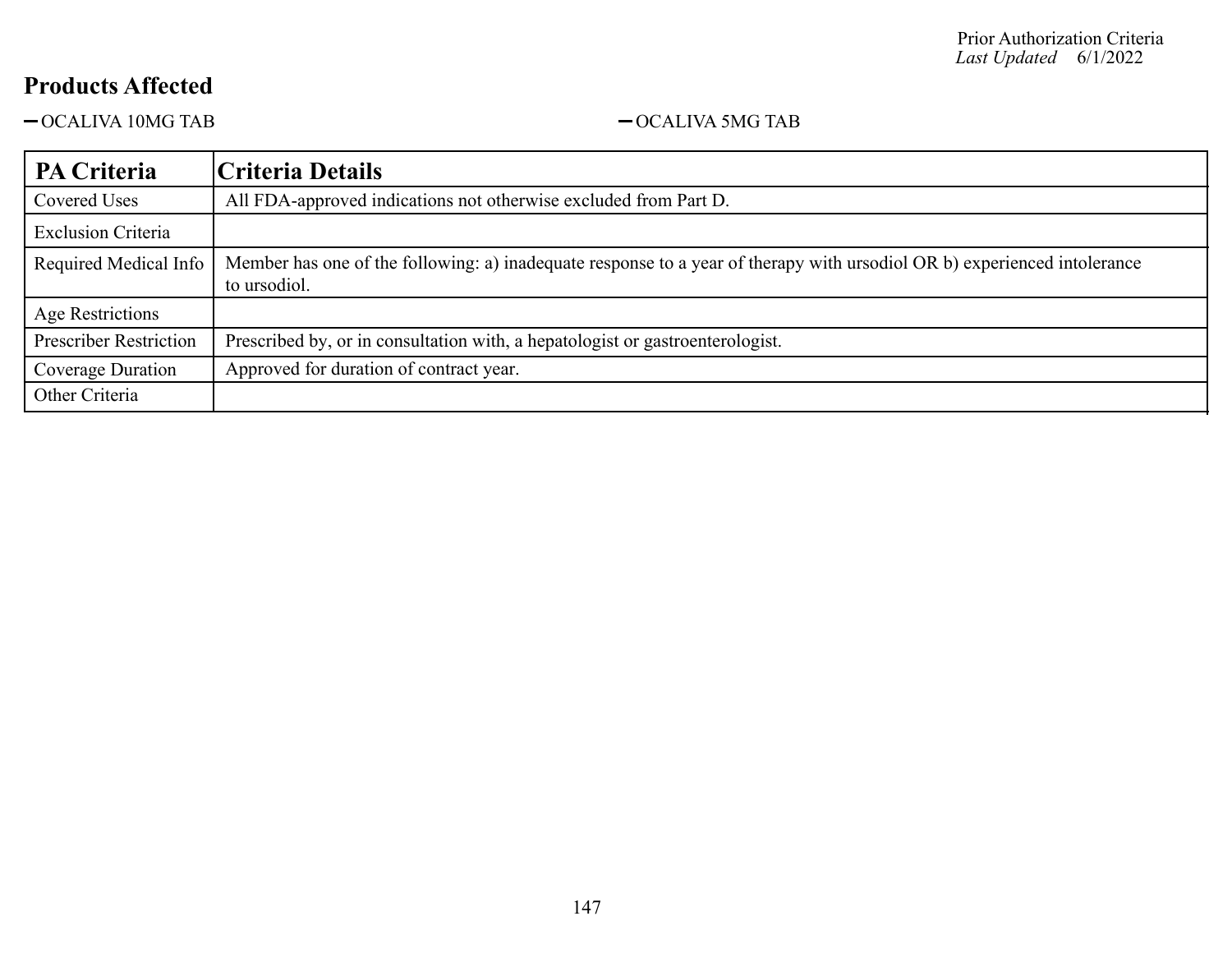- 
- *octreotide 0.2mg/ml inj octreotide 0.5mg/ml inj*
- *octreotide 1mg/ml inj*

*octreotide 0.05mg/ml inj octreotide 0.1mg/ml inj*

| <b>PA Criteria</b>            | Criteria Details                                                 |
|-------------------------------|------------------------------------------------------------------|
| Covered Uses                  | All FDA-approved indications not otherwise excluded from Part D. |
| <b>Exclusion Criteria</b>     |                                                                  |
| Required Medical Info         |                                                                  |
| <b>Age Restrictions</b>       |                                                                  |
| <b>Prescriber Restriction</b> |                                                                  |
| Coverage Duration             | Approved for duration of contract year.                          |
| Other Criteria                |                                                                  |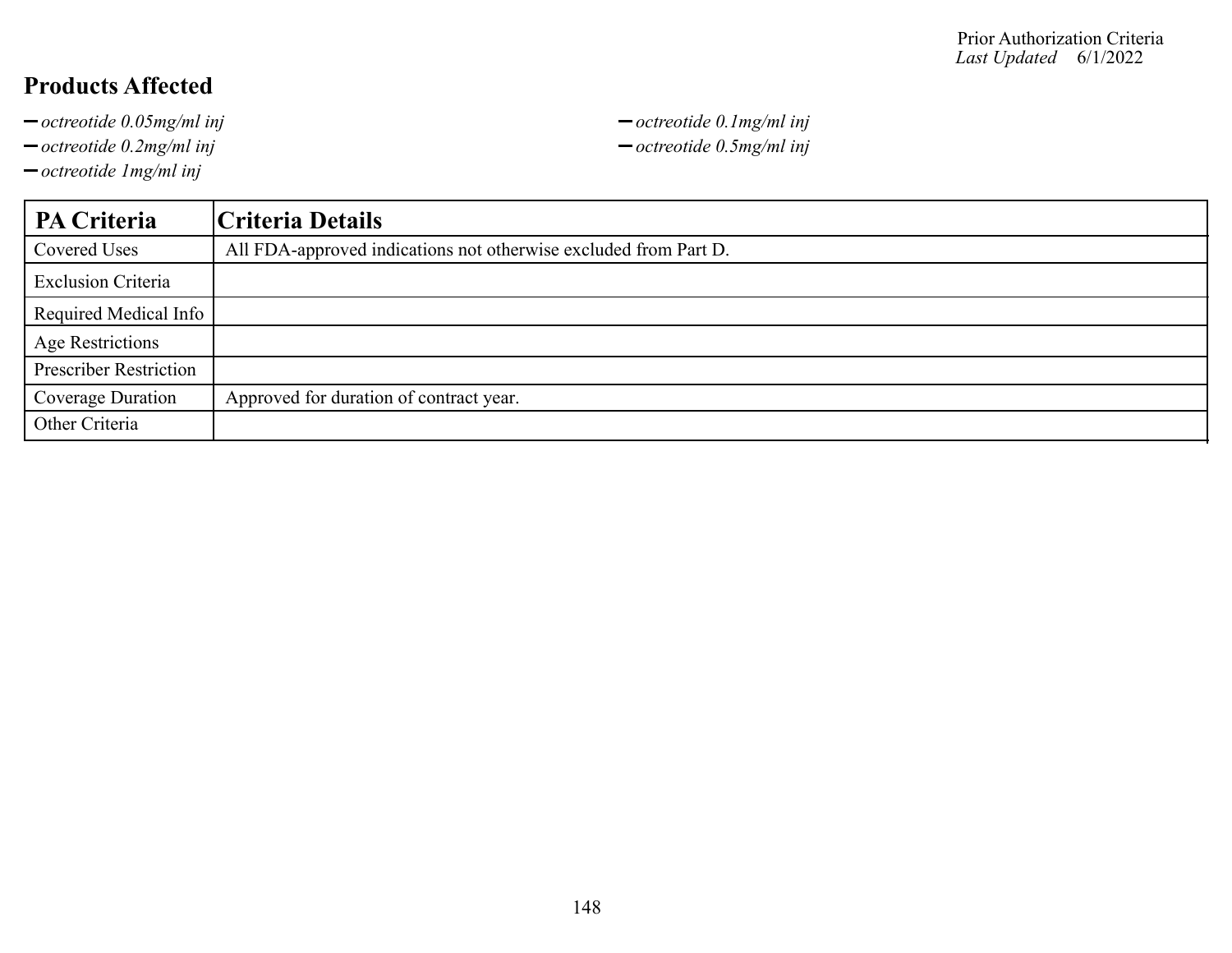ODOMZO 200MG CAP (New Starts Only)

| PA Criteria                   | Criteria Details                                                        |
|-------------------------------|-------------------------------------------------------------------------|
| Covered Uses                  | All FDA-approved indications not otherwise excluded from Part D.        |
| <b>Exclusion Criteria</b>     |                                                                         |
| Required Medical Info         |                                                                         |
| <b>Age Restrictions</b>       |                                                                         |
| <b>Prescriber Restriction</b> | Prescribed by, or in consultation with, an oncologist or dermatologist. |
| Coverage Duration             | Approved for duration of contract year.                                 |
| Other Criteria                |                                                                         |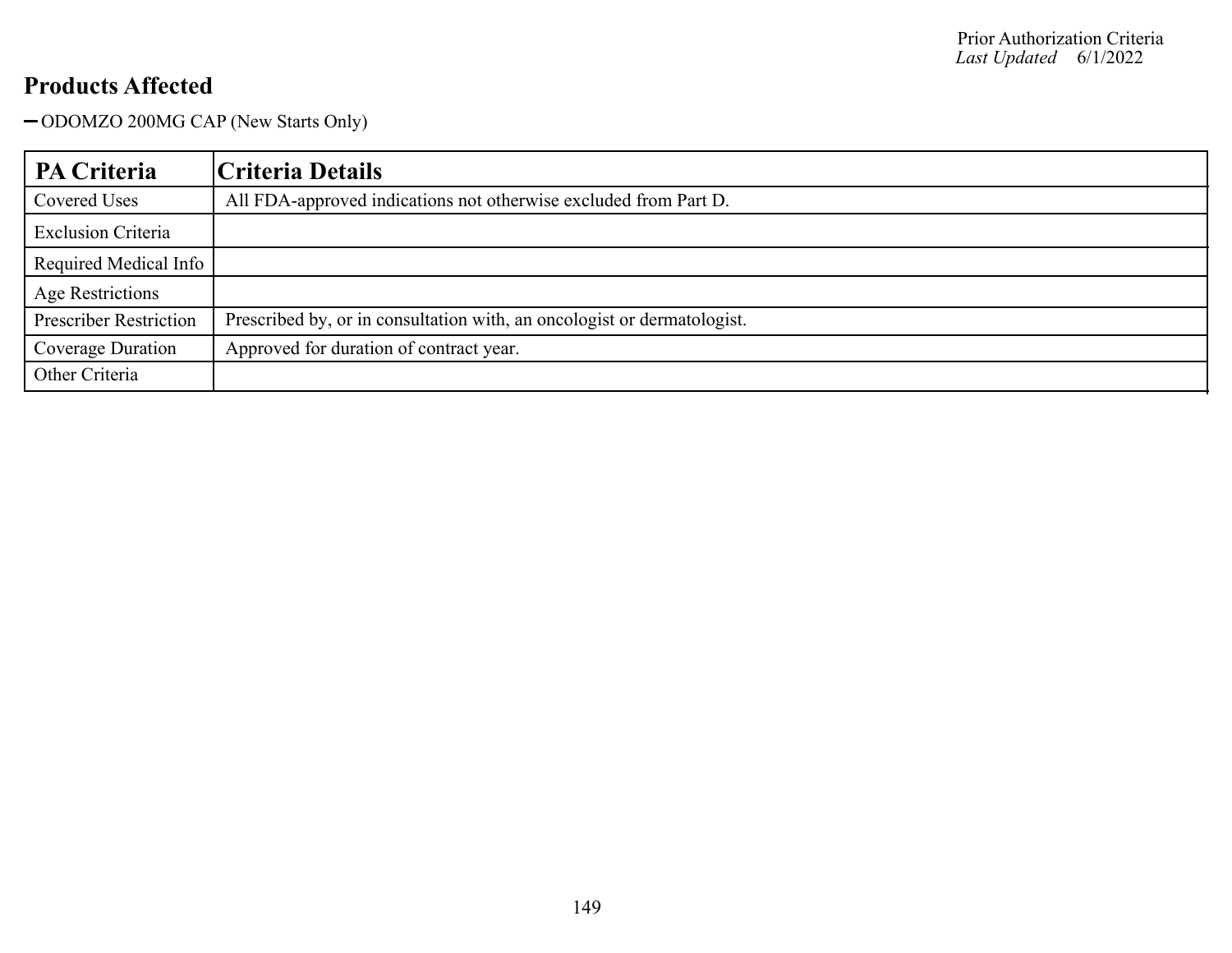-OFEV 100MG CAP - OFEV 150MG CAP

| <b>PA Criteria</b>            | <b>Criteria Details</b>                                                                                                                                                                                                                                                                                                                                                                                                                                                                                                                                                                                                                                                                                                                                                                                                                                                                                                                                                                                                                                                                                                                                                                                                                                                                                                                                                                                                                                                                                                            |
|-------------------------------|------------------------------------------------------------------------------------------------------------------------------------------------------------------------------------------------------------------------------------------------------------------------------------------------------------------------------------------------------------------------------------------------------------------------------------------------------------------------------------------------------------------------------------------------------------------------------------------------------------------------------------------------------------------------------------------------------------------------------------------------------------------------------------------------------------------------------------------------------------------------------------------------------------------------------------------------------------------------------------------------------------------------------------------------------------------------------------------------------------------------------------------------------------------------------------------------------------------------------------------------------------------------------------------------------------------------------------------------------------------------------------------------------------------------------------------------------------------------------------------------------------------------------------|
| <b>Covered Uses</b>           | All FDA-approved indications not otherwise excluded from Part D.                                                                                                                                                                                                                                                                                                                                                                                                                                                                                                                                                                                                                                                                                                                                                                                                                                                                                                                                                                                                                                                                                                                                                                                                                                                                                                                                                                                                                                                                   |
| <b>Exclusion Criteria</b>     |                                                                                                                                                                                                                                                                                                                                                                                                                                                                                                                                                                                                                                                                                                                                                                                                                                                                                                                                                                                                                                                                                                                                                                                                                                                                                                                                                                                                                                                                                                                                    |
| Required Medical Info         | 1) For idiopathic pulmonary fibrosis: Diagnosis confirmed by both of the following: A) No known cause of lung fibrosis<br>AND B) One of the following: i) Surgical lung biopsy revealing histopathological pattern of unspecified interstitial<br>pneumonia (UIP) ii) High-resolution computed tomography (HRCT) indicates definite UIP pattern iii) Both HRCT indicates<br>possible UIP pattern AND surgical lung biopsy reveals a histopathological pattern of probable UIP. 2) For systemic<br>sclerosis-associated iterstitial lung disease (ILD): A) Diagnosis confirmed with documentation provided of both of the<br>following: i) HRCT scan AND ii) pulmonary function tests AND B) Member has tried and failed mycophenolate. 3) For<br>chronic fibrosing ILDs with a progressive phenotype: A) Presence of reticular abnormality with traction bronchiectastis with<br>a disease extent of more than 10% on HRCT AND B) Disease is progressive, defined by one of the following over the past<br>24 months, despite treatment: i) Forced vital capacity (FVC) decline of 10% or more OR ii) Two of the following: a) FVC<br>decline of 5% or more b) worsening respiratory symptoms c) increasing extent of fibrotic changes on chest imaging AND C)<br>Progression occurred despite treatment with one of the following: i) azathioprine ii) cyclosporine iii) mycophenolate mofetil<br>iv) tacrolimus v) oral corticosteroids equivalent to 20 mg or more per day of prednisone vi) cyclophosphamide vii)<br>rituximab |
| <b>Age Restrictions</b>       |                                                                                                                                                                                                                                                                                                                                                                                                                                                                                                                                                                                                                                                                                                                                                                                                                                                                                                                                                                                                                                                                                                                                                                                                                                                                                                                                                                                                                                                                                                                                    |
| <b>Prescriber Restriction</b> | Prescribed by, or in consultation with, an oncologist, pulmonologist, or rheumatologist.                                                                                                                                                                                                                                                                                                                                                                                                                                                                                                                                                                                                                                                                                                                                                                                                                                                                                                                                                                                                                                                                                                                                                                                                                                                                                                                                                                                                                                           |
| Coverage Duration             | Approved for duration of contract year.                                                                                                                                                                                                                                                                                                                                                                                                                                                                                                                                                                                                                                                                                                                                                                                                                                                                                                                                                                                                                                                                                                                                                                                                                                                                                                                                                                                                                                                                                            |
| Other Criteria                |                                                                                                                                                                                                                                                                                                                                                                                                                                                                                                                                                                                                                                                                                                                                                                                                                                                                                                                                                                                                                                                                                                                                                                                                                                                                                                                                                                                                                                                                                                                                    |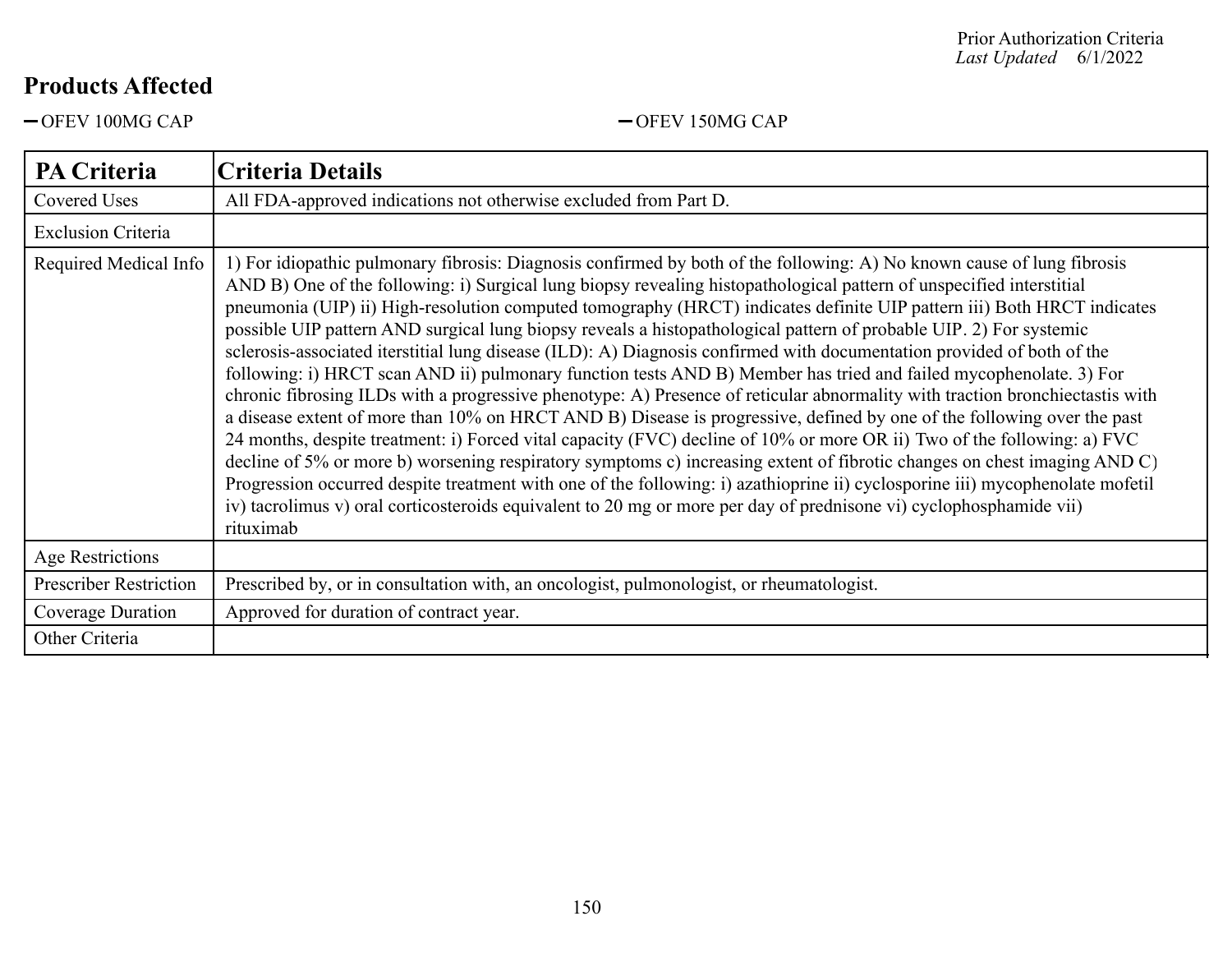$-\text{OLUMIANT 1MG TAB} \newline-\text{OLUMIANT 2MG TAB}$ 

| <b>PA Criteria</b>            | Criteria Details                                                                                                                           |
|-------------------------------|--------------------------------------------------------------------------------------------------------------------------------------------|
| Covered Uses                  | All FDA-approved indications not otherwise excluded from Part D.                                                                           |
| <b>Exclusion Criteria</b>     |                                                                                                                                            |
| Required Medical Info         | For rheumatoid arthritis: Intolerance to, or failure of therapy with, 2 of the following: a) Humira, b) Enbrel, c) Rinvoq OR d)<br>Xeljanz |
| Age Restrictions              |                                                                                                                                            |
| <b>Prescriber Restriction</b> | Prescribed by or in consultation with, a rheumatology specialist.                                                                          |
| Coverage Duration             | Approved for duration of contract year.                                                                                                    |
| Other Criteria                |                                                                                                                                            |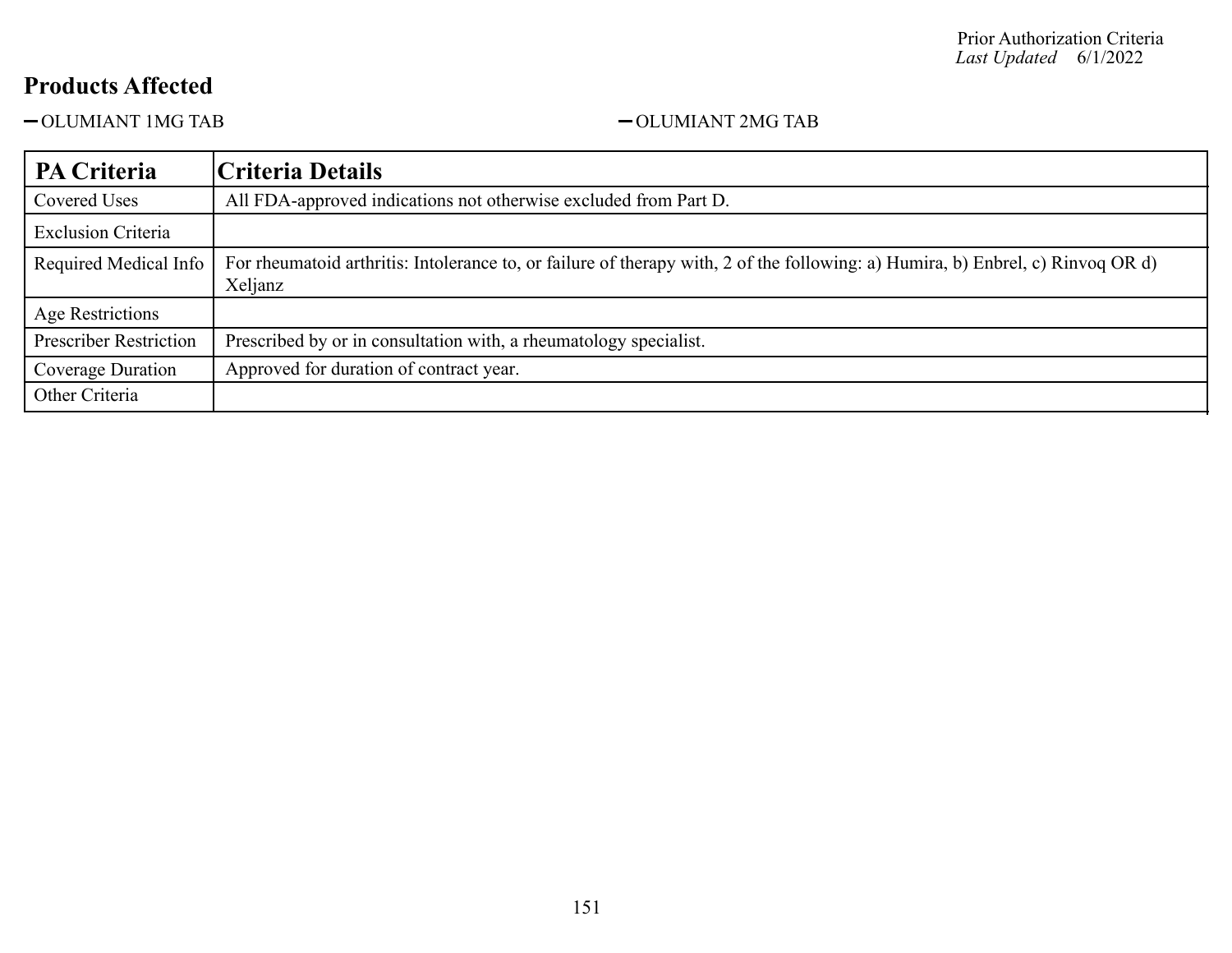ONGENTYS 25MG CAP ONGENTYS 50MG CAP

| PA Criteria                   | Criteria Details                                                                                                                                                        |
|-------------------------------|-------------------------------------------------------------------------------------------------------------------------------------------------------------------------|
| Covered Uses                  | All FDA-approved indications not otherwise excluded from Part D.                                                                                                        |
| <b>Exclusion Criteria</b>     |                                                                                                                                                                         |
| Required Medical Info         | Member has tried and failed one agent from both of the following classes when used in combination with<br>carbidopa/levodopa: 1) COMT inhibitor AND 2) MAO-B inhibitor. |
| Age Restrictions              |                                                                                                                                                                         |
| <b>Prescriber Restriction</b> |                                                                                                                                                                         |
| Coverage Duration             | Approved for duration of contract year.                                                                                                                                 |
| Other Criteria                |                                                                                                                                                                         |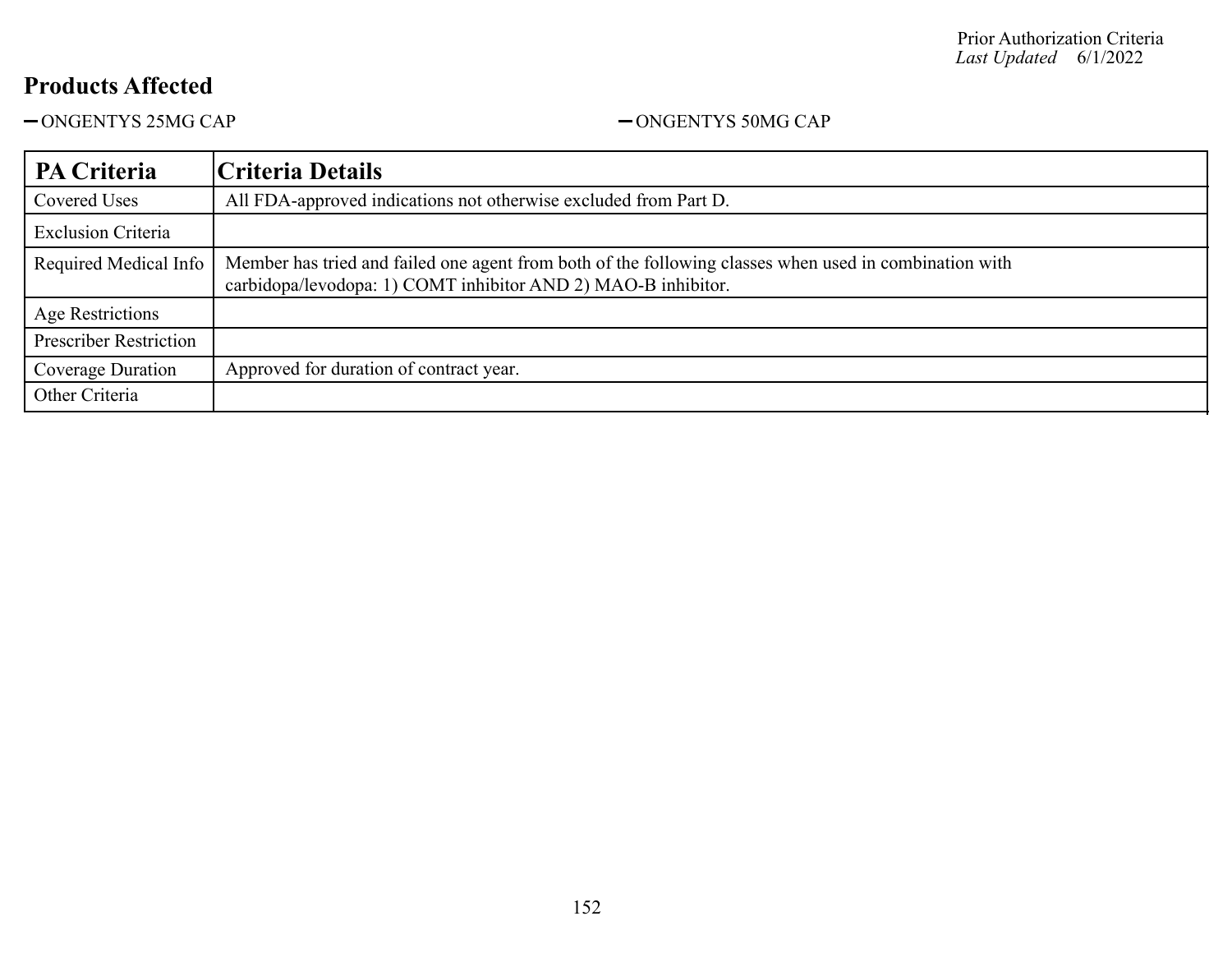-ONUREG 200MG TAB (New Starts Only) - ONUREG 300MG TAB (New Starts Only)

| PA Criteria                   | Criteria Details                                                       |
|-------------------------------|------------------------------------------------------------------------|
| Covered Uses                  | All FDA-approved indications not otherwise excluded from Part D.       |
| <b>Exclusion Criteria</b>     |                                                                        |
| Required Medical Info         |                                                                        |
| <b>Age Restrictions</b>       |                                                                        |
| <b>Prescriber Restriction</b> | Prescribed by, or in consultation with, an oncologist or hematologist. |
| Coverage Duration             | Approved for duration of contract year.                                |
| Other Criteria                |                                                                        |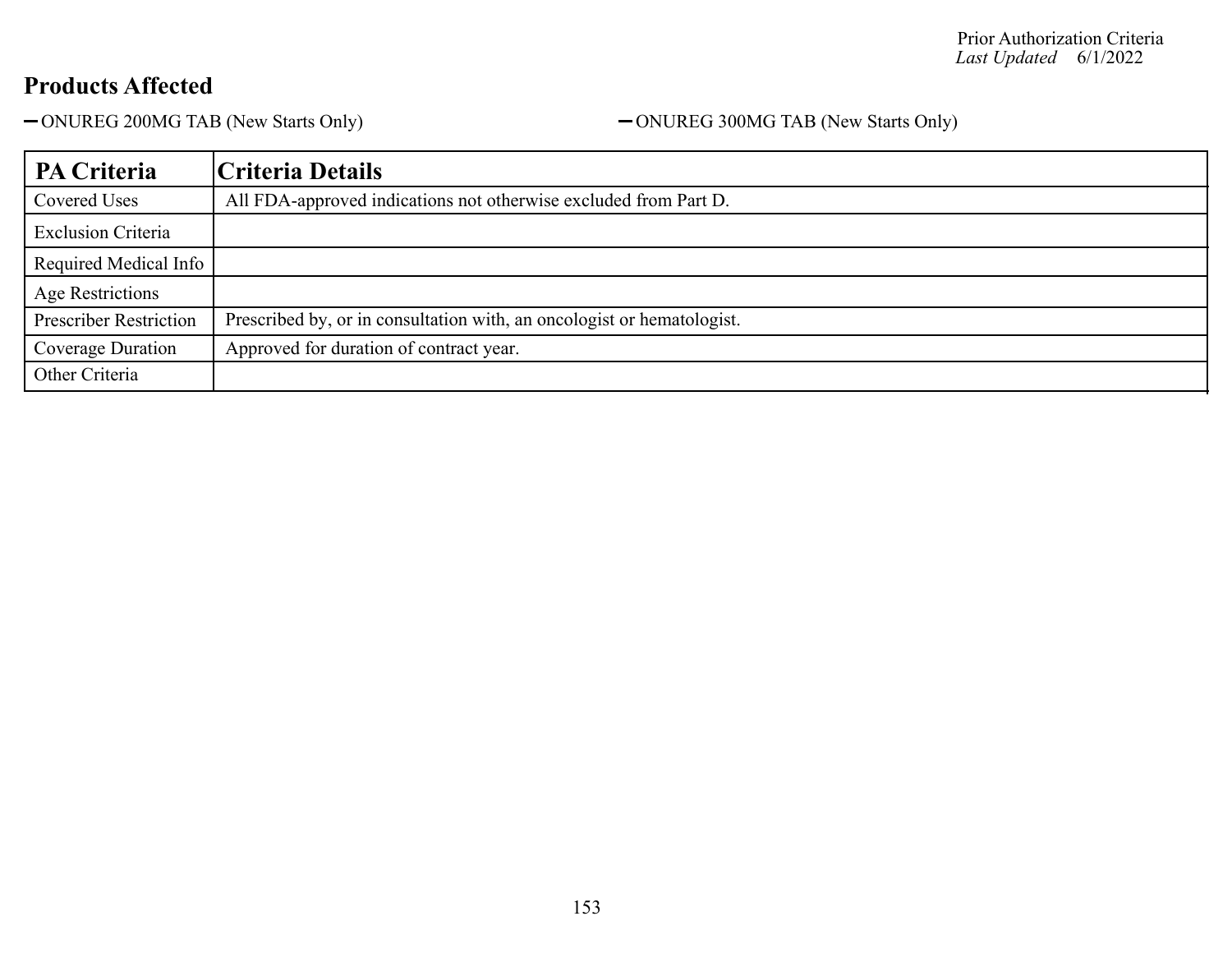OPSUMIT 10MG TAB

| <b>PA Criteria</b>            | Criteria Details                                                         |
|-------------------------------|--------------------------------------------------------------------------|
| Covered Uses                  | All FDA-approved indications not otherwise excluded from Part D.         |
| <b>Exclusion Criteria</b>     |                                                                          |
| Required Medical Info         | Diagnosis confirmed by right heart catheterization.                      |
| Age Restrictions              |                                                                          |
| <b>Prescriber Restriction</b> | Prescribed by, or in consultation with, a cardiologist or pulmonologist. |
| Coverage Duration             | Approved for duration of contract year.                                  |
| Other Criteria                |                                                                          |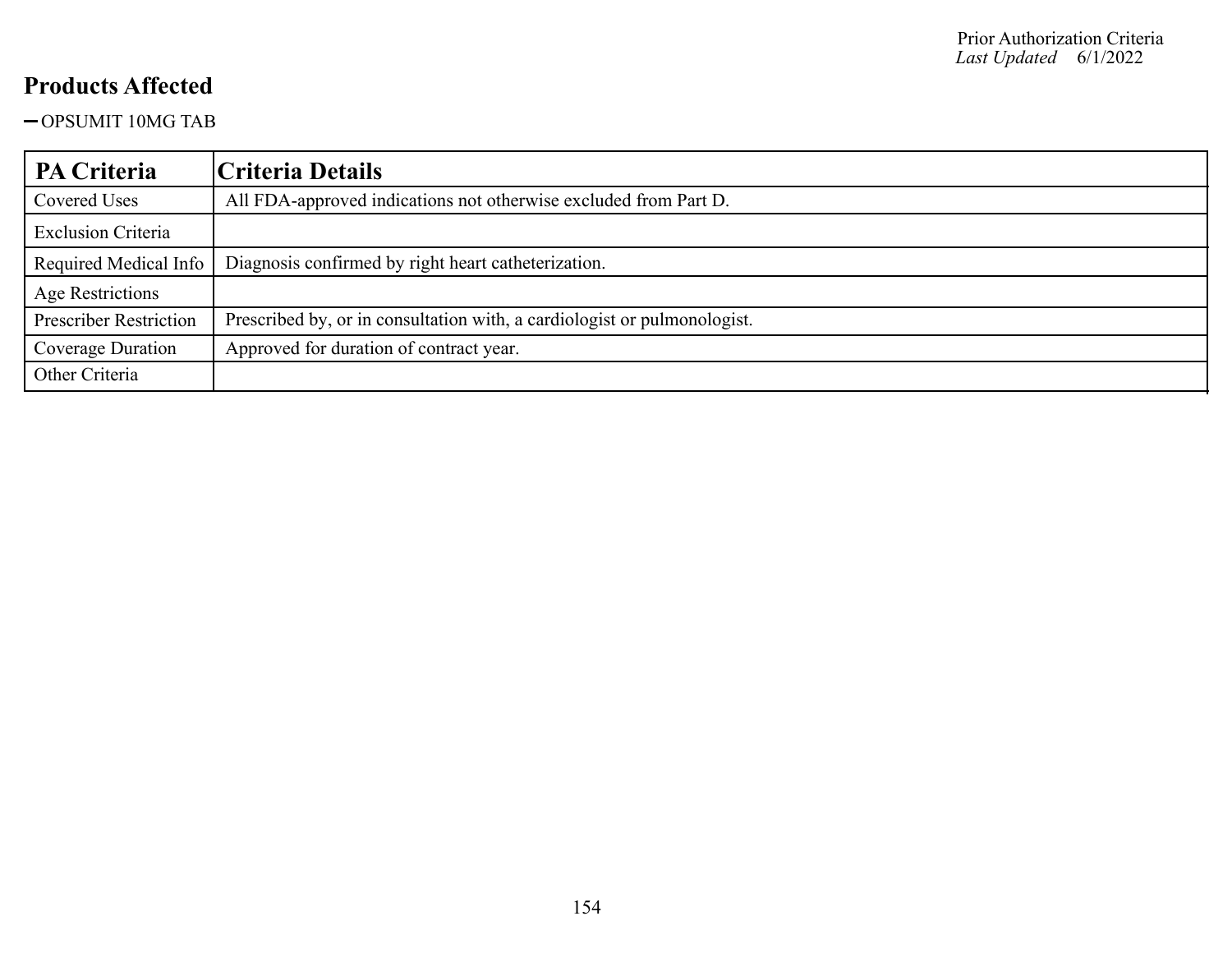| -FENTANYL 0.1MG BUCCAL TAB    | $-$ FENTANYL 0.2MG BUCCAL TAB   |
|-------------------------------|---------------------------------|
| $-$ FENTANYL 0.4MG BUCCAL TAB | -FENTANYL 0.6MG BUCCAL TAB      |
| -FENTANYL 0.8MG BUCCAL TAB    | $-$ fentanyl 1200 mcg lozenge   |
| $-$ fentanyl 1600 mcg lozenge | $-$ fentanyl 200 $mc$ g lozenge |
| $-$ fentanyl 400 mcg lozenge  | $-$ fentanyl 600 mcg lozenge    |
| $-$ fentanyl 800 mcg lozenge  | -FENTORA 100MCG BUCCAL TAB      |
| -FENTORA 200MCG BUCCAL TAB    | -FENTORA 400MCG BUCCAL TAB      |
| -FENTORA 600MCG BUCCAL TAB    | -FENTORA 800MCG BUCCAL TAB      |

| <b>PA Criteria</b>            | Criteria Details                                                                                                                                                                                                                                                                                                                                   |
|-------------------------------|----------------------------------------------------------------------------------------------------------------------------------------------------------------------------------------------------------------------------------------------------------------------------------------------------------------------------------------------------|
| Covered Uses                  | All FDA-approved indications not otherwise excluded from Part D.                                                                                                                                                                                                                                                                                   |
| <b>Exclusion Criteria</b>     |                                                                                                                                                                                                                                                                                                                                                    |
| Required Medical Info         | Documented tolerance to opioids defined as patients taking around the clock medicine consisting of at least 60mg of oral<br>morphine daily, at least 25mcg of transdermal fentanyl per hour, at least 30mg of oxycodone daily, at least 8mg of oral<br>hydromorphone daily, or an equianalgesic dose of another opioid daily for a week or longer. |
| Age Restrictions              |                                                                                                                                                                                                                                                                                                                                                    |
| <b>Prescriber Restriction</b> |                                                                                                                                                                                                                                                                                                                                                    |
| Coverage Duration             | Approved for duration of contract year.                                                                                                                                                                                                                                                                                                            |
| Other Criteria                |                                                                                                                                                                                                                                                                                                                                                    |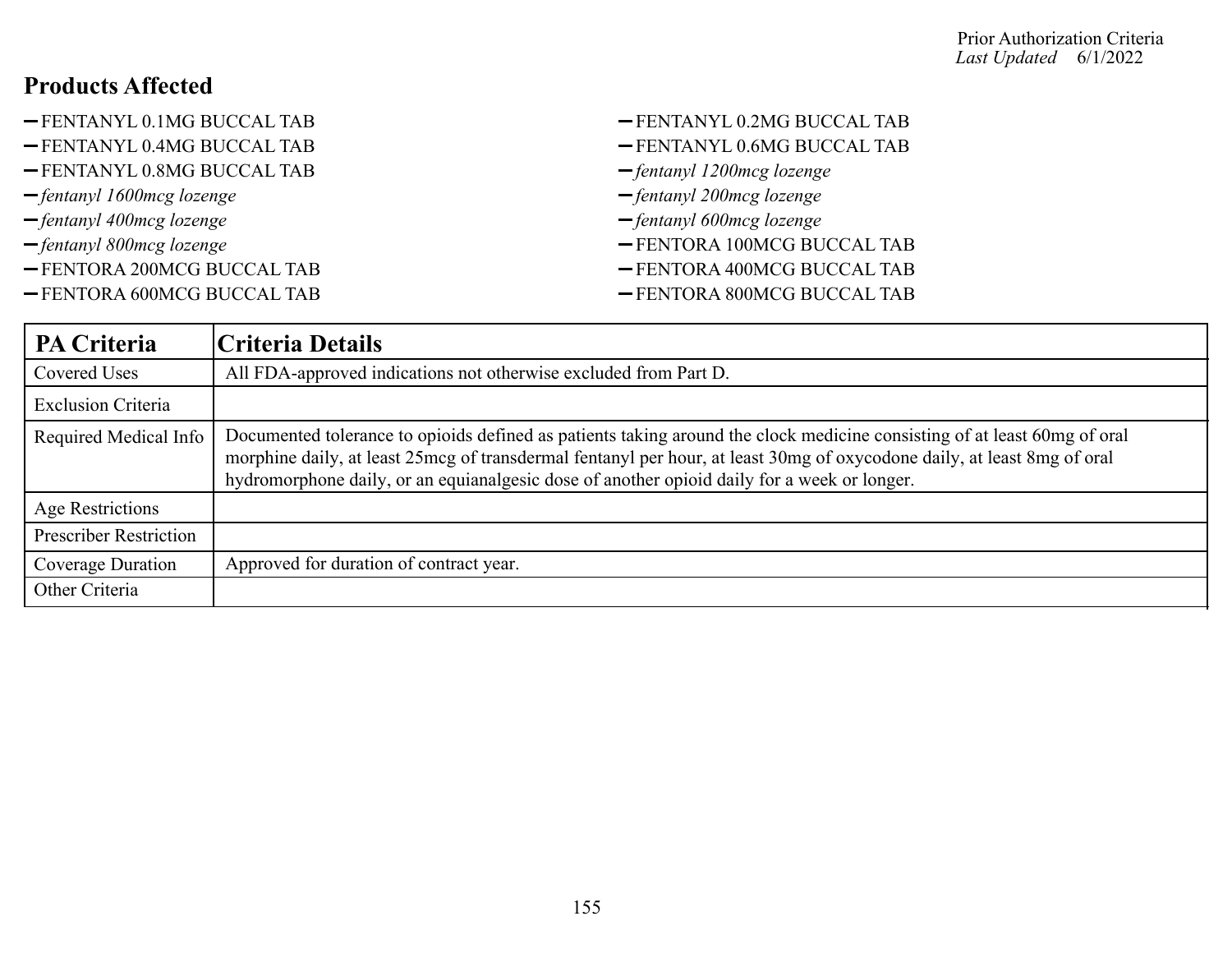ORENCIA 125MG/ML AUTO-INJECTOR ORENCIA 125MG/ML SYRINGE

# -ORENCIA 50MG/0.4ML SYRINGE - ORENCIA 87.5MG/0.7ML SYRINGE

| <b>PA Criteria</b>            | Criteria Details                                                                                                                                                                                                                                                                                                                                                                                                                                                                |
|-------------------------------|---------------------------------------------------------------------------------------------------------------------------------------------------------------------------------------------------------------------------------------------------------------------------------------------------------------------------------------------------------------------------------------------------------------------------------------------------------------------------------|
| Covered Uses                  | All FDA-approved indications not otherwise excluded from Part D.                                                                                                                                                                                                                                                                                                                                                                                                                |
| <b>Exclusion Criteria</b>     |                                                                                                                                                                                                                                                                                                                                                                                                                                                                                 |
| Required Medical Info         | For rheumatoid arthritis: Intolerance to, or failure of therapy with, 2 of the following: a) Enbrel, b) Humira, c) Rinvoq OR d)<br>Xeljanz. For polyarticular juvenile idiopathic arthritis: Intolerance to, or failure of therapy with 2 of the following: a)<br>Humira, b) Enbrel OR c) Xeljanz. For Psoriatic Arthritis: Intolerance to, or failure of therapy with, 2 of the following: a)<br>Humira, b) Enbrel, c) Taltz, d) Stelara, e) Otezla, f) Skyrizi OR g) Xeljanz. |
| Age Restrictions              |                                                                                                                                                                                                                                                                                                                                                                                                                                                                                 |
| <b>Prescriber Restriction</b> | Prescribed by, or in consultation with a Rheumatology or Transplant Specialist.                                                                                                                                                                                                                                                                                                                                                                                                 |
| Coverage Duration             | Approved for duration of contract year.                                                                                                                                                                                                                                                                                                                                                                                                                                         |
| Other Criteria                |                                                                                                                                                                                                                                                                                                                                                                                                                                                                                 |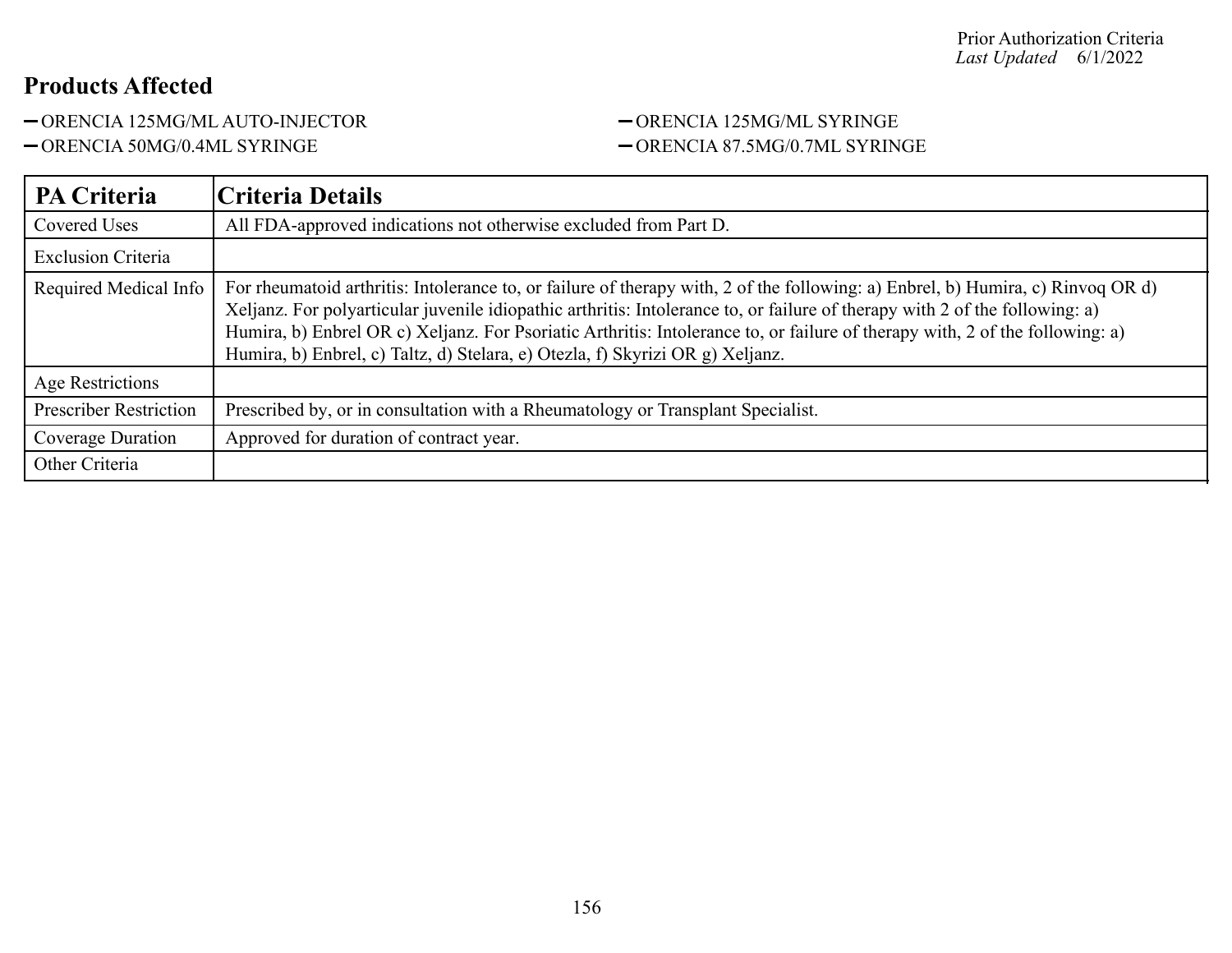- -ORENITRAM 0.125MG ER TAB ORENITRAM 0.25MG ER TAB
- 
- ORENITRAM 5MG ER TAB

# -ORENITRAM 1MG ER TAB  $-$ ORENITRAM 2.5MG ER TAB

| <b>PA Criteria</b>            | Criteria Details                                                         |
|-------------------------------|--------------------------------------------------------------------------|
| Covered Uses                  | All FDA-approved indications not otherwise excluded from Part D.         |
| <b>Exclusion Criteria</b>     |                                                                          |
| Required Medical Info         | Diagnosis confirmed by right heart catheterization.                      |
| <b>Age Restrictions</b>       |                                                                          |
| <b>Prescriber Restriction</b> | Prescribed by, or in consultation with, a pulmonologist or cardiologist. |
| Coverage Duration             | Approved for duration of contract year.                                  |
| Other Criteria                |                                                                          |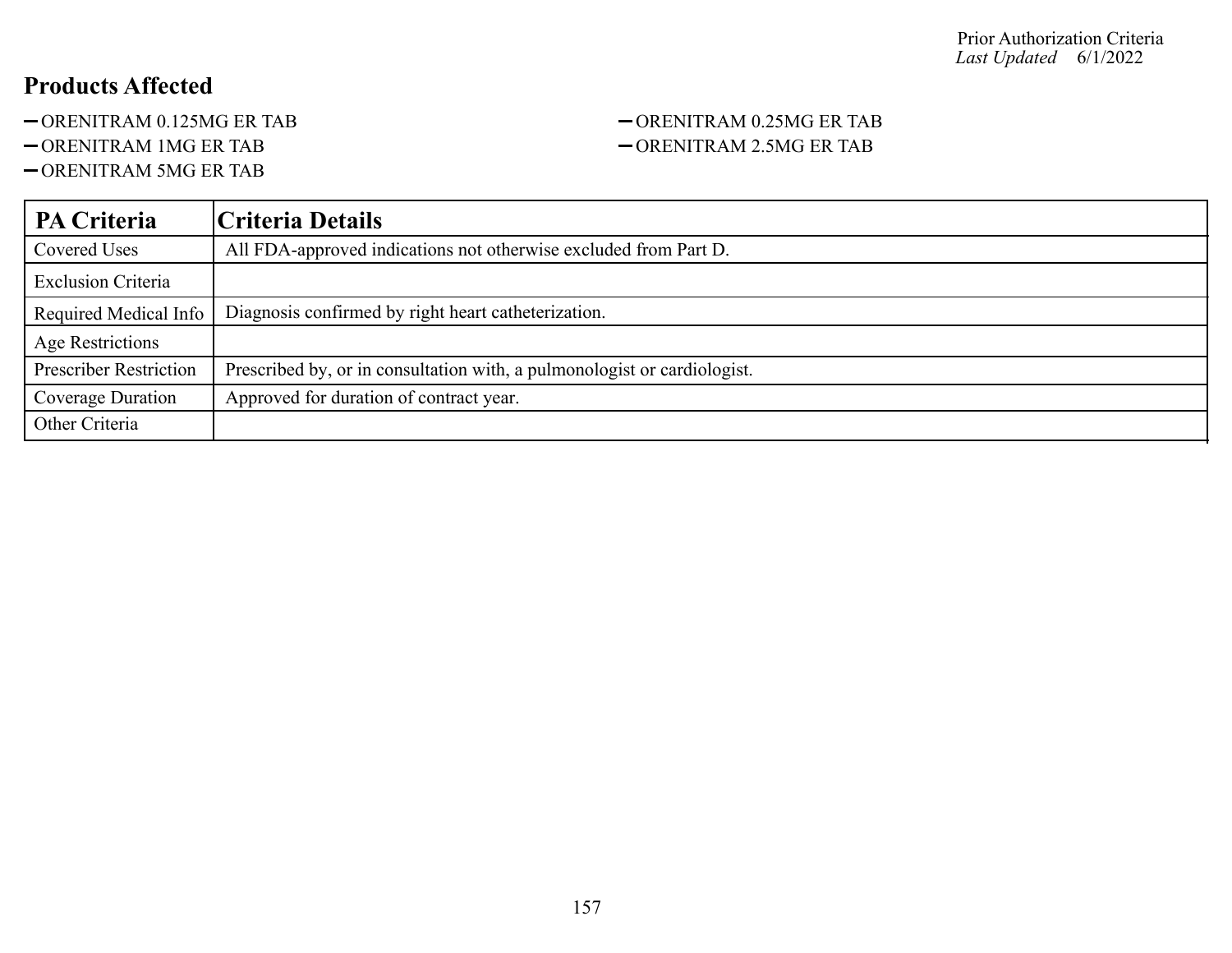-ORFADIN 4MG/ML SUSP

*nitisinone 10mg cap nitisinone 2mg cap nitisinone 5mg cap*  $-$  ORFADIN 20MG CAP

| <b>PA Criteria</b>            | Criteria Details                                                 |
|-------------------------------|------------------------------------------------------------------|
| Covered Uses                  | All FDA-approved indications not otherwise excluded from Part D. |
| <b>Exclusion Criteria</b>     |                                                                  |
| Required Medical Info         |                                                                  |
| <b>Age Restrictions</b>       |                                                                  |
| <b>Prescriber Restriction</b> |                                                                  |
| Coverage Duration             | Approved for duration of contract year.                          |
| Other Criteria                |                                                                  |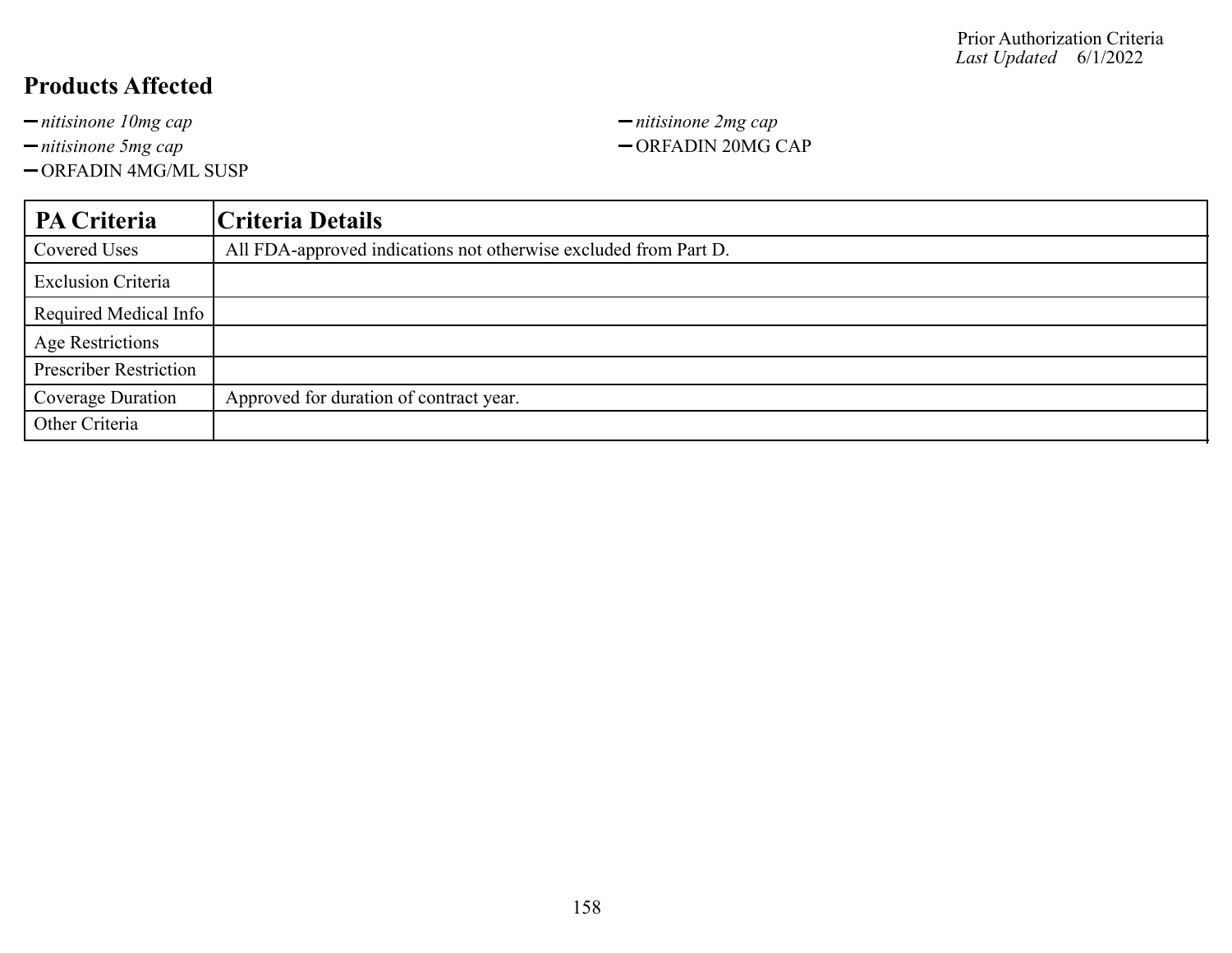ORGOVYX 120MG TAB (New Starts Only)

| PA Criteria                   | Criteria Details                                                    |
|-------------------------------|---------------------------------------------------------------------|
| Covered Uses                  | All FDA-approved indications not otherwise excluded from Part D.    |
| <b>Exclusion Criteria</b>     |                                                                     |
| Required Medical Info         |                                                                     |
| <b>Age Restrictions</b>       |                                                                     |
| <b>Prescriber Restriction</b> | Prescribed by, or in consultation with, an oncologist or urologist. |
| Coverage Duration             | Approved for duration of contract year.                             |
| Other Criteria                |                                                                     |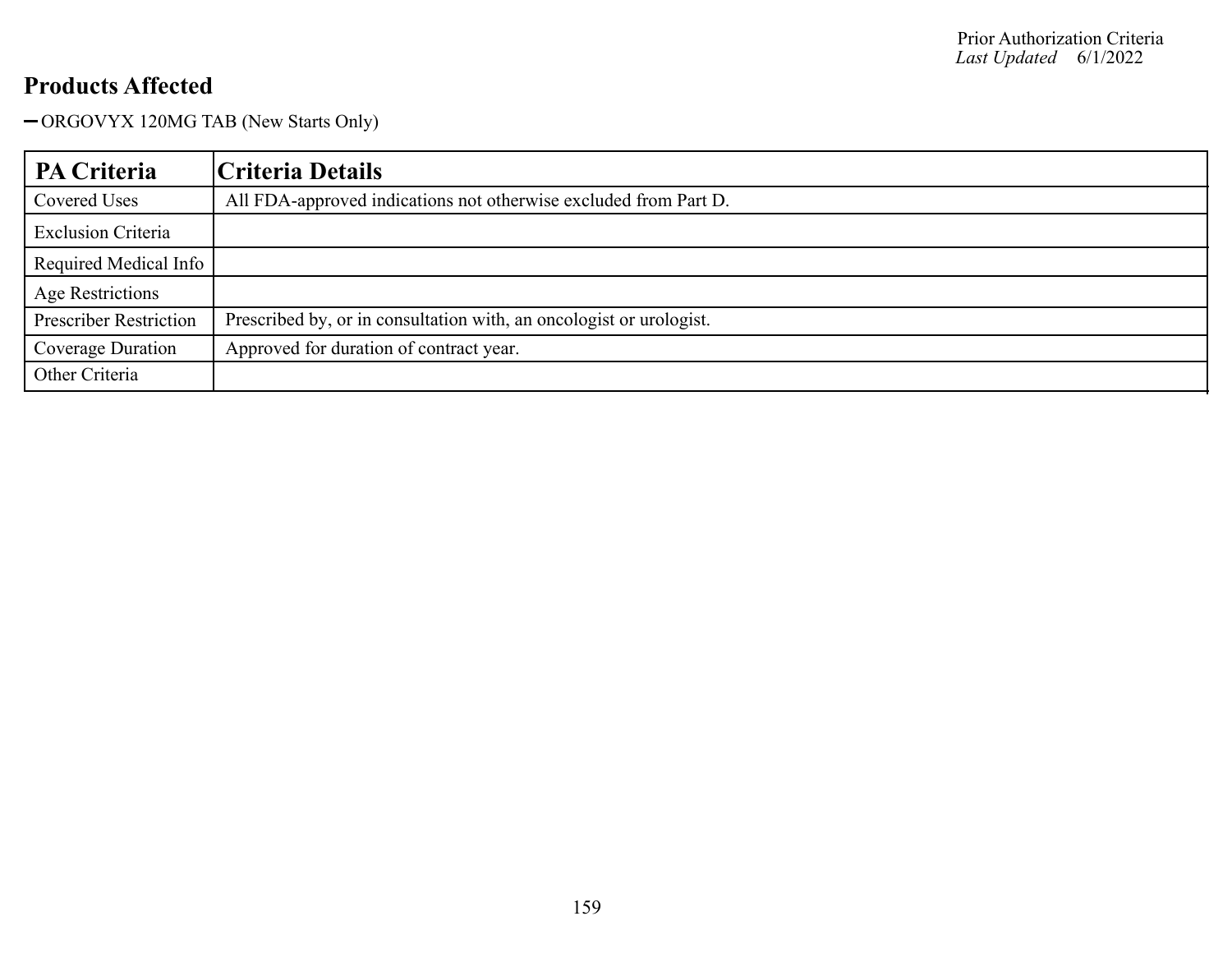#### ORIAHNN 28 DAY KIT PACK

| PA Criteria                   | Criteria Details                                                                                                |
|-------------------------------|-----------------------------------------------------------------------------------------------------------------|
| Covered Uses                  | All FDA-approved indications not otherwise excluded from Part D.                                                |
| <b>Exclusion Criteria</b>     |                                                                                                                 |
| Required Medical Info         | Member has failure of, or intolerance to, one hormonal contraceptive.                                           |
| Age Restrictions              |                                                                                                                 |
| <b>Prescriber Restriction</b> | Prescribed by, or in consultation with, an obstetrician/gynecologist or women's health/reproductive specialist. |
| Coverage Duration             | Approved for duration of contract year.                                                                         |
| Other Criteria                | Member does not have known osteoporosis.                                                                        |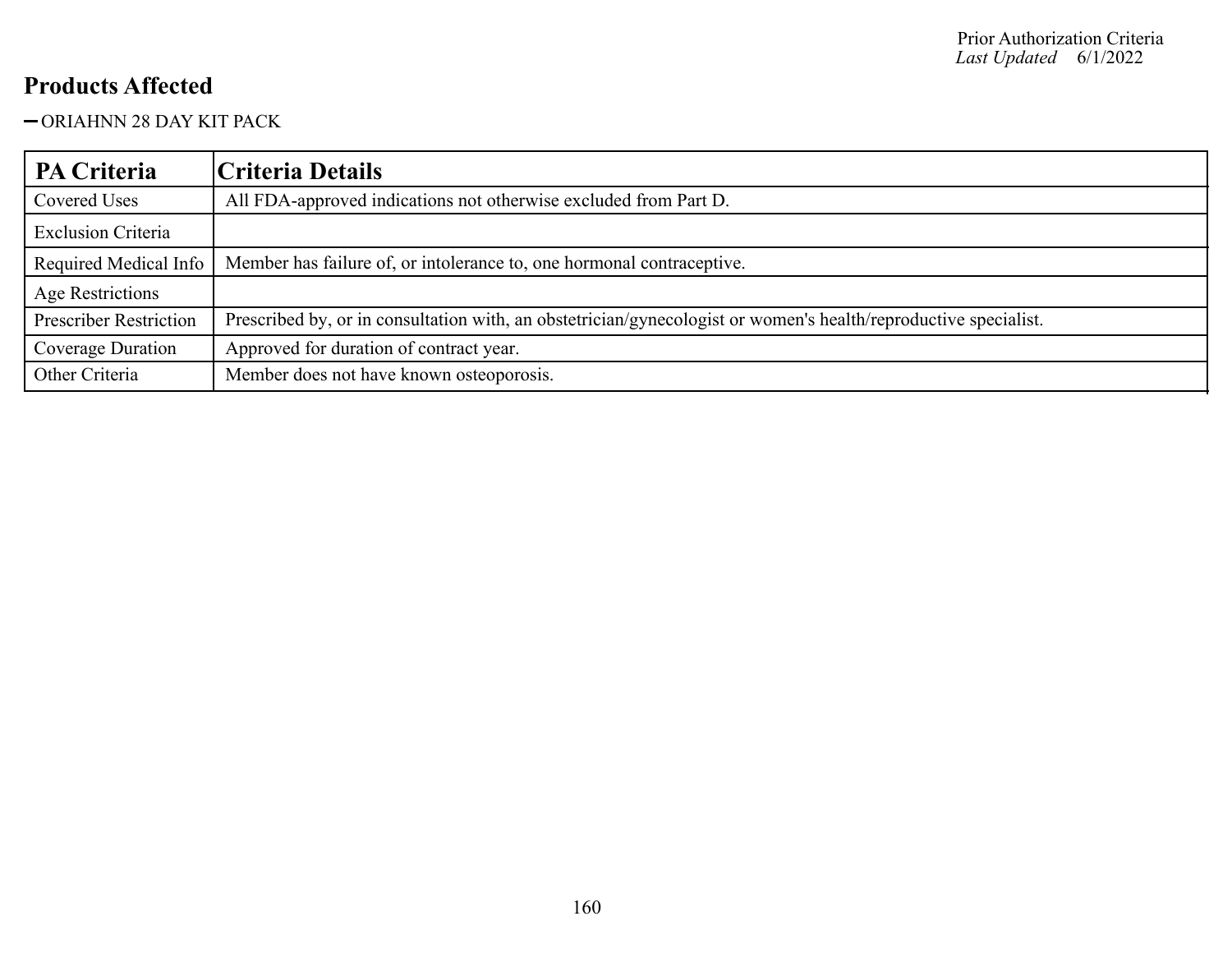-ORILISSA 150MG TAB - ORILISSA 200MG TAB

| PA Criteria                   | Criteria Details                                                                                                                                           |
|-------------------------------|------------------------------------------------------------------------------------------------------------------------------------------------------------|
| Covered Uses                  | All FDA-approved indications not otherwise excluded from Part D.                                                                                           |
| <b>Exclusion Criteria</b>     |                                                                                                                                                            |
| Required Medical Info         | Member has failure of, or intolerance to, both of the following: a) one non-steroidal anti-inflammatory drug (NSAID) AND<br>b) one hormonal contraceptive. |
| Age Restrictions              |                                                                                                                                                            |
| <b>Prescriber Restriction</b> | Prescribed by, or in consultation with, an obstetrician/gynecologist or women's health/reproductive specialist.                                            |
| Coverage Duration             | Approved for duration of contract year.                                                                                                                    |
| Other Criteria                | Member does not have known osteoporosis.                                                                                                                   |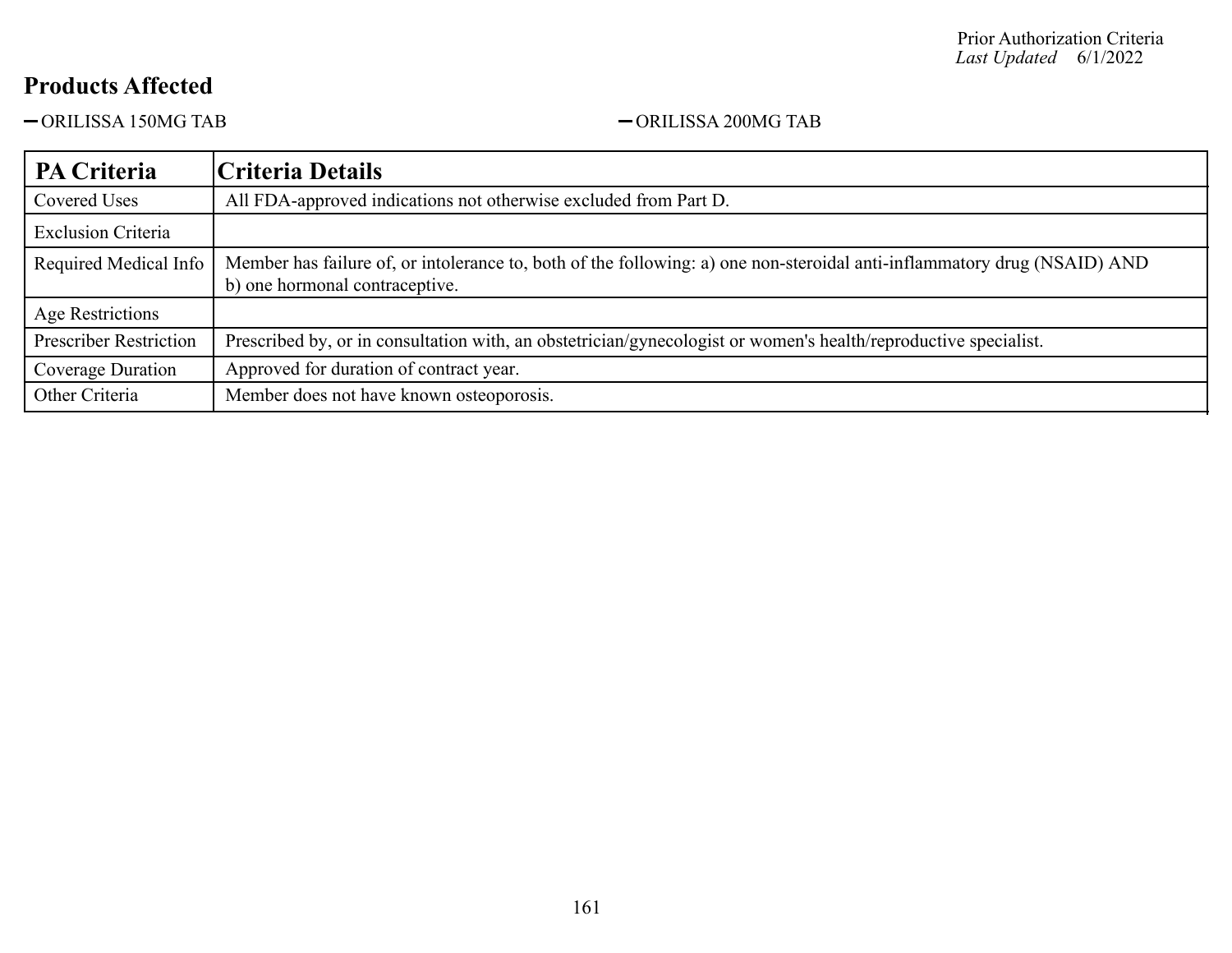-ORKAMBI 125-100MG GRANULES - ORKAMBI 125-100MG TAB

## -ORKAMBI 125-200MG TAB - ORKAMBI 188-150MG GRANULES

| PA Criteria                   | Criteria Details                                                 |
|-------------------------------|------------------------------------------------------------------|
| Covered Uses                  | All FDA-approved indications not otherwise excluded from Part D. |
| <b>Exclusion Criteria</b>     |                                                                  |
| Required Medical Info         |                                                                  |
| Age Restrictions              |                                                                  |
| <b>Prescriber Restriction</b> | Prescribed by, or in consultation with, a pulmonologist.         |
| Coverage Duration             | Approved for duration of contract year.                          |
| Other Criteria                |                                                                  |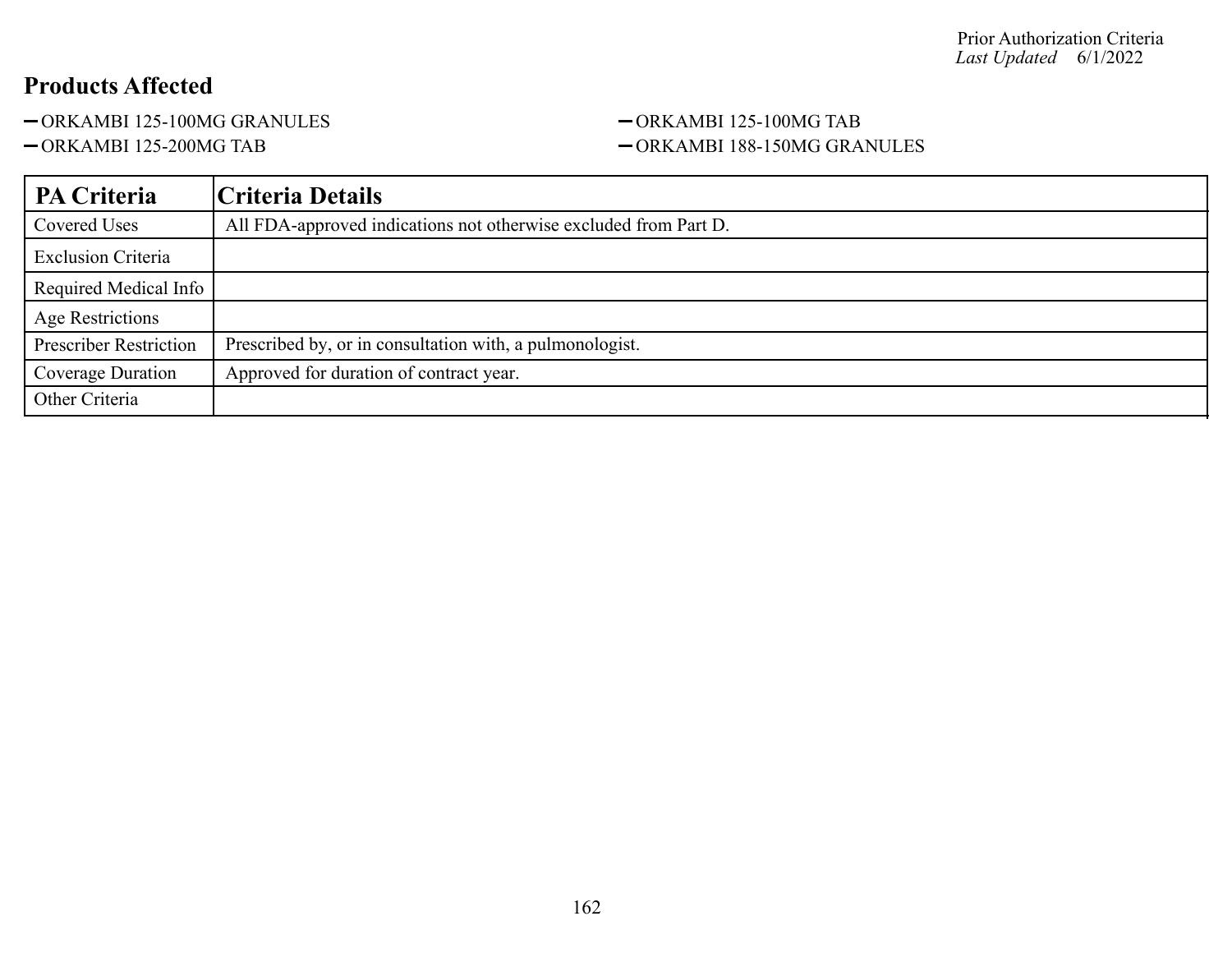OSPHENA 60MG TAB

| PA Criteria                   | Criteria Details                                                                                                                        |
|-------------------------------|-----------------------------------------------------------------------------------------------------------------------------------------|
| Covered Uses                  | All FDA-approved indications not otherwise excluded from Part D.                                                                        |
| <b>Exclusion Criteria</b>     |                                                                                                                                         |
| Required Medical Info         | Intolerance to, or failure of, therapy with both of the following: a) generic estradiol vaginal cream and b) PREMARIN<br>VAGINAL CREAM. |
| Age Restrictions              |                                                                                                                                         |
| <b>Prescriber Restriction</b> |                                                                                                                                         |
| Coverage Duration             | Approved for duration of contract year.                                                                                                 |
| Other Criteria                |                                                                                                                                         |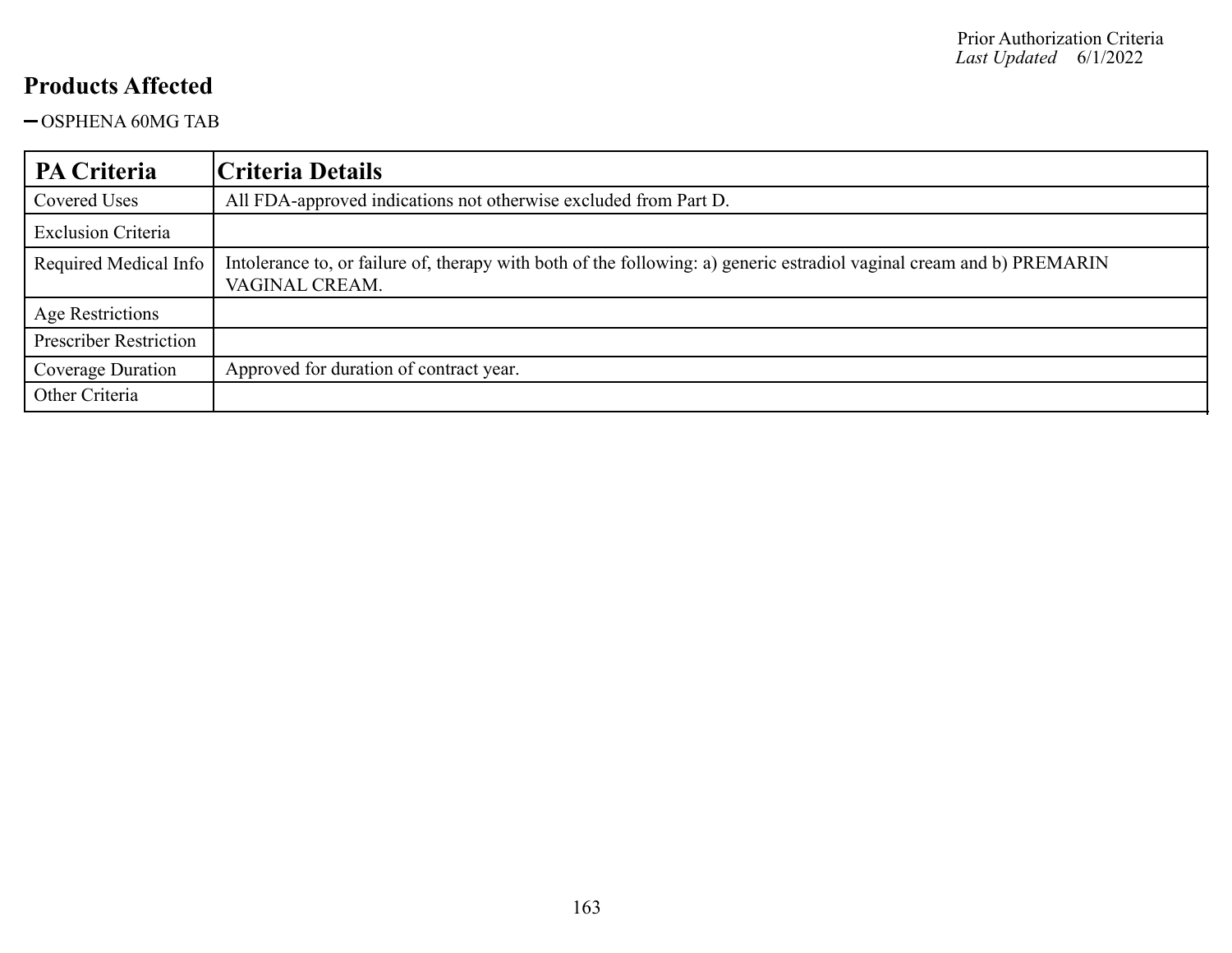-OTEZLA 28-DAY STARTER PACK - OTEZLA 30MG TAB

| <b>PA Criteria</b>            | Criteria Details                                                                                                                                                                                                                                                                                                                                                                                                                                            |
|-------------------------------|-------------------------------------------------------------------------------------------------------------------------------------------------------------------------------------------------------------------------------------------------------------------------------------------------------------------------------------------------------------------------------------------------------------------------------------------------------------|
| <b>Covered Uses</b>           | All FDA-approved indications not otherwise excluded from Part D.                                                                                                                                                                                                                                                                                                                                                                                            |
| <b>Exclusion Criteria</b>     |                                                                                                                                                                                                                                                                                                                                                                                                                                                             |
| Required Medical Info         | For oral ulcers associated with Behcet's disease: Trial of topical triamcinolone 0.1% oral paste was ineffective, not tolerated,<br>or contraindicated. For Psoriatic Arthritis: Failure of, or intolerance to, one of the following required: a) methothrexate OR<br>b) sulfasalazine. For Plaque Psoriasis: Failure of, or intolerance to, one of the following: a) methotrexate at a dose of<br>15mg/week (or maximally tolerated dose) OR b) soriatane. |
| Age Restrictions              |                                                                                                                                                                                                                                                                                                                                                                                                                                                             |
| <b>Prescriber Restriction</b> | For oral ulcers associated with Behcet's disease and psoriatic arthritis: Prescribed by, or in consultation with, a rheumatology<br>specialist. For Plaque Psoriasis: Prescribed by, or in consultation with, a Dermatology Specialist.                                                                                                                                                                                                                     |
| Coverage Duration             | Approved for duration of contract year.                                                                                                                                                                                                                                                                                                                                                                                                                     |
| Other Criteria                | For oral ulcers associated with Behcet's disease: Diagnosis confirmed by the presence of oral ulcers AND at least two of the<br>following: recurrent genital ulceration, eye lesions, skin lesions, positive pathergy test.                                                                                                                                                                                                                                 |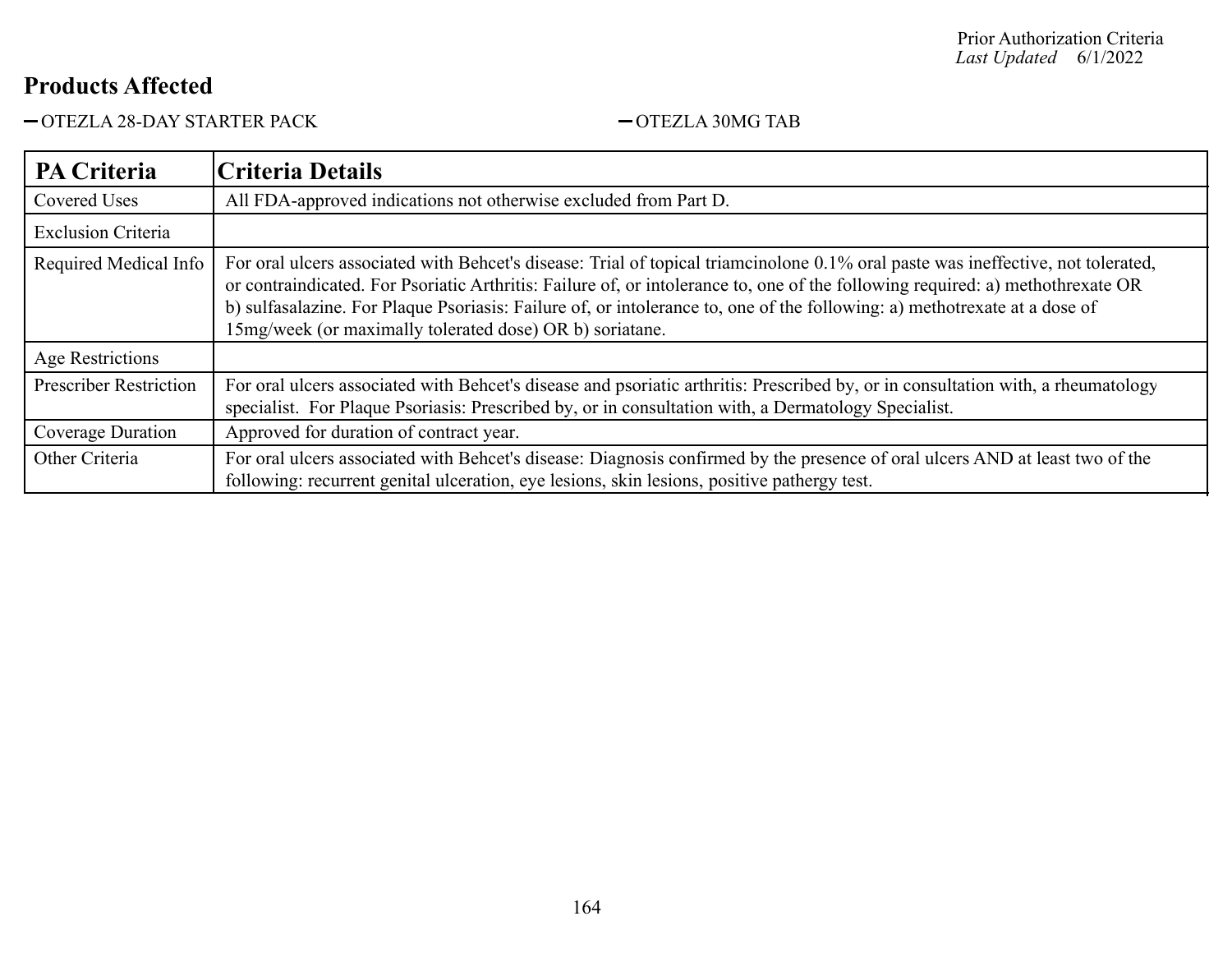*oxandrolone 10mg tab oxandrolone 2.5mg tab*

| PA Criteria                   | Criteria Details                                                 |
|-------------------------------|------------------------------------------------------------------|
| Covered Uses                  | All FDA-approved indications not otherwise excluded from Part D. |
| <b>Exclusion Criteria</b>     |                                                                  |
| Required Medical Info         |                                                                  |
| <b>Age Restrictions</b>       |                                                                  |
| <b>Prescriber Restriction</b> |                                                                  |
| Coverage Duration             | Approved for duration of contract year.                          |
| Other Criteria                |                                                                  |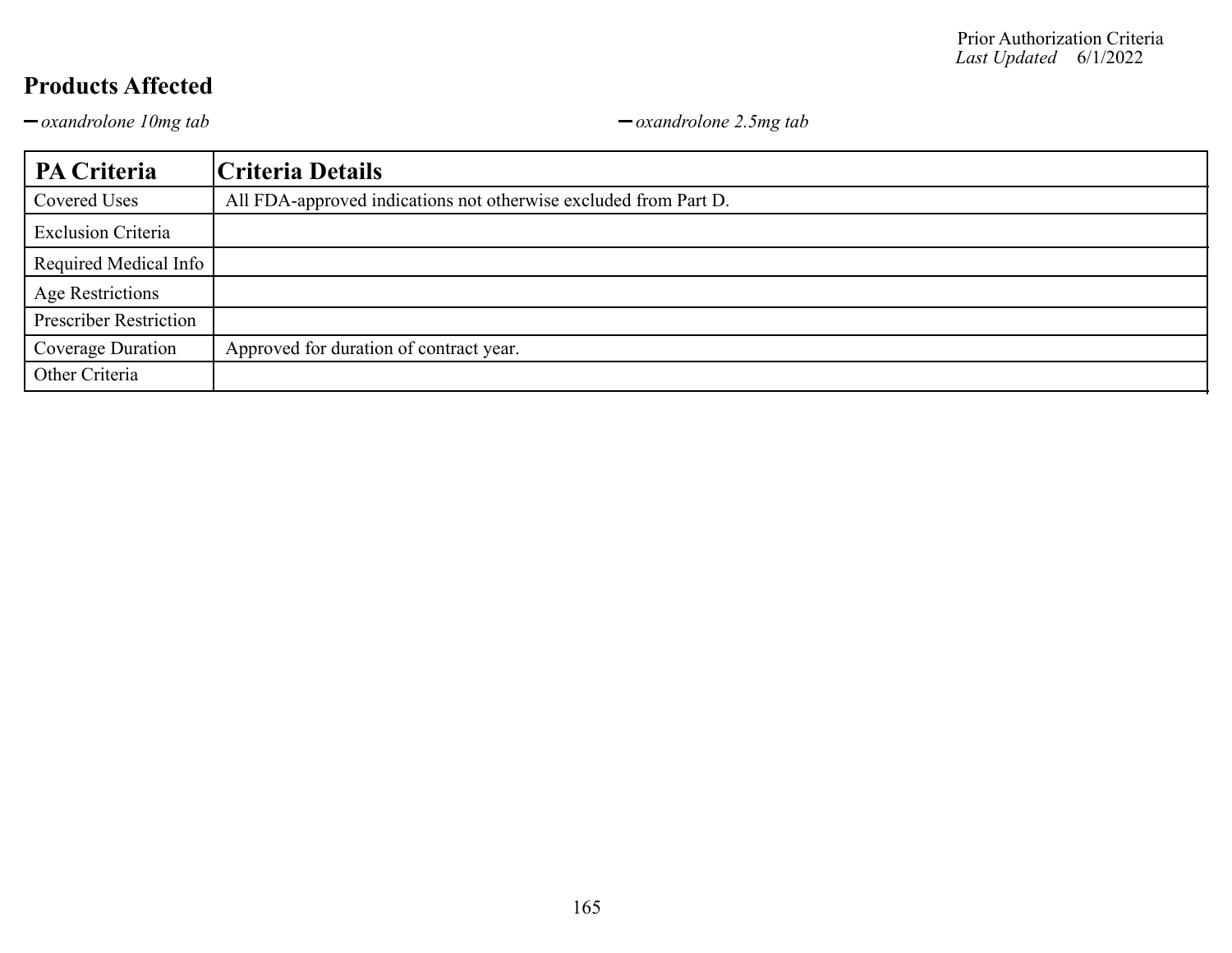OXBRYTA 300MG TAB FOR ORAL SUSP OXBRYTA 500MG TAB

| <b>PA Criteria</b>            | Criteria Details                                                                                                                                                                                                                                                                                                                                                                                              |
|-------------------------------|---------------------------------------------------------------------------------------------------------------------------------------------------------------------------------------------------------------------------------------------------------------------------------------------------------------------------------------------------------------------------------------------------------------|
| <b>Covered Uses</b>           | All FDA-approved indications not otherwise excluded from Part D.                                                                                                                                                                                                                                                                                                                                              |
| <b>Exclusion Criteria</b>     |                                                                                                                                                                                                                                                                                                                                                                                                               |
| Required Medical Info         | 1. Trial of maximally tolerated hydroxyurea dose was ineffective, not tolerated or contraindicated. 2. Member has had at<br>least 1 vaso-occlusive crisis in the prior 12 months, while on hydroxyurea (if applicable). 3. If prescriber is a hematologist at<br>a Sickle Cell Center of Excellence, criteria 1 and 2 may be bypassed (Documentation is provided of the name of the center<br>of excellence). |
| Age Restrictions              |                                                                                                                                                                                                                                                                                                                                                                                                               |
| <b>Prescriber Restriction</b> | Prescribed by, or in consultation with, a hematologist.                                                                                                                                                                                                                                                                                                                                                       |
| Coverage Duration             | Approved for duration of contract year.                                                                                                                                                                                                                                                                                                                                                                       |
| Other Criteria                |                                                                                                                                                                                                                                                                                                                                                                                                               |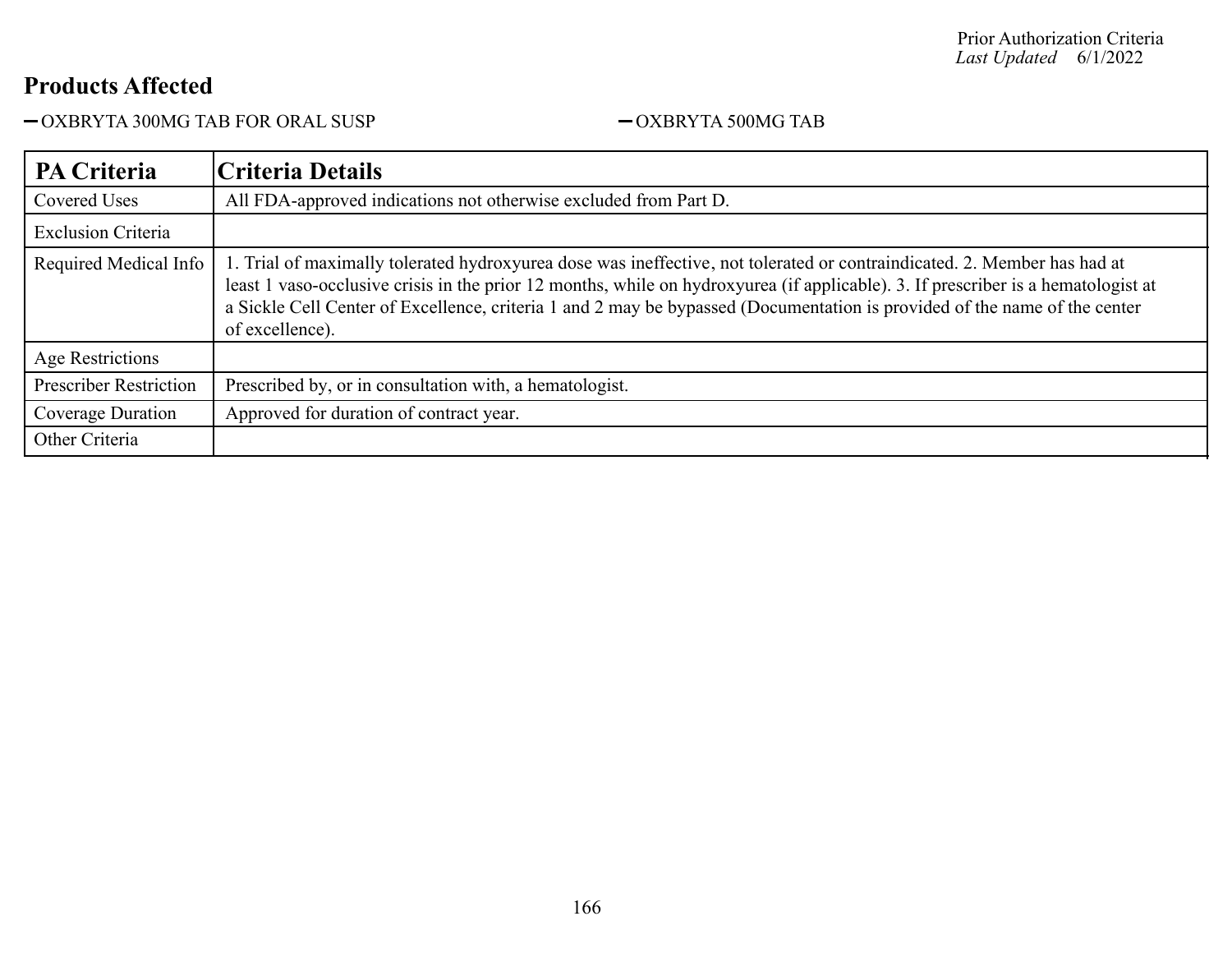#### OXERVATE 0.002% OPHTH SOLN

| <b>PA Criteria</b>            | Criteria Details                                                    |
|-------------------------------|---------------------------------------------------------------------|
| Covered Uses                  | All FDA-approved indications not otherwise excluded from Part D.    |
| <b>Exclusion Criteria</b>     |                                                                     |
| Required Medical Info         | Eye to be treated has never been treated with Oxervate in the past. |
| Age Restrictions              |                                                                     |
| <b>Prescriber Restriction</b> | Prescribed by an ophthalmologist.                                   |
| Coverage Duration             | Approved for 3 months.                                              |
| Other Criteria                |                                                                     |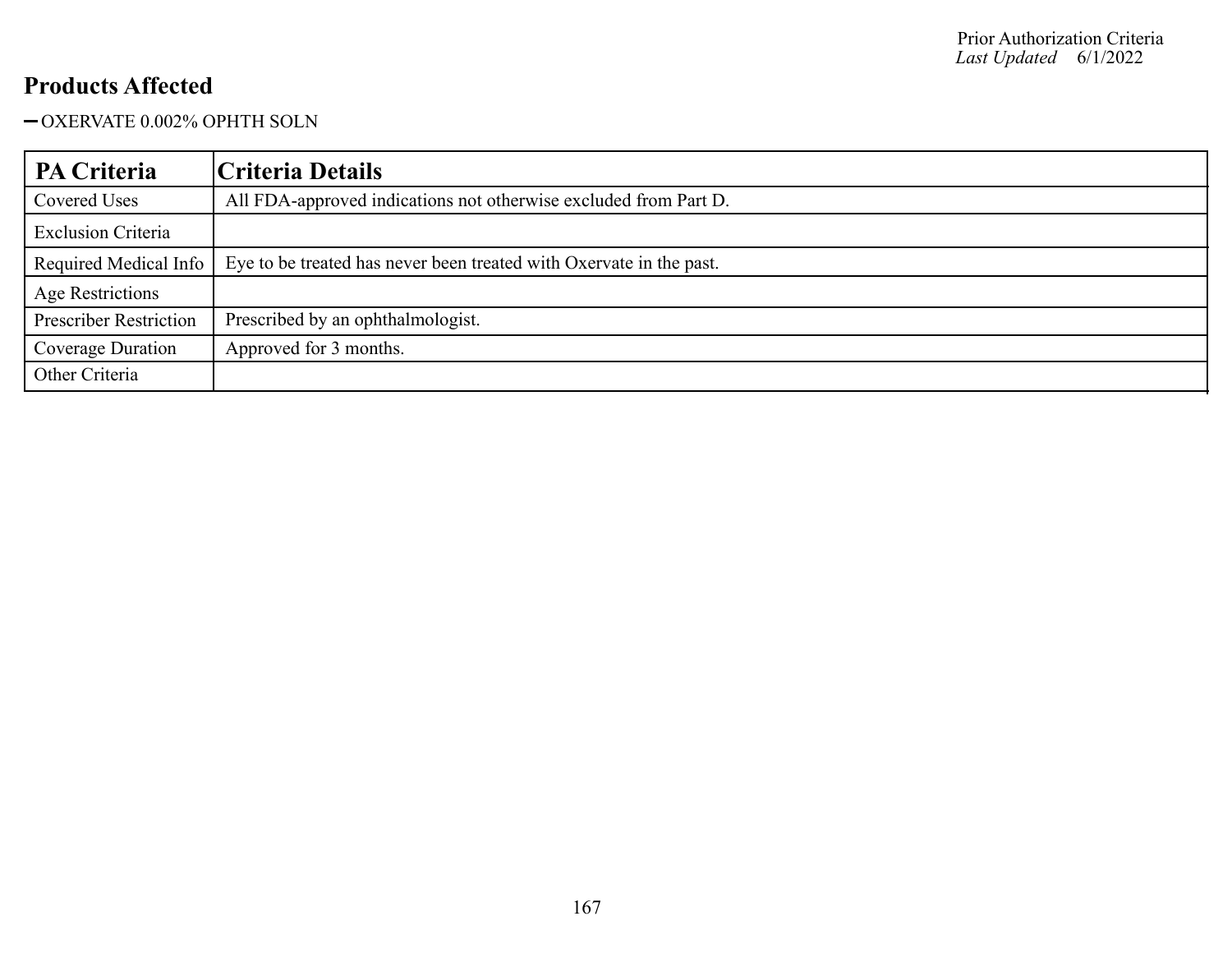-PALYNZIQ 10MG/0.5ML SYRINGE - PALYNZIQ 2.5MG/0.5ML SYRINGE

PALYNZIQ 20MG/ML SYRINGE

#### **PA Criteria Criteria Details** Covered Uses All FDA-approved indications not otherwise excluded from Part D. Exclusion Criteria Required Medical Info Age Restrictions Member is 18 years of age or older. Prescriber Restriction | Prescribed by or in consultation with, a medical geneticist or metabolic physician. Coverage Duration | Approved for duration of contract year. Other Criteria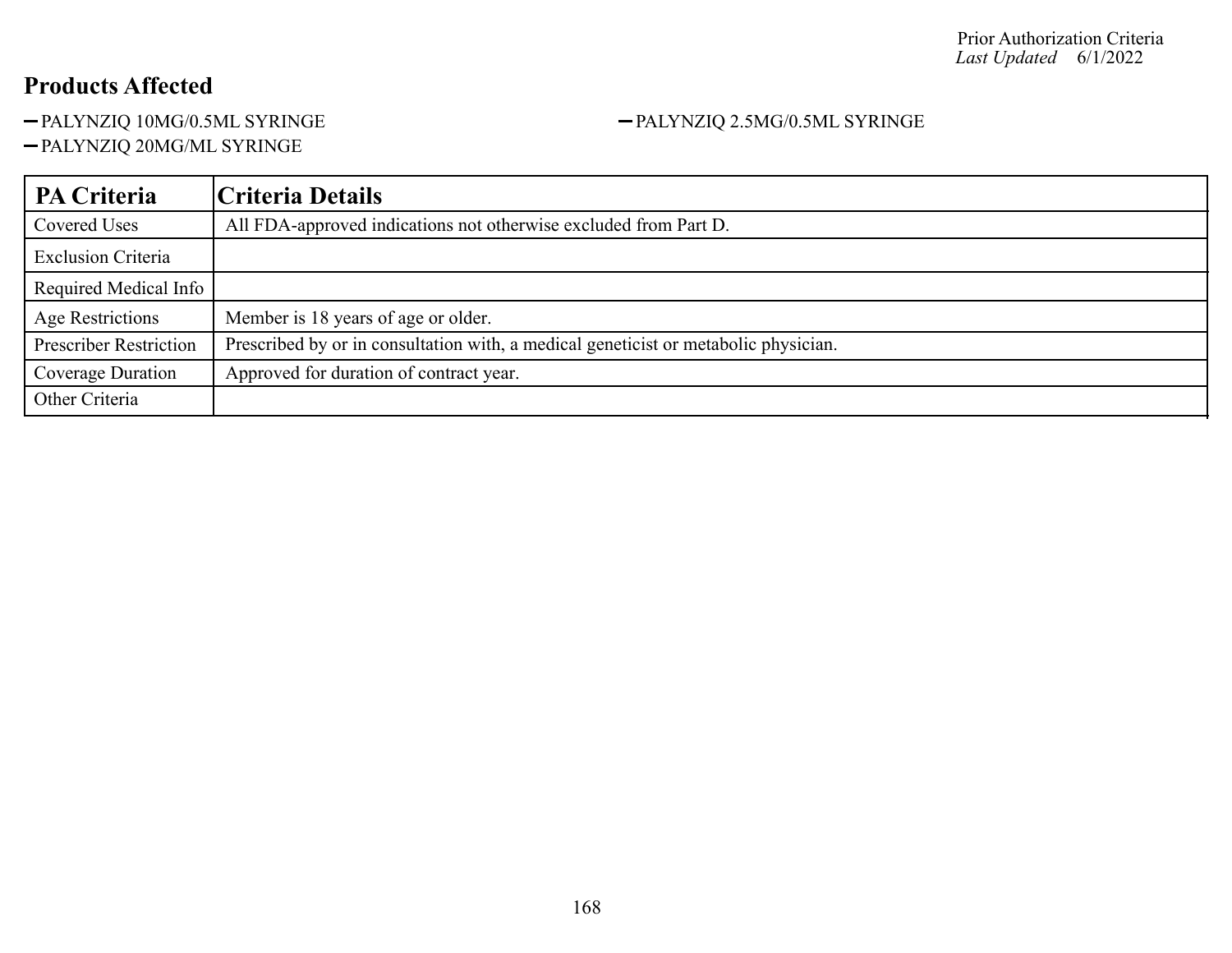-PANRETIN 0.1% GEL (New Starts Only)

| PA Criteria                   | Criteria Details                                                 |
|-------------------------------|------------------------------------------------------------------|
| Covered Uses                  | All FDA-approved indications not otherwise excluded from Part D. |
| <b>Exclusion Criteria</b>     |                                                                  |
| Required Medical Info         |                                                                  |
| <b>Age Restrictions</b>       |                                                                  |
| <b>Prescriber Restriction</b> |                                                                  |
| Coverage Duration             | Approved for duration of contract year.                          |
| Other Criteria                |                                                                  |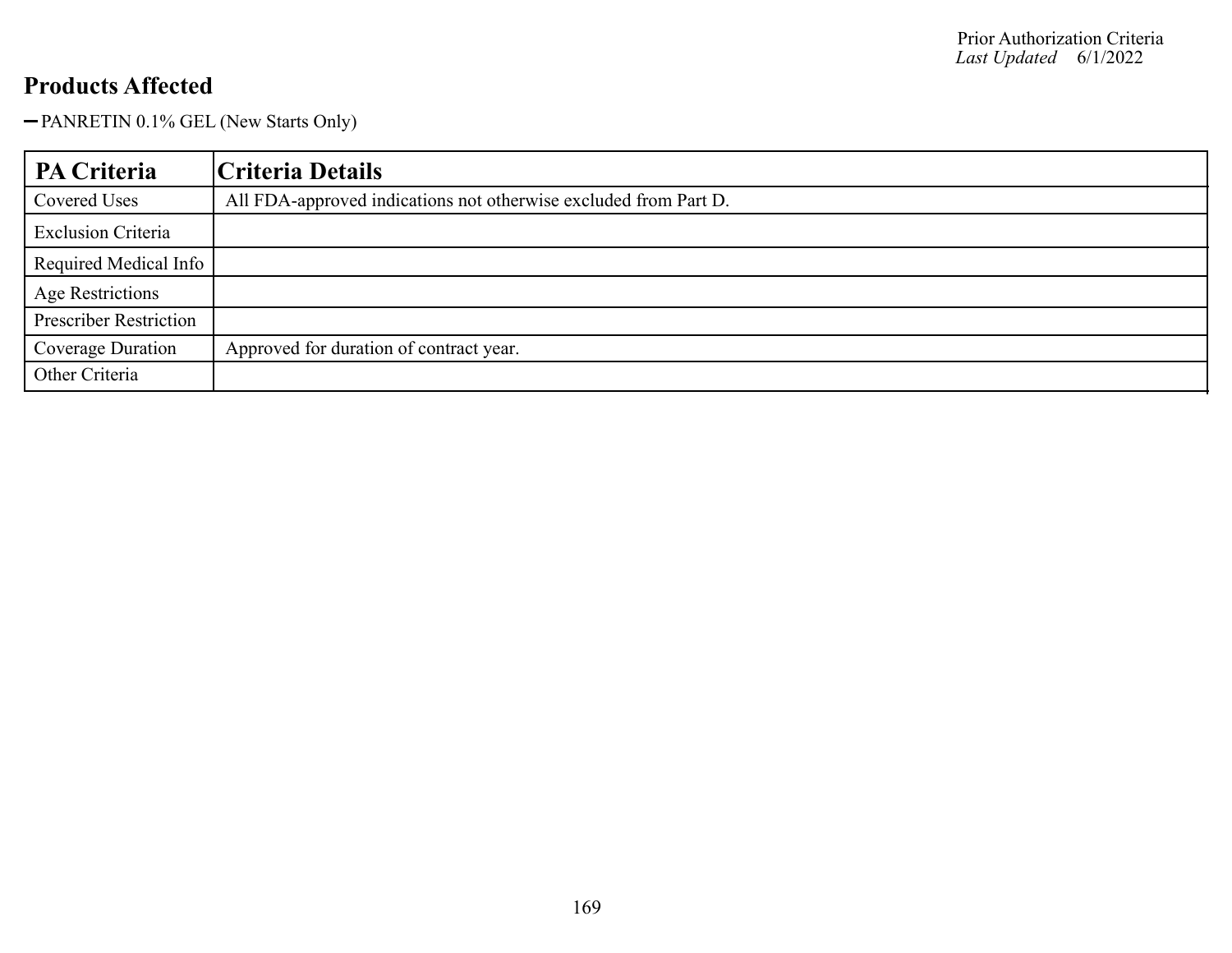- -PRALUENT 150MG/ML AUTO-INJECTOR PRALUENT 75MG/ML AUTO-INJECTOR
- -REPATHA 140MG/ML AUTO-INJECTOR REPATHA 140MG/ML SYRINGE
- REPATHA 420MG/3.5ML CARTRIDGE

| <b>PA Criteria</b>            | <b>Criteria Details</b>                                                                                                                                                                                                                                                                                                                                                                                                                                                                                                                                                                                                                                                                                                                                                                                                                                                                                                                                                                                                                                                                                                                                                                                                                                                                                      |
|-------------------------------|--------------------------------------------------------------------------------------------------------------------------------------------------------------------------------------------------------------------------------------------------------------------------------------------------------------------------------------------------------------------------------------------------------------------------------------------------------------------------------------------------------------------------------------------------------------------------------------------------------------------------------------------------------------------------------------------------------------------------------------------------------------------------------------------------------------------------------------------------------------------------------------------------------------------------------------------------------------------------------------------------------------------------------------------------------------------------------------------------------------------------------------------------------------------------------------------------------------------------------------------------------------------------------------------------------------|
| Covered Uses                  | All FDA-approved indications not otherwise excluded from Part D.                                                                                                                                                                                                                                                                                                                                                                                                                                                                                                                                                                                                                                                                                                                                                                                                                                                                                                                                                                                                                                                                                                                                                                                                                                             |
| <b>Exclusion Criteria</b>     |                                                                                                                                                                                                                                                                                                                                                                                                                                                                                                                                                                                                                                                                                                                                                                                                                                                                                                                                                                                                                                                                                                                                                                                                                                                                                                              |
| Required Medical Info         | For initiation of therapy patient must: A) Have one of the following conditions: 1) prior clinical atherosclerotic<br>cardiovascular disease (ASCVD) (see Other Criteria), 2) heterozygous familial hypercholesterolemia (HeFH) (see Other<br>Criteria) 3) homozygous familial hypercholesterolemia (HoFH) (see Other Criteria) or 4) Primary hyperlipidemia other than<br>HeFH and HoFH (see Other Criteria) B) Current LDL-C level is over 70 mg/dL. C) one of the following requirements is<br>met: 1) patient has been treated for 8 weeks or more with a high intensity statin (atorvastatin 40mg or greater OR<br>rosuvastatin 20mg or greater), OR 2) patient is intolerant to statins demonstrated by the failure of 2 statins, including an<br>attempt with a low- or alternatively-dosed statin (twice weekly low-dose rosuvastatin or atorvastatin, low-intensity<br>pitavastatin or pravastatin). Criteria B) and C) not required for HoFH. For continuation of therapy, patient must: A) have one<br>of the following conditions: 1) prior clinical ASCVD (see Other Criteria), 2) HeFH (see Other Criteria), 3) HoFH (see Other<br>Criteria), or 4) Primary hyperlipidemia other than HeFH and HoFH (see Other Criteria) AND B) member had a reduction in<br>LDL-C on PCSK9 inhibitor therapy. |
| <b>Age Restrictions</b>       |                                                                                                                                                                                                                                                                                                                                                                                                                                                                                                                                                                                                                                                                                                                                                                                                                                                                                                                                                                                                                                                                                                                                                                                                                                                                                                              |
| <b>Prescriber Restriction</b> |                                                                                                                                                                                                                                                                                                                                                                                                                                                                                                                                                                                                                                                                                                                                                                                                                                                                                                                                                                                                                                                                                                                                                                                                                                                                                                              |
| Coverage Duration             | Approved for duration of contract year.                                                                                                                                                                                                                                                                                                                                                                                                                                                                                                                                                                                                                                                                                                                                                                                                                                                                                                                                                                                                                                                                                                                                                                                                                                                                      |
| Other Criteria                | Clinical ASCVD defined as acute coronary syndromes, myocardial infarction, stable or unstable angina, coronary or other<br>arterial revascularization procedure, prior stroke or transient ischemic attack, or peripheral arterial disease of presumed<br>atherosclerotic origin. Diagnosis of HeFH must be confirmed by one of the following: 1) DNA-based evidence of mutation<br>in the LDLR, Apo B, OR PCSK9 gain of function mutation, 2) Untreated LDL-C greater than 190 mg/dl AND tendon<br>xanthomas in patient or first/second degree relative, 3) Untreated LDL-C greater than 190 mg/dl AND either first degree<br>relative less than 60 years of age or second degree relative less than 50 years of age with premature heart disease, OR 4)<br>untreated LDL-C greater than 190 mg/dl AND first or second degree relative with total cholesterol greater than 290 mg/dL.<br>Diagnosis of HoFH confirmed by all of the following: 1) two parents diagnosed with HeFH or genetic confirmation of LDL                                                                                                                                                                                                                                                                                             |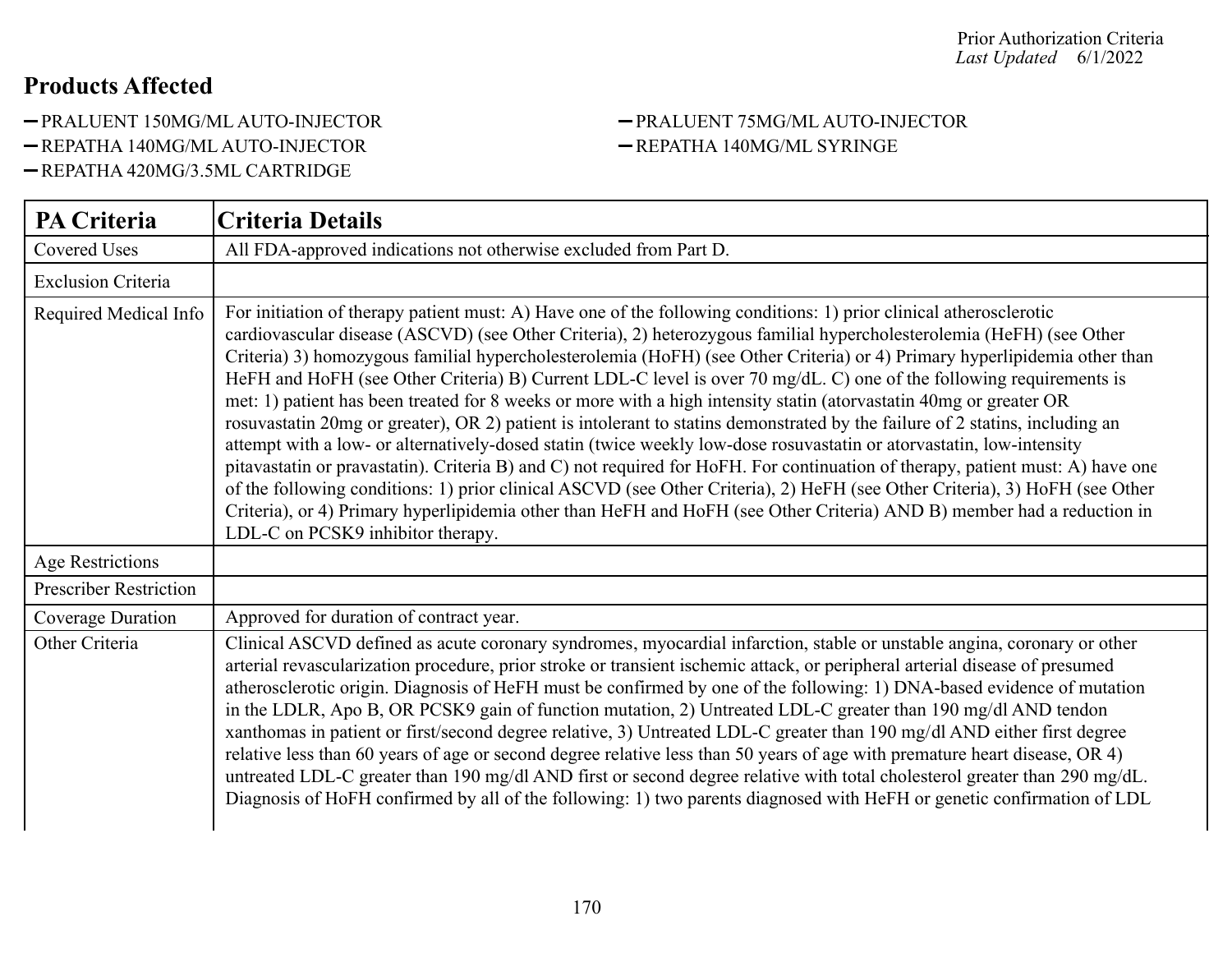#### Prior Authorization Criteria *Last Updated* 6/1/2022

receptor mutation, AND 2) untreated total cholesterol greater 290 mg/dL or LDL-C greater 190 mg/dL, AND 3) either xanthomas present at 10 years of age or younger or atherosclerotic disease at 20 years of age or younger. Diagnosis of primary hyperlipidemia (other than HeFH and HoFH) includes documentation provided of the diagnosis, which may include, but is not limited to the following conditions: a) Familial hyperchylomicronemia or Buerger-Gruetz Syndrome, b) Familial Combined Hyperlipidemia, c) Familial dysbetalipoproteinemia, d) Familial Triglyceridemia, OR e) Endogenous Hypertriglyceridemia.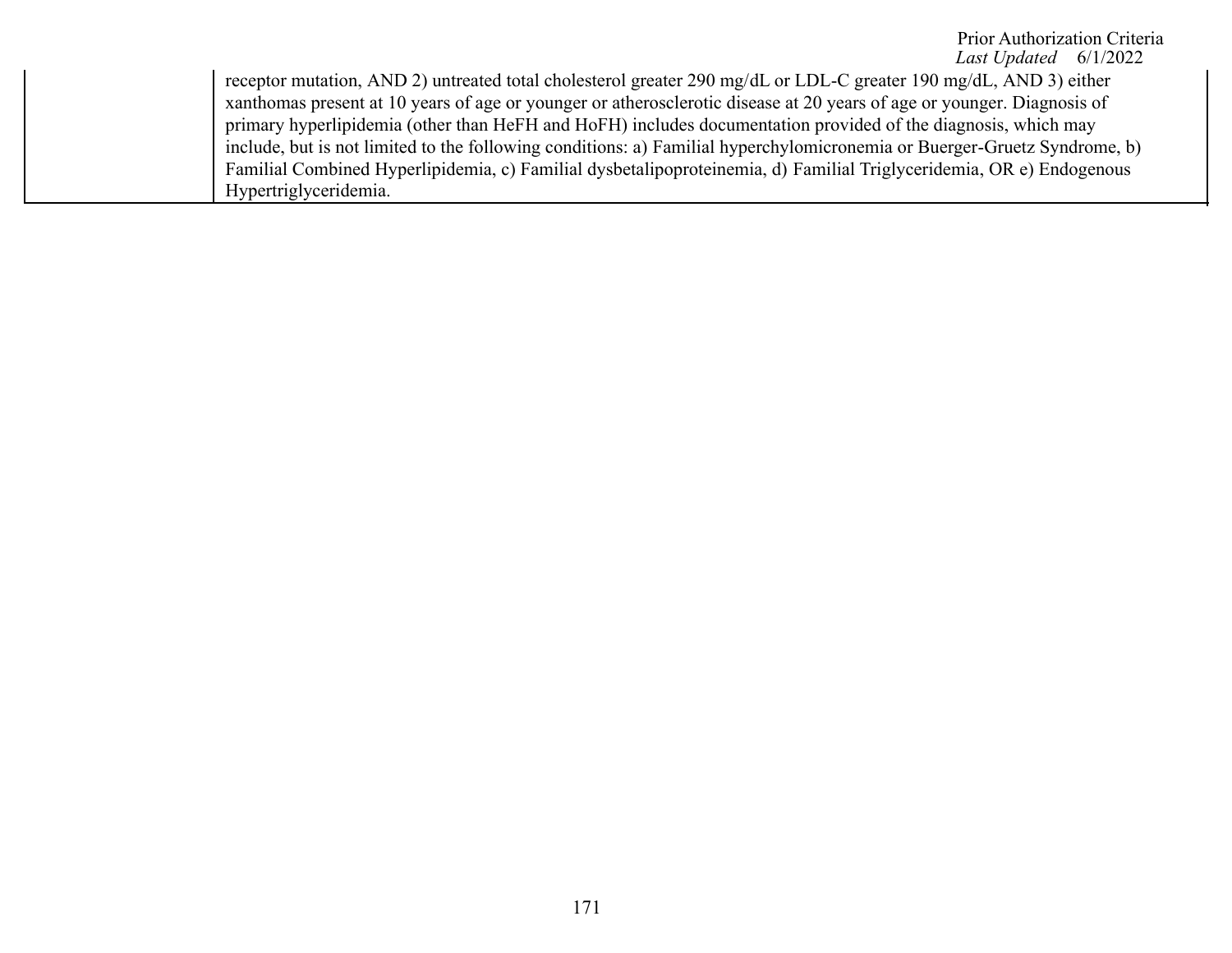-PEMAZYRE 13.5MG TAB (New Starts Only) - PEMAZYRE 4.5MG TAB (New Starts Only)

-PEMAZYRE 9MG TAB (New Starts Only)

| <b>PA Criteria</b>            | Criteria Details                                                  |
|-------------------------------|-------------------------------------------------------------------|
| Covered Uses                  | All FDA-approved indications not otherwise excluded from Part D.  |
| <b>Exclusion Criteria</b>     |                                                                   |
| Required Medical Info         | Documentation is provided of FGFR2 fusion or other rearrangement. |
| Age Restrictions              |                                                                   |
| <b>Prescriber Restriction</b> | Prescribed by, or in consultation with, an oncologist.            |
| Coverage Duration             | Approved for duration of contract year.                           |
| Other Criteria                |                                                                   |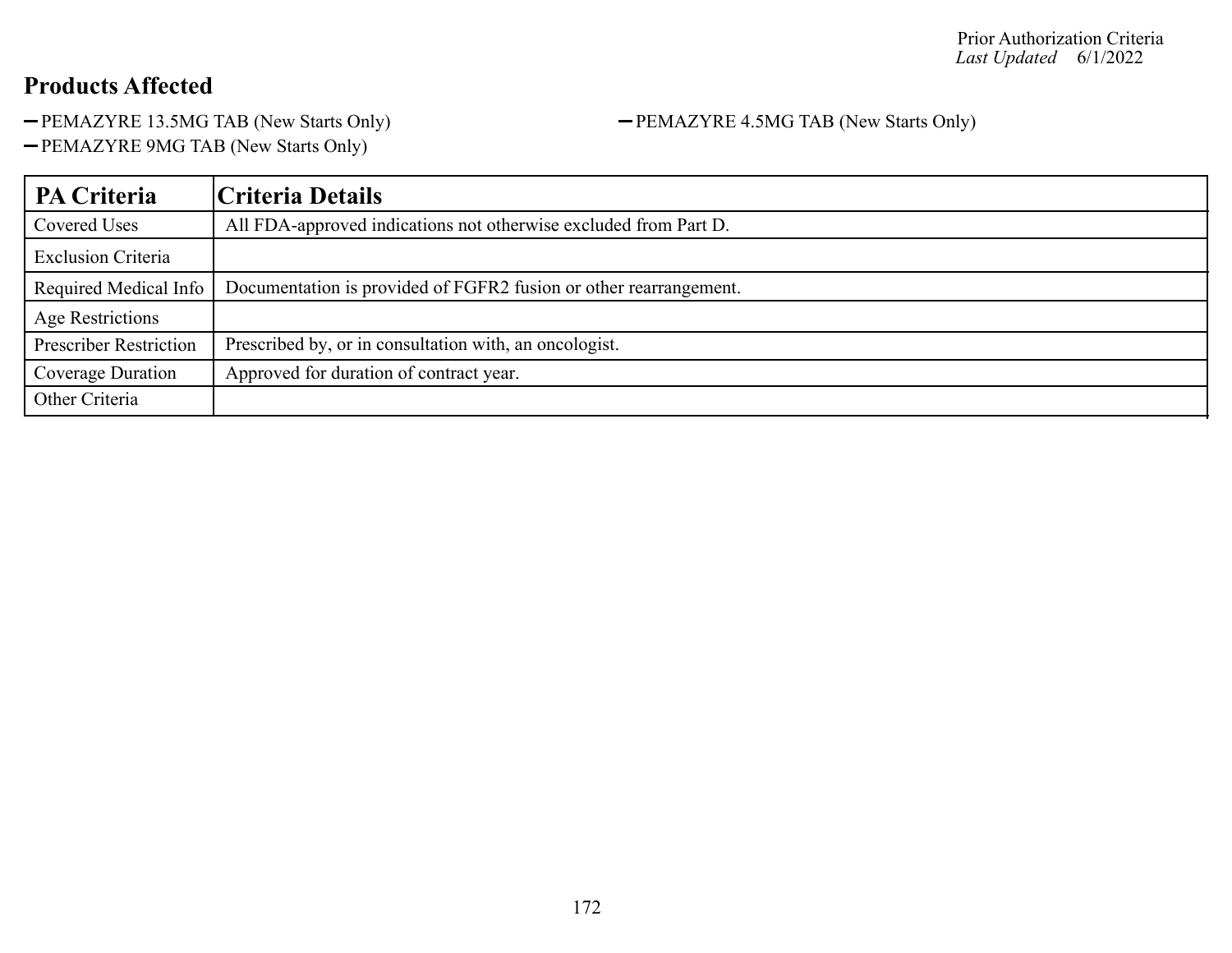-PIQRAY 200MG DAILY DOSE PACK (New Starts Only) - PIQRAY 250MG DAILY DOSE PACK (New Starts Only)

PIQRAY 300MG DAILY DOSE 150MG PACK (New Starts Only)

| PA Criteria                   | Criteria Details                                                 |
|-------------------------------|------------------------------------------------------------------|
| Covered Uses                  | All FDA-approved indications not otherwise excluded from Part D. |
| <b>Exclusion Criteria</b>     |                                                                  |
| Required Medical Info         | Documentation is provided of PIK3CA-mutation.                    |
| Age Restrictions              |                                                                  |
| <b>Prescriber Restriction</b> | Prescribed by, or in consultation with, an oncologist.           |
| Coverage Duration             | Approved for duration of contract year.                          |
| Other Criteria                |                                                                  |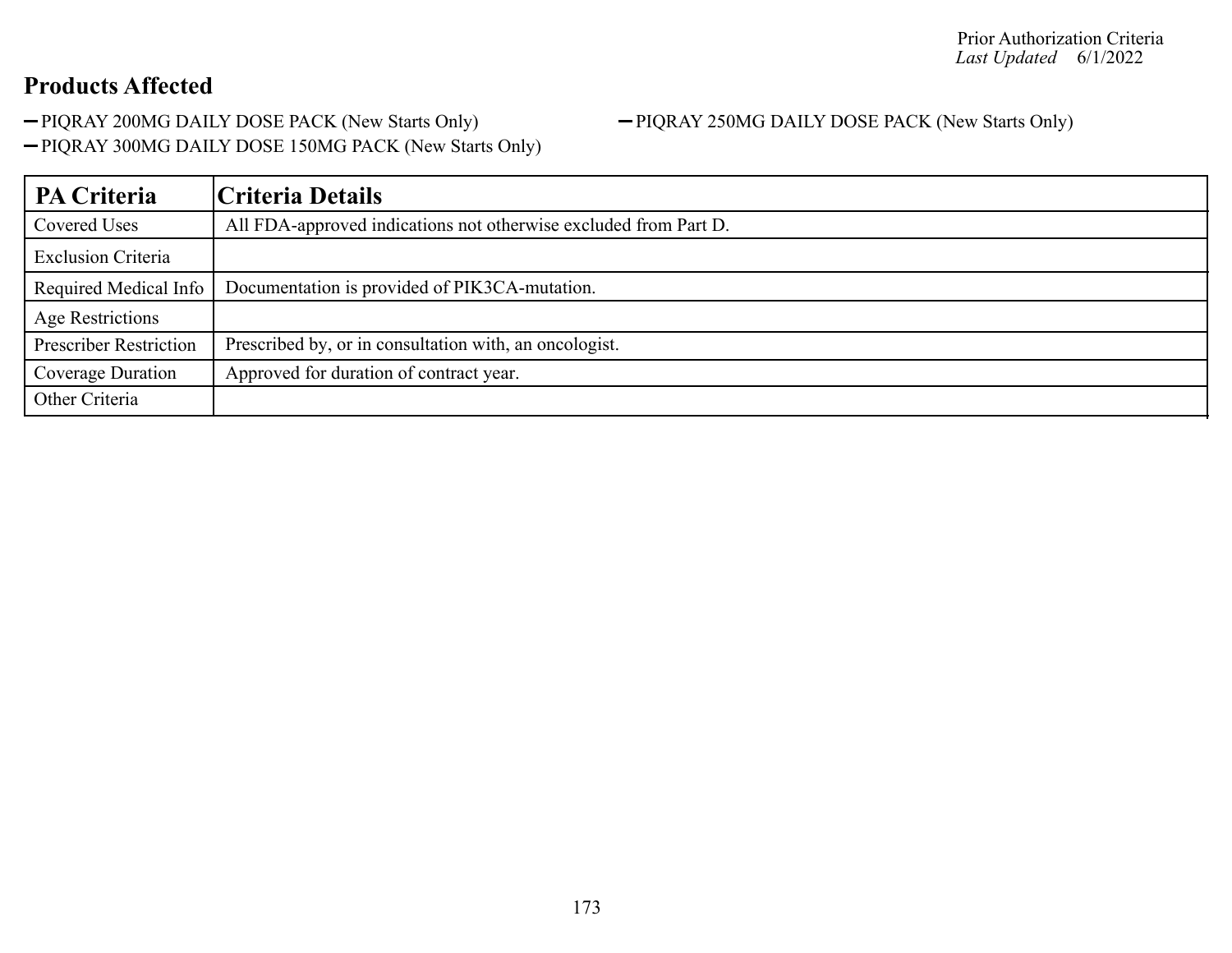#### -POMALYST 1MG CAP (New Starts Only) - POMALYST 2MG CAP (New Starts Only) -POMALYST 3MG CAP (New Starts Only) - POMALYST 4MG CAP (New Starts Only)

| PA Criteria                   | Criteria Details                                                       |
|-------------------------------|------------------------------------------------------------------------|
| Covered Uses                  | All FDA-approved indications not otherwise excluded from Part D.       |
| <b>Exclusion Criteria</b>     |                                                                        |
| Required Medical Info         |                                                                        |
| <b>Age Restrictions</b>       |                                                                        |
| <b>Prescriber Restriction</b> | Prescribed by, or in consultation with, an oncologist or hematologist. |
| Coverage Duration             | Approved for duration of contract year.                                |
| Other Criteria                |                                                                        |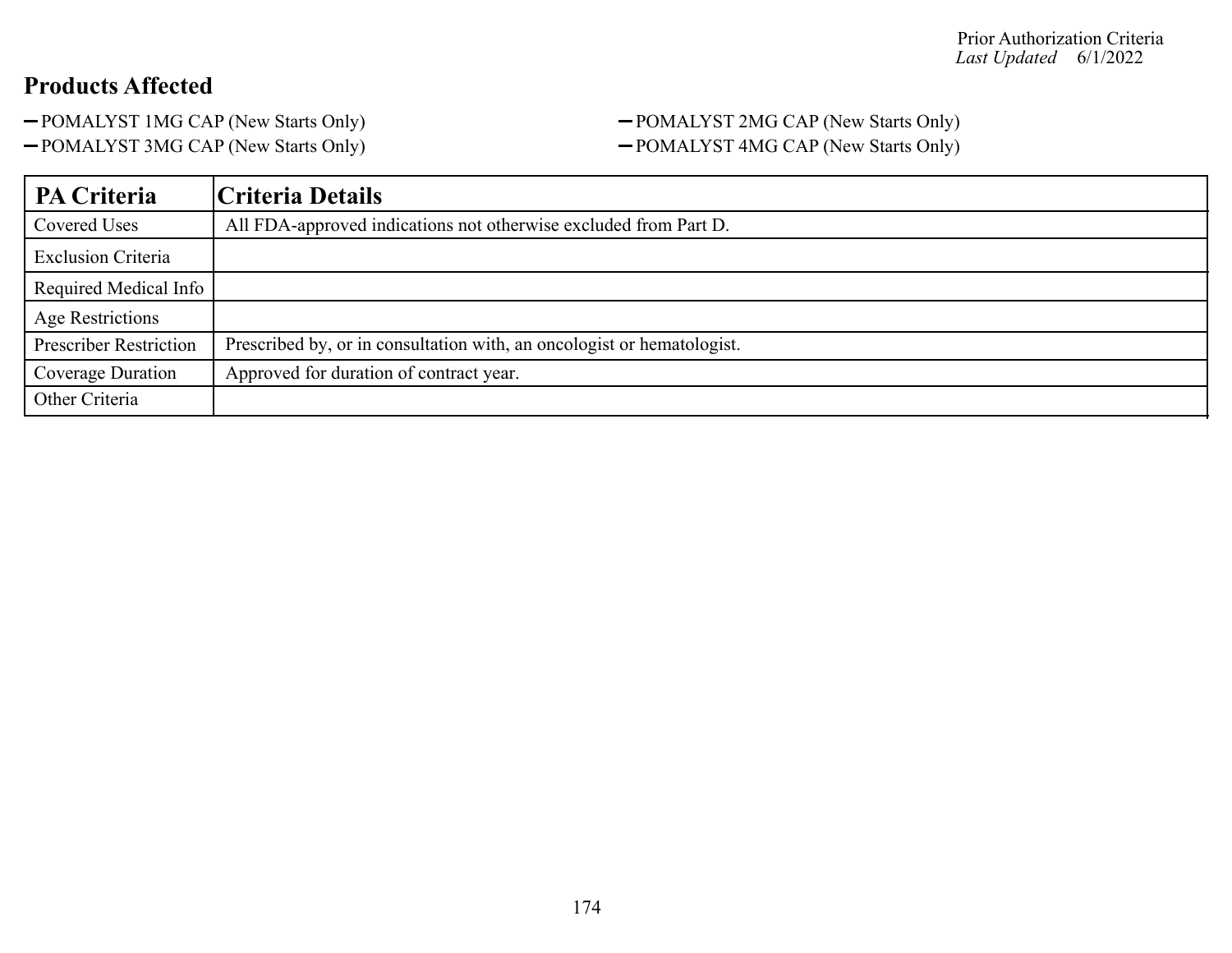-PREVYMIS 240MG TAB PREVYMIS 480MG TAB

| PA Criteria                   | Criteria Details                                                                                                 |
|-------------------------------|------------------------------------------------------------------------------------------------------------------|
| Covered Uses                  | All FDA-approved indications not otherwise excluded from Part D.                                                 |
| <b>Exclusion Criteria</b>     |                                                                                                                  |
| Required Medical Info         | Member will/has initiated Prevymis within 30 days after an allogeneic hematopoietic stem cell transplant.        |
| Age Restrictions              |                                                                                                                  |
| <b>Prescriber Restriction</b> | Prescribed by, or in consultation with, a hematologist, oncologist, transplant or infectious disease specialist. |
| Coverage Duration             | Approved for 4 months.                                                                                           |
| Other Criteria                |                                                                                                                  |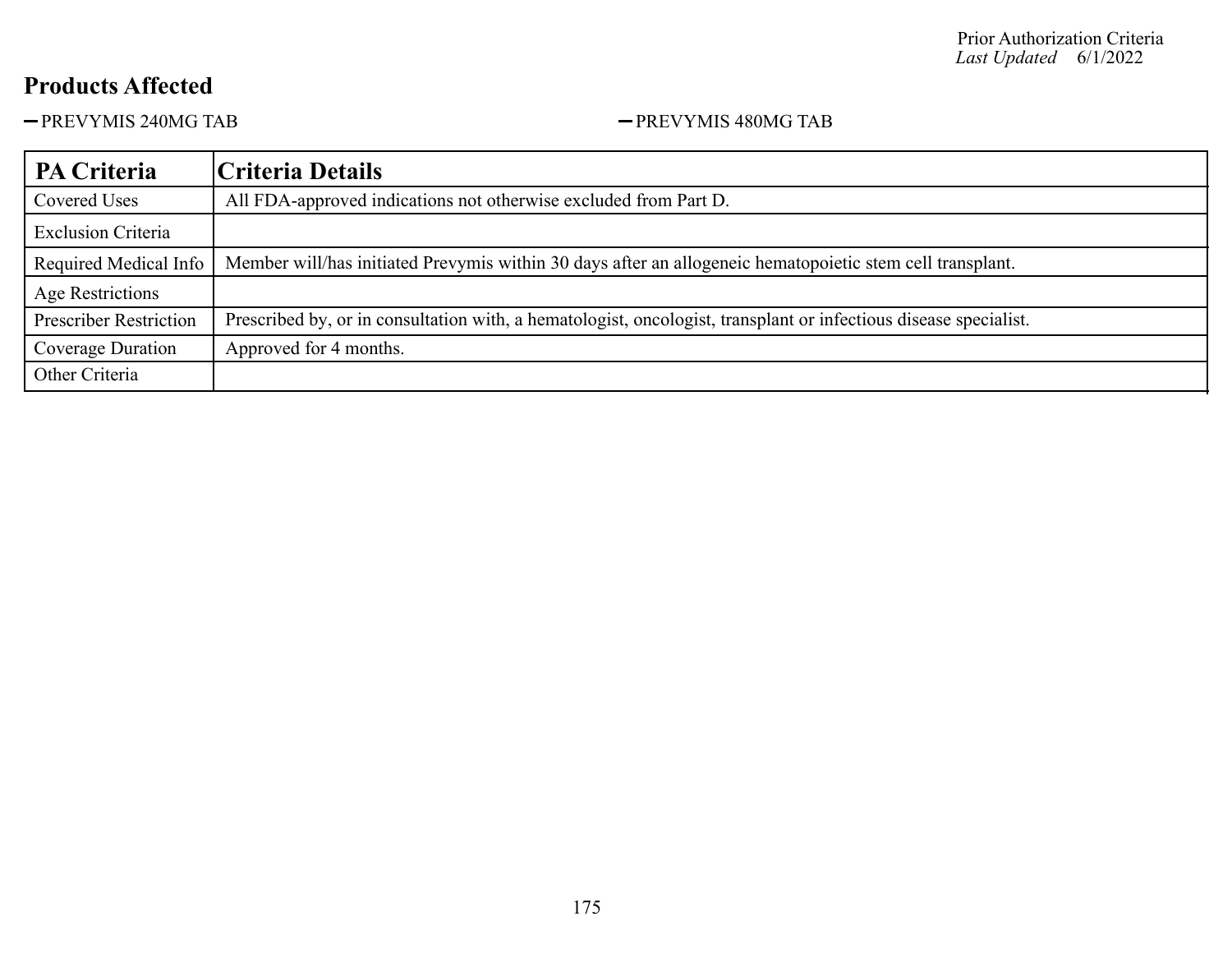-CRINONE 4% VAGINAL GEL - CRINONE 8% VAGINAL GEL

| PA Criteria                   | Criteria Details                                                 |
|-------------------------------|------------------------------------------------------------------|
| Covered Uses                  | All FDA-approved indications not otherwise excluded from Part D. |
| <b>Exclusion Criteria</b>     |                                                                  |
| Required Medical Info         |                                                                  |
| <b>Age Restrictions</b>       |                                                                  |
| <b>Prescriber Restriction</b> |                                                                  |
| Coverage Duration             | Approved for duration of contract year.                          |
| Other Criteria                |                                                                  |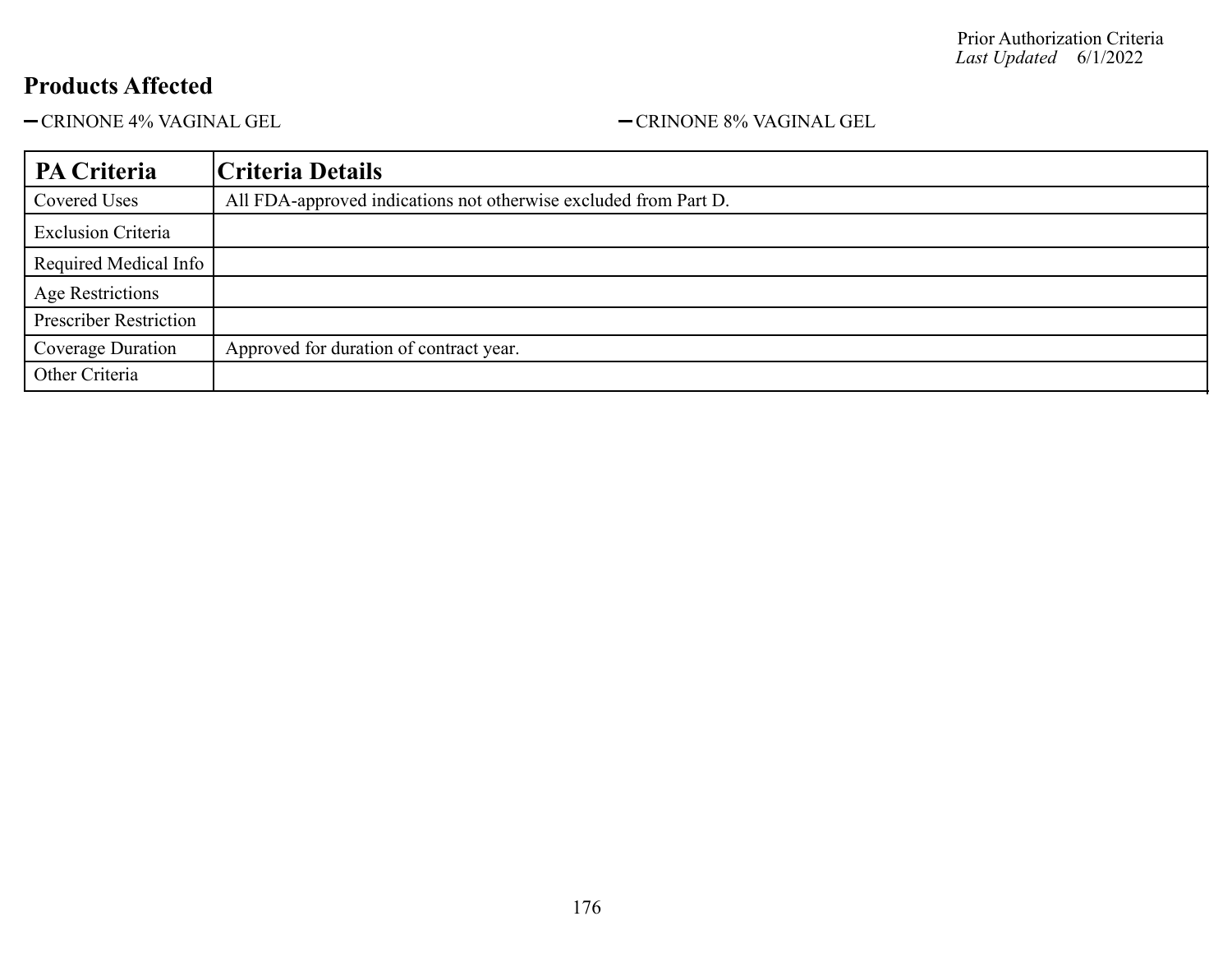PROLIA 60MG/ML SYRINGE

| PA Criteria                   | Criteria Details                                                     |
|-------------------------------|----------------------------------------------------------------------|
| Covered Uses                  | All FDA-approved indications not otherwise excluded from Part D.     |
| <b>Exclusion Criteria</b>     |                                                                      |
| Required Medical Info         | For osteoporosis: Trial of an oral bisphosphonate was not tolerated. |
| <b>Age Restrictions</b>       |                                                                      |
| <b>Prescriber Restriction</b> |                                                                      |
| Coverage Duration             | Approved for duration of contract year.                              |
| Other Criteria                |                                                                      |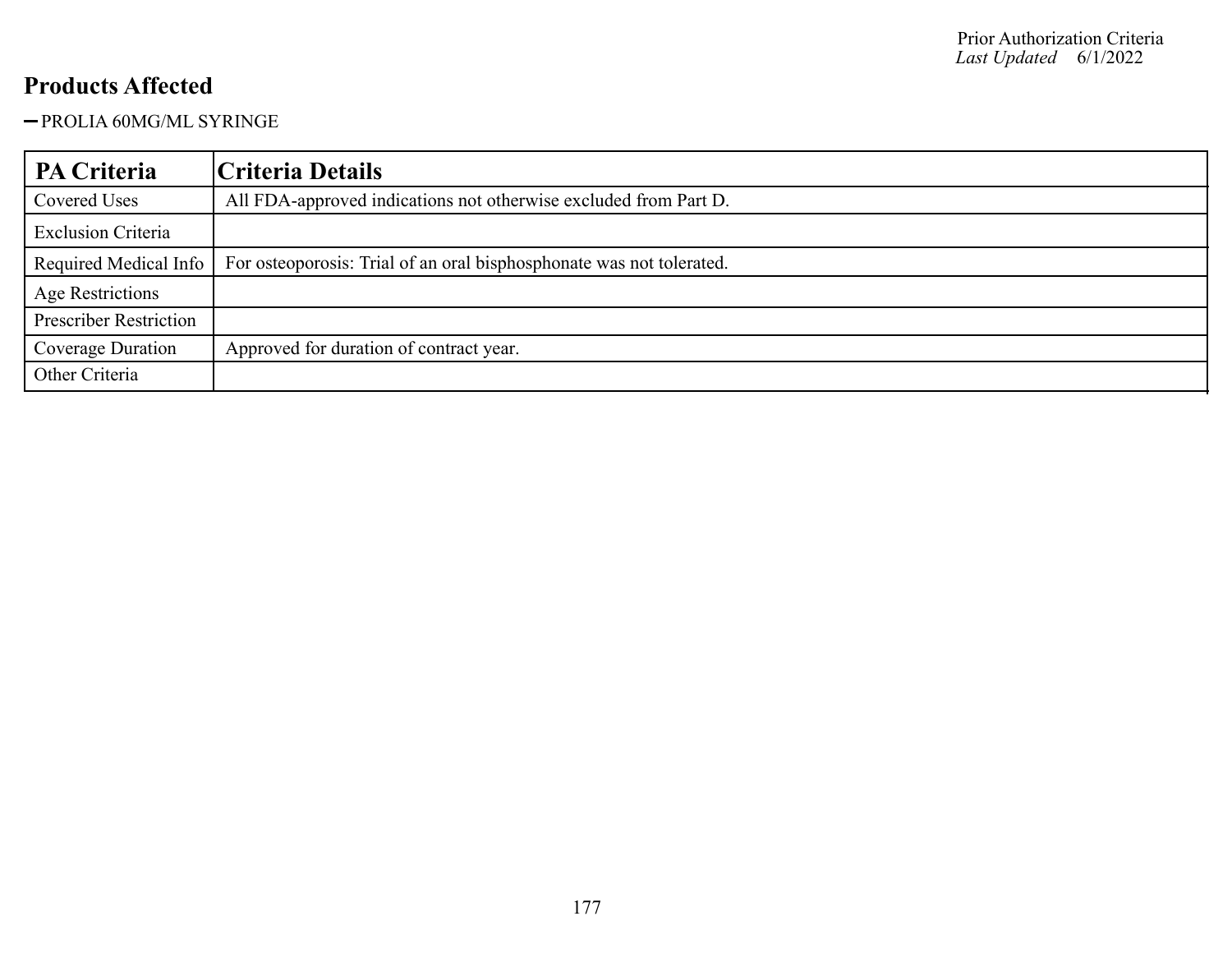- -PROMACTA 12.5MG POWDER FOR ORAL SUSP PROMACTA 12.5MG TAB
- -PROMACTA 25MG POWDER FOR ORAL SUSP PROMACTA 25MG TAB
- 

# -PROMACTA 50MG TAB PROMACTA 75MG TAB

| <b>PA Criteria</b>            | Criteria Details                                                 |
|-------------------------------|------------------------------------------------------------------|
| <b>Covered Uses</b>           | All FDA-approved indications not otherwise excluded from Part D. |
| <b>Exclusion Criteria</b>     |                                                                  |
| Required Medical Info         |                                                                  |
| Age Restrictions              |                                                                  |
| <b>Prescriber Restriction</b> | Prescribed by, or in consultation with, a hematologist.          |
| Coverage Duration             | Approved for duration of contract year.                          |
| Other Criteria                |                                                                  |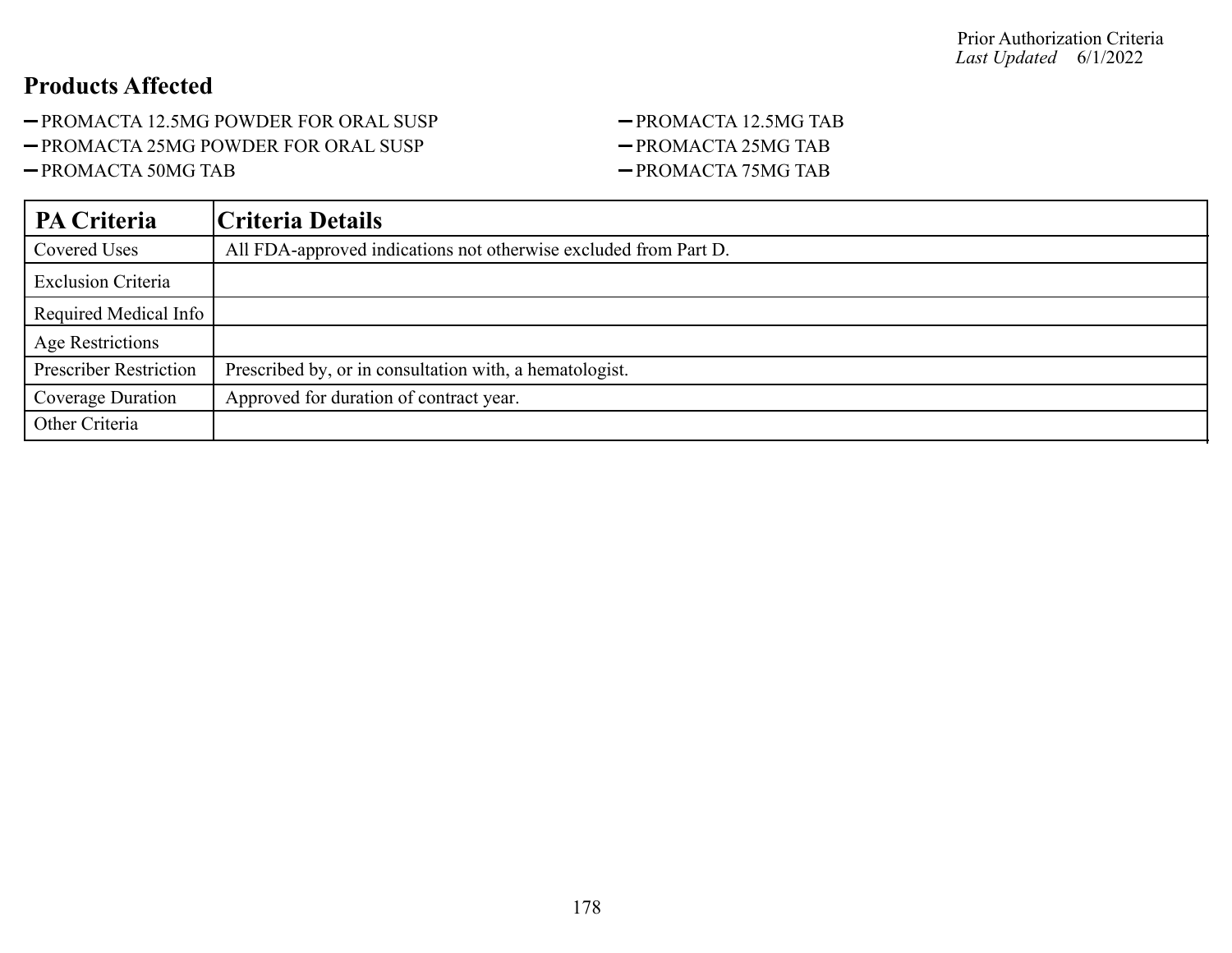QBRELIS 1MG/ML ORAL SOLN

| PA Criteria                   | Criteria Details                                                 |
|-------------------------------|------------------------------------------------------------------|
| Covered Uses                  | All FDA-approved indications not otherwise excluded from Part D. |
| <b>Exclusion Criteria</b>     |                                                                  |
| Required Medical Info         | Member is unable to swallow solid dosage forms of list nopril.   |
| Age Restrictions              |                                                                  |
| <b>Prescriber Restriction</b> |                                                                  |
| Coverage Duration             | Approved for duration of contract year.                          |
| Other Criteria                |                                                                  |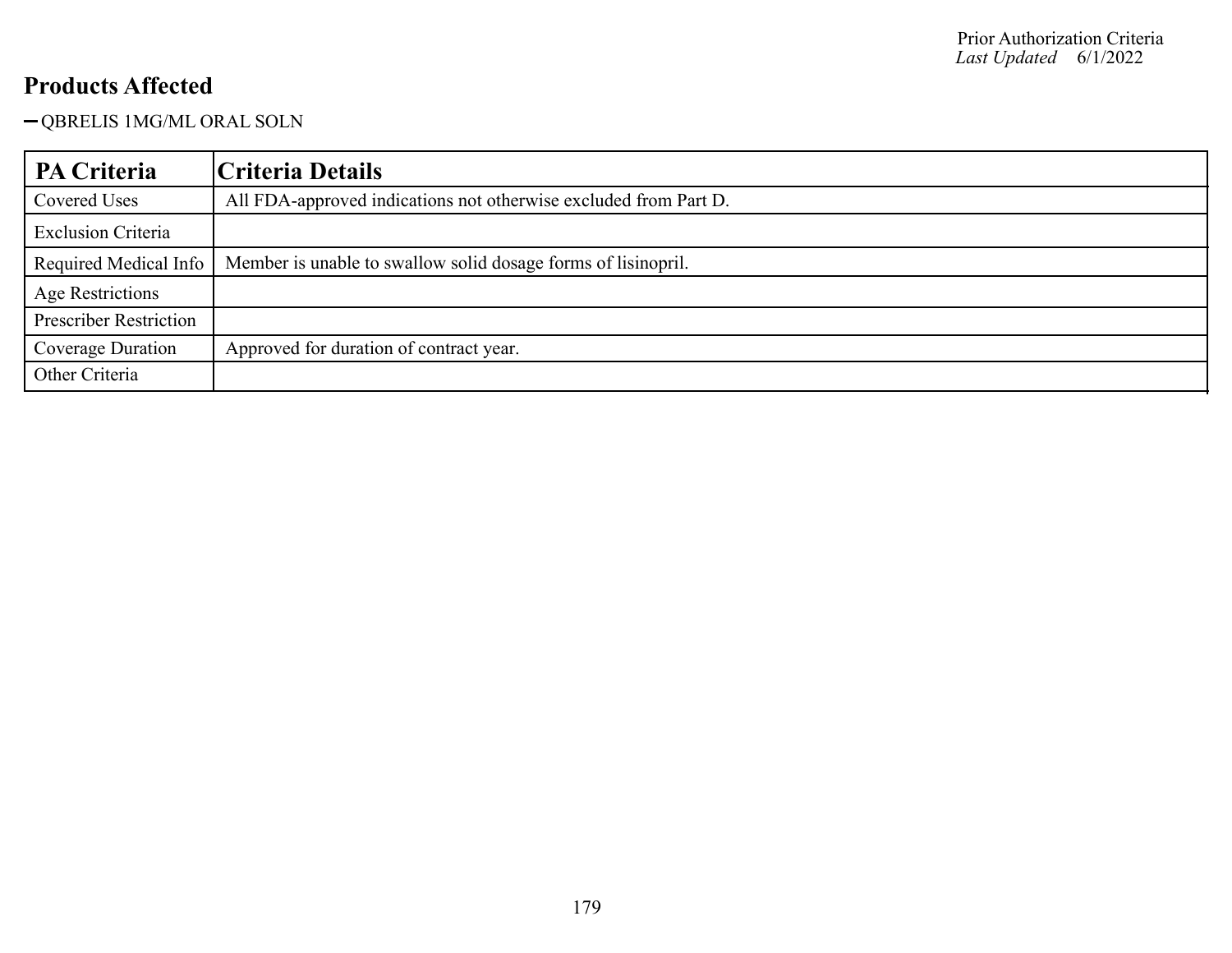QINLOCK 50MG TAB (New Starts Only)

| PA Criteria                   | Criteria Details                                                 |
|-------------------------------|------------------------------------------------------------------|
| Covered Uses                  | All FDA-approved indications not otherwise excluded from Part D. |
| <b>Exclusion Criteria</b>     |                                                                  |
| Required Medical Info         |                                                                  |
| <b>Age Restrictions</b>       |                                                                  |
| <b>Prescriber Restriction</b> | Prescribed by, or in consultation with, an oncologist.           |
| Coverage Duration             | Approved for duration of contract year.                          |
| Other Criteria                |                                                                  |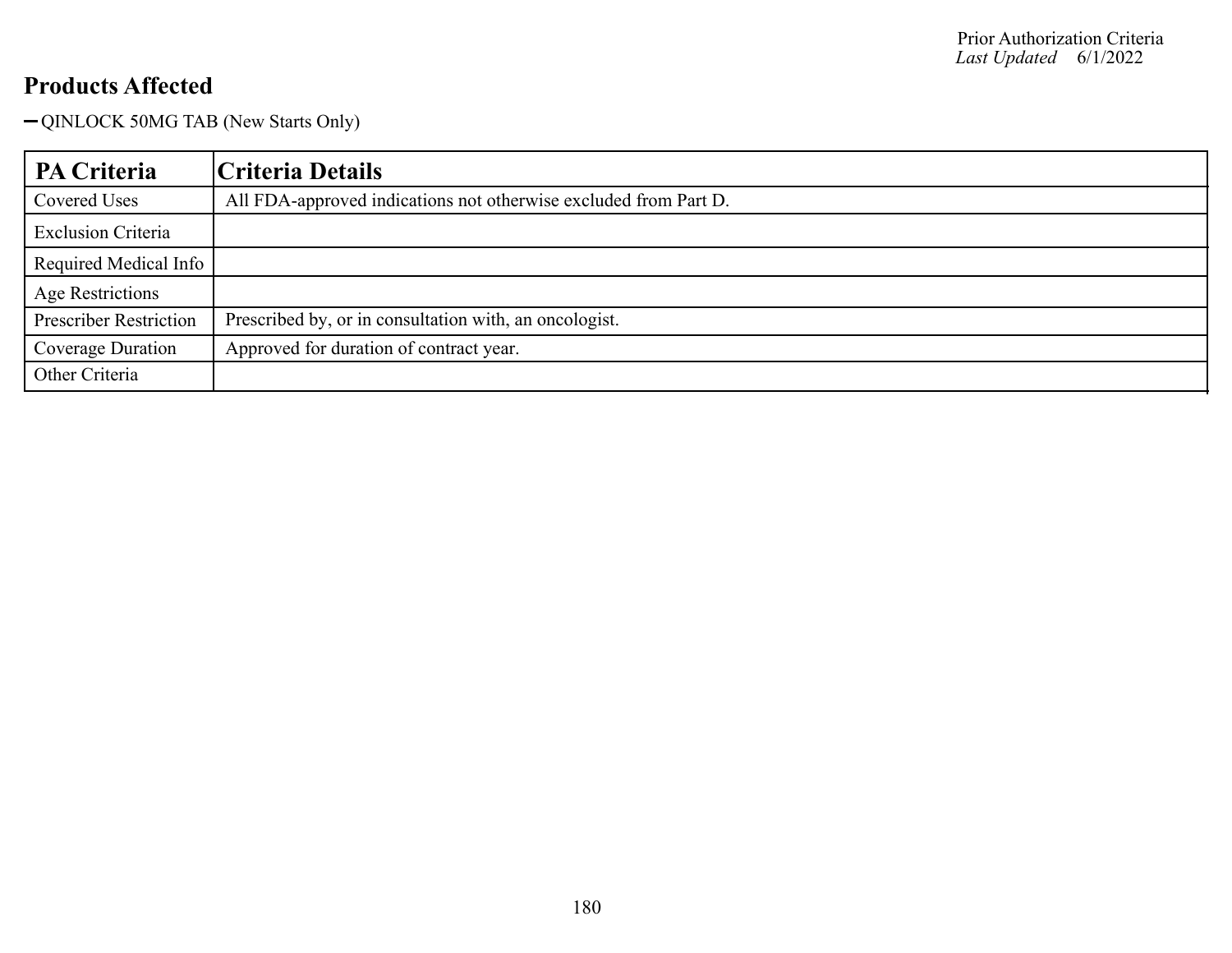*quinine sulfate 324mg cap*

| PA Criteria                   | Criteria Details                                                 |
|-------------------------------|------------------------------------------------------------------|
| Covered Uses                  | All FDA-approved indications not otherwise excluded from Part D. |
| <b>Exclusion Criteria</b>     |                                                                  |
| Required Medical Info         |                                                                  |
| <b>Age Restrictions</b>       |                                                                  |
| <b>Prescriber Restriction</b> |                                                                  |
| Coverage Duration             | Approved for 1 month.                                            |
| Other Criteria                |                                                                  |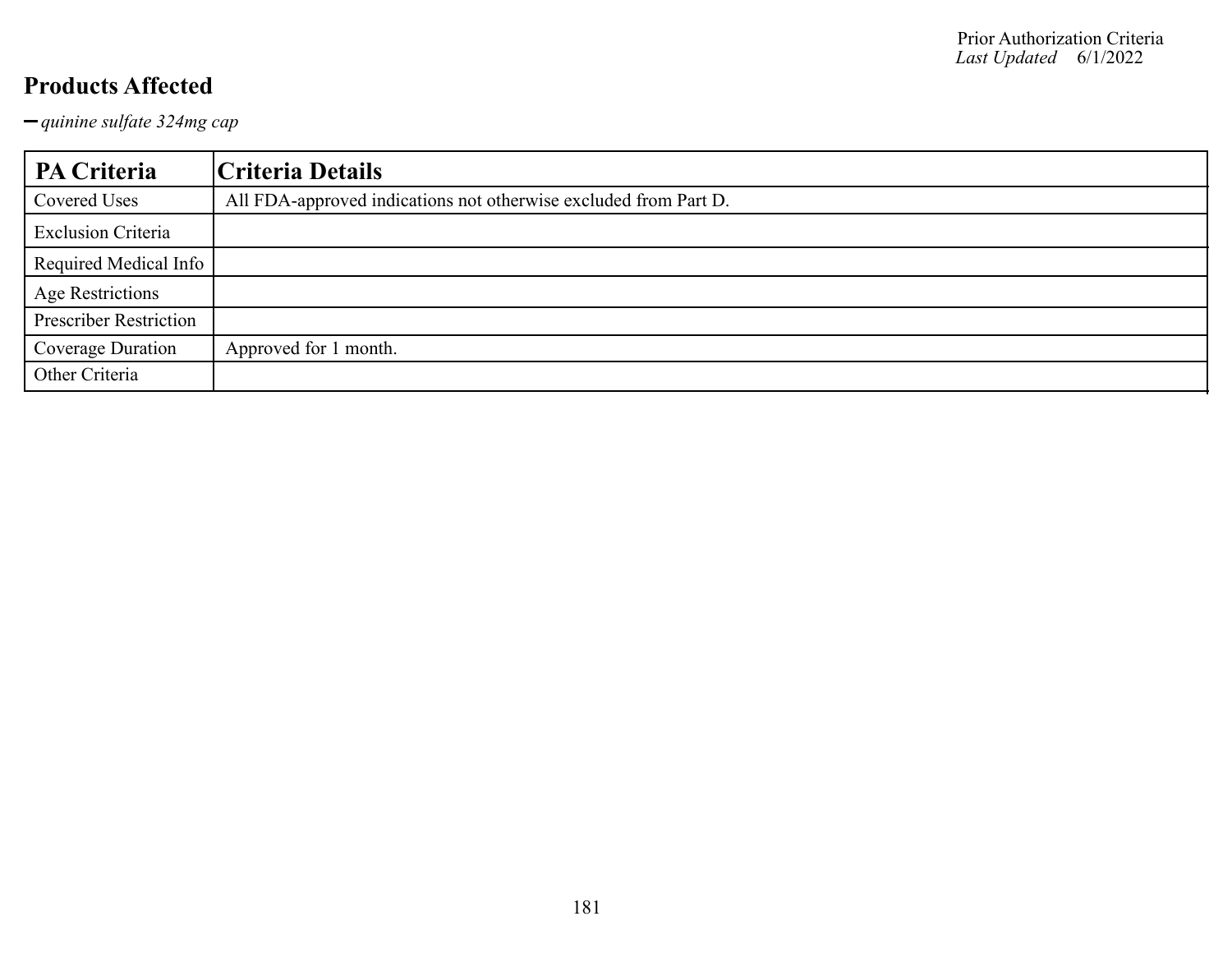### RAVICTI 1.1GM/ML ORAL SOLN

| PA Criteria                   | Criteria Details                                                                     |
|-------------------------------|--------------------------------------------------------------------------------------|
| Covered Uses                  | All FDA-approved indications not otherwise excluded from Part D.                     |
| <b>Exclusion Criteria</b>     |                                                                                      |
| Required Medical Info         | Requires trial of sodium phenylbutyrate powder.                                      |
| Age Restrictions              |                                                                                      |
| <b>Prescriber Restriction</b> | Prescribed by, or in consultation with, a metabolic physician or medical geneticist. |
| Coverage Duration             | Approved for duration of contract year.                                              |
| Other Criteria                |                                                                                      |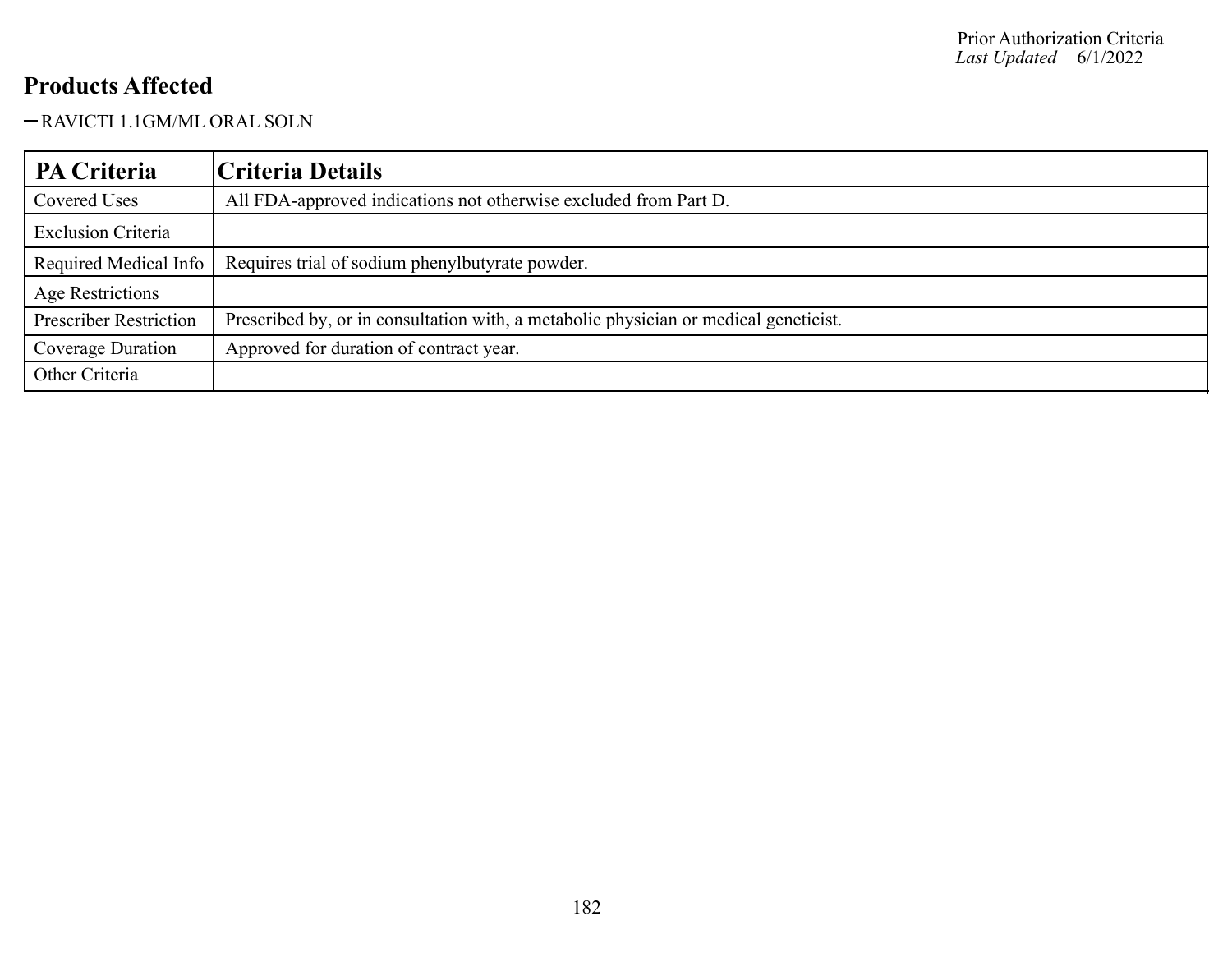REGRANEX 0.01% GEL

| PA Criteria                   | Criteria Details                                                 |
|-------------------------------|------------------------------------------------------------------|
| Covered Uses                  | All FDA-approved indications not otherwise excluded from Part D. |
| <b>Exclusion Criteria</b>     |                                                                  |
| Required Medical Info         |                                                                  |
| <b>Age Restrictions</b>       |                                                                  |
| <b>Prescriber Restriction</b> |                                                                  |
| Coverage Duration             | Approved for duration of contract year.                          |
| Other Criteria                |                                                                  |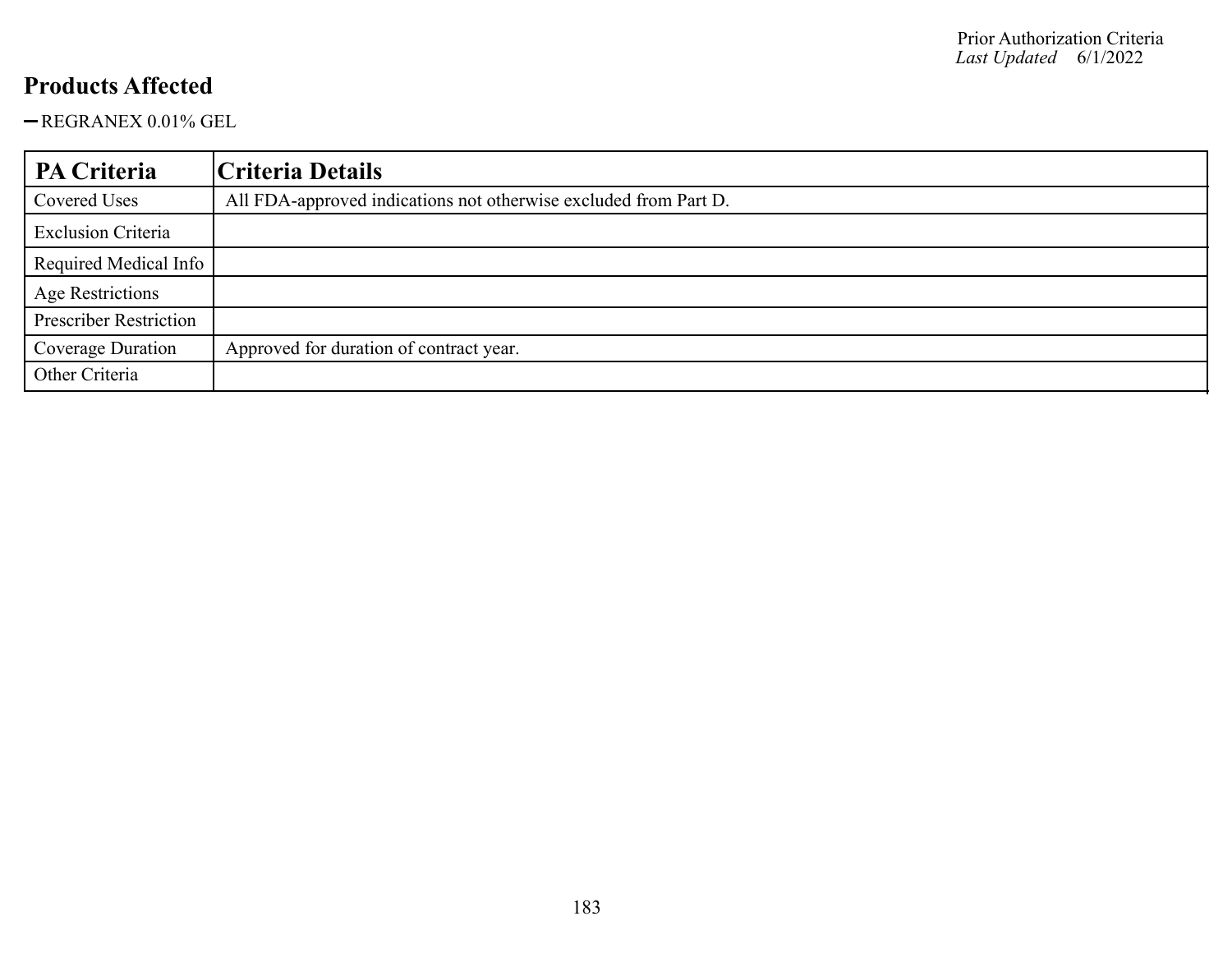### -RELISTOR 8MG/0.4ML SYRINGE

### **PA Criteria Criteria Details** Covered Uses All FDA-approved indications not otherwise excluded from Part D. Exclusion Criteria Required Medical Info For the treatment of opioid-induced constipation (OIC) in adults with advanced illness who are receiving palliative care when response to laxative therapy has not been sufficient: member must have tried and failed lactulose. Age Restrictions Prescriber Restriction Coverage Duration | Approved for 4 months. Other Criteria

-RELISTOR 12MG/0.6ML INJ - RELISTOR 12MG/0.6ML SYRINGE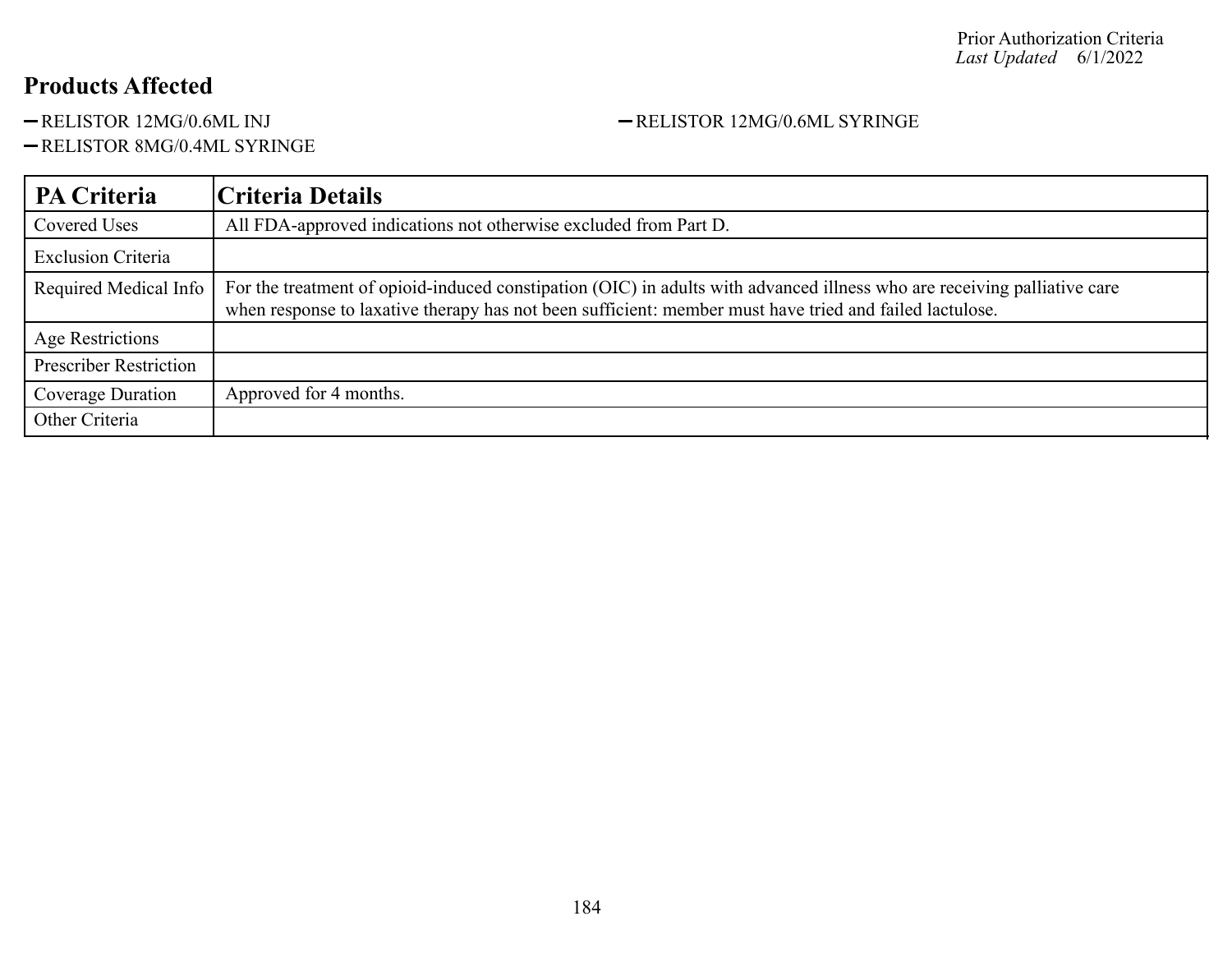- -RETACRIT 10000UNIT/ML INJ -RETACRIT 20000UNIT/2ML INJ
- -RETACRIT 20000UNIT/ML INJ -RETACRIT 2000UNIT/ML INJ
- 
- -RETACRIT 4000UNIT/ML INJ

# -RETACRIT 3000UNIT/ML INJ -RETACRIT 40000UNIT/ML INJ

| <b>PA Criteria</b>            | Criteria Details                                                 |
|-------------------------------|------------------------------------------------------------------|
| Covered Uses                  | All FDA-approved indications not otherwise excluded from Part D. |
| <b>Exclusion Criteria</b>     |                                                                  |
| Required Medical Info         |                                                                  |
| <b>Age Restrictions</b>       |                                                                  |
| <b>Prescriber Restriction</b> |                                                                  |
| Coverage Duration             | Approved for duration of contract year.                          |
| Other Criteria                |                                                                  |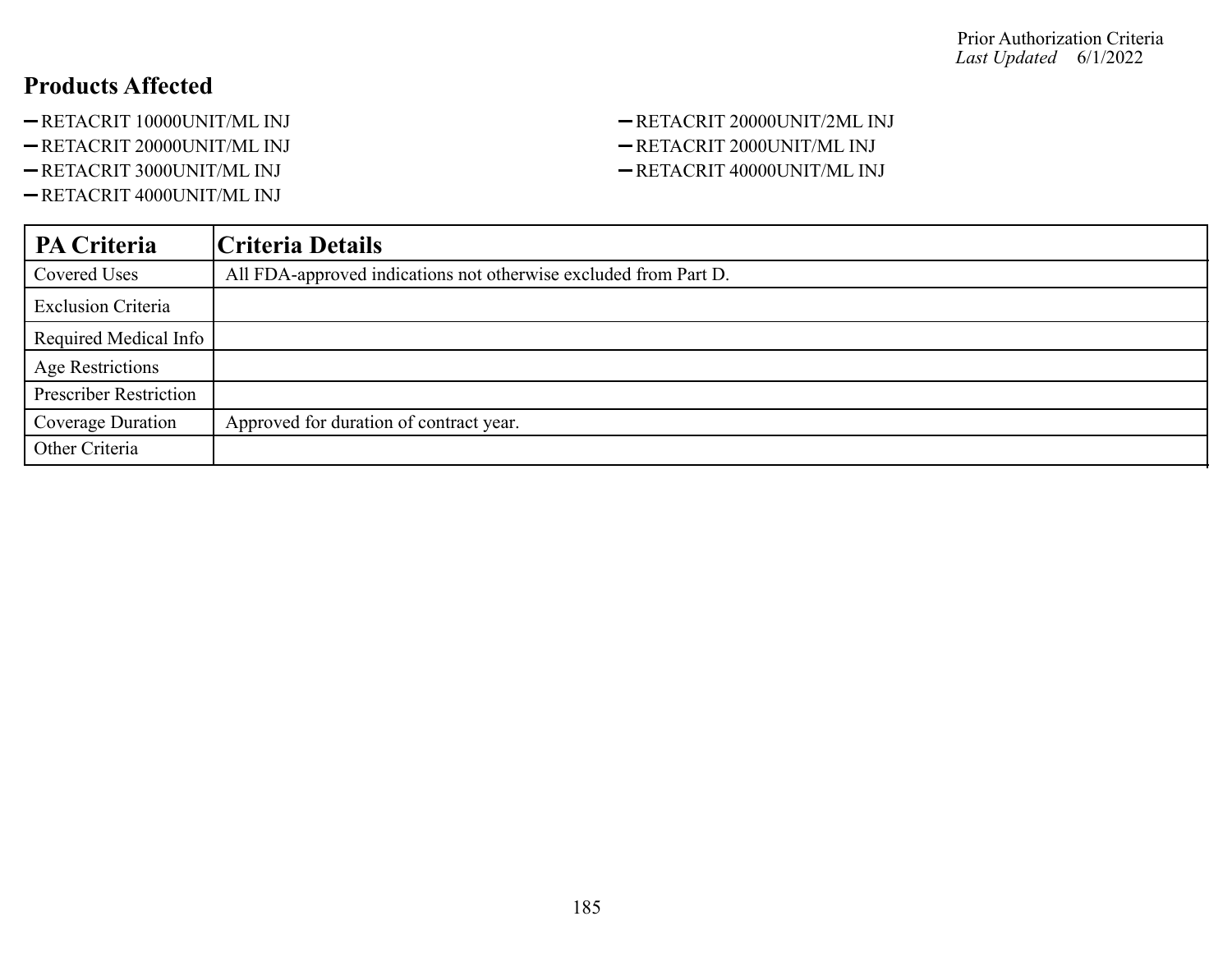-RETEVMO 40MG CAP (New Starts Only) - RETEVMO 80MG CAP (New Starts Only)

| PA Criteria                   | Criteria Details                                                 |
|-------------------------------|------------------------------------------------------------------|
| Covered Uses                  | All FDA-approved indications not otherwise excluded from Part D. |
| <b>Exclusion Criteria</b>     |                                                                  |
| Required Medical Info         | Documentation is provided of RET mutation or RET gene fusion.    |
| Age Restrictions              |                                                                  |
| <b>Prescriber Restriction</b> | Prescribed by, or in consultation with, an oncologist.           |
| Coverage Duration             | Approved for duration of contract year.                          |
| Other Criteria                |                                                                  |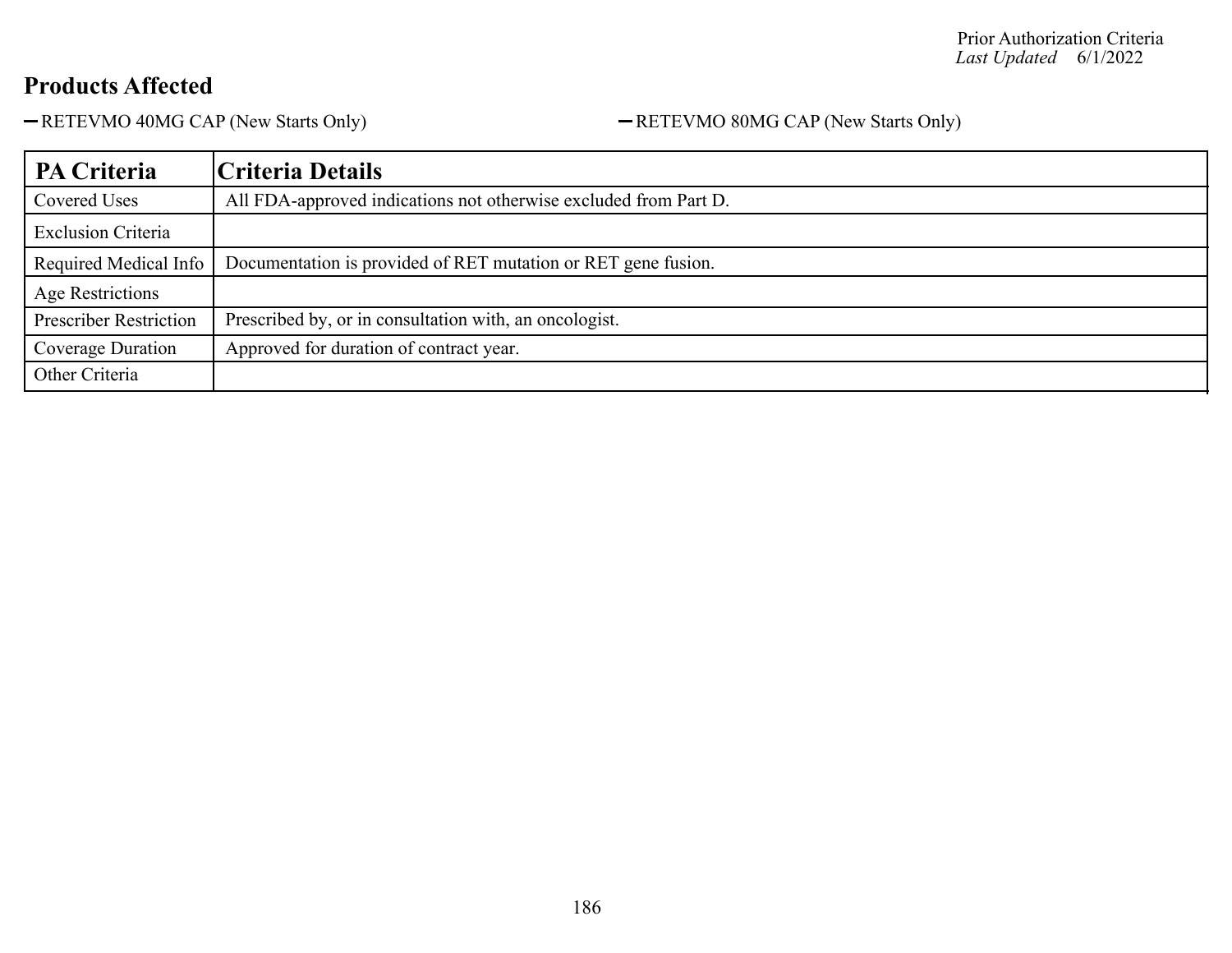*sildenafil 20mg tab*

| PA Criteria                   | Criteria Details                                                         |
|-------------------------------|--------------------------------------------------------------------------|
| Covered Uses                  | All FDA-approved indications not otherwise excluded from Part D.         |
| <b>Exclusion Criteria</b>     |                                                                          |
| Required Medical Info         | Diagnosis confirmed by right heart catheterization.                      |
| Age Restrictions              |                                                                          |
| <b>Prescriber Restriction</b> | Prescribed by, or in consultation with, a pulmonologist or cardiologist. |
| Coverage Duration             | Approved for duration of contract year.                                  |
| Other Criteria                |                                                                          |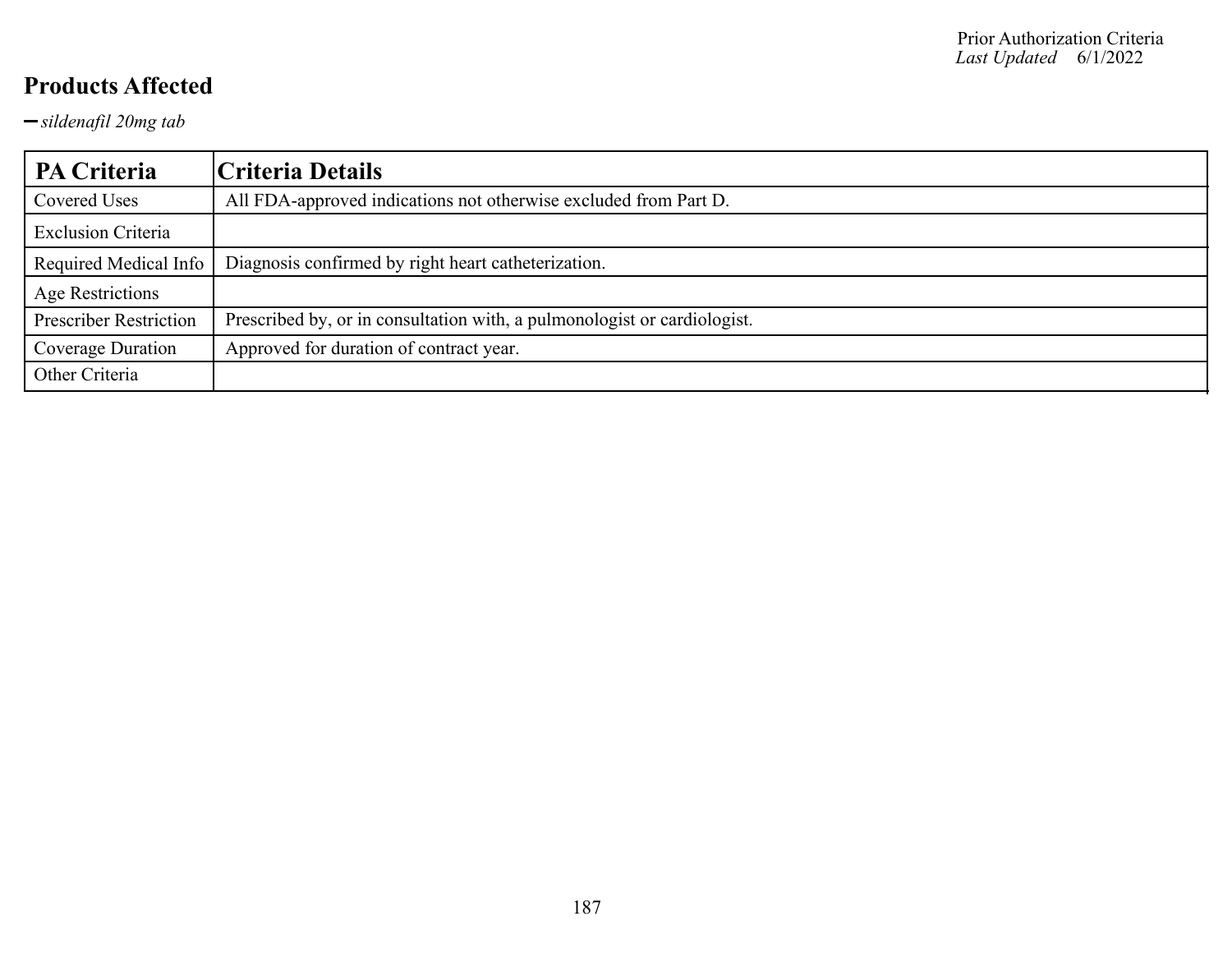- *lenalidomide 10mg cap (New Starts Only) lenalidomide 15mg cap (New Starts Only)*
- 
- 
- -REVLIMID 2.5MG CAP (New Starts Only) REVLIMID 20MG CAP (New Starts Only)
- -REVLIMID 25MG CAP (New Starts Only) REVLIMID 5MG CAP (New Starts Only)
- 
- *lenalidomide 25mg cap (New Starts Only) lenalidomide 5mg cap (New Starts Only)*
- -REVLIMID 10MG CAP (New Starts Only) REVLIMID 15MG CAP (New Starts Only)
	-
	-

| <b>PA Criteria</b>            | Criteria Details                                                       |
|-------------------------------|------------------------------------------------------------------------|
| Covered Uses                  | All FDA-approved indications not otherwise excluded from Part D.       |
| <b>Exclusion Criteria</b>     |                                                                        |
| Required Medical Info         |                                                                        |
| <b>Age Restrictions</b>       |                                                                        |
| <b>Prescriber Restriction</b> | Prescribed by, or in consultation with, an oncologist or hematologist. |
| Coverage Duration             | Approved for duration of contract year.                                |
| Other Criteria                |                                                                        |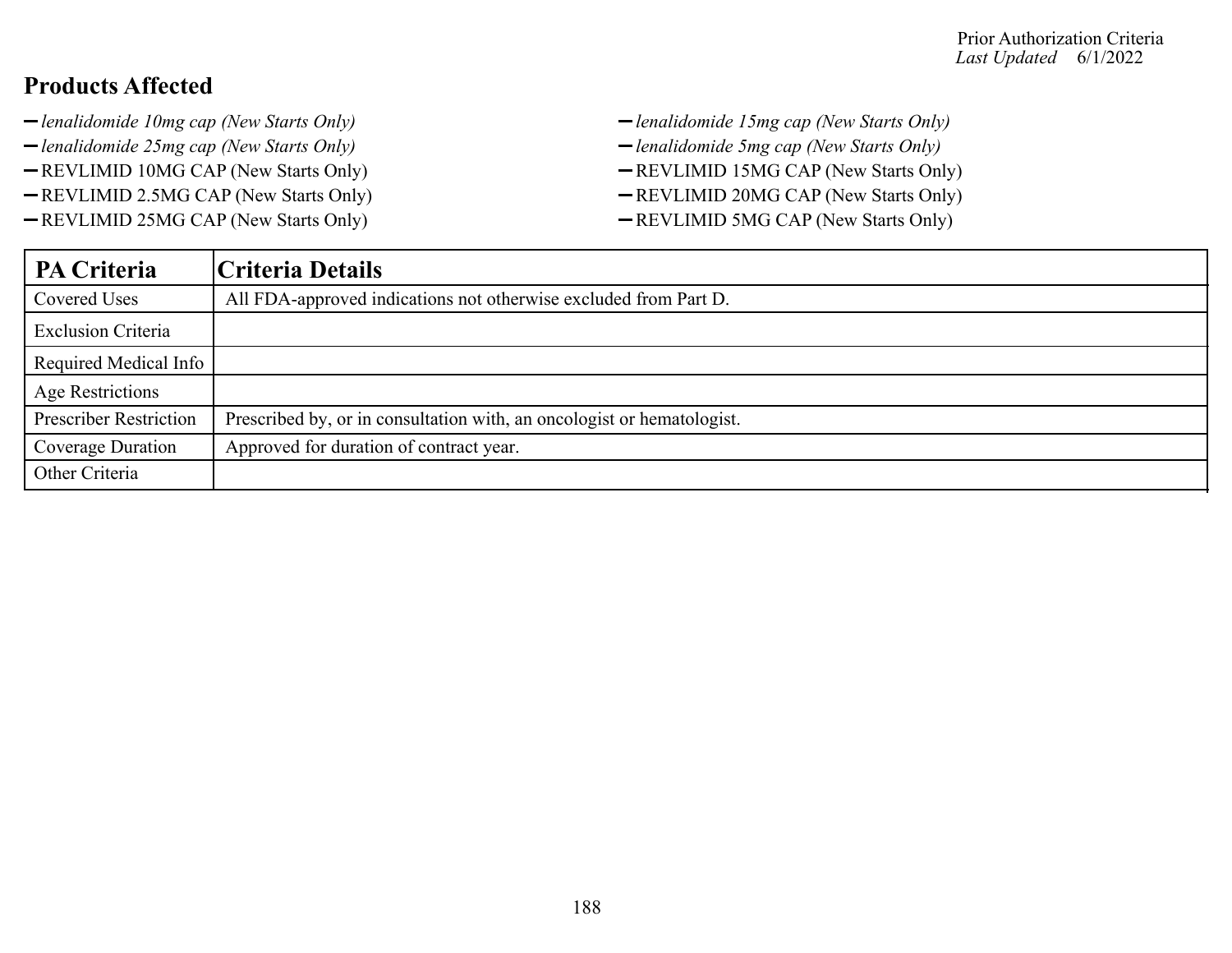- -REXULTI 0.25MG TAB (New Starts Only) REXULTI 0.5MG TAB (New Starts Only)
- 
- 
- -REXULTI 1MG TAB (New Starts Only) REXULTI 2MG TAB (New Starts Only)
- -REXULTI 3MG TAB (New Starts Only) REXULTI 4MG TAB (New Starts Only)

| PA Criteria                   | Criteria Details                                                                                                                                                                                                                                         |
|-------------------------------|----------------------------------------------------------------------------------------------------------------------------------------------------------------------------------------------------------------------------------------------------------|
| <b>Covered Uses</b>           | All FDA-approved indications not otherwise excluded from Part D.                                                                                                                                                                                         |
| <b>Exclusion Criteria</b>     |                                                                                                                                                                                                                                                          |
| Required Medical Info         | For schizophrenia, member has tried and failed 2 of the following: a) aripiprazole, b) olanzapine, c) quetiapine, d)<br>risperidone OR e) ziprasidone. For Major Depressive Disorder: member has tried and failed, or was intolerant to<br>aripiprazole. |
| Age Restrictions              |                                                                                                                                                                                                                                                          |
| <b>Prescriber Restriction</b> |                                                                                                                                                                                                                                                          |
| Coverage Duration             | Approved for duration of contract year.                                                                                                                                                                                                                  |
| Other Criteria                |                                                                                                                                                                                                                                                          |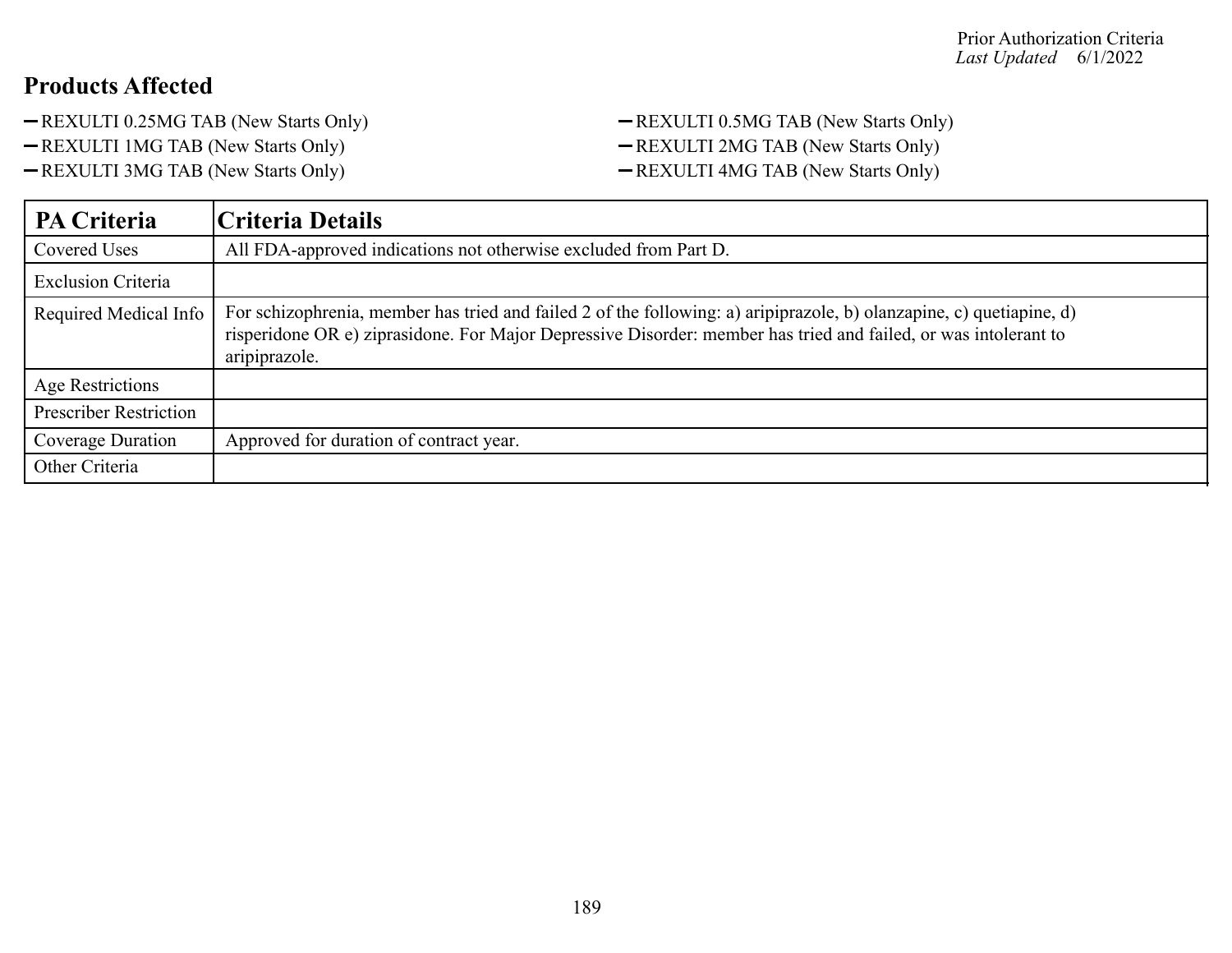-REYVOW 100MG TAB - REYVOW 50MG TAB

| <b>PA Criteria</b>            | Criteria Details                                                  |
|-------------------------------|-------------------------------------------------------------------|
| Covered Uses                  | All FDA-approved indications not otherwise excluded from Part D.  |
| <b>Exclusion Criteria</b>     |                                                                   |
| Required Medical Info         | Trials of 2 different triptans were ineffective or not tolerated. |
| <b>Age Restrictions</b>       |                                                                   |
| <b>Prescriber Restriction</b> |                                                                   |
| Coverage Duration             | Approved for duration of contract year.                           |
| Other Criteria                |                                                                   |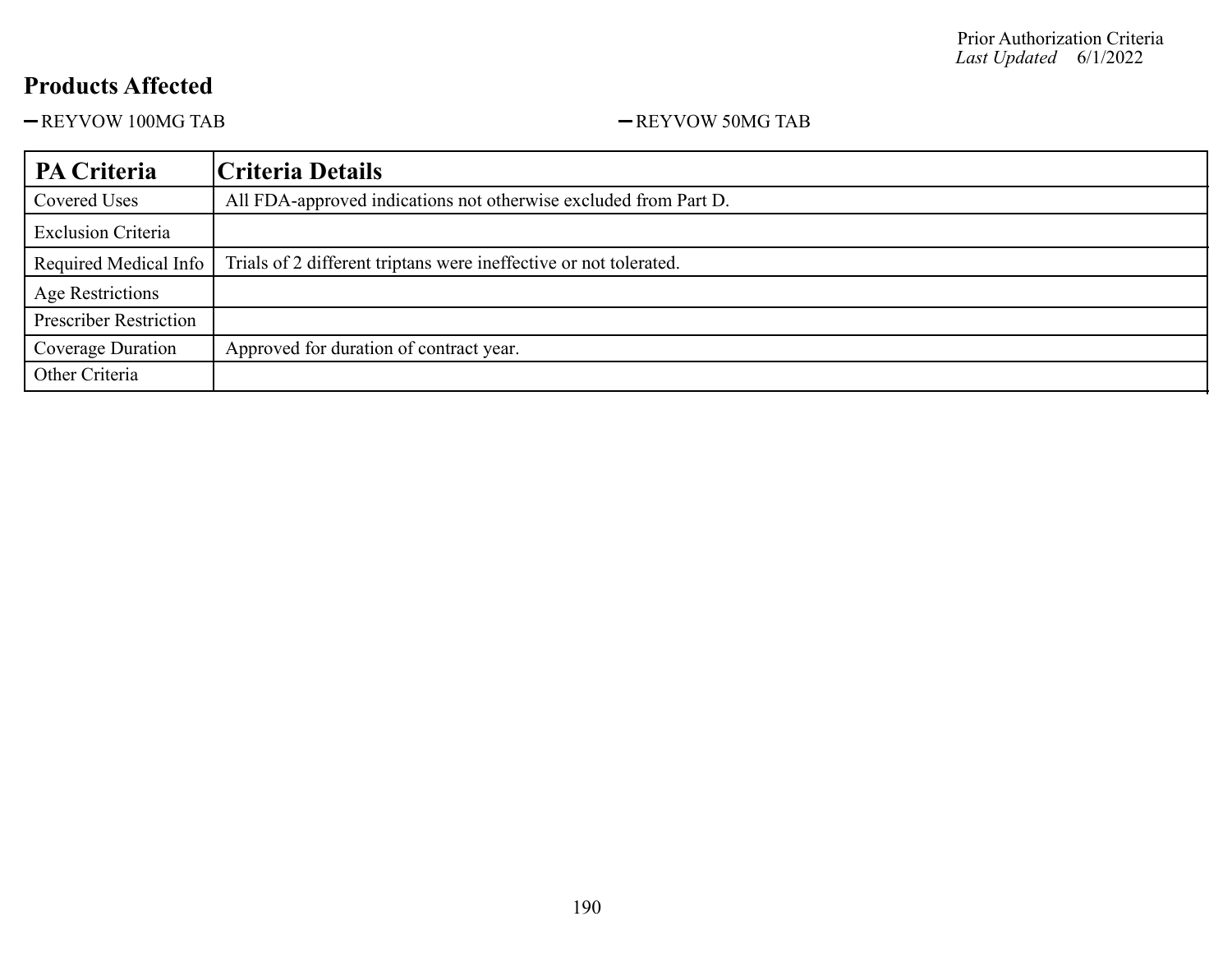-REZUROCK 200MG TAB

| PA Criteria                   | Criteria Details                                                                               |
|-------------------------------|------------------------------------------------------------------------------------------------|
| Covered Uses                  | All FDA-approved indications not otherwise excluded from Part D.                               |
| <b>Exclusion Criteria</b>     |                                                                                                |
| Required Medical Info         |                                                                                                |
| <b>Age Restrictions</b>       |                                                                                                |
| <b>Prescriber Restriction</b> | Prescribed by, or in consultation with, an oncologist, hematologist, or transplant specialist. |
| Coverage Duration             | Approved for duration of contract year.                                                        |
| Other Criteria                |                                                                                                |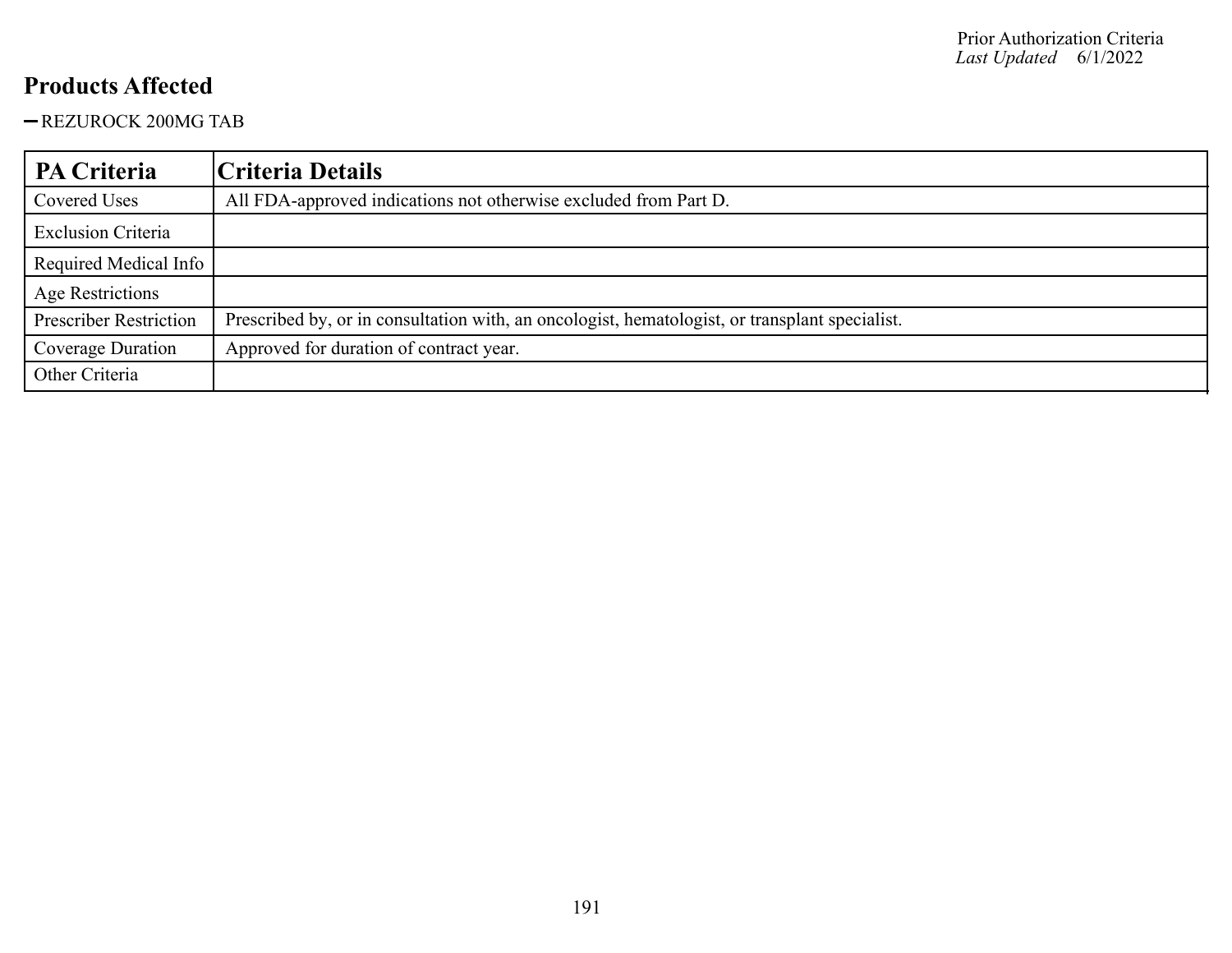-RINVOQ 15MG ER TAB RINVOQ 30MG ER TAB

| <b>PA Criteria</b>            | <b>Criteria Details</b>                                                                                                                                                                                                                                                                                                                                                                                                                                                                                                                                                                                                                                                    |
|-------------------------------|----------------------------------------------------------------------------------------------------------------------------------------------------------------------------------------------------------------------------------------------------------------------------------------------------------------------------------------------------------------------------------------------------------------------------------------------------------------------------------------------------------------------------------------------------------------------------------------------------------------------------------------------------------------------------|
| Covered Uses                  | All FDA-approved indications not otherwise excluded from Part D.                                                                                                                                                                                                                                                                                                                                                                                                                                                                                                                                                                                                           |
| <b>Exclusion Criteria</b>     |                                                                                                                                                                                                                                                                                                                                                                                                                                                                                                                                                                                                                                                                            |
| Required Medical Info         | For moderate to severe Rheumatoid Arthritis: Failure of, or intolerance to therapy with one of the following: a) Humira OR<br>b) Enbrel. For Psoriatic Arthritis: Failure of, or one of the following: a) Humira OR b) Enbrel. For Atopic Dermatitis (initial<br>requests): Intolerance to, or failure of therapy of two (2) of the following: a) a medium to very high potency topical steroid,<br>b) a topical calcineurin inhibitor OR c) an oral immunosuppressant. For Atopic Dermatitis (continuation requests):<br>Prescriber attests to improvement in the member's condition with use of Rinvoq. For Ulcerative Colitis: Failure of, or<br>intolerance to Humira. |
| Age Restrictions              |                                                                                                                                                                                                                                                                                                                                                                                                                                                                                                                                                                                                                                                                            |
| <b>Prescriber Restriction</b> | For Rheumatoid Arthritis or psoriatic arthritis: Prescribed by, or in consultation with, a rheumatology specialist. For atopic<br>dermatitis: Prescribed by, or in consultation with, an allergist, immunologist, or dermatologist. For ulcerative colitis:<br>Prescribed by, or in consultation with a Gastroenterology Specialist.                                                                                                                                                                                                                                                                                                                                       |
| Coverage Duration             | Approved for duration of contract year.                                                                                                                                                                                                                                                                                                                                                                                                                                                                                                                                                                                                                                    |
| Other Criteria                | For atopic dermatitis (initial requests): Member has moderate to severe atopic dermatitis defined as: 1) One of the<br>following: a) body surface area involvement of 10 percent or more OR b) Chart documentation is provided of severity with<br>involvement of the face, head, neck, hands, feet, groin, or intertriginous areas. AND 2) At least two (2) of the following: a)<br>intractable pruritus (itching), b) cracking and oozing/bleeding of skin OR c) impaired activities of daily living.                                                                                                                                                                    |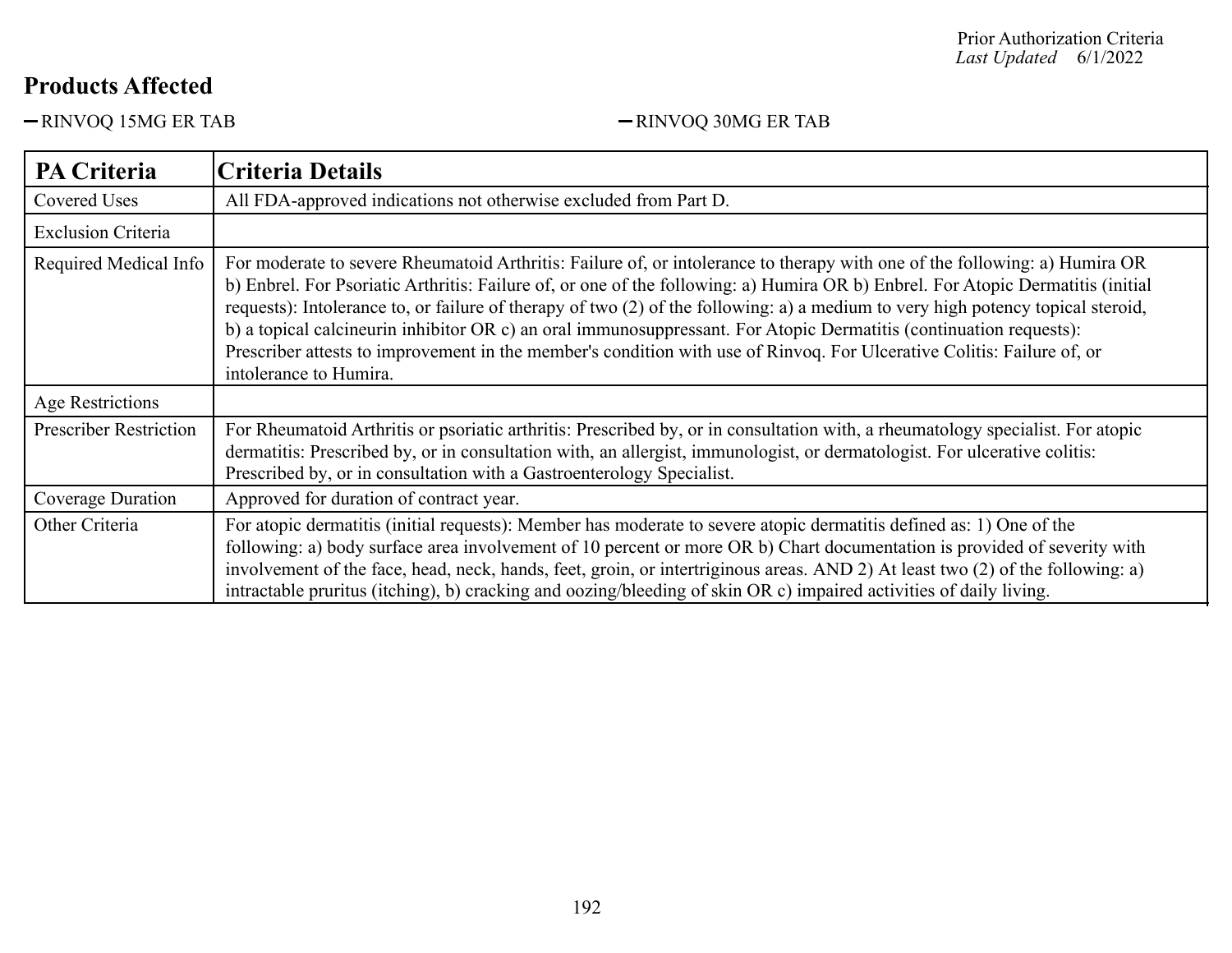-ROZLYTREK 100MG CAP (New Starts Only) - ROZLYTREK 200MG CAP (New Starts Only)

| <b>PA Criteria</b>            | Criteria Details                                                                                               |
|-------------------------------|----------------------------------------------------------------------------------------------------------------|
| Covered Uses                  | All FDA-approved indications not otherwise excluded from Part D.                                               |
| <b>Exclusion Criteria</b>     |                                                                                                                |
| Required Medical Info         | Documentation is provided showing one of the following: a) ROS1 rearrangement OR b) NTRK gene fusion mutation. |
| Age Restrictions              |                                                                                                                |
| <b>Prescriber Restriction</b> | Prescribed by, or in consultation with, an oncologist.                                                         |
| Coverage Duration             | Approved for duration of contract year.                                                                        |
| Other Criteria                |                                                                                                                |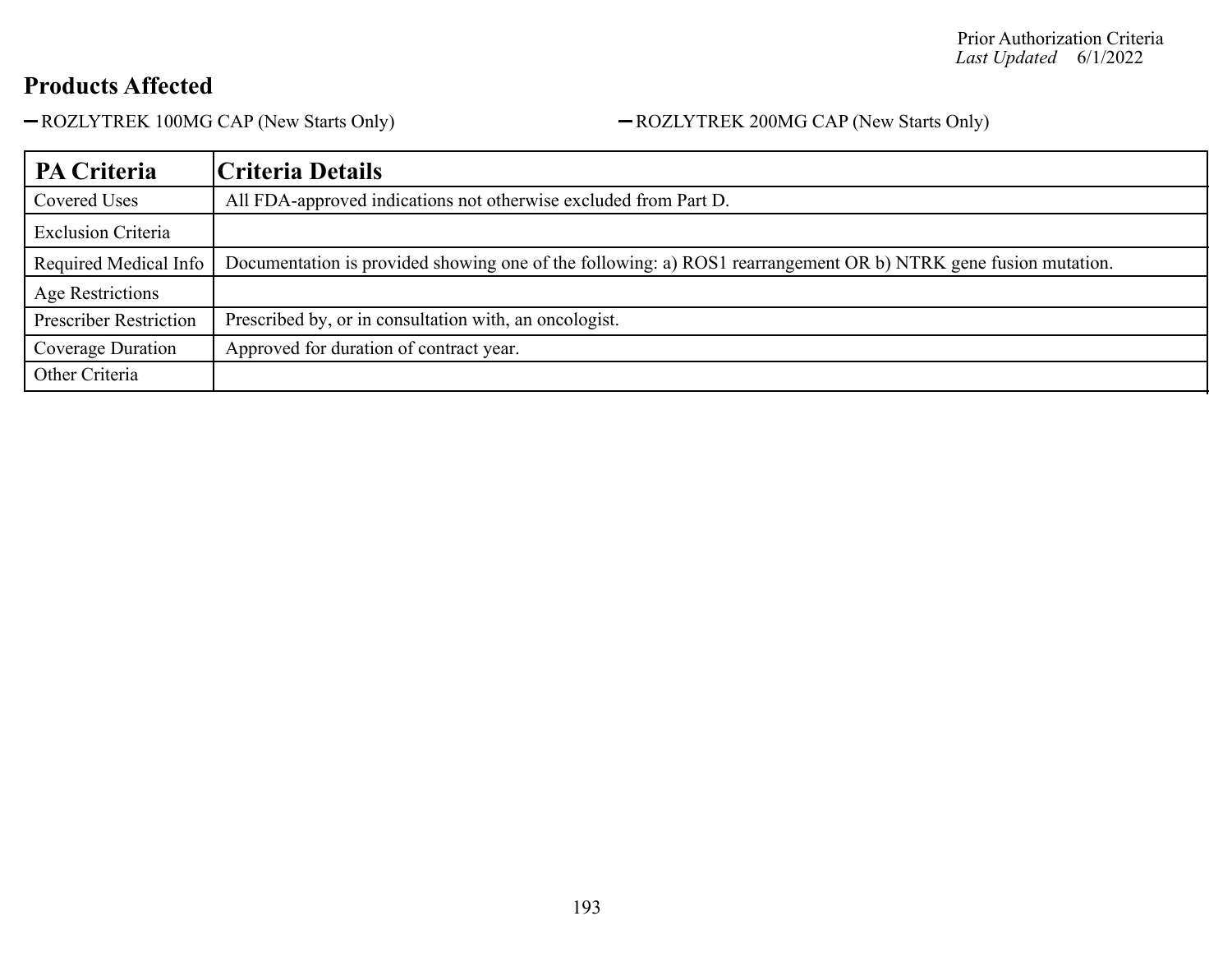-RUBRACA 200MG TAB (New Starts Only) - RUBRACA 250MG TAB (New Starts Only)

RUBRACA 300MG TAB (New Starts Only)

| PA Criteria                   | Criteria Details                                                 |
|-------------------------------|------------------------------------------------------------------|
| <b>Covered Uses</b>           | All FDA-approved indications not otherwise excluded from Part D. |
| <b>Exclusion Criteria</b>     |                                                                  |
| Required Medical Info         |                                                                  |
| <b>Age Restrictions</b>       |                                                                  |
| <b>Prescriber Restriction</b> | Prescribed by, or in consultation with, an oncologist.           |
| Coverage Duration             | Approved for duration of contract year.                          |
| Other Criteria                |                                                                  |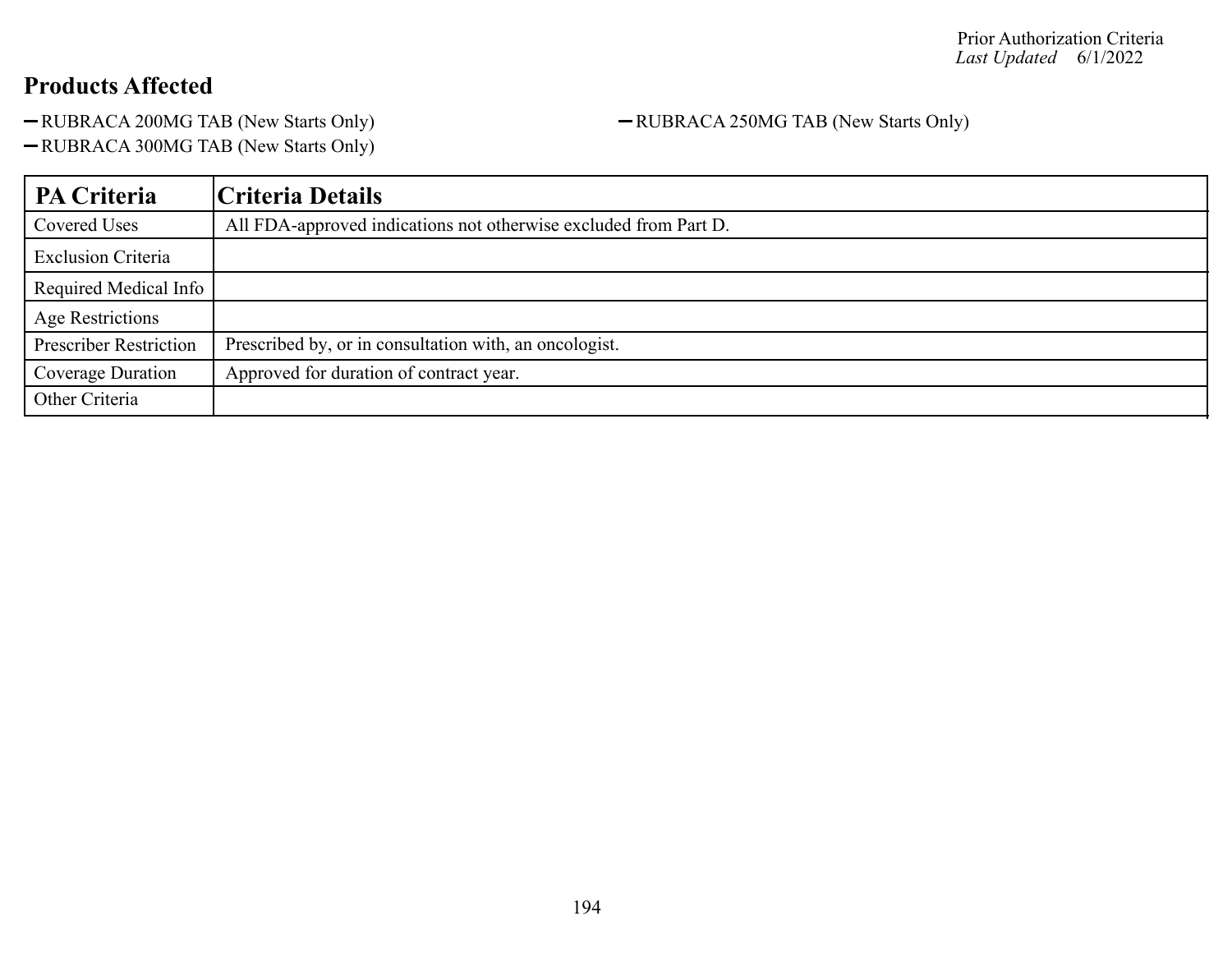RYDAPT 25MG CAP (New Starts Only)

| PA Criteria                   | Criteria Details                                                 |
|-------------------------------|------------------------------------------------------------------|
| Covered Uses                  | All FDA-approved indications not otherwise excluded from Part D. |
| <b>Exclusion Criteria</b>     |                                                                  |
| Required Medical Info         |                                                                  |
| <b>Age Restrictions</b>       |                                                                  |
| <b>Prescriber Restriction</b> | Prescribed by, or in consultation with, an oncologist.           |
| Coverage Duration             | Approved for duration of contract year.                          |
| Other Criteria                |                                                                  |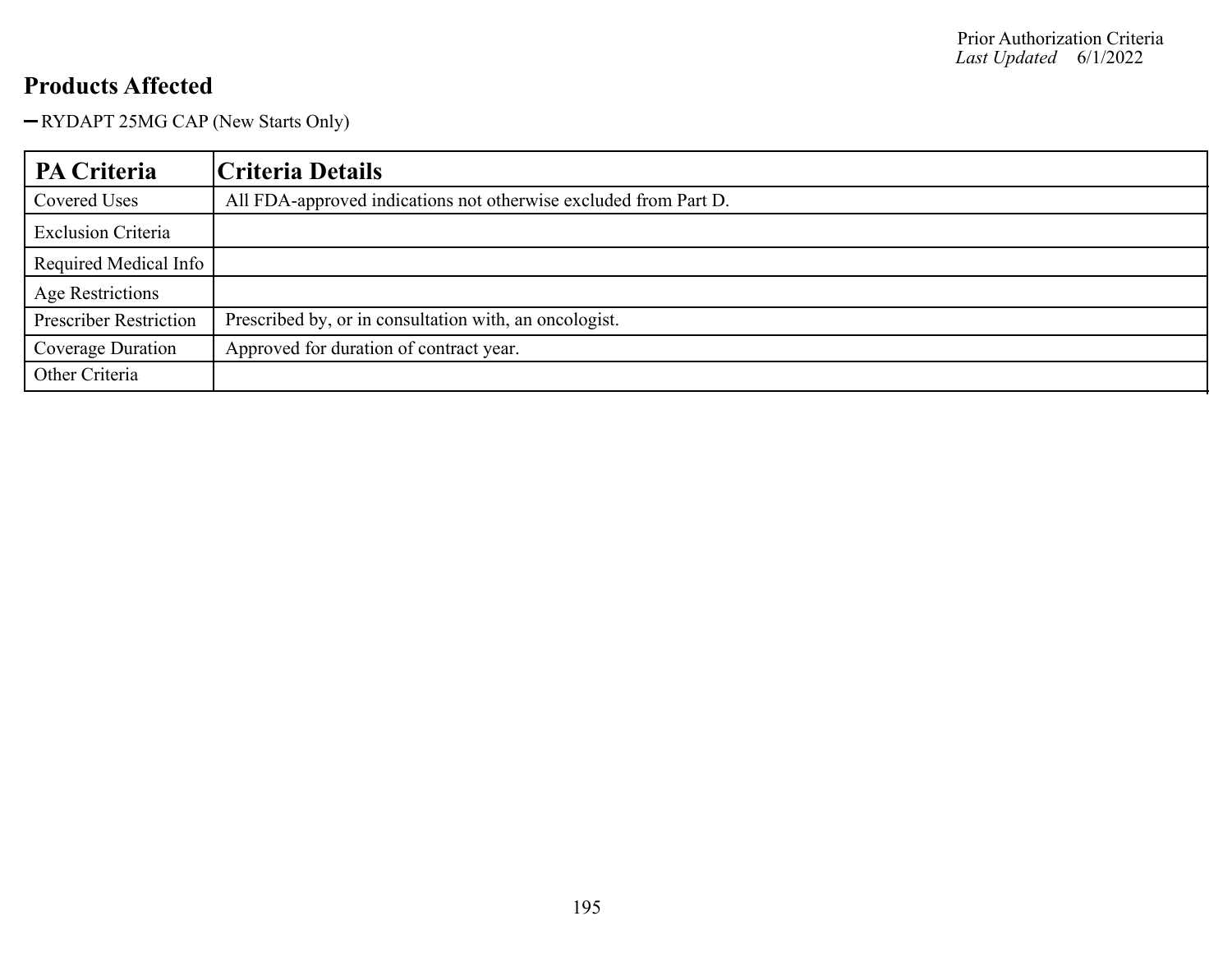*vigabatrin 500mg powder for oral soln (New Starts Only) vigabatrin 500mg tab (New Starts Only)*

*vigadrone 500mg powder for oral soln (New Starts Only)*

**PA Criteria Criteria Details** Covered Uses All FDA-approved indications not otherwise excluded from Part D. Exclusion Criteria Required Medical Info Age Restrictions Prescriber Restriction | Prescribed by, or in consultation with, a neurologist. Coverage Duration | Approved for duration of contract year. Other Criteria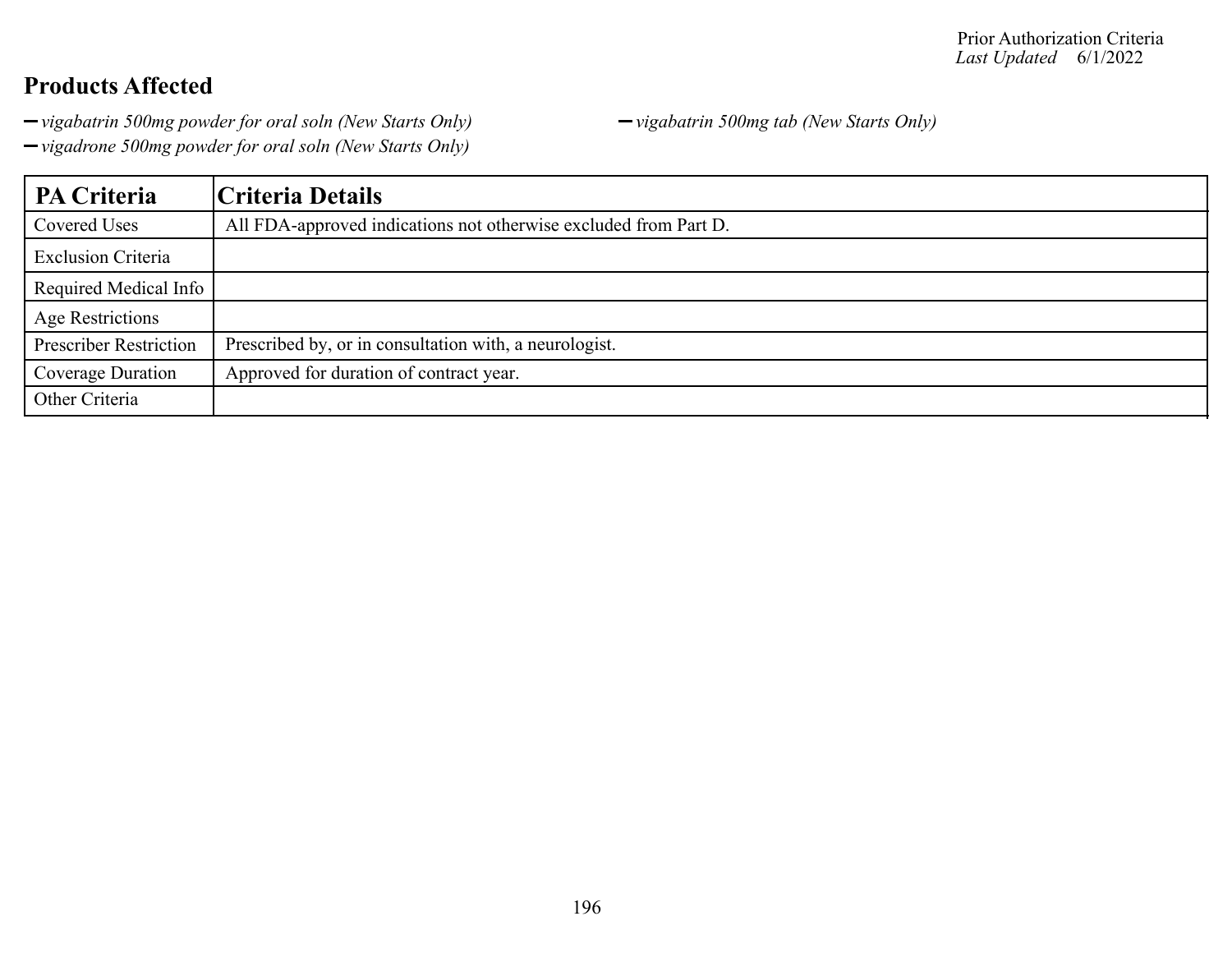-SECUADO 3.8MG/24HR PATCH (New Starts Only) - SECUADO 5.7MG/24HR PATCH (New Starts Only)

- SECUADO 7.6MG/24HR PATCH (New Starts Only)

| PA Criteria                   | Criteria Details                                                                                                                    |
|-------------------------------|-------------------------------------------------------------------------------------------------------------------------------------|
| <b>Covered Uses</b>           | All FDA-approved indications not otherwise excluded from Part D.                                                                    |
| <b>Exclusion Criteria</b>     |                                                                                                                                     |
| Required Medical Info         | Member has tried and failed 2 of the following: a) aripiprazole, b) olanzapine, c) quetiapine, d) risperidone OR e)<br>ziprasidone. |
| <b>Age Restrictions</b>       |                                                                                                                                     |
| <b>Prescriber Restriction</b> |                                                                                                                                     |
| Coverage Duration             | Approved for duration of contract year.                                                                                             |
| Other Criteria                |                                                                                                                                     |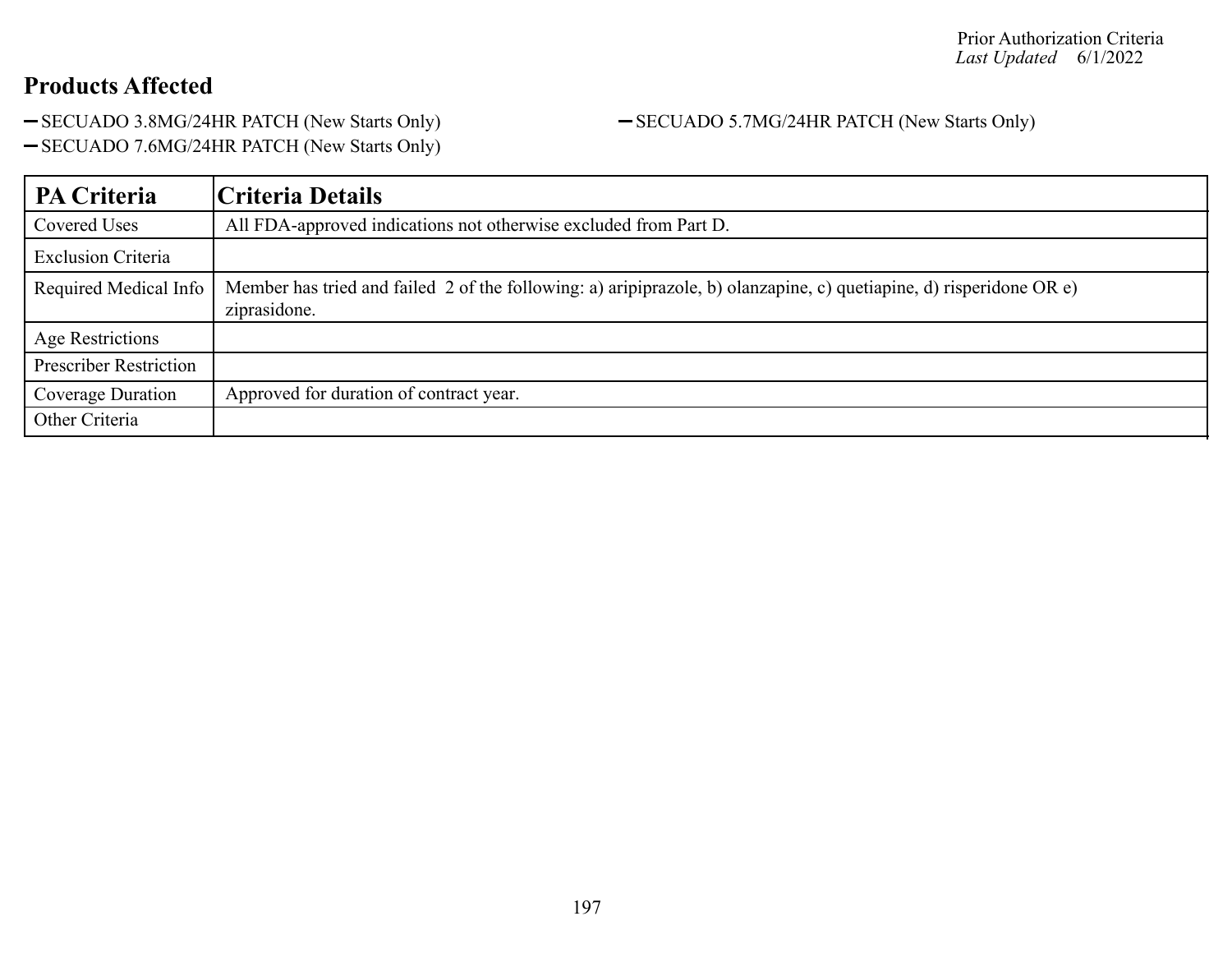- SCEMBLIX 20MG TAB (New Starts Only) - SCEMBLIX 40MG TAB (New Starts Only)

| PA Criteria                   | Criteria Details                                                       |
|-------------------------------|------------------------------------------------------------------------|
| Covered Uses                  | All FDA-approved indications not otherwise excluded from Part D.       |
| <b>Exclusion Criteria</b>     |                                                                        |
| Required Medical Info         |                                                                        |
| Age Restrictions              |                                                                        |
| <b>Prescriber Restriction</b> | Prescribed by, or in consultation with, an oncologist or hematologist. |
| Coverage Duration             | Approved for duration of contract year.                                |
| Other Criteria                |                                                                        |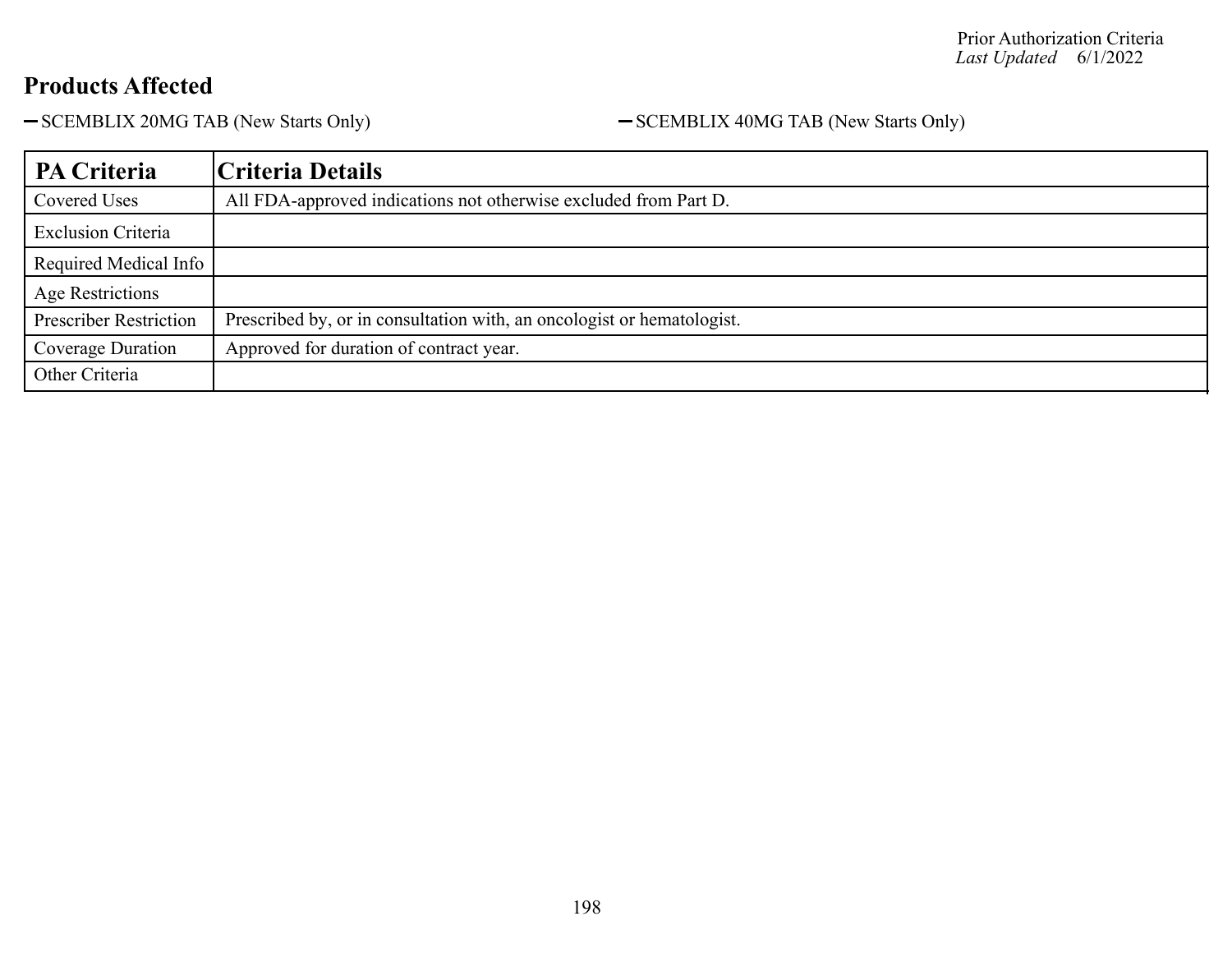-SIGNIFOR 0.3MG/ML INJ -SIGNIFOR 0.6MG/ML INJ

-SIGNIFOR 0.9MG/ML INJ

**PA Criteria Criteria Details** Covered Uses All FDA-approved indications not otherwise excluded from Part D. Exclusion Criteria Required Medical Info Age Restrictions Prescriber Restriction | Prescribed by, or in consultation with, an endocrinologist. Coverage Duration | Approved for duration of contract year. Other Criteria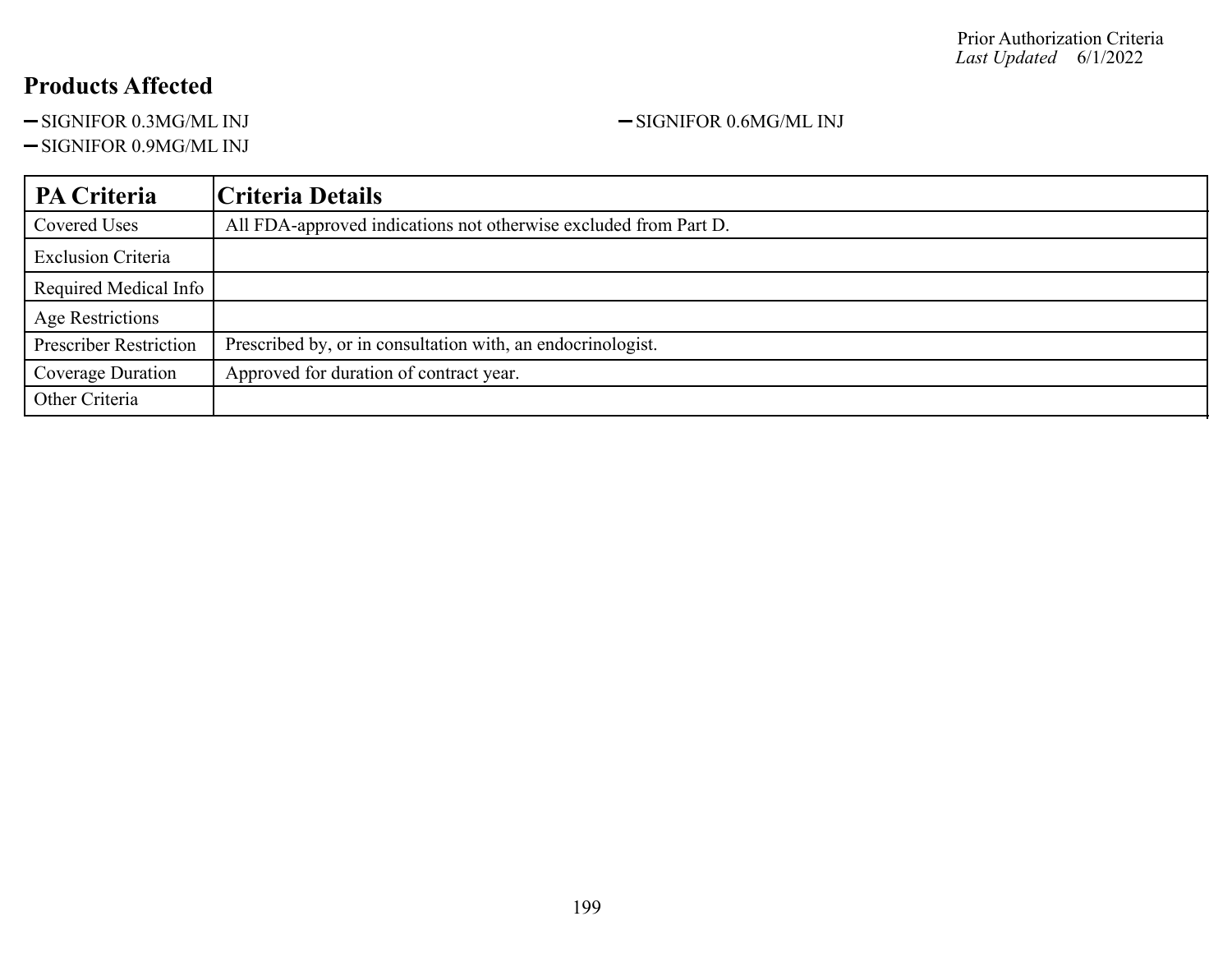-SIMPONI 100MG/ML AUTO-INJECTOR - SIMPONI 100MG/ML SYRINGE

-SIMPONI 50MG/0.5ML AUTO-INJECTOR - SIMPONI 50MG/0.5ML SYRINGE

| <b>PA Criteria</b>            | Criteria Details                                                                                                                                                                                                                                                                                                                                                                                                                                                                                                                                                                          |
|-------------------------------|-------------------------------------------------------------------------------------------------------------------------------------------------------------------------------------------------------------------------------------------------------------------------------------------------------------------------------------------------------------------------------------------------------------------------------------------------------------------------------------------------------------------------------------------------------------------------------------------|
| Covered Uses                  | All FDA-approved indications not otherwise excluded from Part D.                                                                                                                                                                                                                                                                                                                                                                                                                                                                                                                          |
| <b>Exclusion Criteria</b>     |                                                                                                                                                                                                                                                                                                                                                                                                                                                                                                                                                                                           |
| Required Medical Info         | For Rheumatoid Arthritis (RA): Intolerance to, or failure of, therapy with 2 of the following: a) Humira, b) Enbrel, c)<br>Rinvoq OR d) Xeljanz. For Ankylosing Spondylitis (AS): Intolerance to, or failure of, therapy with 2 of the following: a)<br>Humira, b) Enbrel OR c) Taltz. For Psoriatic Arthritis: Intolerance to, or failure of, therapy with 2 of the following: a)<br>Humira, b) Enbrel, c) Taltz, d) Stelara, e) Otezla OR f) Xeljanz. For Ulcerative Colitis: Intolerance to, or failure of, therapy<br>with two of the following: a) Humira, b) Stelara OR c) Xeljanz. |
| Age Restrictions              |                                                                                                                                                                                                                                                                                                                                                                                                                                                                                                                                                                                           |
| <b>Prescriber Restriction</b> | For Rheumatoid Arthritis, Psoriatic Arthritis or Ankylosing Spondylitis: Prescribed by, or in consultation with, a<br>rheumatology specialist. For ulcerative colitis : Prescribed by, or in consultation with, a gastroenterology specialist.                                                                                                                                                                                                                                                                                                                                            |
| Coverage Duration             | Approved for duration of contract year.                                                                                                                                                                                                                                                                                                                                                                                                                                                                                                                                                   |
| Other Criteria                |                                                                                                                                                                                                                                                                                                                                                                                                                                                                                                                                                                                           |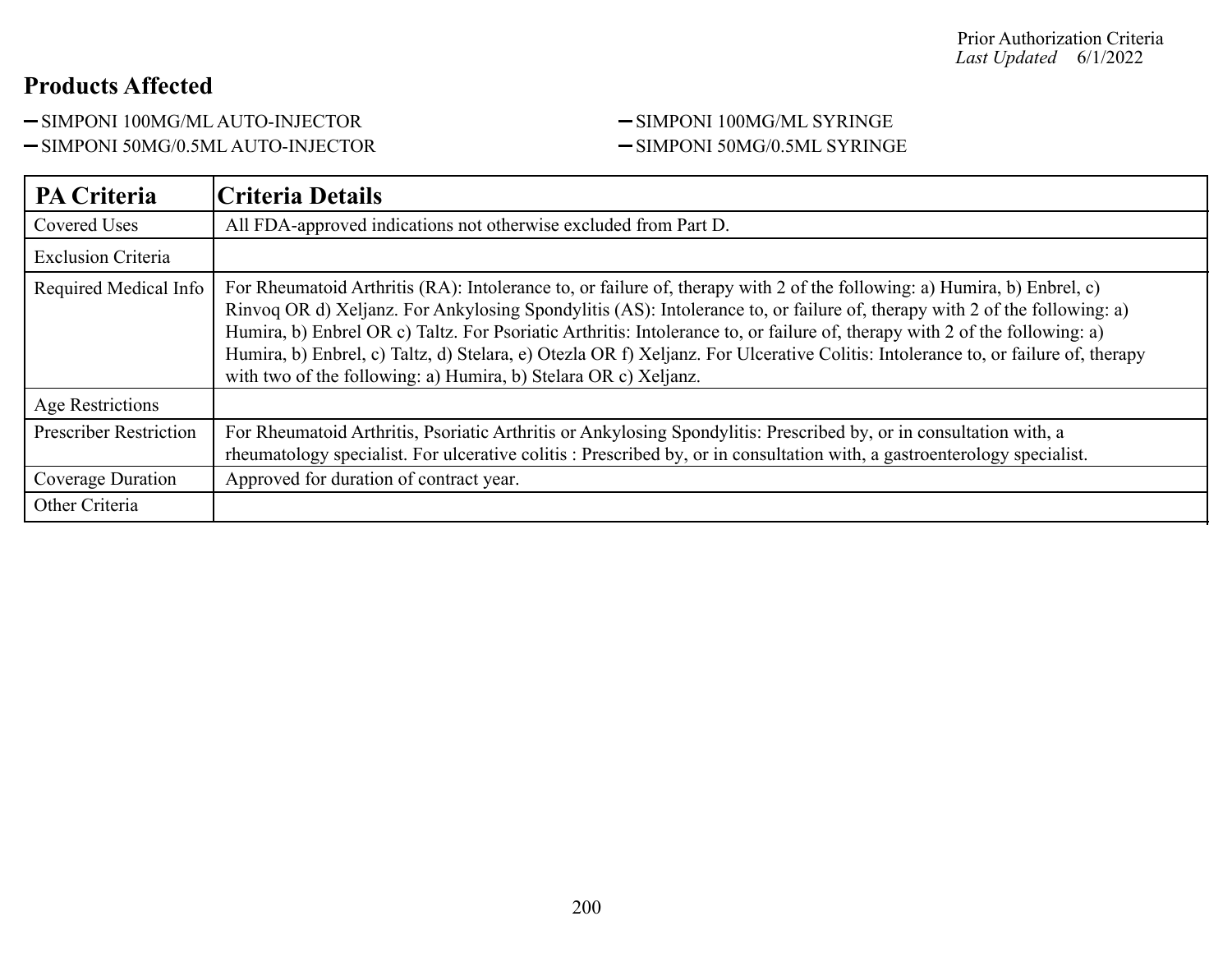-SIRTURO 100MG TAB -SIRTURO 20MG TAB

| PA Criteria                   | Criteria Details                                                          |
|-------------------------------|---------------------------------------------------------------------------|
| Covered Uses                  | All FDA-approved indications not otherwise excluded from Part D.          |
| <b>Exclusion Criteria</b>     |                                                                           |
| Required Medical Info         |                                                                           |
| Age Restrictions              |                                                                           |
| <b>Prescriber Restriction</b> | Prescribed by, or in consultation with, an infectious disease specialist. |
| Coverage Duration             | Approved for duration of contract year.                                   |
| Other Criteria                |                                                                           |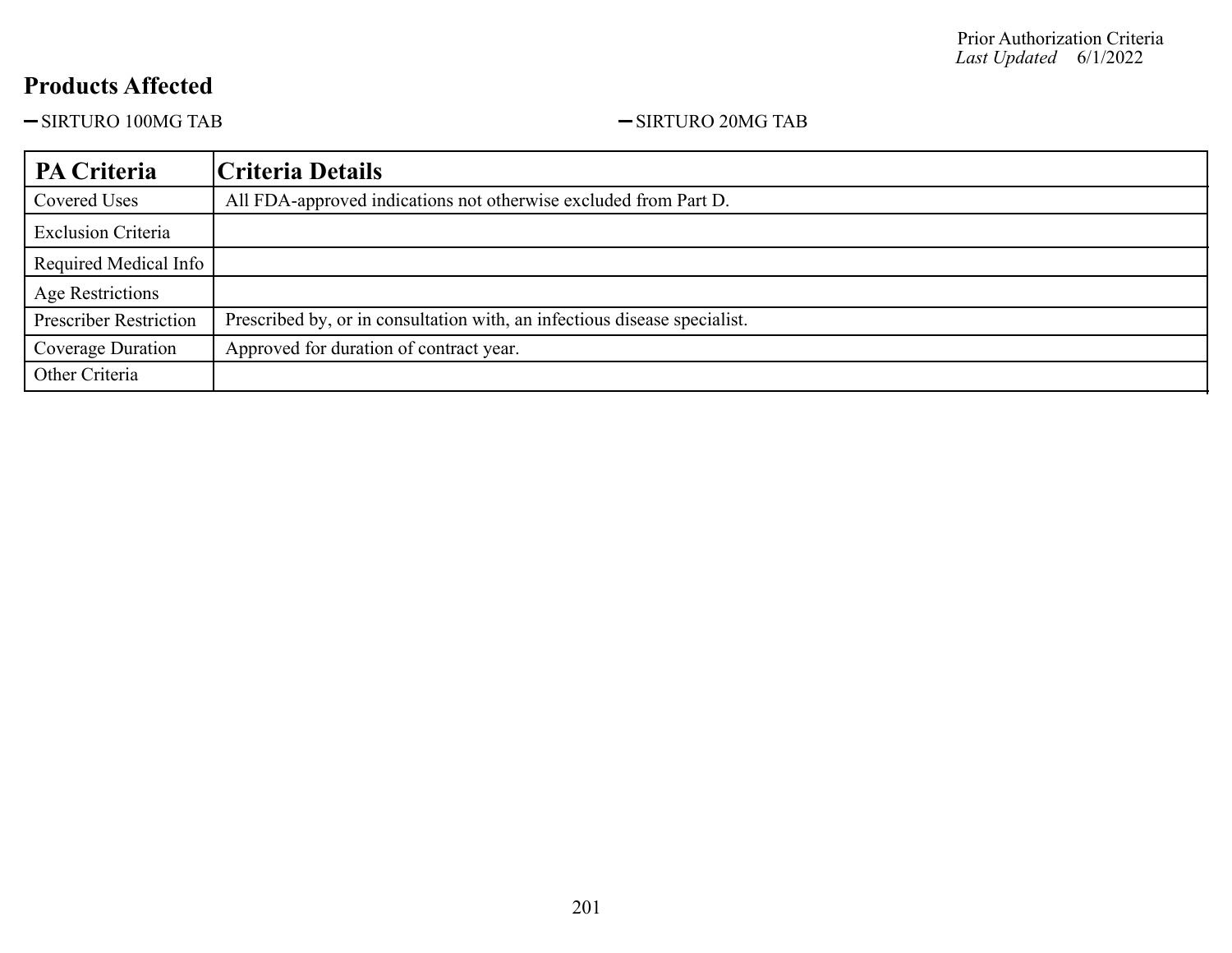-SIVEXTRO 200MG INJ <br/>-SIVEXTRO 200MG TAB

| PA Criteria                   | Criteria Details                                                          |
|-------------------------------|---------------------------------------------------------------------------|
| Covered Uses                  | All FDA-approved indications not otherwise excluded from Part D.          |
| <b>Exclusion Criteria</b>     |                                                                           |
| Required Medical Info         |                                                                           |
| Age Restrictions              |                                                                           |
| <b>Prescriber Restriction</b> | Prescribed by, or in consultation with, an infectious disease specialist. |
| Coverage Duration             | Approved for 6 months.                                                    |
| Other Criteria                |                                                                           |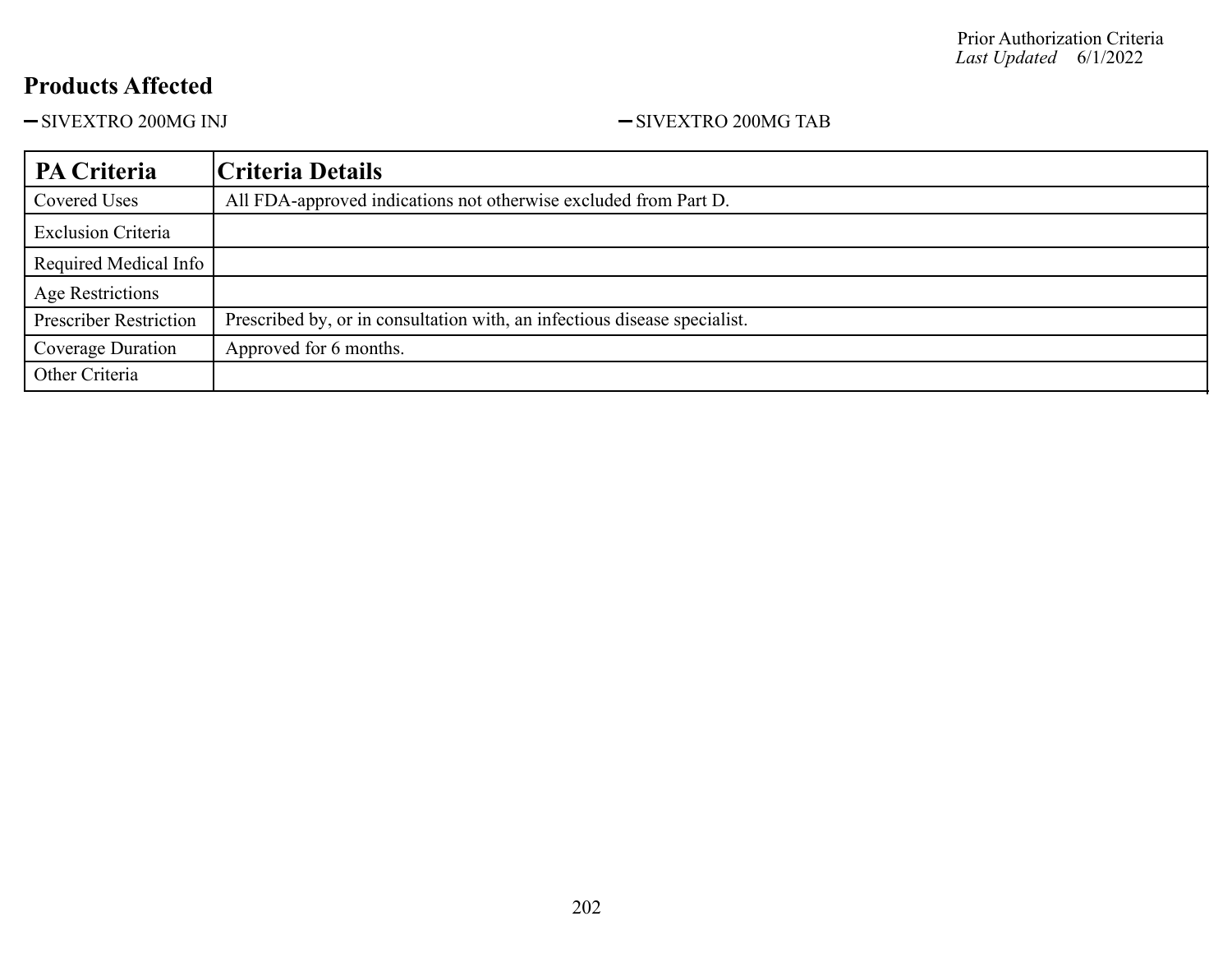-SKYRIZI 150MG DOSE PACK 75MG/0.83ML - SKYRIZI 150MG/ML AUTO-INJECTOR

-SKYRIZI 150MG/ML SYRINGE

| <b>PA Criteria</b>            | Criteria Details                                                                                                                                                                                                                                                                                                            |
|-------------------------------|-----------------------------------------------------------------------------------------------------------------------------------------------------------------------------------------------------------------------------------------------------------------------------------------------------------------------------|
| Covered Uses                  | All FDA-approved indications not otherwise excluded from Part D.                                                                                                                                                                                                                                                            |
| <b>Exclusion Criteria</b>     |                                                                                                                                                                                                                                                                                                                             |
| Required Medical Info         | For plaque psoriasis: Failure of, or intolerance to, therapy with one of the following is required: a) methotrexate at a dose of<br>at least 15mg/week (or maximally tolerated dose) OR b) soriatane. For Psoriatic Arthritis: Failure of, or intolerance to one of<br>the following: a) methothrexate OR b) sulfasalazine. |
| Age Restrictions              |                                                                                                                                                                                                                                                                                                                             |
| <b>Prescriber Restriction</b> | Prescribed by, or in consultation with, a dermatology specialist. For Psoriatic Arthritis: Prescribed by, or in consultation<br>with, a rheumatology specialist.                                                                                                                                                            |
| Coverage Duration             | Approved for duration of contract year.                                                                                                                                                                                                                                                                                     |
| Other Criteria                |                                                                                                                                                                                                                                                                                                                             |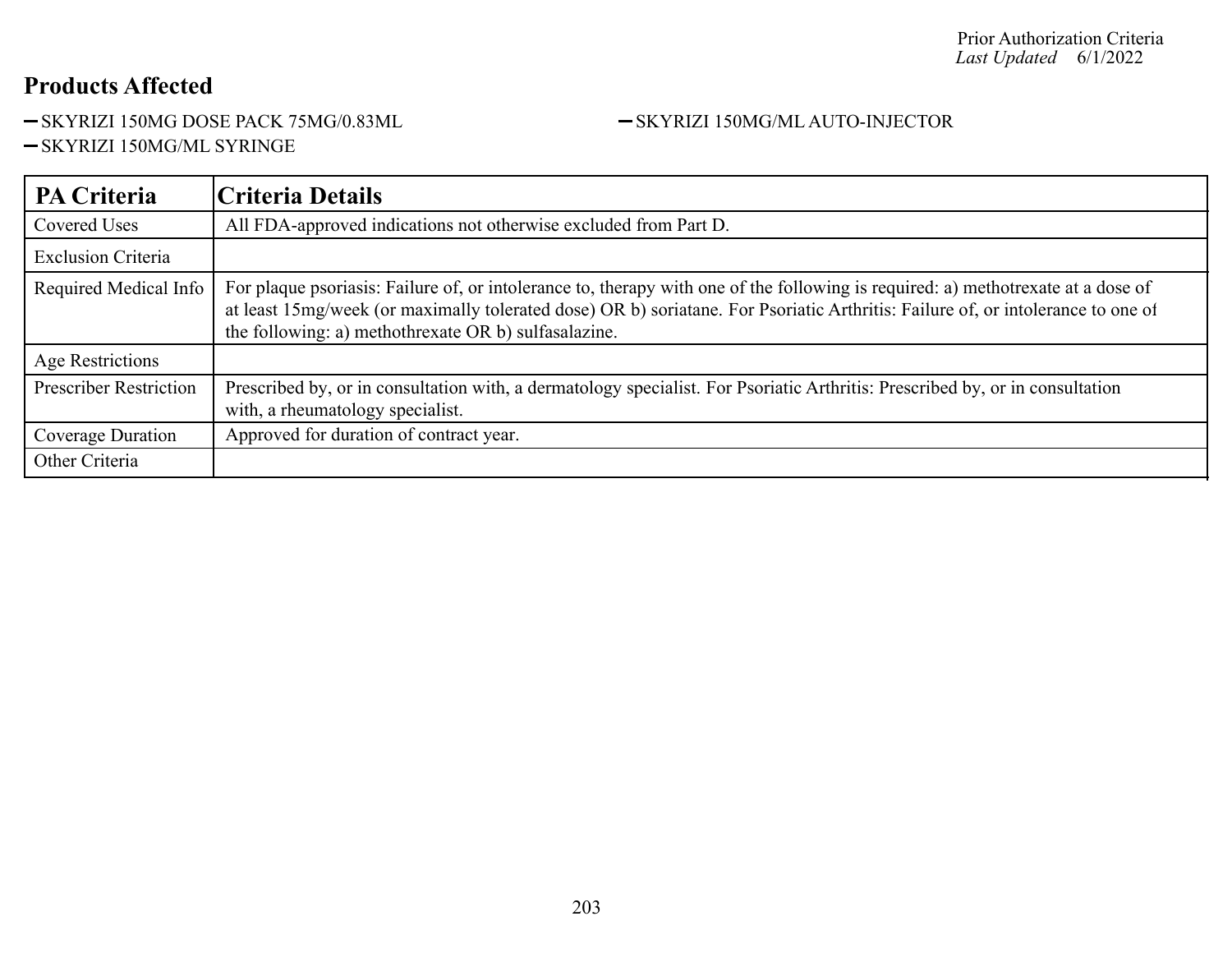*diclofenac sodium 3% gel*

| PA Criteria                   | Criteria Details                                                 |
|-------------------------------|------------------------------------------------------------------|
| Covered Uses                  | All FDA-approved indications not otherwise excluded from Part D. |
| <b>Exclusion Criteria</b>     |                                                                  |
| Required Medical Info         |                                                                  |
| <b>Age Restrictions</b>       |                                                                  |
| <b>Prescriber Restriction</b> |                                                                  |
| Coverage Duration             | Approved for duration of contract year.                          |
| Other Criteria                |                                                                  |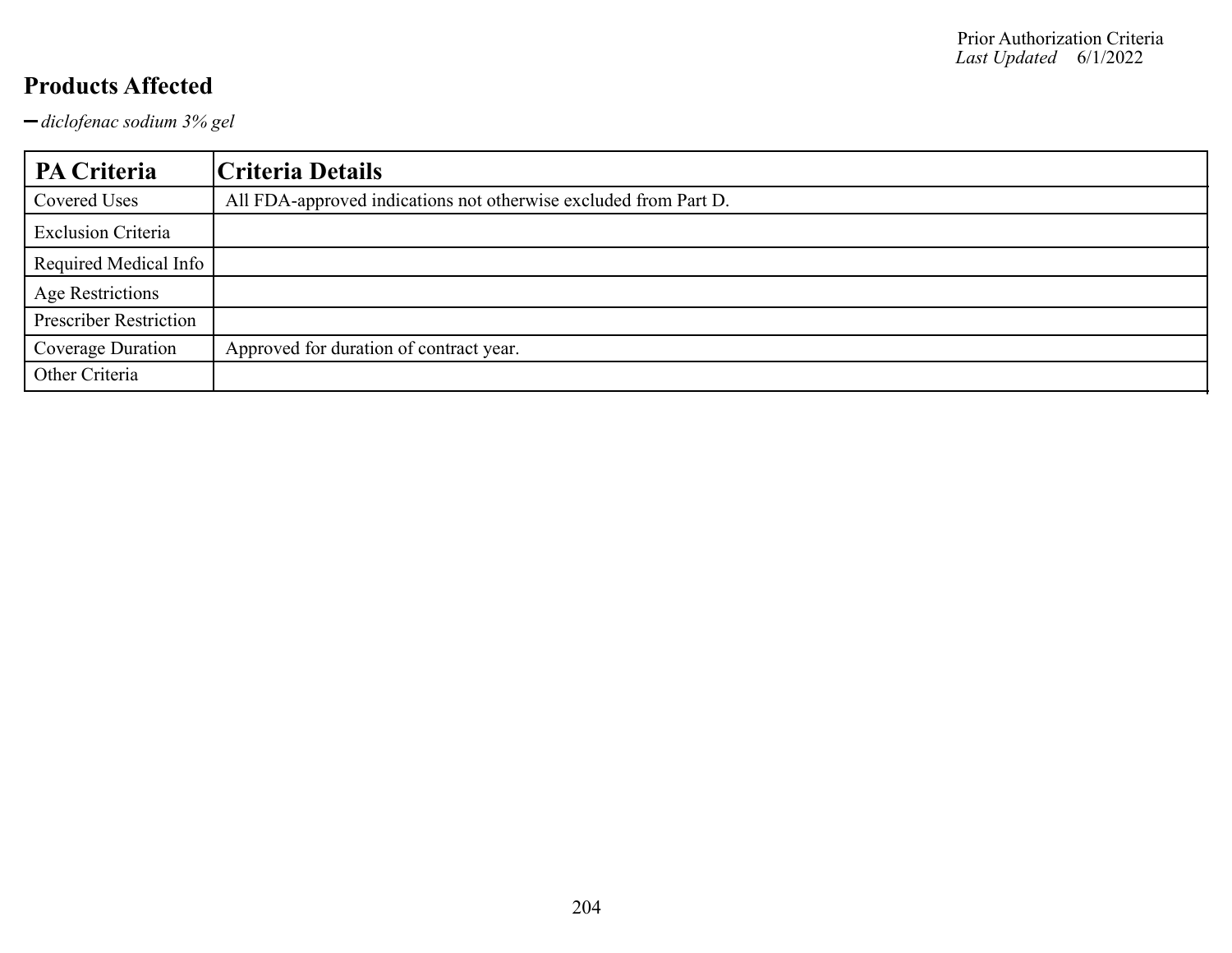-SOLIQUA PEN INJ

| <b>PA Criteria</b>            | Criteria Details                                                                                                                                                                                                                                                                                                                                     |
|-------------------------------|------------------------------------------------------------------------------------------------------------------------------------------------------------------------------------------------------------------------------------------------------------------------------------------------------------------------------------------------------|
| Covered Uses                  | All FDA-approved indications not otherwise excluded from Part D.                                                                                                                                                                                                                                                                                     |
| <b>Exclusion Criteria</b>     |                                                                                                                                                                                                                                                                                                                                                      |
| Required Medical Info         | One of the following: A) Member is unable to achieve an A1c of 7 or under after three (3) months of treatment with one of<br>the following: i) a maximally dosed GLP-1 receptor agonist OR ii) basal insulin greater than or equal to thirty (30) units per<br>day: OR B) member is currently using both basal insulin AND a GLP-1 receptor agonist. |
| Age Restrictions              |                                                                                                                                                                                                                                                                                                                                                      |
| <b>Prescriber Restriction</b> |                                                                                                                                                                                                                                                                                                                                                      |
| Coverage Duration             | Approved for duration of contract year.                                                                                                                                                                                                                                                                                                              |
| Other Criteria                |                                                                                                                                                                                                                                                                                                                                                      |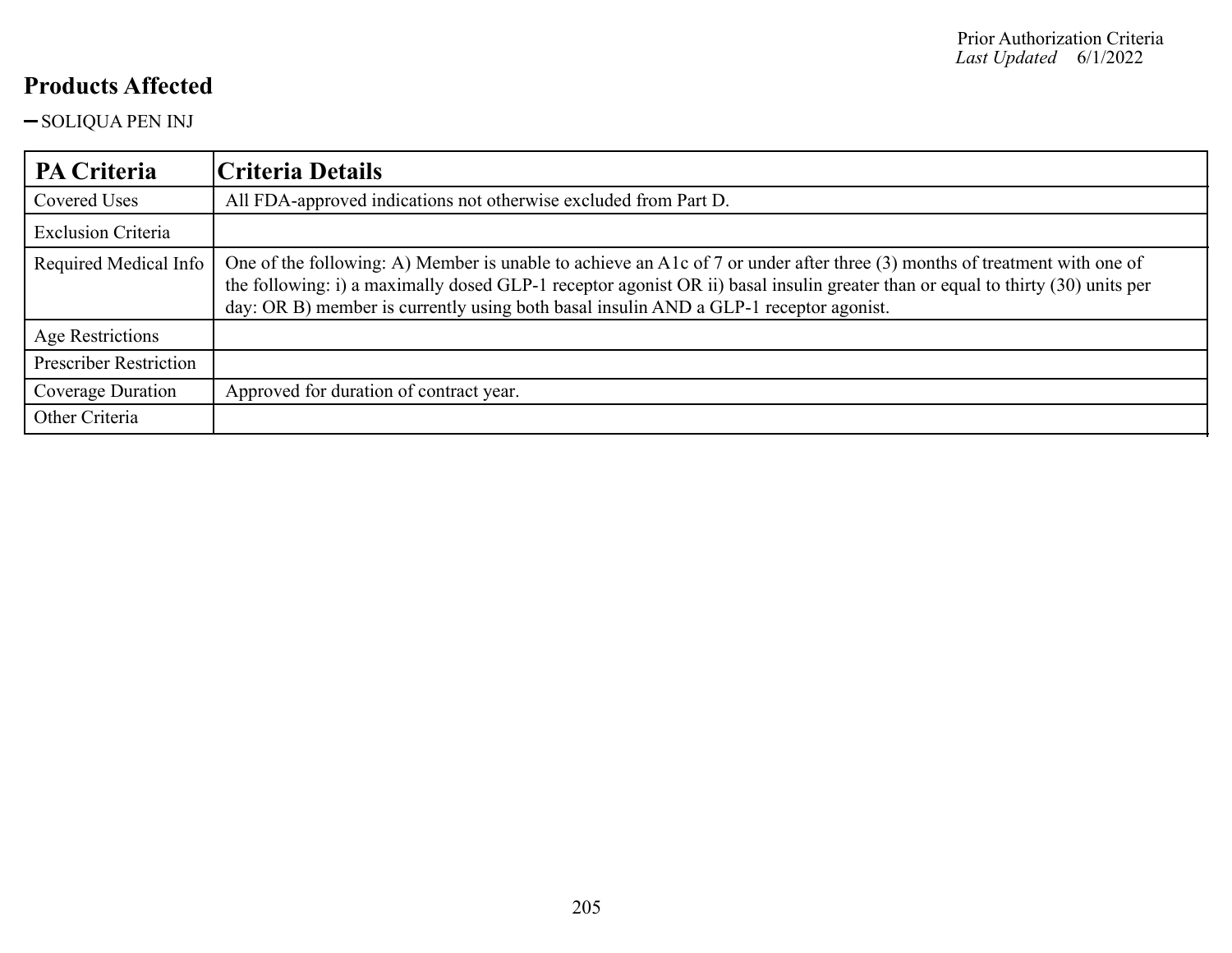### -SOLOSEC 2GM GRANULES

| <b>PA Criteria</b>            | Criteria Details                                                                                                                                                                                                                                                                     |
|-------------------------------|--------------------------------------------------------------------------------------------------------------------------------------------------------------------------------------------------------------------------------------------------------------------------------------|
| Covered Uses                  | All FDA-approved indications not otherwise excluded from Part D.                                                                                                                                                                                                                     |
| <b>Exclusion Criteria</b>     |                                                                                                                                                                                                                                                                                      |
| Required Medical Info         | For bacterial vaginosis: intolerance to, or failure of, therapy with 2 of the following: a) metronidazole, b) clindamycin OR c)<br>tinidazole. For trichomonas vaginalis: intolerance to, or failure of, therapy with both of the following: a) metronidzazole<br>AND b) tinidazole. |
| Age Restrictions              |                                                                                                                                                                                                                                                                                      |
| <b>Prescriber Restriction</b> |                                                                                                                                                                                                                                                                                      |
| Coverage Duration             | Approved for duration of contract year.                                                                                                                                                                                                                                              |
| Other Criteria                |                                                                                                                                                                                                                                                                                      |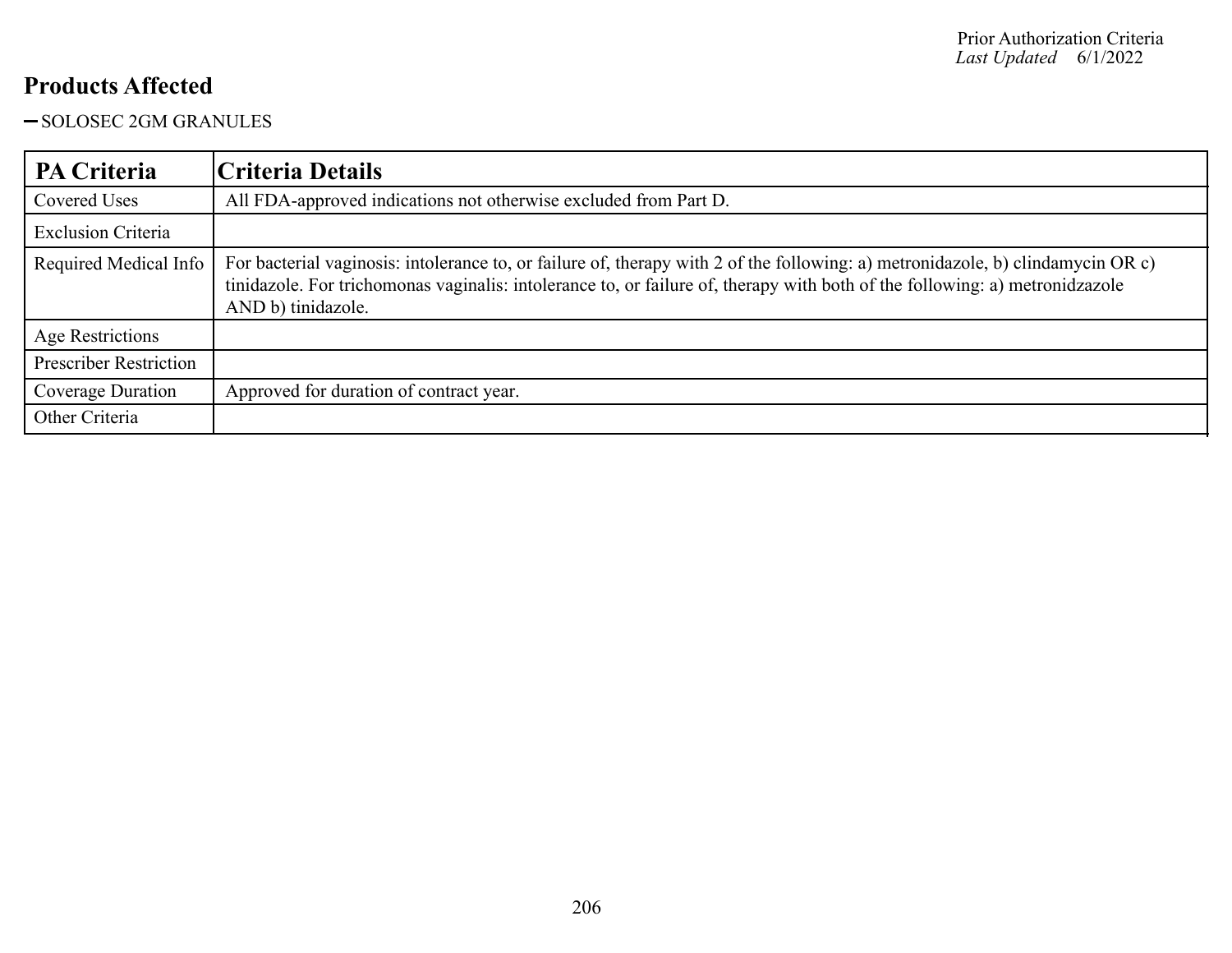-SOLTAMOX 10MG/5ML ORAL SOLN (New Starts Only)

| PA Criteria                   | Criteria Details                                                 |
|-------------------------------|------------------------------------------------------------------|
| Covered Uses                  | All FDA-approved indications not otherwise excluded from Part D. |
| <b>Exclusion Criteria</b>     |                                                                  |
| Required Medical Info         |                                                                  |
| <b>Age Restrictions</b>       |                                                                  |
| <b>Prescriber Restriction</b> |                                                                  |
| Coverage Duration             | Approved for duration of contract year.                          |
| Other Criteria                |                                                                  |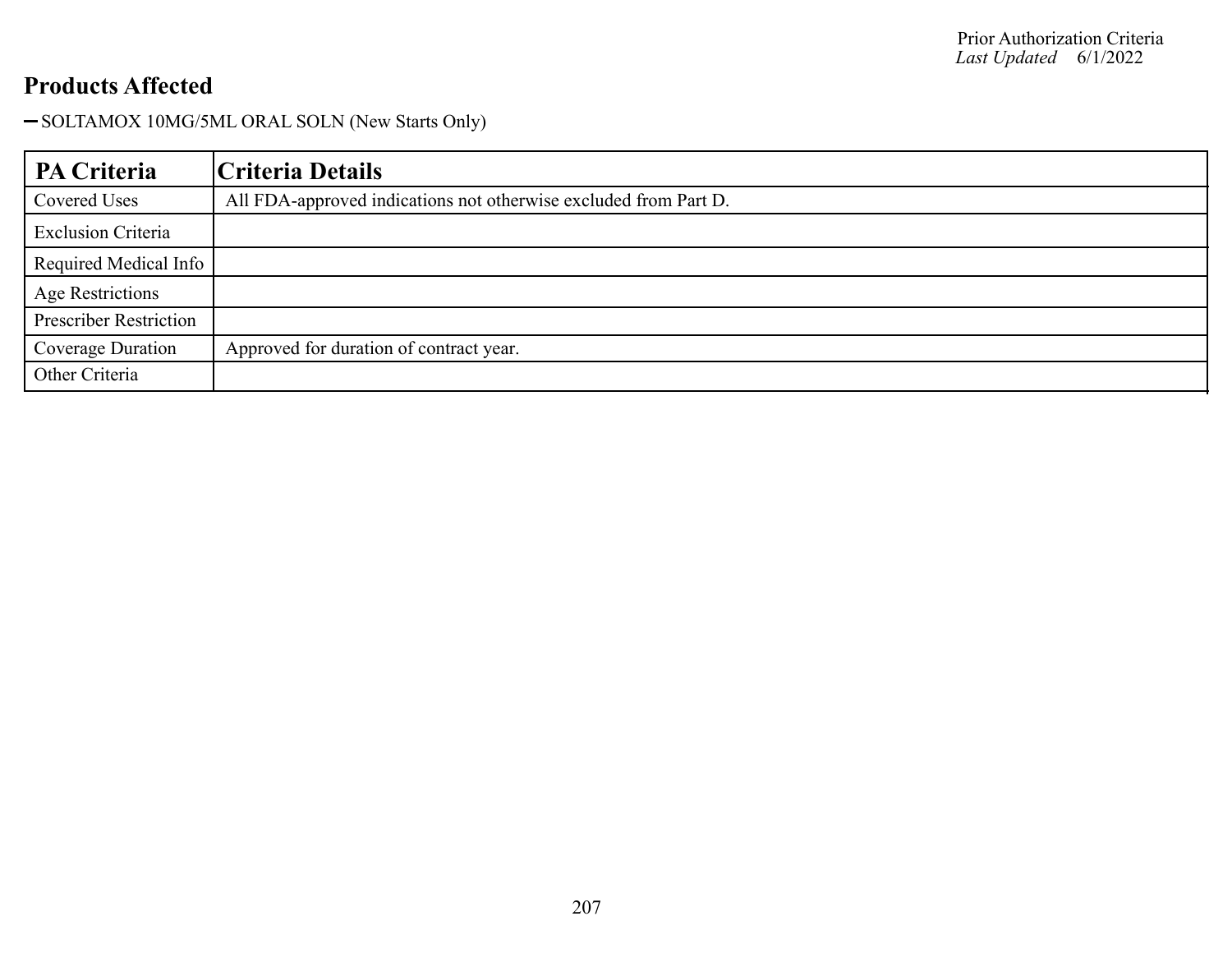- -SOMAVERT 10MG INJ -SOMAVERT 15MG INJ
- 
- -SOMAVERT 30MG INJ

## -SOMAVERT 20MG INJ <br>-SOMAVERT 25MG INJ

| PA Criteria                   | Criteria Details                                                 |
|-------------------------------|------------------------------------------------------------------|
| Covered Uses                  | All FDA-approved indications not otherwise excluded from Part D. |
| <b>Exclusion Criteria</b>     |                                                                  |
| Required Medical Info         |                                                                  |
| <b>Age Restrictions</b>       |                                                                  |
| <b>Prescriber Restriction</b> | Prescribed by, or in consultation with, an endocrinologist.      |
| Coverage Duration             | Approved for duration of contract year.                          |
| Other Criteria                |                                                                  |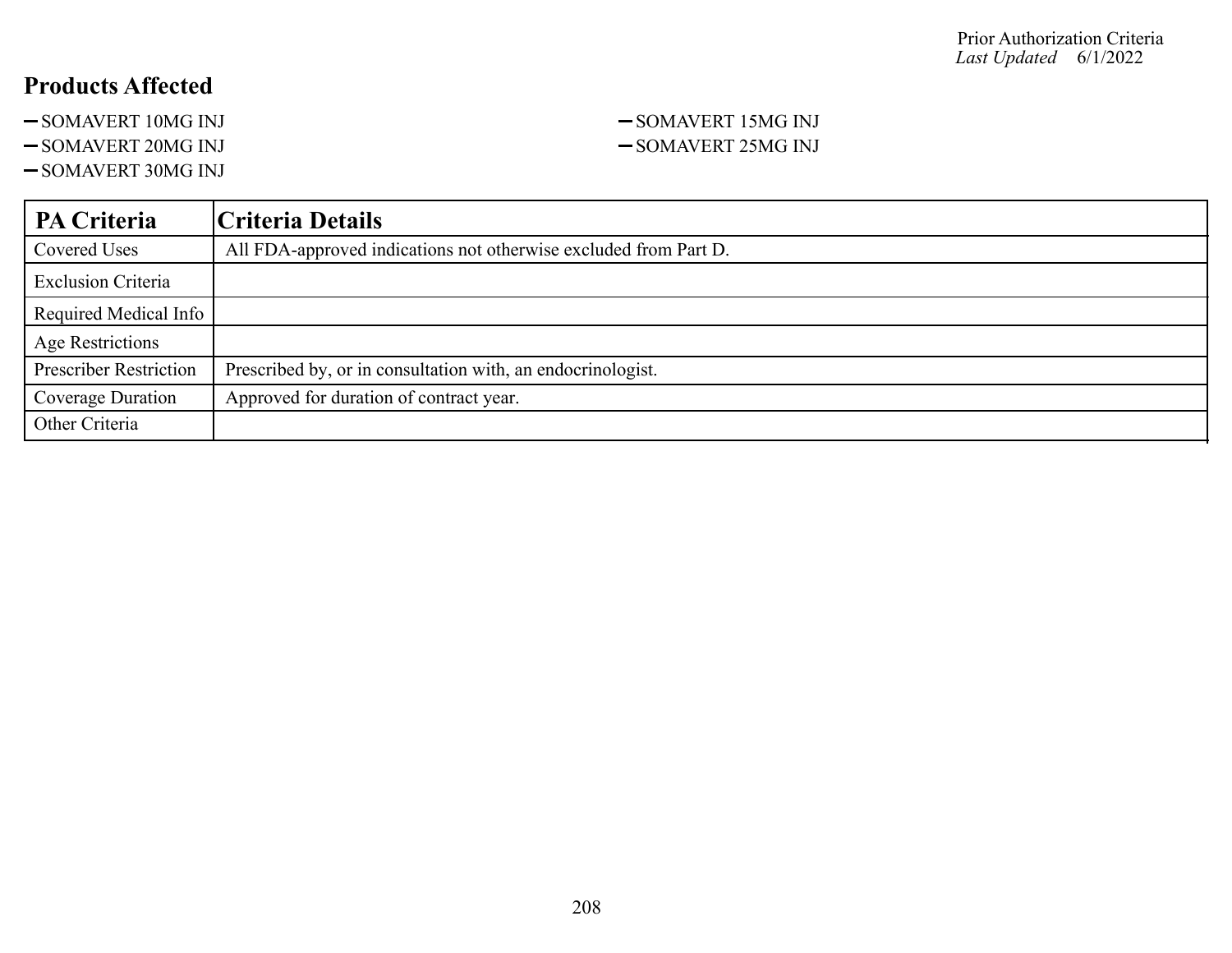- -SPRITAM 1000MG TAB FOR ORAL SUSP (New Starts Only) SPRITAM 250MG TAB FOR ORAL SUSP (New Starts Only)
- 

# -SPRITAM 500MG TAB FOR ORAL SUSP (New Starts Only) - SPRITAM 750MG TAB FOR ORAL SUSP (New Starts Only)

| PA Criteria                   | Criteria Details                                                 |
|-------------------------------|------------------------------------------------------------------|
| Covered Uses                  | All FDA-approved indications not otherwise excluded from Part D. |
| <b>Exclusion Criteria</b>     |                                                                  |
| Required Medical Info         | Trial of, or contraindication to, generic levetiracetam.         |
| Age Restrictions              |                                                                  |
| <b>Prescriber Restriction</b> |                                                                  |
| Coverage Duration             | Approved for duration of contract year.                          |
| Other Criteria                |                                                                  |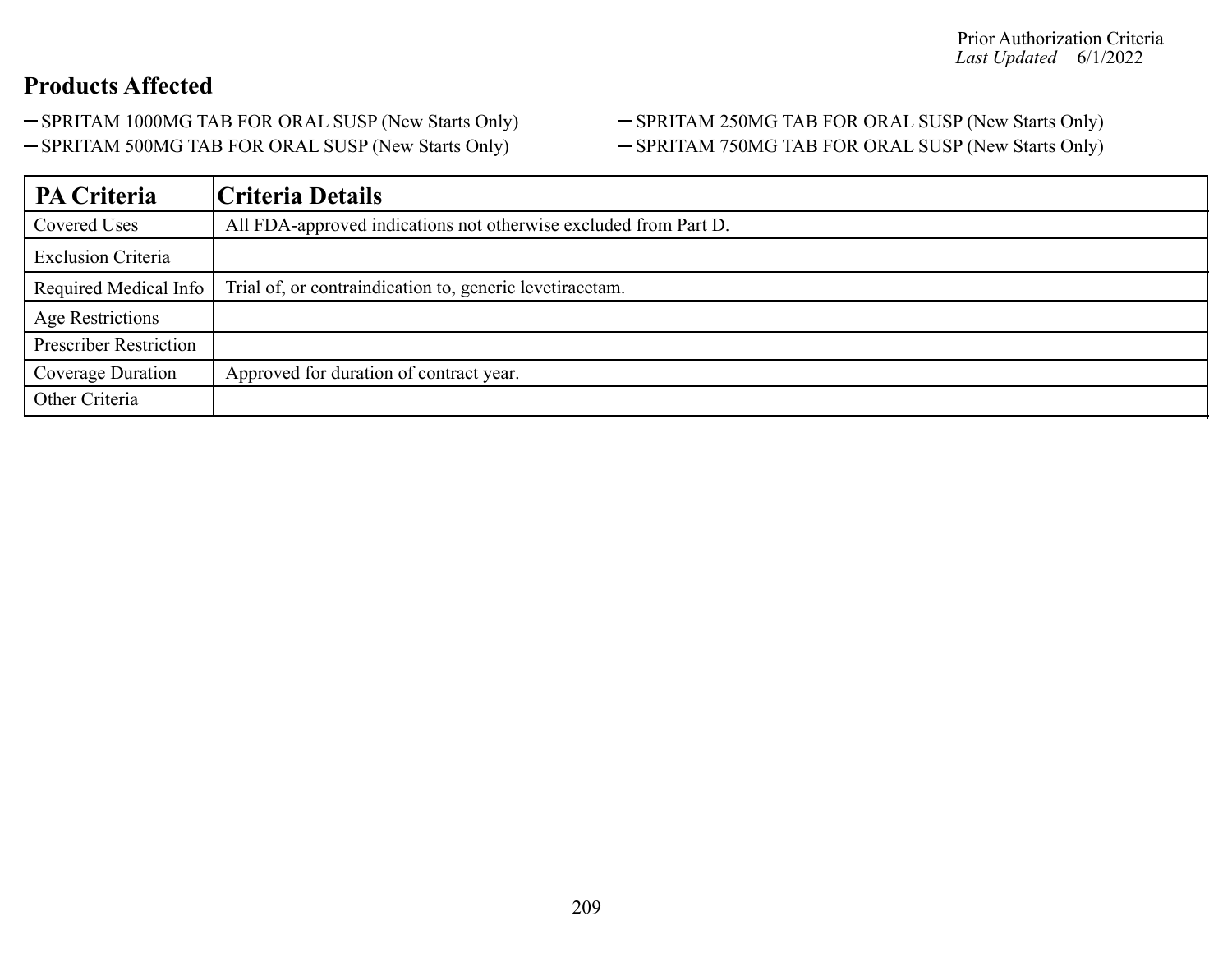- SPRYCEL 100MG TAB (New Starts Only) SPRYCEL 140MG TAB (New Starts Only)
- 
- SPRYCEL 70MG TAB (New Starts Only) SPRYCEL 80MG TAB (New Starts Only)
- SPRYCEL 20MG TAB (New Starts Only) SPRYCEL 50MG TAB (New Starts Only)
	-

| PA Criteria                   | Criteria Details                                                       |
|-------------------------------|------------------------------------------------------------------------|
| Covered Uses                  | All FDA-approved indications not otherwise excluded from Part D.       |
| <b>Exclusion Criteria</b>     |                                                                        |
| Required Medical Info         |                                                                        |
| Age Restrictions              |                                                                        |
| <b>Prescriber Restriction</b> | Prescribed by, or in consultation with, an oncologist or hematologist. |
| <b>Coverage Duration</b>      | Approved for duration of contract year.                                |
| Other Criteria                |                                                                        |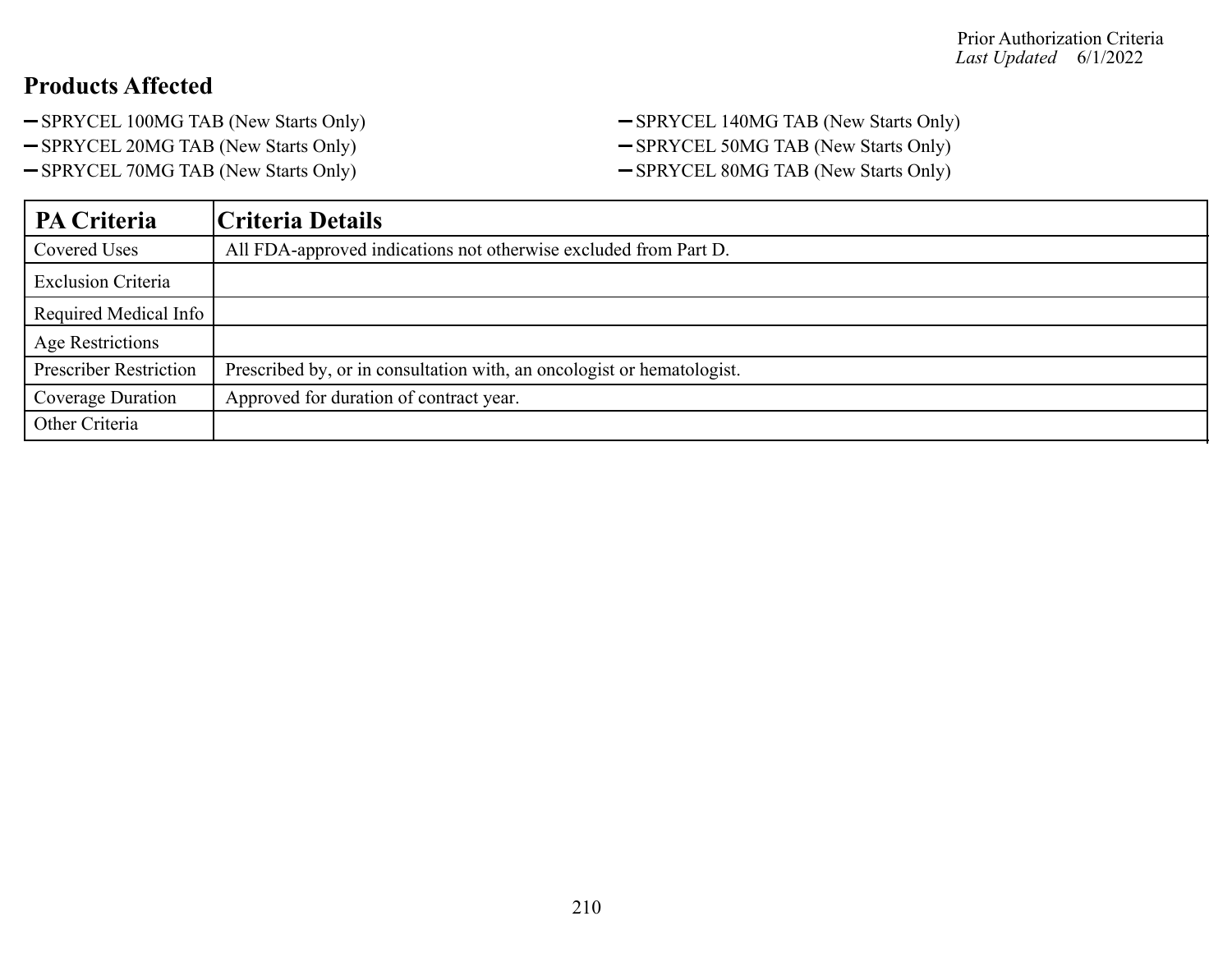-STELARA 45MG/0.5ML INJ -STELARA 45MG/0.5ML SYRINGE

-STELARA 90MG/ML SYRINGE

| <b>PA Criteria</b>            | Criteria Details                                                                                                                                                                                                                                                                                                                                                                                                                                                                                                            |
|-------------------------------|-----------------------------------------------------------------------------------------------------------------------------------------------------------------------------------------------------------------------------------------------------------------------------------------------------------------------------------------------------------------------------------------------------------------------------------------------------------------------------------------------------------------------------|
| <b>Covered Uses</b>           | All FDA-approved indications not otherwise excluded from Part D.                                                                                                                                                                                                                                                                                                                                                                                                                                                            |
| <b>Exclusion Criteria</b>     |                                                                                                                                                                                                                                                                                                                                                                                                                                                                                                                             |
| Required Medical Info         | For Plaque Psoriasis: Failure of, or intolerance to, therapy with one of the following required: a) methotrexate at a dose of at<br>least 15mg/week (or maximally tolerated dose) OR b) soriatane. For Psoriatic Arthritis: Failure of, or intolerance to, one of<br>the following required: a) methothrexate OR b) sulfasalazine. For Ulcerative Colitis and Crohn's Disease: Failure of, or<br>intolerance to, one of the following required: a) corticosteroid, b) azathioprine, c) methotrexate OR d) 6-mercaptopurine. |
| Age Restrictions              |                                                                                                                                                                                                                                                                                                                                                                                                                                                                                                                             |
| <b>Prescriber Restriction</b> | For Psoriatic Arthritis: Prescribed by, or in consultation with, a rheumatology specialist. For Crohn's Disease and Ulcerative<br>colitis: Prescribed by, or in consultation with, a gastroenterology specialist. For Plaque Psoriasis: Prescribed by, or in<br>consultation with, a dermatology specialist.                                                                                                                                                                                                                |
| Coverage Duration             | Approved for duration of contract year.                                                                                                                                                                                                                                                                                                                                                                                                                                                                                     |
| Other Criteria                |                                                                                                                                                                                                                                                                                                                                                                                                                                                                                                                             |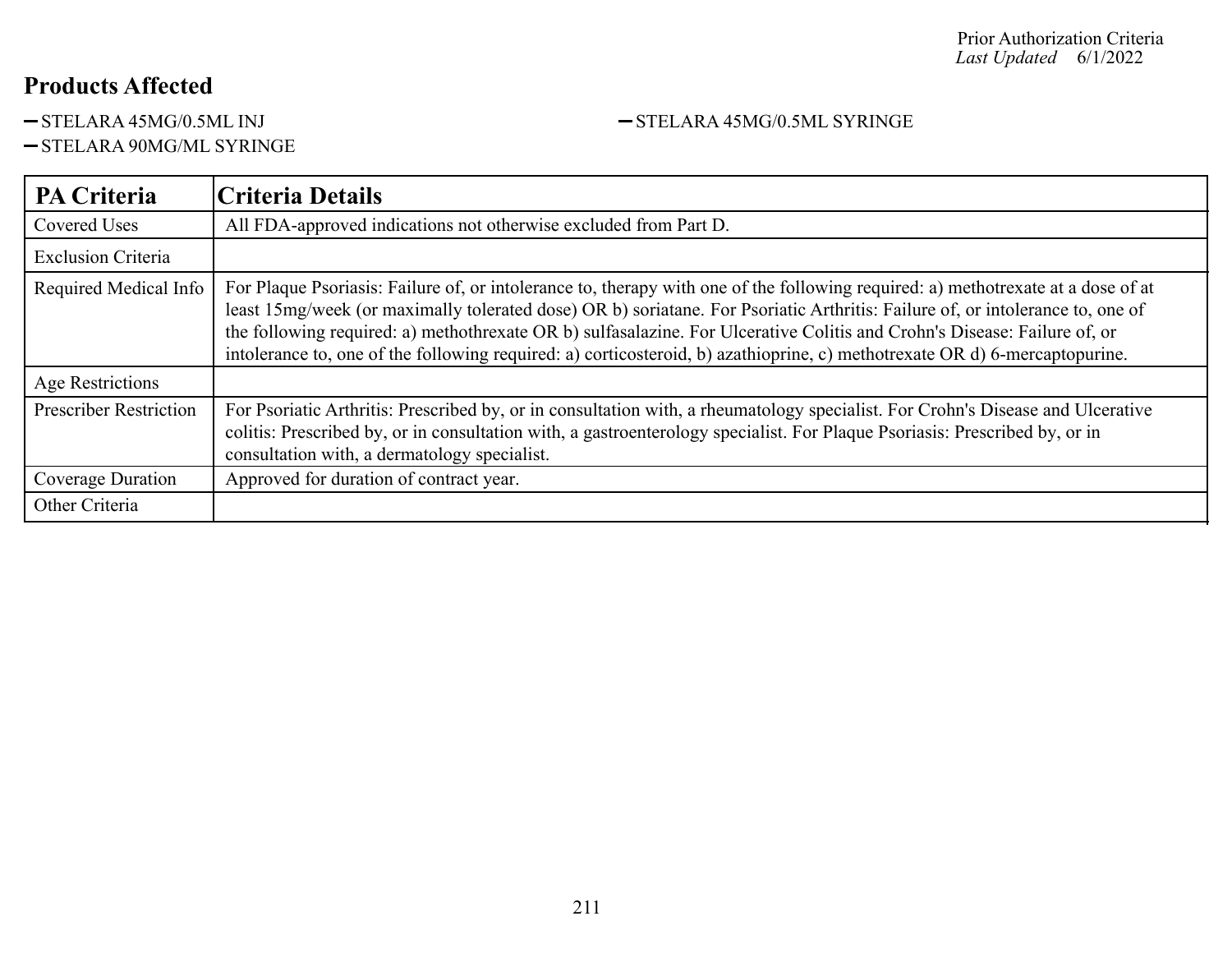- STIVARGA 40MG TAB (New Starts Only)

| PA Criteria                   | Criteria Details                                                 |
|-------------------------------|------------------------------------------------------------------|
| Covered Uses                  | All FDA-approved indications not otherwise excluded from Part D. |
| <b>Exclusion Criteria</b>     |                                                                  |
| Required Medical Info         |                                                                  |
| <b>Age Restrictions</b>       |                                                                  |
| <b>Prescriber Restriction</b> | Prescribed by, or in consultation with, an oncologist.           |
| Coverage Duration             | Approved for duration of contract year.                          |
| Other Criteria                |                                                                  |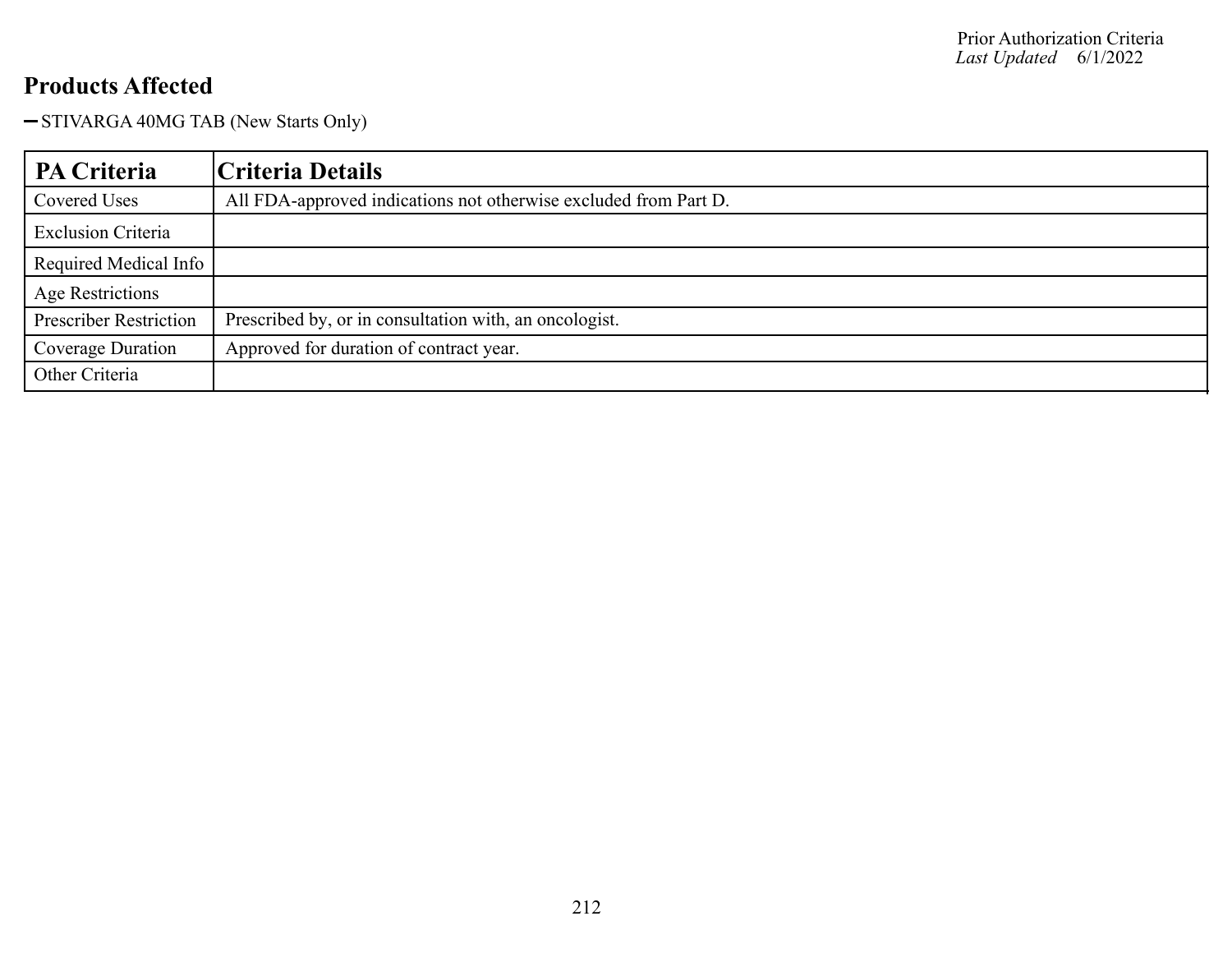-SUCRAID 8500UNIT/ML ORAL SOLN

| PA Criteria                   | Criteria Details                                                 |
|-------------------------------|------------------------------------------------------------------|
| Covered Uses                  | All FDA-approved indications not otherwise excluded from Part D. |
| <b>Exclusion Criteria</b>     |                                                                  |
| Required Medical Info         |                                                                  |
| <b>Age Restrictions</b>       |                                                                  |
| <b>Prescriber Restriction</b> |                                                                  |
| Coverage Duration             | Approved for duration of contract year.                          |
| Other Criteria                |                                                                  |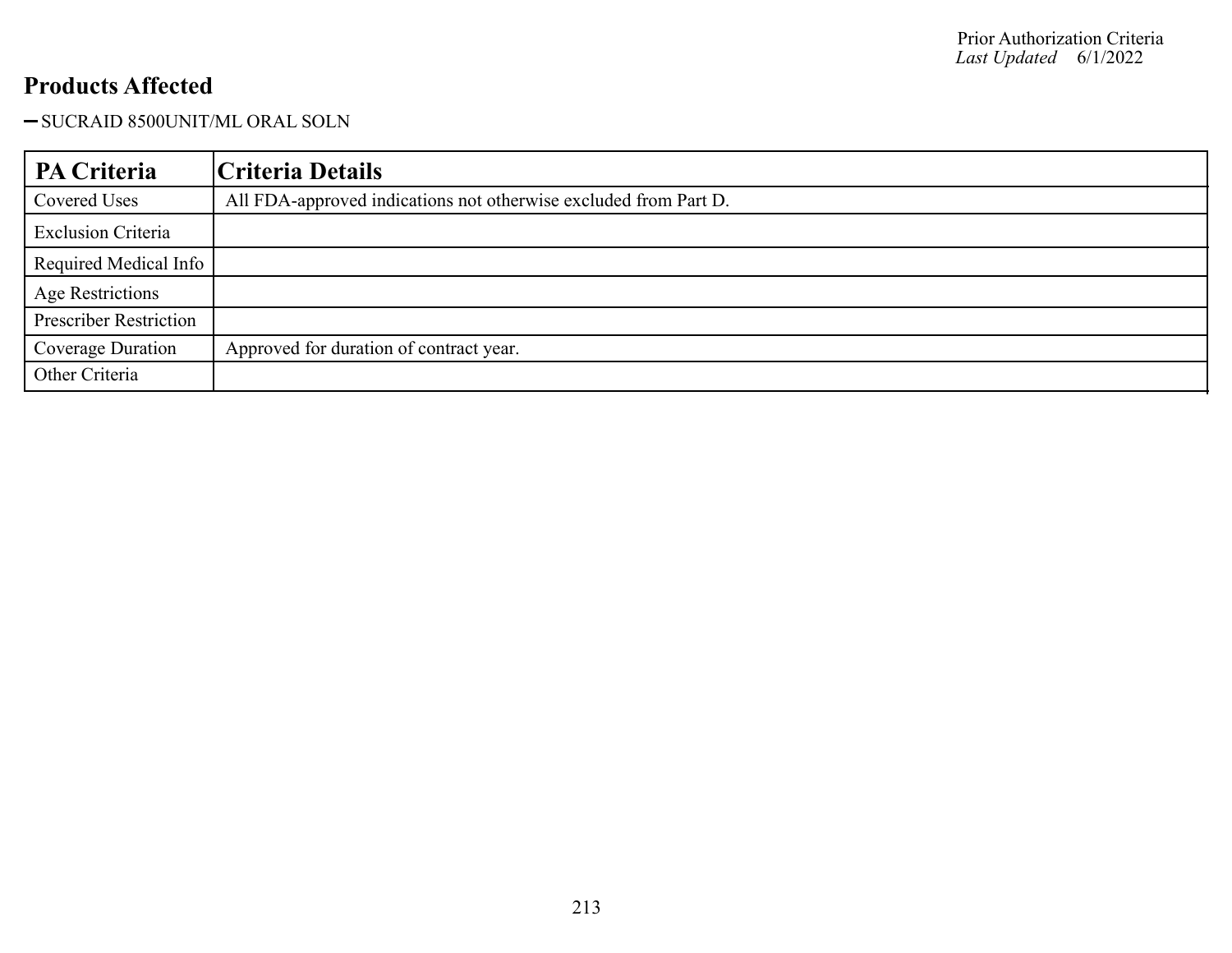$-SUNOSI 150MG TAB$   $-SUNOSI 75MG TAB$ 

| <b>PA Criteria</b>            | Criteria Details                                                                                   |
|-------------------------------|----------------------------------------------------------------------------------------------------|
| Covered Uses                  | All FDA-approved indications not otherwise excluded from Part D.                                   |
| <b>Exclusion Criteria</b>     |                                                                                                    |
| Required Medical Info         | Failure of, or intolerance to, one of the following: a) modafinil OR b) armodafinil.               |
| Age Restrictions              |                                                                                                    |
| <b>Prescriber Restriction</b> | Prescribed by, or in consultation with, a neurologist, pulmonologist, or sleep medicine physician. |
| Coverage Duration             | Approved for duration of contract year.                                                            |
| Other Criteria                | Documentation is provided of full nocturnal polysomnogram used to confirm diagnosis.               |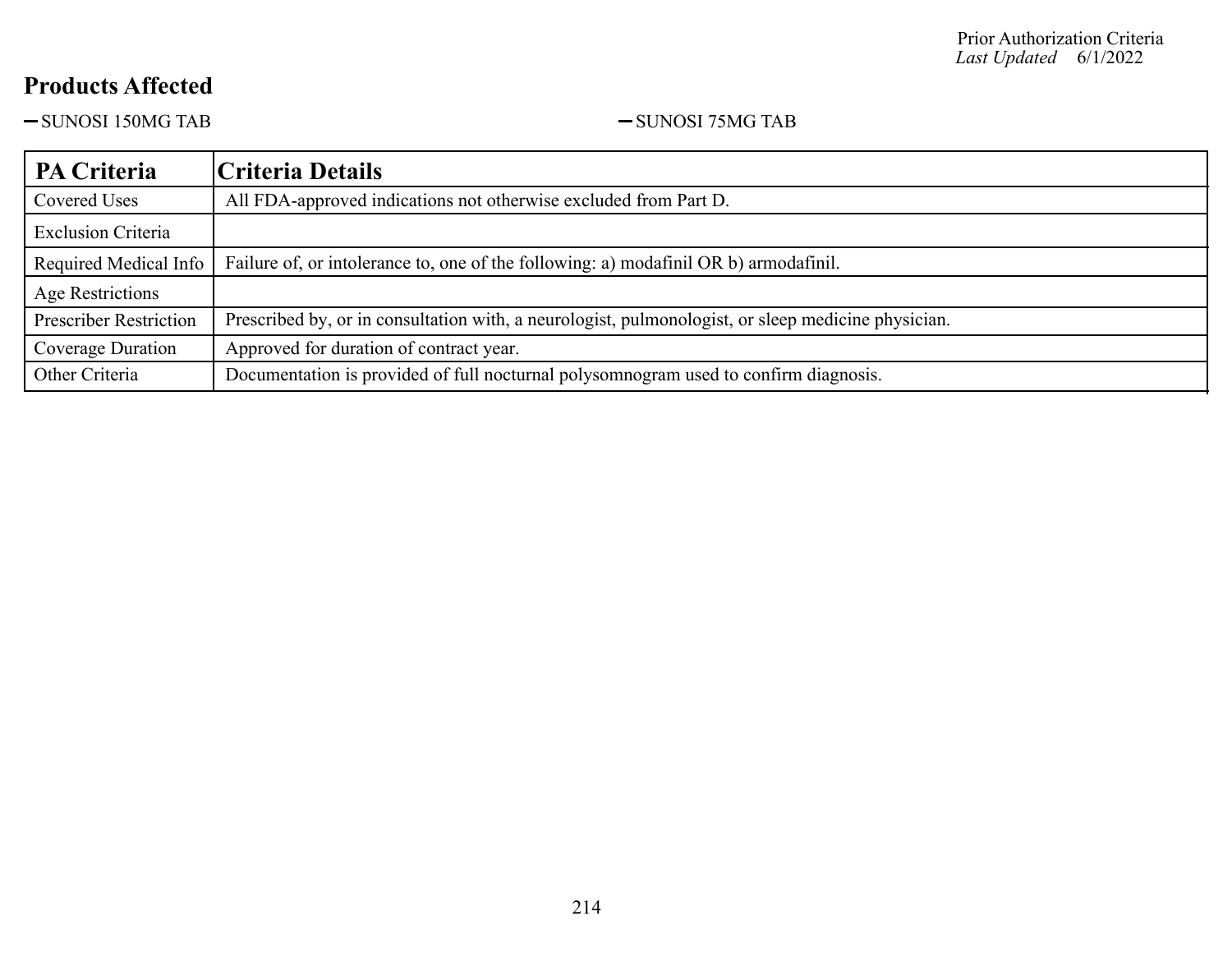*sunitinib 37.5mg cap (New Starts Only) sunitinib 50mg cap (New Starts Only)*

*sunitinib 12.5mg cap (New Starts Only) sunitinib 25mg cap (New Starts Only)*

| PA Criteria                   | Criteria Details                                                 |
|-------------------------------|------------------------------------------------------------------|
| Covered Uses                  | All FDA-approved indications not otherwise excluded from Part D. |
| <b>Exclusion Criteria</b>     |                                                                  |
| Required Medical Info         |                                                                  |
| Age Restrictions              |                                                                  |
| <b>Prescriber Restriction</b> | Prescribed by, or in consultation with, an oncologist.           |
| Coverage Duration             | Approved for duration of contract year.                          |
| Other Criteria                |                                                                  |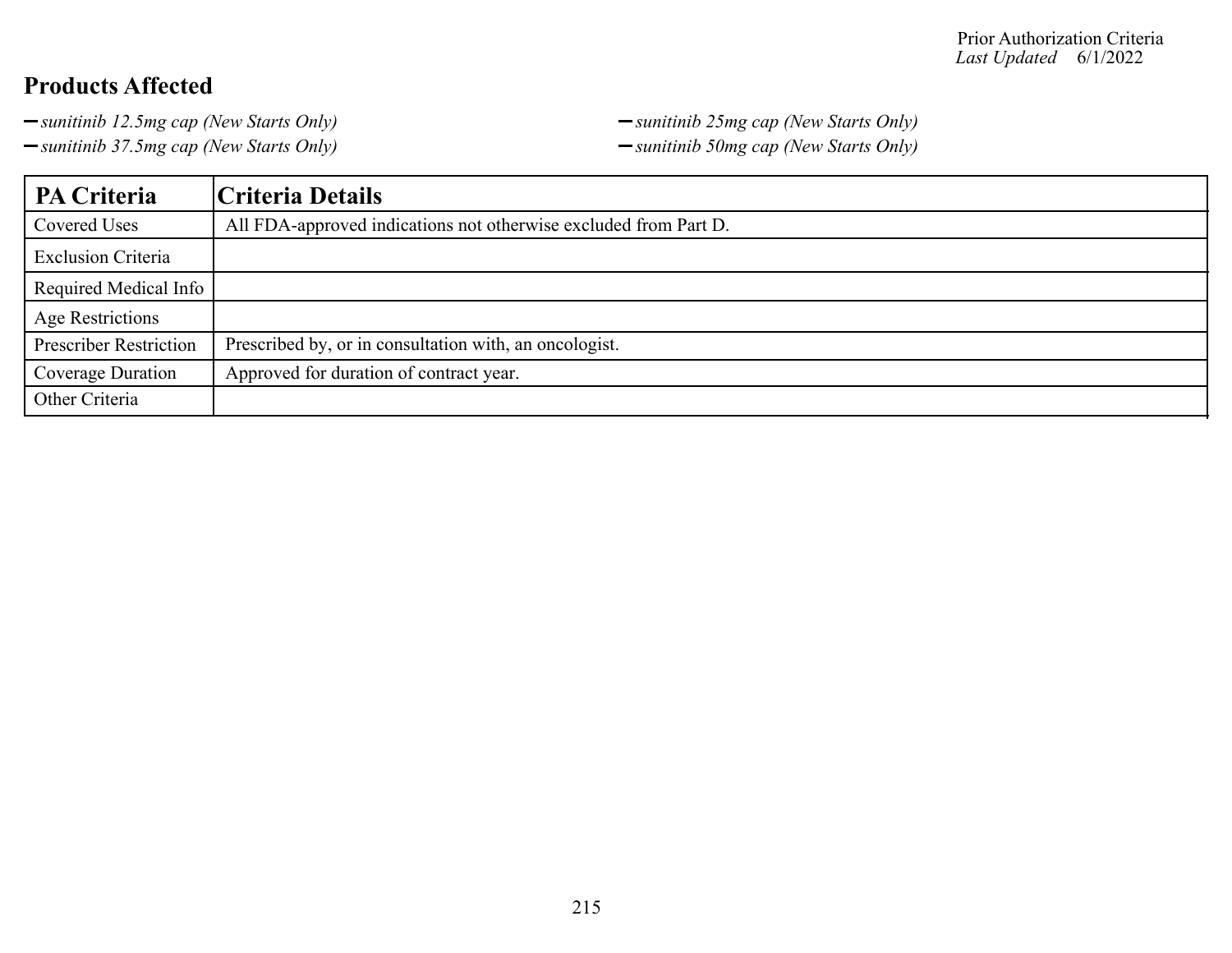-SYMDEKO 50-75MG/75MG PACK - SYMDEKO TAB 4-WEEK PACK

| PA Criteria                   | Criteria Details                                                 |
|-------------------------------|------------------------------------------------------------------|
| Covered Uses                  | All FDA-approved indications not otherwise excluded from Part D. |
| <b>Exclusion Criteria</b>     |                                                                  |
| Required Medical Info         |                                                                  |
| Age Restrictions              |                                                                  |
| <b>Prescriber Restriction</b> | Prescribed by, or in consultation with, a pulmonologist.         |
| Coverage Duration             | Approved for duration of contract year.                          |
| Other Criteria                |                                                                  |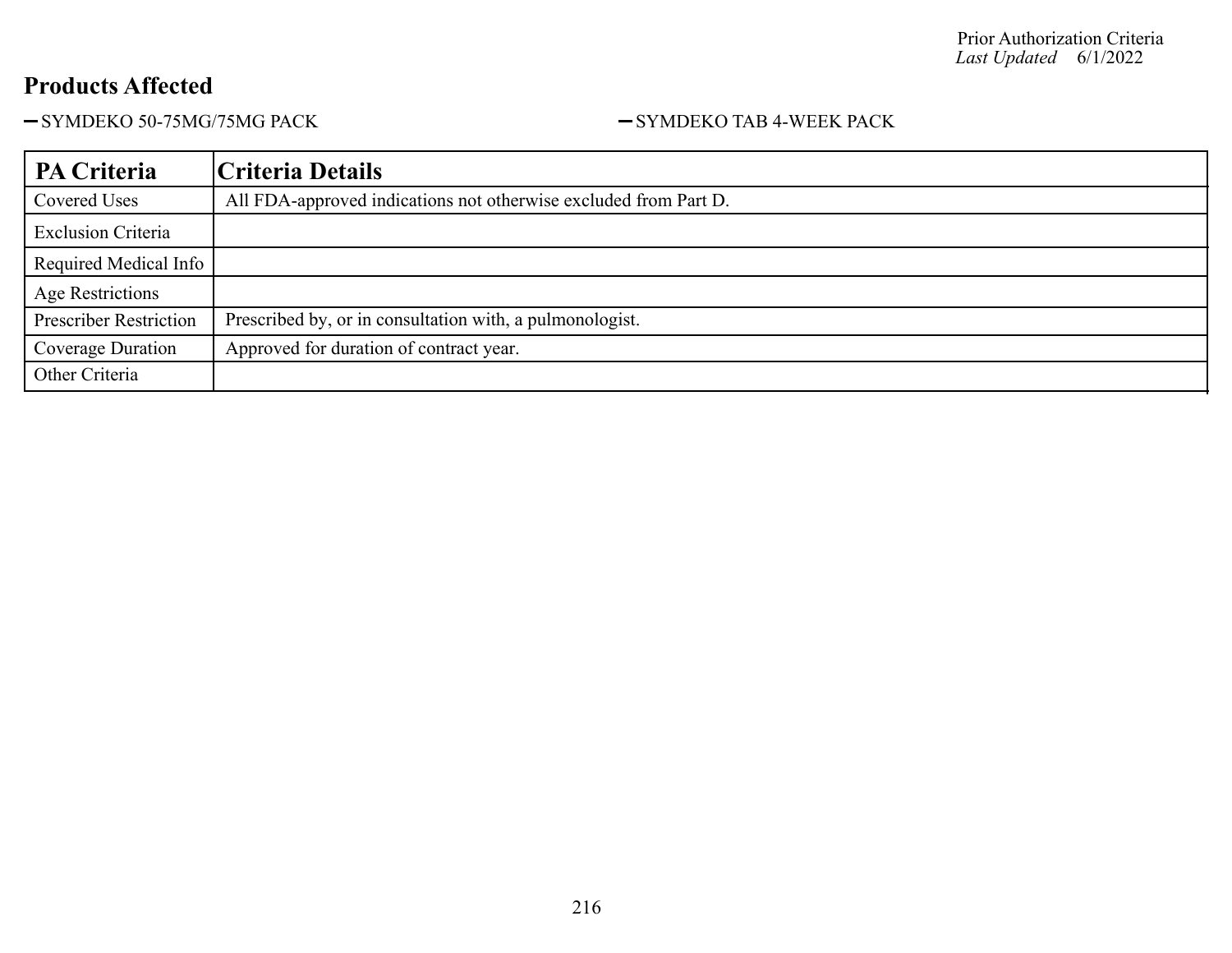-SYMPROIC 0.2MG TAB

| PA Criteria                   | Criteria Details                                                 |
|-------------------------------|------------------------------------------------------------------|
| Covered Uses                  | All FDA-approved indications not otherwise excluded from Part D. |
| <b>Exclusion Criteria</b>     |                                                                  |
| Required Medical Info         |                                                                  |
| <b>Age Restrictions</b>       |                                                                  |
| <b>Prescriber Restriction</b> |                                                                  |
| Coverage Duration             | Approved for duration of contract year.                          |
| Other Criteria                |                                                                  |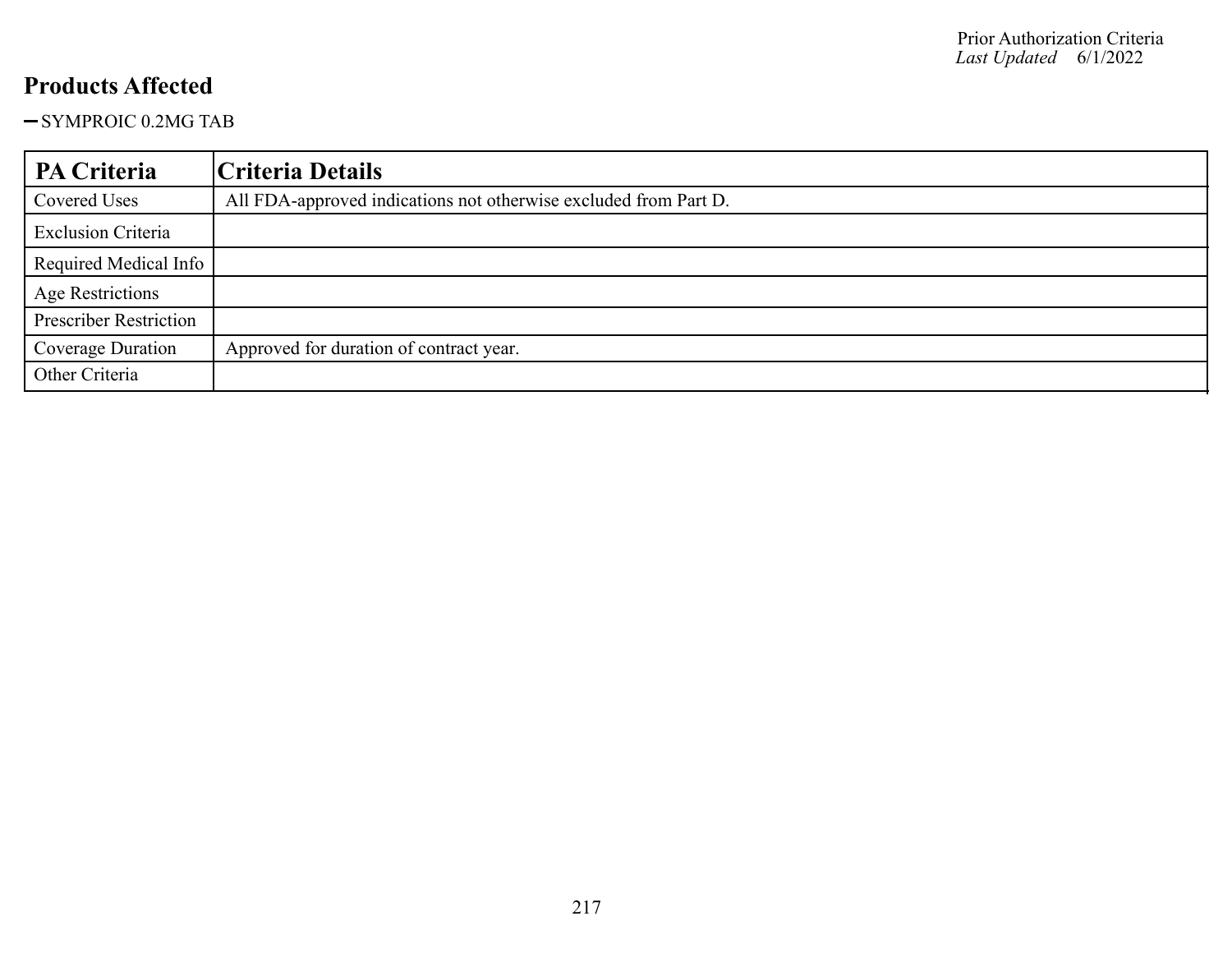#### -SYNAREL 2MG/ML NASAL INHALER

| PA Criteria                   | Criteria Details                                                 |
|-------------------------------|------------------------------------------------------------------|
| Covered Uses                  | All FDA-approved indications not otherwise excluded from Part D. |
| <b>Exclusion Criteria</b>     |                                                                  |
| Required Medical Info         |                                                                  |
| <b>Age Restrictions</b>       |                                                                  |
| <b>Prescriber Restriction</b> |                                                                  |
| Coverage Duration             | Approved for duration of contract year.                          |
| Other Criteria                |                                                                  |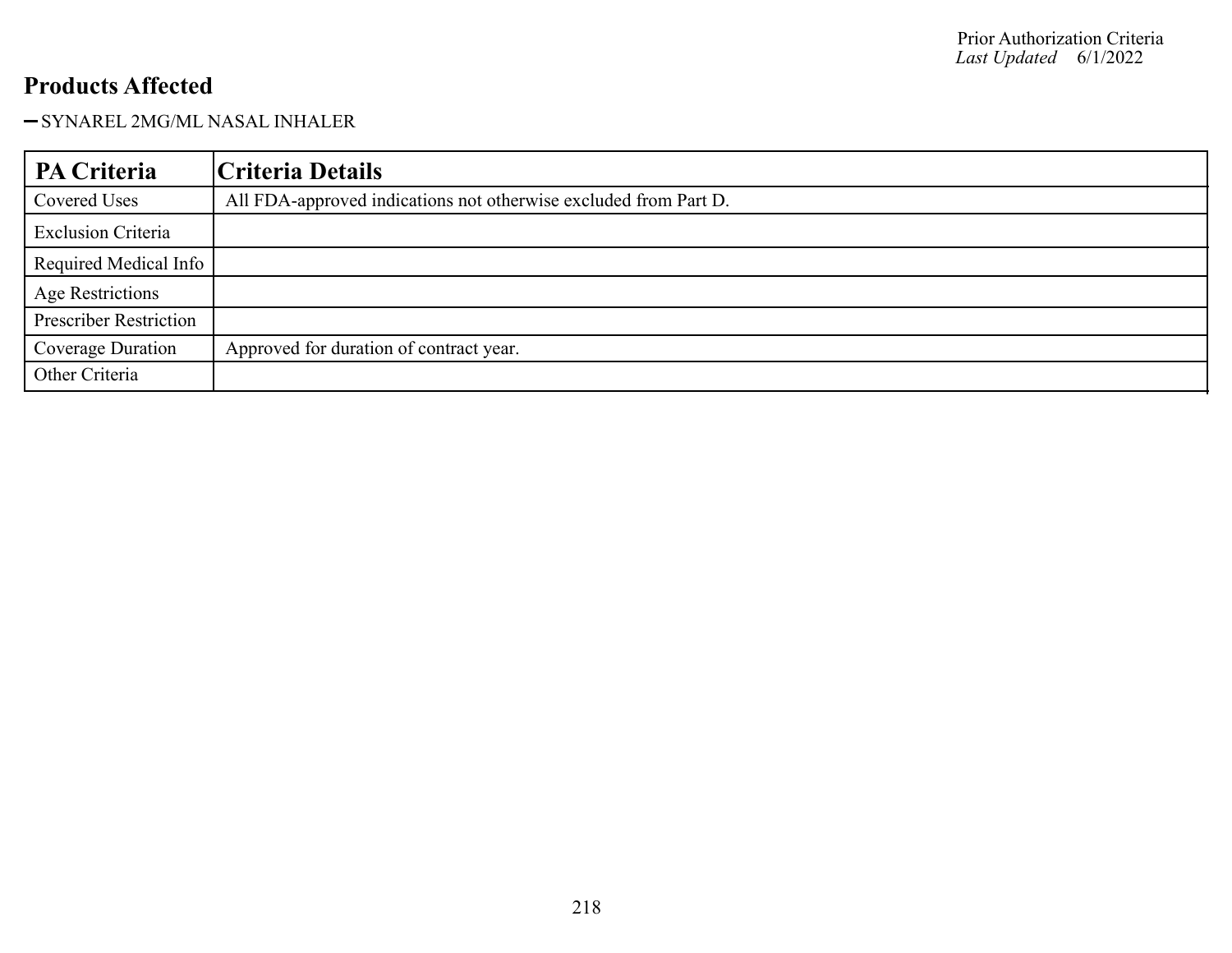- SYNRIBO 3.5MG INJ (New Starts Only)

| <b>PA Criteria</b>            | Criteria Details                                                       |
|-------------------------------|------------------------------------------------------------------------|
| Covered Uses                  | All FDA-approved indications not otherwise excluded from Part D.       |
| <b>Exclusion Criteria</b>     |                                                                        |
| Required Medical Info         |                                                                        |
| Age Restrictions              |                                                                        |
| <b>Prescriber Restriction</b> | Prescribed by, or in consultation with, an oncologist or hematologist. |
| Coverage Duration             | Approved for duration of contract year.                                |
| Other Criteria                |                                                                        |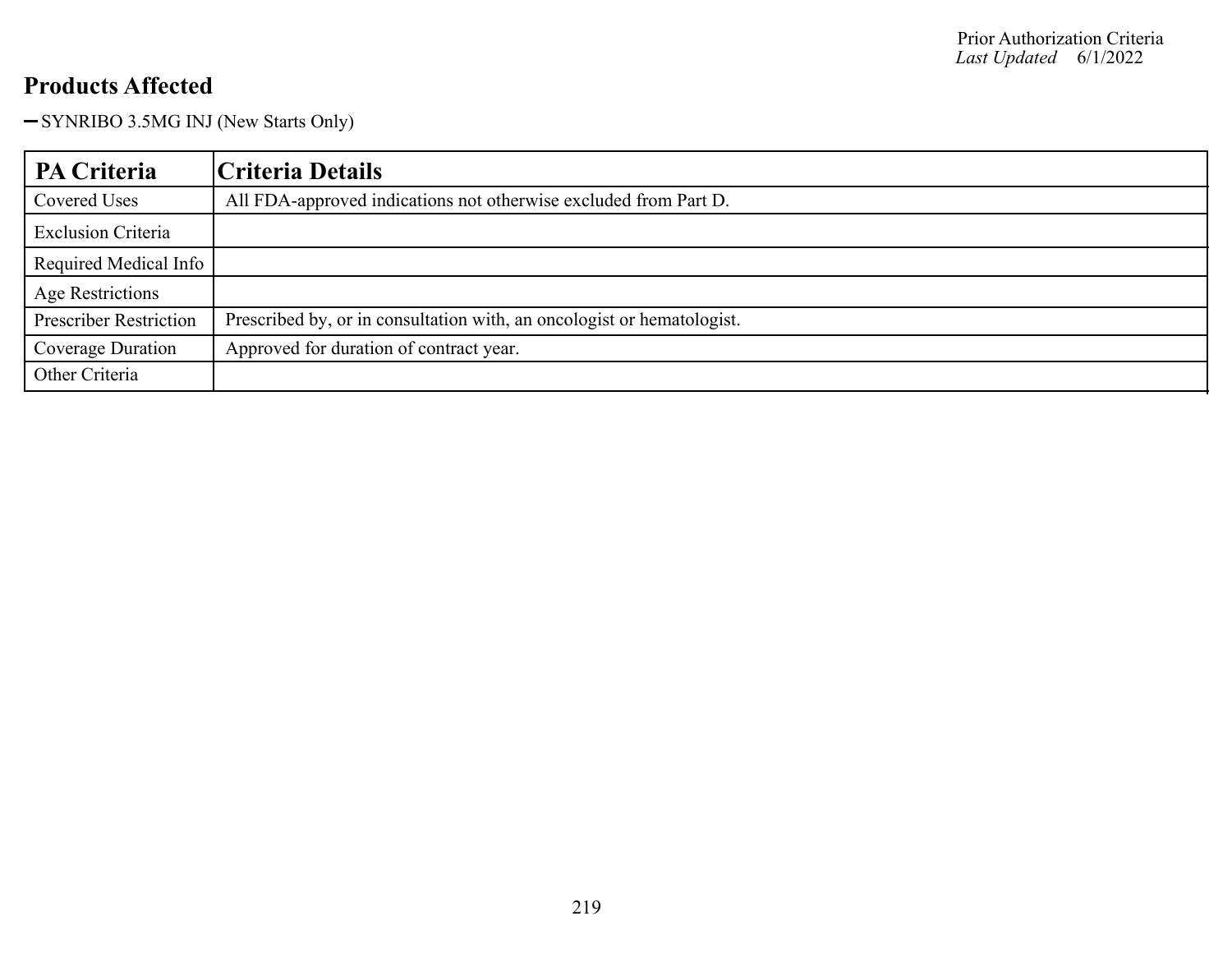*trientine 250mg cap*

| PA Criteria                   | Criteria Details                                                 |
|-------------------------------|------------------------------------------------------------------|
| Covered Uses                  | All FDA-approved indications not otherwise excluded from Part D. |
| <b>Exclusion Criteria</b>     |                                                                  |
| Required Medical Info         |                                                                  |
| <b>Age Restrictions</b>       |                                                                  |
| <b>Prescriber Restriction</b> |                                                                  |
| Coverage Duration             | Approved for duration of contract year.                          |
| Other Criteria                |                                                                  |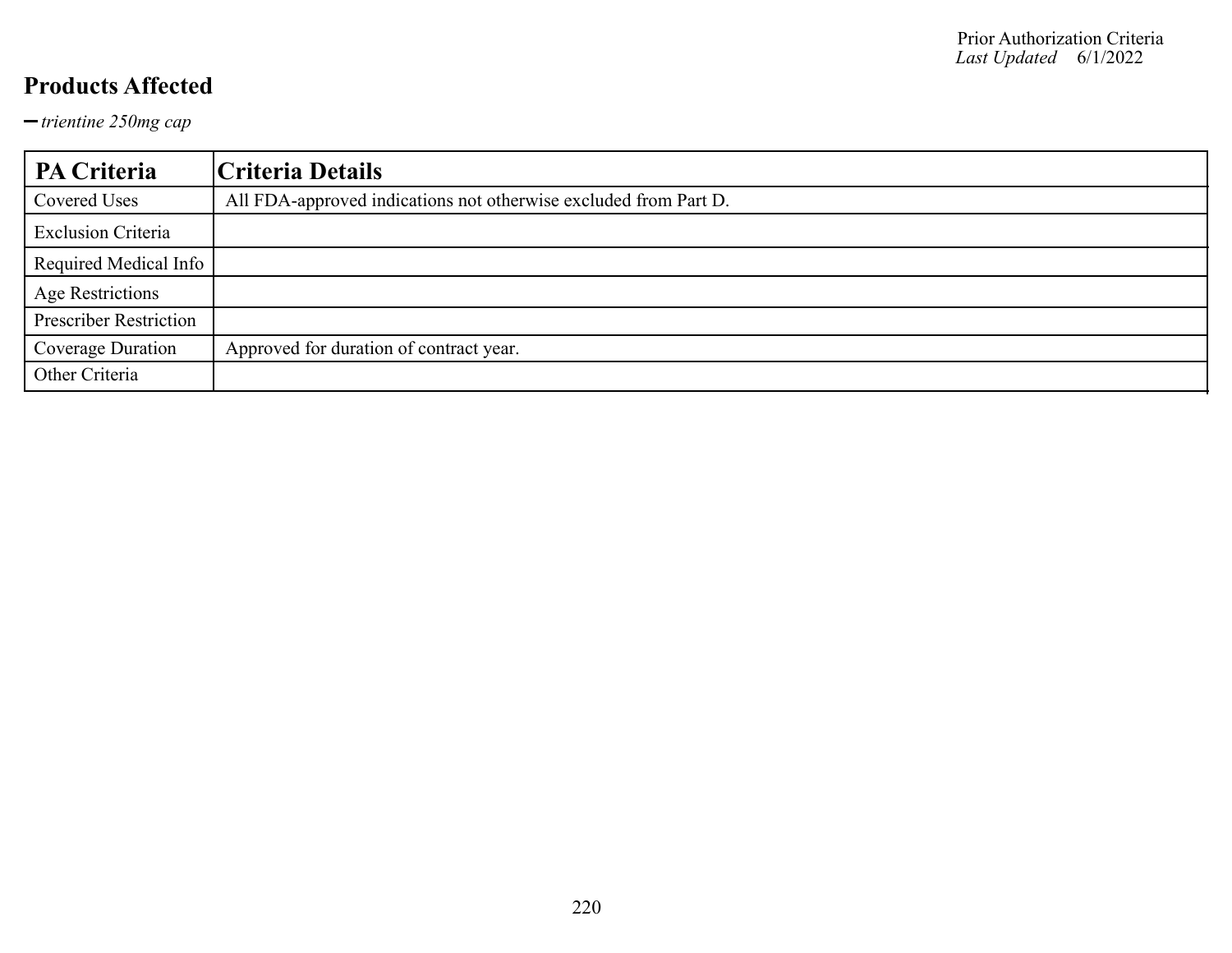TABRECTA 150MG TAB (New Starts Only) TABRECTA 200MG TAB (New Starts Only)

| <b>PA Criteria</b>            | Criteria Details                                                 |
|-------------------------------|------------------------------------------------------------------|
| Covered Uses                  | All FDA-approved indications not otherwise excluded from Part D. |
| <b>Exclusion Criteria</b>     |                                                                  |
| Required Medical Info         | Documentation is provided of MET exon 14 skipping mutation.      |
| <b>Age Restrictions</b>       |                                                                  |
| <b>Prescriber Restriction</b> | Prescribed by, or in consultation with, an oncologist.           |
| Coverage Duration             | Approved for duration of contract year.                          |
| Other Criteria                |                                                                  |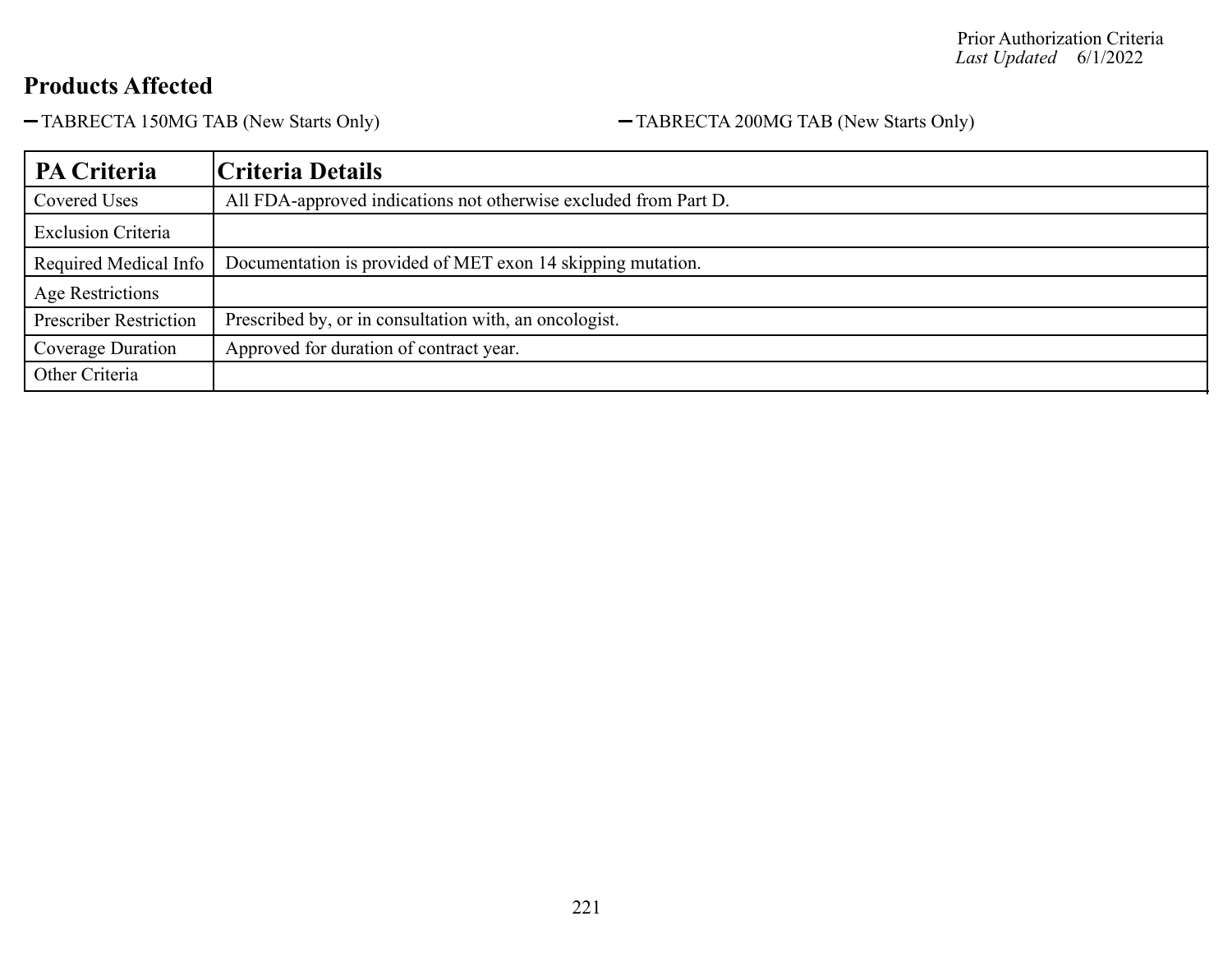TAFINLAR 50MG CAP (New Starts Only) TAFINLAR 75MG CAP (New Starts Only)

| PA Criteria                   | Criteria Details                                                       |
|-------------------------------|------------------------------------------------------------------------|
| Covered Uses                  | All FDA-approved indications not otherwise excluded from Part D.       |
| <b>Exclusion Criteria</b>     |                                                                        |
| Required Medical Info         | Documentation is provided of appropriate BRAF V600E or V600K mutation. |
| Age Restrictions              |                                                                        |
| <b>Prescriber Restriction</b> | Prescribed by, or in consultation with, an oncologist.                 |
| Coverage Duration             | Approved for duration of contract year.                                |
| Other Criteria                |                                                                        |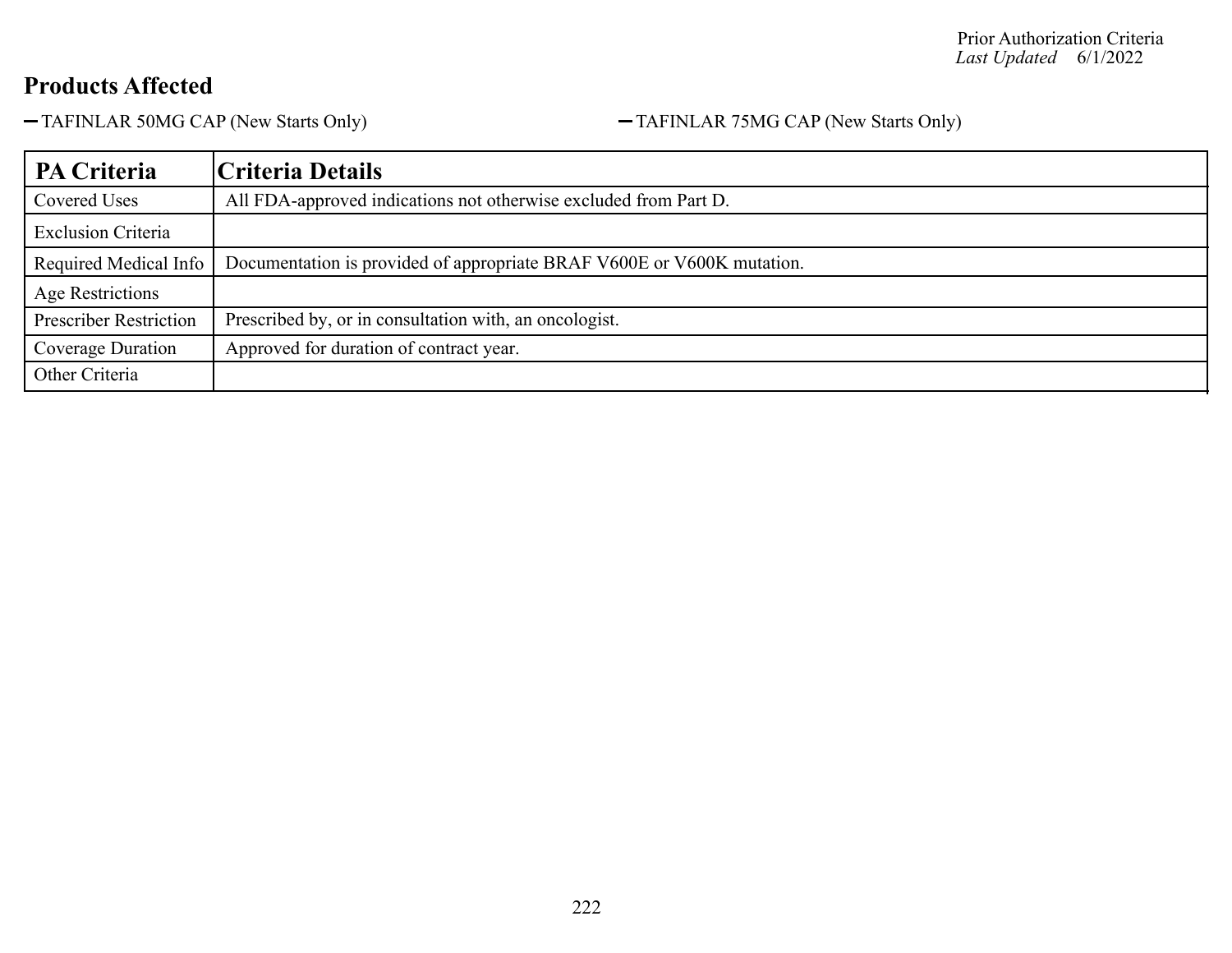TAGRISSO 40MG TAB (New Starts Only) TAGRISSO 80MG TAB (New Starts Only)

| PA Criteria                   | Criteria Details                                                 |
|-------------------------------|------------------------------------------------------------------|
| Covered Uses                  | All FDA-approved indications not otherwise excluded from Part D. |
| <b>Exclusion Criteria</b>     |                                                                  |
| Required Medical Info         | Documentation is provided of appropriate EGFR mutation.          |
| Age Restrictions              |                                                                  |
| <b>Prescriber Restriction</b> | Prescribed by, or in consultation with, an oncologist.           |
| Coverage Duration             | Approved for duration of contract year.                          |
| Other Criteria                |                                                                  |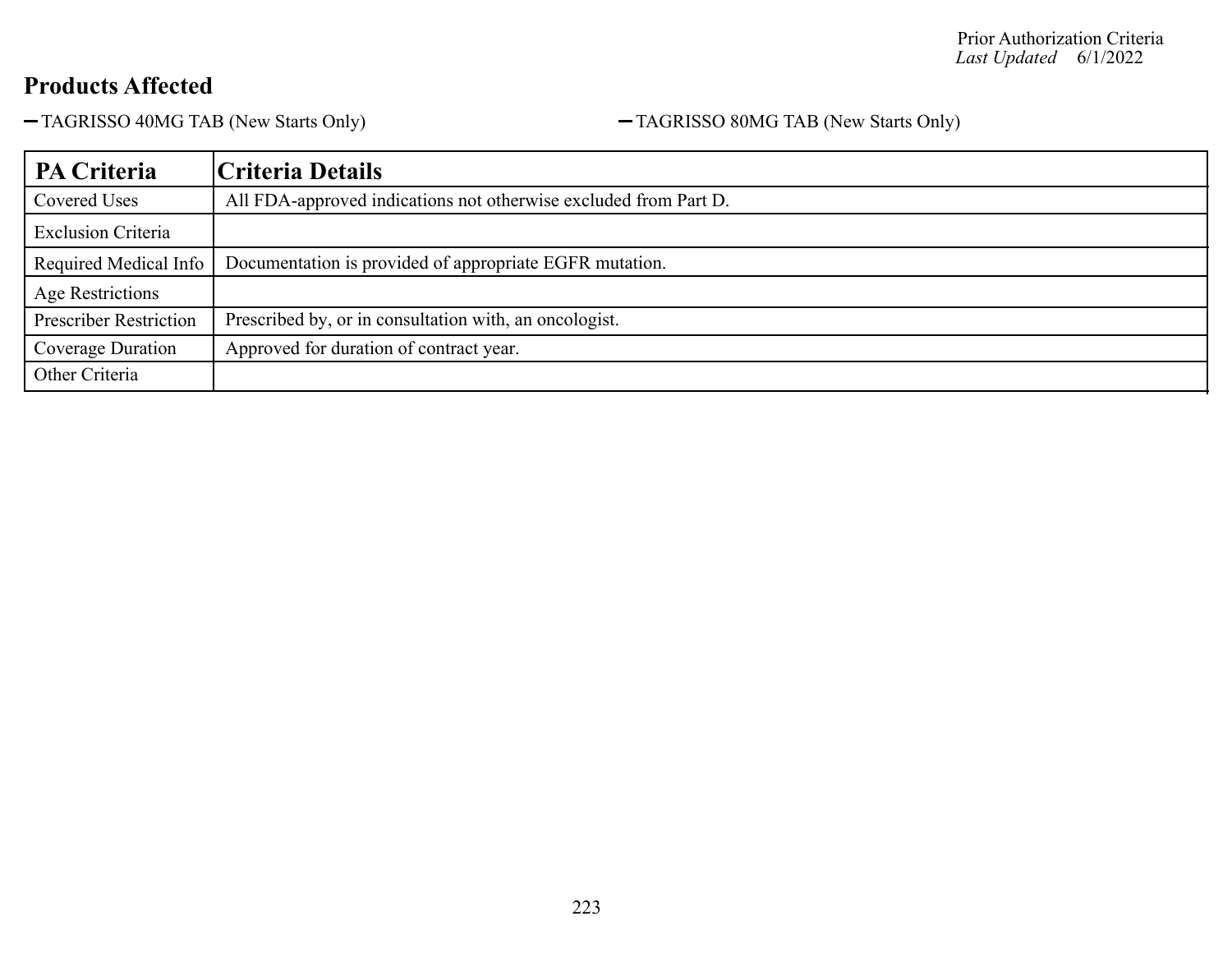-TALTZ 80MG/ML AUTO-INJECTOR - TALTZ 80MG/ML SYRINGE

| <b>PA Criteria</b>            | <b>Criteria Details</b>                                                                                                                                                                                                                                                                                                                                                                                                                                                                                                                                                                                                                                                  |
|-------------------------------|--------------------------------------------------------------------------------------------------------------------------------------------------------------------------------------------------------------------------------------------------------------------------------------------------------------------------------------------------------------------------------------------------------------------------------------------------------------------------------------------------------------------------------------------------------------------------------------------------------------------------------------------------------------------------|
| <b>Covered Uses</b>           | All FDA-approved indications not otherwise excluded from Part D.                                                                                                                                                                                                                                                                                                                                                                                                                                                                                                                                                                                                         |
| <b>Exclusion Criteria</b>     |                                                                                                                                                                                                                                                                                                                                                                                                                                                                                                                                                                                                                                                                          |
| Required Medical Info         | For Plaque Psoriasis: Requires failure of, or intolerance to therapy with, one of the following: a) methotrexate at a dose of at<br>least 15mg/week (or maximally tolerated dose) OR b) soriatane. For Ankylosing Spondylitis (AS): Requires failure of, or<br>intolerance to sulfasalazine. (Trial of sulfasalazine not required for AS with predominant axial involvement). For Psoriatic<br>Arthritis: Requires failure of, or intolerance to, one of the following: a) methotrexate OR b) sulfasalazine. For<br>Non-radiographic axial spondyloarthritis: Intolerance or failure of therapy with two non-steroidal anti-inflammatory drugs<br>(NSAID <sub>s</sub> ). |
| Age Restrictions              |                                                                                                                                                                                                                                                                                                                                                                                                                                                                                                                                                                                                                                                                          |
| <b>Prescriber Restriction</b> | For Psoriatic Arthritis, Non-radiographic axial spondyloarthritis and Ankylosing spondylitis: Prescribed by, or in<br>consultation with, a rheumatology specialist. For Plaque Psoriasis: Prescribed by, or in cosultation with, a dermatology<br>specialist.                                                                                                                                                                                                                                                                                                                                                                                                            |
| Coverage Duration             | Approved for duration of contract year.                                                                                                                                                                                                                                                                                                                                                                                                                                                                                                                                                                                                                                  |
| Other Criteria                |                                                                                                                                                                                                                                                                                                                                                                                                                                                                                                                                                                                                                                                                          |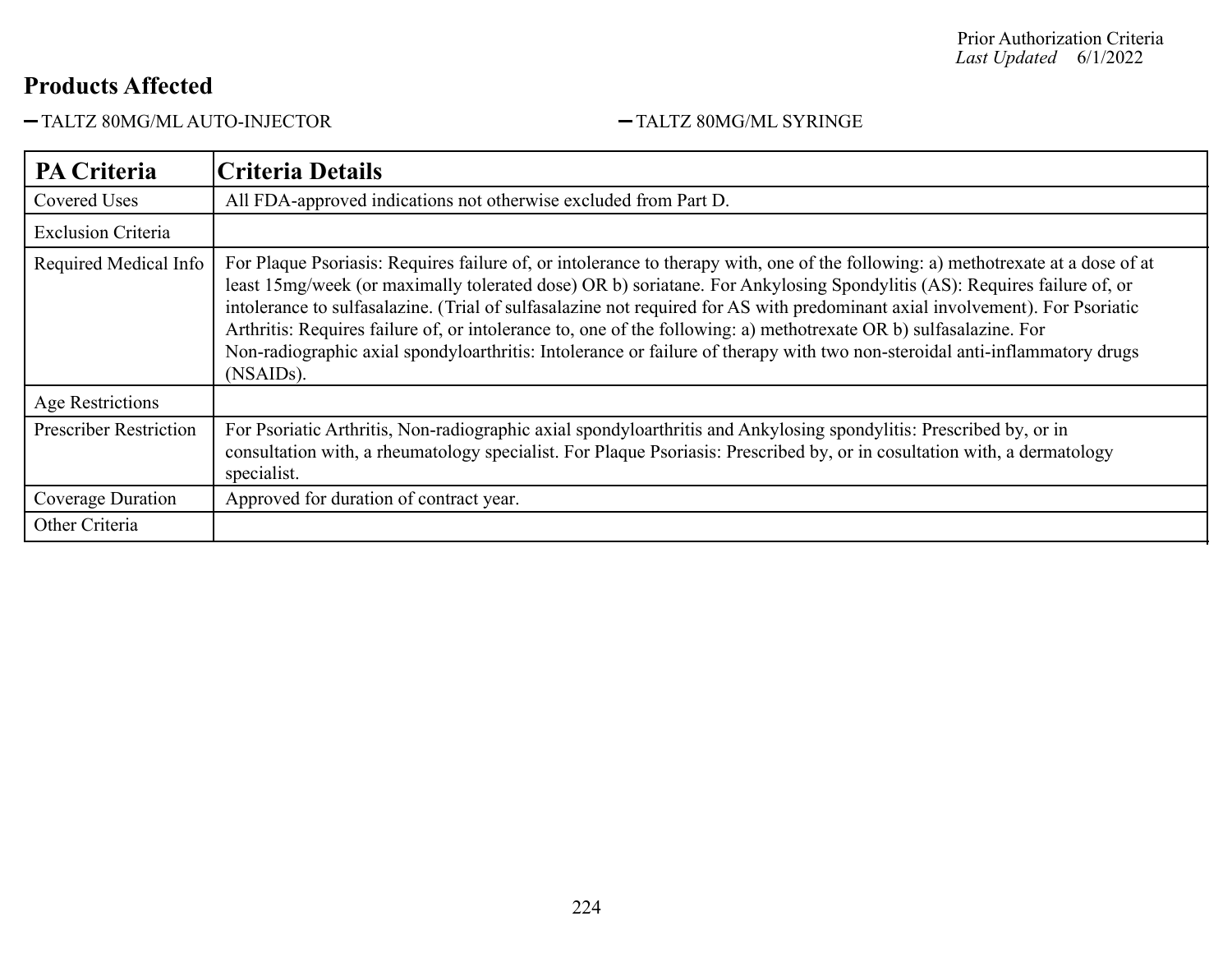TALZENNA 0.25MG CAP (New Starts Only) TALZENNA 0.5MG CAP (New Starts Only)

TALZENNA 0.75MG CAP (New Starts Only) TALZENNA 1MG CAP (New Starts Only)

| PA Criteria                   | Criteria Details                                                 |
|-------------------------------|------------------------------------------------------------------|
| Covered Uses                  | All FDA-approved indications not otherwise excluded from Part D. |
| <b>Exclusion Criteria</b>     |                                                                  |
| Required Medical Info         |                                                                  |
| <b>Age Restrictions</b>       |                                                                  |
| <b>Prescriber Restriction</b> | Prescribed by, or in consultation with, an oncologist.           |
| Coverage Duration             | Approved for duration of contract year.                          |
| Other Criteria                |                                                                  |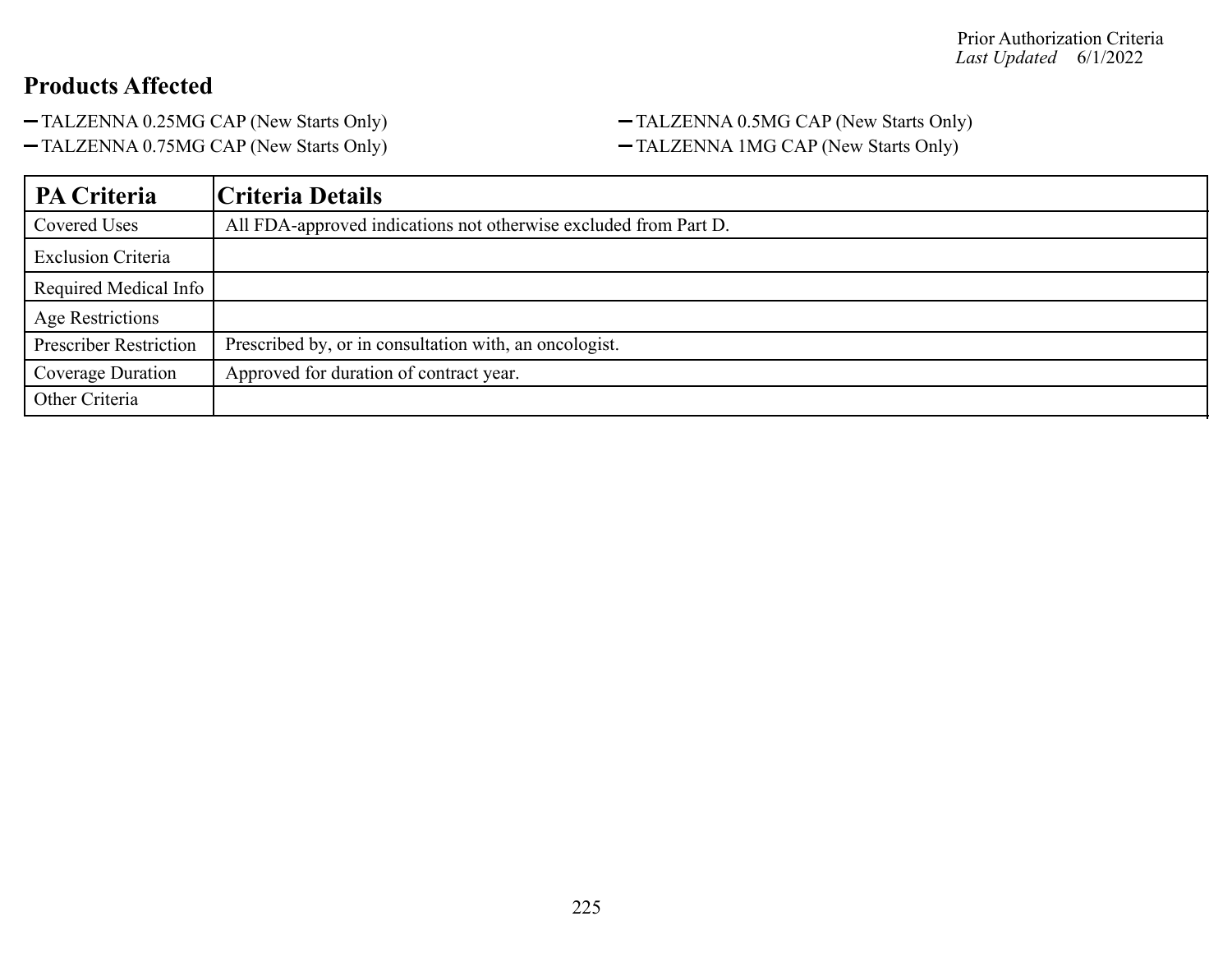*erlotinib 100mg tab (New Starts Only) erlotinib 150mg tab (New Starts Only)*

*erlotinib 25mg tab (New Starts Only)*

**PA Criteria Criteria Details** Covered Uses All FDA-approved indications not otherwise excluded from Part D. Exclusion Criteria Required Medical Info | Documentation is provided of appropriate EGFR mutation. Age Restrictions Prescriber Restriction | Prescribed by, or in consultation with, an oncologist. Coverage Duration | Approved for duration of contract year. Other Criteria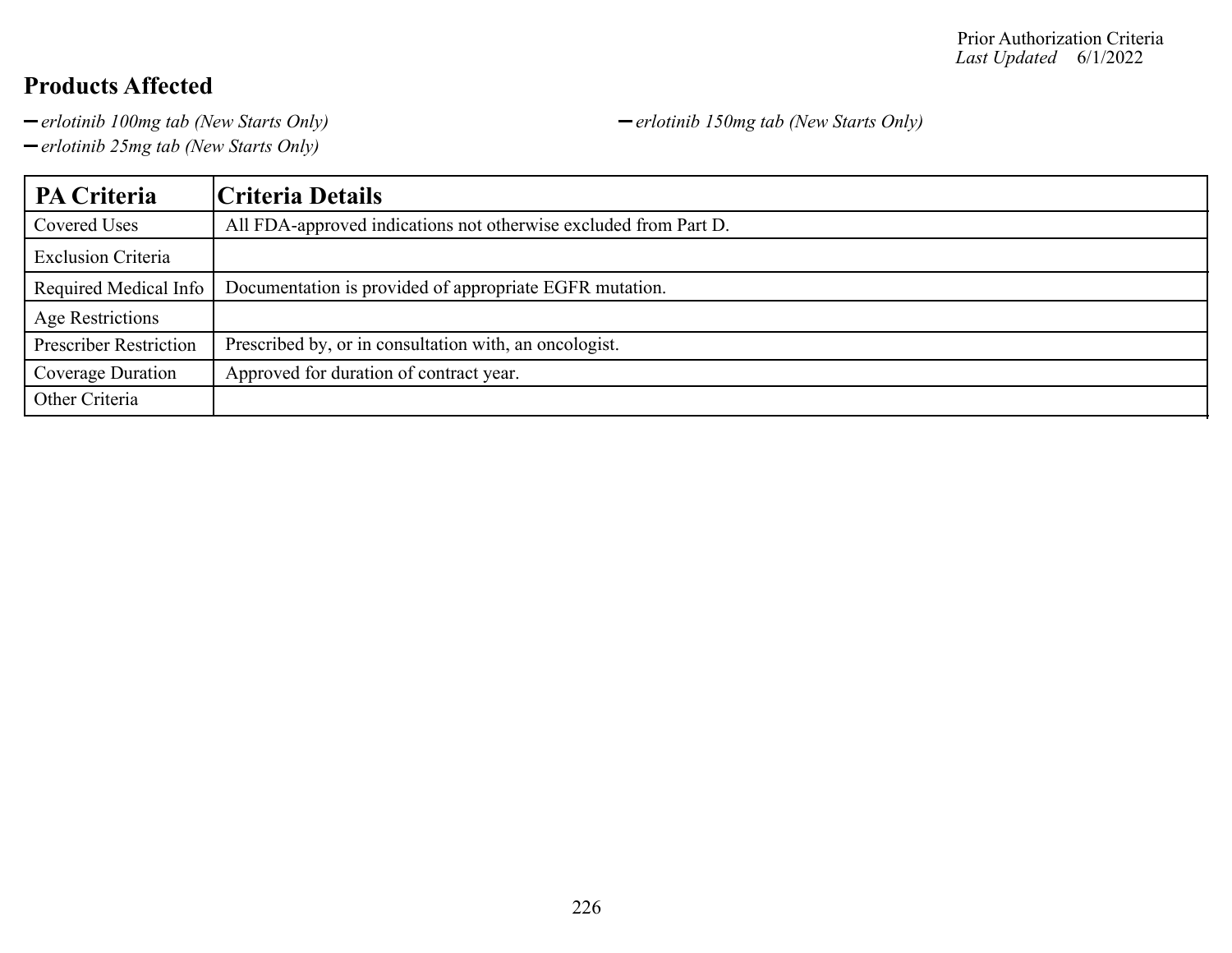*bexarotene 75mg cap (New Starts Only)* TARGRETIN 1% GEL (New Starts Only)

| PA Criteria                   | Criteria Details                                                        |
|-------------------------------|-------------------------------------------------------------------------|
| Covered Uses                  | All FDA-approved indications not otherwise excluded from Part D.        |
| <b>Exclusion Criteria</b>     |                                                                         |
| Required Medical Info         |                                                                         |
| Age Restrictions              |                                                                         |
| <b>Prescriber Restriction</b> | Prescribed by, or in consultation with, an oncologist or dermatologist. |
| Coverage Duration             | Approved for duration of contract year.                                 |
| Other Criteria                |                                                                         |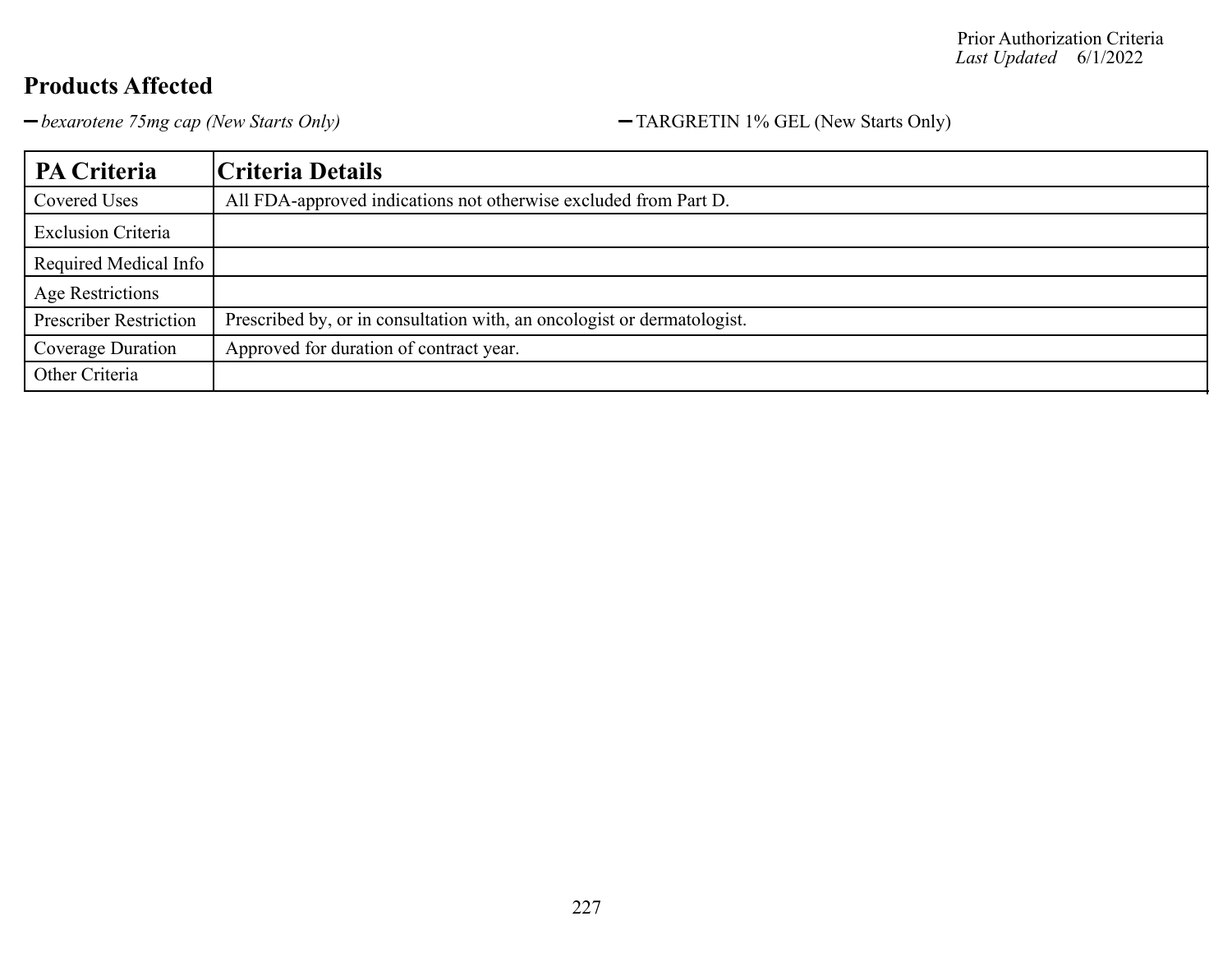TASIGNA 150MG CAP (New Starts Only) TASIGNA 200MG CAP (New Starts Only)

TASIGNA 50MG CAP (New Starts Only)

| <b>PA Criteria</b>            | Criteria Details                                                       |
|-------------------------------|------------------------------------------------------------------------|
| Covered Uses                  | All FDA-approved indications not otherwise excluded from Part D.       |
| <b>Exclusion Criteria</b>     |                                                                        |
| Required Medical Info         |                                                                        |
| <b>Age Restrictions</b>       |                                                                        |
| <b>Prescriber Restriction</b> | Prescribed by, or in consultation with, an oncologist or hematologist. |
| Coverage Duration             | Approved for duration of contract year.                                |
| Other Criteria                |                                                                        |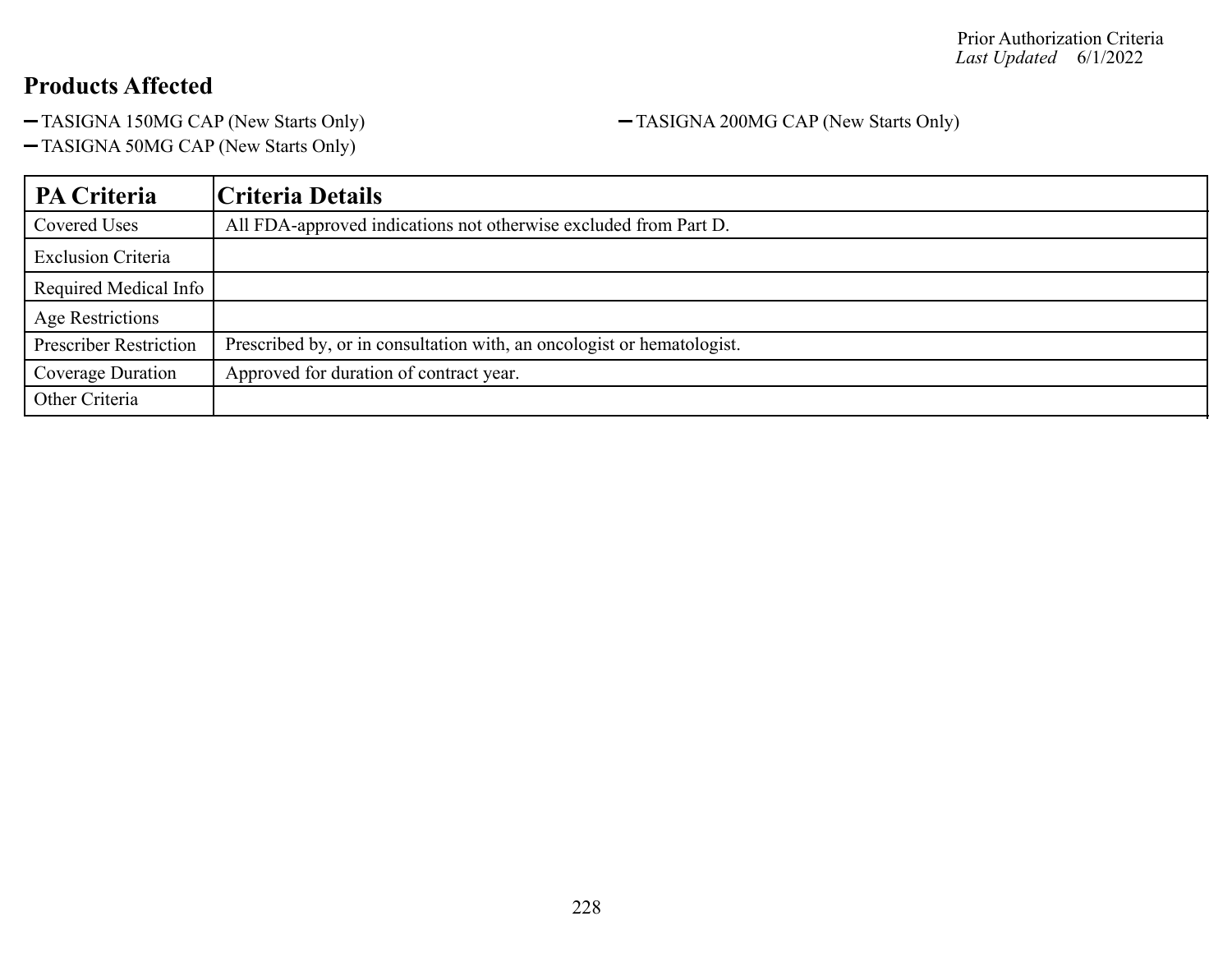$-$ TAVALISSE 100MG TAB  $-$ TAVALISSE 150MG TAB

| PA Criteria                   | Criteria Details                                                 |
|-------------------------------|------------------------------------------------------------------|
| Covered Uses                  | All FDA-approved indications not otherwise excluded from Part D. |
| <b>Exclusion Criteria</b>     |                                                                  |
| Required Medical Info         |                                                                  |
| <b>Age Restrictions</b>       |                                                                  |
| <b>Prescriber Restriction</b> | Prescribed by, or in consultation with, a hematologist.          |
| Coverage Duration             | Approved for duration of contract year.                          |
| Other Criteria                |                                                                  |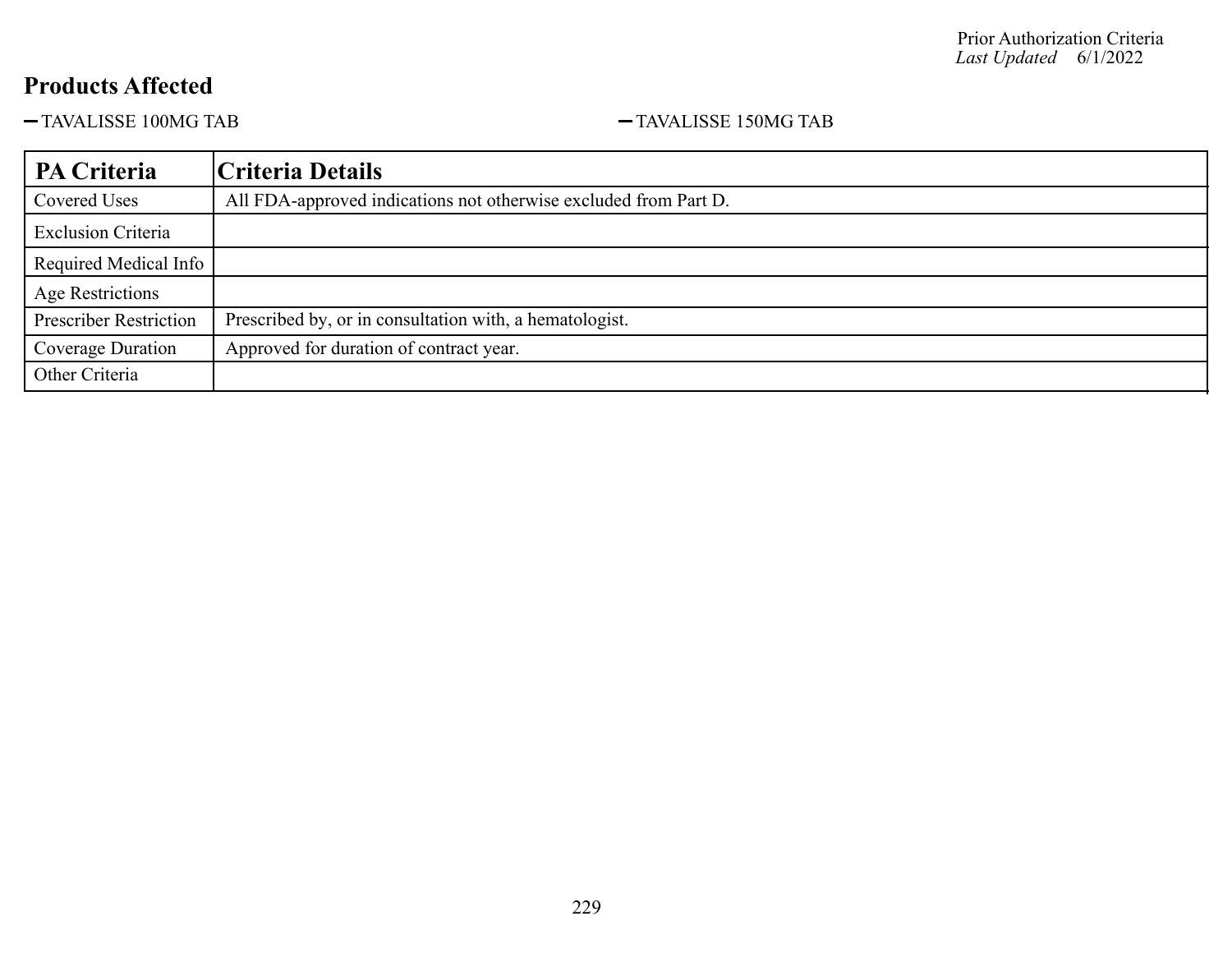$-tazarotene$  0.1% cream<br>  $-tazarotene$  0.1% cream

| PA Criteria                   | Criteria Details                                                 |
|-------------------------------|------------------------------------------------------------------|
| Covered Uses                  | All FDA-approved indications not otherwise excluded from Part D. |
| <b>Exclusion Criteria</b>     |                                                                  |
| Required Medical Info         |                                                                  |
| Age Restrictions              |                                                                  |
| <b>Prescriber Restriction</b> |                                                                  |
| Coverage Duration             | Approved for duration of contract year.                          |
| Other Criteria                |                                                                  |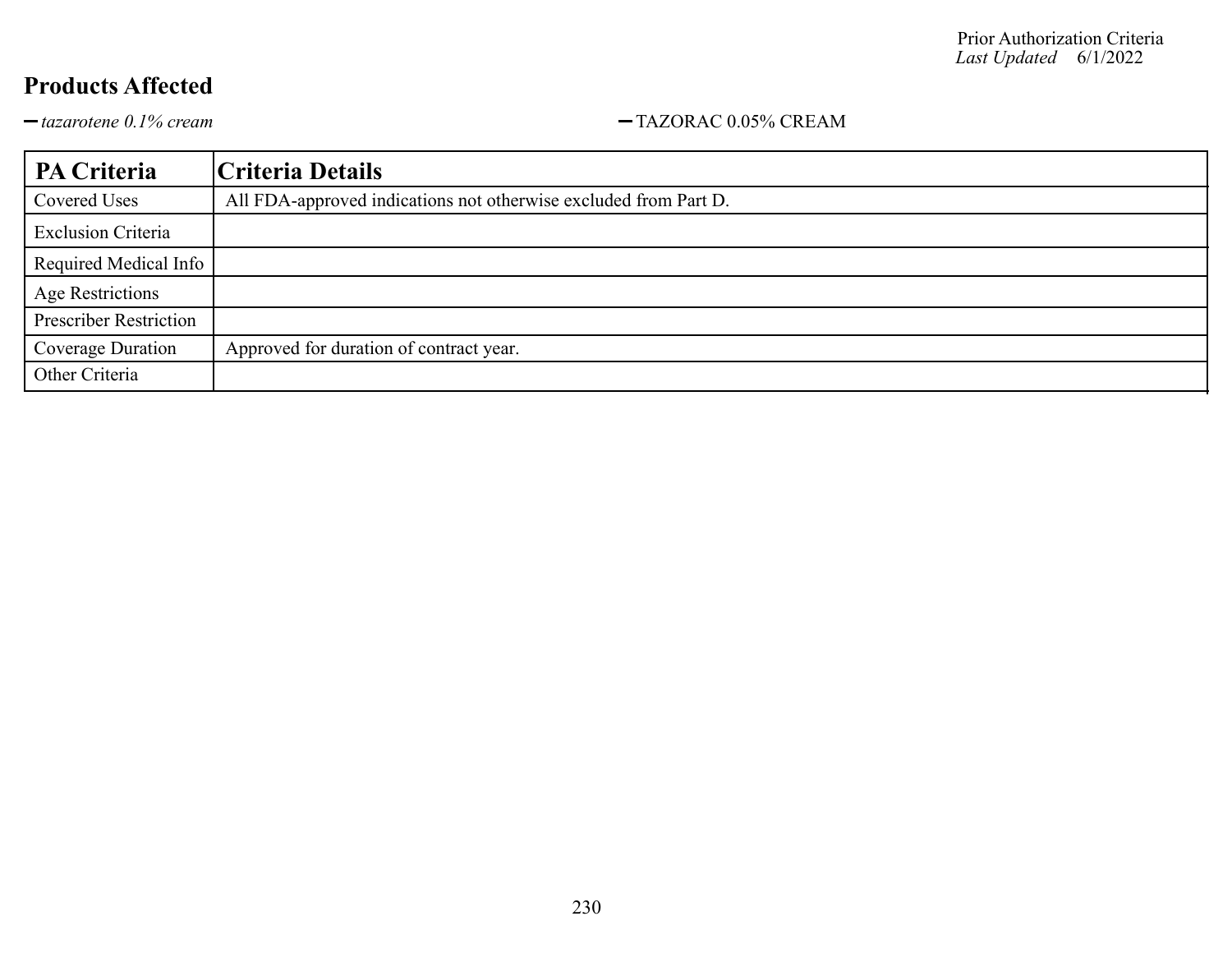TAZVERIK 200MG TAB (New Starts Only)

| <b>PA Criteria</b>            | Criteria Details                                                       |
|-------------------------------|------------------------------------------------------------------------|
| Covered Uses                  | All FDA-approved indications not otherwise excluded from Part D.       |
| <b>Exclusion Criteria</b>     |                                                                        |
| Required Medical Info         |                                                                        |
| Age Restrictions              |                                                                        |
| <b>Prescriber Restriction</b> | Prescribed by, or in consultation with, an oncologist or hematologist. |
| Coverage Duration             | Approved for duration of contract year.                                |
| Other Criteria                |                                                                        |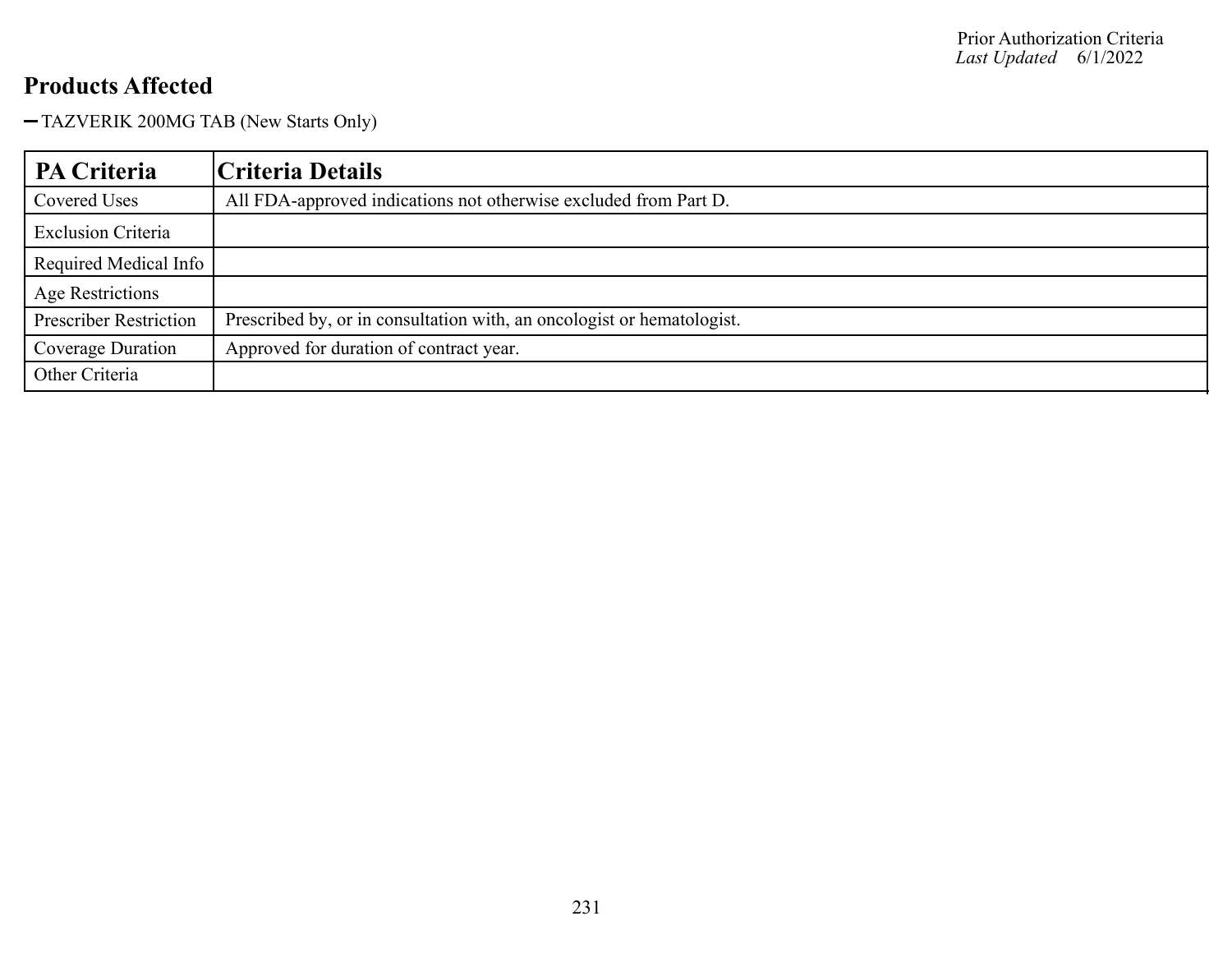TEGSEDI 284MG/1.5ML SYRINGE

| <b>PA Criteria</b>            | Criteria Details                                                                                                                                                                |
|-------------------------------|---------------------------------------------------------------------------------------------------------------------------------------------------------------------------------|
| Covered Uses                  | All FDA-approved indications not otherwise excluded from Part D.                                                                                                                |
| <b>Exclusion Criteria</b>     |                                                                                                                                                                                 |
| Required Medical Info         |                                                                                                                                                                                 |
| Age Restrictions              | Member must be 18 years of age or older.                                                                                                                                        |
| <b>Prescriber Restriction</b> | Prescribed by a neurologist, cardiologist, hematologist, or other specialist experienced in the diagnosis and treatment of<br>hereditary transthyretin-mediated amyloidosis.    |
| Coverage Duration             | Approved for duration of contract year.                                                                                                                                         |
| Other Criteria                | Hereditary transthyretin-mediated amyloidosis confirmed by genetic sequencing AND amyloidosis confirmed by positive<br>tissue biopsy or laser capture tandem mass spectrometry. |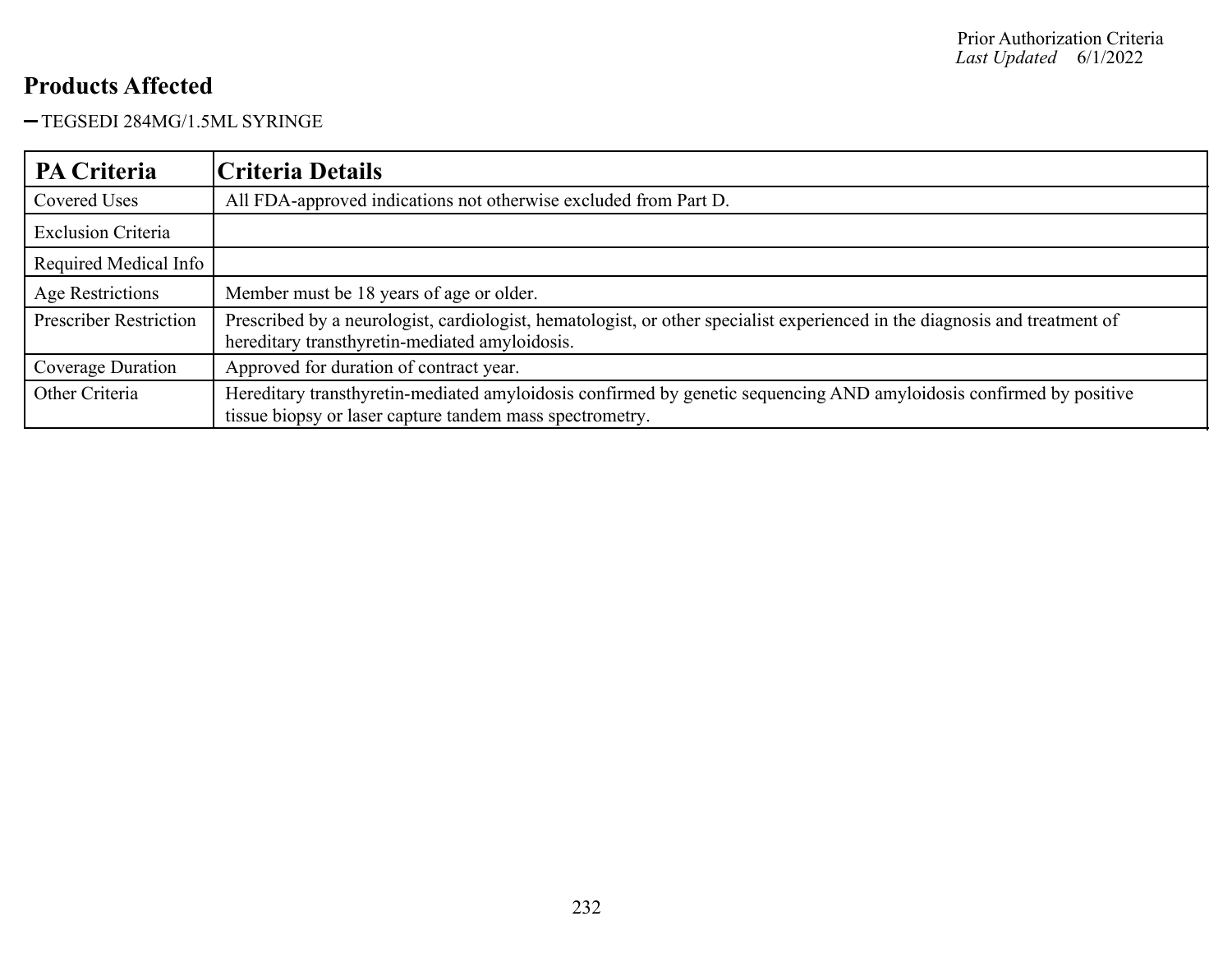-TEPMETKO 225MG TAB (New Starts Only)

| <b>PA Criteria</b>            | Criteria Details                                                 |
|-------------------------------|------------------------------------------------------------------|
| Covered Uses                  | All FDA-approved indications not otherwise excluded from Part D. |
| <b>Exclusion Criteria</b>     |                                                                  |
| Required Medical Info         | Documentation is provided of MET exon 14 skipping mutation.      |
| Age Restrictions              |                                                                  |
| <b>Prescriber Restriction</b> |                                                                  |
| Coverage Duration             | Approved for duration of contract year.                          |
| Other Criteria                |                                                                  |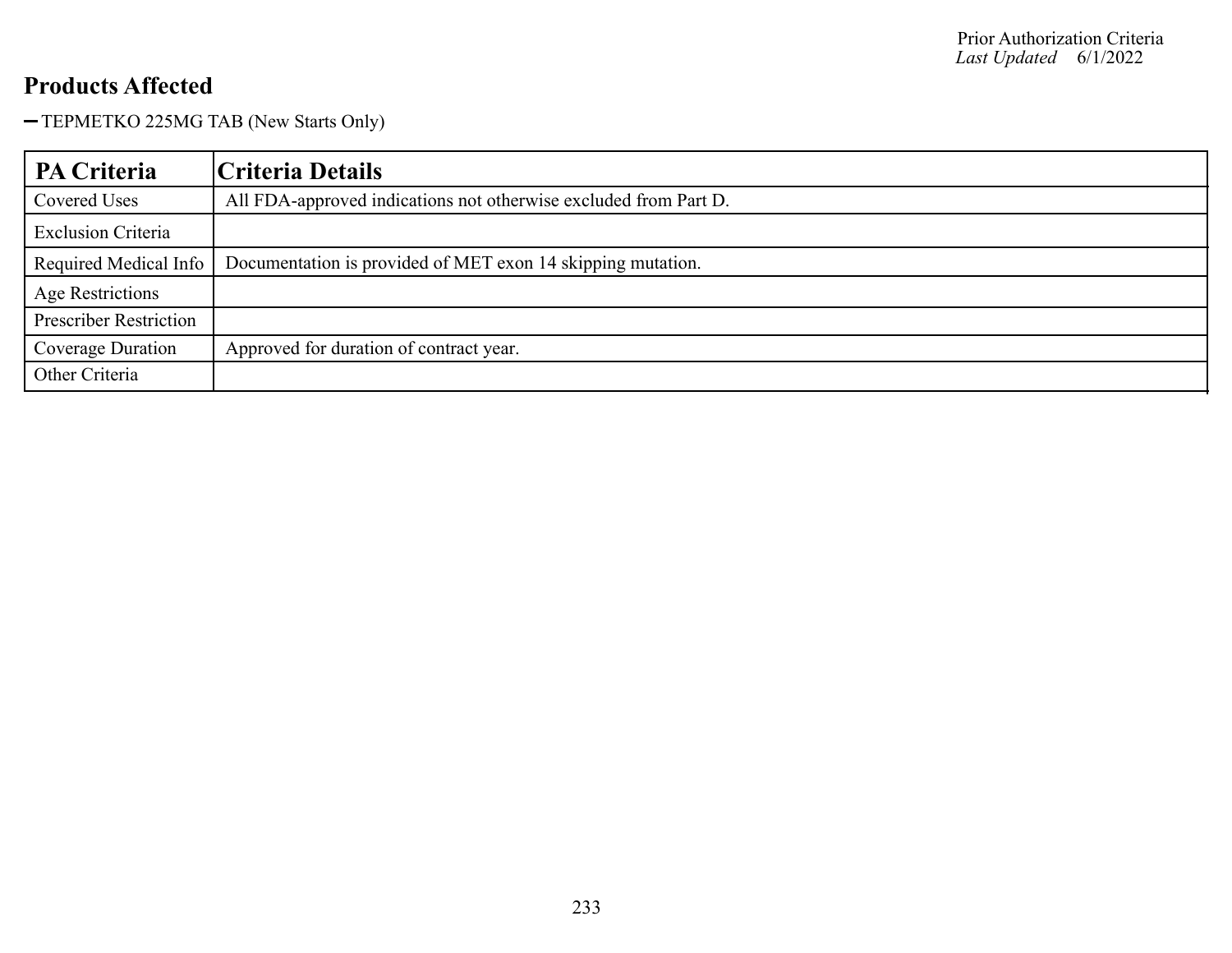- -ANDRODERM 2MG/24HR PATCH ANDRODERM 4MG/24HR PATCH
- *testosterone 1% (12.5mg/act) gel pump testosterone 1% (25mg) gel packet*
- 
- 
- *testosterone 30mg/act topical soln*

- 
- *testosterone 1% (50mg) gel packet testosterone 1.62% (1.25gm) gel packet*
- *testosterone 1.62% (2.5gm) gel packet testosterone 1.62% (20.25mg/act) gel pump*

| <b>PA Criteria</b>            | Criteria Details                                                                                                                                                                                                                                                                                                                                                     |
|-------------------------------|----------------------------------------------------------------------------------------------------------------------------------------------------------------------------------------------------------------------------------------------------------------------------------------------------------------------------------------------------------------------|
| <b>Covered Uses</b>           | All FDA-approved indications not otherwise excluded from Part D.                                                                                                                                                                                                                                                                                                     |
| <b>Exclusion Criteria</b>     |                                                                                                                                                                                                                                                                                                                                                                      |
| Required Medical Info         | A) For new patients: documentation is provided of morning testosterone levels, from two separate days, that fall below the<br>normal range for a healthy adult male. B) For patients already on testosterone replacement therapy: documentation is<br>provided of at least one morning testosterone level from the last 12 months, showing improvement, is required. |
| Age Restrictions              |                                                                                                                                                                                                                                                                                                                                                                      |
| <b>Prescriber Restriction</b> |                                                                                                                                                                                                                                                                                                                                                                      |
| Coverage Duration             | Approved for duration of contract year.                                                                                                                                                                                                                                                                                                                              |
| Other Criteria                |                                                                                                                                                                                                                                                                                                                                                                      |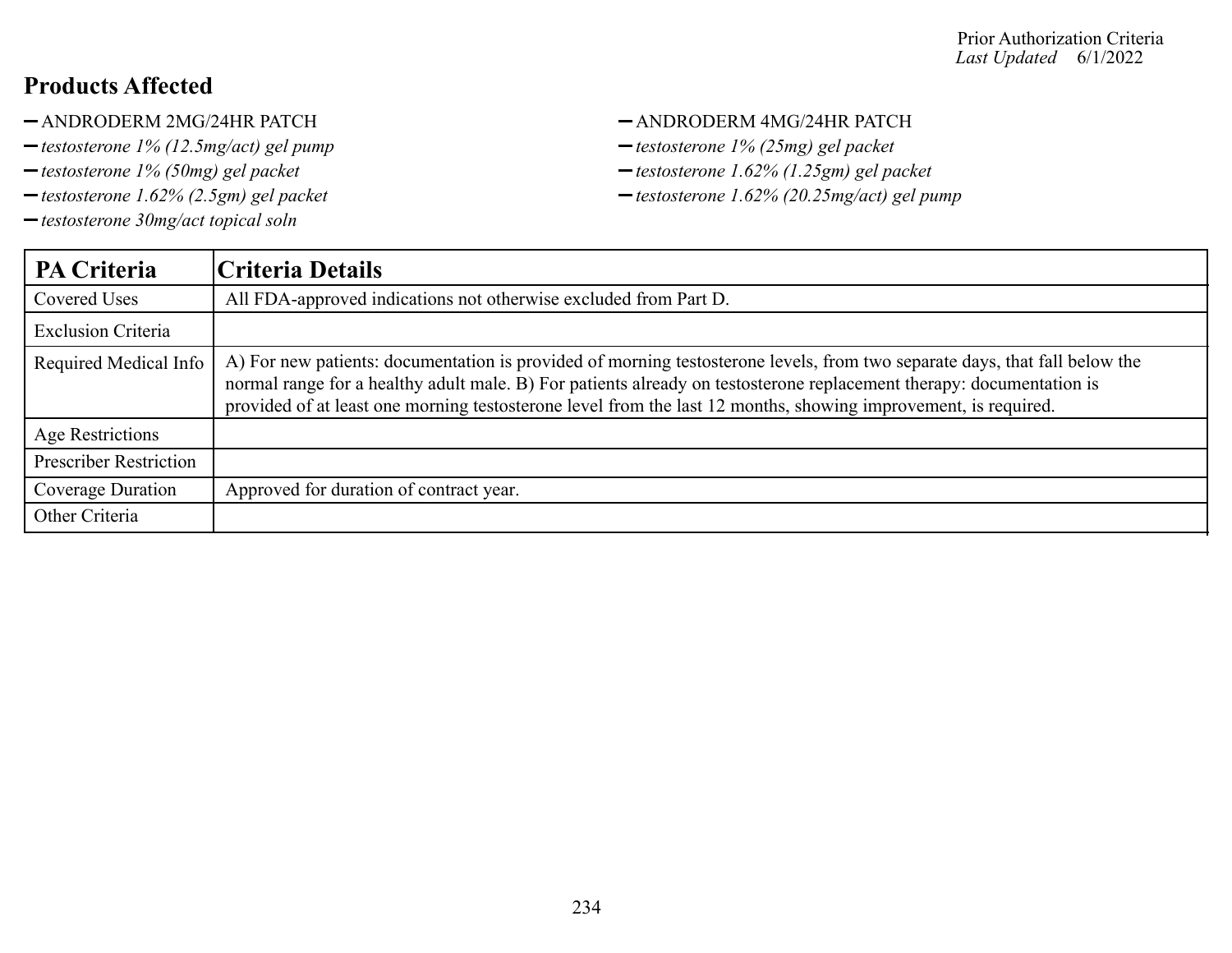*tetrabenazine 12.5mg tab tetrabenazine 25mg tab*

| PA Criteria                   | Criteria Details                                                 |
|-------------------------------|------------------------------------------------------------------|
| Covered Uses                  | All FDA-approved indications not otherwise excluded from Part D. |
| <b>Exclusion Criteria</b>     |                                                                  |
| Required Medical Info         |                                                                  |
| Age Restrictions              |                                                                  |
| <b>Prescriber Restriction</b> | Prescribed by, or in consultation with, a neurologist.           |
| Coverage Duration             | Approved for duration of contract year.                          |
| Other Criteria                |                                                                  |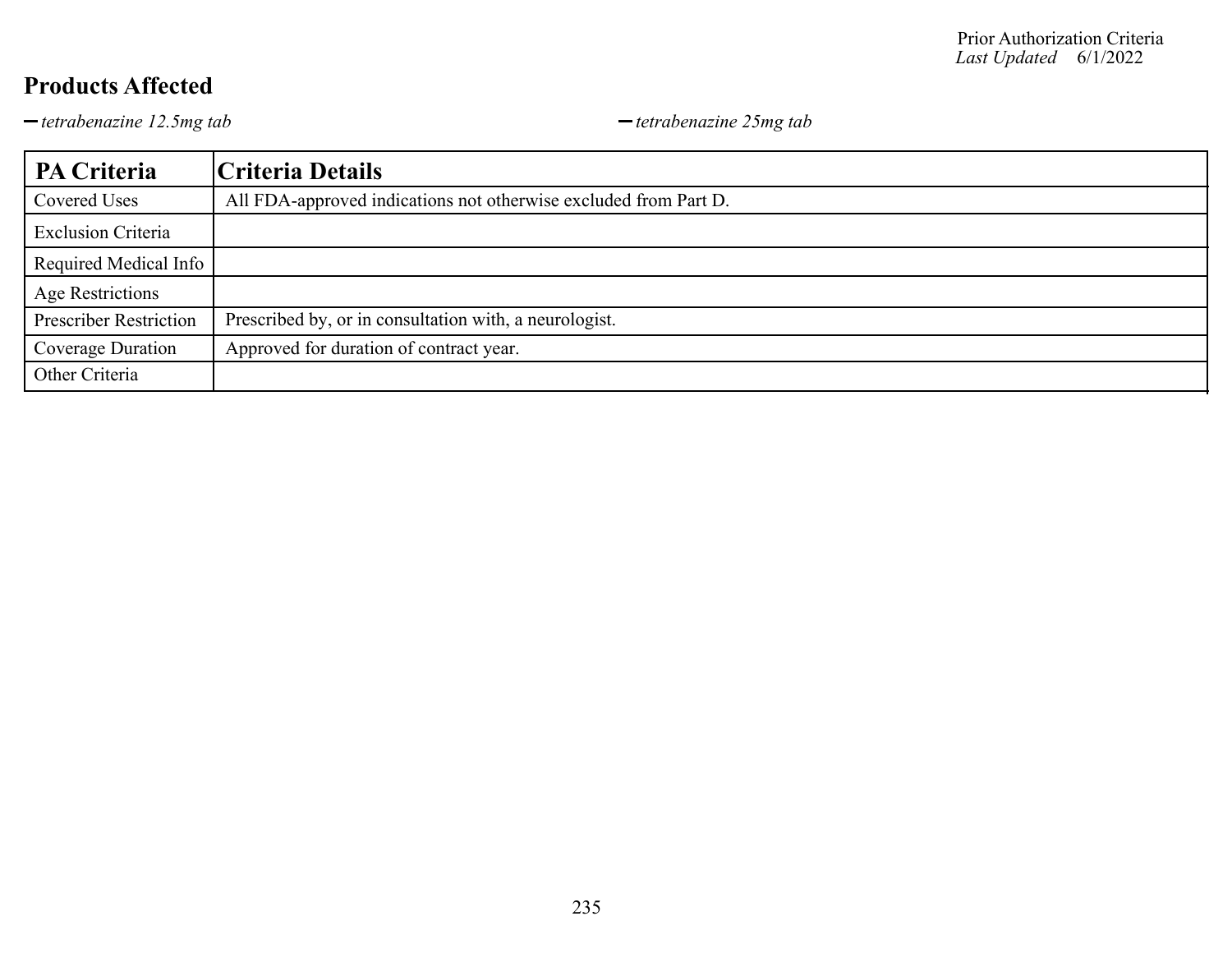-THALOMID 200MG CAP (New Starts Only) -THALOMID 50MG CAP (New Starts Only)

# -THALOMID 100MG CAP (New Starts Only) -THALOMID 150MG CAP (New Starts Only)

| <b>PA Criteria</b>            | Criteria Details                                                                        |
|-------------------------------|-----------------------------------------------------------------------------------------|
| Covered Uses                  | All FDA-approved indications not otherwise excluded from Part D.                        |
| <b>Exclusion Criteria</b>     |                                                                                         |
| Required Medical Info         |                                                                                         |
| Age Restrictions              |                                                                                         |
| <b>Prescriber Restriction</b> | Prescribed by, or in consultation with, an oncologist or infectious disease specialist. |
| Coverage Duration             | Approved for duration of contract year.                                                 |
| Other Criteria                |                                                                                         |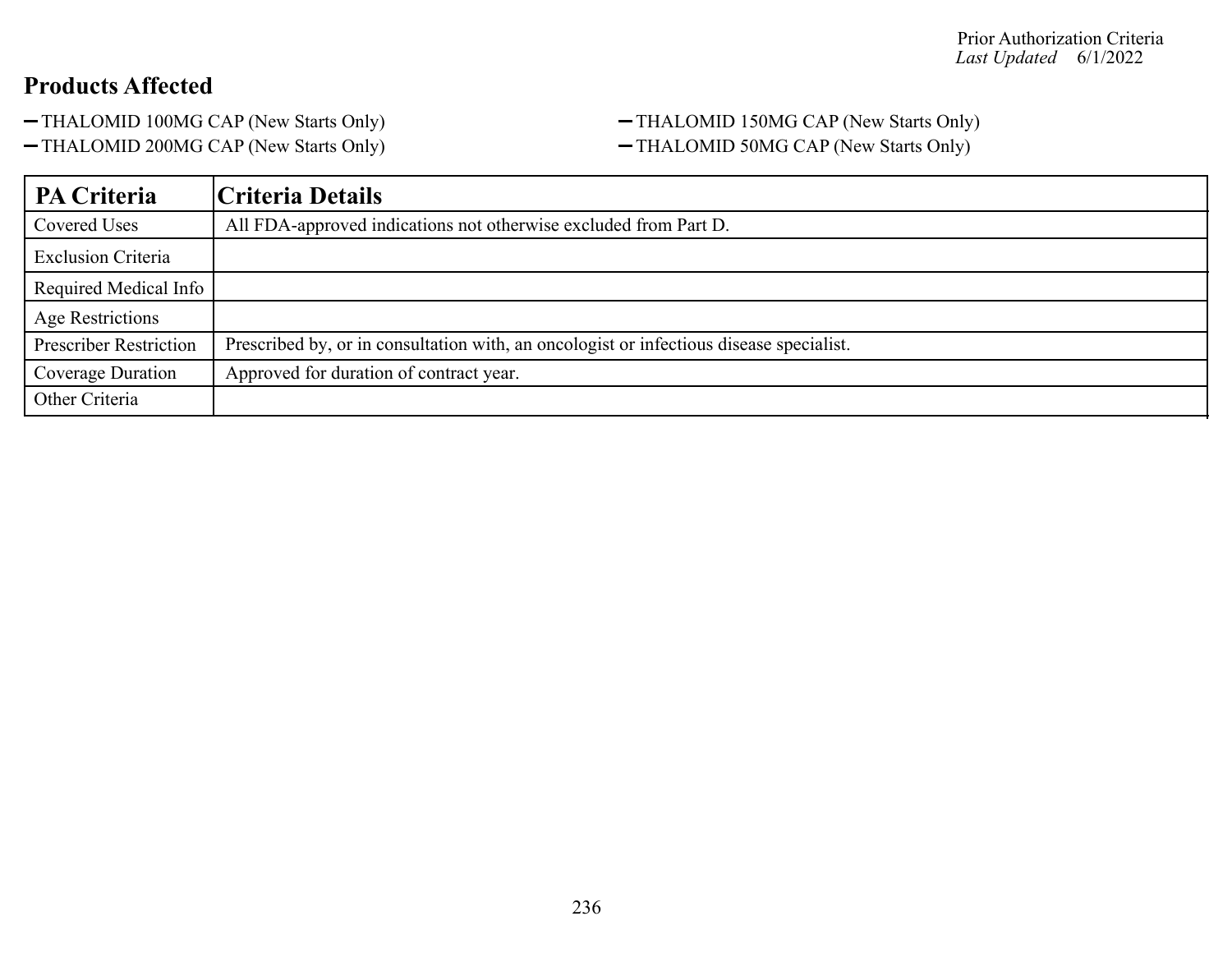-TIBSOVO 250MG TAB (New Starts Only)

| PA Criteria                   | Criteria Details                                                       |
|-------------------------------|------------------------------------------------------------------------|
| Covered Uses                  | All FDA-approved indications not otherwise excluded from Part D.       |
| <b>Exclusion Criteria</b>     |                                                                        |
| Required Medical Info         | Documentation is provided of IDH1 mutation.                            |
| <b>Age Restrictions</b>       |                                                                        |
| <b>Prescriber Restriction</b> | Prescribed by, or in consultation with, an oncologist or hematologist. |
| Coverage Duration             | Approved for duration of contract year.                                |
| Other Criteria                |                                                                        |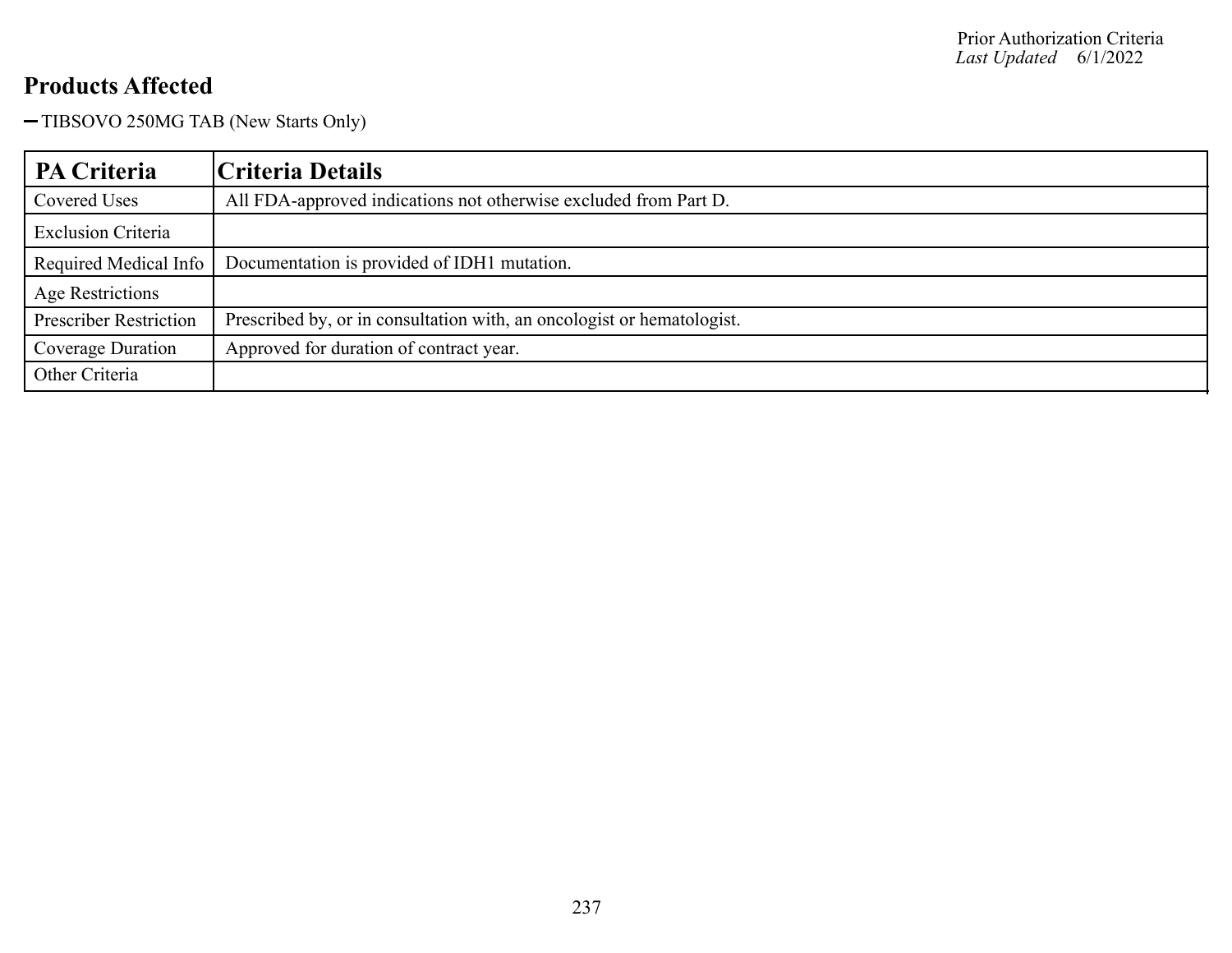*tobramycin 60mg/ml inh soln*

| PA Criteria                   | Criteria Details                                                                                   |
|-------------------------------|----------------------------------------------------------------------------------------------------|
| Covered Uses                  | All FDA-approved indications not otherwise excluded from Part D.                                   |
| <b>Exclusion Criteria</b>     |                                                                                                    |
| Required Medical Info         |                                                                                                    |
| Age Restrictions              |                                                                                                    |
| <b>Prescriber Restriction</b> | Prescribed by, or in consultation with, an infectious disease physician or pulmonology specialist. |
| Coverage Duration             | Approved for duration of contract year.                                                            |
| Other Criteria                | Approval will be based off BvD coverage determination.                                             |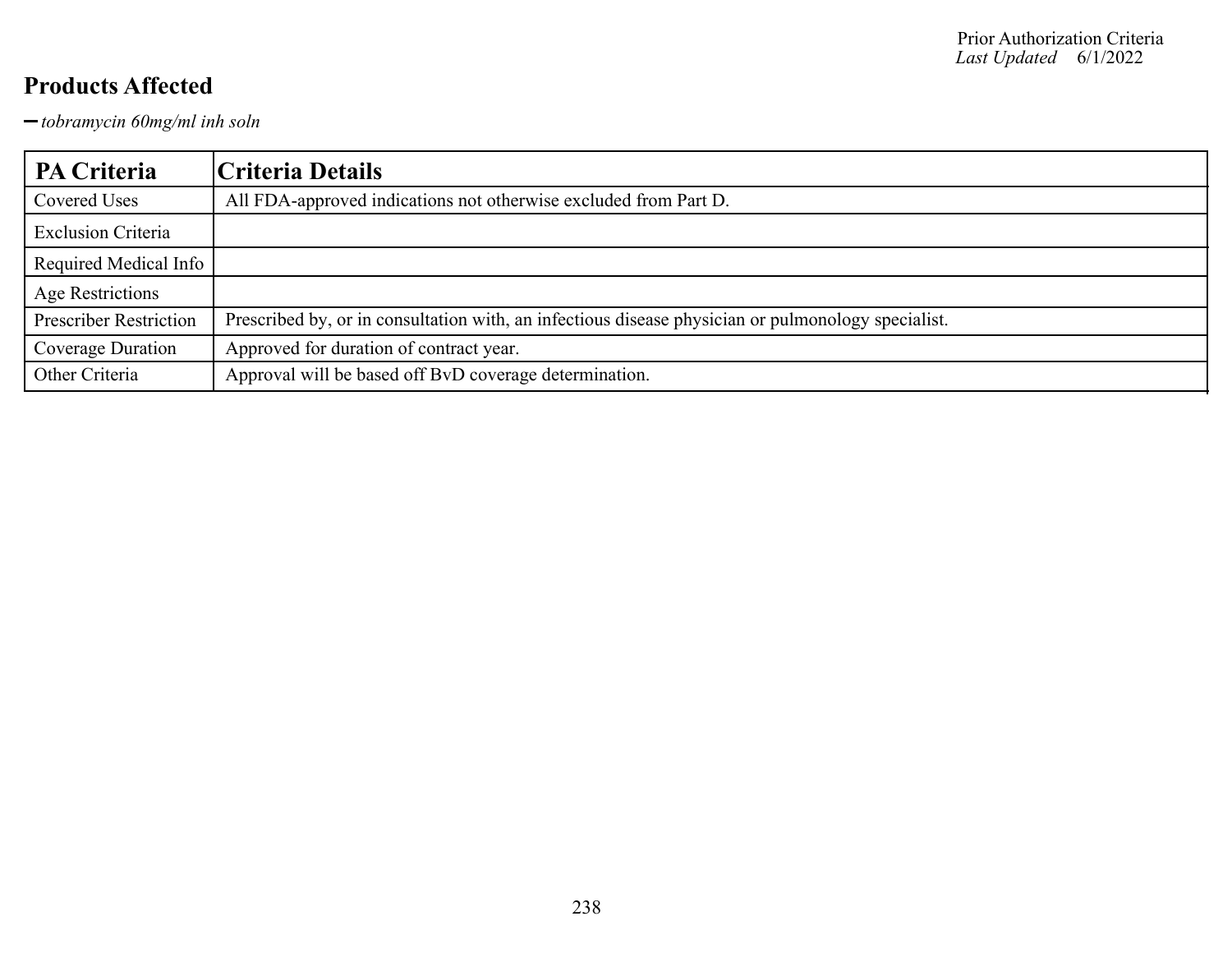*bosentan 125mg tab bosentan 62.5mg tab*

TRACLEER 32MG TAB FOR ORAL SUSP

| PA Criteria                   | Criteria Details                                                         |
|-------------------------------|--------------------------------------------------------------------------|
| Covered Uses                  | All FDA-approved indications not otherwise excluded from Part D.         |
| <b>Exclusion Criteria</b>     |                                                                          |
| Required Medical Info         | Diagnosis confirmed by right heart catheterization.                      |
| Age Restrictions              |                                                                          |
| <b>Prescriber Restriction</b> | Prescribed by, or in consultation with, a pulmonologist or cardiologist. |
| Coverage Duration             | Approved for duration of contract year.                                  |
| Other Criteria                |                                                                          |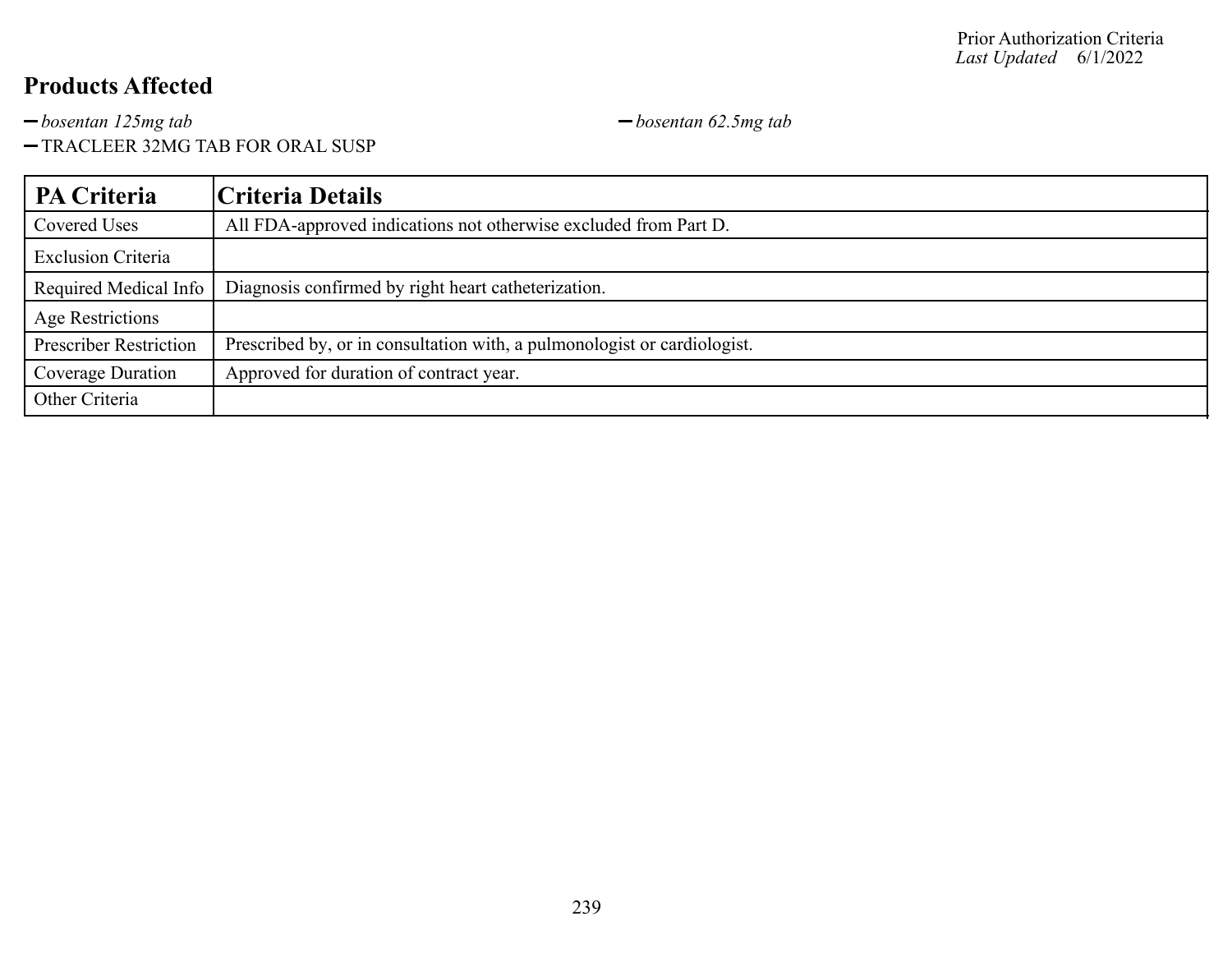-TREMFYA 100MG/ML AUTO-INJECTOR - TREMFYA 100MG/ML SYRINGE

| <b>PA Criteria</b>            | Criteria Details                                                                                                                                                                                                                                                                                                           |
|-------------------------------|----------------------------------------------------------------------------------------------------------------------------------------------------------------------------------------------------------------------------------------------------------------------------------------------------------------------------|
| <b>Covered Uses</b>           | All FDA-approved indications not otherwise excluded from Part D.                                                                                                                                                                                                                                                           |
| <b>Exclusion Criteria</b>     |                                                                                                                                                                                                                                                                                                                            |
| Required Medical Info         | For plaque psoriasis: Intolerance to, or failure of, therapy with 2 of the following: a) Humira, b) Enbrel, c) Taltz, d) Skyrizi,<br>e) Stelara OR f) Otezla. For Psoriatic Arthritis: Intolerance to or failure of therapy with 2 of the following: a) Humira, b)<br>Enbrel, c) Taltz, d) Stelara e) Otezla OR f) Xeljanz |
| Age Restrictions              |                                                                                                                                                                                                                                                                                                                            |
| <b>Prescriber Restriction</b> | For Psoriatic Arthritis: Prescribed by, or in consultation, with a rheumatology specialist. For Plaque Psoriasis: Prescribed by,<br>or in consultation with, a dermatology specialist.                                                                                                                                     |
| Coverage Duration             | Approved for duration of contract year.                                                                                                                                                                                                                                                                                    |
| Other Criteria                |                                                                                                                                                                                                                                                                                                                            |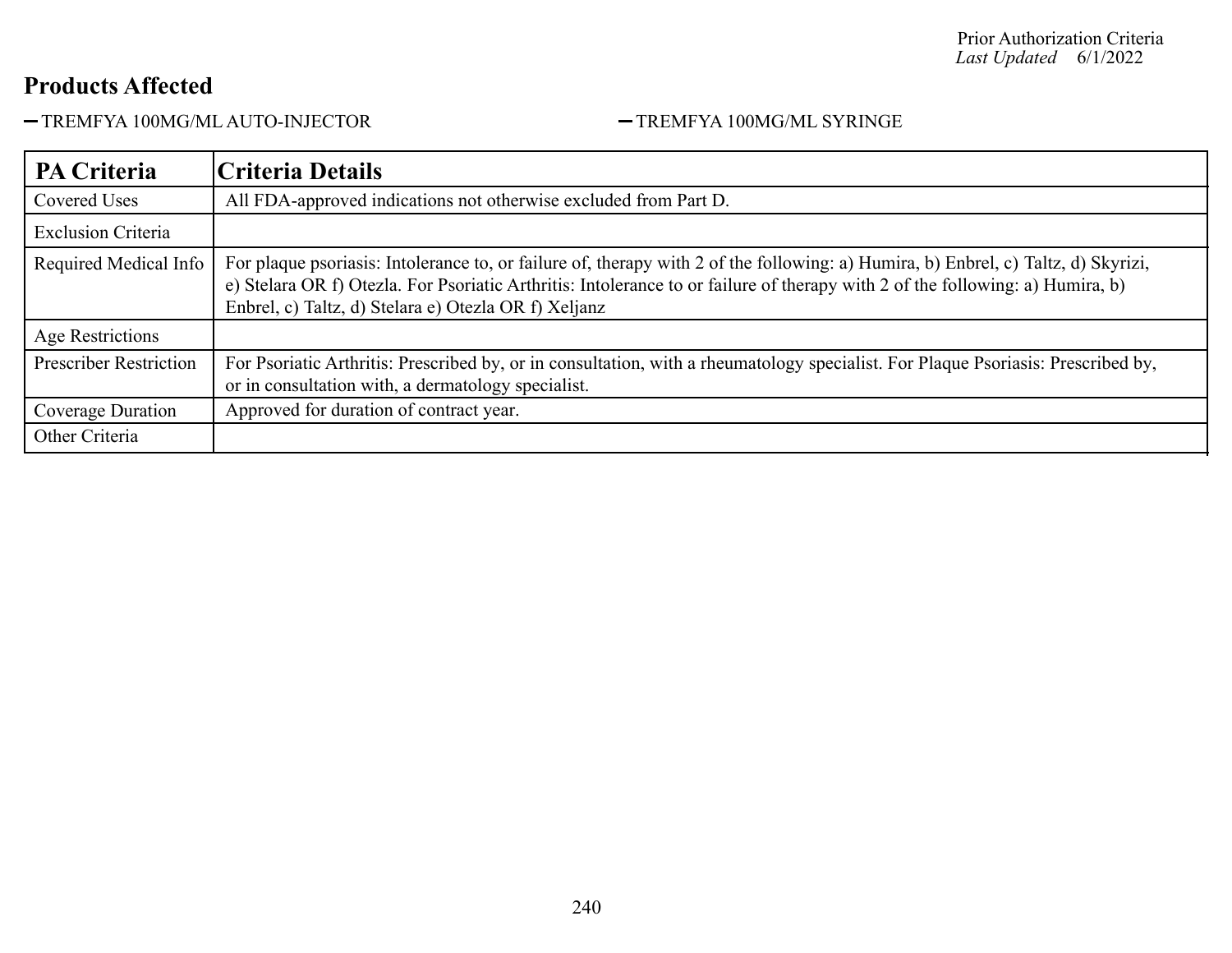#### -TRIKAFTA 100-50-75MG/150MG PACK - TRIKAFTA 50-37.5-25MG/75MG TAB PACK

| PA Criteria                   | Criteria Details                                                 |
|-------------------------------|------------------------------------------------------------------|
| Covered Uses                  | All FDA-approved indications not otherwise excluded from Part D. |
| <b>Exclusion Criteria</b>     |                                                                  |
| Required Medical Info         |                                                                  |
| Age Restrictions              |                                                                  |
| <b>Prescriber Restriction</b> | Prescribed by, or in consultation with, a pulmonologist.         |
| Coverage Duration             | Approved for duration of contract year.                          |
| Other Criteria                |                                                                  |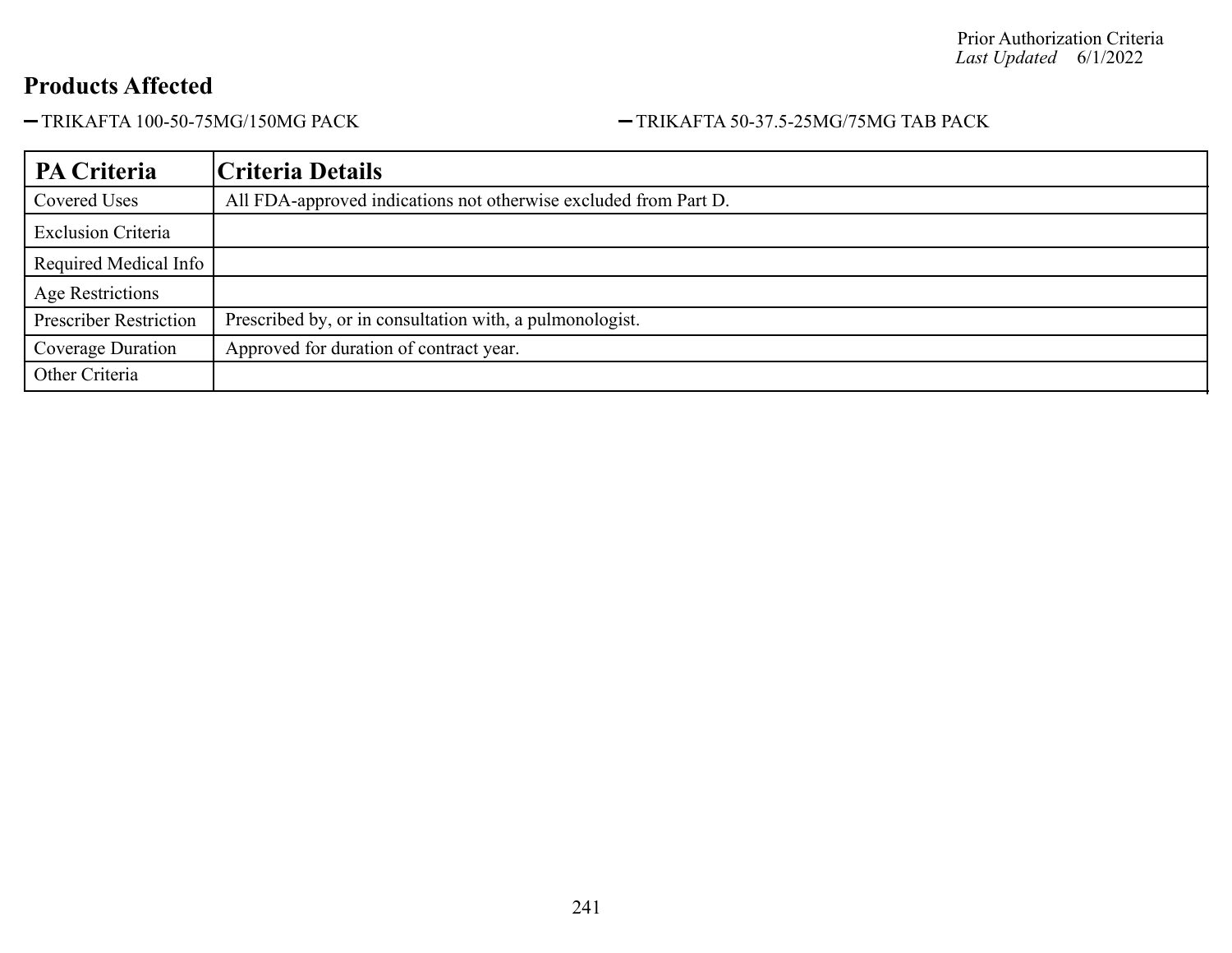- 
- -TRUSELTIQ 50MG DAILY DOSE CARTON (42) (New Starts Only) TRUSELTIQ 75MG DAILY DOSE CARTON (63) (New Starts Only)

# -TRUSELTIQ 100MG DAILY DOSE CARTON (21) (New Starts Only) - TRUSELTIQ 125MG DAILY DOSE CARTON (42) (New Starts Only)

| <b>PA Criteria</b>            | Criteria Details                                                  |
|-------------------------------|-------------------------------------------------------------------|
| Covered Uses                  | All FDA-approved indications not otherwise excluded from Part D.  |
| <b>Exclusion Criteria</b>     |                                                                   |
| Required Medical Info         | Documentation is provided of FGFR2 fusion or other rearrangement. |
| <b>Age Restrictions</b>       |                                                                   |
| <b>Prescriber Restriction</b> | Prescribed by, or in consultation with, an oncologist.            |
| Coverage Duration             | Approved for duration of contract year.                           |
| Other Criteria                |                                                                   |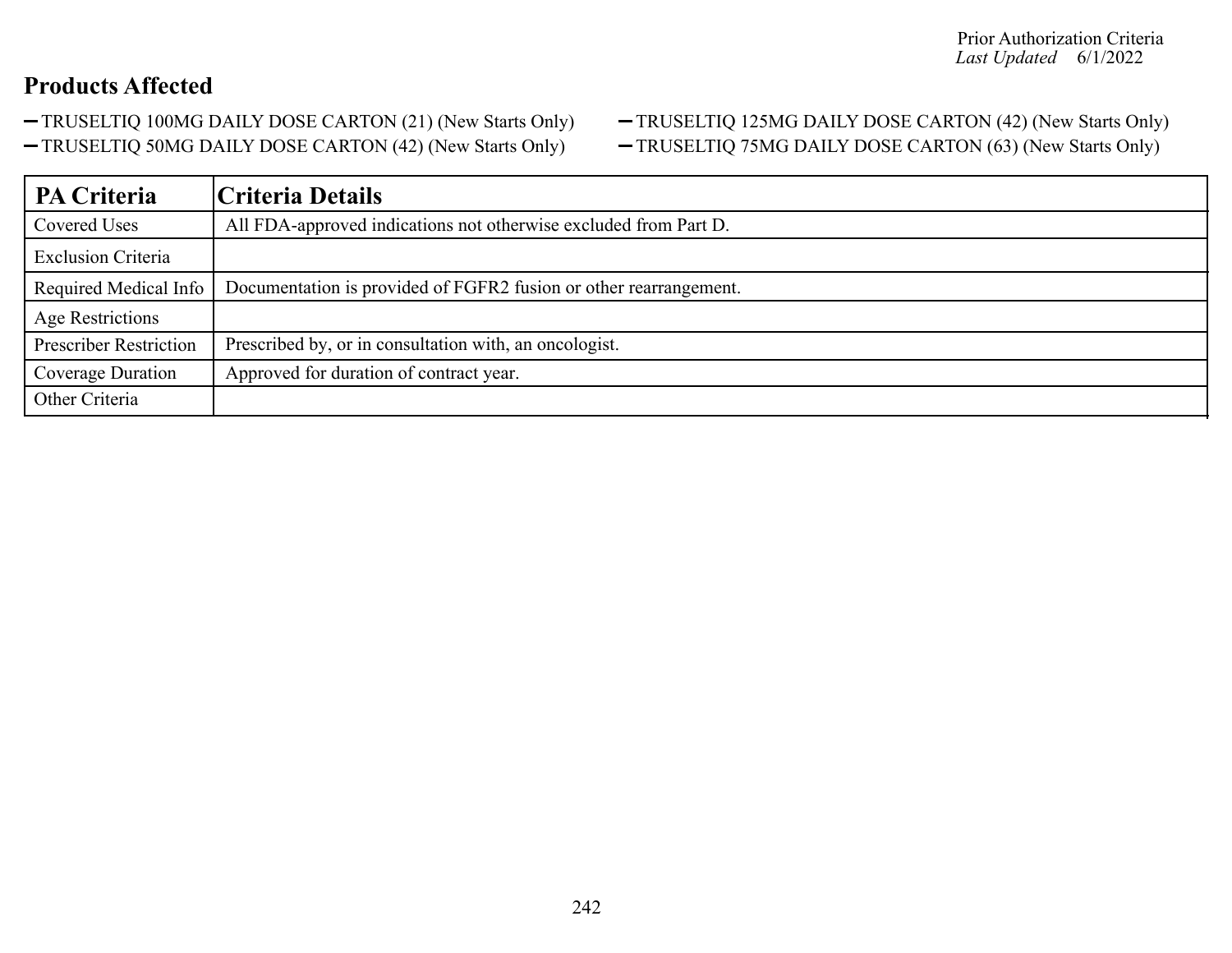-TUKYSA 150MG TAB (New Starts Only) - TUKYSA 50MG TAB (New Starts Only)

| PA Criteria                   | Criteria Details                                                 |
|-------------------------------|------------------------------------------------------------------|
| Covered Uses                  | All FDA-approved indications not otherwise excluded from Part D. |
| <b>Exclusion Criteria</b>     |                                                                  |
| Required Medical Info         |                                                                  |
| <b>Age Restrictions</b>       |                                                                  |
| <b>Prescriber Restriction</b> | Prescribed by, or in consultation with, an oncologist.           |
| Coverage Duration             | Approved for duration of contract year.                          |
| Other Criteria                |                                                                  |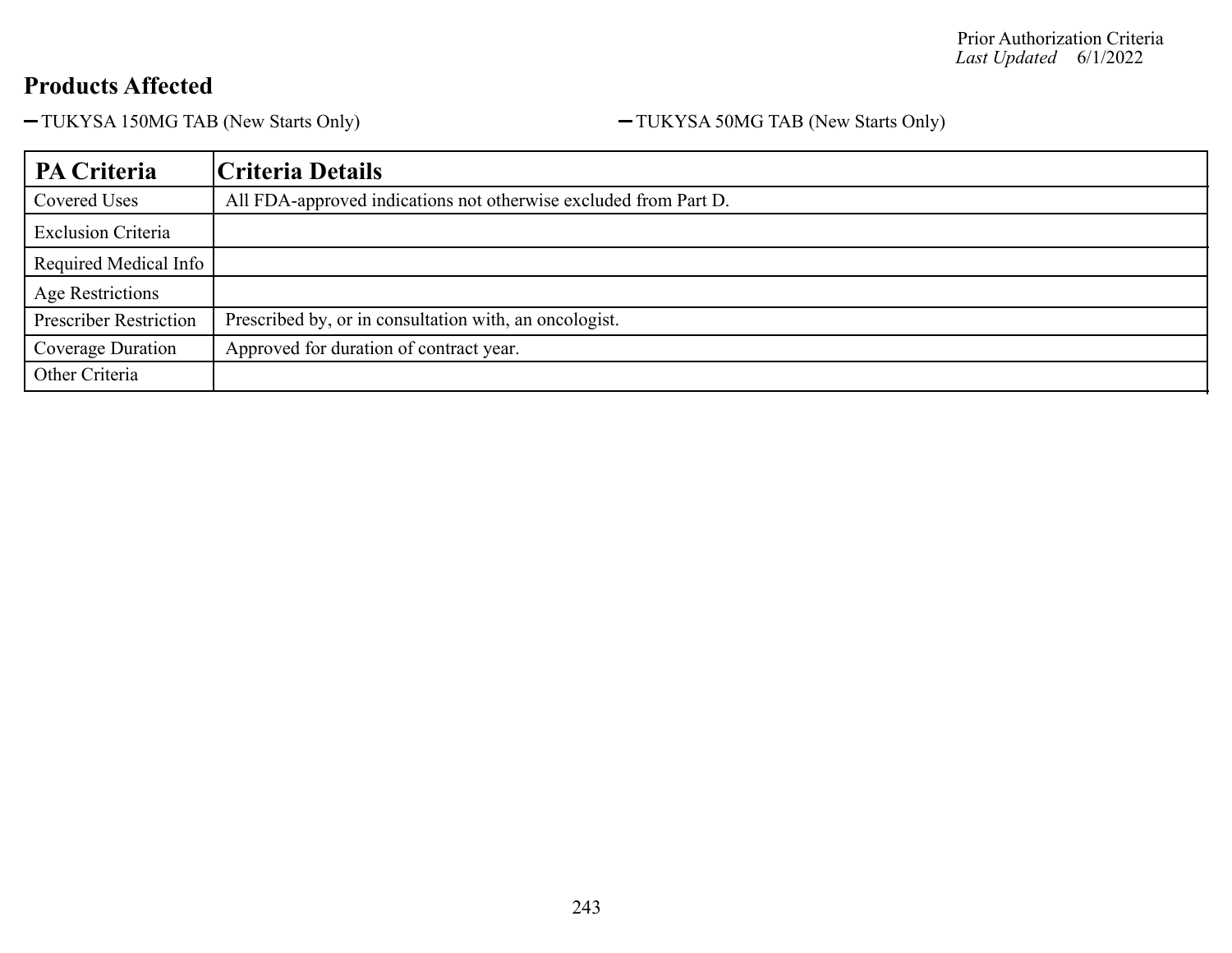TURALIO 200MG CAP (New Starts Only)

| <b>PA Criteria</b>            | Criteria Details                                                 |
|-------------------------------|------------------------------------------------------------------|
| Covered Uses                  | All FDA-approved indications not otherwise excluded from Part D. |
| <b>Exclusion Criteria</b>     |                                                                  |
| Required Medical Info         |                                                                  |
| <b>Age Restrictions</b>       |                                                                  |
| <b>Prescriber Restriction</b> | Prescribed by, or in consultation with, an oncologist.           |
| Coverage Duration             | Approved for duration of contract year.                          |
| Other Criteria                |                                                                  |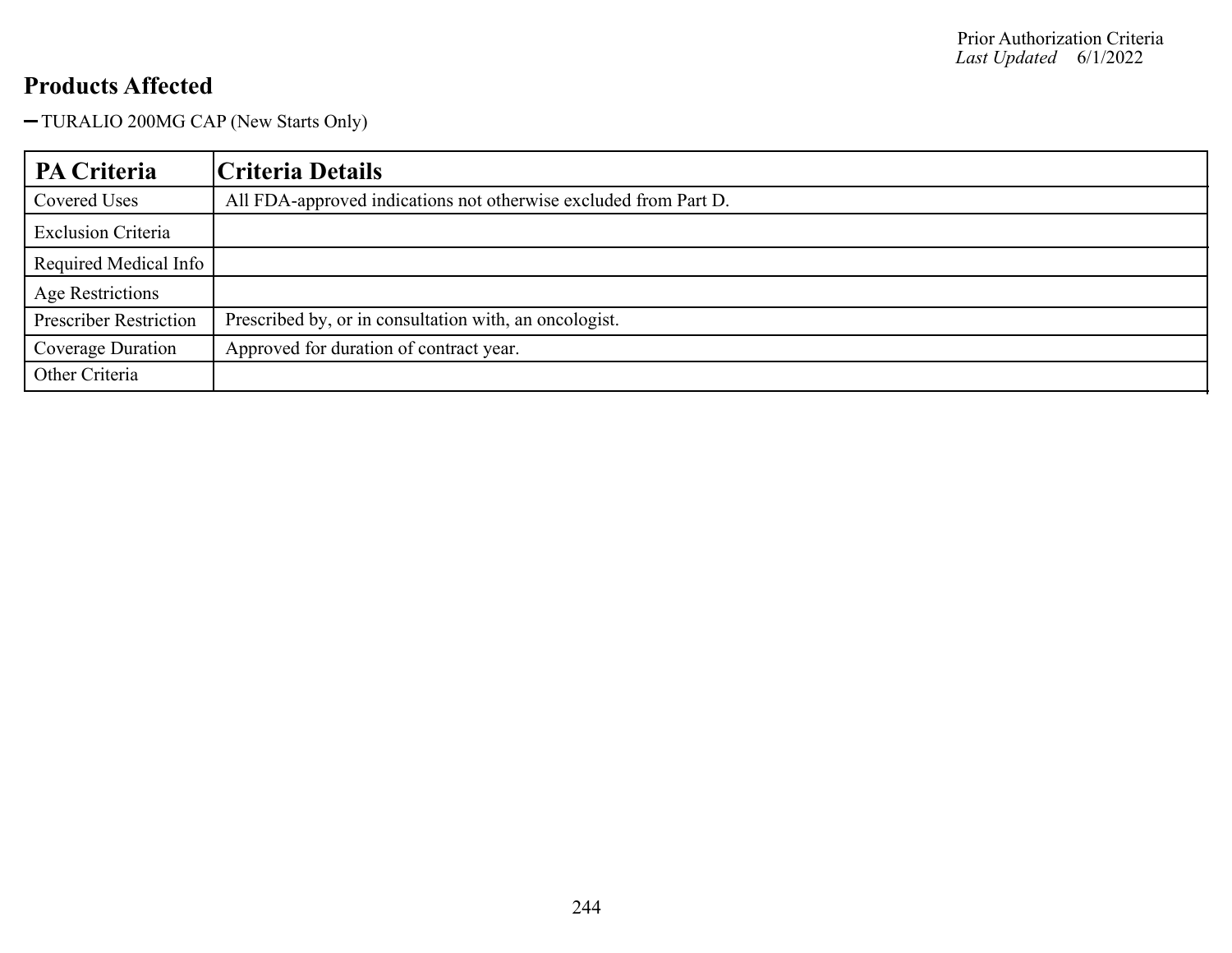*lapatinib 250mg tab (New Starts Only)*

| PA Criteria                   | Criteria Details                                                 |
|-------------------------------|------------------------------------------------------------------|
| Covered Uses                  | All FDA-approved indications not otherwise excluded from Part D. |
| <b>Exclusion Criteria</b>     |                                                                  |
| Required Medical Info         |                                                                  |
| <b>Age Restrictions</b>       |                                                                  |
| <b>Prescriber Restriction</b> | Prescribed by, or in consultation with, an oncologist            |
| Coverage Duration             | Approved for duration of contract year.                          |
| Other Criteria                |                                                                  |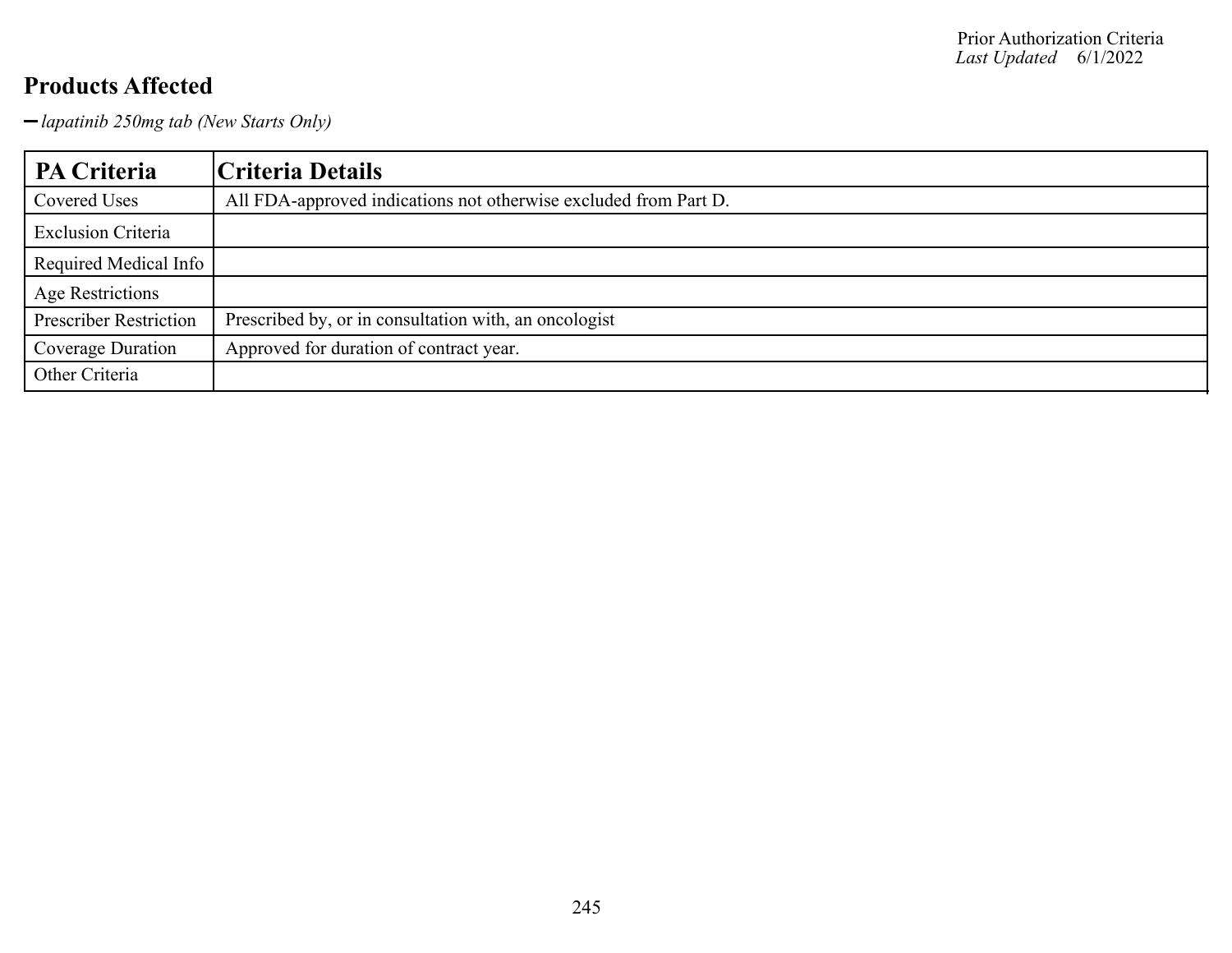-UBRELVY 100MG TAB -UBRELVY 50MG TAB

| <b>PA Criteria</b>            | Criteria Details                                                  |
|-------------------------------|-------------------------------------------------------------------|
| <b>Covered Uses</b>           | All FDA-approved indications not otherwise excluded from Part D.  |
| <b>Exclusion Criteria</b>     |                                                                   |
| Required Medical Info         | Trials of 2 different triptans were ineffective or not tolerated. |
| Age Restrictions              |                                                                   |
| <b>Prescriber Restriction</b> |                                                                   |
| Coverage Duration             | Approved for duration of contract year.                           |
| Other Criteria                |                                                                   |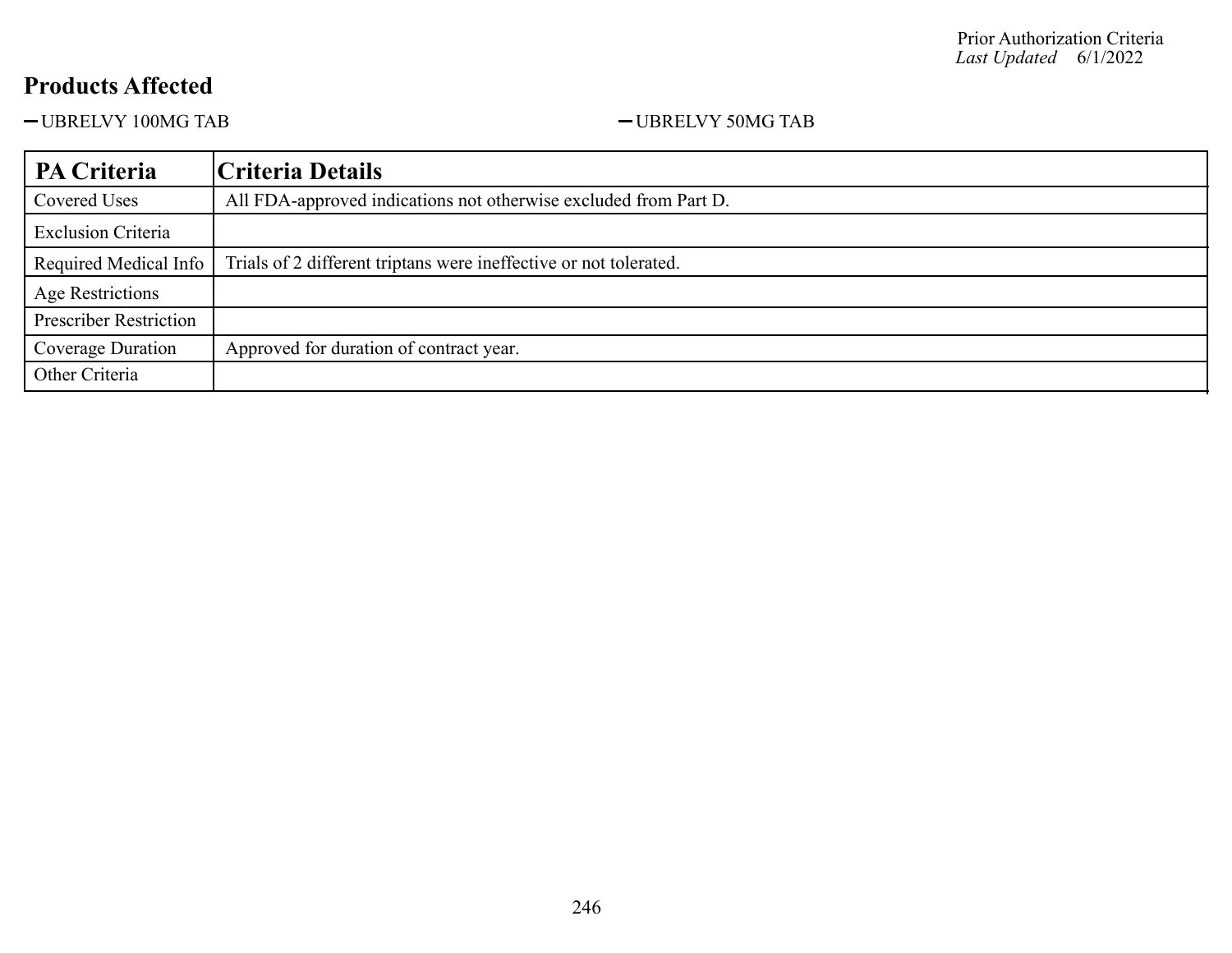#### *budesonide 9mg er tab* UCERIS 2MG/ACT RECTAL FOAM

| PA Criteria                   | Criteria Details                                                 |
|-------------------------------|------------------------------------------------------------------|
| Covered Uses                  | All FDA-approved indications not otherwise excluded from Part D. |
| <b>Exclusion Criteria</b>     |                                                                  |
| Required Medical Info         | Trial and failure, or intolerance to mesalamine.                 |
| <b>Age Restrictions</b>       |                                                                  |
| <b>Prescriber Restriction</b> |                                                                  |
| Coverage Duration             | Approved for duration of contract year.                          |
| Other Criteria                |                                                                  |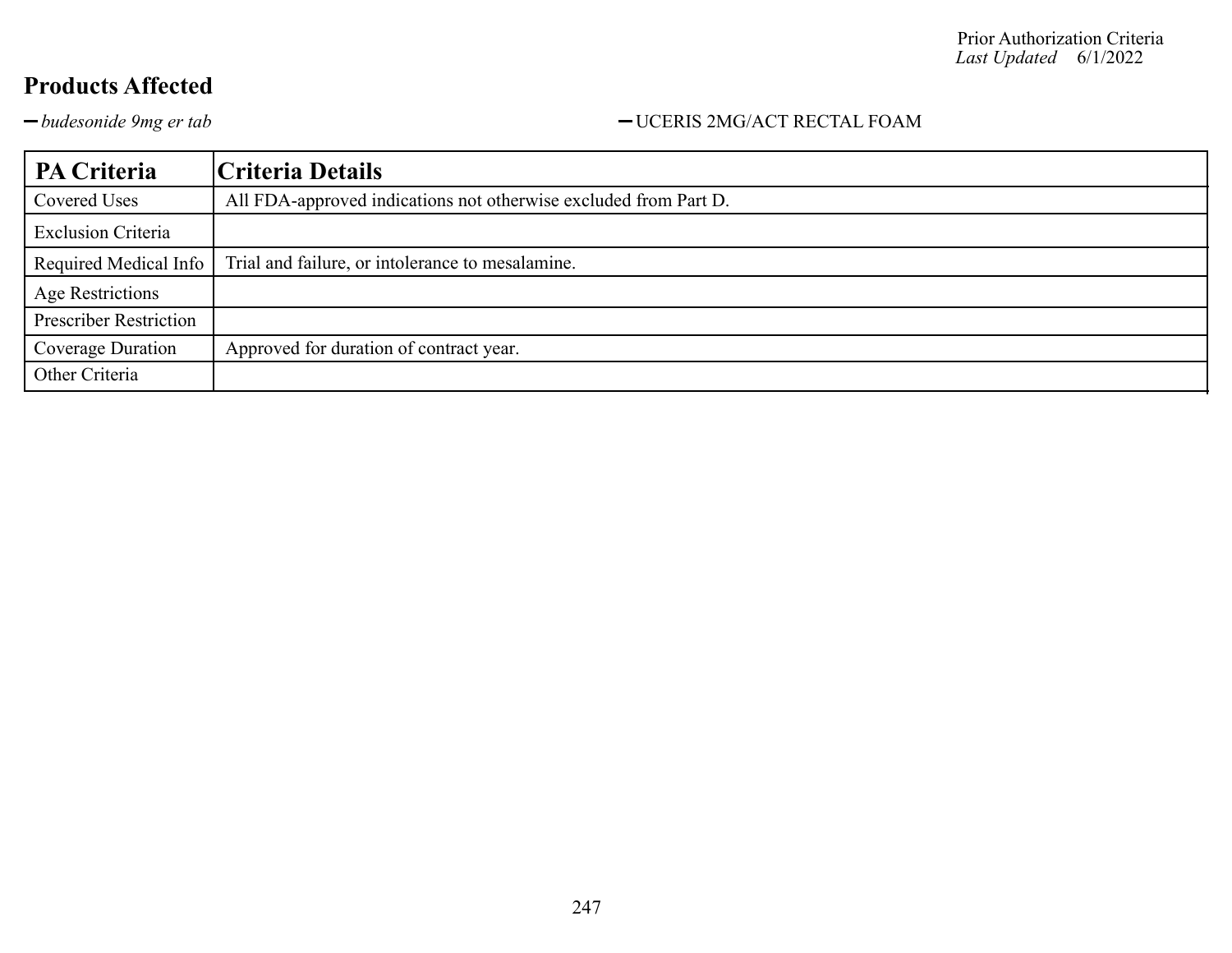UKONIQ 200MG TAB (New Starts Only)

| PA Criteria                   | Criteria Details                                                       |
|-------------------------------|------------------------------------------------------------------------|
| Covered Uses                  | All FDA-approved indications not otherwise excluded from Part D.       |
| <b>Exclusion Criteria</b>     |                                                                        |
| Required Medical Info         |                                                                        |
| Age Restrictions              |                                                                        |
| <b>Prescriber Restriction</b> | Prescribed by, or in consultation with, an oncologist or hematologist. |
| Coverage Duration             | Approved for duration of contract year.                                |
| Other Criteria                |                                                                        |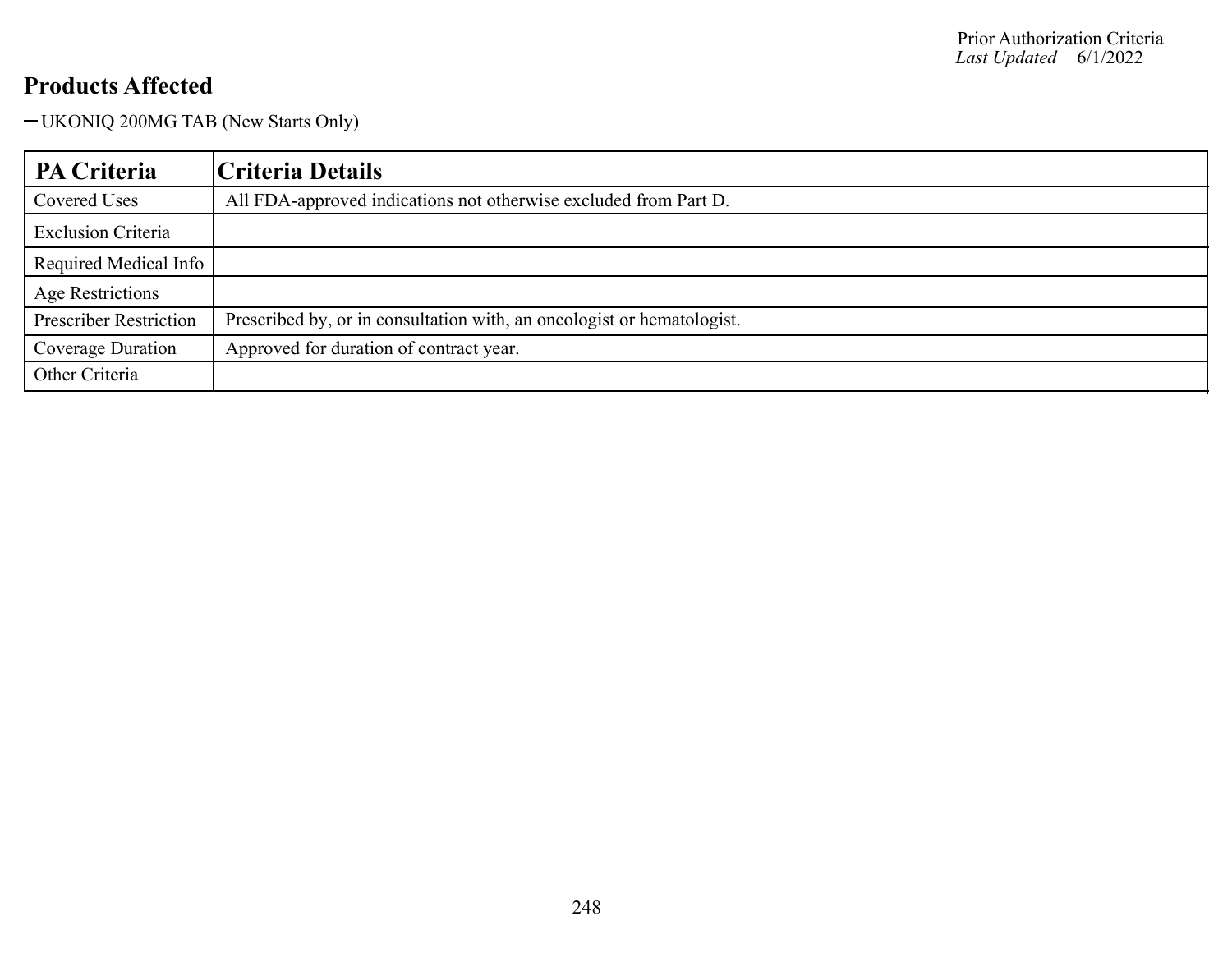- -UPTRAVI 1000MCG TAB -UPTRAVI 1200MCG TAB
- -UPTRAVI 1400MCG TAB UPTRAVI 1600MCG TAB
- 
- -UPTRAVI 600MCG TAB -UPTRAVI 800MCG TAB
- UPTRAVI TITRATION PACK
- -UPTRAVI 200MCG TAB CUPTRAVI 400MCG TAB

| <b>PA Criteria</b>            | Criteria Details                                                         |
|-------------------------------|--------------------------------------------------------------------------|
| Covered Uses                  | All FDA-approved indications not otherwise excluded from Part D.         |
| <b>Exclusion Criteria</b>     |                                                                          |
| Required Medical Info         | Diagnosis confirmed by right heart catheterization.                      |
| Age Restrictions              |                                                                          |
| <b>Prescriber Restriction</b> | Prescribed by, or in consultation with, a pulmonologist or cardiologist. |
| Coverage Duration             | Approved for duration of contract year.                                  |
| Other Criteria                |                                                                          |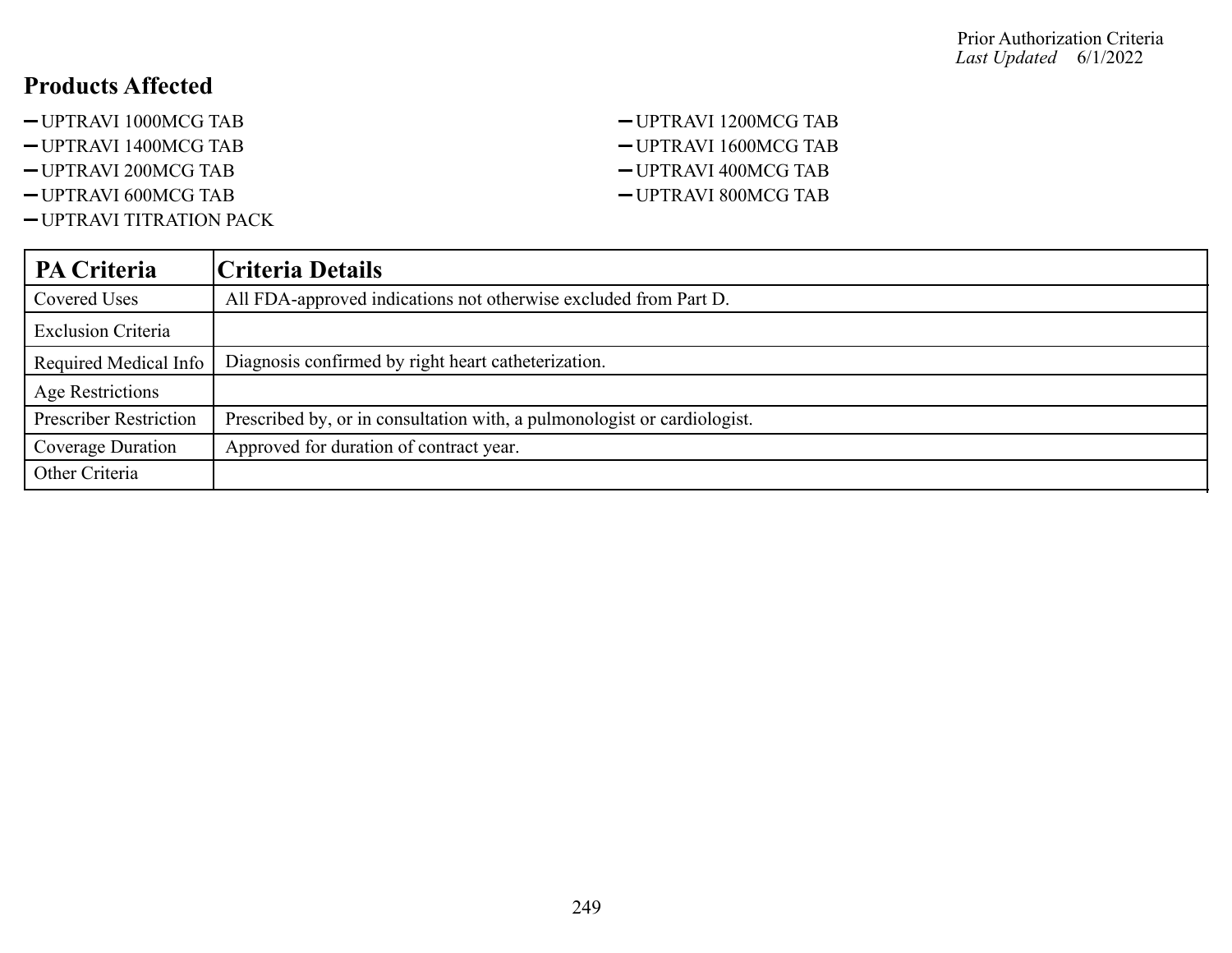VALCHLOR 0.016% GEL (New Starts Only)

| PA Criteria                   | Criteria Details                                                           |
|-------------------------------|----------------------------------------------------------------------------|
| Covered Uses                  | All FDA-approved indications not otherwise excluded from Part D.           |
| <b>Exclusion Criteria</b>     |                                                                            |
| Required Medical Info         | Patient has received prior skin-directed therapy such as topical steroids. |
| Age Restrictions              |                                                                            |
| <b>Prescriber Restriction</b> | Prescribed by, or in consultation with, an oncologist or dermatologist.    |
| Coverage Duration             | Approved for duration of contract year.                                    |
| Other Criteria                |                                                                            |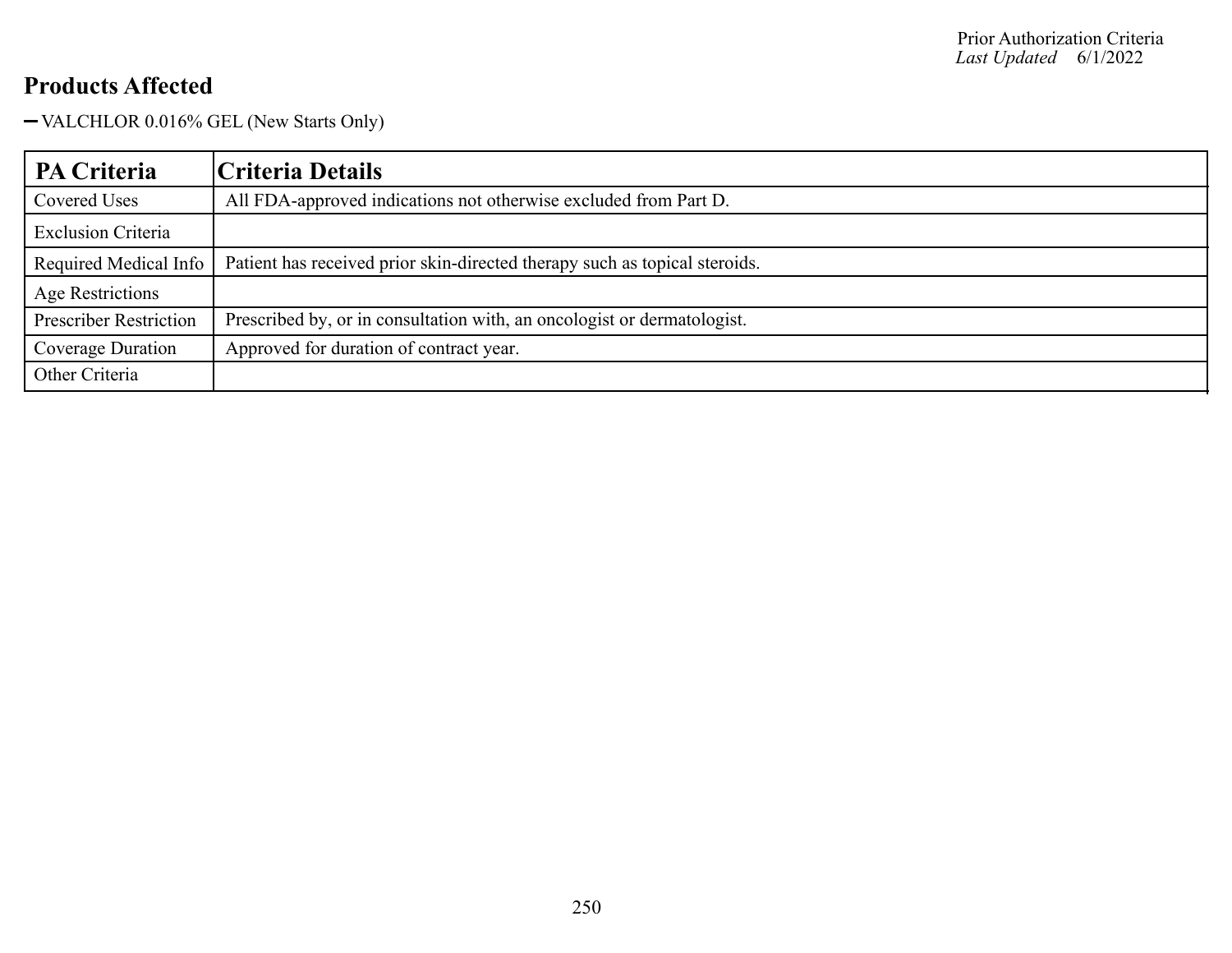-VELTASSA 16.8GM POWDER FOR ORAL SUSP -VELTASSA 25.2GM POWDER FOR ORAL SUSP

VELTASSA 8.4GM POWDER FOR ORAL SUSP

| PA Criteria                   | Criteria Details                                                                          |
|-------------------------------|-------------------------------------------------------------------------------------------|
| Covered Uses                  | All FDA-approved indications not otherwise excluded from Part D.                          |
| <b>Exclusion Criteria</b>     |                                                                                           |
| Required Medical Info         | A) Member has baseline persistent potassium level greater than 5.0 mmol/L.                |
| Age Restrictions              |                                                                                           |
| <b>Prescriber Restriction</b> | Prescribed by, or in consultation with, a nephrologist, cardiologist, or endocrinologist. |
| Coverage Duration             | Approved for duration of contract year.                                                   |
| Other Criteria                |                                                                                           |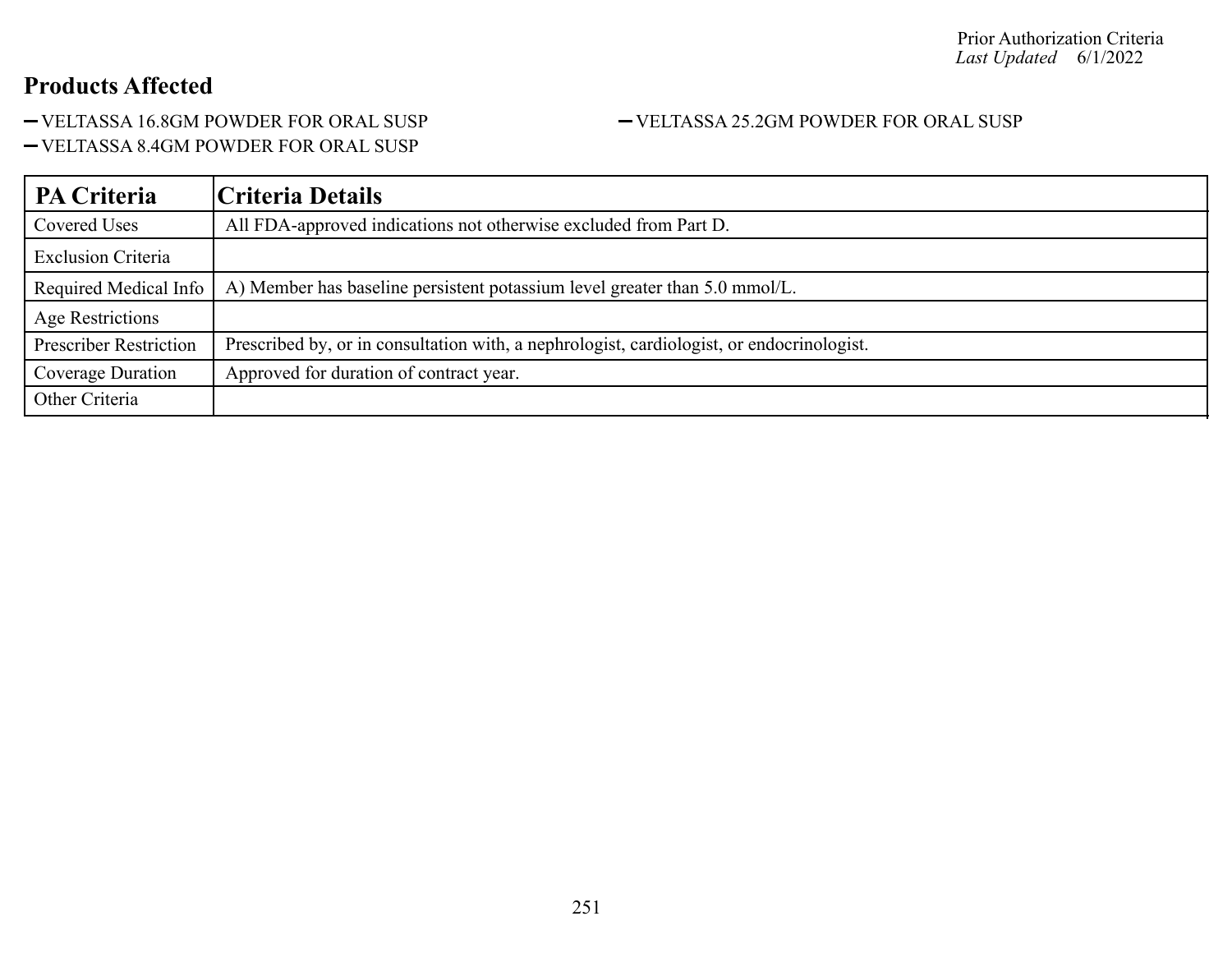- 
- 

#### - VENCLEXTA 100MG TAB (New Starts Only) - VENCLEXTA 10MG TAB (New Starts Only) -VENCLEXTA 50MG TAB (New Starts Only) - VENCLEXTA STARTING PACK (New Starts Only)

| PA Criteria                   | Criteria Details                                                       |
|-------------------------------|------------------------------------------------------------------------|
| Covered Uses                  | All FDA-approved indications not otherwise excluded from Part D.       |
| <b>Exclusion Criteria</b>     |                                                                        |
| Required Medical Info         |                                                                        |
| <b>Age Restrictions</b>       |                                                                        |
| <b>Prescriber Restriction</b> | Prescribed by, or in consultation with, an oncologist or hematologist. |
| Coverage Duration             | Approved for duration of contract year.                                |
| Other Criteria                |                                                                        |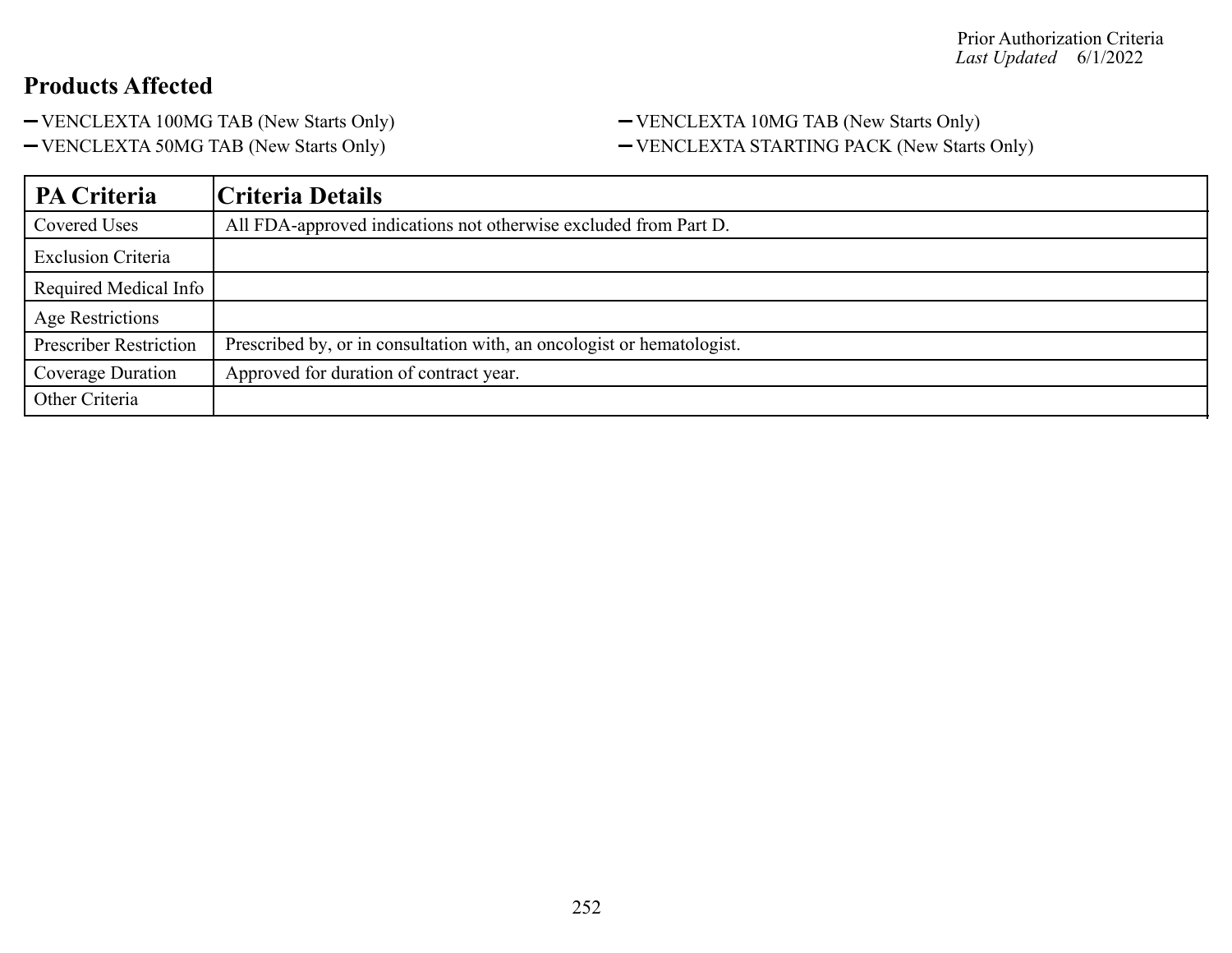$-$  VENTAVIS 10MCG/ML INH SOLN  $\hfill -$  VENTAVIS 20MCG/ML INH SOLN

| PA Criteria                   | Criteria Details                                                         |
|-------------------------------|--------------------------------------------------------------------------|
| Covered Uses                  | All FDA-approved indications not otherwise excluded from Part D.         |
| <b>Exclusion Criteria</b>     |                                                                          |
| Required Medical Info         | Diagnosis confirmed by right heart catheterization.                      |
| Age Restrictions              |                                                                          |
| <b>Prescriber Restriction</b> | Prescribed by, or in consultation with, a pulmonologist or cardiologist. |
| Coverage Duration             | Approved for duration of contract year.                                  |
| Other Criteria                | Approval will be based off BvD coverage determination.                   |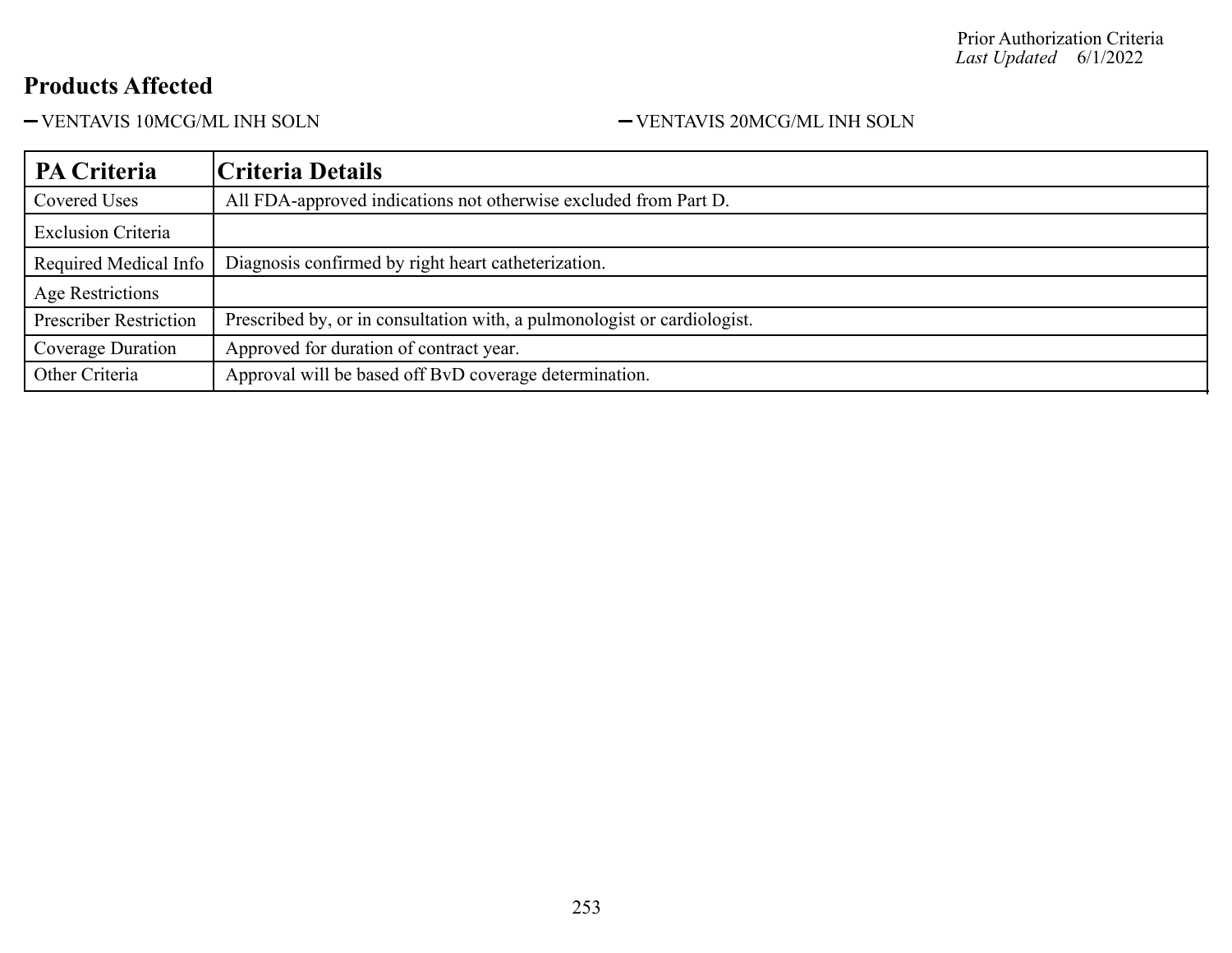- VERQUVO 10MG TAB  $-$  VERQUVO 2.5MG TAB

VERQUVO 5MG TAB

### **PA Criteria Criteria Details** Covered Uses All FDA-approved indications not otherwise excluded from Part D. Exclusion Criteria Required Medical Info Age Restrictions Prescriber Restriction | Prescribed by, or in consultation with, a cardiology specialist. Coverage Duration | Approved for duration of contract year. Other Criteria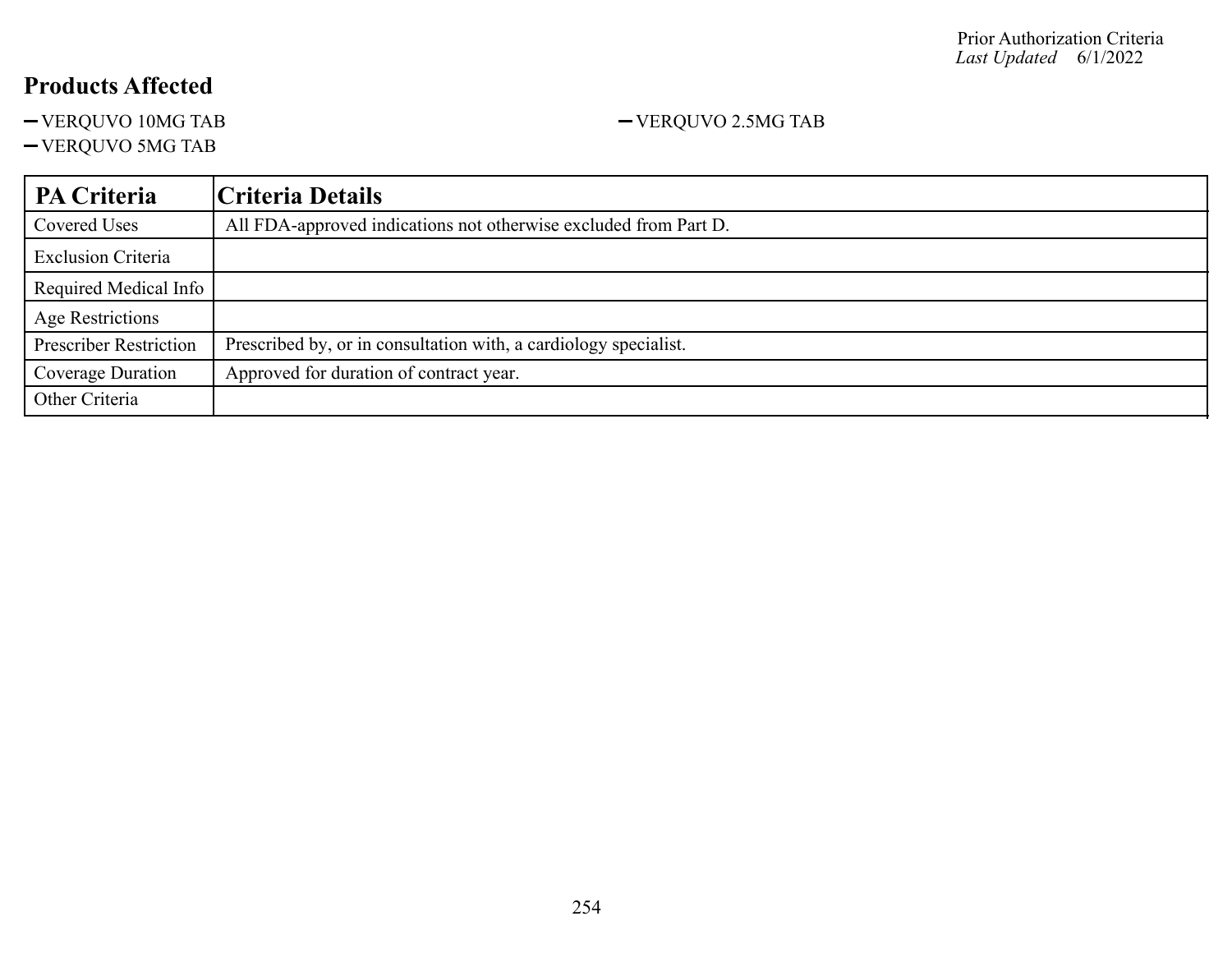#### - VERZENIO 100MG TAB (New Starts Only) - VERZENIO 150MG TAB (New Starts Only) - VERZENIO 200MG TAB (New Starts Only) - VERZENIO 50MG TAB (New Starts Only)

| PA Criteria                   | Criteria Details                                                 |
|-------------------------------|------------------------------------------------------------------|
| Covered Uses                  | All FDA-approved indications not otherwise excluded from Part D. |
| <b>Exclusion Criteria</b>     |                                                                  |
| Required Medical Info         |                                                                  |
| Age Restrictions              |                                                                  |
| <b>Prescriber Restriction</b> | Prescribed by, or in consultation with, an oncologist.           |
| Coverage Duration             | Approved for duration of contract year.                          |
| Other Criteria                |                                                                  |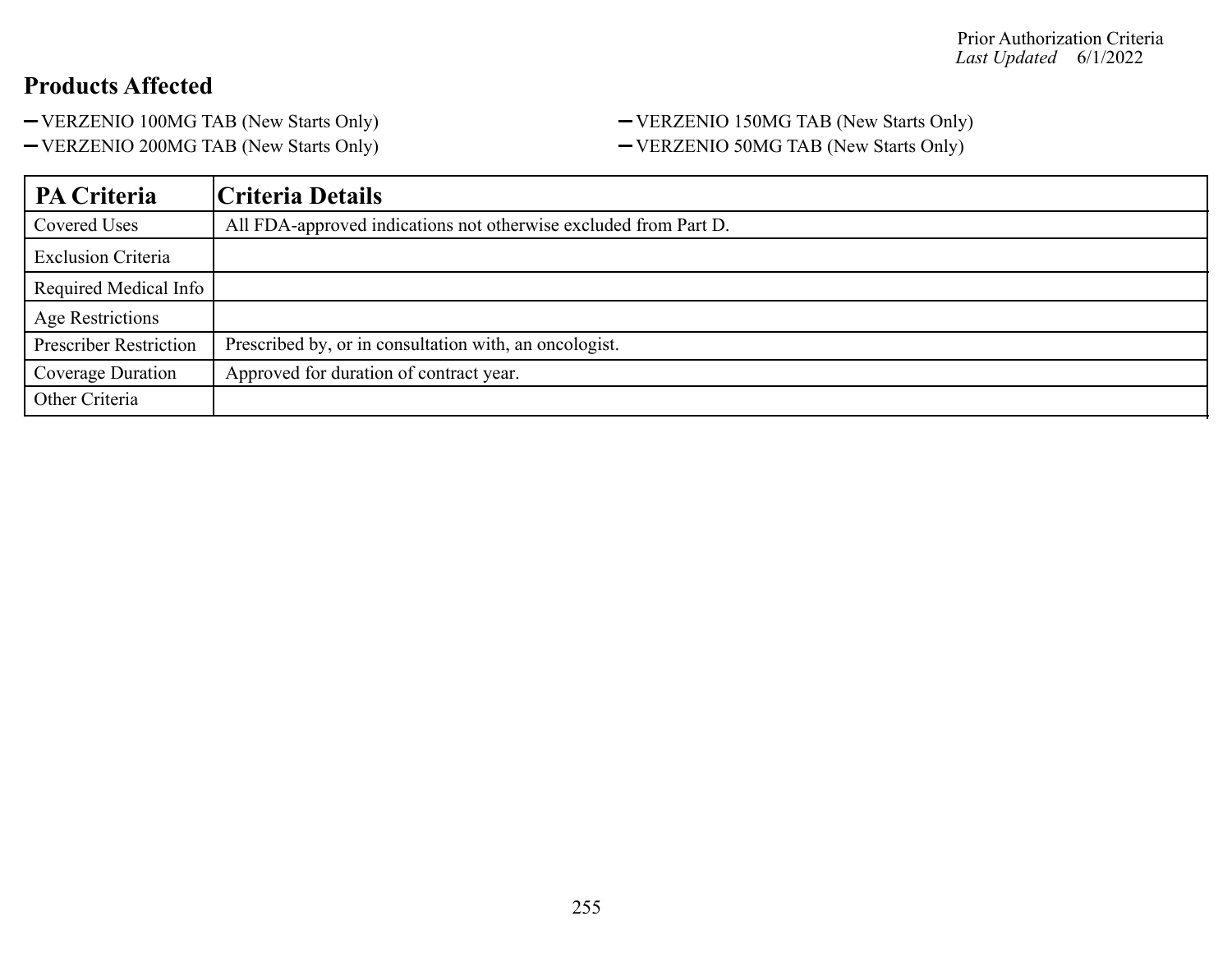-VIBERZI 100MG TAB <br/>-VIBERZI 75MG TAB <br/>-

| PA Criteria                   | Criteria Details                                                 |
|-------------------------------|------------------------------------------------------------------|
| Covered Uses                  | All FDA-approved indications not otherwise excluded from Part D. |
| <b>Exclusion Criteria</b>     |                                                                  |
| Required Medical Info         |                                                                  |
| <b>Age Restrictions</b>       |                                                                  |
| <b>Prescriber Restriction</b> |                                                                  |
| Coverage Duration             | Approved for duration of contract year.                          |
| Other Criteria                |                                                                  |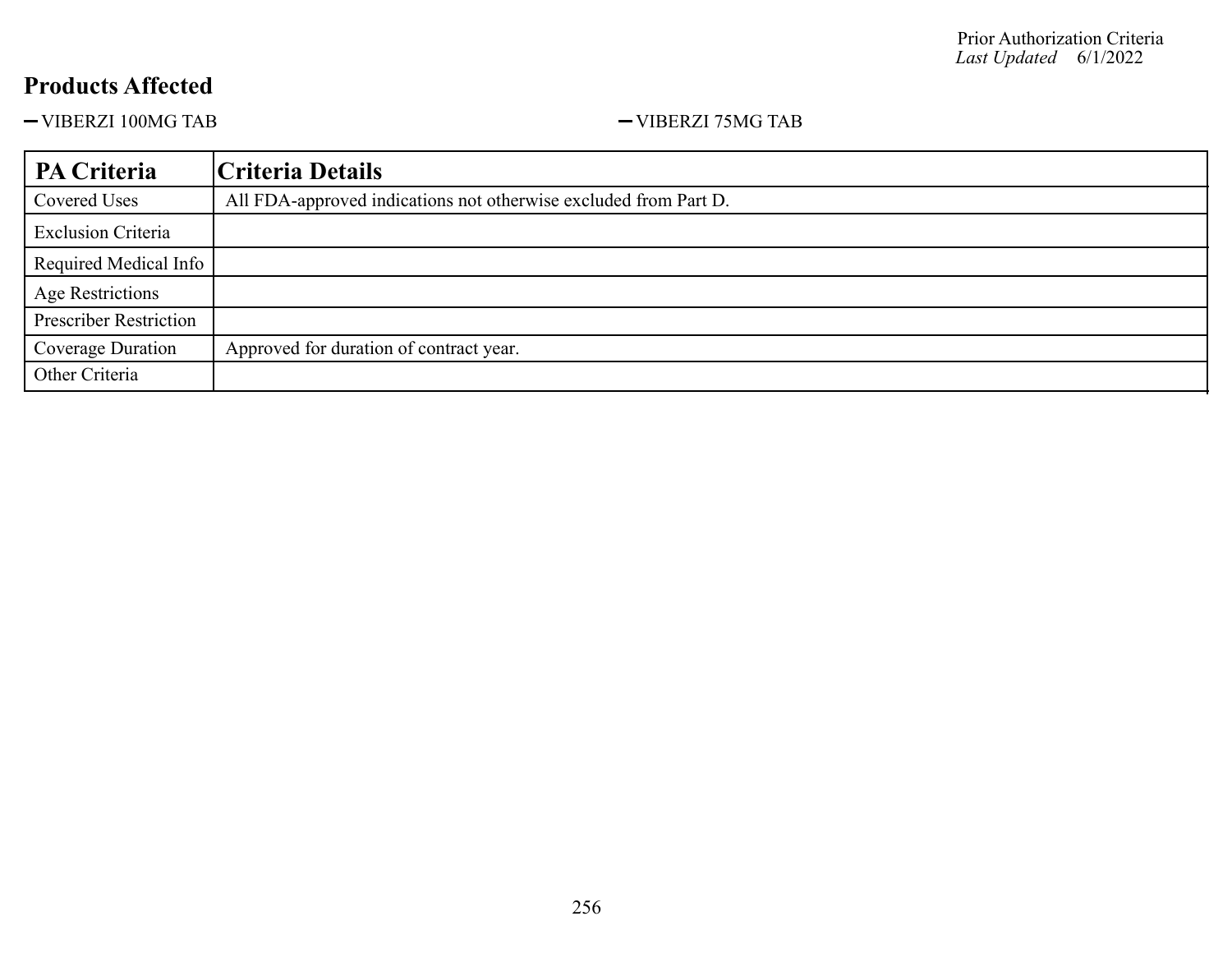- VITRAKVI 100MG CAP (New Starts Only) - VITRAKVI 20MG/ML ORAL SOLN (New Starts Only)

VITRAKVI 25MG CAP (New Starts Only)

| <b>PA Criteria</b>            | Criteria Details                                                 |
|-------------------------------|------------------------------------------------------------------|
| Covered Uses                  | All FDA-approved indications not otherwise excluded from Part D. |
| <b>Exclusion Criteria</b>     |                                                                  |
| Required Medical Info         | Documentation is provided of NTRK gene fusion mutation.          |
| Age Restrictions              |                                                                  |
| <b>Prescriber Restriction</b> | Prescribed by, or in consultation with, an oncologist.           |
| Coverage Duration             | Approved for duration of contract year.                          |
| Other Criteria                |                                                                  |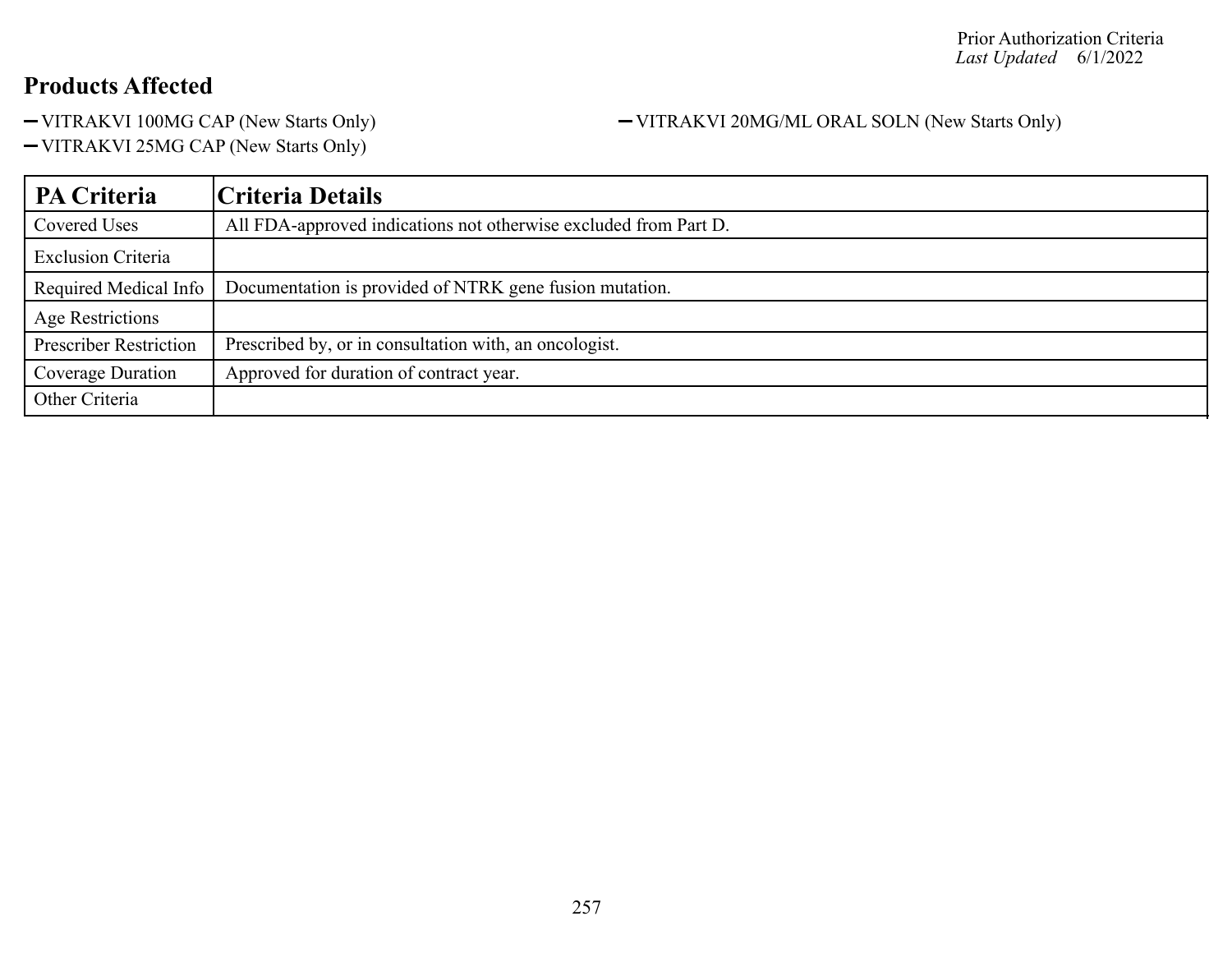-VIZIMPRO 15MG TAB (New Starts Only) - VIZIMPRO 30MG TAB (New Starts Only)

VIZIMPRO 45MG TAB (New Starts Only)

| PA Criteria                   | Criteria Details                                                 |
|-------------------------------|------------------------------------------------------------------|
| Covered Uses                  | All FDA-approved indications not otherwise excluded from Part D. |
| <b>Exclusion Criteria</b>     |                                                                  |
| Required Medical Info         | Documentation is provided of appropriate EGFR mutation.          |
| Age Restrictions              |                                                                  |
| <b>Prescriber Restriction</b> | Prescribed by, or in consultation with, an oncologist.           |
| Coverage Duration             | Approved for duration of contract year.                          |
| Other Criteria                |                                                                  |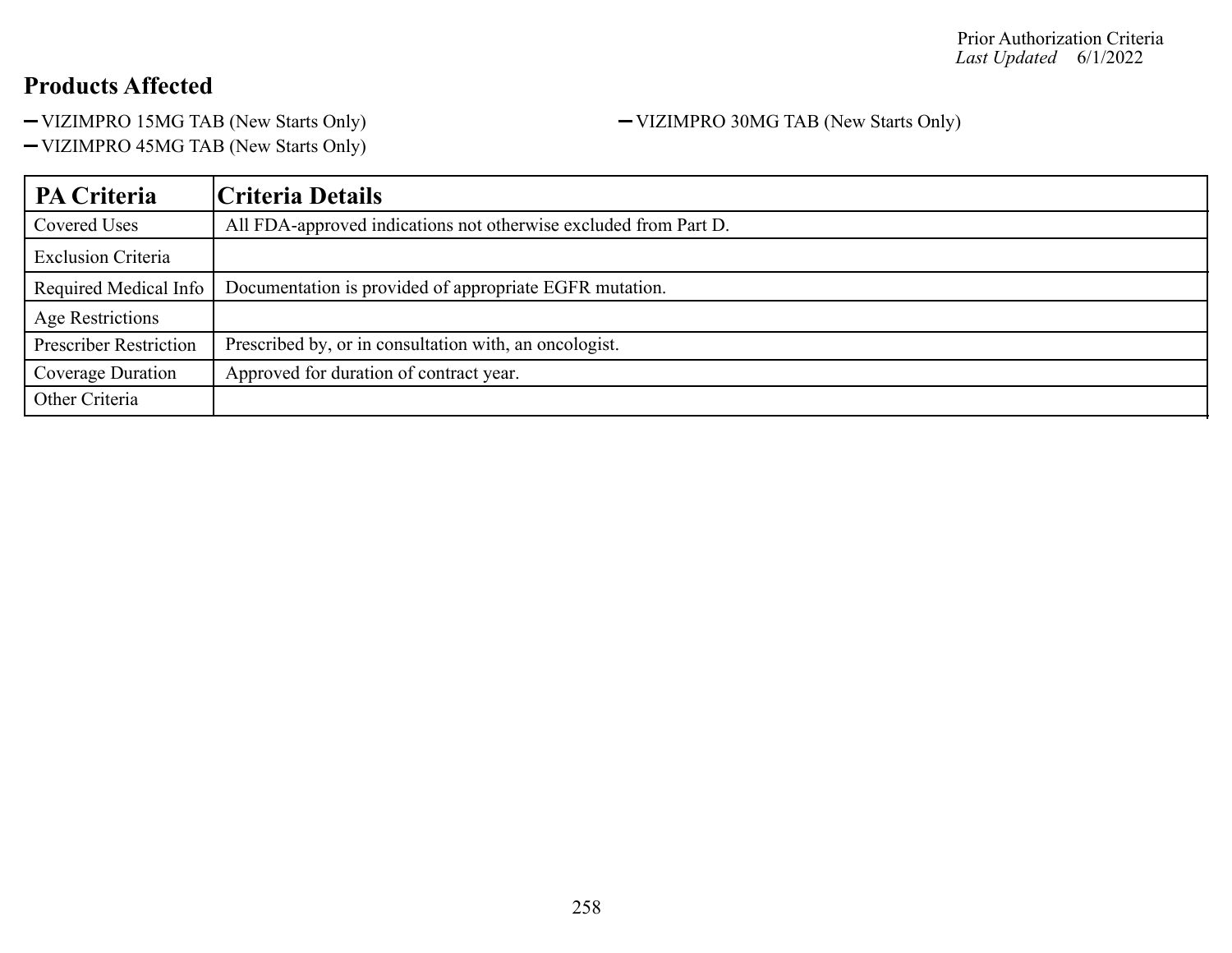*voriconazole 200mg inj voriconazole 200mg tab*

*voriconazole 40mg/ml susp voriconazole 50mg tab*

| PA Criteria                   | Criteria Details                                                                       |
|-------------------------------|----------------------------------------------------------------------------------------|
| Covered Uses                  | All FDA-approved indications not otherwise excluded from Part D.                       |
| <b>Exclusion Criteria</b>     |                                                                                        |
| Required Medical Info         |                                                                                        |
| Age Restrictions              |                                                                                        |
| <b>Prescriber Restriction</b> | Prescribed by, or in consultation with, an infectious disease physician or oncologist. |
| Coverage Duration             | Approved for 6 months.                                                                 |
| Other Criteria                |                                                                                        |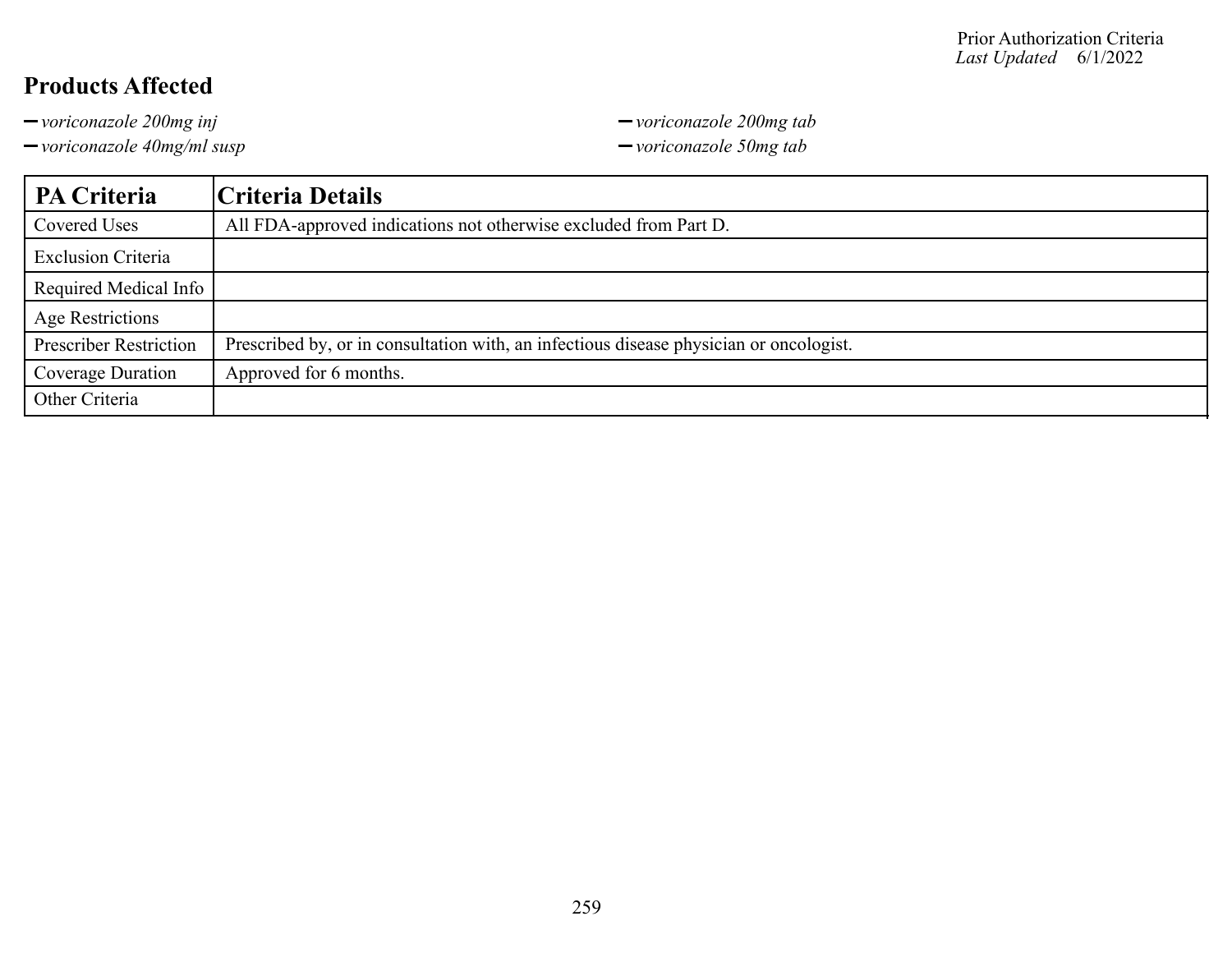VOSEVI 400-100-100MG TAB

| <b>PA Criteria</b>            | Criteria Details                                                                                                                                                                                                                                               |
|-------------------------------|----------------------------------------------------------------------------------------------------------------------------------------------------------------------------------------------------------------------------------------------------------------|
| Covered Uses                  | All FDA-approved indications not otherwise excluded from Part D.                                                                                                                                                                                               |
| <b>Exclusion Criteria</b>     |                                                                                                                                                                                                                                                                |
| Required Medical Info         | 1) Patient is diagnosed with chronic HCV (greater than 6 months) with genotype indicated 2) Current HCV-RNA titer is<br>provided 3) Documentation is provided that member does or does not have cirrhosis 4) Previous Hepatitis C Treatment(s) is<br>provided. |
| Age Restrictions              | Member must be 18 years of age or older.                                                                                                                                                                                                                       |
| <b>Prescriber Restriction</b> | Prescribed by, or in consultation with, a gastroenterologist, hepatologist, infectious disease specialist or transplant specialist.                                                                                                                            |
| Coverage Duration             | Coverage duration of 12 weeks.                                                                                                                                                                                                                                 |
| Other Criteria                | Treatment regimen will be approved based on genotype and previous treatment experience as defined by current AASLD<br>guidelines.                                                                                                                              |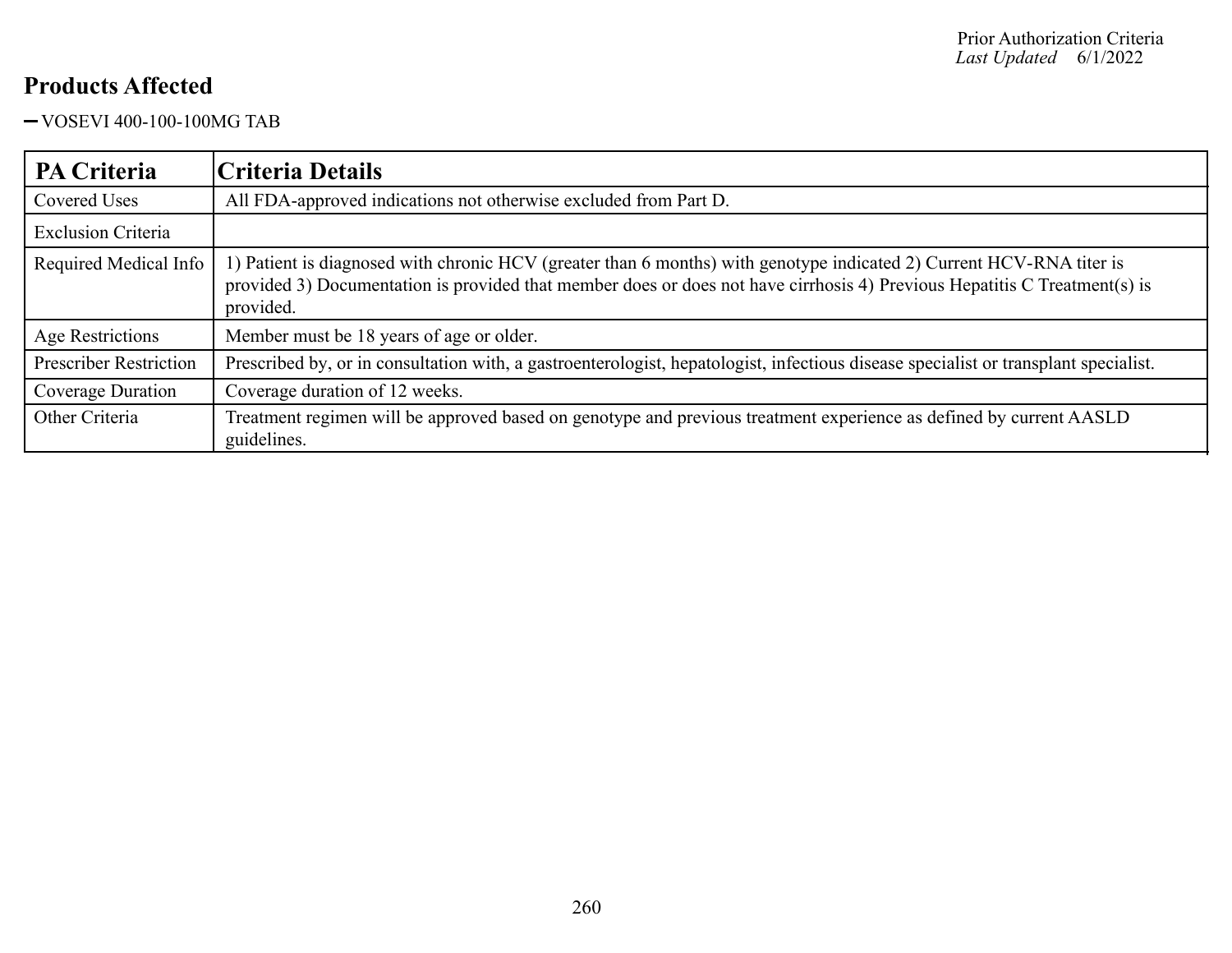VOTRIENT 200MG TAB (New Starts Only)

| PA Criteria                   | Criteria Details                                                 |
|-------------------------------|------------------------------------------------------------------|
| Covered Uses                  | All FDA-approved indications not otherwise excluded from Part D. |
| <b>Exclusion Criteria</b>     |                                                                  |
| Required Medical Info         |                                                                  |
| <b>Age Restrictions</b>       |                                                                  |
| <b>Prescriber Restriction</b> | Prescribed by, or in consultation with, an oncologist.           |
| <b>Coverage Duration</b>      | Approved for duration of contract year.                          |
| Other Criteria                |                                                                  |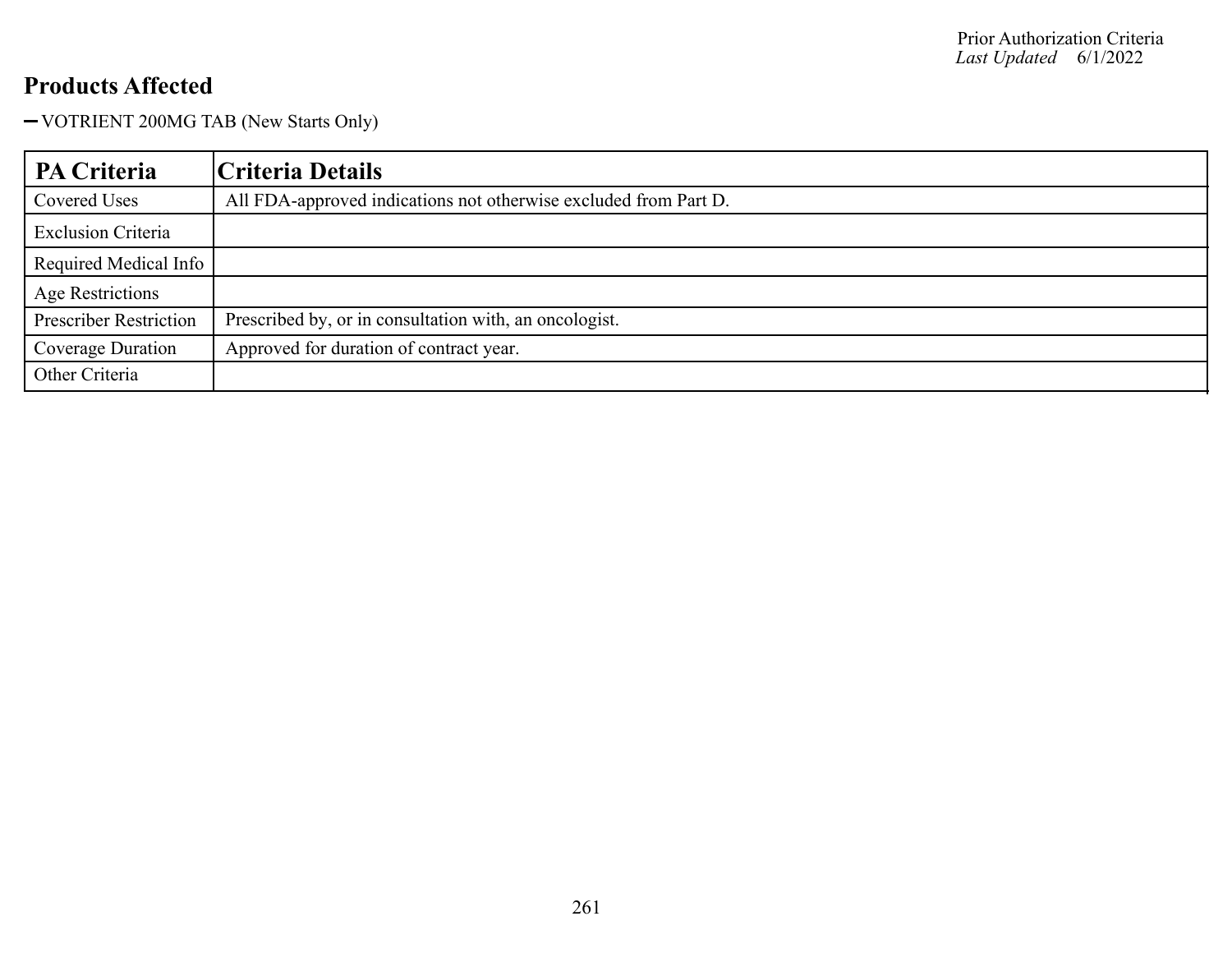- VRAYLAR 1.5/3MG MIXED PACK (New Starts Only) VRAYLAR 1.5MG CAP (New Starts Only)
- 
- VRAYLAR 6MG CAP (New Starts Only)

# - VRAYLAR 3MG CAP (New Starts Only) - VRAYLAR 4.5MG CAP (New Starts Only)

| <b>PA Criteria</b>            | Criteria Details                                                                                                                  |
|-------------------------------|-----------------------------------------------------------------------------------------------------------------------------------|
| Covered Uses                  | All FDA-approved indications not otherwise excluded from Part D.                                                                  |
| <b>Exclusion Criteria</b>     |                                                                                                                                   |
| Required Medical Info         | Patient has tried and failed 2 of the following: a) aripiprazole, b) olanzapine, c) quetiapine, d) risperidone OR e) ziprasidone. |
| <b>Age Restrictions</b>       |                                                                                                                                   |
| <b>Prescriber Restriction</b> |                                                                                                                                   |
| Coverage Duration             | Approved for duration of contract year.                                                                                           |
| Other Criteria                |                                                                                                                                   |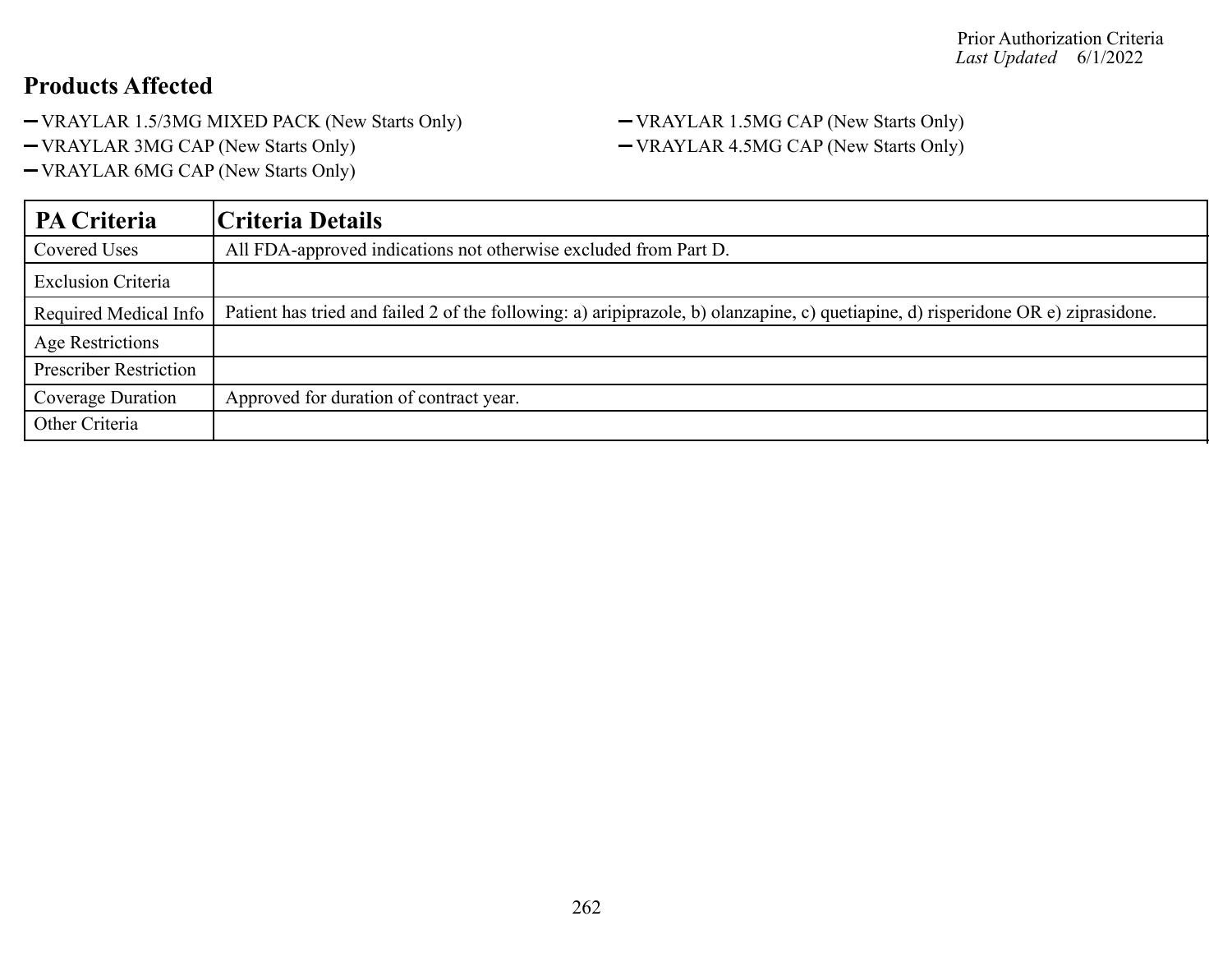VYNDAMAX 61MG CAP VYNDAQEL 20MG CAP

| <b>PA Criteria</b>            | <b>Criteria Details</b>                                                                                                                                                                                                                                                                                                                                                                                                                                                                                                                                                                                                     |
|-------------------------------|-----------------------------------------------------------------------------------------------------------------------------------------------------------------------------------------------------------------------------------------------------------------------------------------------------------------------------------------------------------------------------------------------------------------------------------------------------------------------------------------------------------------------------------------------------------------------------------------------------------------------------|
| Covered Uses                  | All FDA-approved indications not otherwise excluded from Part D.                                                                                                                                                                                                                                                                                                                                                                                                                                                                                                                                                            |
| <b>Exclusion Criteria</b>     |                                                                                                                                                                                                                                                                                                                                                                                                                                                                                                                                                                                                                             |
| Required Medical Info         | A) Diagnosis confirmed by one of the following: i) cardiac biopsy with positive congo red staining and ATTR confirmation<br>by mass spectrometry or immunofluorescence staining ii) Myocardial uptake of Tc-PYP demonstrated by a greater than 1.5<br>heart-to-contralateral ratio or grade 2 or greater visual evidence B) Absence of light-chain or other forms of amyloidosis<br>confirmed by all of the following: i) Serum kappa/lambda free light chain ratio 0.26 to 1.65 ii) Absence of monoclonal<br>protein via serum protein immunofixation iii) Absence of monoclonal protein via urine protein immunofixation. |
| Age Restrictions              | Member must be 18 years of age or older.                                                                                                                                                                                                                                                                                                                                                                                                                                                                                                                                                                                    |
| <b>Prescriber Restriction</b> | Prescribed by, or in consultation with, a cardiologist or other provider experienced in the treatment of cardiomyopathy of<br>transthyretin-mediated amyloidosis.                                                                                                                                                                                                                                                                                                                                                                                                                                                           |
| <b>Coverage Duration</b>      | Approved for duration of contract year.                                                                                                                                                                                                                                                                                                                                                                                                                                                                                                                                                                                     |
| Other Criteria                |                                                                                                                                                                                                                                                                                                                                                                                                                                                                                                                                                                                                                             |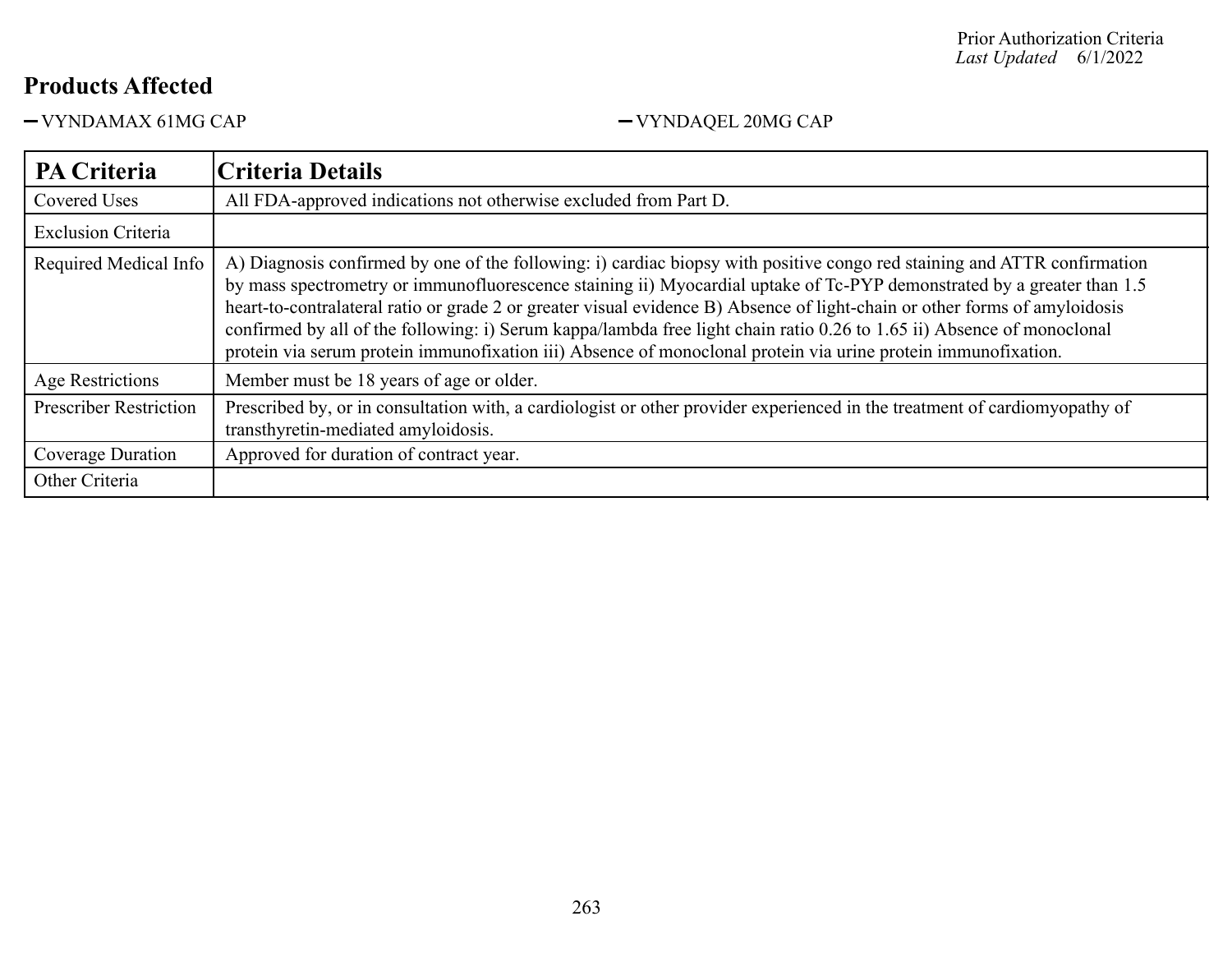-WAKIX 17.8MG TAB - WAKIX 4.45MG TAB

| <b>PA Criteria</b>            | Criteria Details                                                                                                                                                                                                |
|-------------------------------|-----------------------------------------------------------------------------------------------------------------------------------------------------------------------------------------------------------------|
| <b>Covered Uses</b>           | All FDA-approved indications not otherwise excluded from Part D.                                                                                                                                                |
| <b>Exclusion Criteria</b>     |                                                                                                                                                                                                                 |
| Required Medical Info         | For excessive daytime sleepiness with narcolepsy: failure of, or intolerance to, both of the following: a) Sunosi AND b)<br>either modafinil or armodafinil. For cataplexy, trial of other agents not required. |
| Age Restrictions              |                                                                                                                                                                                                                 |
| <b>Prescriber Restriction</b> | Prescribed by, or in consultation with, a neurologist, pulmonologist, or sleep medicine physician.                                                                                                              |
| Coverage Duration             | Approved for duration of contract year.                                                                                                                                                                         |
| Other Criteria                | For narcolepsy: Documentation is provided of full nocturnal polysomnogram used to confirm diagnosis. For cataplexy:                                                                                             |
|                               | Documentation is provided of one of the following to confirm diagnosis: a) full nocturnal polysomnogram OR b) low                                                                                               |
|                               | cerebrospinal fluid orexin-A concentration.                                                                                                                                                                     |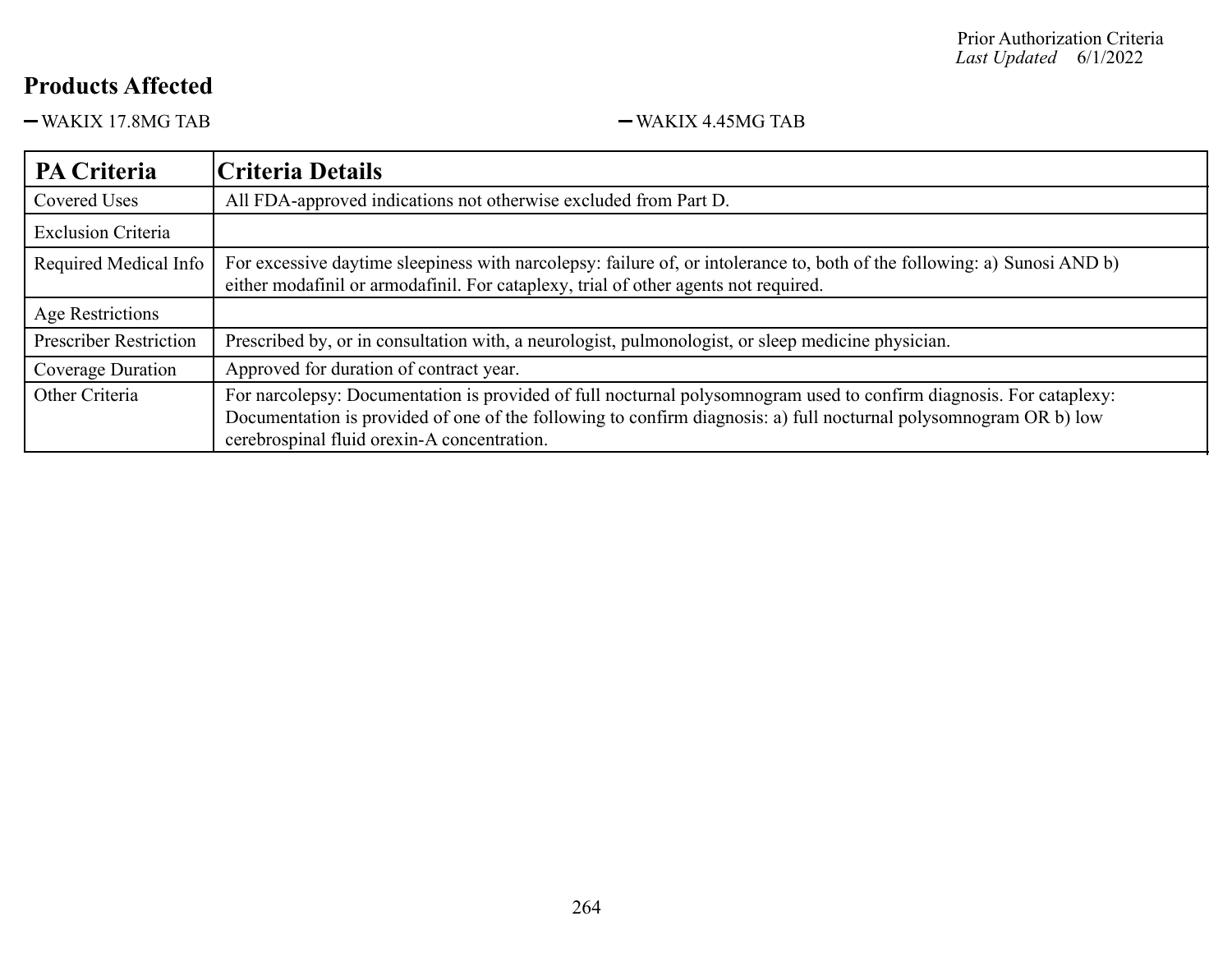WELIREG 40MG TAB (New Starts Only)

| <b>PA Criteria</b>            | Criteria Details                                                 |
|-------------------------------|------------------------------------------------------------------|
| Covered Uses                  | All FDA-approved indications not otherwise excluded from Part D. |
| <b>Exclusion Criteria</b>     |                                                                  |
| Required Medical Info         |                                                                  |
| <b>Age Restrictions</b>       |                                                                  |
| <b>Prescriber Restriction</b> | Prescribed by, or in consultation with, an oncologist.           |
| Coverage Duration             | Approved for duration of contract year.                          |
| Other Criteria                |                                                                  |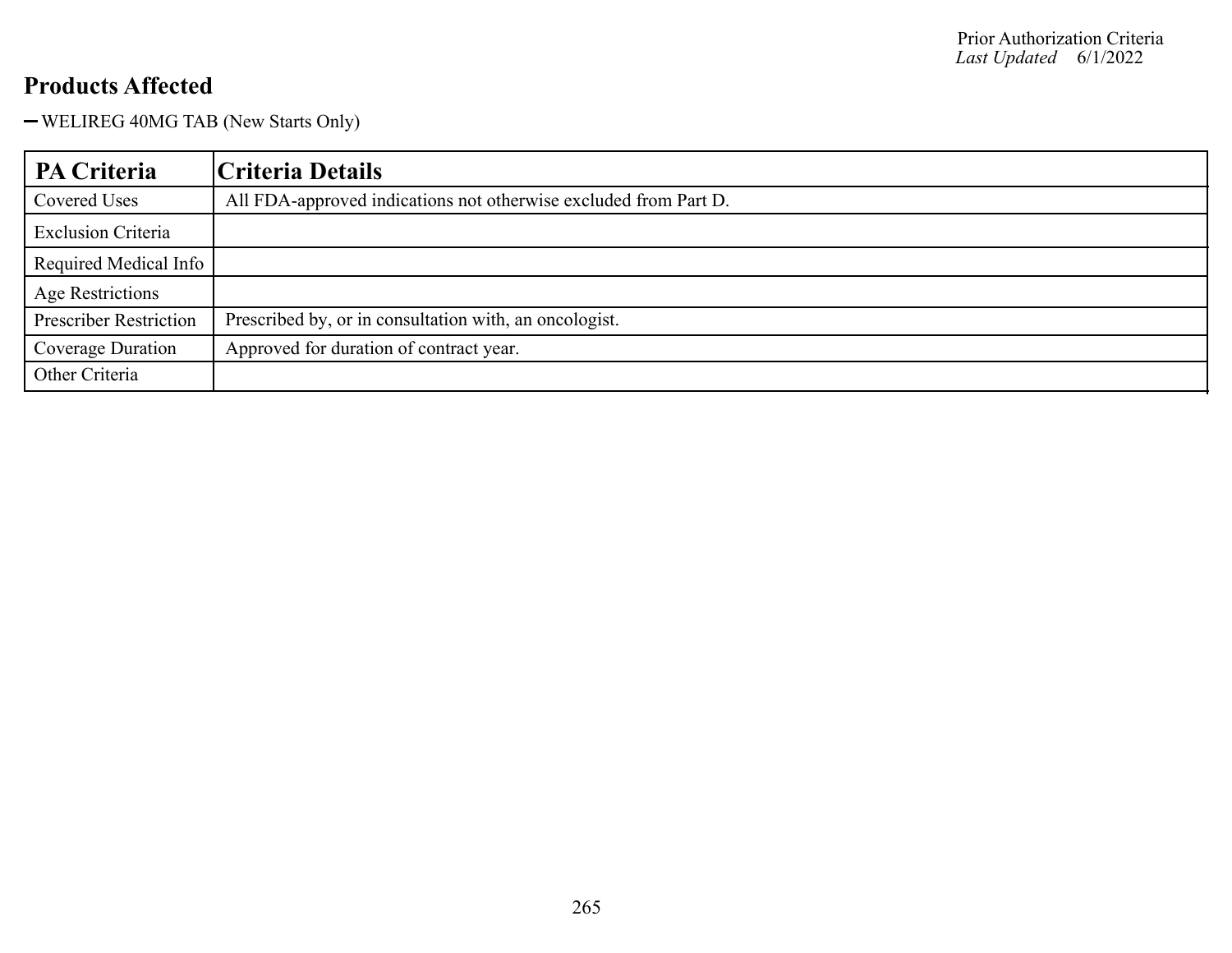-XALKORI 200MG CAP (New Starts Only) -XALKORI 250MG CAP (New Starts Only)

| PA Criteria                   | Criteria Details                                                    |
|-------------------------------|---------------------------------------------------------------------|
| Covered Uses                  | All FDA-approved indications not otherwise excluded from Part D.    |
| <b>Exclusion Criteria</b>     |                                                                     |
| Required Medical Info         | Documentation is provided of ALK-positive or ROS1-positive disease. |
| Age Restrictions              |                                                                     |
| <b>Prescriber Restriction</b> | Prescribed by, or in consultation with, an oncologist.              |
| Coverage Duration             | Approved for duration of contract year.                             |
| Other Criteria                |                                                                     |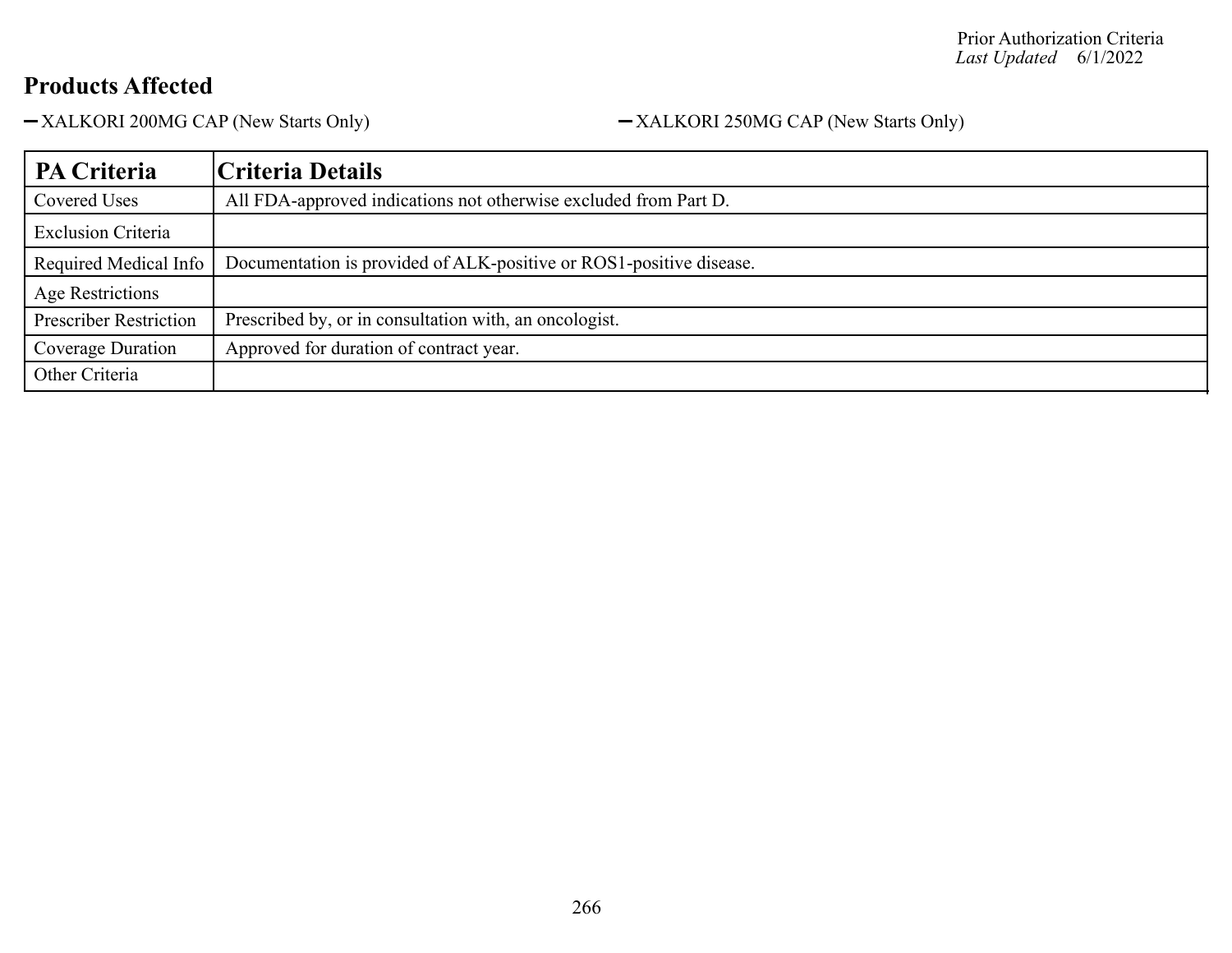-XATMEP 2.5MG/ML ORAL SOLN

| <b>PA Criteria</b>            | Criteria Details                                                                                                                                                                                                    |
|-------------------------------|---------------------------------------------------------------------------------------------------------------------------------------------------------------------------------------------------------------------|
| Covered Uses                  | All FDA-approved indications not otherwise excluded from Part D.                                                                                                                                                    |
| <b>Exclusion Criteria</b>     |                                                                                                                                                                                                                     |
| Required Medical Info         | For polyarticular juvenile idiopathic arthritis: patient must have trial of, or inability to use, oral methotrexate tablet. For<br>acute lymphoblastic leukemia: trial of oral methotrexate tablet is not required. |
| Age Restrictions              |                                                                                                                                                                                                                     |
| <b>Prescriber Restriction</b> |                                                                                                                                                                                                                     |
| Coverage Duration             | Approved for duration of contract year.                                                                                                                                                                             |
| Other Criteria                |                                                                                                                                                                                                                     |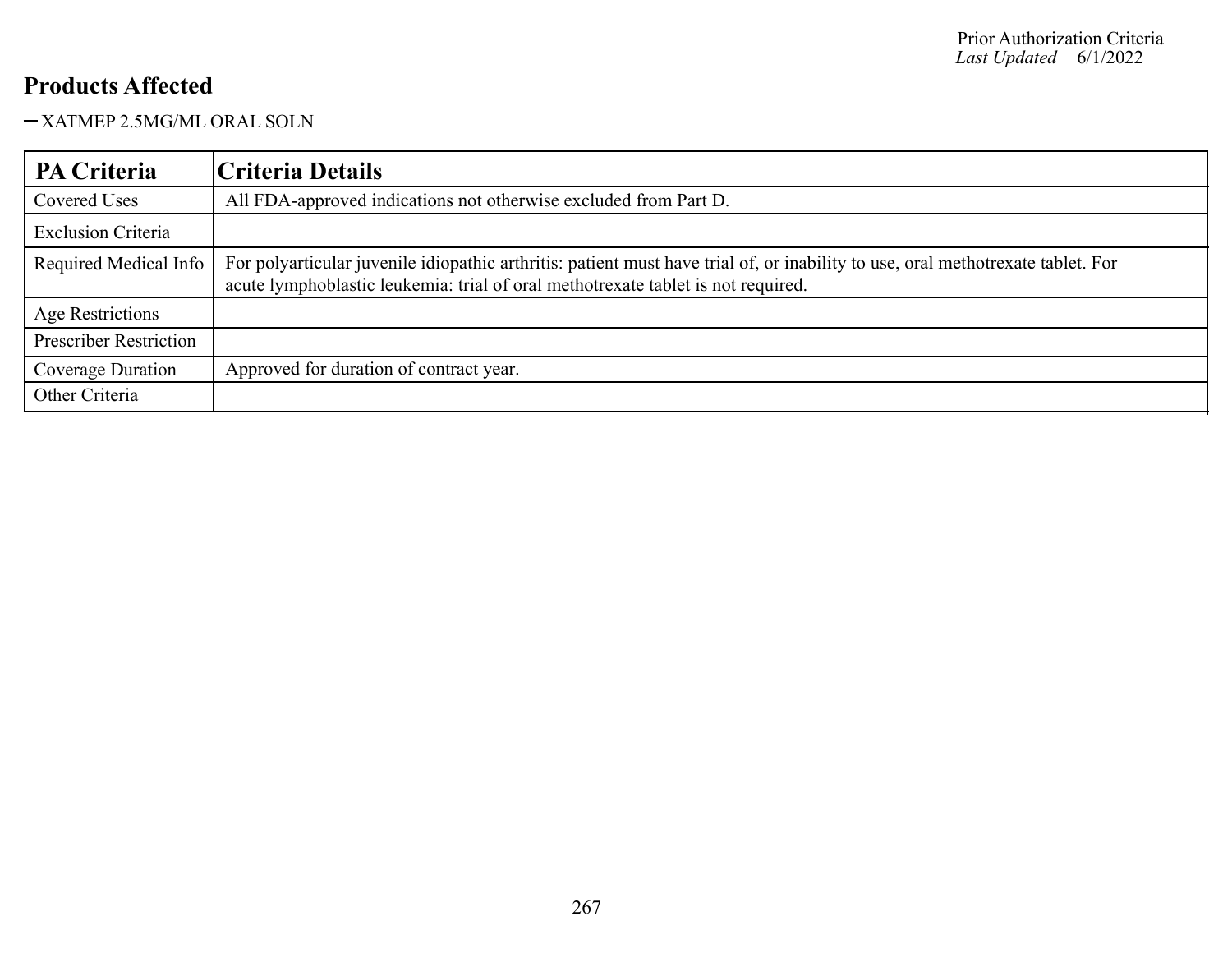- 
- -XELJANZ 1MG/ML ORAL SOLN -XELJANZ 22MG ER TAB
- XELJANZ 5MG TAB

# -XELJANZ 10MG TAB -XELJANZ 11MG ER TAB

| PA Criteria                   | <b>Criteria Details</b>                                                                                                                                                                                                                                                                                                                                                                                                                                                                                                                                |
|-------------------------------|--------------------------------------------------------------------------------------------------------------------------------------------------------------------------------------------------------------------------------------------------------------------------------------------------------------------------------------------------------------------------------------------------------------------------------------------------------------------------------------------------------------------------------------------------------|
| Covered Uses                  | All FDA-approved indications not otherwise excluded from Part D.                                                                                                                                                                                                                                                                                                                                                                                                                                                                                       |
| <b>Exclusion Criteria</b>     |                                                                                                                                                                                                                                                                                                                                                                                                                                                                                                                                                        |
| Required Medical Info         | For moderate to severe Rheumatoid Arthritis: Failure of, or intolerance to therapy with one of the following: a) Humira OR<br>b) Enbrel. For Juvenile Idiopathic Arthritis: Failure of, or intolerance to therapy with one of the following: a) Humira OR b)<br>Enbrel. For Psoriatic Arthritis: Failure of, or one of the following: a) Humira OR b) Enbrel. For ankylosing spondylitis:<br>Failure of, or intolerance to therapy with one of the following: a) Humira OR b) Enbrel. For Ulcerative Colitis: Failure of, or<br>intolerance to Humira. |
| Age Restrictions              |                                                                                                                                                                                                                                                                                                                                                                                                                                                                                                                                                        |
| <b>Prescriber Restriction</b> | For Rheumatoid Arthritis, Juvenile idiopathic arthritis, ankylosing spondylitis, or Psoriatic Arthritis: Prescribed by, or in<br>consultation with a Rheumatology Specialist. For Ulcerative Colitis: Prescribed by, or in consultation with a<br>Gastroenterology Specialist.                                                                                                                                                                                                                                                                         |
| Coverage Duration             | Approved for duration of contract year.                                                                                                                                                                                                                                                                                                                                                                                                                                                                                                                |
| Other Criteria                |                                                                                                                                                                                                                                                                                                                                                                                                                                                                                                                                                        |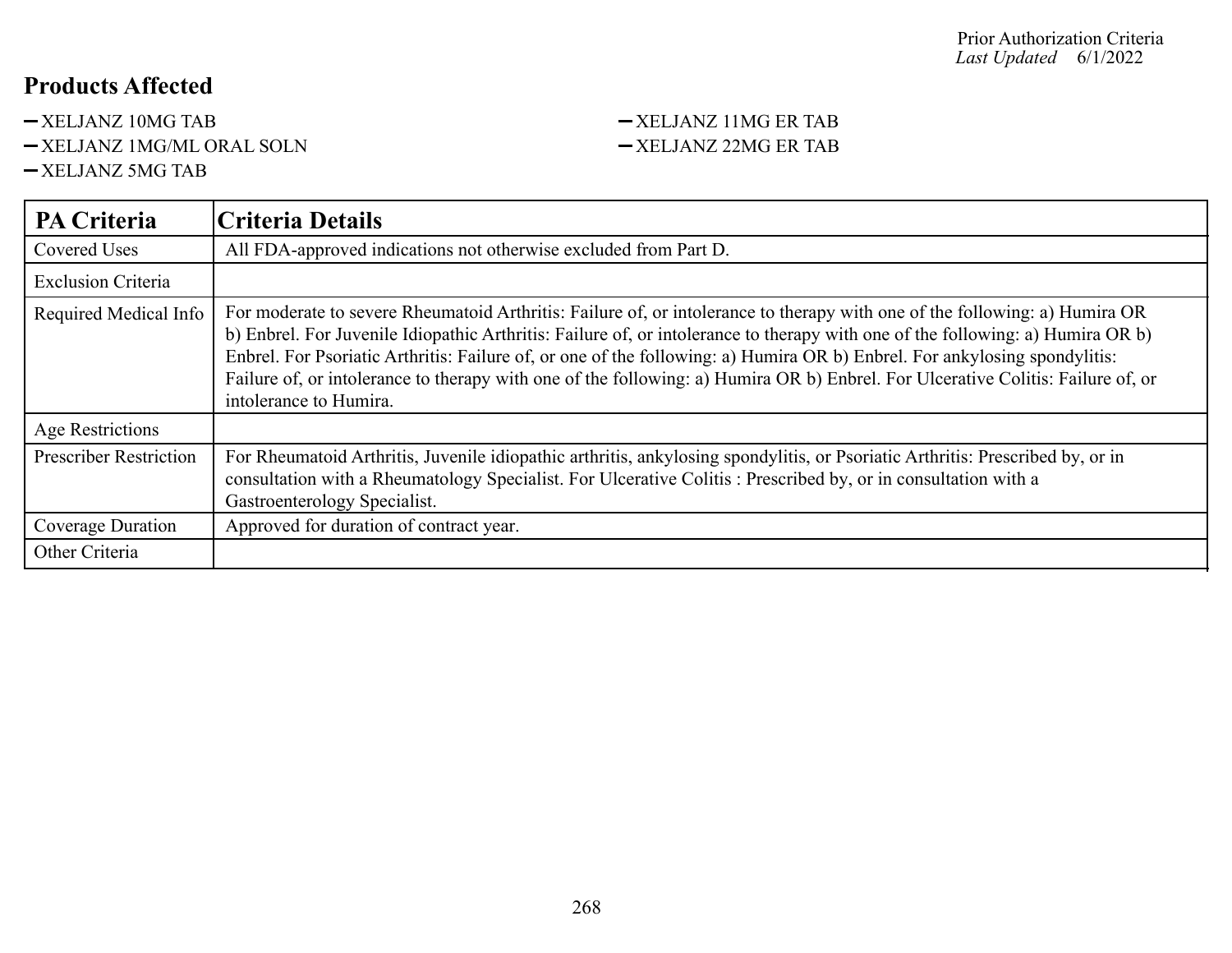XENLETA 600MG TAB

| PA Criteria                   | Criteria Details                                                          |
|-------------------------------|---------------------------------------------------------------------------|
| Covered Uses                  | All FDA-approved indications not otherwise excluded from Part D.          |
| <b>Exclusion Criteria</b>     |                                                                           |
| Required Medical Info         |                                                                           |
| <b>Age Restrictions</b>       |                                                                           |
| <b>Prescriber Restriction</b> | Prescribed by, or in consultation with, an infectious disease specialist. |
| Coverage Duration             | Approved for 1 month.                                                     |
| Other Criteria                |                                                                           |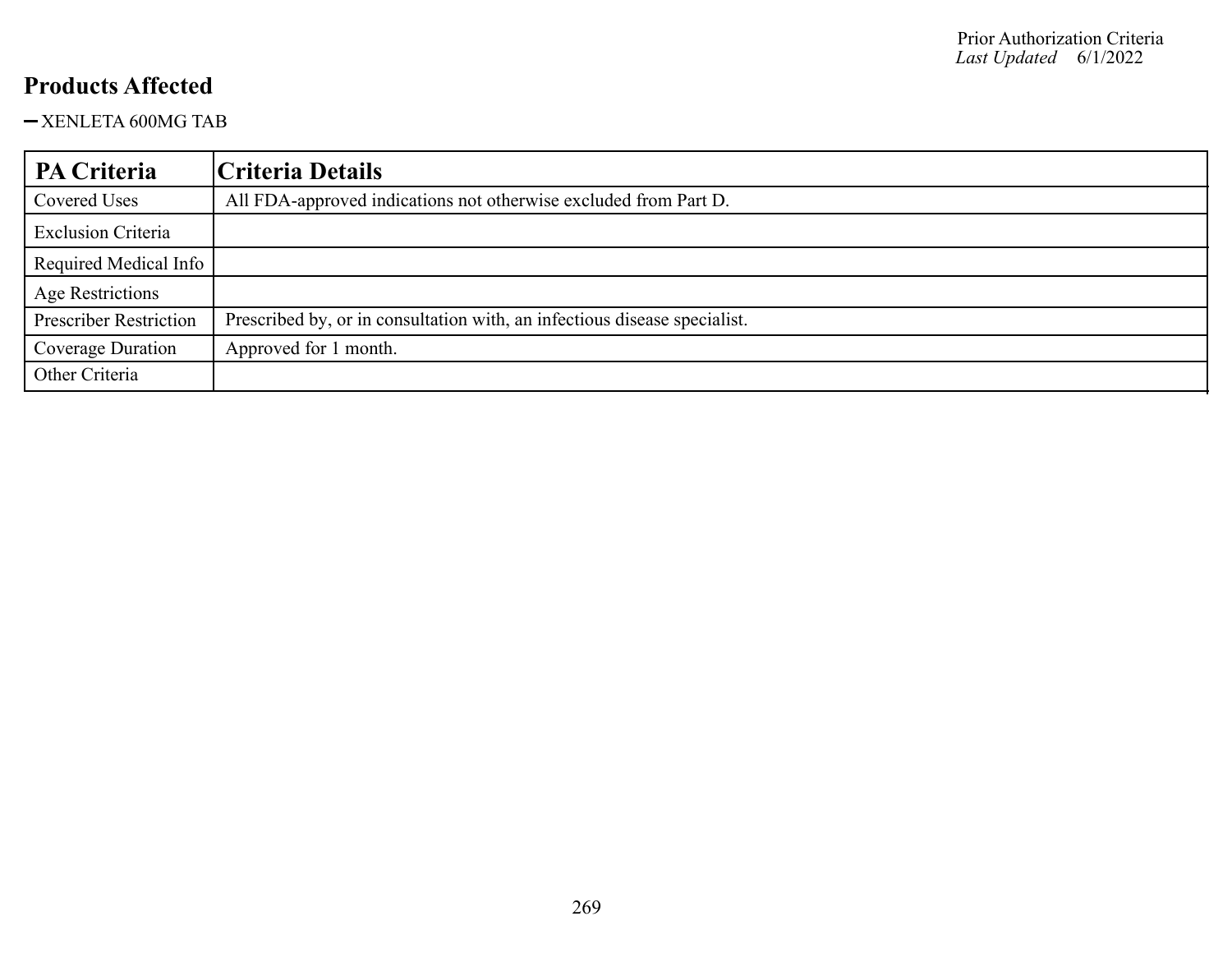-XERMELO 250MG TAB

| PA Criteria                   | Criteria Details                                                                               |
|-------------------------------|------------------------------------------------------------------------------------------------|
| Covered Uses                  | All FDA-approved indications not otherwise excluded from Part D.                               |
| <b>Exclusion Criteria</b>     |                                                                                                |
| Required Medical Info         |                                                                                                |
| Age Restrictions              |                                                                                                |
| <b>Prescriber Restriction</b> | Prescribed by, or in consultation with, an oncologist, endocrinologist, or gastroenterologist. |
| Coverage Duration             | Approved for duration of contract year.                                                        |
| Other Criteria                | Patient is currently taking somatostatin analog therpy and still experiencing symptoms.        |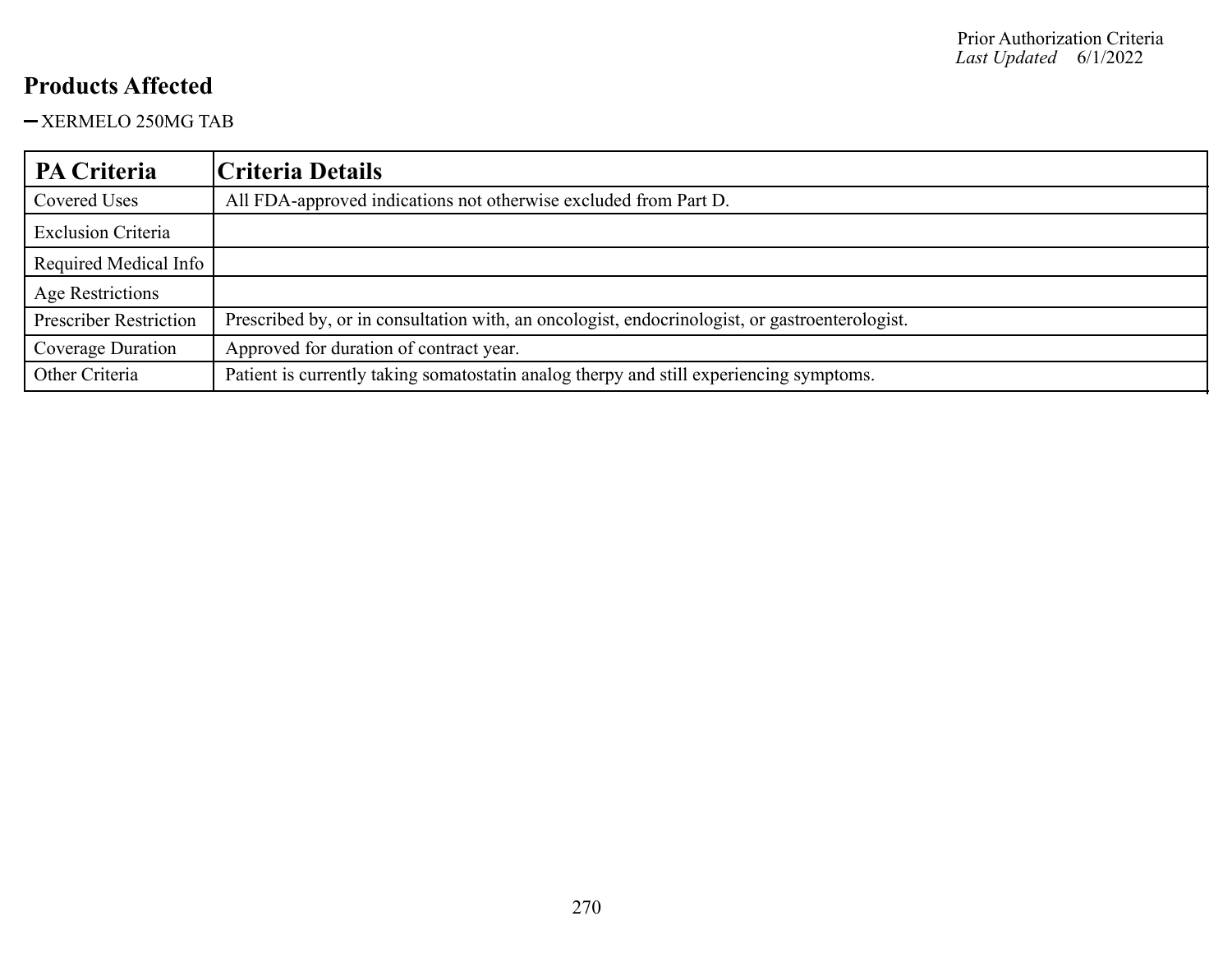XGEVA 120MG/1.7ML INJ

| <b>PA Criteria</b>            | Criteria Details                                                       |
|-------------------------------|------------------------------------------------------------------------|
| Covered Uses                  | All FDA-approved indications not otherwise excluded from Part D.       |
| <b>Exclusion Criteria</b>     |                                                                        |
| Required Medical Info         |                                                                        |
| Age Restrictions              |                                                                        |
| <b>Prescriber Restriction</b> | Prescribed by, or in consultation with, an oncologist or hematologist. |
| Coverage Duration             | Approved for duration of contract year.                                |
| Other Criteria                |                                                                        |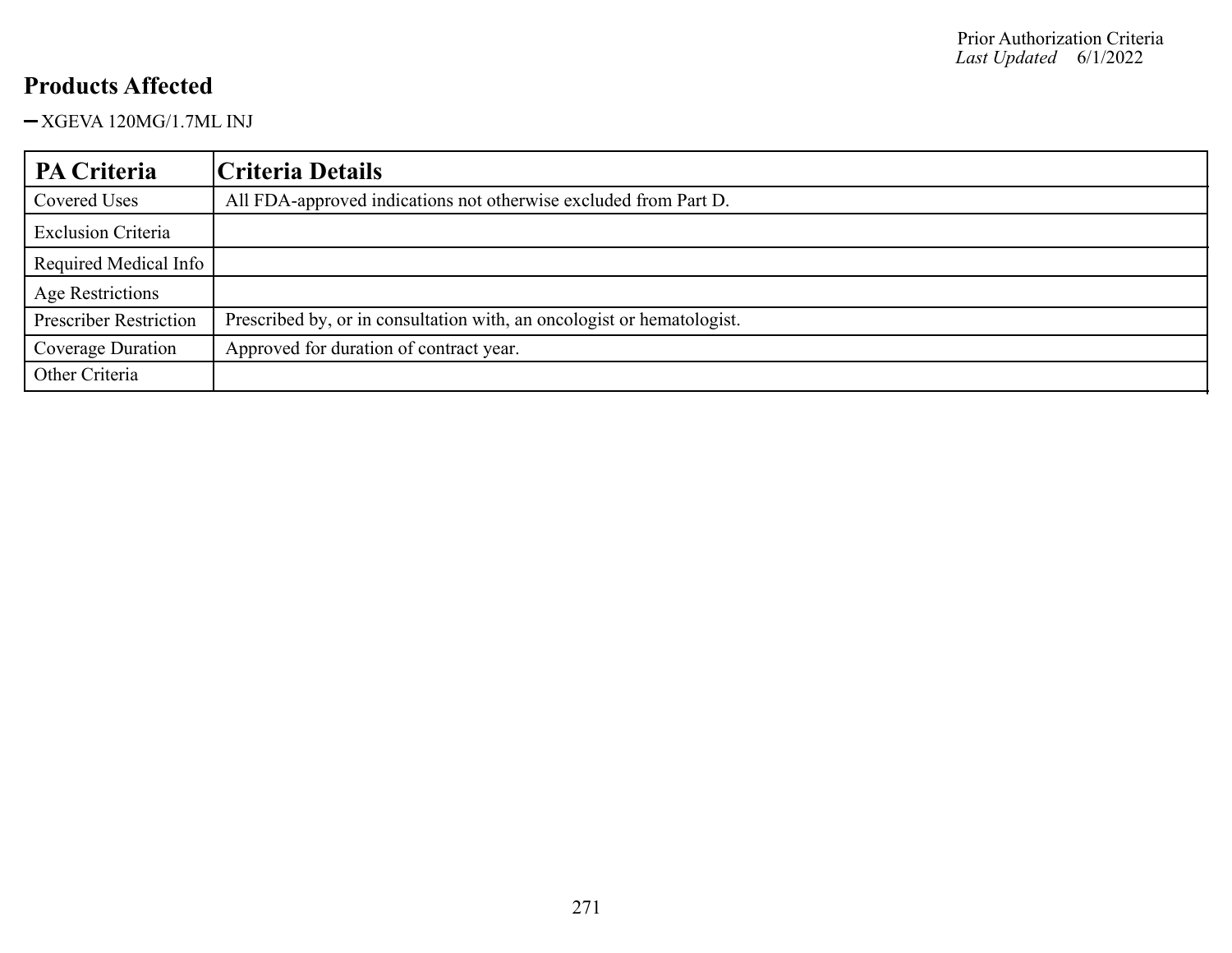XIFAXAN 550MG TAB

| <b>PA Criteria</b>            | Criteria Details                                                                                                              |
|-------------------------------|-------------------------------------------------------------------------------------------------------------------------------|
| Covered Uses                  | All FDA-approved indications not otherwise excluded from Part D.                                                              |
| <b>Exclusion Criteria</b>     |                                                                                                                               |
| Required Medical Info         |                                                                                                                               |
| Age Restrictions              |                                                                                                                               |
| <b>Prescriber Restriction</b> |                                                                                                                               |
| Coverage Duration             | Approved for duration of contract year.                                                                                       |
| Other Criteria                | For diagnosis of IBS-D, approval will increase quantity limit to 42 tablets over 14 days, maximum of three fills per contract |
|                               | year.                                                                                                                         |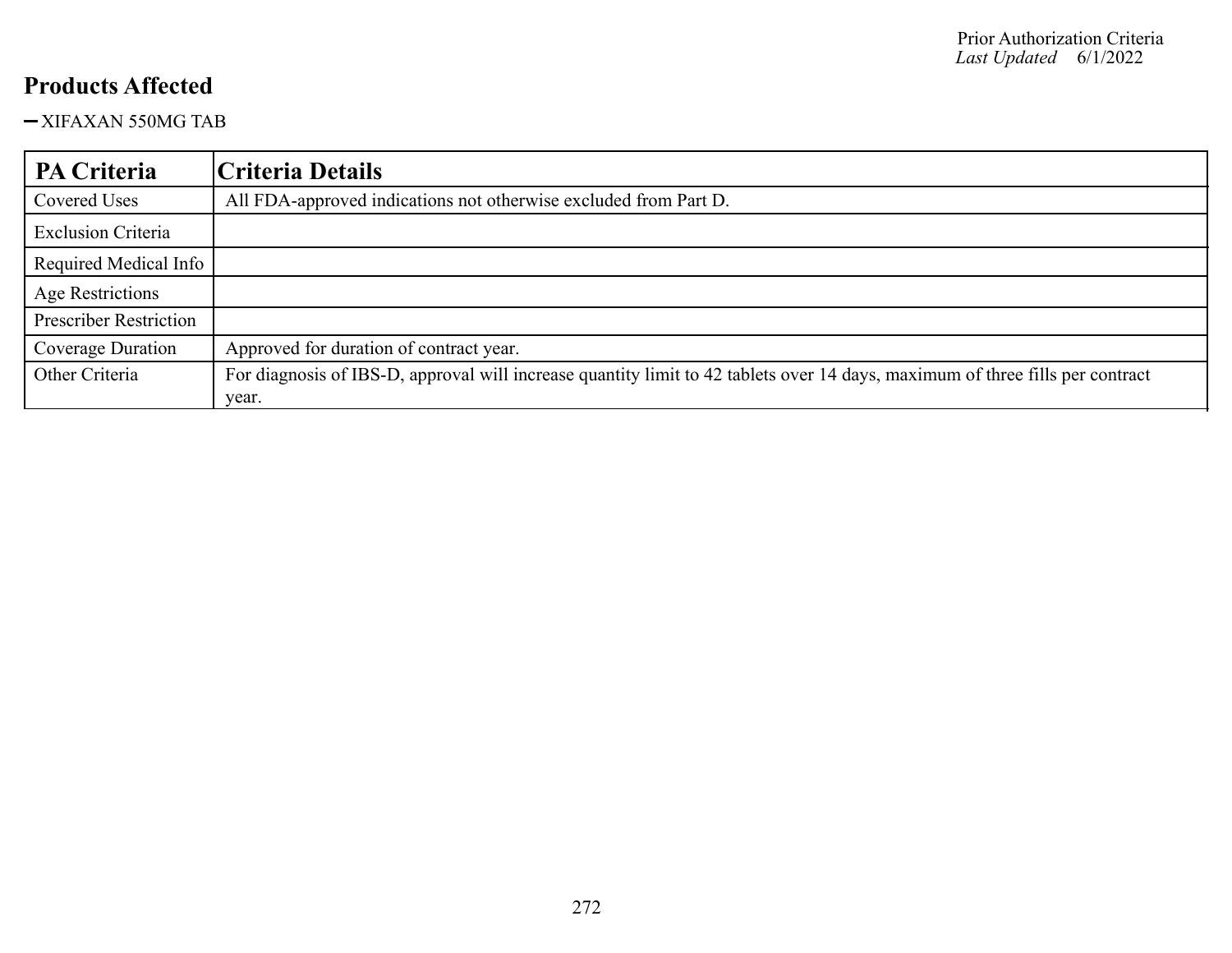-XOLAIR 75MG/0.5ML SYRINGE

-XOLAIR 150MG INJ -XOLAIR 150MG/ML SYRINGE

| PA Criteria                   | Criteria Details                                                                                                                                                                                                                                                                                                                                                                                                                                                                                                                                                                                                                                                                                                                                                                                                                                                                                                                                                                                                                                                   |
|-------------------------------|--------------------------------------------------------------------------------------------------------------------------------------------------------------------------------------------------------------------------------------------------------------------------------------------------------------------------------------------------------------------------------------------------------------------------------------------------------------------------------------------------------------------------------------------------------------------------------------------------------------------------------------------------------------------------------------------------------------------------------------------------------------------------------------------------------------------------------------------------------------------------------------------------------------------------------------------------------------------------------------------------------------------------------------------------------------------|
| Covered Uses                  | All FDA-approved indications not otherwise excluded from Part D.                                                                                                                                                                                                                                                                                                                                                                                                                                                                                                                                                                                                                                                                                                                                                                                                                                                                                                                                                                                                   |
| <b>Exclusion Criteria</b>     |                                                                                                                                                                                                                                                                                                                                                                                                                                                                                                                                                                                                                                                                                                                                                                                                                                                                                                                                                                                                                                                                    |
| Required Medical Info         | For initial requests: For moderate to severe persistent asthma: There must be: A) Objective evidence of reversible airway<br>obstruction B) Member must have a positive skin test or RAST test for specific allergic sensitivity C) One of the following:<br>i) Inadequately controlled asthma despite medium dose of inhaled corticosteroids for at least 3 months in combination with a<br>trial of long-acting inhaled beta-agonists or a leukotriene modifier OR ii) systemic steroids or high dose inhaled<br>corticosteroids are required to maintain adequate asthma control. For chronic idiopathic urticaria: one of the following: a)<br>patient remains symptomatic despite H1 antihistamine treatment OR b) has intolerance or contraindication to H1<br>antihistamine treatment. For nasal polyps: A) Confirmed diagnosis of nasal polyps (see other criteria) AND B) Trial of<br>Dupixent was ineffective, not tolerated, or contraindicated. For continuation requests (all diagnoses): Documentation is<br>provided of positive clinical response. |
| Age Restrictions              | If for moderate to severe persistent asthma, patient must be at least 6 years old. If for chronic idiopathic urticaria, patient<br>must be at least 12 years old. If for nasal polyps, patient must be at least 18 years old.                                                                                                                                                                                                                                                                                                                                                                                                                                                                                                                                                                                                                                                                                                                                                                                                                                      |
| <b>Prescriber Restriction</b> | Prescribed by, or in consultation with, an allergist, pulmonologist, dermatologist, ENT specialist, or immunologist.                                                                                                                                                                                                                                                                                                                                                                                                                                                                                                                                                                                                                                                                                                                                                                                                                                                                                                                                               |
| Coverage Duration             | Approved for duration of contract year.                                                                                                                                                                                                                                                                                                                                                                                                                                                                                                                                                                                                                                                                                                                                                                                                                                                                                                                                                                                                                            |
| Other Criteria                | For nasal polyps (initial requests): Diagnosis is confirmed with a sinus CT scan AND at least four of the following apply: a)<br>prior surgery for bilateral nasal polyposis b) evidence of type 2 inflammation c) two or more courses of oral corticosteroids<br>required in the prior year d) significantly impaired quality of life e) significant loss of smell f) diagnosis of comorbid asthma                                                                                                                                                                                                                                                                                                                                                                                                                                                                                                                                                                                                                                                                |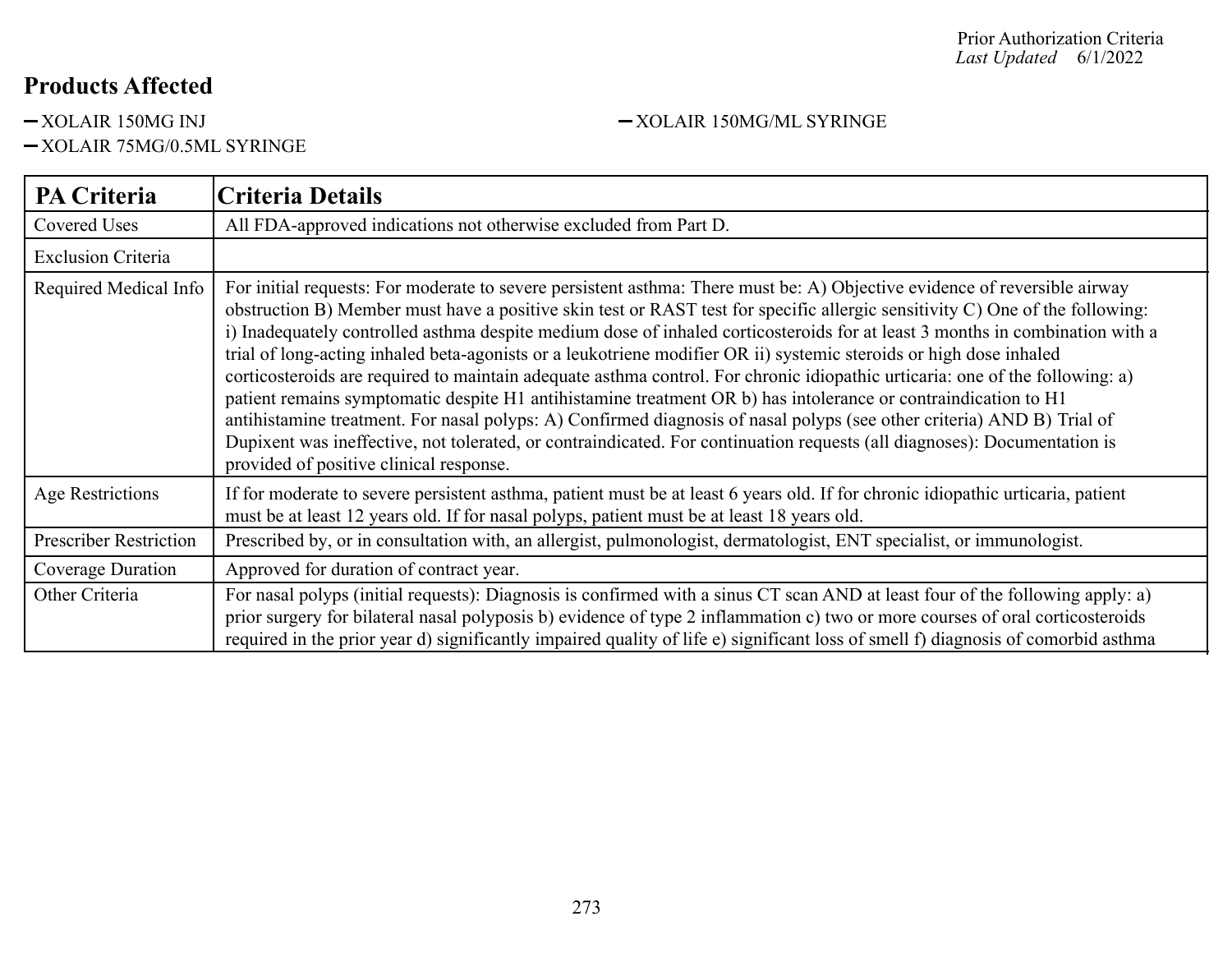XOSPATA 40MG TAB (New Starts Only)

| PA Criteria                   | Criteria Details                                                       |
|-------------------------------|------------------------------------------------------------------------|
| Covered Uses                  | All FDA-approved indications not otherwise excluded from Part D.       |
| <b>Exclusion Criteria</b>     |                                                                        |
| Required Medical Info         | Documentation is provided of FLT3 mutation.                            |
| Age Restrictions              |                                                                        |
| <b>Prescriber Restriction</b> | Prescribed by, or in consultation with, an oncologist or hematologist. |
| <b>Coverage Duration</b>      | Approved for duration of contract year.                                |
| Other Criteria                |                                                                        |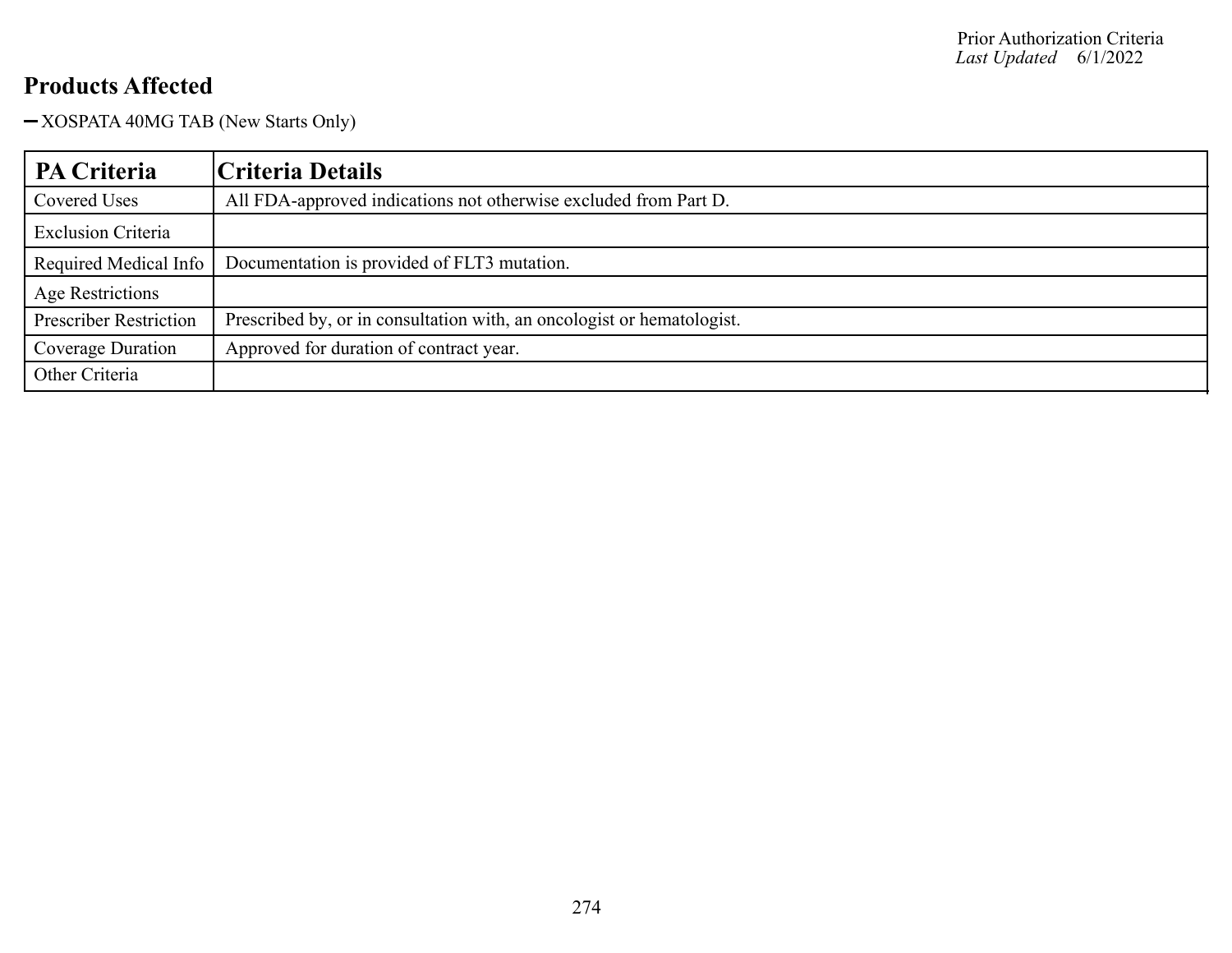- 
- -XPOVIO 40MG TWICE WEEKLY CARTON (8-PACK) (New Starts Only) XPOVIO 60MG ONCE WEEKLY CARTON (4-PACK) (New Starts Only
- -XPOVIO 60MG TWICE WEEKLY PACK (New Starts Only) XPOVIO 80 MG TWICE WEEKLY (New Starts Only)

XPOVIO 80MG ONCE WEEKLY CARTON (8-PACK) (New Starts Only)

**PA Criteria Criteria Details** Covered Uses All FDA-approved indications not otherwise excluded from Part D. Exclusion Criteria Required Medical Info Age Restrictions Prescriber Restriction | Prescribed by, or in consultation with, an oncologist or hematologist. Coverage Duration | Approved for duration of contract year. Other Criteria

#### -XPOVIO 100MG ONCE WEEKLY CARTON (8-PACK) (New Starts Only) - XPOVIO 40MG ONCE WEEKLY CARTON (4-PACK) (New Starts Only)

- 
-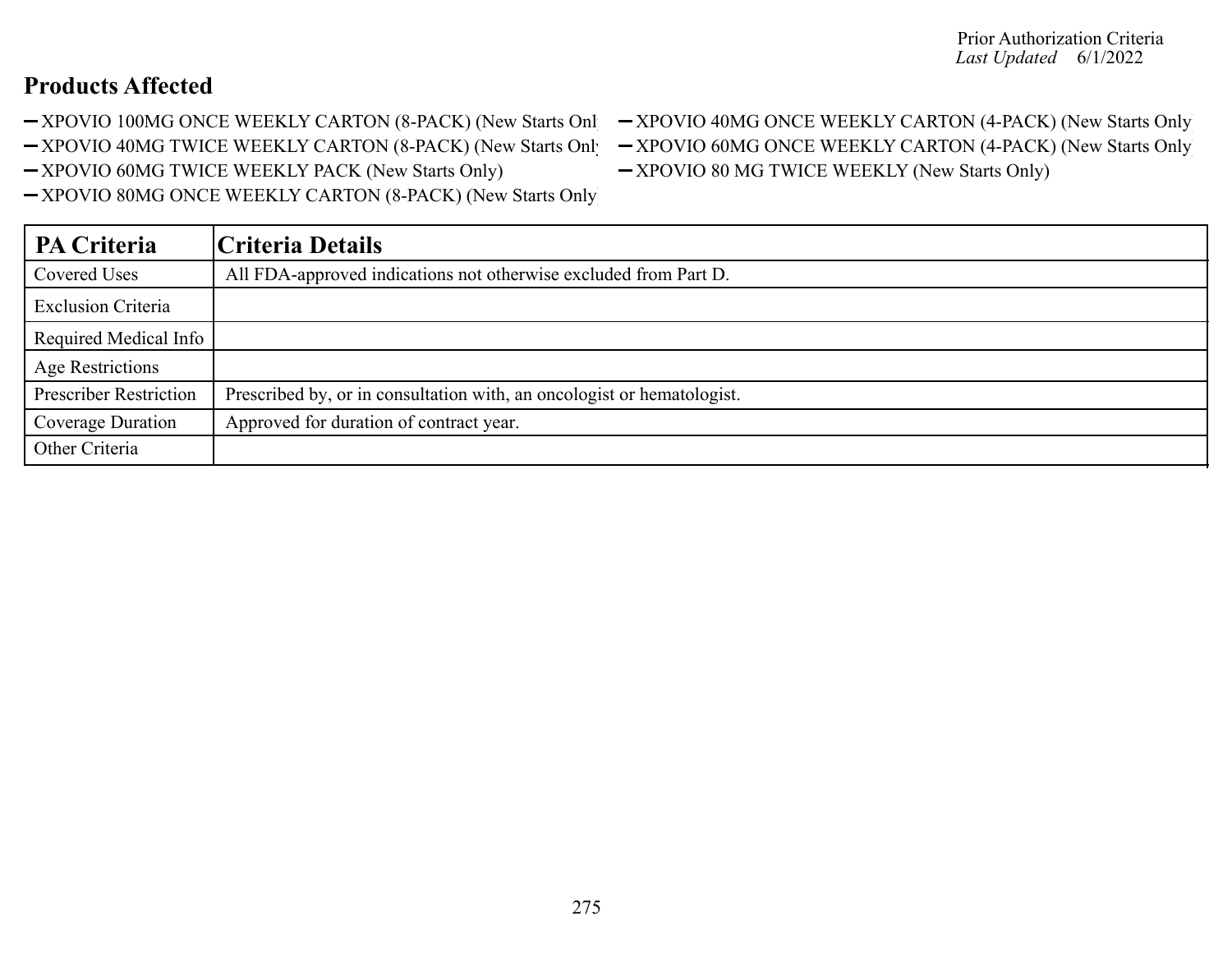-XTANDI 40MG CAP (New Starts Only) -XTANDI 40MG TAB (New Starts Only)

XTANDI 80MG TAB (New Starts Only)

**PA Criteria Criteria Details** Covered Uses All FDA-approved indications not otherwise excluded from Part D. Exclusion Criteria Required Medical Info  $\vert$  For metastatic castration-resistant prostate cancer (mCRPC) and metastatic castration-sensitive prostate cancer (mCSPC): failure of, intolerance or contraindication to, abiraterone (Zytiga equivalent) required. For nonmetastatic castration-resistant prostate cancer (nmCRPC): failure of, or intolerance to, both of the following: a) Nubeqa and b) Erleada. Age Restrictions Prescriber Restriction | Prescribed by, or in consultation with, an oncologist or urologist. Coverage Duration | Approved for duration of contract year. Other Criteria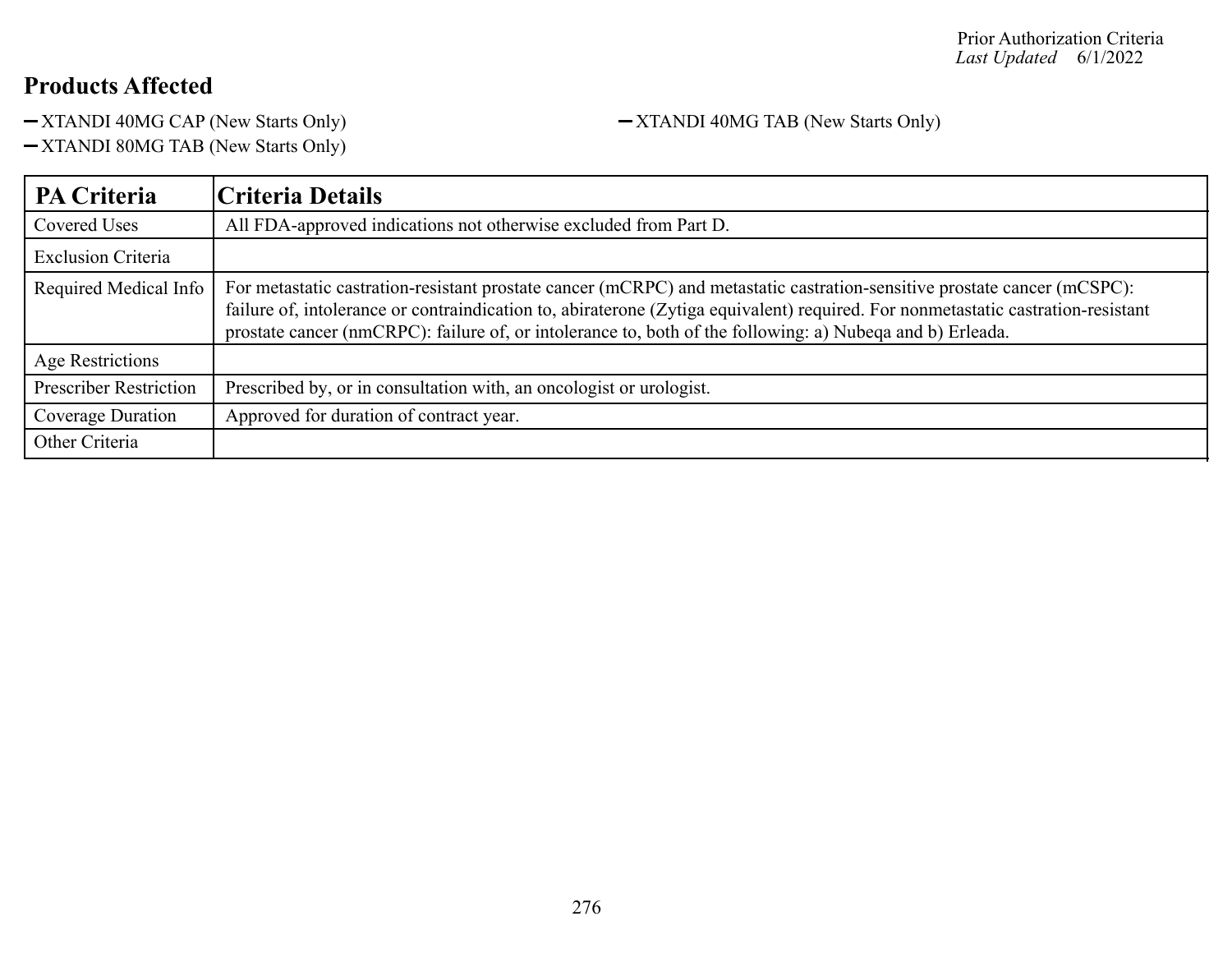#### XULTOPHY 100UNIT-3.6MG/ML PEN INJ

| PA Criteria                   | Criteria Details                                                                                                                                                                                                                                                                                                                                     |
|-------------------------------|------------------------------------------------------------------------------------------------------------------------------------------------------------------------------------------------------------------------------------------------------------------------------------------------------------------------------------------------------|
| Covered Uses                  | All FDA-approved indications not otherwise excluded from Part D.                                                                                                                                                                                                                                                                                     |
| <b>Exclusion Criteria</b>     |                                                                                                                                                                                                                                                                                                                                                      |
| Required Medical Info         | One of the following: A) Member is unable to achieve an A1c of 7 or under after three (3) months of treatment with one of<br>the following: i) a maximally dosed GLP-1 receptor agonist OR ii) basal insulin greater than or equal to thirty (30) units per<br>day: OR B) member is currently using both basal insulin AND a GLP-1 receptor agonist. |
| Age Restrictions              |                                                                                                                                                                                                                                                                                                                                                      |
| <b>Prescriber Restriction</b> |                                                                                                                                                                                                                                                                                                                                                      |
| Coverage Duration             | Approved for duration of contract year.                                                                                                                                                                                                                                                                                                              |
| Other Criteria                |                                                                                                                                                                                                                                                                                                                                                      |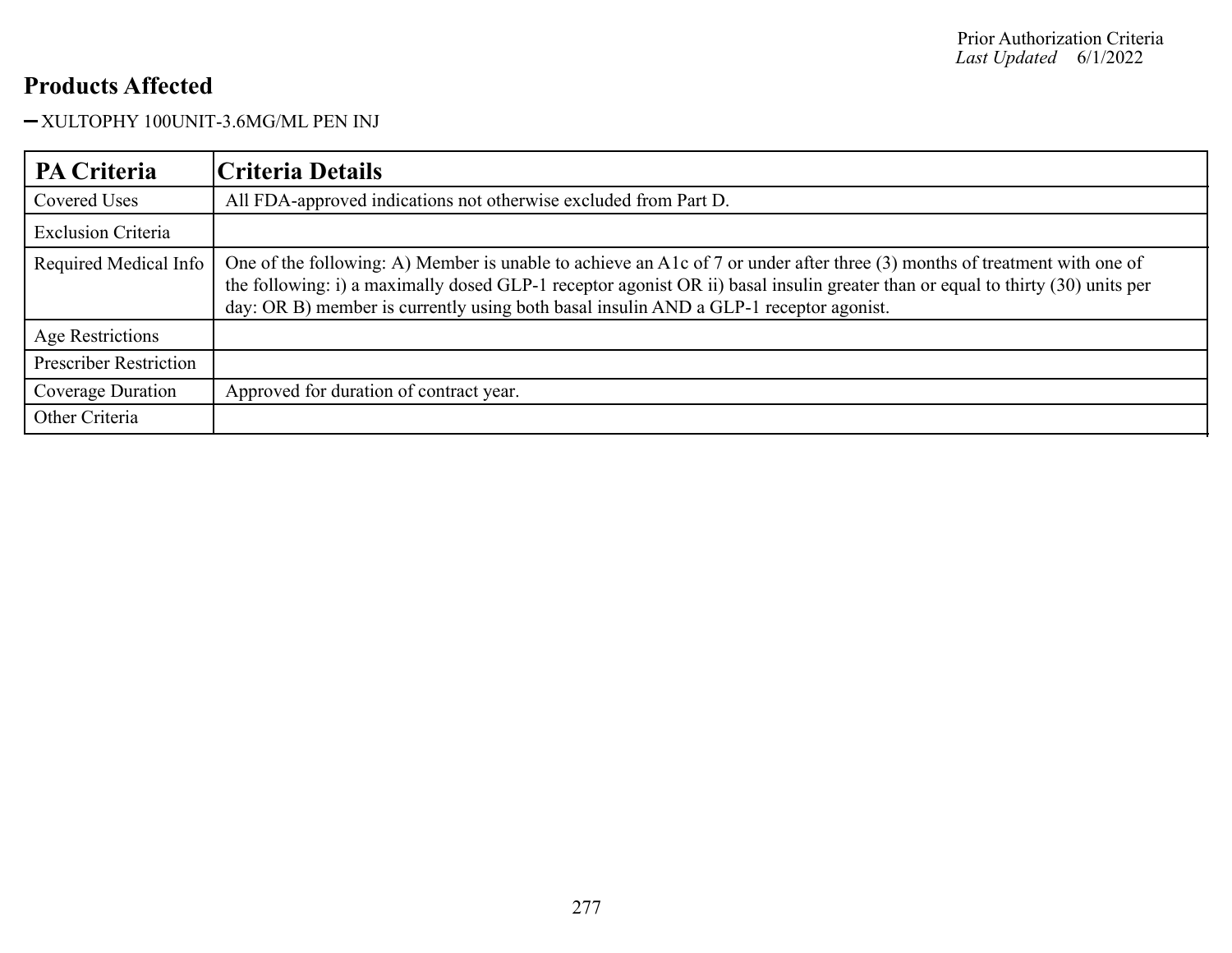-XYREM 500MG/ML ORAL SOLN

| <b>PA Criteria</b>            | Criteria Details                                                                                                                                                                                                                                                                        |
|-------------------------------|-----------------------------------------------------------------------------------------------------------------------------------------------------------------------------------------------------------------------------------------------------------------------------------------|
| Covered Uses                  | All FDA-approved indications not otherwise excluded from Part D.                                                                                                                                                                                                                        |
| <b>Exclusion Criteria</b>     |                                                                                                                                                                                                                                                                                         |
| Required Medical Info         | For excessive daytime sleepiness with narcolepsy in adults: failure of, or intolerance to, both of the following: a) Sunosi<br>AND b) either modafinil or armodafinil. For cataplexy and patients aged 7 to 17 years: trial of other agents not required.                               |
| Age Restrictions              |                                                                                                                                                                                                                                                                                         |
| <b>Prescriber Restriction</b> | Prescribed by, or in consultation with, a neurologist, pulmonologist, or sleep medicine physician.                                                                                                                                                                                      |
| Coverage Duration             | Approved for duration of contract year.                                                                                                                                                                                                                                                 |
| Other Criteria                | For narcolepsy: Documentation is provided of full nocturnal polysomnogram used to confirm diagnosis. For cataplexy:<br>Documentation is provided of one of the following to confirm diagnosis: a) full nocturnal polysomnogram OR b) low<br>cerebrospinal fluid orexin-A concentration. |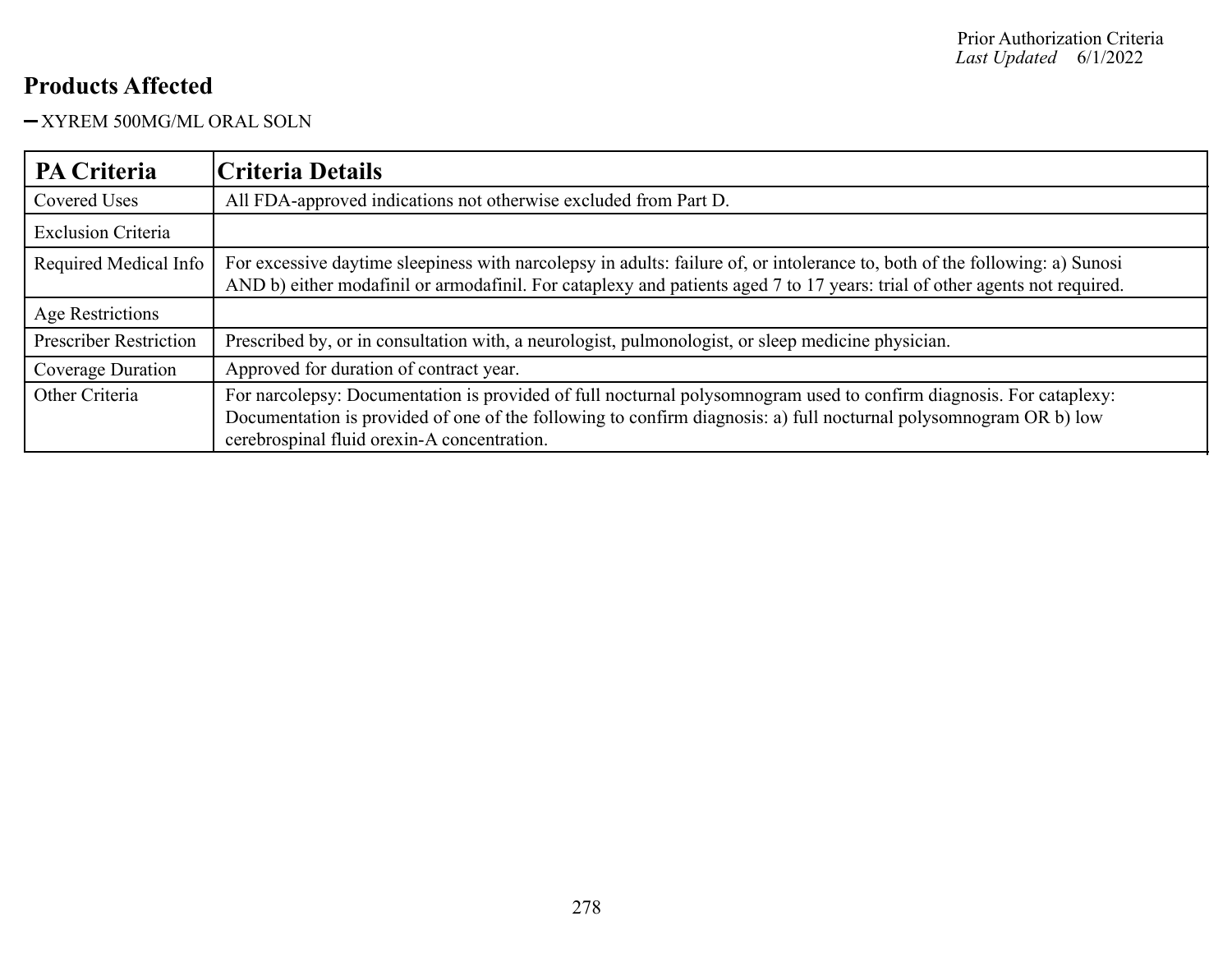*miglustat 100mg cap*

| <b>PA Criteria</b>            | Criteria Details                                                                                    |
|-------------------------------|-----------------------------------------------------------------------------------------------------|
| Covered Uses                  | All FDA-approved indications not otherwise excluded from Part D.                                    |
| <b>Exclusion Criteria</b>     |                                                                                                     |
| Required Medical Info         |                                                                                                     |
| Age Restrictions              |                                                                                                     |
| <b>Prescriber Restriction</b> | Prescribed by, or in consultation with, a medical geneticist, hematologist, or metabolic physician. |
| Coverage Duration             | Approved for duration of contract year.                                                             |
| Other Criteria                |                                                                                                     |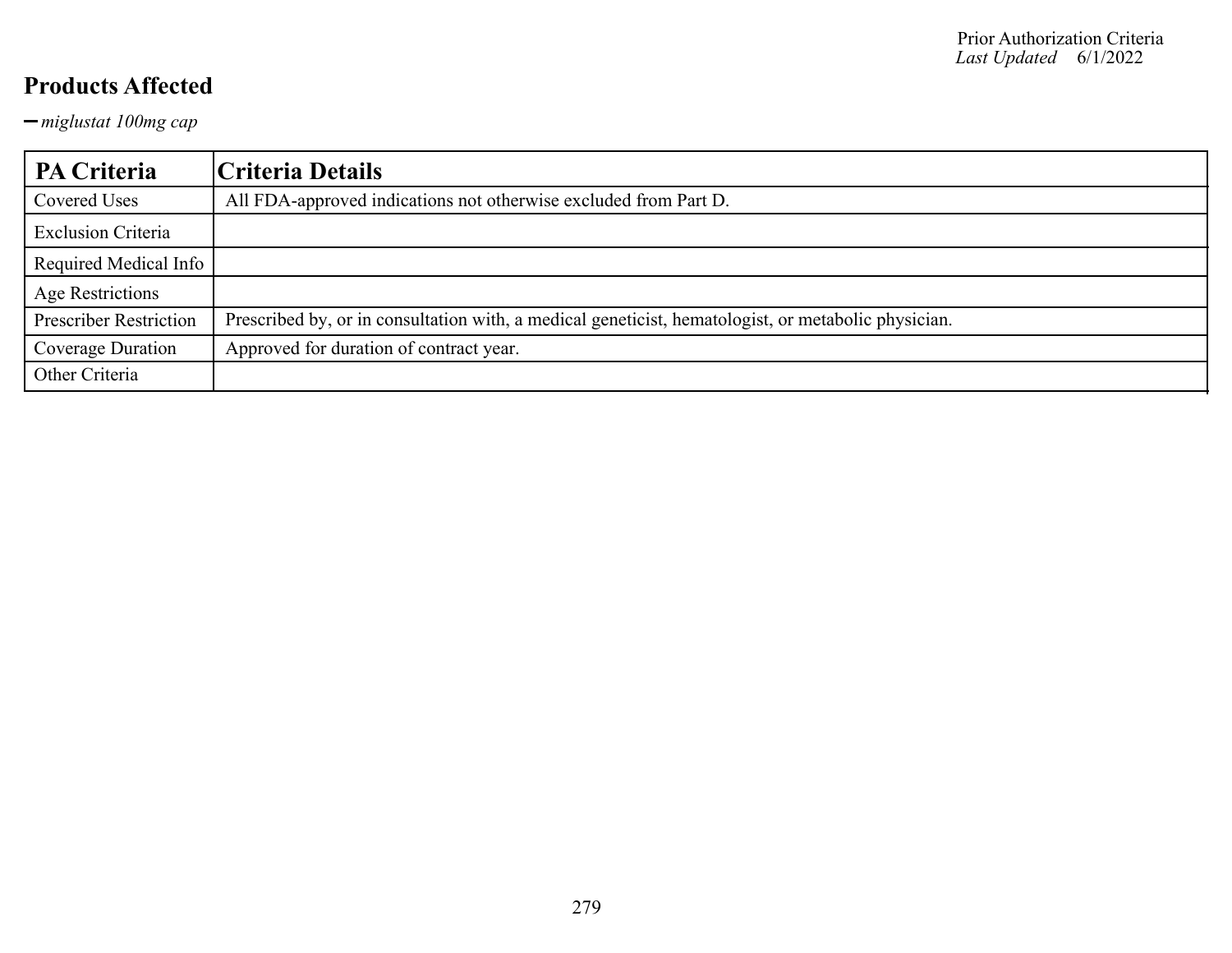ZEJULA 100MG CAP (New Starts Only)

| PA Criteria                   | Criteria Details                                                 |
|-------------------------------|------------------------------------------------------------------|
| Covered Uses                  | All FDA-approved indications not otherwise excluded from Part D. |
| <b>Exclusion Criteria</b>     |                                                                  |
| Required Medical Info         |                                                                  |
| Age Restrictions              |                                                                  |
| <b>Prescriber Restriction</b> | Prescribed by, or in consultation with, an oncologist.           |
| Coverage Duration             | Approved for duration of contract year.                          |
| Other Criteria                |                                                                  |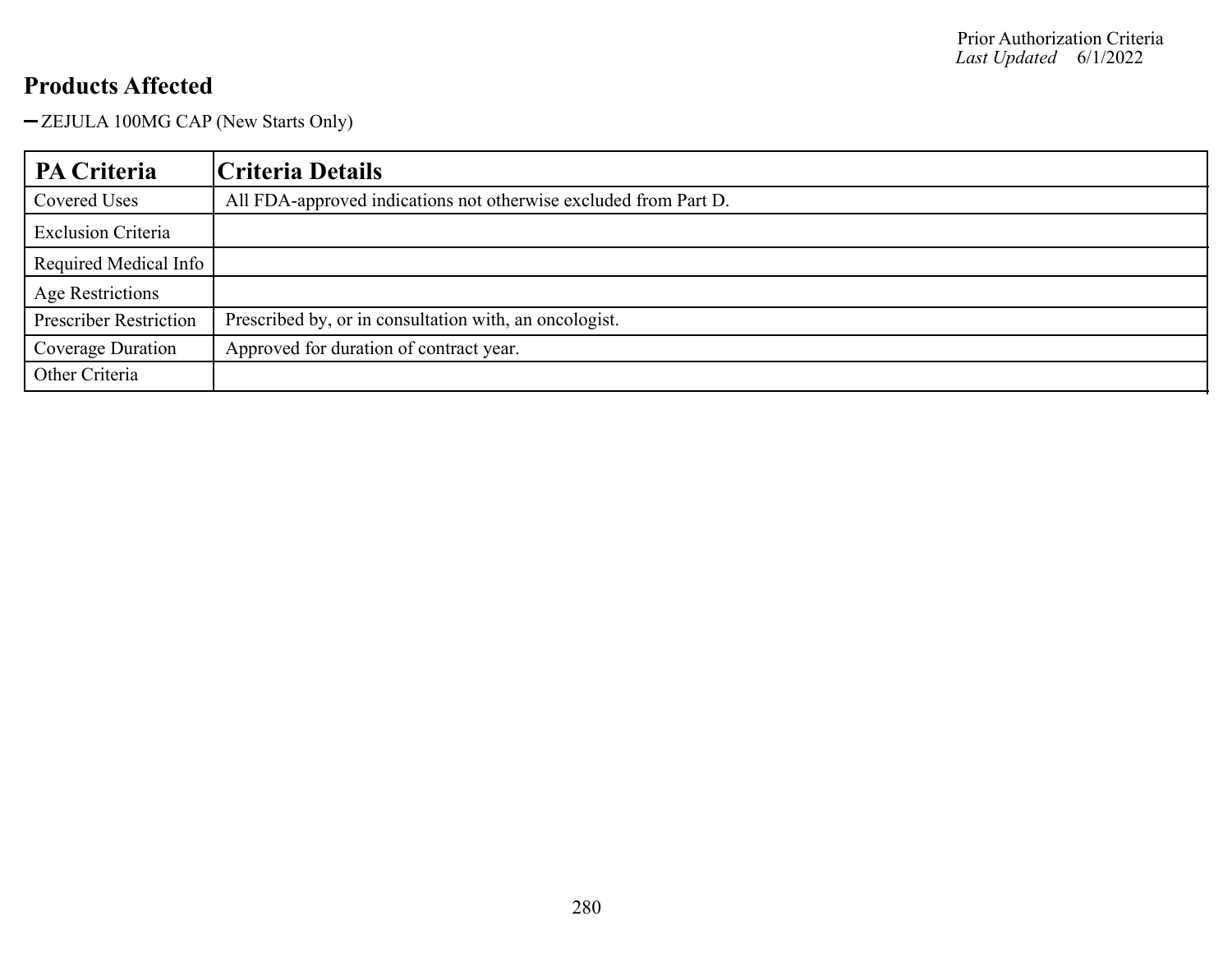- ZELBORAF 240MG TAB (New Starts Only)

| <b>PA Criteria</b>            | Criteria Details                                                      |
|-------------------------------|-----------------------------------------------------------------------|
| Covered Uses                  | All FDA-approved indications not otherwise excluded from Part D.      |
| <b>Exclusion Criteria</b>     |                                                                       |
| Required Medical Info         | Documentation is provided of appropriate BRAF V600E or V600 mutation. |
| Age Restrictions              |                                                                       |
| <b>Prescriber Restriction</b> | Prescribed by, or in consultation with, an oncologist.                |
| Coverage Duration             | Approved for duration of contract year.                               |
| Other Criteria                |                                                                       |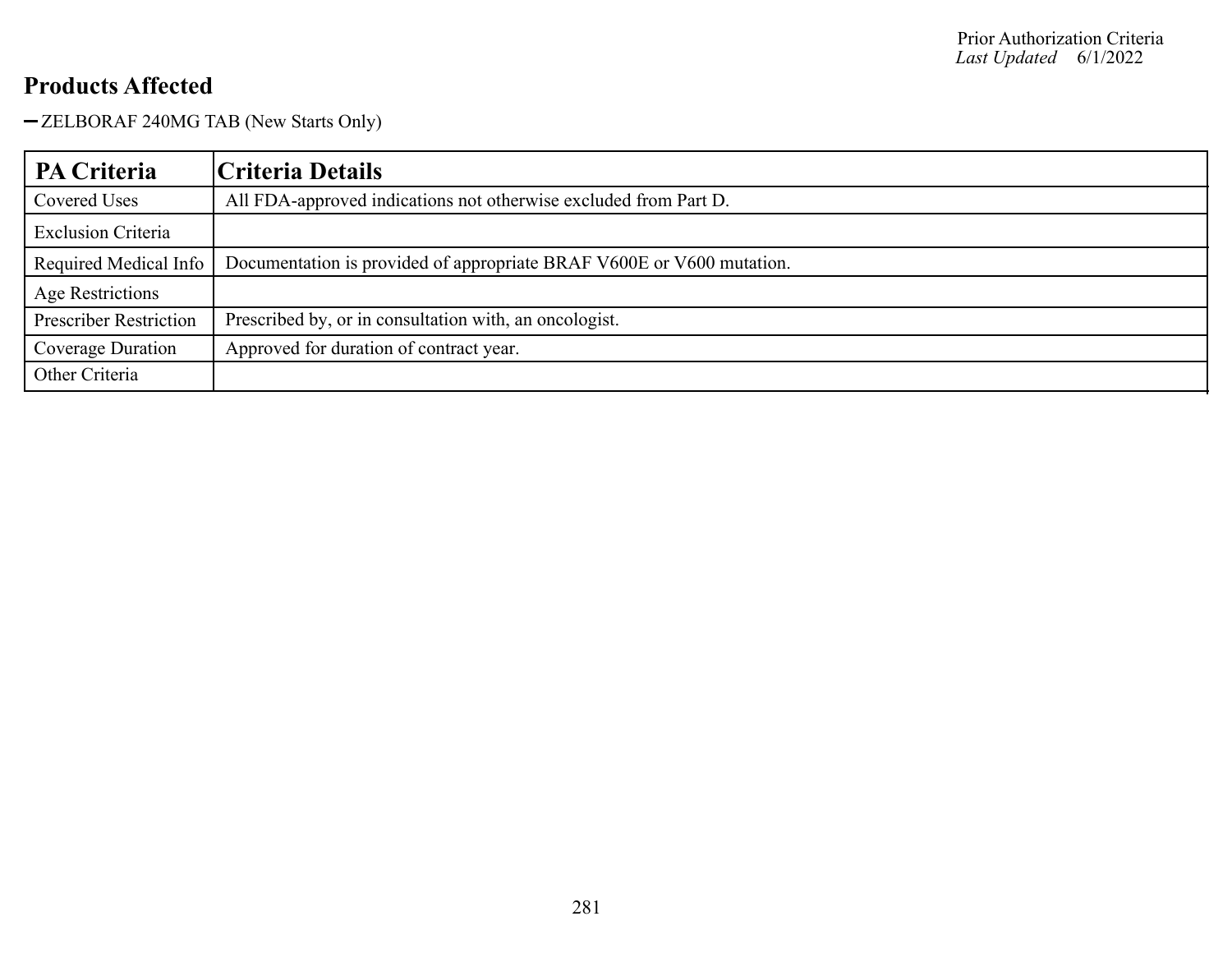-ZEPOSIA STARTER KIT PACK

#### **PA Criteria Criteria Details** Covered Uses All FDA-approved indications not otherwise excluded from Part D. Exclusion Criteria Required Medical Info For Ulcerative Colitis: Intolerance to, or failure of, therapy with both of the following: a) Humira AND b) Stelara. Age Restrictions Prescriber Restriction For multiple sclerosis: Prescribed by, or in consultation with, a neurology specialist. For ulcerative colitis : Prescribed by, or in consultation with, a gastroenterology specialist. Coverage Duration | Approved for duration of contract year. Other Criteria

-ZEPOSIA 0.92MG CAP - 2EPOSIA 7-DAY STARTER PACK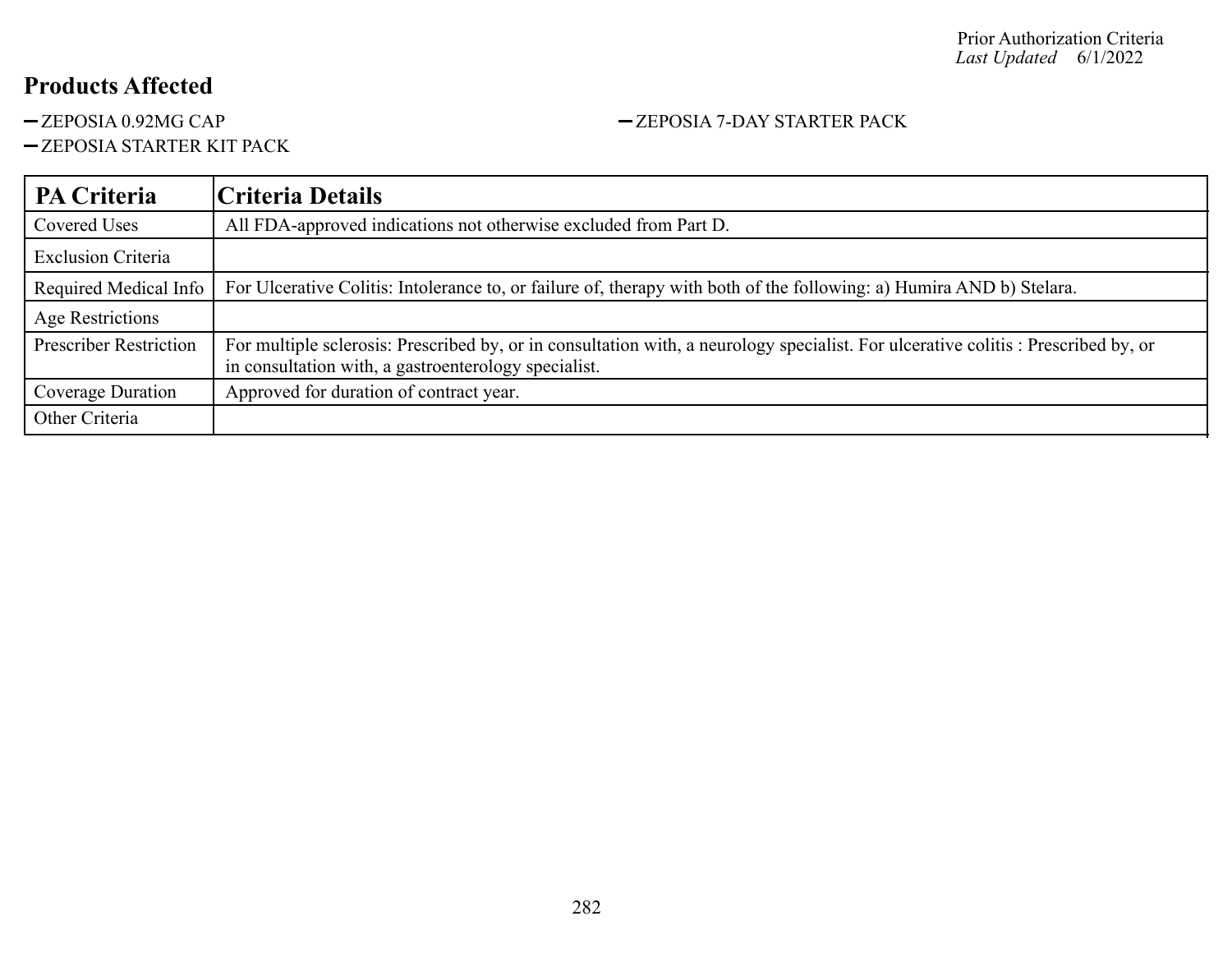-ZOLINZA 100MG CAP (New Starts Only)

| PA Criteria                   | Criteria Details                                                        |
|-------------------------------|-------------------------------------------------------------------------|
| Covered Uses                  | All FDA-approved indications not otherwise excluded from Part D.        |
| <b>Exclusion Criteria</b>     |                                                                         |
| Required Medical Info         |                                                                         |
| Age Restrictions              |                                                                         |
| <b>Prescriber Restriction</b> | Prescribed by, or in consultation with, an oncologist or dermatologist. |
| <b>Coverage Duration</b>      | Approved for duration of contract year.                                 |
| Other Criteria                |                                                                         |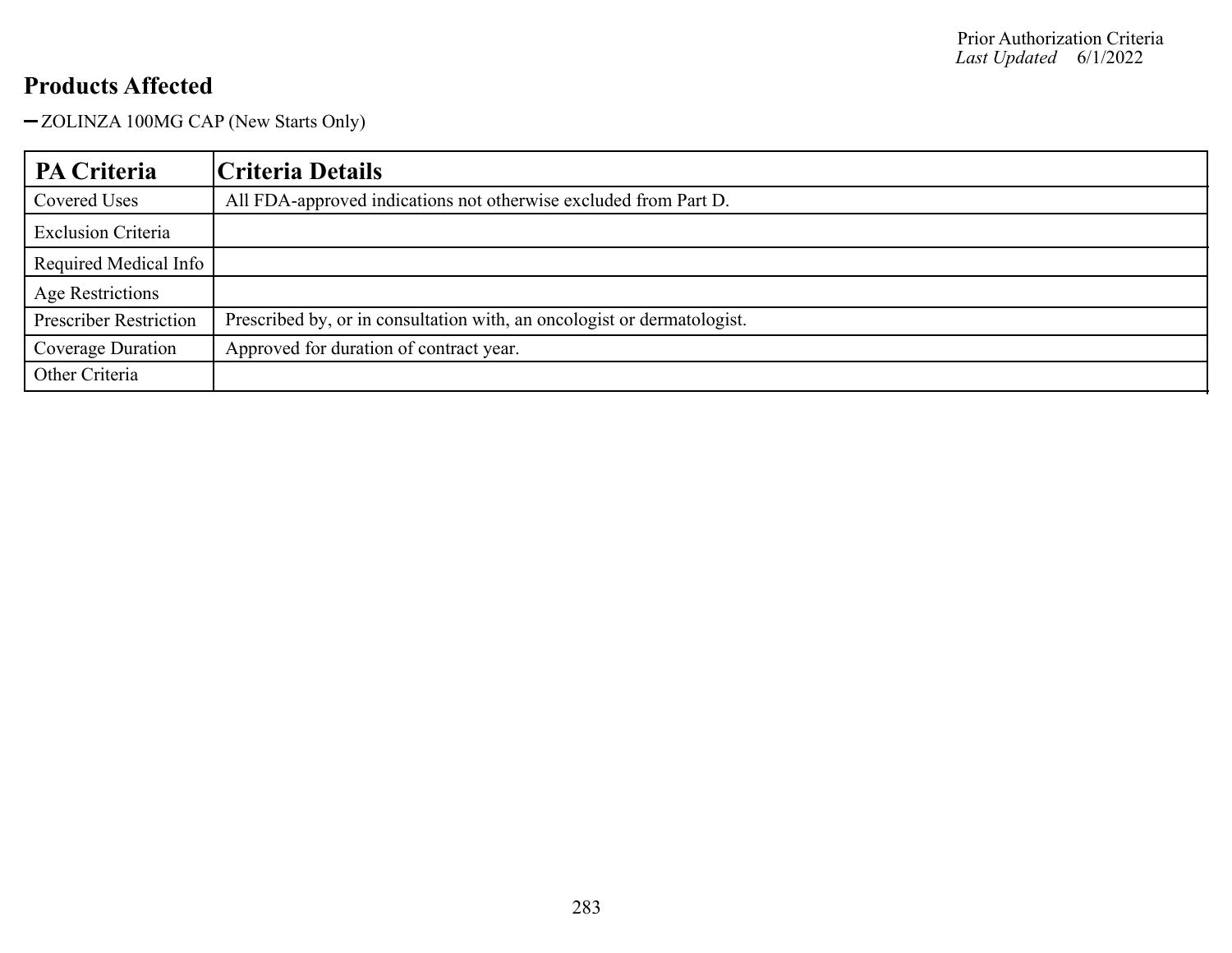#### ZONTIVITY 2.08MG TAB

| PA Criteria                   | Criteria Details                                                 |
|-------------------------------|------------------------------------------------------------------|
| Covered Uses                  | All FDA-approved indications not otherwise excluded from Part D. |
| <b>Exclusion Criteria</b>     |                                                                  |
| Required Medical Info         |                                                                  |
| Age Restrictions              |                                                                  |
| <b>Prescriber Restriction</b> | Prescribed by, or in consultation with, a cardiology specialist. |
| Coverage Duration             | Approved for duration of contract year.                          |
| Other Criteria                |                                                                  |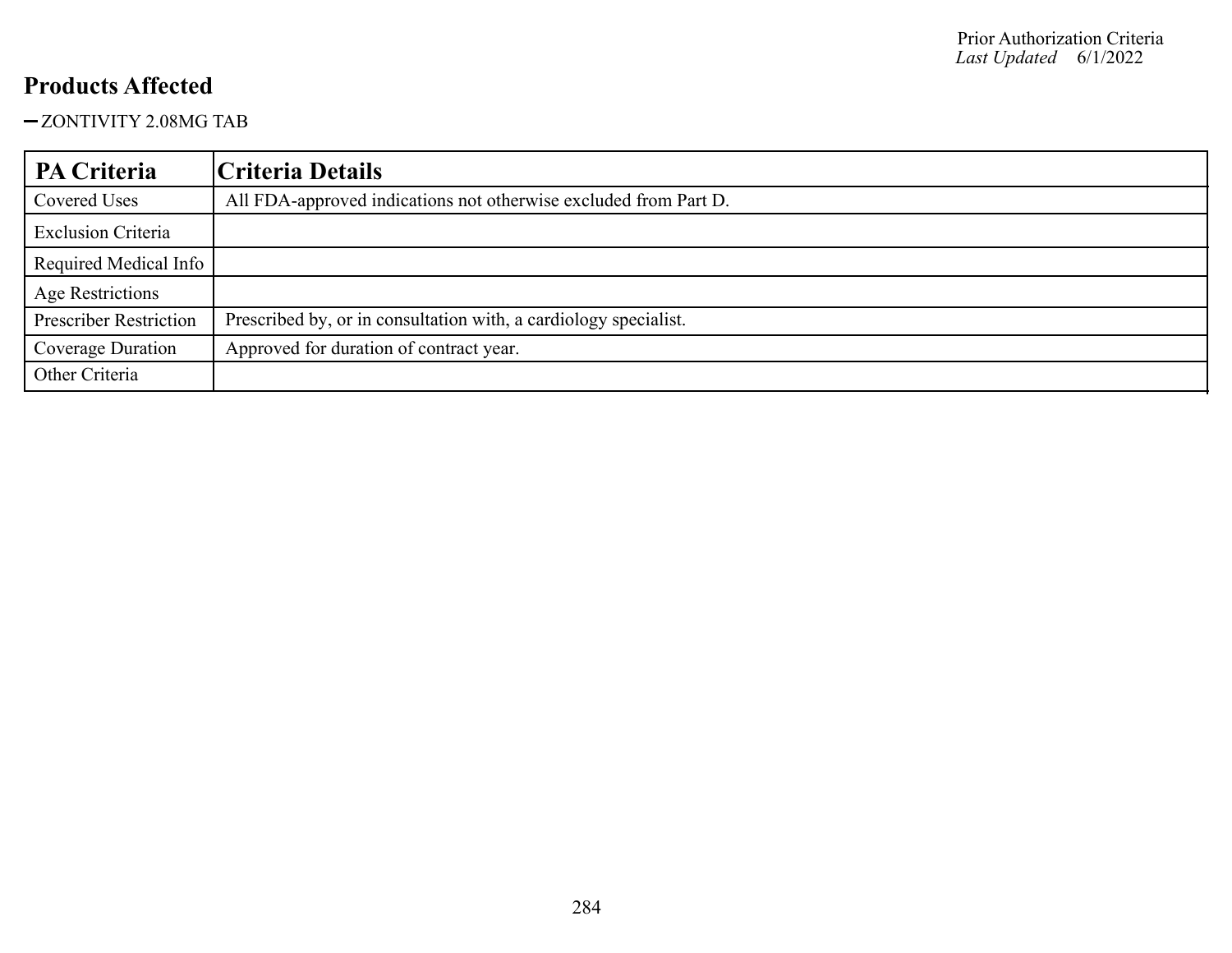-ZYDELIG 100MG TAB (New Starts Only) - ZYDELIG 150MG TAB (New Starts Only)

| PA Criteria                   | Criteria Details                                                       |
|-------------------------------|------------------------------------------------------------------------|
| Covered Uses                  | All FDA-approved indications not otherwise excluded from Part D.       |
| <b>Exclusion Criteria</b>     |                                                                        |
| Required Medical Info         |                                                                        |
| <b>Age Restrictions</b>       |                                                                        |
| <b>Prescriber Restriction</b> | Prescribed by, or in consultation with, an oncologist or hematologist. |
| Coverage Duration             | Approved for duration of contract year.                                |
| Other Criteria                |                                                                        |